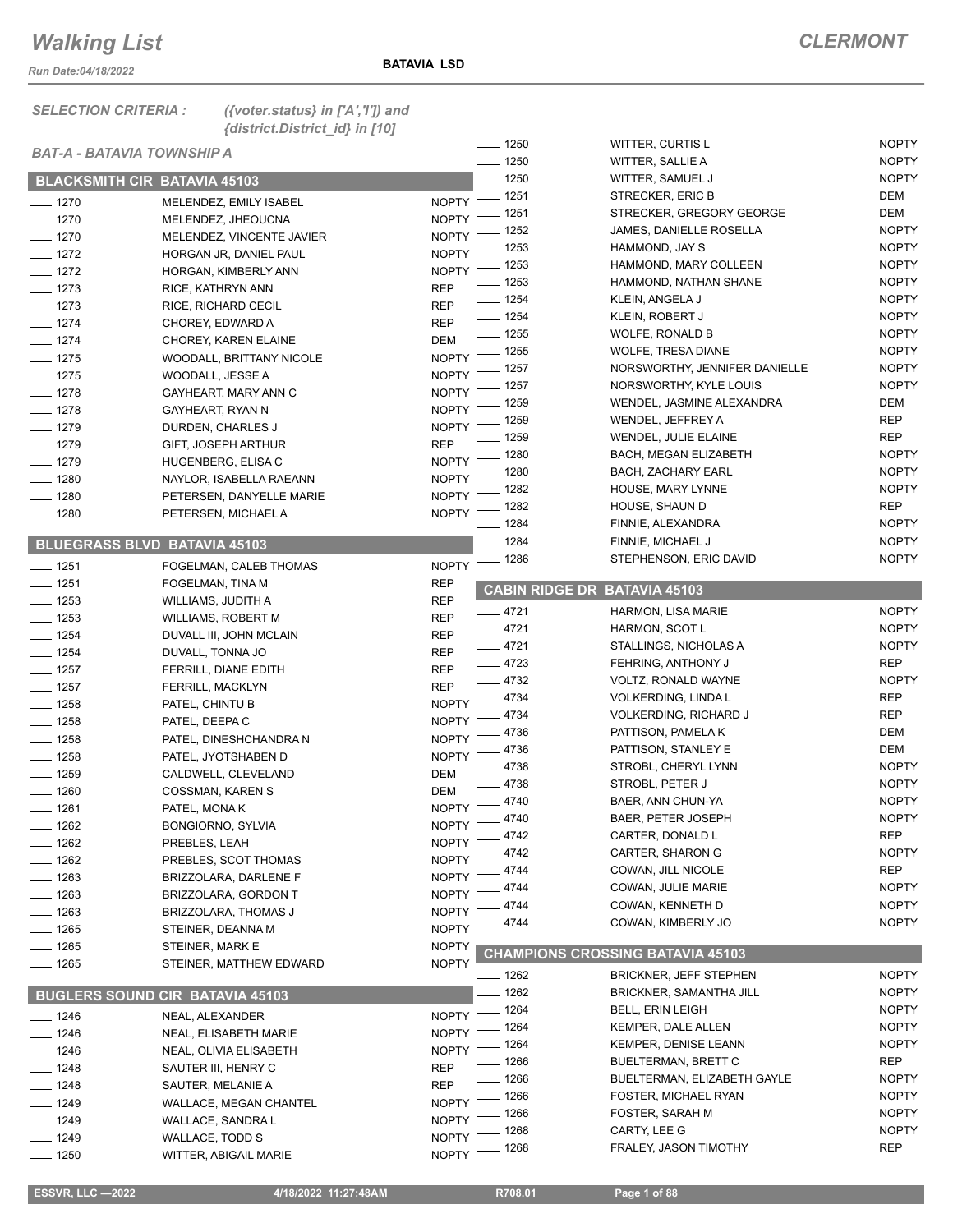#### *Run Date:04/18/2022*

**BATAVIA LSD**

|                    | BAT-A - BATAVIA TOWNSHIP A                     |                          | $-4592$            | BENNETT, MINDY ANN                                   | <b>NOPTY</b>      |
|--------------------|------------------------------------------------|--------------------------|--------------------|------------------------------------------------------|-------------------|
|                    |                                                |                          | $-4592$            | HOGAN, FREDA H                                       | <b>NOPTY</b>      |
|                    | <b>CHURCHILL CT BATAVIA 45103</b>              |                          | 4593               | <b>HIMEBAUGH, JAMES F</b>                            | <b>REP</b>        |
| $- 1211$           | WESSEL, DANIELLE LYNNE                         | $N$ OPTY $-$             | $-4593$            | MANNERINO HIMEBAUGH, ANNA MARIE                      | <b>REP</b>        |
| $- 1212$           | TILLEY, ASHLEY CAROLYN                         | <b>NOPTY</b>             | 4594               | ABBOTT III, CARROLL RUSSELL                          | <b>REP</b>        |
| $- 1212$           | TILLEY III, FREDERICK A                        | <b>NOPTY</b>             | 4594               | ABBOTT, HELEN A                                      | DEM               |
| $- 1213$           | MOOREHEAD, JOSEPH JOHN                         | <b>DEM</b>               | - 4603             | PERRY, DOUGLAS ARTHUR                                | <b>NOPTY</b>      |
| $- 1213$           | MOOREHEAD, MADISON ELIZABETH                   | DEM                      | 4603               | PERRY, WILLIAM ALEXANDER                             | <b>NOPTY</b>      |
| $- 1213$           | MOOREHEAD, MELODY D                            | <b>DEM</b>               | $- 4604$           | ROBERTS, SUSAN BIORSETH<br><b>KELLER, JOHN FRANK</b> | <b>NOPTY</b>      |
| $- 1214$           | MCBRIDE WILSON, KATHRYN LYNN                   | <b>REP</b>               | $-4605$<br>$-4605$ | KELLER, NORMA MARGARET                               | <b>REP</b><br>REP |
| $- 1214$           | <b>WILSON, WILLIAM SCOTT</b>                   | <b>REP</b>               | $-4606$            | FERGUSON, JOAN LEE                                   | <b>REP</b>        |
| $- 1215$           | COOK, CHARLES EDWIN                            | <b>NOPTY</b>             | 4607               | JACOBS, WILMA L                                      | <b>REP</b>        |
|                    |                                                |                          | $-4608$            | <b>EVANS, CATHERINE ROSE</b>                         | <b>REP</b>        |
|                    | <b>CITATION CT BATAVIA 45103</b>               |                          | $- 4608$           | EVANS JR, HARRY RALPH                                | <b>REP</b>        |
| $-4549$            | NEUS, CHRISTOPHER NORMAN                       | <b>NOPTY</b>             | $-4609$            | DEIMLING, KARA L                                     | <b>NOPTY</b>      |
| $- 4549$           | NEUS, MARIA MICHALINA                          | <b>REP</b>               | $= 4609$           | WINSTEL, SUZANNE N                                   | <b>REP</b>        |
| $- 4551$           | FITZGERALD, BARBARA JUNE                       | DEM                      | $-4610$            | FRANK, CATHIE L                                      | <b>NOPTY</b>      |
| $-4551$            | FITZGERALD, PAUL JEROME                        | DEM                      | $-4610$            | FRANK, MICHAEL A                                     | <b>NOPTY</b>      |
| $-4553$            | FRYER, ERNESTINE THEO                          | <b>REP</b>               | 4611               | SAYLOR, DEWEY M                                      | <b>NOPTY</b>      |
| $-4553$            | LE SAOUT, MADELEINE                            | <b>NOPTY</b>             | 4613               | <b>MUTACH, ROBERT T</b>                              | <b>NOPTY</b>      |
| $-4553$            | LESAOUT, NICOLE GABRIELLE                      | <b>NOPTY</b>             | 4613               | TOMLIN, MELISSA S                                    | <b>NOPTY</b>      |
| $- 4553$           | LESAOUT, THEODORE                              | <b>NOPTY</b>             | 4614               | <b>BLOEMKER, TAIGAN MARIE</b>                        | <b>NOPTY</b>      |
| $-4553$            | ROSELL, ANN ELIZABETH                          | <b>REP</b>               | $-4614$            | HOEFLER, KELLY J                                     | <b>NOPTY</b>      |
| $-4555$            | FRALEY, LINDA L                                | <b>REP</b>               | $-4615$            | MCCULLEY, PAUL                                       | <b>REP</b>        |
| $\frac{1}{2}$ 4557 | STANDEN, JARED E                               | <b>REP</b>               | $-4615$            | MCCULLEY, RETTA A                                    | <b>REP</b>        |
| $-4557$            | STANDEN, SANDRA J                              | <b>REP</b>               | $-4616$            | SNOWDEN, MARY LEIGH                                  | <b>REP</b>        |
| $- 4559$           | TAYLOR III, JAMES M                            | <b>REP</b>               | $-4616$            | SNOWDEN, WILLIAM MARK                                | <b>REP</b>        |
| $-4559$            | TAYLOR, PHYLLIS S                              | <b>REP</b>               | $-4617$            | BOENIGER, JENNIFER L                                 | <b>NOPTY</b>      |
| $- 4561$           | PARRISH, JUDITH ANN                            | <b>NOPTY</b>             | _ 4618             | DENNLER, DANIEL RYAN                                 | <b>NOPTY</b>      |
| $-4563$            | RICHARDSON JR, CYRUS B                         | DEM                      | $-4618$            | DENNLER, PATRICIA ANNE                               | DEM               |
| $-4565$            | COOK, LYNDA SUE                                | <b>DEM</b>               | $-4618$            | DENNLER, RONALD W                                    | <b>REP</b>        |
| $-4565$            | COOK, PHILIP R                                 | DEM                      | 4619               | HAWK, DANIEL I                                       | DEM               |
| $-4567$            | HARRIS, MAXINE RUTH                            | <b>NOPTY</b>             | _ 4619             | HAWK, JACQUELINE L                                   | DEM               |
| $-4567$            | <b>SEARS, CRYSTAL RUTH</b>                     | DEM                      | $-4621$            | AMERINE, BRENDA KAY                                  | <b>NOPTY</b>      |
| $-4569$            | SCHUELER, MARY PAMELA                          | <b>REP</b><br><b>REP</b> | $-4621$            | AMERINE, LARRY EUGENE                                | <b>NOPTY</b>      |
| $-4571$            | <b>HIGGINS, NANCY JEAN</b>                     | <b>REP</b>               | $-4622$            | AUBRY, ROBERT MICHAEL                                | <b>NOPTY</b>      |
| $-4571$<br>$-4573$ | HIGGINS, ROBERT ALDEN                          | <b>NOPTY</b>             | 4622               | GARDNER SR, DAVID ALAN                               | <b>REP</b>        |
| $-4573$            | MICHALSKI, STEPHANIE MARIE<br>THOMPSON, ROSE J | <b>NOPTY</b>             | 4622               | GARDNER, PAMELA JEAN                                 | <b>REP</b>        |
| $-4575$            | CAUDILL, BETSY W                               | <b>NOPTY</b>             | 4623               | HASSEBROCK, JUDY CAROL                               | <b>NOPTY</b>      |
| $-4575$            | CAUDILL, WILLIAM D                             | <b>NOPTY</b>             | $-4623$            | SMITH, MICHAEL A                                     | <b>NOPTY</b>      |
| $-4577$            | <b>GARRETT, LEAH MARIE</b>                     | <b>NOPTY</b>             | 4624               | JAMIESON, JUANITA T                                  | <b>NOPTY</b>      |
| $-4577$            | GARRETT, LORIE LYNN                            | <b>NOPTY</b>             | 4624               | PARSONS, KIMBERLEE                                   | <b>REP</b>        |
| $-4577$            | <b>GARRETT, WALTER L</b>                       | <b>NOPTY</b>             | 4624               | PARSONS, REX A                                       | <b>REP</b>        |
| _ 4577             | MURRAY, SHANE M                                | <b>NOPTY</b>             | 4625               | CRANFILL, LARRY GENE                                 | <b>NOPTY</b>      |
| _ 4579             | <b>BROOKS, MARY JACQUELINE</b>                 | <b>NOPTY</b>             |                    |                                                      |                   |
| _ 4581             | WILLIAMS, DONALD R                             | <b>NOPTY</b>             |                    | <b>CROOKED NAIL LN BATAVIA 45103</b>                 |                   |
| ____ 4581          | WILLIAMS, KIMBERLY M                           | <b>NOPTY</b>             | _ 4720             | HUTHER, KEVIN D                                      | <b>NOPTY</b>      |
| $-4583$            | ELBERFELD, AMY E                               | <b>DEM</b>               | 4720               | HUTHER, LYNDA K                                      | REP               |
| $-4583$            | ELBERFELD, DAVID H                             | DEM                      | $-4720$            | HUTHER, RICHARD P                                    | <b>REP</b>        |
| $- 4584$           | DUBBS, KATHLEEN A                              | <b>NOPTY</b>             | 4725               | HUGHES JR, JOSEPH HOWARD                             | <b>NOPTY</b>      |
| _ 4585             | ANDERSON, SHELLIE J                            | DEM                      | 4725               | HUGHES, NANETTE RENEE                                | <b>NOPTY</b>      |
| - 4586             | MULLINS, EDNA J                                | <b>NOPTY</b>             | 4726               | RILEY, TYLER ANDREW                                  | <b>NOPTY</b>      |
| $-4587$            | DRIESSEN, JEFFERY R                            | <b>NOPTY</b>             | 4726               | SNIDER, CAROLE J                                     | <b>NOPTY</b>      |
| —— 4588            | CRIDER, HAROLD C                               | REP                      | $-4727$            | PARCELL, REBECCA L                                   | <b>NOPTY</b>      |
| $= 4588$           | CRIDER, JUDY A                                 | <b>REP</b>               | _ 4727             | PARCELL, ROBERT L                                    | <b>NOPTY</b>      |
| _ 4589             | FANGMAN, ALFRED E                              | REP                      | _ 4728             | FEHRING, DONNA MARIE                                 | REP               |
| __ 4589            | FANGMAN, MYRNA A                               | REP                      | $-4729$            | WILHELM, ROSIETHA S                                  | DEM               |
| _ 4590             | BOOTHE, JUDITH A                               | <b>DEM</b>               | $-4729$            | WILHELM, STEVEN M                                    | DEM               |
| _ 4590             | BOOTHE, WILLIAM J                              | <b>REP</b>               | $-4730$            | RUSSELL, GREGORY A                                   | <b>NOPTY</b>      |
| _ 4591             | FUNK, DEBORAH A                                | <b>NOPTY</b>             | 4731               | SWIFT, JANET E                                       | <b>REP</b>        |
| _ 4591             | HARGRAVE, PATRICIA ANNE                        | <b>NOPTY</b>             |                    |                                                      |                   |
|                    |                                                |                          |                    | <b>DERBY PLACE RD BATAVIA 45103</b>                  |                   |

 **ESSVR, LLC —2022 4/18/2022 11:27:50AM R708.01 Page 2 of 88**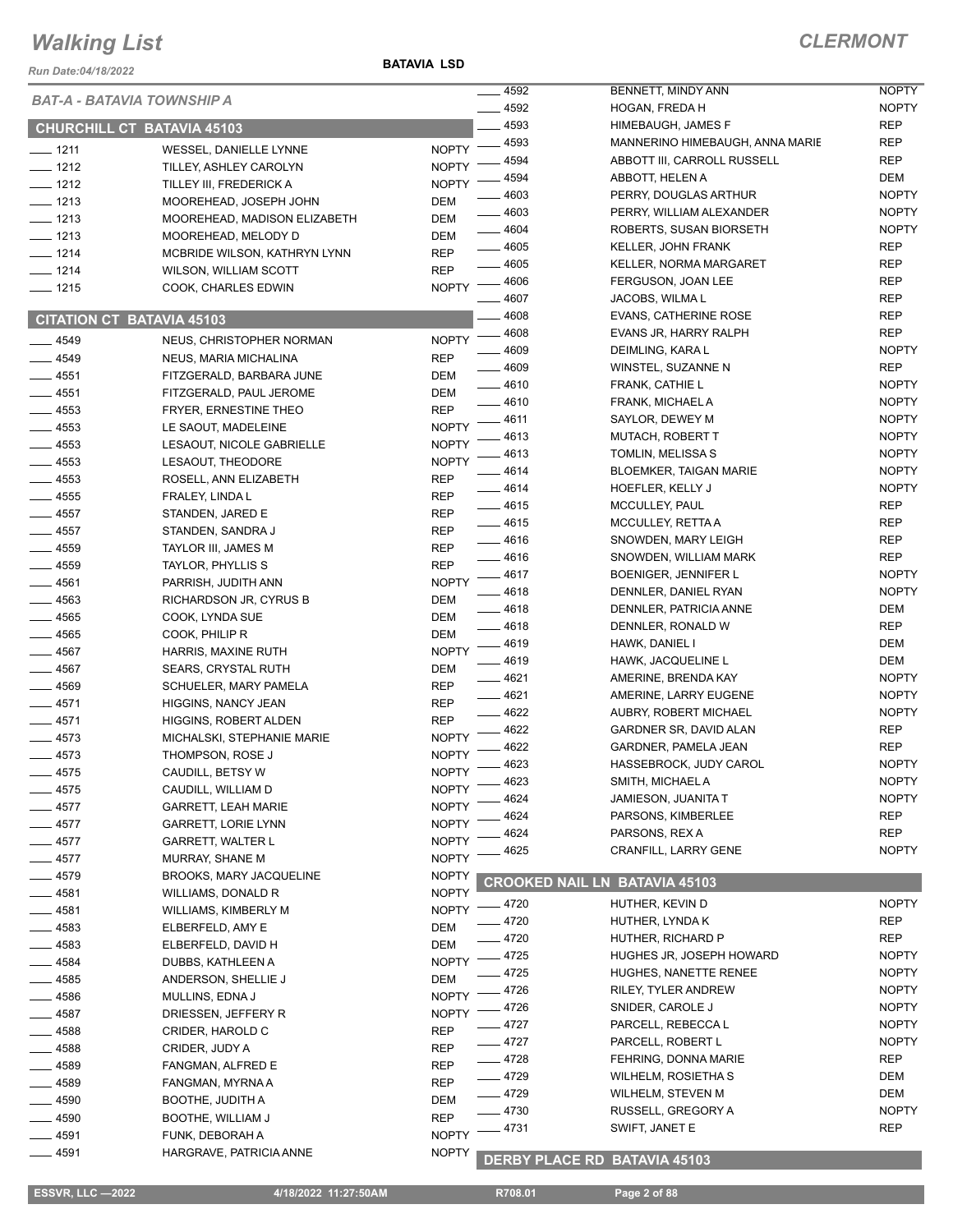*Run Date:04/18/2022*

**BATAVIA LSD**

#### *CLERMONT*

| <b>BAT-A - BATAVIA TOWNSHIP A</b> |                                                      | $-4536$                                 | <b>WILSON, RUTH ELLEN</b>                 | <b>REP</b>                   |
|-----------------------------------|------------------------------------------------------|-----------------------------------------|-------------------------------------------|------------------------------|
|                                   |                                                      | 4538                                    | KOEHLER, ETHAN A                          | <b>REP</b>                   |
|                                   | <b>DERBY PLACE RD BATAVIA 45103</b>                  | 4538                                    | KOEHLER, RONDA L                          | <b>REP</b>                   |
| $-4761$                           | WOLFFRAM, PATRICIA ANNE                              | <b>REP</b><br>$- 4540$                  | WILLENBRINK, AMY MICHELLE                 | <b>NOPTY</b>                 |
| $-4763$                           | <b>BARLOW, DOUGLAS PAUL</b>                          | NOPTY __ 4542                           | BARNHART, GAROLD LEE                      | <b>NOPTY</b>                 |
| $-4763$                           | <b>BARLOW, SUZANNE</b>                               | NOPTY __ 4542                           | <b>BARNHART, MICHELE C</b>                | <b>NOPTY</b>                 |
| $-4764$                           | HENLINE, CAROL ANN                                   | <b>REP</b><br>$\frac{1}{2}$ 4542        | <b>BARNHART, MORGAN EMILY</b>             | <b>NOPTY</b>                 |
| $-4764$                           | HENLINE, JERICA G                                    | <b>REP</b>                              |                                           |                              |
| $-4764$                           | HENLINE, JERRY WAYNE                                 | <b>REP</b>                              | <b>GRANDSTAND LN BATAVIA 45103</b>        |                              |
| $-4764$                           | HENLINE, JOSEPH WAYNE                                | NOPTY __ 1360                           | HEILEMAN, ALEXANDRA KATE                  | <b>NOPTY</b>                 |
| $-4766$                           | LABEDA, DANUTA J                                     | NOPTY __ 1360                           |                                           | <b>NOPTY</b>                 |
| $-4768$                           | THORNTON, CHARLES GEORGE                             | NOPTY __ 1380                           | HEILEMAN, JUSTIN DAVID                    |                              |
| $-4768$                           |                                                      | NOPTY __ 1380                           | SCHWIETER, BETHANY ANN                    | <b>NOPTY</b>                 |
| $-4769$                           | THORNTON, NINA THAMBI                                |                                         | SCHWIETER, KENNETH EDWARD                 | <b>NOPTY</b>                 |
|                                   | BREWER, AMANDA CASSIDY                               | <b>NOPTY</b>                            | NOPTY HORSESHOE BEND BATAVIA 45103        |                              |
| $-4769$                           | <b>BREWER, MATTHEW RYAN</b>                          |                                         |                                           |                              |
| $-4770$                           | CONDO, BRAD N                                        | NOPTY __ 4752                           | DUDZIK, ALBERT J                          | DEM                          |
| $-4770$                           | CONDO, JENNIFER MARIE                                | NOPTY __ 4752                           | DUDZIK, LYDIA L                           | DEM                          |
| $-4771$                           | LORENTZEN, KENNETH N                                 | NOPTY __ 4754                           | DITTO, DIANE M                            | <b>NOPTY</b>                 |
| $-4771$                           | LORENTZEN, LEE A                                     | NOPTY __ 4754                           | DITTO, ROBERT R                           | <b>NOPTY</b>                 |
| $-4772$                           | HILL, JODY E                                         | NOPTY __ 4755                           | MAC LEOD, IAIN DOUGLAS                    | <b>NOPTY</b>                 |
| $-4772$                           | HILL, TED A                                          | NOPTY __ 4755                           | MACLEOD, ERIN KATHLEEN                    | <b>NOPTY</b>                 |
| $-4775$                           | BRAUN JR, LAWRENCE H                                 | DEM<br>$-4756$                          | <b>BUTLER, AMY LOUISE</b>                 | DEM                          |
| $-4775$                           | <b>BRAUN, MARJORIE T</b>                             | DEM<br>$-4756$                          | <b>BUTLER, MATTHEW GREGORY</b>            | <b>REP</b>                   |
| $-4777$                           | EVANS, ADAM JEROME                                   | NOPTY __ 4757                           | DAVIS, BRIAN M                            | <b>NOPTY</b>                 |
| $-4777$                           | EVANS, ALEXANDER RANDALL                             | NOPTY __ 4757                           | DAVIS, LISA A                             | <b>NOPTY</b>                 |
| $-4777$                           | EVANS, LISA M                                        | NOPTY __ 4757                           | DAVIS, RUTH ANN                           | <b>NOPTY</b>                 |
| $-4777$                           | EVANS, RANDALL FRANKLIN                              | NOPTY __ 4758                           | <b>BAILEY, MELANIE S</b>                  | <b>NOPTY</b>                 |
| $-4779$                           | STEPHENS, AMANDA MAY                                 | NOPTY __ 4758                           | <b>BAILEY, MICHAEL P</b>                  | <b>REP</b>                   |
| $-4779$                           | STEPHENS, LOGAN M                                    | NOPTY __ 4758                           | <b>BAILEY, MYLES MICHAEL</b>              | DEM                          |
| $-4781$                           | <b>WEGER, DEBRA KAYE</b>                             | <b>REP</b><br>$-4759$                   | NGUYEN, TINH THANH                        | <b>NOPTY</b>                 |
| $-4781$                           | <b>WEGER, TIMOTHY NEIL</b>                           | <b>REP</b><br>$-4759$                   | PHAM, TUYETTRINH                          | <b>NOPTY</b>                 |
|                                   |                                                      | $-4760$                                 | RUEDA, MARLENE                            | <b>NOPTY</b>                 |
| <b>FURLONG TRL BATAVIA 45103</b>  |                                                      | 4761                                    | COPENHAVER, HEATHER K                     | <b>NOPTY</b>                 |
|                                   |                                                      |                                         |                                           |                              |
|                                   |                                                      |                                         |                                           |                              |
| $-4512$                           | SHEPHERD, MARCIA ANN                                 | NOPTY __ 4761                           | COPENHAVER, VANCE W                       | <b>REP</b>                   |
| $-4514$                           | LLOYD, DANIEL G                                      | NOPTY 4763                              | LIU, KELLY MARIE                          | <b>NOPTY</b>                 |
| $-4514$                           | LLOYD, DEBRA                                         | NOPTY 4763                              | LIU, MICHAEL MAURICE                      | <b>NOPTY</b>                 |
| $-4514$                           | LLOYD, MICHAEL H                                     | NOPTY __ 4764                           | LERCH, ALISA REBECCA                      | <b>NOPTY</b>                 |
| $-4514$                           | STOWELL JR, TERRY JACK                               | NOPTY __ 4764                           | YOUNG, JASON S                            | <b>NOPTY</b>                 |
| $-4514$                           | STOWELL, TRINITY                                     | NOPTY __ 4764                           | YOUNG, PAMELA M                           | <b>NOPTY</b>                 |
| 4516                              | CRAIG, ELLEN M                                       | <b>REP</b><br>4765                      | <b>MOORE, BARRY WILLIAM</b>               | <b>NOPTY</b>                 |
| - 4516                            | <b>CRAIG, ROBERT BAUER</b>                           | REP<br>$-4765$                          | MOORE, RHONDA GAIL                        | <b>NOPTY</b>                 |
| 4518                              | AUTENRIEB, RAYMOND PAUL                              | <b>REP</b><br>$-4766$                   | WINTERS, ROBERT STEVEN                    | <b>NOPTY</b>                 |
| $-4518$                           | AUTENRIEB, SUZANNE SEARLE                            | <b>REP</b><br>$-4766$                   | WINTERS, SYLVIE MARTINE                   | <b>NOPTY</b>                 |
| $-4518$                           | BUCHWALD, BARBARA                                    | NOPTY __ 4767                           | PICO, ALLISON R                           | <b>REP</b>                   |
| $-4518$                           | BUCHWALD II, JACK K                                  | NOPTY 4767                              | PICO, CONNOR ANTHONY                      | <b>NOPTY</b>                 |
| $-4520$                           | BRADY, DEBORAH K                                     | NOPTY __ 4767                           | PICO, DAVID J                             | <b>REP</b>                   |
| $-4520$                           | BRADY, KYLE LANDEN                                   | NOPTY __ 4767                           | PICO, MADISON GRACE                       | <b>NOPTY</b>                 |
| $-4520$                           | BRADY, MICHAEL ELVIN                                 | NOPTY __ 4770                           | BERNING, DONALD FRANK                     | <b>NOPTY</b>                 |
| $- 4520$                          | DAILY, TIA RENE                                      | NOPTY __ 4770                           | BERNING, L BROOKE                         | <b>NOPTY</b>                 |
| $-4520$                           | SNYDER JR, DEVON DOUGLAS                             | NOPTY 4772                              | MORRISON, CRYSTAL M                       | <b>NOPTY</b>                 |
| __ 4520                           | SNYDER, ROBIN RIOUX                                  | NOPTY __ 4772                           | <b>MORRISON, WAYNE</b>                    | <b>NOPTY</b>                 |
| $\frac{1}{2}$ 4522                | FOULKS, SCOTT                                        | NOPTY __ 4776                           | CRAVER, BARTHOLOMEW THOMAS                | <b>NOPTY</b>                 |
| $-4522$                           | WURST, MICHAEL J                                     | NOPTY __ 4776                           | WILLBRANDT, KELLY ANN                     | <b>NOPTY</b>                 |
| $-4524$                           | JOHNSON, SHEENA M                                    | NOPTY __ 4777                           | GRAEF, DEBORAH A                          | <b>NOPTY</b>                 |
| $-4526$                           | SIMMONS, ROBERT J                                    |                                         |                                           |                              |
|                                   |                                                      | NOPTY __ 4777                           | <b>GRAEF, JAMES E</b>                     | <b>NOPTY</b>                 |
| $= 4528$                          | <b>FOSTER, SHARON B</b>                              | NOPTY 4778                              | DAVENPORT, JACOB DILLON                   | <b>NOPTY</b>                 |
| $-4528$                           | FOSTER, STEPHEN R                                    | <b>REP</b><br>$-4778$                   | DAVENPORT, JERRY WAYNE                    | REP                          |
| $-4530$                           | DELK, BARBARA MOWRY                                  | DEM<br>$-4778$                          | DAVENPORT, WILMA D                        | <b>REP</b>                   |
| $-4530$                           | DELK, ERNEST LEE                                     | DEM<br>$-4779$                          | BURTON, JEFFREY NEVADA                    | <b>NOPTY</b>                 |
| $-4530$                           | LAMPING, MICHAEL J                                   | <b>REP</b><br>$-4779$                   | BURTON, MAX B                             | <b>NOPTY</b>                 |
| $-4534$                           | CHURCHILL, PAULA JANE                                | DEM<br>$-4779$                          | <b>BURTON, ROBERT MILES</b>               | DEM                          |
| $- 4534$<br>$-4536$               | CHURCHILL, WALTER EDWARD<br><b>WILSON, RICHARD L</b> | DEM<br>$-4779$<br><b>REP</b><br>$-4779$ | MCHENRY, KEVIN M<br>THOMPSON, MARGO JAYNE | <b>NOPTY</b><br><b>NOPTY</b> |

 **ESSVR, LLC —2022 4/18/2022 11:27:50AM R708.01 Page 3 of 88**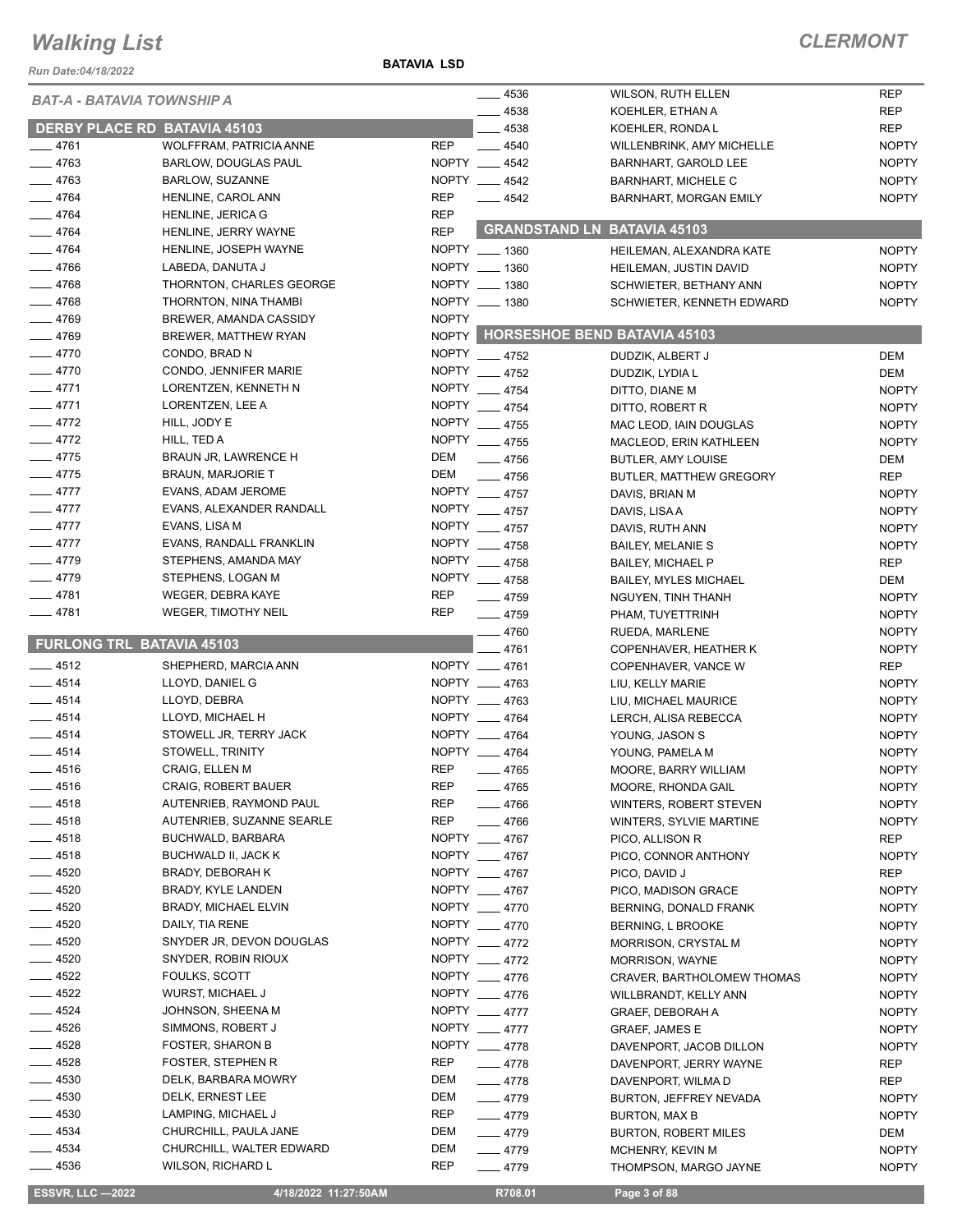*Run Date:04/18/2022*

**BATAVIA LSD**

NOPTY

NOPTY

|          | <b>BAT-A - BATAVIA TOWNSHIP A</b>   |                    | $-4518$                            | SHAUCK, CONNIE T            | REP          |
|----------|-------------------------------------|--------------------|------------------------------------|-----------------------------|--------------|
|          |                                     |                    | $- 4518$                           | SHAUCK, JOHN E              | <b>REP</b>   |
|          | <b>HORSESHOE BEND BATAVIA 45103</b> |                    | $-4520$                            | BERNARD, TERESA MARIE       | <b>NOPTY</b> |
| $-4781$  | ZEMITES, CRYSTAL B                  | <b>REP</b>         | $-4520$                            | LAWSON, GREGORY T           | <b>NOPTY</b> |
| $-4781$  | ZEMITES, ERICA HOPE                 | NOPTY -            | 4524                               | BECKER, KURT M              | <b>NOPTY</b> |
| $-4781$  | ZEMITES, RONALD WILLIAM             | <b>NOPTY</b>       | 4526                               | FAHRNBACH, CAROL JEAN       | <b>NOPTY</b> |
| $-4781$  | ZEMITES, TRACE                      | <b>NOPTY</b>       | 4528                               | WARD, KATHRYN JOAN          | <b>NOPTY</b> |
| $-4782$  | RYAN, CAROL ANN                     | <b>DEM</b>         | 4530                               | ST LOUIS, JOYCE E           | <b>REP</b>   |
| $-4782$  | RYAN, DAVID A                       | <b>DEM</b>         | $= 4532$                           | HARRISON, ELIZABETH ANNE    | <b>NOPTY</b> |
| $-4783$  | MCKEON, GEENA MARIE                 | NOPTY -            | $-4532$                            | SCOVANNER, KATHRYN ANN      | REP          |
| $-4783$  | MCKEON, WILLIAM CURTIS              | <b>NOPTY</b>       | __ 4534                            | DALTON, CINDY A             | <b>NOPTY</b> |
| $-4784$  | JOHNSON, LUCKY T                    | <b>REP</b>         | $- 4536$                           | COFFEY, HENRY ALOYSIUS      | <b>NOPTY</b> |
| $-4784$  | JOHNSON, MARILYN C                  | <b>REP</b>         | $-4536$                            | COFFEY, PENNY KAY           | <b>NOPTY</b> |
| $-4785$  | CLARKE, BARBARA L                   | <b>REP</b>         | $- 4536$                           | <b>GAMBLE, LORIE B</b>      | <b>NOPTY</b> |
| $-4786$  | DENNIS, SUSAN C                     | DEM                | $- 4540$                           | TACKETT, TRAVIS KENDALL     | <b>NOPTY</b> |
| $-4787$  | GREENWALD, MARINA C                 | <b>REP</b>         | $-4542$                            | DARLING, ANABEL ELIZABETH   | <b>NOPTY</b> |
| $-4787$  | GREENWALD, WILLIAM RICHARD          | NOPTY -            | $-4542$                            | DOWNEY, HEATHER ELIZABETH   | <b>NOPTY</b> |
| $-4788$  |                                     | <b>NOPTY</b>       | 4544                               | BILY, MARGARET J            | <b>NOPTY</b> |
|          | OBRIEN, KATHERINE CREOLA            | <b>NOPTY</b>       | 4544                               | KAPPES, MAEGAN ALMA         | <b>NOPTY</b> |
| $-4788$  | OBRIEN, KENNETH DEAN                |                    | 4544                               | RYAN, TIM LEE               | <b>NOPTY</b> |
| $-4788$  | OBRIEN, MOLLIE J                    | <b>NOPTY</b>       | 4546                               | APPELMAN, ELIZABETH E       | DEM          |
| $-4789$  | CAO, NGUYET                         | <b>NOPTY</b>       | 4546                               | APPELMAN, MICHAEL KEITH     | DEM          |
| $-4789$  | NGUYEN, PHUPHUC QUANG               | <b>NOPTY</b>       | 4548                               | MONTESI, EUGENE A           | REP          |
| $-4789$  | PHAM, SUNG THI                      | <b>NOPTY</b>       | 4548                               | MONTESI, EUGENE H           | <b>NOPTY</b> |
| $-4790$  | SMITH, CARL R                       | NOPTY <sup>-</sup> | 4552                               | CLAY, STEVEN R              | <b>NOPTY</b> |
| $-4790$  | SMITH, LAUREN ELIZABETH             | <b>NOPTY</b>       | 4552                               | CORNETT, AMANDA L           | <b>NOPTY</b> |
| $-4791$  | SCARDINA, ALEXANDER ROBERT          | <b>NOPTY</b>       | 4554                               | HARLEY, BELINDA J           | <b>REP</b>   |
| $-4792$  | GIFFORD, REBECCA LEE                | <b>NOPTY</b>       | 4556                               | STEGMAN, STEPHANIE A        | <b>NOPTY</b> |
| $-4792$  | GIFFORD, ROBERT N                   | <b>NOPTY</b>       | 4558                               | <b>MURPHY, ROBERT P</b>     | <b>NOPTY</b> |
| $-4793$  | WHALEN, LORIK                       | <b>NOPTY</b>       |                                    |                             | <b>REP</b>   |
| $-4793$  | WHEELER, MATHEW G                   | <b>NOPTY</b>       | 4560                               | MOORES, MARGARET G          |              |
| $-4794$  | DOYLE, JULIE A                      | <b>REP</b>         | 4562                               | DUNCAN, BONNIE L            | <b>REP</b>   |
| $-4794$  | DOYLE, TIMOTHY LEE                  | DEM                | $-4562$                            | DUNCAN, ROBERT E            | REP          |
| $-4794$  | STEPHENS, RACHEL NICOLE             | DEM                | $\frac{1}{2}$ 4566                 | MAUPIN, CAROLYN J           | <b>REP</b>   |
| $-4795$  | FRUSH, JEREMY RYAN                  | <b>REP</b>         | $-4570$                            | <b>BREMER, FREDERICK S</b>  | <b>NOPTY</b> |
| $-4795$  | FRUSH, MICHELLE ANN                 | <b>REP</b>         | $-4572$                            | STIEGLER, PATRICIA          | DEM          |
| $-4796$  | ELLINGTON, KIMBERLY ANNE            | $NOPTY$ -          | $-4574$                            | WOODWARD, JACOB T           | <b>NOPTY</b> |
| $-4796$  | ELLINGTON, MATTHEW G                | NOPTY -            | $-4574$                            | WOODWARD, TRACEY D          | DEM          |
| $-4796$  | <b>TYDINGS, SHANNON LEIGH</b>       | <b>NOPTY</b>       | 4576                               | CHETWOOD, LINDA J           | <b>NOPTY</b> |
| $-4797$  | <b>WRIGHT, CHARLES E</b>            | <b>DEM</b>         | 4580                               | MAINE, DOUGLAS D            | <b>NOPTY</b> |
| $-4797$  | WRIGHT, CINDY L                     | <b>DEM</b>         | - 4582                             | <b>KEATON, MATTHEW RYAN</b> | DEM          |
| $-4797$  | WRIGHT, MARISSA ANNE                | <b>NOPTY</b>       | $-4582$                            | KEATON, PAULETTE L          | DEM          |
| $-4797$  | WRIGHT, MIA LYNN                    | <b>NOPTY</b>       | - 4582                             | <b>KEATON, SANDY F</b>      | <b>NOPTY</b> |
| __ 4798  | LEACH, CARSON JAMES                 | <b>NOPTY</b>       | 4586                               | MUELLER, DAVID W            | REP          |
| $-4798$  | LEACH, COURTNIE LYNN                | <b>NOPTY</b>       | 4588                               | HESLER, KYLE ANDREW         | <b>NOPTY</b> |
| __ 4799  | MURPHY, DONNA R                     | <b>NOPTY</b>       | 4588                               | <b>HESLER, LILLIAN M</b>    | REP          |
| $- 4799$ | MURPHY, JESSICA M                   | <b>DEM</b>         | 4590                               | LIESKE, JOYCE M             | <b>NOPTY</b> |
| $-4799$  | MURPHY, VICKI L                     | <b>NOPTY</b>       | 4590 #UNIT 201                     | STEPHENSON, ROSANNA         | <b>NOPTY</b> |
| $-4799$  | OSTERHOLZ, EMILY R                  | <b>NOPTY</b>       |                                    |                             |              |
| $- 4799$ | OSTERHOLZ, JACK ALEXANDER           | <b>NOPTY</b>       | <b>KEENELAND RUN BATAVIA 45103</b> |                             |              |
| $-4799$  | OSTERHOLZ, TERRIE L                 | <b>NOPTY</b>       | _ 4700                             | EICHSTADT, REBECCA          | <b>NOPTY</b> |
|          |                                     |                    | 4700                               | EICHSTADT JR, THOMAS ALAN   | <b>NOPTY</b> |
|          | JULEP WAY BATAVIA 45103             |                    | $-4701$                            | <b>MARSH, KRIS KAMERON</b>  | <b>NOPTY</b> |
|          |                                     |                    | 4701                               | MARSH, RYAN C               | <b>NOPTY</b> |
| $-4502$  | STARK, ANNA ELIZABETH               | <b>DEM</b>         | 4702                               | HARRIS, JEFFREY M           | DEM          |
| $-4504$  | RICHEY, BOBBIE K                    | <b>NOPTY</b>       | - 4702                             | LOWERY, ELIZABETH L         | DEM          |
| $-4506$  | WOLFE, JOSHUA AARON                 | <b>NOPTY</b>       | $-4703$                            | COLEMAN, JOSHUA R           | <b>NOPTY</b> |
| $-4506$  | WOLFE, PAUL DAVID                   | <b>REP</b>         | $-4703$                            | COLEMAN, ROBIN JEAN         | <b>NOPTY</b> |
| $- 4506$ | WOLFE, SHERRI L                     | REP                | $-4704$                            | LEYENDECKER, BRIAN E        | <b>NOPTY</b> |
| $-4512$  | POWERS, BRITTANY CHRISTINE          | <b>NOPTY</b>       | 4704                               | LEYENDECKER, LOLETTA R      | <b>NOPTY</b> |
| $-4512$  | <b>TOLLER, MICHELE T</b>            | NOPTY <sup>-</sup> | 4705                               | BRYANT III, DANIEL LAYTON   | REP          |
| $-4512$  | TOLLER JR, THOMAS R                 | <b>NOPTY</b>       | 4705                               |                             | REP          |
| $-4514$  | CATLIN, MISTY M                     | <b>NOPTY</b>       |                                    | BRYANT, SARA M              |              |
| $-4516$  | MALOTT, PAUL CRAIG                  | <b>NOPTY</b>       | 4706                               | FISCHER, ERIN LEIGHT        | <b>NOPTY</b> |
|          |                                     |                    | 4706                               | FISCHER, ROBERT J           | <b>NOPTY</b> |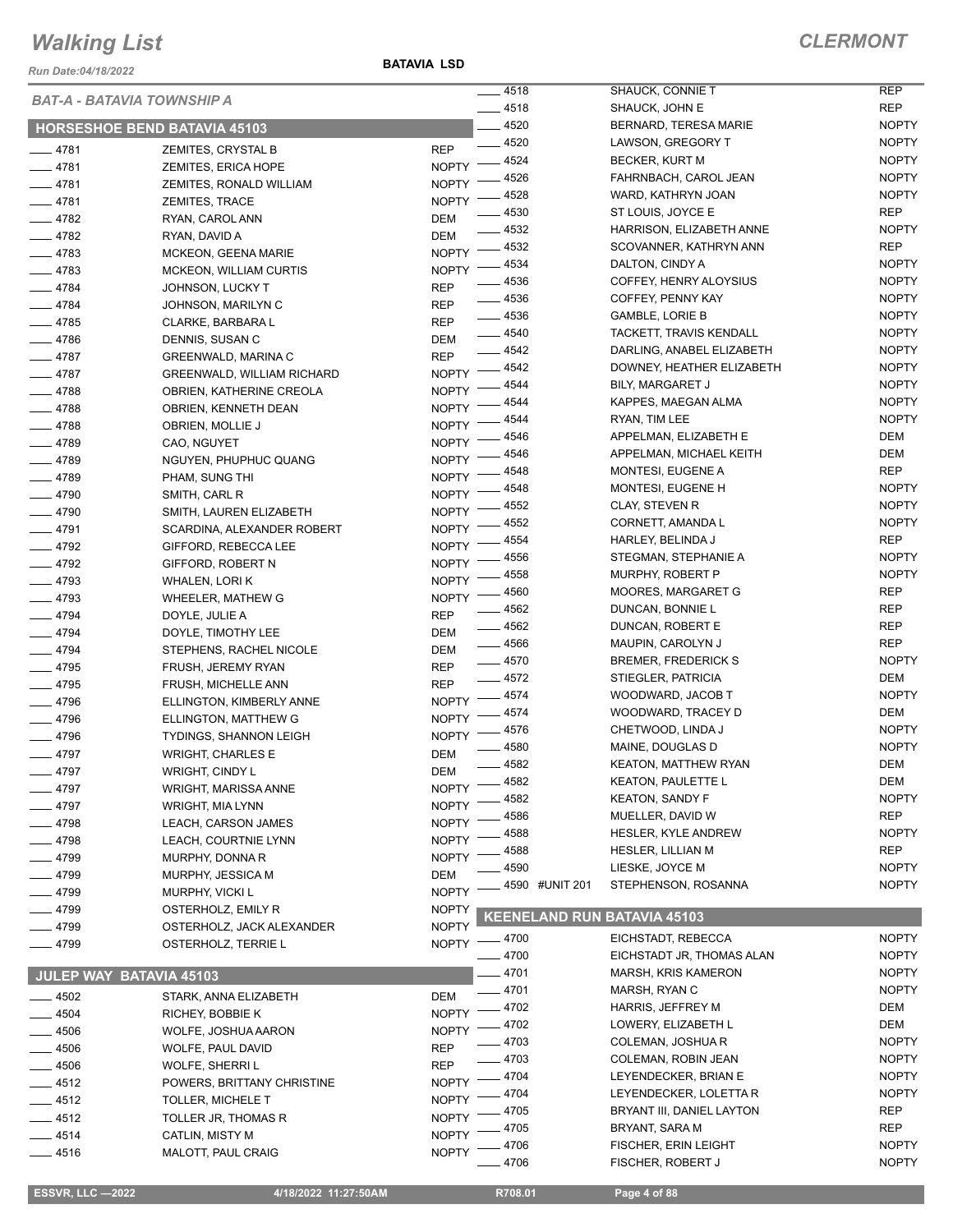*Run Date:04/18/2022*

**BATAVIA LSD**

| <b>BAT-A - BATAVIA TOWNSHIP A</b>  |                                |              | $-4750$            | WIMPEE, RITA FAYE                  | <b>NOPTY</b> |
|------------------------------------|--------------------------------|--------------|--------------------|------------------------------------|--------------|
|                                    |                                |              | $-4751$            | <b>BUCALO, MICHELLE SUZANNE</b>    | <b>NOPTY</b> |
| <b>KEENELAND RUN BATAVIA 45103</b> |                                |              | $-4751$            | BUCALO, PAUL ANTHONY               | <b>NOPTY</b> |
| $-4707$                            | CAMPBELL, CHRISTOPHER BLAKE    |              | NOPTY __ 4751      | MYERS, JESSICA LYNN                | <b>NOPTY</b> |
| $-4707$                            | CAMPBELL, DOUGLAS LEE          |              | NOPTY -4752        | THIELKING, FROOZ ARIAN             | DEM          |
| $-4710$                            | <b>BURCHETT, MARI ANN</b>      |              | NOPTY -4752        | THIELKING, MARK A                  | <b>REP</b>   |
| $-4710$                            | <b>BURCHETT, MARK C</b>        | <b>REP</b>   | $\frac{1}{2}$ 4753 | AKDOGAN, KARL D                    | <b>NOPTY</b> |
| $-4710$                            | EDWALL, STEPHANIE              |              | NOPTY -4753        | JONES JR, DANIEL W                 | <b>NOPTY</b> |
| $-4712$                            | <b>SCHMIDT, JULIE MICHELLE</b> |              | NOPTY __ 4753      | JONES, DEBRAS                      | <b>NOPTY</b> |
| $-4712$                            | SCHMIDT, LOGAN ANDREW          |              | NOPTY -4754        | SCHMIDT, CRYSTAL N                 | <b>NOPTY</b> |
| $-4712$                            | <b>SCHMIDT, ROBERT SCOTT</b>   |              | NOPTY __ 4754      | SCHMIDT, ERIC R                    | <b>NOPTY</b> |
| $-4720$                            | DONALDSON, SAMUEL ANDREW       |              | NOPTY __ 4755      | SMITH, CYNTHIA HIMES               | <b>NOPTY</b> |
| $-4720$                            | DONALDSON, SCARLETT M          |              | NOPTY -4755        | SMITH, MARK ALAN                   | <b>NOPTY</b> |
| $-4720$                            | DONALDSON, SCOTT A             |              | NOPTY __ 4756      | RIVERA, JORGE M                    | <b>NOPTY</b> |
| $-4720$                            | DONALDSON, SIERRA PAIGE        |              | NOPTY -4756        | TORRES, JACQUELINE                 | <b>NOPTY</b> |
| $-4720$                            | FOSTER, EMILY RAE              |              | NOPTY -4758        | DAVIDSON, JONATHAN ADAM            | DEM          |
| $-4722$                            | BEARD, BRITTANY LYNN           |              | NOPTY __ 4758      | HAUSFELD, JENNIFER LYNN            | <b>NOPTY</b> |
| $-4722$                            |                                |              | NOPTY -4760        | CONOVER, SARA MARIE                | <b>NOPTY</b> |
|                                    | MARTIN, MARY LOU               |              |                    | KAMINSKI, JODI LYNN                | <b>NOPTY</b> |
| $-4724$                            | SCALES, BRIAN P                |              | NOPTY __ 4760      |                                    |              |
| $-4724$                            | <b>SCALES, GLORIA M</b>        |              | NOPTY -4760        | KAMINSKI, JOHN S                   | <b>NOPTY</b> |
| $-4725$                            | KIEHL, ANDREW THOMAS           | <b>NOPTY</b> |                    | NOPTY LEGACY PARK DR BATAVIA 45103 |              |
| $-4725$                            | KIEHL, SARAH ELIZABETH         |              |                    |                                    |              |
| $-4726$                            | STRICKER, DEBRAA               |              | NOPTY __ 4645      | <b>ADAMS, CHRISTY B</b>            | <b>NOPTY</b> |
| $-4726$                            | STRICKER, MITCHELL SCOTT       |              | NOPTY __ 4645      | ADAMS, TODD MICHAEL                | <b>NOPTY</b> |
| $-4727$                            | <b>BANISH, MARY LYNN</b>       | <b>REP</b>   | $\frac{1}{2}$ 4646 | HALL, DOUGLAS R                    | <b>REP</b>   |
| $-4727$                            | <b>BANISH, MICHAEL JOSEPH</b>  |              | NOPTY __ 4647      | ORME, AUDIE R                      | <b>NOPTY</b> |
| $-4728$                            | VIDETTO, DAVID LAMONT          |              | NOPTY __ 4647      | WHITCOMB, BENJAMIN HALL            | <b>NOPTY</b> |
| $-4728$                            | VIDETTO, JO ANN                |              | NOPTY __ 4647      | <b>WHITCOMB, RAINIE MARIE</b>      | <b>NOPTY</b> |
| $-4730$                            | WOOD, GREGORY K                | REP          | $\frac{1}{2}$ 4648 | <b>HENSLEY, BRIAN</b>              | <b>NOPTY</b> |
| $-4730$                            | WOOD, JILL MARIE               |              | NOPTY __ 4648      | <b>HENSLEY, DAWN B</b>             | <b>NOPTY</b> |
| $-4731$                            | LEWIS, LUKE R                  |              | NOPTY __ 4649      | SCHMITTOU, BRADLEY JAMES           | <b>NOPTY</b> |
| $-4731$                            | STIEF, DEVAN MALLORY           |              | NOPTY __ 4649      | SCHMITTOU, KELLY M                 | <b>REP</b>   |
| $-4733$                            | GONSALEZ, ALEXANDER AMADOR PAU | <b>NOPTY</b> |                    |                                    |              |
| $-4733$                            | GONSALEZ, JOSE C               |              |                    | NOPTY MAN O WAR WAY BATAVIA 45103  |              |
| $-4733$                            | GONSALEZ, NORMA ROSE           |              | NOPTY __ 1250      | WILGER, MARIANNE                   | <b>NOPTY</b> |
| $-4734$                            | SANTORO, CHERYL LEE            |              | NOPTY __ 1250      | WILGER, STEPHEN J                  | <b>NOPTY</b> |
| $-4734$                            | SANTORO, LOUIS ALDO            |              | NOPTY __ 1251      |                                    | DEM          |
| $-4735$                            | KRONYAK, RONDA DENISE          |              | NOPTY __ 1251      | STEWARD, JANET SUE                 |              |
| $-4735$                            |                                |              | NOPTY __ 1252      | STEWARD JR, THOMAS R               | DEM          |
|                                    | TEISMANN, PATRICK ARON         |              |                    | MURRAY, MARY COLLEEN               | <b>NOPTY</b> |
| $-4735$                            | TEISMANN, SAVANNAH SUMMER      |              | NOPTY __ 1253      | EMERSON, MARIE L                   | <b>NOPTY</b> |
| — 4736                             | ADMIRE, DANIEL GERARD          |              | NOPTY __ 1254      | BECKERT, PATRICIA ANN              | <b>NOPTY</b> |
| _ 4736                             | ADMIRE, SHEILA FAYE            |              | NOPTY __ 1255      | COTNER, JACQUELINE SUZANNE         | REP          |
| $-4737$                            | SEEBOHM, SARA JANE             | <b>DEM</b>   | $- 1255$           | COTNER SR, LAURENCE A              | REP          |
| $-4738$                            | HUMPHREY, DONNA RAE            | DEM          | $- 1256$           | ROBINSON, DEBORAH ANN              | <b>REP</b>   |
| $-4738$                            | <b>HUMPHREY, GORDON</b>        | DEM          | $- 1258$           | DILLEY, MICHAEL MARK               | <b>NOPTY</b> |
| $-4739$                            | BROWN, ADAM S                  |              | NOPTY __ 1258      | DILLEY SMITH, JEANNE               | <b>NOPTY</b> |
| _ 4739                             | BROWN II, HAROLD S             |              | NOPTY __ 1259      | BUTLER, KATHLEEN J                 | DEM          |
| 4739                               | BROWN, JAKOB W                 |              | NOPTY __ 1259      | <b>BUTLER, LONNIE</b>              | <b>DEM</b>   |
| 4739                               | <b>BROWN, MARIA A</b>          |              | NOPTY __ 1260      | MAGUIRE OTT, KATHLEEN ANN          | <b>NOPTY</b> |
| $-4740$                            | KIRCHNER, AMY MARIE            |              | NOPTY __ 1260      | OTT, ROBIN B                       | <b>NOPTY</b> |
| $-4740$                            | KIRCHNER, SETH WILLIAM         |              | NOPTY __ 1261      | SHIPLEY, DEBORAH LOUISE            | DEM          |
| $-4741$                            | FAWLEY, CHAD MICHAEL           |              | NOPTY __ 1261      | SHIPLEY, JOHN LEWIS                | <b>DEM</b>   |
| $-4742$                            | GRAVES, ADAM WAYNE             | REP          | $- 1263$           | <b>GARRISON, SANDIE K</b>          | REP          |
| $-4742$                            | <b>GRAVES, CYNTHIA M</b>       | <b>REP</b>   | $- 1263$           | SCHIMPFF, SYLVIA R                 | REP          |
| $-4743$                            | POOLE, CARRIE LYNN             |              | NOPTY __ 1263      | SCHIMPFF JR, THOMAS F              | REP          |
| $-4743$                            | POOLE, CHRISTOPHER L           |              | NOPTY __ 1264      | DOSS, ROBERTA M                    | <b>NOPTY</b> |
| $-4746$                            | <b>SEXTON, MICHAEL SHAUN</b>   | <b>NOPTY</b> |                    |                                    |              |
|                                    |                                |              |                    | NOPTY OAKS TRL BATAVIA 45103       |              |
| $-4747$                            | HOLMER, JEANETTE LAWLESS       |              |                    |                                    |              |
| $-4747$                            | HOLMER, JOHN A                 | <b>NOPTY</b> | $- 1371$           | STICE, CHAD RICHARD                | <b>NOPTY</b> |
| $-4749$                            | MCCOLLUM, CHRISTY KAY          | <b>NOPTY</b> | ___ 1371           | STICE, CHENELL D                   | <b>NOPTY</b> |
| $-4749$                            | MCCOLLUM, DAVID ZACH           | <b>NOPTY</b> |                    |                                    |              |
| 4750                               |                                |              |                    |                                    |              |
|                                    | WIMPEE, CHAD EDWARD            | <b>NOPTY</b> |                    | OLD STATE ROUTE 74 BATAVIA 45103   |              |
| $-4750$                            | WIMPEE JR, CLARENCE EDWARD     | <b>NOPTY</b> | $- 1682$           | MULLIKIN, RONALD K                 | <b>NOPTY</b> |
| <b>ESSVR, LLC -2022</b>            | 4/18/2022 11:27:50AM           |              | R708.01            | Page 5 of 88                       |              |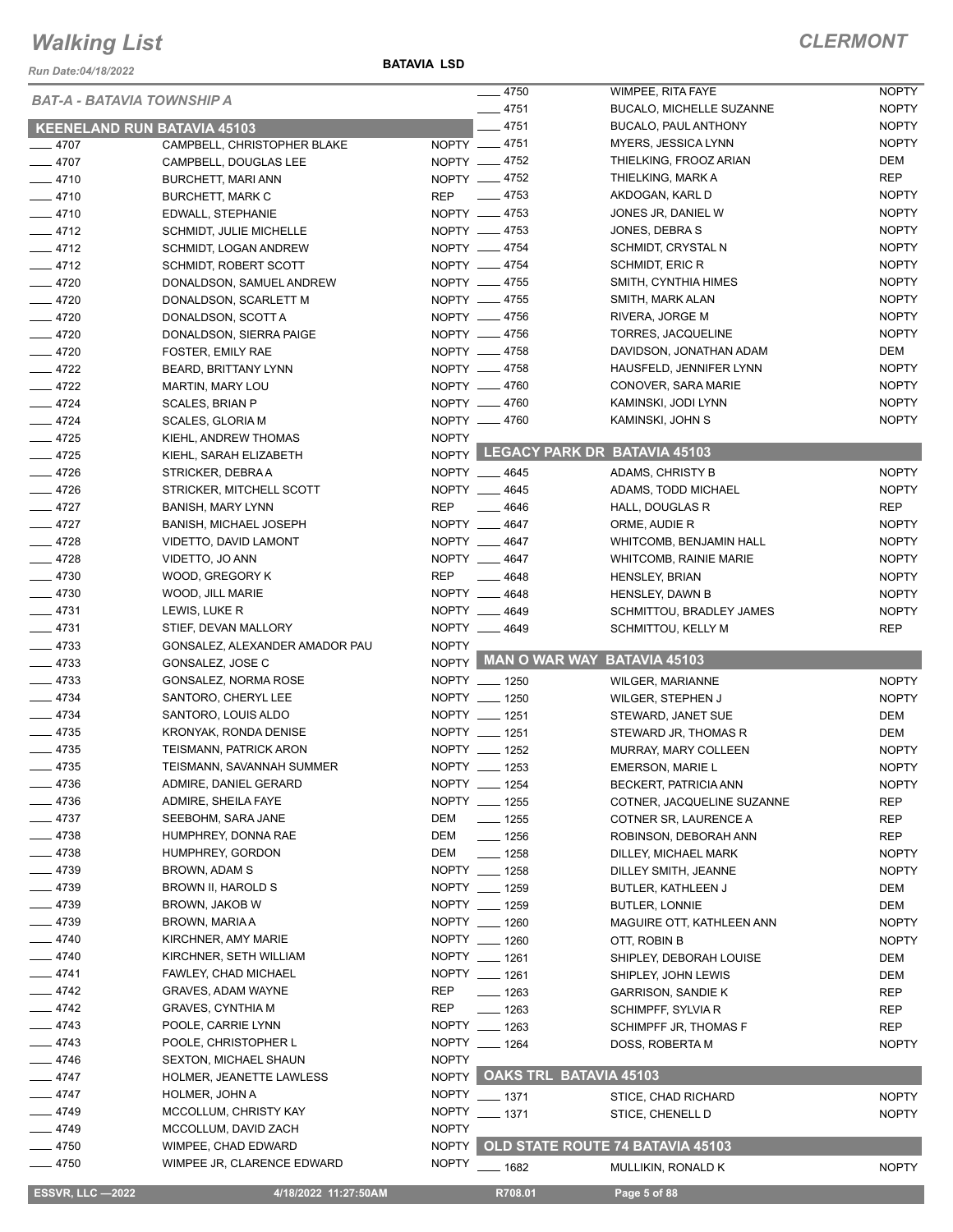*Run Date:04/18/2022*

**BATAVIA LSD**

|           |                                                |                    | $-4779$               | CONLAY, CHRISTINE ELIZABETH    | <b>NOPTY</b> |
|-----------|------------------------------------------------|--------------------|-----------------------|--------------------------------|--------------|
|           | <b>BAT-A - BATAVIA TOWNSHIP A</b>              |                    | $-4779$               | CONLAY, TIMOTHY J              | <b>NOPTY</b> |
|           |                                                |                    | $-4779$               | CONLEY, RYLEE HUNTER           | <b>NOPTY</b> |
|           | <b>OLIVE BRANCH STONELICK RD BATAVIA 45103</b> |                    | $-4780$               | PERGOLA, RICHARD MANUEL        | <b>NOPTY</b> |
|           |                                                |                    | NOPTY -4781           | DONNELLON, KACIA ROSE SUEVER   | <b>NOPTY</b> |
| $-4427$   | LYLE, DAVID H                                  |                    | 4781                  | DONNELLON, TIMOTHY J           | <b>NOPTY</b> |
| $-4427$   | LYLE, SUELLEN                                  | <b>NOPTY</b>       | 4782                  | PURDIN, JEFFREY L              | <b>NOPTY</b> |
| $-4467$   | ANDERSON, JAMIE E                              | <b>NOPTY</b>       | 4782                  | PURDIN, REBECCA L              | <b>NOPTY</b> |
| $-4467$   | VARNEY, KELLIE J                               | <b>NOPTY</b>       | 4783                  | MCGRAW, RACHEL ANN             | <b>NOPTY</b> |
| $-4471$   | RAPER, ROBERT BRIAN                            | <b>NOPTY</b>       | $-4783$               | MCGRAW, RICHARD DAVID          | <b>REP</b>   |
| $-4471$   | SLATTERY JR, EDWARD                            | <b>REP</b>         | _ 4784                | OWEN, DONNA THERESA            | <b>NOPTY</b> |
| $-4471$   | SLATTERY, HOLLIE D                             | <b>REP</b>         | _ 4784                | <b>OWEN, JACK DOUGLAS</b>      | <b>NOPTY</b> |
| $-4501$   | ALBRECHT, FREDERICK A                          | NOPTY -            | 4785                  | HARRIS, ERIN CHRISTINE         | <b>NOPTY</b> |
| $- 4501$  | ALBRECHT, SUZETTE E                            | NOPTY $^-$         | 4787                  | ERNST, ALISON K                | <b>NOPTY</b> |
| $-4536$   | CIERLEY, SHELBY F                              | <b>NOPTY</b>       | 4787                  | ERNST, JEREMY CHRISTOPHER      | <b>NOPTY</b> |
| $- 4536$  | HORNSBY, BRANDON TYLER                         | <b>NOPTY</b>       | 4788                  | PETTIJOHN, CALLI R             | <b>NOPTY</b> |
| $-4600$   | DEITZ, SABRINA KAY                             | <b>NOPTY</b>       | 4789                  | <b>VELAKATURI, JAGADEESH</b>   | <b>NOPTY</b> |
| $-4600$   | LOVE, BRITNEY LEE                              | <b>NOPTY</b>       | 4791                  | SCHUTTE, DAVID VICTOR          | <b>NOPTY</b> |
| 4600      | LOVE, VIRGINIA L                               | <b>NOPTY</b>       | 4791                  | SCHUTTE, MEAGAN MARIE          | <b>NOPTY</b> |
| 4600      | SALLEE, THOMAS F                               | <b>NOPTY</b>       | 4792                  | SYVERTSEN, DANIEL R            | <b>NOPTY</b> |
| $-4611$   | DALTON, BARBARA J                              | <b>NOPTY</b>       | 4792                  | SYVERTSEN, LAURA S             | <b>NOPTY</b> |
| $-4611$   | DALTON, ELIZABETH ANN                          | <b>REP</b>         | 4792                  | SYVERTSEN, MICHELLE LYN        | <b>NOPTY</b> |
| $-4611$   | DALTON, JOEL S                                 | <b>NOPTY</b>       | 4793                  | <b>CUMMINGS, EMILY MARIE</b>   | <b>NOPTY</b> |
| $-4611$   | DALTON, STEVE JOEL                             | <b>NOPTY</b>       | 4794                  | MORCKEL, KENNETH CHRISTOPHER   | <b>NOPTY</b> |
| $-4621$   | HILLMAN, CHRISTOPHER B                         | <b>NOPTY</b>       | 4794                  | MORCKEL, MOLYNDA ANN           | <b>NOPTY</b> |
| $-4621$   | HILLMAN, ERIN E                                | <b>NOPTY</b>       | $-4795$               | DURR, ERIC DANIEL              | <b>NOPTY</b> |
| $- 4622$  | HAYES, KAREN L                                 | <b>REP</b>         | $-4795$               | DURR, KRISTEN PAGANE           | <b>NOPTY</b> |
| $-4622$   | HAYES II, PATRICK N                            | <b>REP</b>         | $-4796$               | GARRETT, GABRIELLE S           | <b>NOPTY</b> |
| $-4708$   | <b>GROHOWSKI, DAVID L</b>                      | <b>REP</b>         | — 4796                | <b>GARRETT, TRAVIS WILLIAM</b> | <b>NOPTY</b> |
| $-4708$   | LAYMAN, SHARON M                               | <b>REP</b>         | _ 4797                | RUSSELL, ALEXANDER PAUL        | <b>NOPTY</b> |
| $-4710$   | HOMAN, AMBER MARIE                             | <b>NOPTY</b>       | 4797                  | RUSSELL, AMANDA LYNN           | <b>NOPTY</b> |
| $-4710$   | HOMAN, DENNIS D                                | <b>NOPTY</b>       | 4798                  | COVEY, ADAM M                  | <b>NOPTY</b> |
| $-4710$   | HOMAN, LESLIE DIANE                            | <b>NOPTY</b>       | 4798                  | COVEY, ERICA L                 | <b>NOPTY</b> |
| $-4712$   | <b>BARKLEY, MICHELLE D</b>                     | <b>NOPTY</b>       | 4799                  | LUEBRECHT, ASHLEY M            | <b>NOPTY</b> |
| $-4712$   | <b>BARKLEY, ROBERT W</b>                       | <b>NOPTY</b>       | _ 4799                | LUEBRECHT, NICHOLAS JOHN       | <b>NOPTY</b> |
| $-4714$   | BRADLEY, ROSEMARY J                            | <b>DEM</b>         | $-4801$               | REED, ALEXIS R                 | <b>NOPTY</b> |
| $-4714$   | KAISER, FRED H                                 | <b>DEM</b>         | $- 4801$              | REED, BRANDON LEE              | <b>NOPTY</b> |
| $-4716$   | DELABAR, WILLIAM G                             | <b>REP</b>         | $- 4805$              | HENSON, BARBARA MARIE          | <b>NOPTY</b> |
| $-4718$   | <b>MARTIN, KENNETH LEE</b>                     | <b>REP</b>         | $-4805$               | HENSON, DAVID V                | <b>NOPTY</b> |
| $-4718$   | MARTIN, LISA JANE                              | <b>REP</b>         | NOPTY -4805           | HENSON, MEGAN MARIE            | <b>NOPTY</b> |
| _ 4729    | SHELTON, BRETT                                 |                    |                       | LOVVORN, ALISHA MARIE          | <b>NOPTY</b> |
| $-4729$   | SHELTON, HELEAN CHANI                          |                    | NOPTY -4807<br>_ 4807 | LOVVORN, JAMES NICHOLAS        | <b>NOPTY</b> |
| $-4733$   | MCCLANAHAN, BETSY J                            | <b>NOPTY</b>       | 4811                  | LACORTIGLIA, ANDREW LOUIS      | <b>NOPTY</b> |
| $-4733$   | MCCLANAHAN, THOMAS E                           | <b>REP</b>         | . 4811                | LACORTIGLIA, JENNIFER RENE     | <b>NOPTY</b> |
| $-4739$   | FRANTZ, JASON DANIEL                           | <b>NOPTY</b>       | 4813                  | NANEMA, TITIANA WENDKOUNI      | <b>NOPTY</b> |
| $-4739$   | FRANTZ, JULIE MARIE                            | <b>NOPTY</b>       | 4813                  | OUERMI, ALY ABOU O             | <b>NOPTY</b> |
| $-4745$   | DIXIE, NOAH BOYCE                              | <b>NOPTY</b>       | 4821                  | VANDERTIE, MICHAEL ROBERT      | <b>REP</b>   |
| ____ 4745 | PETERSON, BENJAMIN D                           | NOPTY -            | 4823                  | FOGEL, NATALIA V               | <b>NOPTY</b> |
| $-4745$   | PETERSON, KAYLA BRITTANY                       | <b>NOPTY</b>       | - 4823                | FOGEL, ULLAR                   | <b>NOPTY</b> |
| $-4745$   | PETERSON, TERESA M                             | DEM                | _ 4827                | PHILLIPS, BARBARA A            | <b>REP</b>   |
| $-4751$   | SUPE, MIA L                                    | <b>REP</b>         | __ 4827               | PHILLIPS, THOMAS M             | <b>REP</b>   |
| $-4751$   | SUPE, STEVEN S                                 | <b>REP</b>         | —— 4829               | EILAND, DANTE LAMONT           | <b>NOPTY</b> |
| $-4765$   | STEIN, WALTRAUT                                | <b>REP</b>         | ____ 4829             | EILAND, MICHELLE LYNNE         | <b>NOPTY</b> |
| $-4776$   | VON LUEHRTE, DANIEL J                          | <b>REP</b>         |                       |                                |              |
| $-4778$   | ROSS, FRED R                                   | <b>DEM</b>         |                       | <b>ROSES RUN BATAVIA 45103</b> |              |
|           |                                                |                    | __ 4767               | MAUSHART, CHRISTOPHER JOSEPH   | DEM          |
|           | <b>PADDOCK CROSSING BATAVIA 45103</b>          |                    |                       |                                |              |
| $-4776$   | <b>SHAW, DIRK LEROY</b>                        | <b>NOPTY</b>       | _ 4767                | <b>MAUSHART, KACIE MARIE</b>   | DEM          |
| $-4776$   | <b>SHAW, DIRK MCKAY</b>                        | NOPTY <sup>-</sup> | _ 4768                | ROSE, CHAD WILLIAM             | <b>NOPTY</b> |
| $-4776$   | SHAW, JENNIFER                                 | NOPTY -            | 4770                  | ELLIOTT, JOSEPH MICHAEL        | <b>REP</b>   |
| $-4776$   | SHAW, LARAMIE JONATHON                         | NOPTY -            | _ 4770                | ELLIOTT, YELENA VASILYEVNA     | DEM          |
| $-4776$   | SHAW, WYATT                                    | $N$ OPTY $-$       | _ 4771                | KIPP, AMANDA J                 | <b>NOPTY</b> |
| $-4778$   | KOOPMAN, ANDREW LAWRENCE                       | <b>NOPTY</b>       | - 4774                | CONNOR, BROOKE A               | <b>NOPTY</b> |
|           |                                                |                    | _ 4774                | CONNOR, LANCE T                | <b>NOPTY</b> |

 **ESSVR, LLC —2022 4/18/2022 11:27:50AM R708.01 Page 6 of 88**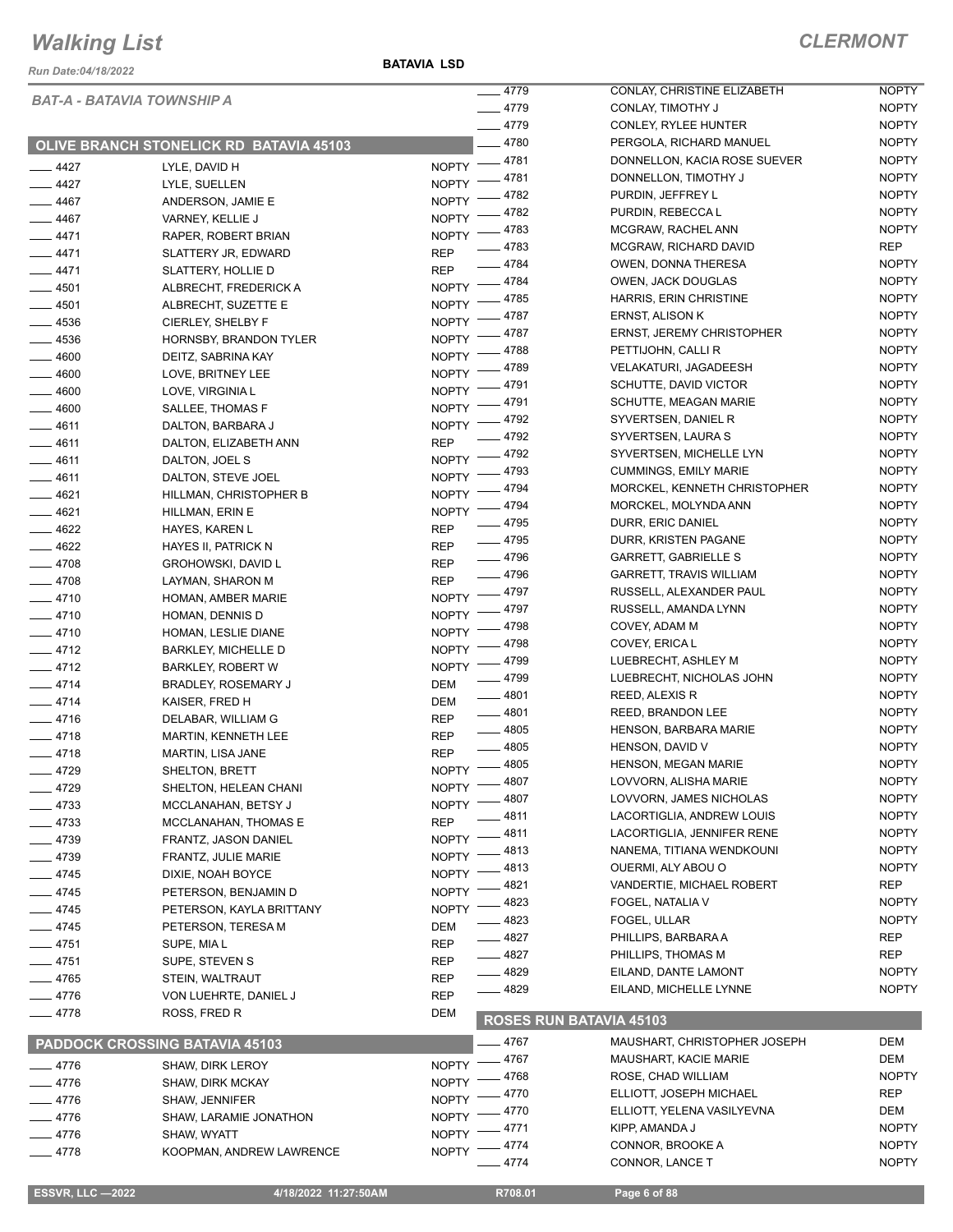*Run Date:04/18/2022*

**BATAVIA LSD**

|                                     |                              |              | $- 4534$                             | ANSPACH, DENZEL ALLAN               | <b>NOPTY</b> |
|-------------------------------------|------------------------------|--------------|--------------------------------------|-------------------------------------|--------------|
| BAT-A - BATAVIA TOWNSHIP A          |                              |              | 4536                                 | HOWARD, PRISCILLA G                 | <b>REP</b>   |
| <b>ROSES RUN BATAVIA 45103</b>      |                              |              | 4536                                 | HOWARD, ROY D                       | <b>NOPTY</b> |
| $-4775$                             | SANDERS, BRIAN S             | <b>REP</b>   | 4538                                 | WALKER, DYLAN M                     | <b>NOPTY</b> |
| - 4775                              | SANDERS, JULIE A             | <b>NOPTY</b> | 4540                                 | POWELL, GINGER D                    | <b>NOPTY</b> |
| $-4776$                             | JOHNSON, ZACHARY CHARLES     | <b>NOPTY</b> | 4540                                 | POWELL, KEVIN D                     | <b>NOPTY</b> |
| $-4777$                             | DOVE, SCOTT LEE              | <b>NOPTY</b> | 4544                                 | LONGBOTTOM, JUSTIN D                | <b>NOPTY</b> |
| $-4777$                             | KLEI, ABIGAIL ELIZABETH      | <b>NOPTY</b> | 4544                                 | PETERS, DYLAN JAMIE                 | <b>NOPTY</b> |
| $-4778$                             | <b>SHELTON, TRICIA MARIE</b> | <b>NOPTY</b> | 4546                                 | DYGERT, SUSAN E                     | DEM          |
| $-4780$                             | SWART, ALEXANDER CAREL       | <b>NOPTY</b> | $-4548$                              | LARRAZABAL, ISABEL ALEJANDRA        | <b>NOPTY</b> |
| - 4786                              | THOMAS, MICHAEL J            | <b>DEM</b>   | $-4548$                              | LARRDZOBOL, OSCAR ENRIQUE           | <b>NOPTY</b> |
| $-4786$                             | THOMAS, SHARON L             | <b>DEM</b>   | 4548                                 | <b>MAIR, TYLER CRAIG</b>            | <b>NOPTY</b> |
| $-4790$                             | LOHR, ELIZABETH MARY         | <b>NOPTY</b> | 4550                                 | PARKER, DENNIS ALLEN                | <b>REP</b>   |
| $-4790$                             | LOHR, ROBERT WILLIAM         | <b>NOPTY</b> | 4550                                 | PARKER, KIMBERLY SUE                | <b>NOPTY</b> |
| $-4791$                             | COFFEY, MICHAEL JOSEPH       | <b>NOPTY</b> | 4552                                 | JOHNSON, EDNA A                     | <b>REP</b>   |
| - 4792                              | ANDERSON, BLANCHE MARIE      | <b>NOPTY</b> | $= 4552$                             | JOHNSON, JAMES R                    | <b>REP</b>   |
| 4792                                | ANDERSON, JOHN R             | <b>NOPTY</b> | $-4554$                              | HENRY, PAMELA S                     | <b>NOPTY</b> |
| 4797                                | WEINSTEIN, STELLA ZHENG      | <b>REP</b>   | - 4556                               | ERNST, BRANDON C                    | <b>NOPTY</b> |
|                                     |                              |              | 4556                                 | RODGERS, ERIC PHILIP                | <b>NOPTY</b> |
| ROSS RD BATAVIA 45103               |                              |              | 4558                                 | STRUNK, KAITLYN MARIE               | <b>NOPTY</b> |
| $-4557$                             | DORIA, MARTIN J              |              | NOPTY __ 4558                        | STRUNK, RAYMOND TREY                | <b>NOPTY</b> |
| 4557                                | SADLER, BROOKE G             |              | NOPTY 4559                           | LANG, CHRISTOPHER CONNOR            | <b>NOPTY</b> |
| 4560                                | POLING, ANDREW D             | <b>REP</b>   | $- 4560$                             | MORRISSEY, ROSALIE ELAINE           | <b>NOPTY</b> |
| 4560                                | POLING, ELIZABETH A          | <b>DEM</b>   | $-4562$                              | HUSSELS, TAMMY ROSE                 | <b>NOPTY</b> |
| $-4562$                             | CRAFT, CONNER LEE            |              | NOPTY __ 4562                        | <b>SCHMIDT, JILL MARIE</b>          | <b>NOPTY</b> |
| $-4562$                             | CRAFT, DAWN M                | <b>REP</b>   | $-4564$                              | WILSON, JENNIFER LYNN               | <b>NOPTY</b> |
| $-4562$                             | CRAFT, KEVIN LEE             | <b>REP</b>   | $-4566$                              | NIEBAUER, KEVIN FRANK               | <b>NOPTY</b> |
| $-4564$                             | BEST, ANGELA DAWN            |              | NOPTY __ 4566                        | SCOTT, KELLY M                      | <b>NOPTY</b> |
| 4564                                | <b>BEST, JASON W</b>         |              | NOPTY __ 4570                        | CRUM, CLAYTON GUY                   | <b>NOPTY</b> |
| 4568                                | <b>GORMAN JR, HEARSEL</b>    |              | NOPTY 4570                           | CRUM, TIFFANY NICOLE                | <b>NOPTY</b> |
| 4568                                | <b>GORMAN, PATRICIA A</b>    |              | NOPTY __ 4572                        | <b>SEXTON, SARAH MARIE</b>          | <b>NOPTY</b> |
| 4587                                | TAYLOR, DONALD               |              | NOPTY __ 4576                        | STANDER, LINDA                      | <b>REP</b>   |
| $-4587$                             | TAYLOR, MONICA L             |              | NOPTY __ 4578                        | LAWWILL, DREW RICHARD               | <b>REP</b>   |
| 4680                                | HERRMANN, LESLIE A           |              | NOPTY __ 4578                        | LAWWILL, KRISTEN D                  | <b>REP</b>   |
| 4692                                | BELLAMY, KOKO BREEN          |              | NOPTY 4580                           | KINCAID, GERALD L                   | <b>NOPTY</b> |
| 4692                                | BELLAMY, THOMAS ALLEN        |              | NOPTY __ 4580                        | KINCAID, MARGARET JO                | <b>NOPTY</b> |
|                                     |                              |              |                                      |                                     |              |
| ROUDEBUSH LN BATAVIA 45103          |                              |              | <b>SADDLETOP RIDGE BATAVIA 45103</b> |                                     |              |
| $-1700$                             | SNOW, KARL F                 | <b>REP</b>   | $- 1201$                             | CROPPER, BEVERLY J                  | <b>REP</b>   |
| 4443                                | KENNARD, JONATHAN F          | <b>DEM</b>   | $-1202$                              | <b>SCHMIDT, PATRICIA ANN</b>        | <b>NOPTY</b> |
|                                     |                              |              | $-1202$                              | SCHMIDT, WILLIAM M                  | <b>NOPTY</b> |
| <b>SADDLECLOTH CT BATAVIA 45103</b> |                              |              | 1203                                 | BAUMGARTNER, DOUGLAS M              | <b>NOPTY</b> |
| 4506                                | MORROW, SHARON A             | <b>REP</b>   | $-1203$                              | <b>BAUMGARTNER, KRISTIN</b>         | <b>NOPTY</b> |
| $-4508$                             | FLANARY, JANET ELAINE        |              | NOPTY __ 1204                        | NORDSIECK, CANDICE L                | <b>NOPTY</b> |
| 4508                                | FLANARY, TERRY PHILLIP       |              | NOPTY __ 1204                        | NORDSIECK, WILLIAM A                | <b>NOPTY</b> |
| $-4508$                             | MILLER, DONNA LYNN           |              | NOPTY __ 1205                        | HANNAH, ERIN E                      | <b>NOPTY</b> |
| $-4508$                             | MILLER, JOHN D               |              | NOPTY __ 1205                        | HANNAH, JOSHUA THOMAS               | <b>NOPTY</b> |
| __ 4510                             | COX, KAIGE LANDON            |              | NOPTY __ 1206                        | BRADLEY JR, JOHN WILBURN            | <b>NOPTY</b> |
| __ 4510                             | LUNG, JANET LEIGH            |              | NOPTY __ 1206                        | LAMBERT BRADLEY, JOY A              | <b>NOPTY</b> |
| $-4510$                             | LUNG, JASON L                |              | NOPTY __ 1207                        | <b>BLAKEMAN, MELISSA R</b>          | REP          |
| $-4514$                             | CABALLERO, YVONNE            | REP          | $- 1207$                             | <b>BLAKEMAN, THOMAS CHRISTOPHER</b> | <b>REP</b>   |
| $-4514$                             | SCHOETTLE, CHRISTOPHER J     | REP          | $- 1208$                             | FULLER, RACHEL DANETT               | <b>NOPTY</b> |
| $-4518$                             | COPASS, MICHAEL GERARD       | <b>REP</b>   | $- 1208$                             | FULLER, STEVEN S                    | <b>NOPTY</b> |
| $= 4518$                            | COPASS, SUSAN LYNN           |              | NOPTY __ 1209                        | FIGHTMASTER-SCHAMER, STEPHANIE      | <b>NOPTY</b> |
| __ 4520                             | CLARK, KAREN S               | REP          | $- 1209$                             | RAINVILLE, CARRIE ELLEN             | <b>NOPTY</b> |
| $-4522$                             | MILLER, ROBERT ALLEN         | <b>REP</b>   | $\frac{1}{2}$ 1209                   | <b>SCHAMER, ANDREW M</b>            | DEM          |
| $-4524$                             | COOK, DENNIS JAMES           |              | NOPTY __ 1210                        | RICHEY, BRITTANY R                  | <b>NOPTY</b> |
| $-4526$                             | ASHLEY, GERALDLYNN           |              | NOPTY __ 1210                        | SUNDERMAN, FRAN L                   | <b>NOPTY</b> |
| $-4526$                             | DUNCAN, GREGORY DAVID        | DEM          | $- 1210$                             | SUNDERMAN, VINCENT H                | <b>NOPTY</b> |
| $-4528$                             | ALBERT, ALYSSA CHRISTINE     |              | NOPTY __ 1211                        | JOYCE, SEAN CASS                    | <b>NOPTY</b> |
| $-4528$                             | ALBERT, KARAH DANIELLE       |              | NOPTY __ 1211                        | JOYCE, SUSAN ANN                    | <b>NOPTY</b> |
| _ 4532                              | HARTMAN, TODD M              |              | NOPTY __ 1212                        | MCKENZIE, BLAINE S                  | <b>REP</b>   |
| $-4534$                             | ANSPACH, BARBARA JEAN        | <b>NOPTY</b> |                                      |                                     |              |
|                                     |                              |              |                                      |                                     |              |
| <b>ESSVR, LLC -2022</b>             | 4/18/2022 11:27:50AM         |              | R708.01                              | Page 7 of 88                        |              |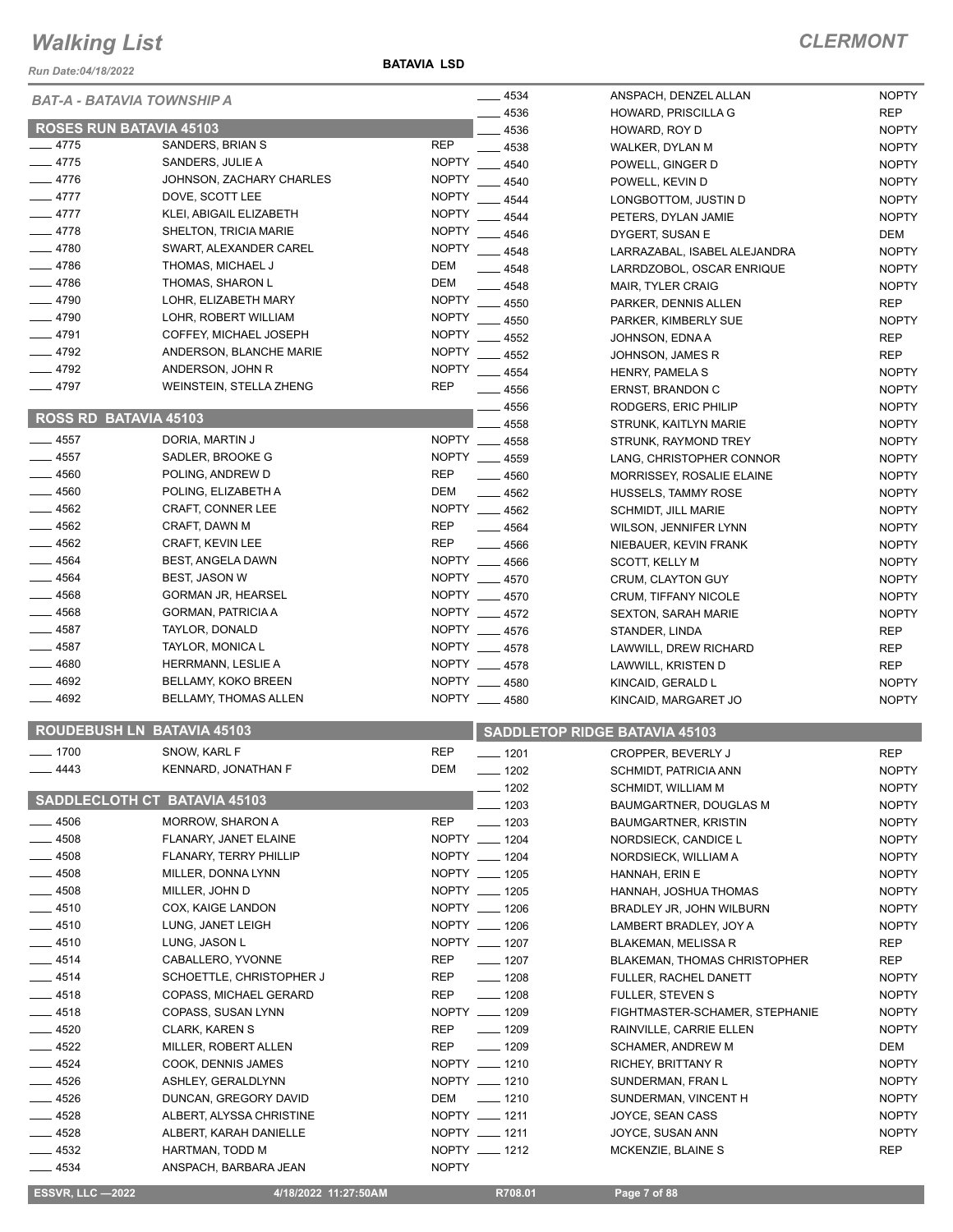#### **BATAVIA LSD**

### *CLERMONT*

| Run Date:04/18/2022                 |                                             | <b>BATAVIA LSD</b>         |                                |                                                         |                              |
|-------------------------------------|---------------------------------------------|----------------------------|--------------------------------|---------------------------------------------------------|------------------------------|
| <b>BAT-A - BATAVIA TOWNSHIP A</b>   |                                             |                            | $- 1282$<br>$- 1282$           | <b>WRIGHT, EMILIE GRACE</b><br><b>WRIGHT, STEPHEN T</b> | <b>NOPTY</b><br><b>NOPTY</b> |
|                                     | <b>SADDLETOP RIDGE BATAVIA 45103</b>        |                            |                                |                                                         |                              |
| $-1212$                             | MCKENZIE, IAN DOUGLAS                       | <b>NOPTY</b>               |                                | SILVERWOOD DR BATAVIA 45103                             |                              |
| $-1212$                             | MCKENZIE, PAMELA R                          | <b>REP</b>                 | $-4763$                        | HAYNES, ERIN NICOLE                                     | <b>NOPTY</b>                 |
| $- 1214$                            | CARPENTER, ANTHONY EUGENE                   | <b>NOPTY</b>               | 4763                           | HAYNES, JONATHAN L                                      | <b>NOPTY</b>                 |
| $- 1214$                            | FLYNT, DEREK BENJAMIN                       | <b>NOPTY</b>               | 4763                           | HAYNES, PARKER WILSON                                   | <b>NOPTY</b>                 |
| $- 1216$                            | MCHALE, CHRISTA MARIE                       | <b>NOPTY</b>               | $-4764$                        | OVERMANN, ERIN R                                        | DEM                          |
| $- 1216$                            | MCHALE, EDWARD JAMES                        |                            | NOPTY __ 4764                  | OVERMANN, GARY J                                        | <b>NOPTY</b>                 |
| <b>SEABISCUIT DR BATAVIA 45103</b>  |                                             |                            | $-4764$                        | OVERMANN, PAMELA KAY                                    | <b>NOPTY</b>                 |
|                                     |                                             |                            | $-4765$                        | <b>CUMMINS, BARBARA S</b>                               | <b>REP</b>                   |
| $-4562$                             | GEISINGER, SUSAN J                          | <b>REP</b>                 | $-4765$                        | CUMMINS, GARY J                                         | <b>REP</b>                   |
| $-4563$                             | KORTE, SALLY ANNE                           | <b>REP</b>                 | $-4766$                        | TARVIN, DARLA A                                         | <b>REP</b>                   |
| $-4563$                             | MOORE, LARRY                                |                            | NOPTY __ 4766                  | TARVIN, KIM J                                           | <b>REP</b>                   |
| $-4564$                             | GAJUS, GREGORY LESTER                       | <b>DEM</b>                 | $-4767$                        | <b>BALCZO, ARLENE SUE</b>                               | DEM                          |
| $-4565$<br>$-4565$                  | DUNLOP, JAMES H<br>DUNLOP, SUSAN J          |                            | NOPTY __ 4767<br>NOPTY __ 4768 | <b>BALCZO, STEPHEN</b>                                  | <b>REP</b>                   |
| 4566                                | PORTER, DONALD DALE                         | <b>REP</b>                 | $-4768$                        | <b>JENKINS, MARGARET A</b><br><b>JENKINS, MICHAEL D</b> | <b>REP</b><br><b>NOPTY</b>   |
| . 4567                              | PRATHER, MICHAEL L                          |                            | NOPTY 4769                     | KOCH, CANDACE L                                         | <b>REP</b>                   |
| .4567                               | RUTHMAN, KAREN LOUISE                       |                            | NOPTY 4769                     | KOCH, FRANK J                                           | <b>NOPTY</b>                 |
| $-4568$                             | FRANZ, LEE ANTOINETTE                       |                            | NOPTY __ 4769                  | KOCH IV, FRANK J                                        | <b>NOPTY</b>                 |
| $-4569$                             | DIETZ, DAVID L                              | <b>NOPTY</b>               |                                |                                                         |                              |
|                                     |                                             |                            |                                | <b>SPRINTERS CROSSING BATAVIA 45103</b>                 |                              |
| <b>SECRETARIAT CT BATAVIA 45103</b> |                                             |                            | $-1210$                        | HARE, GEORGETTA L                                       | <b>REP</b>                   |
| $- 1260$                            | MATHEWS, CINDY ANNE                         |                            | NOPTY __ 1210                  | HARE, THOMAS A                                          | <b>REP</b>                   |
| $- 1261$                            | SCHRAFFENBERGER, MARSHAL                    | <b>REP</b>                 | $- 1211$                       | HATTAR, BARBARA MARIE                                   | <b>DEM</b>                   |
| $- 1261$                            | SCHRAFFENBERGER, NORMAN T                   | <b>REP</b>                 | $- 1211$                       | HATTAR, GABRIELLA MARIE                                 | <b>DEM</b>                   |
| $-1262$                             | <b>WILSON, N LAVERNE</b>                    | <b>REP</b>                 |                                |                                                         |                              |
| $-1263$                             | CHRISTIANSON, DEBORAH G                     | <b>NOPTY</b>               |                                | STABLEHAND DR BATAVIA 45103                             |                              |
| $- 1264$                            | REEKERS, KENNETH H                          | <b>REP</b>                 | $-4608$                        | DUNHAM, ALLYSON LYNN                                    | <b>NOPTY</b>                 |
| $- 1265$                            | <b>GRISHAM, JACOB C</b>                     | <b>NOPTY</b>               | 4608                           | DUNHAM, ANGELA L                                        | <b>NOPTY</b>                 |
| $- 1265$                            | <b>GRISHAM, JENNY L</b>                     | <b>NOPTY</b>               | 4608                           | DUNHAM, JEFFREY TODD                                    | <b>NOPTY</b>                 |
| $-1265$<br>$-1266$                  | ZUCCHERO, JAMES J                           | <b>NOPTY</b><br><b>REP</b> | 4608                           | ERDMAN, AMBER ANN                                       | <b>NOPTY</b>                 |
| $-1266$                             | BRATTON, JUDY L<br><b>BRATTON, ROBERT M</b> | <b>REP</b>                 | 4608                           | WHITAKER, SHANE D                                       | <b>NOPTY</b>                 |
| $- 1267$                            | STAUTBERG, ROLAND J                         | <b>NOPTY</b>               | 4609                           | BENINTENDI, ROBERT S                                    | <b>REP</b>                   |
| $- 1268$                            | CARROLL, JENNIFER L                         | <b>NOPTY</b>               | $-4609$<br>$-4610$             | BENINTENDI, SALLY J                                     | <b>NOPTY</b>                 |
| $- 1268$                            | <b>GLASSMEYER, JEANNE</b>                   | <b>REP</b>                 | 4611                           | DUNHAM, LINDA R<br>SMITH, CAROL R                       | <b>NOPTY</b><br><b>NOPTY</b> |
| $-1269$                             | LACK, JENI S                                | <b>NOPTY</b>               | 4611                           | SMITH. KENNETH JOEL                                     | <b>NOPTY</b>                 |
| $-1269$                             | LACK, MICHAEL J                             |                            | NOPTY __ 4612                  | EMMEL, CAROL A                                          | <b>REP</b>                   |
| $-1271$                             | FOSTER, MARY PATRICIA                       | <b>NOPTY</b>               | 4613                           | BRYANT, DAVID L                                         | <b>NOPTY</b>                 |
| $- 1271$                            | <b>FOSTER, RICKIE WAYNE</b>                 | <b>NOPTY</b>               | $-4613$                        | BRYANT, EMILY                                           | <b>NOPTY</b>                 |
| $- 1272$                            | <b>BRANDSTETTER, JULIA KERNS</b>            | <b>NOPTY</b>               | $-4613$                        | BRYANT, MATTHEW S                                       | <b>NOPTY</b>                 |
| $- 1272$                            | BRANDSTETTER, KURT DAVID                    | <b>NOPTY</b>               | $-4613$                        | BRYANT, NAZE KENT                                       | <b>NOPTY</b>                 |
| $- 1273$                            | MILLER, JUDITH A                            | DEM                        | $-4613$                        | BRYANT, NICHOLAS KENT                                   | <b>NOPTY</b>                 |
| $- 1273$                            | REA, MICHAEL KEVIN                          | <b>REP</b>                 | $-4613$                        | BRYANT, RUTH P                                          | <b>NOPTY</b>                 |
| $- 1274$                            | HICKMAN, SANDRA K                           | <b>NOPTY</b>               | $-4613$                        | LAPID, ADELAIDA PARAI                                   | <b>NOPTY</b>                 |
| $- 1274$                            | HINTON, JANET LEE                           |                            | NOPTY __ 4614                  | <b>KREIMER, DUSTIN</b>                                  | DEM                          |
| $- 1275$                            | <b>GRANT, LUCAS MATTHEW</b>                 | DEM                        | $-4614$                        | <b>KREIMER, NATALEE M</b>                               | DEM                          |
| $- 1275$                            | <b>GRANT, MORGAN MICHELLE</b>               | DEM                        | $-4615$                        | ATTINGER, AMY JO                                        | <b>NOPTY</b>                 |
| $- 1275$                            | <b>GRANT, SHARI LYNN</b>                    | DEM                        | $-4615$                        | ATTINGER JR, JOHN MARK                                  | <b>NOPTY</b>                 |
| $- 1276$                            | LURTEY, BARBARA A                           | <b>NOPTY</b>               | $-4616$                        | <b>BUTTS, ANN LOUISE</b>                                | <b>NOPTY</b>                 |
| $- 1277$                            | NEVILLE, CAROLYN A                          | <b>REP</b>                 | $-4616$                        | <b>BUTTS, ANNA MARIE</b>                                | <b>NOPTY</b>                 |
| $-1278$                             | PRICE, DEBRA JEAN                           | REP                        | $- 4616$                       | <b>BUTTS, DENNIS R</b>                                  | <b>NOPTY</b>                 |
| $- 1278$                            | PRICE, GERALD L                             | <b>REP</b>                 | $-4616$                        | <b>BUTTS, JARED A</b>                                   | <b>NOPTY</b>                 |
| $- 1279$                            | STIEGLER, DIANE D                           | <b>REP</b>                 | $-4617$                        | SLAUGHTER, GREGORY R                                    | <b>NOPTY</b>                 |
| $- 1279$                            | STIEGLER, JEROME F                          | REP                        | $-4617$                        | SLAUGHTER, TANYA MARIE                                  | <b>NOPTY</b>                 |
| $- 1279$                            | STIEGLER, JOHN FRANK                        |                            | NOPTY __ 4618                  | DAVIS, ANTHONY RAY                                      | <b>NOPTY</b>                 |
| $- 1280$                            | CARLSON, JUDITH I                           | DEM                        | $-4618$                        | DAVIS, JAMI S                                           | <b>NOPTY</b>                 |
| $- 1280$                            | CARLSON, PAUL                               | DEM                        | $-4619$                        | VARNEY, DAVID A                                         | <b>NOPTY</b>                 |
| $- 1282$                            | CARPENTER, KYLENE G                         | <b>NOPTY</b>               | $-4619$                        | VARNEY, MICHELLE LYNN                                   | <b>NOPTY</b>                 |
| $- 1282$                            | CARPENTER, MICHELE L                        | <b>NOPTY</b>               | $-4620$                        | RHODES, APRIL L                                         | <b>NOPTY</b>                 |
| $- 1282$                            | CARPENTER, STEVEN M                         | <b>NOPTY</b>               |                                |                                                         |                              |

 **ESSVR, LLC —2022 4/18/2022 11:27:50AM R708.01 Page 8 of 88**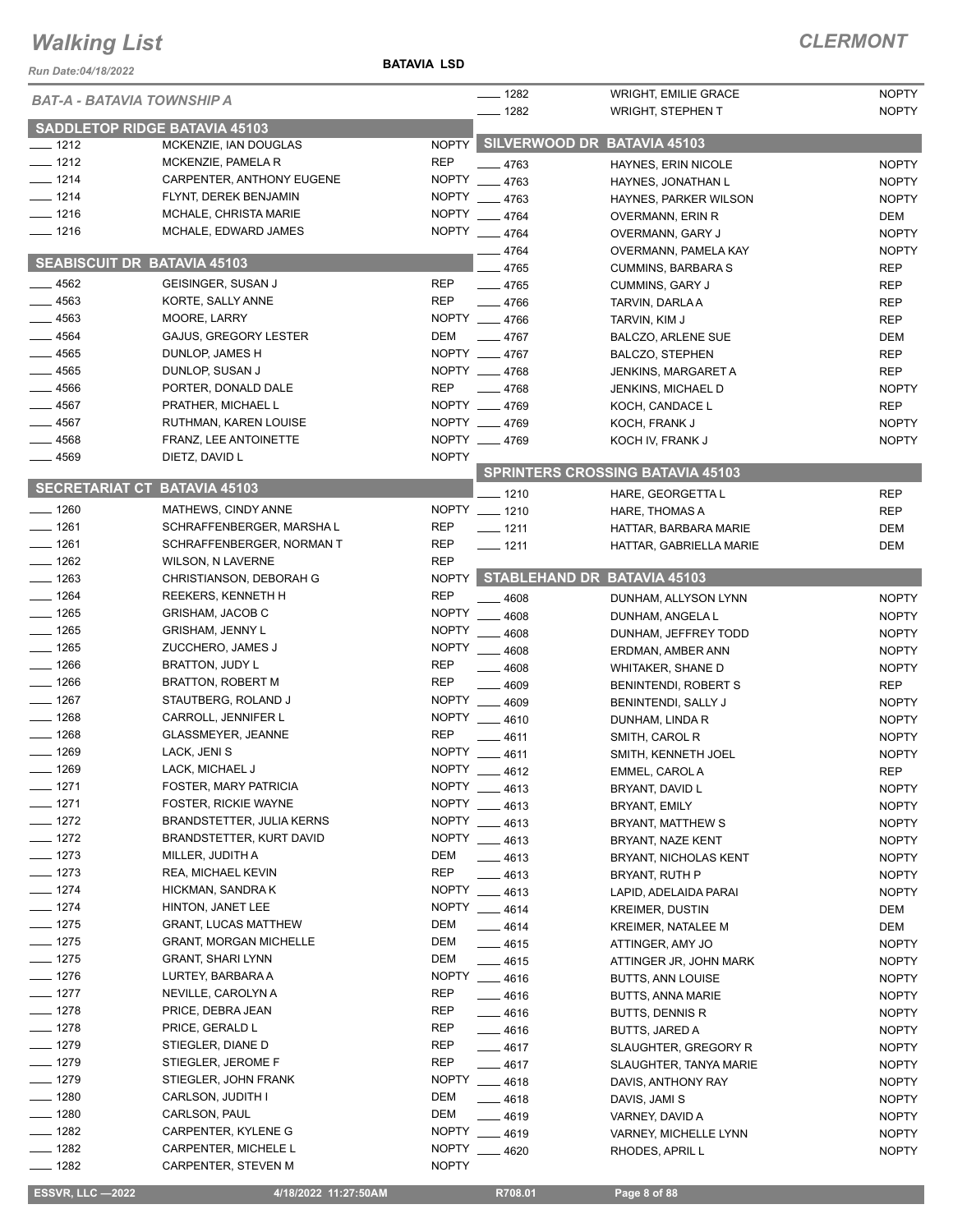#### **BATAVIA LSD**

| Run Date:04/18/2022                           |                                                                    | <b>BATAVIA LSD</b> |                                |                                             |                              |
|-----------------------------------------------|--------------------------------------------------------------------|--------------------|--------------------------------|---------------------------------------------|------------------------------|
| <b>BAT-A - BATAVIA TOWNSHIP A</b>             |                                                                    |                    | $-4623$                        | WINKLER, DAVID J                            | <b>NOPTY</b>                 |
|                                               |                                                                    |                    | $-4624$                        | WILLIAMS, ANITA G                           | <b>NOPTY</b>                 |
| <b>STABLEHAND DR BATAVIA 45103</b><br>$-4621$ | NORMAN, DENNIS LEE                                                 | <b>NOPTY</b>       | $-4624$                        | <b>WILLIAMS, THOMAS E</b>                   | <b>NOPTY</b>                 |
| $= 4623$                                      | JOHNSON JR, BROMLEY W                                              | <b>DEM</b>         |                                | <b>TRADITIONS TURN BATAVIA 45103</b>        |                              |
| $-4624$                                       | <b>ENGLERT, JENNIFER L</b>                                         | <b>REP</b>         | $- 1203$                       | SCHMIDT, GRANT ALLAN                        | <b>NOPTY</b>                 |
| $-4624$                                       | <b>ENGLERT, RANDALL W</b>                                          | <b>REP</b>         | $- 1203$                       | SCHMIDT, MEGHAN ALLYN                       | <b>NOPTY</b>                 |
| $-4624$                                       | <b>WEINSTEIN, MICHAEL D</b>                                        | <b>REP</b>         | $- 1204$                       | EISEN II, MICHAEL C                         | <b>NOPTY</b>                 |
| $-4626$                                       | KADARAMANDALIGE, MEENA S                                           |                    | NOPTY __ 1204                  | EISEN, NICOLE E                             | <b>NOPTY</b>                 |
| $-4626$                                       | SUNDARESAN, GANESH                                                 |                    | NOPTY __ 1204                  | MUELLER, HEATHER M                          | <b>NOPTY</b>                 |
|                                               |                                                                    |                    | $- 1205$                       | ALFORD, DONNA L                             | <b>NOPTY</b>                 |
| STATE ROUTE 32 BATAVIA 45103                  |                                                                    |                    | 1205                           | ALFORD, MICHAEL DEE                         | <b>NOPTY</b>                 |
| $-2227$                                       | LINE III, RAYMOND                                                  |                    | NOPTY __ 1206                  | DACEY, DANIEL E                             | <b>NOPTY</b>                 |
| $\frac{2273}{2}$                              | <b>BICE, DAVID MICHAEL</b>                                         |                    | NOPTY __ 1206                  | DACEY, TIFFANY L                            | <b>NOPTY</b>                 |
| $-2290$                                       | <b>CLENDENIN, CHARLES EDWARD</b>                                   |                    | NOPTY __ 1207                  | STILES, BETTY DELL                          | <b>REP</b>                   |
| $\frac{1}{2}$ 2301 #APT F                     | ENTRUP, ALEXANDER RUSSELL                                          |                    | NOPTY __ 1207                  | STILES, GARY RICHARD                        | <b>REP</b>                   |
| $\frac{1}{2}$ 2301 #APT G                     | JACOBS, BRIANNA MICHELE                                            |                    | NOPTY __ 1208                  | <b>BROADWATER, MICHAEL R</b>                | <b>NOPTY</b>                 |
| 2305 #APT E                                   | MCGUIRE, MICHAEL K                                                 |                    | NOPTY __ 1208                  | BROADWATER, SUSAN CAROL CHRIST'             | <b>NOPTY</b>                 |
| _2305 #APT G<br>2305 #APT G                   | REEDY, ETHAN C                                                     |                    | NOPTY __ 1209<br>NOPTY __ 1209 | STADERMAN, ERIKA DAWN                       | <b>NOPTY</b>                 |
|                                               | SMITH, LAUREN ELIZABETH                                            |                    |                                | STADERMAN, TERRY ALLEN                      | <b>NOPTY</b>                 |
|                                               | <b>STEEPLECHASE DR BATAVIA 45103</b>                               |                    | $- 1210$<br>$-1211$            | YINGER, LAUREN REBECCA                      | <b>NOPTY</b><br><b>NOPTY</b> |
| $-4604$                                       | MAYNE JR, ROBERT J                                                 |                    | NOPTY __ 1211                  | FOSTER, JARETT F<br>FOSTER, KARLA ELIZABETH | <b>NOPTY</b>                 |
| 4604                                          | MAYNE, TERRY                                                       | <b>REP</b>         | $\frac{1}{2}$ 1212             | HORNSCHEMEIER, BRADLEY H                    | <b>DEM</b>                   |
| $-4605$                                       | KOCHER, KELLY J                                                    |                    | NOPTY __ 1212                  | HORNSCHEMEIER, CARLA R                      | <b>DEM</b>                   |
| $-4605$                                       | KOCHER, KENNETH H                                                  |                    | NOPTY __ 1213                  | YARBROUGH, AMY ELIZABETH                    | DEM                          |
| $-4606$                                       | VANN, AMY RUTH                                                     |                    | NOPTY __ 1213                  | YARBROUGH, BRIAN KEITH                      | <b>NOPTY</b>                 |
| $- 4606$                                      | VANN, JOHN ROBERT                                                  |                    | NOPTY __ 1214                  | MCCANN, DAWN JEANETTE                       | <b>NOPTY</b>                 |
| $-4607$                                       | HERDTNER, KENDRA R                                                 | DEM                | $- 1214$                       | NEELY, NATHAN B                             | <b>NOPTY</b>                 |
| $-4607$                                       | HERDTNER, WILLIAM S                                                |                    | NOPTY __ 1216                  | DAVIS, CHAD S                               | <b>NOPTY</b>                 |
| $-4608$                                       | RIEL, JEFFREY DAVID                                                | DEM                | $- 1216$                       | LANG, TARA S                                | <b>NOPTY</b>                 |
| $-4608$                                       | RIEL, KAREN D                                                      | REP                | $- 1217$                       | BROOKBANK JR, JEROLD LEE                    | <b>NOPTY</b>                 |
| $-4609$                                       | ROBERTS, ALISON SHAWN                                              |                    | NOPTY __ 1217                  | <b>BROOKBANK, SHANNON IRENE</b>             | <b>NOPTY</b>                 |
| 4609                                          | ROBERTS, TRAVIS DEAN                                               |                    | NOPTY __ 1218                  | RAFALO, SANDRA S                            | <b>DEM</b>                   |
| $-4610$                                       | BOYLE, ANNA ELIZABETH                                              | DEM                | $\frac{1}{2}$ 1219             | GOSHORN, MARGARET JANE                      | <b>REP</b>                   |
| $-4610$                                       | BOYLE IV, COULTER R                                                | DEM                | $\frac{1}{2}$ 1219             | GOSHORN, ROBERT PAUL                        | <b>REP</b>                   |
| $-4610$                                       | BOYLE, EMILEE CAROL                                                | DEM                | $\frac{1}{2}$ 1220             | DAYAL, PRIYA                                | <b>NOPTY</b>                 |
| $-4611$<br>4612                               | <b>WERCHOWSKI, KATHLEEN MARY</b><br><b>MENCSIK, JOSHUA MICHAEL</b> |                    | NOPTY __ 1220<br>NOPTY __ 1221 | DAYAL, ROHIT<br><b>SCHMIDT, MATTHEW M</b>   | <b>NOPTY</b><br><b>NOPTY</b> |
| _ 4612                                        | MENCSIK II, MICHAEL C                                              |                    | NOPTY __ 1221                  | SCHMIDT, NANCY J                            | <b>NOPTY</b>                 |
| 4612                                          | <b>MENCSIK, WENDY</b>                                              |                    | NOPTY __ 1221                  | SCHMIDT, ROBERT M                           | <b>NOPTY</b>                 |
| $-4613$                                       | OSTIGNY, AMY BETH                                                  |                    | NOPTY __ 1222                  | CRAVENS, KERRIANNE                          | <b>NOPTY</b>                 |
| $-4613$                                       | OSTIGNY, DAVID J                                                   |                    | NOPTY __ 1222                  | <b>CRAVENS, MICHAEL A</b>                   | <b>NOPTY</b>                 |
| 4614                                          | ROSS, LINDA L                                                      |                    | NOPTY __ 1222                  | DEAN, ADAM SCOTT                            | <b>NOPTY</b>                 |
| $-4614$                                       | ROSS, ROBERT W                                                     |                    | NOPTY __ 1223                  | DURHAM, JAMES MATTHEW                       | <b>NOPTY</b>                 |
| $-4616$                                       | JETER, CALLIE CABELL                                               | REP                | $- 1223$                       | DURHAM, JENNIFER LYNN                       | <b>NOPTY</b>                 |
| __ 4616                                       | JETER, HARLAN L                                                    | REP                | $- 1225$                       | MOCAHBEE, KELLY J                           | REP                          |
| $-4616$                                       | JETER, TONY DOUGLAS                                                | REP                | $- 1225$                       | MOCAHBEE, TERI L                            | REP                          |
| __ 4617                                       | GROOMS, CHRISTINA M                                                |                    | NOPTY __ 1226                  | MORSE, AMY MARIE                            | REP                          |
| ___ 4617                                      | GROOMS, DAVID A                                                    |                    | NOPTY __ 1226                  | MORSE, BRYAN D                              | REP                          |
| $-4617$                                       | MILLER, BARBARA ANN                                                |                    | NOPTY __ 1227                  | FLANDERMEYER, JOHN J                        | DEM                          |
| __ 4618                                       | HANEY, GARY S                                                      |                    | NOPTY __ 1227                  | FLANDERMEYER, MADILYN ANN                   | DEM                          |
| _ 4619                                        | JARDINADO, CHERYL ANNE                                             |                    | NOPTY __ 1227                  | FLANDERMEYER, MARY KATHRYN                  | DEM                          |
| 4619                                          | JARDINADO, MARK D                                                  |                    | NOPTY __ 1227                  | FLANDERMEYER, OLIVIA R                      | DEM                          |
| $-4620$<br>$-4620$                            | DHALIWAL, MANPREET K                                               | <b>NOPTY</b>       |                                | NOPTY TRIFECTA CT BATAVIA 45103             |                              |
| __ 4621                                       | SEKHON, DILRAJ SINGH                                               |                    | NOPTY __ 4761                  |                                             |                              |
| $-4621$                                       | BOONE, CHRISTOPHER WAYNE<br>VANCE, BRENT ALLEN                     |                    | NOPTY __ 4761                  | TYNAN, JAMIE<br>TYNAN, KRISTEN F            | <b>NOPTY</b><br><b>NOPTY</b> |
| 4621                                          | VANCE, KATHLEEN E                                                  |                    | NOPTY __ 4761                  | TYNAN, MARTIN SCOTT                         | <b>NOPTY</b>                 |
| $-4621$                                       | VANCE, MICHELLE L                                                  |                    | NOPTY __ 4761                  | TYNAN, MATTHEW MARTIN                       | <b>NOPTY</b>                 |
| $= 4621$                                      | VANCE, STEPHEN WAYNE                                               |                    | NOPTY __ 4762                  | <b>BARKER, DAREN WAYNE</b>                  | <b>NOPTY</b>                 |
| —— 4622                                       | PAWLACZYK, HEIDI RENEE                                             |                    | NOPTY __ 4762                  | BARKER, MONICA ANN                          | <b>NOPTY</b>                 |
| $-4622$                                       | PAWLACZYK, TOBY T                                                  |                    | NOPTY __ 4764                  | KURZ, KENNETH R                             | <b>NOPTY</b>                 |
|                                               |                                                                    |                    |                                |                                             |                              |
| <b>ESSVR, LLC -2022</b>                       | 4/18/2022 11:27:50AM                                               |                    | R708.01                        | Page 9 of 88                                |                              |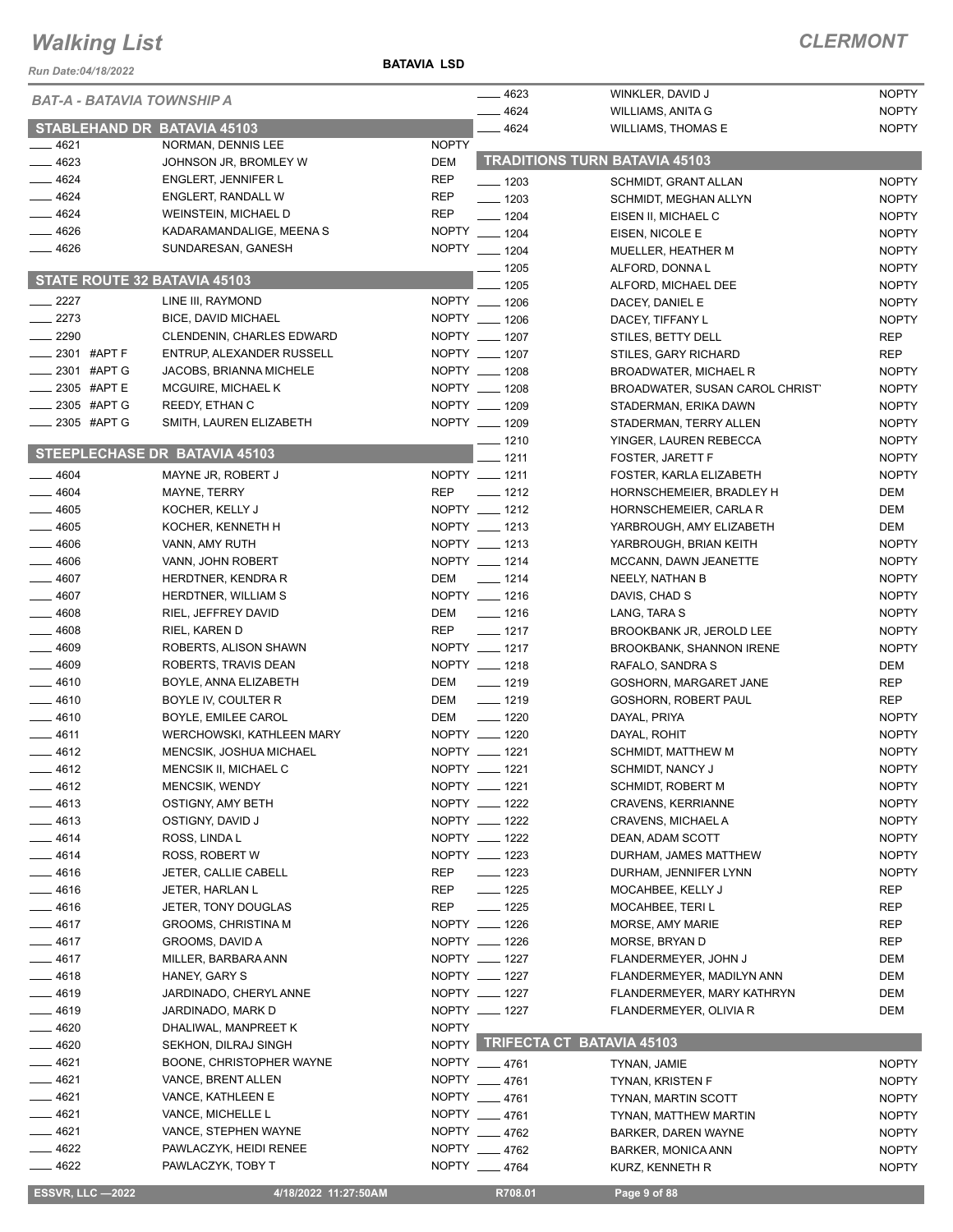**BATAVIA LSD**

| Run Date:04/18/2022            |                                             | <b>BAIAVIA LSD</b>           |                    |                                            |                              |
|--------------------------------|---------------------------------------------|------------------------------|--------------------|--------------------------------------------|------------------------------|
|                                | <b>BAT-A - BATAVIA TOWNSHIP A</b>           |                              | 4654               | OLEARY, MARY ANN                           | <b>NOPTY</b>                 |
|                                |                                             |                              | 4656<br>4656       | CONDELLO, ANTOINETTE M<br>CONDELLO, JOHN A | <b>NOPTY</b><br><b>NOPTY</b> |
|                                | <b>TRIFECTA CT BATAVIA 45103</b>            |                              |                    |                                            |                              |
| $-4764$                        | KURZ, RHONDA J                              | <b>NOPTY</b>                 |                    | <b>TURFWAY TRL BATAVIA 45103</b>           |                              |
|                                | TRIPLE CROWN CT BATAVIA 45103               |                              | 4722               | <b>BILLHIMER, KATHERINE M</b>              | <b>NOPTY</b>                 |
| $- 1272$                       | MCKINNEY, CHRISTINA FLORA                   | <b>NOPTY</b>                 | 4722               | BILLHIMER, TODD A                          | <b>NOPTY</b>                 |
| $- 1272$                       | MCKINNEY, JOSHUA L                          | <b>NOPTY</b>                 | 4724               | GORTH, DONALD JOSEPH                       | <b>NOPTY</b>                 |
| $- 1273$                       | DEVITO, CHRIS LEE                           | <b>NOPTY</b>                 | 4725               | <b>GAINES, MICHAEL WILLIAM</b>             | <b>REP</b>                   |
| $- 1273$                       | DEVITO, TAYLOR M                            | <b>NOPTY</b>                 | 4726               | REED, NORMA J                              | <b>NOPTY</b>                 |
| $- 1273$                       | DEVITO, TONYA L                             | <b>NOPTY</b>                 | 4726               | REED, SHERYL A                             | <b>NOPTY</b>                 |
| $- 1274$                       | BERTOLONE, ANTHONY JOSEPH                   | NOPTY <sup>-</sup>           | 4728               | <b>GATES, TINA RENEE</b>                   | <b>NOPTY</b>                 |
| $- 1274$                       | BERTOLONE, DARLA DA DEPPO                   | $NOPTY =$                    | 4728               | MULLINNIX, BILL EDWARD                     | <b>NOPTY</b>                 |
| $- 1275$                       | SCHWALLIE, ASHLEY D                         | <b>NOPTY</b>                 | 4728               | MULLINNIX, MAIJA V                         | <b>NOPTY</b>                 |
| $- 1275$                       | SCHWALLIE, RICHARD L                        | <b>NOPTY</b>                 | 4732               | HO, HAU Q                                  | <b>NOPTY</b>                 |
| $- 1276$                       | <b>GLEICH, JEFFREY RYAN</b>                 | <b>NOPTY</b>                 | 4734               | RICKETT, VALERIE L                         | <b>NOPTY</b><br><b>REP</b>   |
| $- 1276$                       | <b>GLEICH II, KURT P</b>                    | <b>NOPTY</b>                 | 4735<br>4735       | CALICO, DENNIS MICHAEL<br>CALICO, JOAN M   | <b>REP</b>                   |
| $- 1276$                       | ROBERTS GLEICH, MARGARET L                  | <b>NOPTY</b>                 | 4736               | MISKANIN JR, JAMES EDWARD                  | <b>REP</b>                   |
| $- 1277$                       | CHILDRESS, STACI MC QUEARY                  | <b>NOPTY</b>                 | _ 4736             | MISKANIN, STACY NICOLE                     | <b>NOPTY</b>                 |
| __ 1277 #UNIT 4                | CHILDRESS, KEVIN JOE                        | NOPTY <sup>-</sup>           | 4737               | MOSLEY, GRETCHEN ELIZABETH                 | <b>DEM</b>                   |
|                                |                                             |                              | _ 4737             | SCHALLER, TIMOTHY JOSEPH                   | <b>NOPTY</b>                 |
| <b>TROPHY LN BATAVIA 45103</b> |                                             |                              | $-4738$            | ERTEL, BRANDAE MICHELLE                    | <b>REP</b>                   |
| 4600                           | RYERSON, JUDITH MAE                         | <b>REP</b>                   | $-4738$            | FILLA, ZACHARY JOSEPH                      | <b>NOPTY</b>                 |
| $-4601$                        | EVANS, DAVID A                              | DEM                          | $-4738$            | MORGAN, CHARLES ANDREW                     | <b>DEM</b>                   |
| 4601                           | EVANS, VICKI L                              | DEM                          | $-4742$            | HISCHEMILLER, DIANNA LYNN                  | <b>NOPTY</b>                 |
| $-4602$                        | ROECKNER, DIANE L                           | <b>NOPTY</b>                 | 4742               | TIRMENSTEIN, DOUGLAS M                     | <b>NOPTY</b>                 |
| $-4602$                        | ROECKNER JR, ROBERT C                       | <b>NOPTY</b>                 | 4744               | DALTON, KRISTA RENEE                       | <b>NOPTY</b>                 |
| 4603                           | <b>MAROTTA, KAREN L</b>                     | DEM                          | 4745               | STEWARD, BLAKE EVAN                        | <b>NOPTY</b>                 |
| $-4604$<br>$-4605$             | MEHOLICK, CAROL ANN                         | <b>NOPTY</b><br><b>NOPTY</b> | 4745               | STEWARD, DANIELLE NICOLE                   | <b>NOPTY</b>                 |
| $-4605$                        | KUHN, JEROME R<br>KUHN, MELISSIA A          | <b>NOPTY</b>                 | 4745               | STEWARD, JENNA M                           | <b>NOPTY</b>                 |
| $-4607$                        | ERVIN, BARBARA E                            | <b>REP</b>                   | 4745               | STEWARD, KAREN L                           | <b>NOPTY</b>                 |
| 4607                           | ERVIN SR, ROBERT J                          | <b>REP</b>                   | $-4745$            | STEWARD JR, ORA R                          | <b>NOPTY</b>                 |
| $= 4607$                       | ERVIN JR, ROBERT J                          | <b>REP</b>                   | $-4746$            | HILDEBRAND, SARAH ELIZABETH                | <b>NOPTY</b>                 |
| 4608                           | BRASELTON, WILLIAM DANIEL                   | <b>NOPTY</b>                 | $-4746$            | PIKE, CHRISTOPHER LEWIS                    | <b>NOPTY</b>                 |
| $-4609$                        | FOOTE, DOUGLAS L                            | <b>REP</b>                   | ____ 4747          | LUCK, ANGELA LYNN                          | <b>NOPTY</b>                 |
| $-4609$                        | FOOTE, NANCY JO                             | <b>REP</b>                   | $-4747$            | LUCK, JEREMY T                             | <b>NOPTY</b>                 |
| 4610                           | SHEPHERD, RENADA L                          | <b>NOPTY</b>                 | $-4748$            | <b>WEST, ANDREAK</b>                       | <b>NOPTY</b>                 |
| 4611                           | APPLETON JR, DONALD P                       | <b>REP</b>                   | $-4750$            | MCPHERSON, MCKENZIE MICHELLE               | <b>NOPTY</b>                 |
| 4611                           | APPLETON, KATHLEEN J                        | <b>REP</b>                   | _ 4750             | <b>MCPHERSON, RICK A</b>                   | REP                          |
| 4612                           | WILFERT JR, STEVEN D                        | <b>NOPTY</b>                 | 4750               | MCPHERSON, SHERRIE L                       | <b>REP</b>                   |
| 4614                           | LAWWILL, BEVERLY SUE                        | <b>REP</b>                   |                    | <b>TWIN SPIRES BATAVIA 45103</b>           |                              |
| 4614                           | LAWWILL, GENE RICHARD                       | <b>REP</b>                   |                    |                                            |                              |
| 4616                           | KELLEY, DANIEL FRANKLIN                     | <b>REP</b>                   | __ 1300<br>$-1302$ | FLICK, RONALD C                            | <b>REP</b>                   |
| 4616                           | KELLEY, MARGUERTIE ANN                      | <b>REP</b>                   |                    | MITCHELL, MARIA G<br>MULLINS, AMY M        | <b>NOPTY</b><br><b>NOPTY</b> |
| __ 4618                        | <b>HESLER, RHIANNA KAY</b>                  | <b>NOPTY</b>                 | _ 1302<br>1304     | <b>BROOKS, TIFFINI C</b>                   | DEM                          |
| $-4622$                        | WALDMAN, DIXIE M                            | <b>NOPTY</b>                 | 1308               | CUNDIFF, DAVID LEE                         | <b>NOPTY</b>                 |
| 4624                           | MARSH, AUDREY F                             | <b>NOPTY</b>                 | 1308               | CUNDIFF, KAREN LYNNE                       | <b>NOPTY</b>                 |
| $-4624$                        | SNIDER JR, CARL EDWARD                      | <b>NOPTY</b>                 | - 1312             | FLAHERTY, MICHAEL THOMAS                   | <b>NOPTY</b>                 |
| $-4626$                        | STANFORTH WHITE, BARBARA A                  | <b>NOPTY</b>                 | 1314               | LEWIS, ROBERT E                            | REP                          |
| 4626                           | WHITE, THOMAS L                             | <b>NOPTY</b>                 | 1320               | AYERS, TANNER JOSEPH                       | <b>NOPTY</b>                 |
| 4628                           | RUTH, CAROLYN LOU                           | DEM                          | 1324               | MADDY, JAMES MARTIN                        | <b>NOPTY</b>                 |
| 4630                           | KOCH, SANDRA L                              | <b>NOPTY</b>                 | 1328               | POPE, MARJORIE ABBIGAIL                    | <b>NOPTY</b>                 |
| 4634                           | <b>WOLFE, MARLENE MICHELE</b>               | <b>NOPTY</b>                 | 1330               | MEINHARDT, CHRISTINE S                     | <b>NOPTY</b>                 |
| 4634                           | WOLFE, ROBERT W                             | <b>NOPTY</b><br><b>NOPTY</b> | _ 1330             | MEINHARDT, GERALDINE JOAN                  | <b>NOPTY</b>                 |
| $-4638$ ## 305                 | BINGLE, WILLIAM V                           |                              | $-1334$            | EWAN, BILLIE JO                            | <b>NOPTY</b>                 |
| $-4640$                        | NIEVES, CARMEN IRIS                         | <b>REP</b>                   | $\frac{1}{2}$ 1338 | EBERHARDT, BRIANNA KATHERINE               | <b>NOPTY</b>                 |
| 4644                           | LINDOWER, BARBARA L                         | <b>REP</b>                   | $\frac{1}{2}$ 1340 | SHIPP, GEORGINA L                          | <b>REP</b>                   |
| $-4646$                        | BARBEAU, THOMAS LEE                         | <b>REP</b><br><b>NOPTY</b>   | $\frac{1}{2}$ 1340 | SHIPP, JAMES M                             | REP                          |
| 4650                           | SEBGHATI, FARHANG                           |                              | ____ 1342          | COFFMAN, CAROL SUE                         | REP                          |
| 4650<br>$-4652$                | SMITH, BARBARA JEAN<br>KOLB, MCKENZIE MARIE | DEM<br><b>REP</b>            | $- 1344$           | DANIEL, KATHY ANN                          | <b>NOPTY</b>                 |
|                                |                                             |                              | $-1346$            | YEARWOOD, JANICE R                         | <b>REP</b>                   |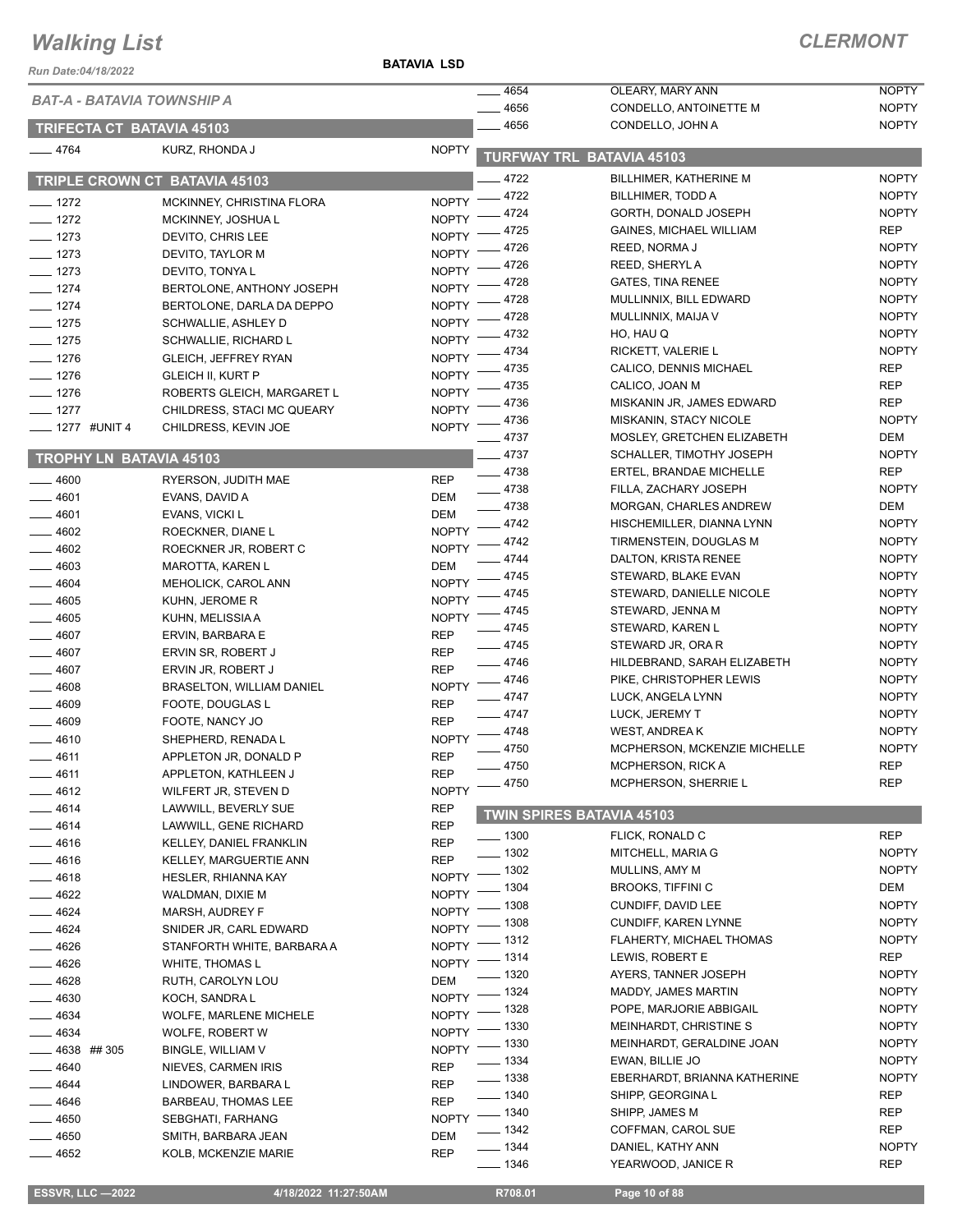*Run Date:04/18/2022*

#### **BATAVIA LSD**

#### *CLERMONT*

| <b>BAT-A - BATAVIA TOWNSHIP A</b> |                                    | $- 1450$                         | <b>CREIGHTON, BETTY C</b>        | REP          |
|-----------------------------------|------------------------------------|----------------------------------|----------------------------------|--------------|
|                                   |                                    | $- 1454$                         | CORCORAN, MEGAN AMANDA           | <b>NOPTY</b> |
| <b>TWIN SPIRES BATAVIA 45103</b>  |                                    | $- 1454$                         | WIEDERHOLD, FRANK RAYMOND        | <b>NOPTY</b> |
| $- 1346$                          | YEARWOOD, WILLIAM R                | $\frac{1}{2}$ 1454<br><b>REP</b> | WIEDERHOLD, KIMBERLY S           | <b>NOPTY</b> |
| $- 1348$                          | <b>BOOTHBY, CHARLES COLLINS</b>    | NOPTY __ 1456                    | ZWERIN, JACK ANDREW              | <b>NOPTY</b> |
| $- 1350$                          | <b>BROOKS, KATHRYN L</b>           | REP __ 1456                      | ZWERIN, SUSAN EARLEY             | <b>NOPTY</b> |
| $- 1350$                          | GILL, COREY JAMES                  | NOPTY __ 1458                    | AHR, DAWN                        | REP          |
| $- 1354$                          | DRUMMOND, TRACEY                   | NOPTY - 1458                     | AHR, WILLIAM J                   | <b>NOPTY</b> |
| $\frac{1}{2}$ 1356                | SUNDERMAN, ROBERT L                | NOPTY __ 1460                    | MACMILLAN, CHARLES ARTHUR        | <b>NOPTY</b> |
| $- 1358$                          | JACOBS, LORI H                     | $- 1460$<br>REP                  | MARTHEY, DONALD LAWRENCE         | <b>NOPTY</b> |
| $\frac{1}{2}$ 1360                | PAJIC, JANE A                      | $- 1460$<br><b>REP</b>           | NELSON, TIMOTHY J                | <b>NOPTY</b> |
| $\frac{1}{2}$ 1360                | PAJIC, NIKOLA VIDAK                | NOPTY __ 1462                    | GILB, JADA PAIGE                 | <b>NOPTY</b> |
| $- 1362$                          | EDDINGS, LORA MARGARET             | NOPTY - 1462                     | HOWARD, JENNIFER NICOLE          | <b>NOPTY</b> |
| $\frac{1}{2}$ 1362                | EDDINGS, PHILIP HARDEMAN           | NOPTY __ 1462                    | HOWARD, MATTHEW A                | <b>NOPTY</b> |
| $- 1362$                          |                                    | _____ 1464<br>REP                | TIEGS, TRACIE ANN                | <b>NOPTY</b> |
|                                   | HUNT, MARY M                       |                                  |                                  |              |
| $- 1364$                          | HARGITT, DOLORES P                 | <b>NOPTY</b>                     | <b>WINNERS CIR BATAVIA 45103</b> |              |
| $- 1364$                          | RICHARDS III, JAMES GARFIELD       | <b>DEM</b>                       |                                  |              |
| $- 1364$                          | RICHARDS, LINDA JEAN               | <b>DEM</b><br>$-4521$            | HOFMANN, ANTHONY H               | <b>NOPTY</b> |
| $- 1368$                          | THOMPSON, HEATHER M                | NOPTY __ 4521                    | HOFMANN, BRENDA K                | <b>NOPTY</b> |
| $\frac{1}{2}$ 1372                | BLOOM, BILLY JOE                   | NOPTY __ 4521                    | HOFMANN, DEANNA KAY              | <b>NOPTY</b> |
| $- 1374$                          | MOORE, SUSAN                       | NOPTY __ 4523                    | DRIESSEN, DENNIS DONALD          | <b>NOPTY</b> |
| $- 1376$                          | SNELL, JANE A                      | NOPTY __ 4525                    | CARLIER, DIANA S                 | <b>NOPTY</b> |
| $- 1378$                          | MYERS, CHRISTOPHER DWAYNE          | NOPTY __ 4527                    | WITT, MONAL                      | REP          |
| $- 1378$                          | OSTRANDER, JACKIE CARL             | NOPTY __ 4528                    | <b>FUGATE, DONNA S</b>           | <b>REP</b>   |
| $- 1378$                          | OSTRANDER, MARYANNA M              | NOPTY __ 4528                    | MASON, BARBARA J                 | DEM          |
| $\frac{1}{2}$ 1380                | LEWIS II, ROBERT                   | NOPTY __ 4528                    | ONEAL, DIANA CHRISTINE           | <b>NOPTY</b> |
| $- 1384$                          | BOYKIN, ARRIAN KEON                | NOPTY __ 4529                    | FOREMAN, BETTY                   | <b>REP</b>   |
| $\frac{1}{2}$ 1390                | COSTIGAN, JUDITH F                 | REP __ 4530                      | DEMPSEY, RAMONA A                | <b>NOPTY</b> |
| $\frac{1}{2}$ 1392                | ZINK, THOMAS LEE                   | NOPTY __ 4531                    | HUNT, BILL J                     | <b>NOPTY</b> |
| $- 1394$                          | SAASTAD, DARYL B                   | REP<br>_____ 4531                | HUNT, CARLA D                    | <b>NOPTY</b> |
| $- 1394$                          | SAASTAD, LYNN RENEE                | NOPTY __ 4531                    | WERNER JR, RICHARD M             | <b>NOPTY</b> |
| $\frac{1}{2}$ 1396                | MILLER, DAVID W                    | NOPTY __ 4532                    | KIDD, JEANETTA B                 | <b>NOPTY</b> |
| $\frac{1}{2}$ 1396                | MILLER, THERESA ANNE               | NOPTY __ 4533                    | HEMMELGARN, ANTHONY BENJAMIN     | <b>NOPTY</b> |
| $\frac{1}{2}$ 1398                | DURBIN, SARAH MACKENZIE            | NOPTY __ 4533                    | HEMMELGARN, ANTHONY DENNIS       | <b>REP</b>   |
| $- 1398$                          | JOHNSON, KRISTI ANN                | NOPTY __ 4533                    | HEMMELGARN, KRISTINE M           | <b>NOPTY</b> |
| $\frac{1}{2}$ 1400                | MILLEN, JANA L                     | NOPTY __ 4533                    | WESTENDORF, MARK J               | <b>NOPTY</b> |
| $- 1402$                          | ROWLEY, KELLY JEAN                 | NOPTY __ 4534                    | CHANDLER, GREGORY REED           | REP          |
| $- 1404$                          | COWELL, SHARLYN A                  | <b>REP</b><br>$\frac{1}{2}$ 4534 | CHANDLER, HOLLY MORGAN           | REP          |
| $- 1406$                          | BAUMGARTNER, TODD STEVEN           | NOPTY __ 4534                    | CHANDLER, MELISSA D              | <b>REP</b>   |
| $- 1406$                          |                                    | NOPTY __ 4535                    |                                  | <b>NOPTY</b> |
|                                   | <b>GRAHAM-BAUMGARTNER, SARAH K</b> |                                  | RAO, SHOBA                       |              |
| $- 1408$                          | FRIZZELL, BROOKELYNNE KALISHIEA M  | NOPTY __ 4536                    | FORE, AMELIA ANN                 | <b>NOPTY</b> |
| $- 1410$                          | PRESSLEY, SANDRA GAYLE             | NOPTY __ 4536                    | FORE, CLARENCE EDWARD            | <b>NOPTY</b> |
| $- 1410$                          | WILLIAMS, CRYSTAL LYNN             | NOPTY __ 4537                    | FLOOD, MARY L                    | DEM          |
| $- 1416$                          | GLAZIER, BARBARA H                 | NOPTY __ 4538                    | <b>FEARING, MARLENE</b>          | REP          |
| $- 1418$                          | <b>WULFECK, BRETT M</b>            | $-4539$<br>REP                   | JOHNSON, JEANETTE G              | <b>NOPTY</b> |
| $- 1418$                          | WULFECK, CHRISTINA KELLY           | REP<br>$- 4539$                  | JOHNSON, JEARLEAN                | <b>NOPTY</b> |
| $- 1420$                          | SHINKLE, STEPHANIE L               | NOPTY __ 4540                    | EUBANKS, SHARON LEE              | <b>NOPTY</b> |
| $- 1422$                          | HUGHES, JOANN                      | NOPTY __ 4541                    | BROWN, AMY THOMAS                | <b>NOPTY</b> |
| $- 1424$                          | FERGUSON, MICHAEL A                | NOPTY __ 4541                    | BURNS, JACOB M M                 | <b>NOPTY</b> |
| $- 1426$                          | HATTAR, GLADIS ISSA                | NOPTY __ 4541                    | <b>BURNS, VIRGINIA ANN</b>       | <b>NOPTY</b> |
| $- 1426$                          | HATTAR, RITA ISSA                  | NOPTY __ 4542                    | OHARA, KELLY J                   | DEM          |
| $- 1428$                          | LUKEN, SARAH GRACE                 | NOPTY __ 4542                    | OHARA, MARSHA                    | DEM          |
| $- 1432$                          | HILL, DEBORAH ANN                  | DEM __ 4542                      | OHARA, WILLIAM J                 | DEM          |
| $- 1434$                          | SHAFER, EMILEE M                   | NOPTY __ 4543                    | MILLER, KEVIN DANIEL             | <b>NOPTY</b> |
| $- 1436$                          | GALLO, MONA R                      | $\frac{1}{2}$ 4543<br>REP        | <b>WATSON, TAMMY RENEE</b>       | <b>NOPTY</b> |
| $- 1438$                          | KOPCHA, HOLLY                      | NOPTY __ 4544                    | HIGBY, MARVIN P                  | <b>NOPTY</b> |
| $- 1440$                          | AYTCH, EMIYA MONEE                 | NOPTY __ 4544                    | HIGBY, NANCY A                   | <b>NOPTY</b> |
| <b>____ 1440 #APT 301</b>         | DEHNER, CHARLES LAWRENCE           | NOPTY __ 4545                    | MCLAUGHLIN, JOYCE A              | REP          |
| $- 1444$                          | WILSON, TYLER D                    | NOPTY __ 4545                    | MCLAUGHLIN, PATRICK M            | REP          |
| $- 1446$                          | FECK, KYLE DANIEL                  | NOPTY __ 4546                    | JAMES, DON HUNTER                | <b>NOPTY</b> |
| $- 1448$                          | MCCULLEY, JOAN LOUISE              | NOPTY __ 4546                    | JAMES, TONA J                    | <b>NOPTY</b> |
| $- 1448$                          |                                    | NOPTY __ 4547                    |                                  | <b>NOPTY</b> |
|                                   | MCCULLEY, PAULA R                  |                                  | THAMANN, BRIAN S                 |              |
| $- 1450$                          | <b>CREIGHTON, BARRY HOWARD</b>     | REP<br>$-4547$                   | THAMANN, ELIZABETH KALE          | <b>NOPTY</b> |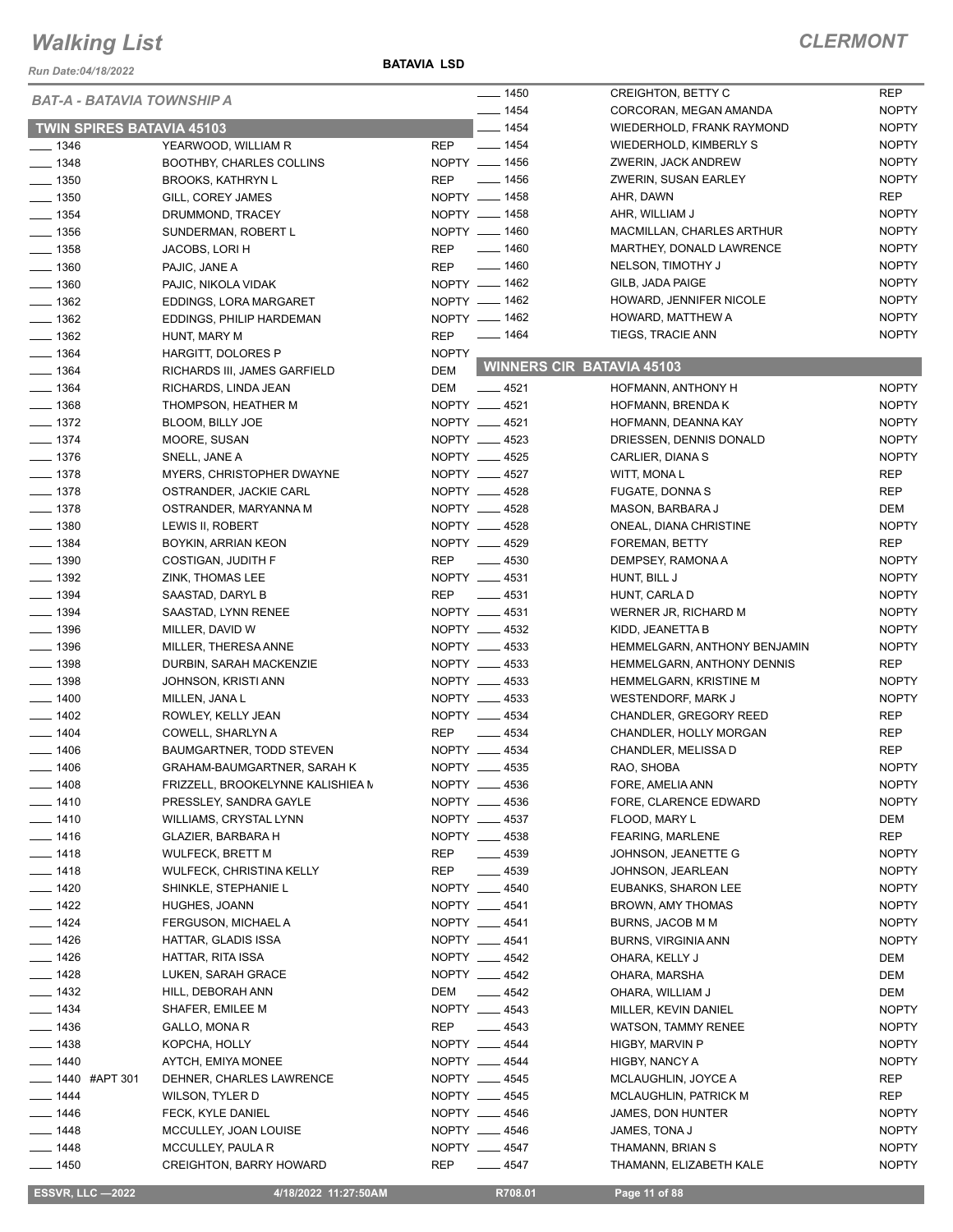*Run Date:04/18/2022*

**BATAVIA LSD**

NOPTY

|                     | BAT-A - BATAVIA TOWNSHIP A                   | $-4587$                           | ERVIN, RICKY D                                     | <b>NOPTY</b> |
|---------------------|----------------------------------------------|-----------------------------------|----------------------------------------------------|--------------|
|                     |                                              | $-4587$                           | PORTEOUS ERVIN, DIANE ELIZABETH                    | DEM          |
|                     | <b>WINNERS CIR BATAVIA 45103</b>             | _ 4588                            | ASKREN, JOANNE CAROLYN                             | <b>NOPTY</b> |
| $- 4548$            | CONOUR, JOHN FRANKLIN                        | <b>REP</b><br>$- 4589$            | HAWK, BRIAN LEE                                    | <b>REP</b>   |
| $-4548$             | CONOUR, ROBERTA L                            | $-4589$<br><b>REP</b>             | HAWK, CINDY J                                      | REP          |
| $- 4549$            | BUTTELWERTH, THOMAS JOHN                     | NOPTY <u>_</u> 4589               | HAWK, TERRENCE D                                   | REP          |
| $- 4550$            | MACDONALD, TRUDY JEAN                        | NOPTY -4590                       | HUGHES, DELORES J                                  | DEM          |
| $-4550$             | WADSWORTH, VICTORIA SUSAN                    | NOPTY __ 4591                     | GADBURY, SARAH ELIZABETH                           | <b>REP</b>   |
| $- 4551$            | WEAVER, CHARLOTTE MARIE                      | _____ 4591<br>DEM                 | GADBURY, TODD CHRISTIAN                            | <b>REP</b>   |
| $-4552$             | COOK, DAVID ARTHUR                           | NOPTY __ 4591                     | GLASGOW, JOSEPH S                                  | <b>NOPTY</b> |
| $-4552$             | COOK, ELLEN PIEL                             | NOPTY -4591                       | <b>GLASGOW, MARY E</b>                             | <b>NOPTY</b> |
| $- 4553$            | PARTCH, DAVID C                              | NOPTY -4592<br>NOPTY -4592        | <b>HOLMES, KATHLEEN M</b><br><b>HOLMES, MALLEN</b> | DEM<br>DEM   |
| $-4553$             | PARTCH, PATRICIA A                           |                                   | KNABB, EVELYN A                                    | <b>REP</b>   |
| $- 4554$            | DAWES, WENDEE E                              | NOPTY -4593<br>NOPTY __ 4593      | KNABB, ROBERT K                                    | <b>REP</b>   |
| $\frac{1}{2}$ 4555  | WATSON, KATHY A                              | NOPTY -4594                       | KEEGAN, SHAWN A                                    | <b>NOPTY</b> |
| $-4556$             | HARRIS SR, LAWRENCE S                        | NOPTY - 4594                      | KEEGAN, ZOE ARAN                                   | <b>NOPTY</b> |
| $- 4556$<br>$-4558$ | HARRIS JR, LAWRENCE S<br>ASKREN, CHRISTINA L | $\frac{1}{2}$ 4595<br><b>REP</b>  | <b>BUSCHUR, JACOB HENRY</b>                        | <b>NOPTY</b> |
| $- 4558$            | ASKREN, RICHARD C                            | NOPTY -4595                       | <b>CURRY, ANNETTE JO</b>                           | <b>NOPTY</b> |
| $\frac{1}{2}$ 4559  | CRANFILL, ADRIENNE M                         | NOPTY __ 4596                     | STEVENS, JERRY W                                   | <b>NOPTY</b> |
| $-4559$             | CRANFILL JR, ANDREW WILSON                   | NOPTY __ 4596                     | STEVENS, MARY A                                    | <b>NOPTY</b> |
| $-4559$             | CRANFILL, ANITA C                            | NOPTY -4598                       | FEDERIKA, JOAN B                                   | DEM          |
| $-4560$             | FOY, CHRISTOPHER K                           | NOPTY __ 4598                     | FEDERIKA, JOHN A                                   | <b>REP</b>   |
| $- 4560$            | FOY, PAULA S                                 | NOPTY -4599                       | SEDGWICK, JO ANN                                   | <b>NOPTY</b> |
| $-4561$             | NIENABER, ROBERT A                           | <b>NOPTY</b>                      |                                                    |              |
| $-4562$             | KANE, PATRICIA M                             | <b>REP</b>                        |                                                    |              |
| $- 4562$            | KANE, RICHARD L                              | <b>TOTAL: 1,350</b><br><b>REP</b> |                                                    |              |
| $-4563$             | KUHL, KERRI RANDOL                           | <b>REP</b>                        |                                                    |              |
| $- 4564$            | BOWMAN, JOYCE M                              | REP                               |                                                    |              |
| $-4565$             | MORRISON, DONALD J                           | REP                               |                                                    |              |
| $-4565$             | <b>MORRISON, ELLEN CROSWELL</b>              | <b>REP</b>                        |                                                    |              |
| $- 4566$            | COMBS, DIANNE M                              | REP                               |                                                    |              |
| $-4566$             | COMBS, JODY L                                | <b>REP</b>                        |                                                    |              |
| $- 4568$            | POPE, SHELLEY R                              | <b>REP</b>                        |                                                    |              |
| $-4569$             | <b>SCHWARTZ, CHARLES F</b>                   | <b>NOPTY</b>                      |                                                    |              |
| $- 4569$            | <b>SCHWARTZ, RUTH A</b>                      | <b>NOPTY</b>                      |                                                    |              |
| $-4570$             | PFAEHLER, BARBARA ANNE                       | <b>NOPTY</b>                      |                                                    |              |
| $-4570$             | PFAEHLER, HENRY A                            | <b>NOPTY</b>                      |                                                    |              |
| $-4571$             | MCKINLEY, ALEXIS H                           | <b>NOPTY</b>                      |                                                    |              |
| $-4571$             | MCKINLEY, JENNIFER DENISE                    | REP                               |                                                    |              |
| —— 4571             | MCKINLEY, MARK GRIFFITH                      | <b>NOPTY</b>                      |                                                    |              |
| __ 4571             | MORRIS, PAULA JEAN                           | <b>NOPTY</b>                      |                                                    |              |
| $-4572$             | TILBURY JR, CHARLES F                        | <b>REP</b>                        |                                                    |              |
| $-4572$             | TILBURY, VIRGINIA L                          | <b>REP</b>                        |                                                    |              |
| $-4573$             | KAO, ANGIE YIN CHI                           | <b>NOPTY</b>                      |                                                    |              |
| $-4574$             | HUNTER, DEBORAH E                            | <b>REP</b>                        |                                                    |              |
| $-4574$             | HUNTER, DOUGLAS OLIVER                       | <b>REP</b>                        |                                                    |              |
| $-4575$             | HUTH, JEROME O                               | <b>REP</b>                        |                                                    |              |
| $-4576$             | <b>KELLEY, DWIGHT D</b>                      | <b>NOPTY</b>                      |                                                    |              |
| $-4576$             | KELLEY, SUSAN MAY                            | <b>NOPTY</b>                      |                                                    |              |
| $-4577$             | LANG, BRUCE D                                | <b>REP</b>                        |                                                    |              |
| $-4577$             | LANG, DEBRA L                                | REP                               |                                                    |              |
| $-4577$             | LANG, JAMES HOWARD                           | <b>NOPTY</b>                      |                                                    |              |
| $-4578$             | DEVINE, JANE ELLEN                           | <b>REP</b>                        |                                                    |              |
| $-4579$             | BOND, ALLISON M                              | <b>NOPTY</b>                      |                                                    |              |
| $-4580$             | CARISSIMI, JILL H                            | DEM                               |                                                    |              |
| $- 4580$            | PRIVITAR, JAIDE A                            | <b>NOPTY</b>                      |                                                    |              |
| $-4581$             | KYLE, CATHERINE LYNNE                        | <b>NOPTY</b>                      |                                                    |              |
| $-4583$             | RHOTEN, MARION M                             | <b>NOPTY</b>                      |                                                    |              |
| $-4584$             | EVANS, JOANN N                               | REP                               |                                                    |              |
| $-4585$             | DE FERNANDEZ, MARGARET SEIFERT               | <b>NOPTY</b>                      |                                                    |              |
| $-4585$             | FERNANDEZ SEIFERT, ALFREDO ENRIC             | <b>NOPTY</b>                      |                                                    |              |
| $-4586$             | GIBSON, GABREA K                             | <b>NOPTY</b>                      |                                                    |              |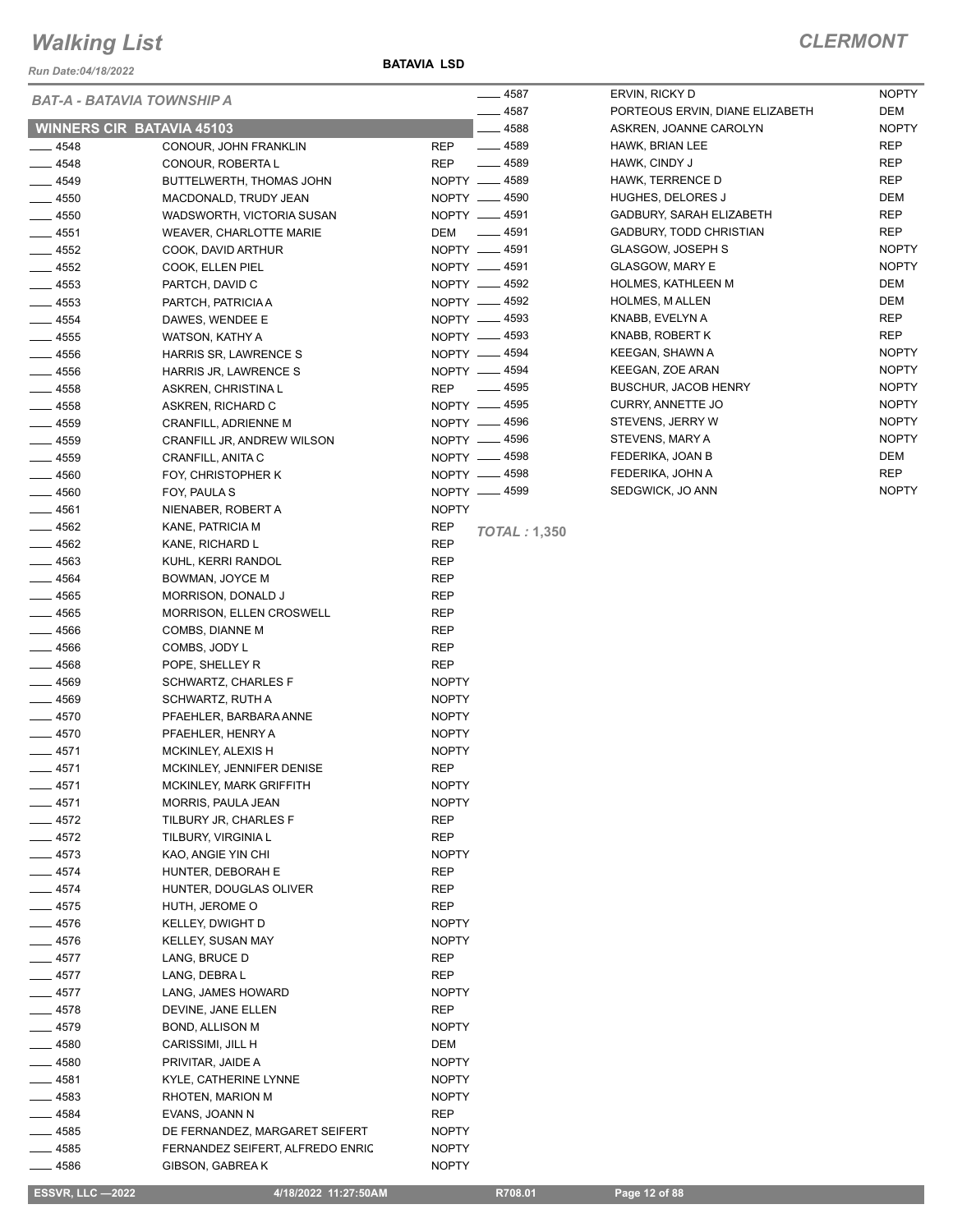*Run Date:04/18/2022*

| <b>BAT-B - BATAVIA TOWNSHIP B</b> |                                      | <b>AUTUMNVIEW DR BATAVIA 45103</b> |                    |                            |              |
|-----------------------------------|--------------------------------------|------------------------------------|--------------------|----------------------------|--------------|
|                                   |                                      |                                    | $- 1230$           | THOMPSON, LEEANN K         | <b>REP</b>   |
| <b>ADAMS CT AMELIA 45102</b>      |                                      |                                    | $- 1232$           | COX, BRYON EDWARD          | <b>REP</b>   |
| $\frac{1}{2}$ 1538                | WISCOMBE, AIDAN JAMES                |                                    | NOPTY __ 1232      | COX, SANDRA LYNN           | REP          |
| $\frac{1}{2}$ 1538                | WISCOMBE, CAITLIN MICHELLE           |                                    | NOPTY __ 1233      | KNEPFLE, JOHN L            | <b>REP</b>   |
| $- 1538$                          | WISCOMBE, JAMES CLAYTON              |                                    | NOPTY __ 1233      | KNEPFLE, TAMIE A           | <b>REP</b>   |
| $\frac{1}{2}$ 1538                | WISCOMBE, MICHELLE SILVIA            |                                    | NOPTY __ 1238      | STEPHENS, DIANNE E         | <b>REP</b>   |
| $\frac{1}{2}$ 1539                | KLOTZ, NANCY CHERYL                  |                                    | NOPTY __ 1238      | STEPHENS, DOUGLAS          | REP          |
| $- 1542$                          | PATEL, MINAL RAKESHKYMEA             |                                    | NOPTY __ 1239      | BOWLING, LINDSEY DIANE     | <b>NOPTY</b> |
| $- 1542$                          | PATEL, RAKESH M                      |                                    | NOPTY __ 1239      | <b>BOWLING, ROGER S</b>    | <b>NOPTY</b> |
| $- 1543$                          | BRINSON JR, ARTHUR C                 |                                    | NOPTY __ 1240      | KREZEL, DAWN MICHELE       | <b>NOPTY</b> |
| $- 1543$                          | BRINSON, DAWN R                      |                                    | NOPTY __ 1240      | KREZEL, JAMES A            | REP          |
| $- 1545$                          | HOSKINS, DAVID ARTHUR                |                                    | NOPTY __ 1243      | ROLLER, BENJAMIN JOHN      | <b>NOPTY</b> |
| $\frac{1}{2}$ 1545                | WHITING, DAVID DANIEL                |                                    | NOPTY __ 1243      | ROLLER, VERIL LEE          | <b>NOPTY</b> |
| $- 1545$                          | WHITING, MENDY N                     |                                    | NOPTY __ 1245      | DANEMAYER, BRIDGET ANN     | REP          |
|                                   |                                      |                                    | $- 1247$           | HARTMAN, DANIEL G          | <b>NOPTY</b> |
|                                   | AMELIA OLIVE BRANCH RD BATAVIA 45103 |                                    | $- 1247$           | HARTMAN, STEVEN RAYMOND    | <b>NOPTY</b> |
| $-4014$                           | <b>WILSON, TIMMY</b>                 |                                    | NOPTY - 1247       | HARTMAN, VANESSA L         | <b>NOPTY</b> |
| $-4030$                           | FLOREY, CANDACE                      | <b>REP</b>                         | $\frac{1}{2}$ 1248 | DREWRY, ORENE L            | <b>NOPTY</b> |
| $-4030$                           | FLOREY, SCOTT C                      | <b>REP</b>                         | $- 1248$           | ROYSE, HEATHER NICOLE      | <b>NOPTY</b> |
| $-4032$                           | THOMPSON, RONALD LEE                 |                                    | NOPTY - 1250       | ROSE, DALE R               | <b>REP</b>   |
| $-4034$                           | <b>BEARD, RICHELLE A</b>             |                                    | REP - 1250         | ROSE, DARLA K              | <b>NOPTY</b> |
| $-4052$                           | BROERMAN, SEAN M                     |                                    | NOPTY - 1250       | ROSE, EVAN JAMES           | <b>NOPTY</b> |
| $-4080$                           | LOWERY, RICHARD CARLOS               |                                    | NOPTY - 1251       | BAKER, BRANDON C           | <b>NOPTY</b> |
| $-4096$                           | BOWEN, DEWEY A                       |                                    | NOPTY __ 1251      | BAKER, SARAH N             | <b>NOPTY</b> |
| $-4096$                           | BOWEN, REGINA CAROL                  |                                    | NOPTY - 1252       | LANTZ, DORIS H             | REP          |
| $-4102$                           | CLIFTON, CHRISTOPHER STEVEN          |                                    | NOPTY - 1252       | LANTZ, JOEL B              | REP          |
| $-4102$                           | VAN STADEN, KAYLEIGH MARIE           |                                    | NOPTY - 1253       | CRAFT, BRIAN ROBERT        | <b>NOPTY</b> |
| $-4108$                           | MCCARTHY, ELIZABETH ANN              |                                    | NOPTY - 1253       | CRAFT, MIRANDA             | <b>NOPTY</b> |
| $-4108$                           | MCCARTHY, MEGAN MARIE                |                                    | NOPTY __ 1255      | DAVIS, BRENDA C            | REP          |
| $-4108$                           | MILLS, JAMES R                       | <b>REP</b>                         | —— 1255            | DAVIS, WILLIAM D           | REP          |
| $-4108$                           | MILLS, KELLY A                       | <b>REP</b>                         | $\frac{1}{2}$ 1256 | STUARD, ANNA KATHERINE     | DEM          |
| $-4155$                           | JACOBS III, LAWRENCE J               | <b>REP</b>                         | $- 1256$           | STUARD, JACK EDWARD        | DEM          |
| $-4155$                           | JACOBS, SHEILA M                     | <b>REP</b>                         | $\frac{1}{2}$ 1257 | WILLIAMS, BRIAN J          | <b>NOPTY</b> |
| $-4175$                           | SCHNEIDER, GARY JOSEPH               | <b>REP</b>                         | $\frac{1}{2}$ 1257 | WILLIAMS, BRIAN JASON      | <b>NOPTY</b> |
| $-4175$                           | SCHNEIDER, GAYLE ANNETTE             | <b>REP</b>                         | $\frac{1}{2}$ 1257 | WILLIAMS, JACQUELINE L     | <b>NOPTY</b> |
| $-4220$                           | WITHERS, BRAD E                      |                                    | NOPTY - 1259       | LINDE, BEVERLY JEAN        | <b>NOPTY</b> |
| $-4220$                           | WITHERS, JEAN                        |                                    | NOPTY - 1259       | LINDE, MICHAEL PATRICK     | <b>NOPTY</b> |
| $-4222$                           | HART, TYLER LEE                      |                                    | NOPTY - 1261       | TOMETICH, ERIC R           | <b>NOPTY</b> |
| $-4232$                           | EVERSOLE, ARNITA A                   |                                    | NOPTY - 1263       | MEYER, CATHY               | REP          |
| $-4232$                           | GIBSON, JAMES L                      |                                    | NOPTY - 1263       | MEYER III, WILLIAM F       | REP          |
| _ 4234                            | HARRI, STEVEN C                      |                                    | NOPTY - 1265       | MCCALLA, JEFFREY E         | <b>NOPTY</b> |
| $-4254$                           | LANHAM, HOLLY L                      | <b>REP</b>                         | $- 1265$           | MCCALLA, TAMELA S          | <b>NOPTY</b> |
| __ 4254                           | LANHAM, JIM NEAL                     | <b>REP</b>                         | $\frac{1}{2}$ 1267 | HOSKINS, ETHAN C           | <b>NOPTY</b> |
| __ 4258                           | OGDEN, CHARLENE M                    | <b>DEM</b>                         | $- 1267$           | HOSKINS, MICHAEL           | <b>NOPTY</b> |
| $-4258$                           | OGDEN, RONALD C                      | <b>DEM</b>                         | $- 1267$           | HOSKINS, TRACI LYNN        | REP          |
| — 4264                            | <b>FLICK, JACQUELINE M</b>           |                                    | NOPTY - 1269       | RAAB, DAVID MICHAEL        | <b>NOPTY</b> |
| $-4266$                           | FRANKLIN-FLICK, EMMA S               | <b>REP</b>                         | $- 1269$           | RAAB, HELEN S              | <b>NOPTY</b> |
| $-4270$                           | ROBBINS, CLAUDIA J                   |                                    | NOPTY -1271        | ARROWSMITH, BRENDA KAY     | REP          |
| $-4274$                           | SIMS, DANNY CARL                     | DEM                                | $- 1271$           | VANKEUREN III, FREDRICK F  | <b>NOPTY</b> |
| $-4274$                           | SIMS, DIANE M                        | DEM                                | $- 1273$           | DISABATINO, ANTHONY        | <b>NOPTY</b> |
| — 4276                            | BOEH, BARBARA J                      | <b>REP</b>                         | $- 1273$           | DISABATINO, JOAN CATHERINE | <b>NOPTY</b> |
| $-4276$                           | BOEH, DANIEL J                       | <b>REP</b>                         | $- 1275$           | CONLEY, LARRY W            | REP          |
| $-4278$                           | GEER, CODY WYATT                     |                                    | NOPTY - 1275       | CONLEY, KATHY J            | <b>NOPTY</b> |
| ___ 4301                          | <b>BACK, LARRY W</b>                 |                                    | NOPTY - 1276       | BERRY, BARBARA             | <b>NOPTY</b> |
| $- 4301$                          | <b>BACK, MEREDITH P</b>              |                                    | NOPTY - 1276       | BERRY, RONALD L            | <b>NOPTY</b> |
|                                   |                                      |                                    | —— 1277            | FANNIN, ADAM JOSEPH        | <b>NOPTY</b> |
| <b>APPLE RD AMELIA 45102</b>      |                                      |                                    | $-1278$            | BROWNLEE, JACKIE L         | <b>NOPTY</b> |
| $\frac{1}{2}$ 570                 | MOORE, CASEY LEE                     |                                    | NOPTY - 1278       | PEEBLES, JERRIS            | <b>NOPTY</b> |
| 570                               | SUMMERS, HERBERT ALLEN               | <b>REP</b>                         | $\frac{1}{2}$ 1280 | KAMPHAUS, JENNIFER LEE     | <b>NOPTY</b> |
| $-570$                            | SUMMERS, LYNDA L                     | <b>REP</b>                         | $- 1280$           | STEPHENS, ASHLEY R         | <b>NOPTY</b> |
|                                   |                                      |                                    | $- 1281$           | DAILEY, CYNTHIA ANN        | DEM          |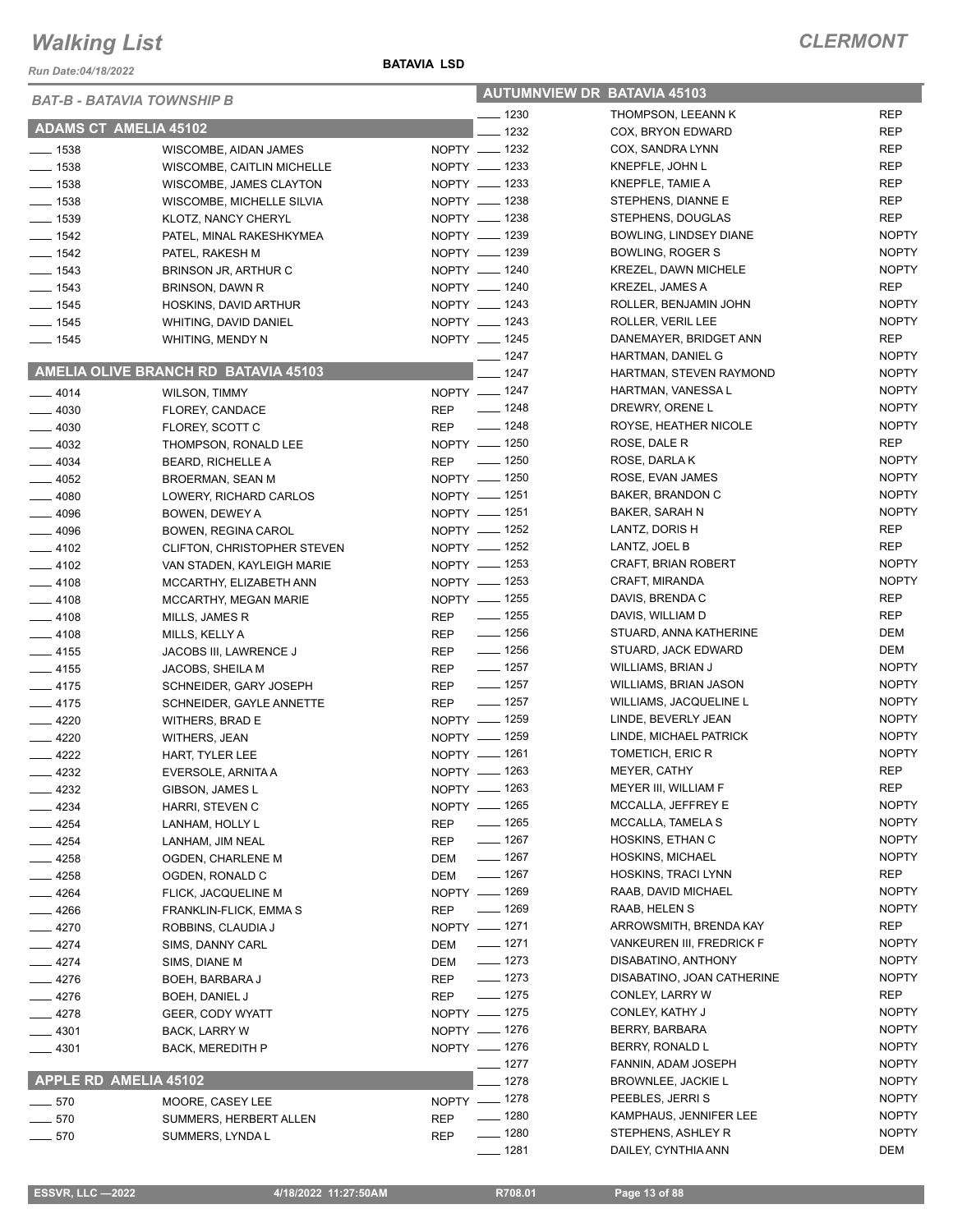*Run Date:04/18/2022*

**BATAVIA LSD**

|               | BAT-B - BATAVIA TOWNSHIP B         |               | $- 1320$                   | HOPPER, SHALINE JENNIFER                        | <b>NOPTY</b> |
|---------------|------------------------------------|---------------|----------------------------|-------------------------------------------------|--------------|
|               |                                    |               | $\frac{1}{2}$ 1322         | <b>WOOTEN, DEREK MICHAEL</b>                    | <b>REP</b>   |
|               | <b>AUTUMNVIEW DR BATAVIA 45103</b> |               | $- 1322$                   | <b>WOOTEN, MELISSA RENEE</b>                    | <b>REP</b>   |
| ___ 1281      | DAILEY JR, R CLINTON               | REP           | $\frac{1}{2}$ 1324         | HARTMAN WILSON, DANIELLE C                      | <b>NOPTY</b> |
| $- 1282$      | <b>WOLFF, ERIC MATTHEW</b>         | NOPTY - 1324  |                            | MONNIN, EMILY A                                 | <b>NOPTY</b> |
| $- 1283$      | DAVIS HARRIS, ADRIAN MARIA         | NOPTY __ 1324 |                            | <b>MONNIN, MARK K</b>                           | <b>REP</b>   |
| $- 1284$      | <b>BRANDON, ASHLEY NICOLE</b>      | NOPTY __ 1325 |                            | WOOTEN, DODD MITCHELL                           | <b>REP</b>   |
| $- 1284$      | BRANDON, LEE BENJAMIN              | NOPTY - 1325  |                            | WOOTEN, JEANETTE T                              | <b>REP</b>   |
| $- 1286$      | FISHER, ROBERT PAUL                | NOPTY - 1326  |                            | BYRNE, DEVIN T                                  | <b>NOPTY</b> |
| $- 1286$      | FISHER, THERESA ANN                | NOPTY - 1326  |                            | SNYDER, ROBERT DALE                             | <b>NOPTY</b> |
| $- 1287$      | RICHARDSON, JANET F                | NOPTY __ 1331 |                            | <b>KRAUS, MICHELLE RENEE</b>                    | <b>NOPTY</b> |
| $- 1287$      | RICHARDSON, ROBERT S               | NOPTY - 1332  |                            | BRIAR, ZACHARY MAY                              | <b>NOPTY</b> |
| $- 1287$      | RICHARDSON, RUTHIE FAY             | NOPTY - 1332  |                            | <b>TESSOFF, DERRICK J</b>                       | <b>NOPTY</b> |
| $- 1289$      | RAWLINGS, LINDA S                  | DEM           | $\frac{1}{2}$ 1332         | THOMPSON, SONJA M                               | <b>NOPTY</b> |
| $- 1289$      | RAWLINGS, MICHAEL E                | DEM           | $\frac{1}{2}$ 1333         | ROWE, JESSICA GAIL                              | <b>NOPTY</b> |
| $- 1290$      | LONG, CLAIRE MARIE                 | NOPTY __ 1333 |                            | ROWE, SETON CHRSTOPHER                          | <b>NOPTY</b> |
| $- 1290$      | LONG, MARGARET E                   | NOPTY __ 1335 |                            | KLOS, JOHN M                                    | <b>NOPTY</b> |
| $- 1290$      | LONG, STEVEN MICHAEL               | NOPTY __ 1335 |                            | SMITH, CHRISTINA M                              | <b>NOPTY</b> |
| $- 1290$      | SPEARS, AUSTIN DAKOTA              | NOPTY __ 1336 |                            | CRAIG, ERICA D                                  | REP          |
| $- 1291$      | PASTURA, NICHOLAS MICHAEL          | NOPTY - 1336  |                            | CRAIG, JUSTIN D                                 | <b>REP</b>   |
| $-$ 1293      | <b>GRETHER, JOHN W</b>             | NOPTY __ 1337 |                            | SHAW, CAMERON SCOTT                             | <b>NOPTY</b> |
| $- 1293$      | GRETHER, SANDRA M                  | NOPTY __ 1337 |                            | SHAW, KAYLA MAE                                 | <b>NOPTY</b> |
| $- 1294$      | WILSON, CHRISTOPHER D              | NOPTY - 1337  |                            | UHLENBROCK, CELINE MELINDA                      | <b>NOPTY</b> |
| $- 1295$      | <b>BROOKS, JILL ANN</b>            | REP __ 1337   |                            | UHLENBROCK, SCOTT EMERSON                       | <b>NOPTY</b> |
| $- 1295$      | <b>BROOKS, PATRICK JOSEPH</b>      | NOPTY - 1338  |                            | HAMMOND, LAUREN MARIE                           | <b>NOPTY</b> |
| $- 1297$      | <b>BERTSCH, JEFFREY LANGE</b>      | <b>REP</b>    | $\frac{1}{2}$ 1339         | <b>KEHLING, CASEY G</b>                         | <b>NOPTY</b> |
| $- 1297$      | <b>BERTSCH, JUDITH LYNN</b>        | DEM           | $\frac{1}{2}$ 1339         | KEHLING, DANIELLE MARIE                         | <b>NOPTY</b> |
| $- 1298$      | <b>MCKILLIP, BARRON GENE</b>       | NOPTY - 1340  |                            | <b>GEHBAUER, JACKIE ANN</b>                     | <b>NOPTY</b> |
| $- 1298$      | MCKILLIP, COLLEEN MARIE            | NOPTY - 1340  |                            | GEHBAUER, WILLIAM JOHN                          | <b>NOPTY</b> |
| $- 1299$      | POE, VIVIAN LEE                    | DEM           |                            |                                                 |              |
| $- 1299$      | TYLOR, BRYAN FREDERICK             |               |                            | NOPTY BARTON DR BATAVIA 45103                   |              |
| $- 1299$      | <b>TYLOR, CONNIE ANN</b>           | NOPTY __ 4220 |                            | SAUNDERS, GARY L                                | <b>REP</b>   |
| $- 1301$      | <b>VAILLANCOURT, BRUCE L</b>       | NOPTY __ 4220 |                            | SAUNDERS, JOYCE B                               | <b>REP</b>   |
| $- 1301$      | VAILLANCOURT, SUZANNE M            | NOPTY __ 4226 |                            | MCCARTY, DELANEY ANN                            | <b>NOPTY</b> |
| $- 1303$      | JONES, ELIZABETH L                 | NOPTY __ 4228 |                            | CRAWFORD, JOANDREA KAREN                        | <b>NOPTY</b> |
| $- 1303$      | JONES, LEVI WARREN                 | NOPTY __ 4230 |                            | O CONNOR, CONNIE M                              | <b>NOPTY</b> |
| $- 1304$      | <b>BRINKMAN, DANIELLE NICOLE</b>   | NOPTY __ 4230 |                            | OCONNOR, TIMOTHY S                              | <b>NOPTY</b> |
| $- 1304$      | TYREE, ETHAN EDWARD                | <b>REP</b>    |                            |                                                 |              |
| $- 1305$      | DEFIFE, COREY ALAN                 |               |                            | NOPTY BATAVIA MEADOWS DR BATAVIA 45103          |              |
| $- 1305$      | DEFIFE, THERESA M                  | NOPTY __ 4300 |                            | STEWART, SHIVONNE S                             | <b>NOPTY</b> |
| $\equiv$ 1306 | ELDRIDGE, JOHN T                   |               | NOPTY __ 4300 #APT 43      | SNOUFFER, SARAH RENEE                           | <b>NOPTY</b> |
| ___ 1307      | ADAMS, REBECCA SUE                 |               | NOPTY __ 4300 #APT 44      | <b>BOLEN, LINDA MARIE</b>                       | <b>NOPTY</b> |
| $- 1308$      | MAI, DUNG THIEN                    |               | NOPTY __ 4300 #APT 46      | BERNARD, MELISA KAY                             | <b>NOPTY</b> |
| ___ 1309      | CANO HOWARD, DEBORAH O             | DEM           | $\frac{1}{2}$ 4300 #APT 47 | WEITLAUF, KRISTINE N                            | <b>NOPTY</b> |
| $- 1309$      | HOWARD, RONALD J                   | DEM           | <b>4300 #APT 48</b>        | DISSELKAMP, JASON H                             | <b>NOPTY</b> |
| $- 1311$      | TORELLO, DANIEL G                  | <b>REP</b>    | $\frac{1}{2}$ 4302 #APT 33 | HUMPHRIES, CHRISTINE L                          | <b>NOPTY</b> |
| $- 1311$      | TORELLO, SHERRY L                  | <b>REP</b>    | ____ 4302 #APT 34          | <b>BUCKLEY, SARAH C</b>                         | <b>NOPTY</b> |
| $- 1312$      | MENTZEL, CASKA P                   | DEM           | <b>4302 #APT 36</b>        | HOWIE, SHEILA RENE                              | <b>NOPTY</b> |
| ___ 1312      | MENTZEL, KAYLEE E                  | DEM           | ____ 4302 #APT 39          | HARPER, MICHELLE K                              | <b>NOPTY</b> |
| $- 1312$      | MENTZEL, KEITH NOEL                | DEM           | -4302 #APT 40              | PERKINS, CATHLEEN M                             | DEM          |
| $- 1313$      | DAY, CHRISTINA MARIE               |               | NOPTY 4302 #39             | ROBBINS, WILLIAM P                              | <b>NOPTY</b> |
| <u>.</u> 1313 | DAY, JASON JEREMIE                 | REP           | $\frac{1}{2}$ 4303 #APT 49 | PECK, ANTHONY W                                 | <b>NOPTY</b> |
| $- 1314$      | FILIATER, RENEE MUNRO              |               | NOPTY __ 4303 #APT 50      | ROSENHAGEN, MICHAEL LEROY ABERI                 | <b>NOPTY</b> |
| $-$ 1314      | FILIATER, RYAN D                   |               | NOPTY __ 4303 #APT 51      | FEIGHERY, CATHERINE MADELON                     | <b>NOPTY</b> |
| $- 1315$      | SHERF, JOSEPH F                    |               | NOPTY __ 4303 #APT 52      | NELSON, ERIC CHRISTOPHER                        | <b>NOPTY</b> |
| __ 1315       | SHERF, KRISTINA L                  |               | NOPTY ____ 4303 #APT 52    | ORR, PATRICK                                    | <b>NOPTY</b> |
| $- 1316$      | VIESON, JESSICA REED               |               | NOPTY __ 4303 #APT 53      | LATHAM, JOSEPH J                                | <b>NOPTY</b> |
| $- 1316$      | <b>VIESON, TRAVIS MICHAEL</b>      |               | NOPTY __ 4303 #APT 53      | MILLER, DAVID ALLEN                             | <b>NOPTY</b> |
| $- 1317$      | HANNIKA, DUSTIN JOHN               | NOPTY 4304    |                            | LATHAM, JULIE                                   | <b>NOPTY</b> |
| $- 1317$      | HANNIKA, PATRICIA JEAN             |               | NOPTY __ 4304 #APT 25      | ADAMS, KAYLA ANN                                | <b>NOPTY</b> |
| $- 1317$      | WEST, STEPHANIE R                  |               | NOPTY __ 4304 #APT 25      |                                                 | <b>NOPTY</b> |
| $- 1318$      | SIMON, ELIZABETH A                 |               | NOPTY __ 4304 #APT 26      | PARKS, DAKOTA DANIEL<br>CRAWFORD, JACOB LEONARD | <b>NOPTY</b> |
| $- 1320$      | BLACK, IVA GENEVA                  |               | NOPTY __ 4304 #APT 26      |                                                 |              |
|               |                                    |               |                            | PARTIN, CHASITY MARIE                           | <b>NOPTY</b> |

**ESSVR, LLC -2022 4/18/2022 11:27:50AM** R708.01 **Page 14 of 88**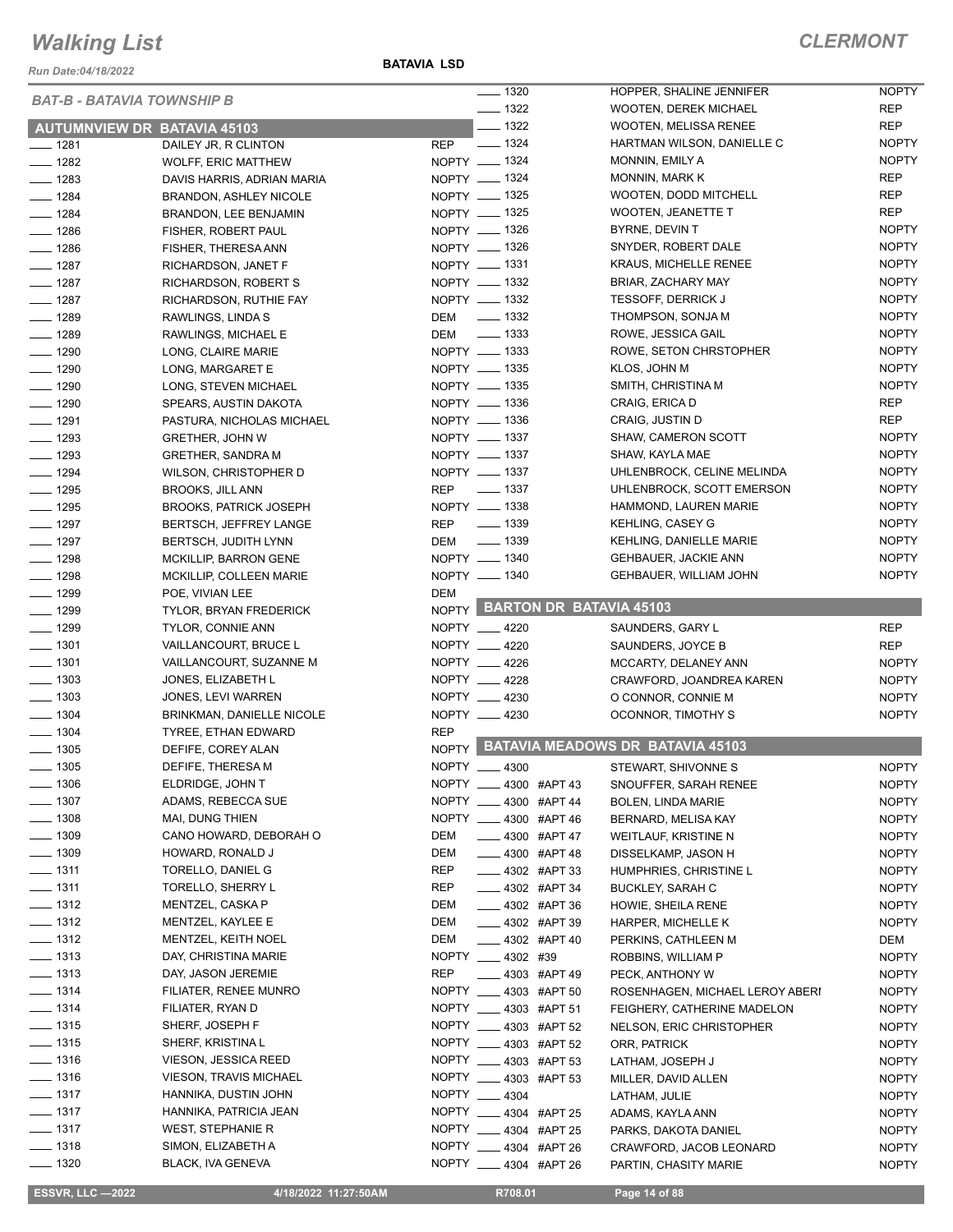*Run Date:04/18/2022*

**BATAVIA LSD**

| <b>BAT-B - BATAVIA TOWNSHIP B</b>   |                                         |                    | $-4186$            | CLEVENGER, DANNY L               | <b>NOPTY</b> |
|-------------------------------------|-----------------------------------------|--------------------|--------------------|----------------------------------|--------------|
|                                     |                                         |                    | $-4186$            | MCGHEE, KAREN S                  | <b>REP</b>   |
|                                     | <b>BATAVIA MEADOWS DR BATAVIA 45103</b> |                    | $-4187$            | FIGHTMASTER, JACOB ANDREW        | <b>NOPTY</b> |
| $\frac{1}{2}$ 4304 #APT 27          | LEWIS, RONALD L                         |                    | NOPTY -4187        | FIGHTMASTER, VIVIAN MARIE        | <b>NOPTY</b> |
| __ 4304 #APT 27                     | MCDONALD, MARTHA J                      |                    | NOPTY -4188        | KINNER, BRITTANY LEIGH           | <b>NOPTY</b> |
| $\frac{1}{2}$ 4304 #APT 29          | UPTON, ASHLEY JOE                       |                    | NOPTY -4188        | SCHUBERT, SEAN ROBERT            | <b>NOPTY</b> |
| $\frac{1}{2}$ 4304 #APT 30          | <b>MORTON, LINDA K</b>                  |                    | NOPTY -4189        | SEALS, DAVID ALAN                | <b>NOPTY</b> |
| <b>4306 #APT 17</b>                 | SMITH, MICHAEL ANTHONY                  |                    | NOPTY -4189        | <b>SEALS, MADISON ELISE</b>      | <b>NOPTY</b> |
| __ 4306 #APT 18                     | DIEBELS, MARY KATHLEEN                  |                    | NOPTY -4189        | SEALS, PAULETTE DENISE           | <b>NOPTY</b> |
| _4306 #APT 18                       | <b>WATKINS, SHELBY KRISTINE</b>         |                    | NOPTY -4190        | DHONAU, JOHN EDGAR               | <b>REP</b>   |
| __ 4306 #APT 19                     | VAUGHN, KRISTI K                        |                    | NOPTY -4191        | THOMAS, BRIANA L                 | <b>NOPTY</b> |
| __ 4306 #APT 20                     | GORDON, KENROY A                        |                    | NOPTY -4191        | THOMAS, ELAINE F                 | <b>DEM</b>   |
| <b>LEGGE 4306 #APT 21</b>           | COATES, CHRISTOPHER                     |                    | NOPTY -4191        | THOMAS, LAMETRUS D               | DEM          |
| <b>____ 4306 #APT 22</b>            | BLACKBURN, LISA D                       |                    | NOPTY -4192        | PAPAS, CASEY LUCAS               | <b>NOPTY</b> |
| ____ 4306 #APT 23                   | BARNES, AMY M                           |                    | NOPTY -4192        | PAPAS, MEGAN C                   | <b>NOPTY</b> |
| $\frac{1}{2}$ 4306 #APT 23          | BRANDENBURG, MATTHEW E                  |                    | NOPTY -4193        | NOEL, CHARMAINE SOPHIA           | <b>NOPTY</b> |
| ___ 4306 #APT 24                    | PARTIN, JAY R                           |                    | NOPTY -4194        | PRITCHARD III, JAMES R           | <b>REP</b>   |
| -4306 #APT 24                       | PARTIN, LAURA D                         |                    | NOPTY -4194        | PRITCHARD, TRACY J               | <b>REP</b>   |
| $-4308$                             |                                         |                    | NOPTY -4195        | HOLDER, ERIC J                   | <b>NOPTY</b> |
|                                     | SCHWERTFEGER, JOSEPH D                  |                    |                    |                                  |              |
| <b>LEGGIO #APT 10</b>               | SAMS, AARON JOSEPH                      | NOPTY              |                    | CLEARBROOK LN AMELIA 45102       |              |
| $-4308$ #APT 10                     | <b>SAMS, BRITTNEY NICOLE</b>            | NOPTY <sup>L</sup> |                    | BENNETT, DREMA LEANNE            | <b>NOPTY</b> |
| $-4308$ #APT 10                     | SAMS, DESIREE M                         |                    | NOPTY - 1543       |                                  |              |
| _4308 #APT 11                       | RICHMOND, HAYDEN KELLY JAMES            |                    | NOPTY - 1543       | LAUMANN SR, CHADWICK LOUIS       | <b>NOPTY</b> |
| $-4308$ #APT 11                     | SCHULZ, JEREMY RAY                      |                    | NOPTY - 1544       | KINNETT, MATTHEW A               | <b>NOPTY</b> |
| $-4308$ #APT 11                     | SPRADLIN, ADRIENNE JOY                  |                    | NOPTY - 1545       | MESSER, CAROL ANN                | <b>NOPTY</b> |
| $\frac{1}{2}$ 4308 #APT 12          | KING, JOHN ANTHONY                      |                    | NOPTY - 1545       | MESSER, HAROLD D                 | <b>NOPTY</b> |
| $\frac{1}{2}$ 4308 #APT 13          | ARCHIE, LANIECE EVA                     |                    | NOPTY - 1546       | <b>BANKS, ANNE E</b>             | <b>NOPTY</b> |
| $\frac{1}{2}$ 4308 #APT 14          | CARTER, ANGEL DOMINIGUE                 |                    | NOPTY - 1550       | GILLESPIE, KEVIN GEORGE          | <b>NOPTY</b> |
| <b>4308 #APT 15</b>                 | <b>HAMILTON, ROGER</b>                  |                    | NOPTY - 1557       | FOERTMEYER, WILLIAM J            | <b>NOPTY</b> |
| ___ 4308 #APT 16                    | POLLARD, CHELSEY LYNN                   |                    | NOPTY - 1557       | SHAFER, LINDA LEE                | <b>NOPTY</b> |
| 4308 #APT APT 13 GILL, JUANITA      |                                         |                    | NOPTY - 1557       | SHAHAN, BROOKLYN MARIE           | <b>NOPTY</b> |
| $-4310$                             | MARTIN, GLORIA ANNETTE                  |                    | NOPTY - 1557       | SHAHAN, KELLY MARIE              | <b>NOPTY</b> |
| $-4310$ #APT 2                      | MOORE JR, TRENT C                       |                    | NOPTY - 1560       | DYER, PEARL                      | <b>REP</b>   |
| $\frac{1}{2}$ 4310 #APT 2           | MOORE, VIRGINIA L                       |                    | NOPTY - 1561       | BOGGESS, CAROLYN L               | <b>NOPTY</b> |
| __ 4310 #APT 3                      | FARLEY, BELINDA J                       |                    | NOPTY - 1561       | BOGGESS, WILLIAM G               | <b>NOPTY</b> |
| __ 4310 #APT 3                      | REANY, BOBBIE JO                        |                    | NOPTY - 1562       | FERBER, SHIRLEY M                | DEM          |
| $-4310$ #APT 4                      | <b>FOSTER, STEVEN R</b>                 |                    | NOPTY - 1563       | HAUCK, ANDREW J                  | <b>NOPTY</b> |
| $-4310$ #APT 5                      | ASKEW, ANTHONY KEITH                    |                    | NOPTY - 1563       | HAUCK, CYNTHIA LEANN             | <b>NOPTY</b> |
|                                     |                                         |                    | $- 1564$           | DUNCAN, AMY L                    | <b>NOPTY</b> |
| <b>BILLINGSLEY DR BATAVIA 45103</b> |                                         |                    | $- 1564$           | DUNCAN, EMMA CLAIRE              | <b>NOPTY</b> |
| $- 1108$                            | KING, BLAKE MICHAEL                     |                    | NOPTY - 1564       | DUNCAN, REX V                    | <b>NOPTY</b> |
|                                     |                                         |                    | NOPTY - 1565       | GIBSON, AMBER L                  | <b>NOPTY</b> |
| $\frac{1}{115}$                     | BALSINGER, DAVID WAYNE                  |                    | NOPTY - 1566       | SEARS, DAVID K                   | <b>REP</b>   |
| $\frac{1}{115}$                     | <b>BALSINGER, RUTH ANN</b>              |                    | NOPTY - 1566       | SEARS, DIXIE L                   | DEM          |
| $-1121$                             | ALEMAN, DAWN MARIE                      |                    | NOPTY - 1568       | CLIFT, GINA M                    | <b>NOPTY</b> |
| $-$ 1121                            | ALEMAN, KATHRYN DAWN                    |                    | NOPTY - 1568       | <b>WULFECK, ANDREW J</b>         | <b>NOPTY</b> |
| $- 1121$                            | FRENDER, PATRICIA ANNE                  |                    |                    | SCHMIDL, JAMIE A                 | <b>REP</b>   |
| $\frac{1}{2}$ 1123                  | <b>BODZENSKI, CAITLIN ELISE</b>         |                    | NOPTY - 1569       |                                  |              |
| $- 1123$                            | BODZENSKI, WILLIAM LOUIS                |                    | NOPTY - 1569       | SCHMIDL, PAUL                    | <b>NOPTY</b> |
|                                     |                                         |                    | $- 1569$           | SCHMIDL, PAUL J                  | <b>REP</b>   |
| <b>BROOKDALE CT BATAVIA 45103</b>   |                                         |                    | $- 1569$           | SCHMIDL, REBECCA KAY             | <b>NOPTY</b> |
| $-4180$                             | <b>KEMMER, AMY M</b>                    |                    | NOPTY - 1569       | SCHMIDL, ZACHARY GEORGE          | <b>NOPTY</b> |
| $-4181$                             | JUDE II, BRYAN DOUGLAS                  | <b>NOPTY</b>       |                    |                                  |              |
| $-4181$                             | JUDE, MARISA DEANNE                     | <b>NOPTY</b>       |                    | <b>CLOUGH PIKE BATAVIA 45103</b> |              |
| $-4182$                             | THACKSTON, DIANE ARLENE                 | <b>REP</b>         | ___ 1483           | JOHNSTON, BENJAMIN A             | <b>NOPTY</b> |
| $-4182$                             | THACKSTON, STEVEN ALVIN                 | <b>REP</b>         | $\frac{1}{2}$ 1483 | JOHNSTON, CONNOR DOUGLAS         | <b>NOPTY</b> |
| $-4183$                             | JAEHNEN, CHRISTOPHER M                  |                    | NOPTY - 1483       | JOHNSTON, NANCY JEAN             | DEM          |
| $-4183$                             | JAEHNEN, KELLY ANN                      |                    | NOPTY - 1483       | JOHNSTON, STEVEN D               | <b>NOPTY</b> |
| __ 4184                             | <b>BARNES, JULIE M</b>                  | REP                | $\frac{1}{2}$ 1504 | MILLER, JEREMY S                 | <b>NOPTY</b> |
| $-4184$                             | <b>BARNES, WARREN L</b>                 | <b>REP</b>         | $\frac{1}{2}$ 1534 | SCHULZ, MARGARET A               | <b>REP</b>   |
| $-4185$                             | JACOB, ANDREW FRANKLIN                  |                    | NOPTY - 1534       | SCHULZ, THEODORE DAVID           | REP          |
|                                     |                                         |                    | NOPTY - 1536       | PURDIN, BRENDA S                 | <b>REP</b>   |
| $-4185$                             | SWORDS, CODY LEE                        |                    | NOPTY - 1540       | NIEHAUS, CYNTHIA A               | <b>REP</b>   |
| $-4186$                             | <b>CLEVENGER, BROOKE M</b>              |                    | $- 1540$           | NIEHAUS, RONALD R                | REP          |
|                                     |                                         |                    |                    |                                  |              |
| <b>ESSVR, LLC -2022</b>             | 4/18/2022 11:27:50AM                    |                    | R708.01            | Page 15 of 88                    |              |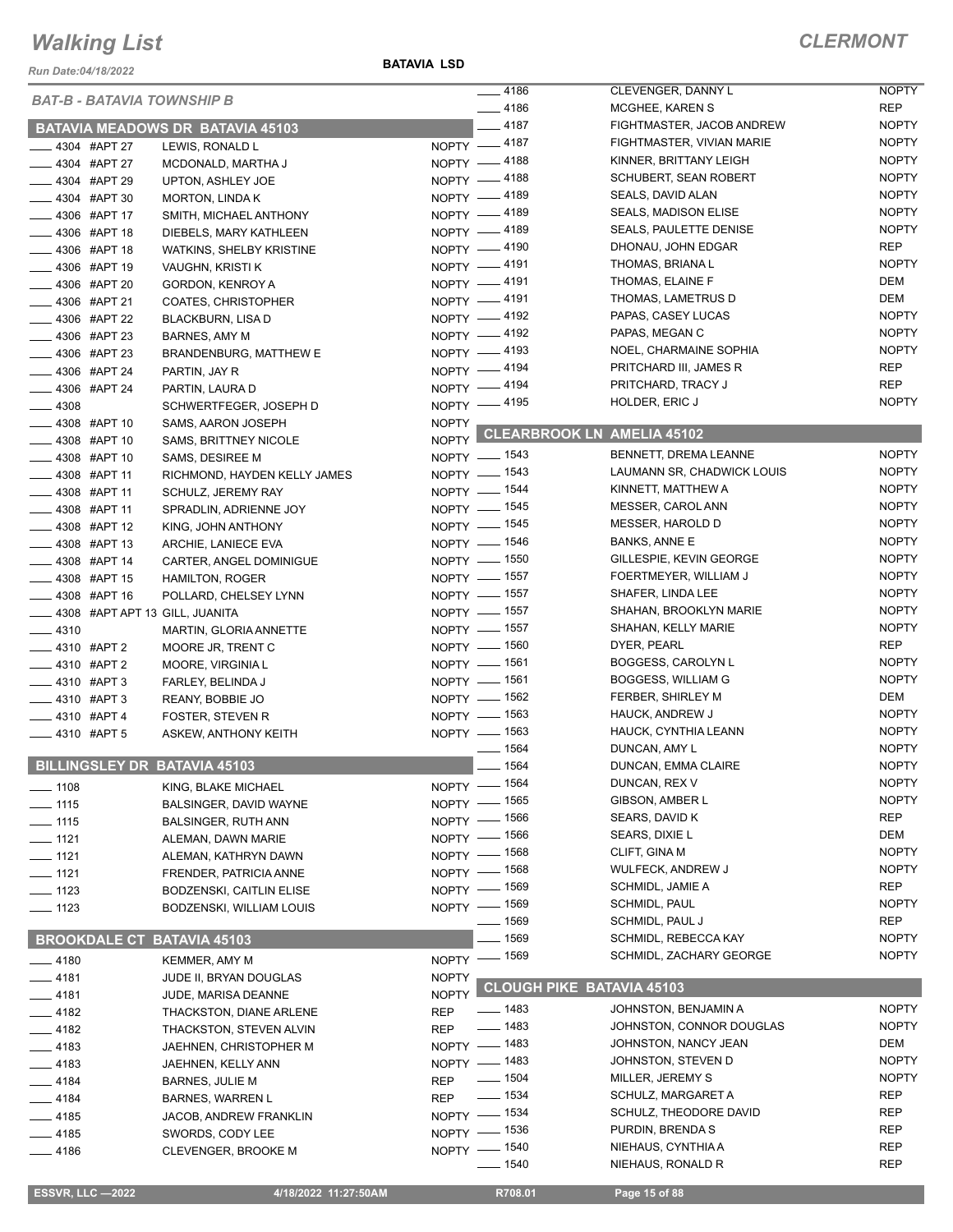#### **BATAVIA LSD**

| Run Date:04/18/2022               |                                  |              |                               |                                     |                     |
|-----------------------------------|----------------------------------|--------------|-------------------------------|-------------------------------------|---------------------|
| <b>BAT-B - BATAVIA TOWNSHIP B</b> |                                  |              | $\frac{1}{2}$ 1323            | HUNTER, KRISTIN LEE                 | <b>REP</b>          |
|                                   |                                  |              | $-1325$                       | CALLAHAN, JEFFREY B                 | <b>NOPTY</b>        |
|                                   | <b>CLOUGH PIKE BATAVIA 45103</b> |              | $-1325$                       | CALLAHAN, KRISTEN A                 | <b>NOPTY</b>        |
| $-$ 1542                          | <b>WRIGHT, CORY MATTHEW</b>      | <b>NOPTY</b> | $\frac{1}{2}$ 1327            | <b>BEST, ARIEL NICHOLE GUGGISBE</b> | <b>NOPTY</b>        |
| $- 1542$                          | <b>WRIGHT, ERICA LYNN</b>        |              | NOPTY __ 1327                 | <b>BEST, BROCK MATTHEW</b>          | <b>NOPTY</b>        |
| $-1542$                           | <b>WRIGHT, MATTHEW T</b>         |              | NOPTY __ 1329                 | MARTIN, TAYLOR RAYE                 | <b>NOPTY</b>        |
| $\frac{1}{2}$ 1542                | WRIGHT, SHANNON D                |              | NOPTY __ 1329                 | ROUSH II, FRANK BLAINE              | <b>NOPTY</b>        |
| $- 1546$                          | CHILDERS, DIANA M                | <b>REP</b>   | $- 1330$                      | CHERNEY JR, NICHOLAS LOUIS          | <b>NOPTY</b>        |
| $- 1546$                          | CHILDERS, ROBERT F               | <b>REP</b>   | $\frac{1}{2}$ 1330            | CHERNEY, SHIRLEY K                  | <b>NOPTY</b>        |
| $- 1564$                          | BILLOW, CODY L                   | <b>NOPTY</b> |                               |                                     |                     |
| $- 1570$                          | <b>MCALLISTER, THOMAS A</b>      | <b>REP</b>   |                               | <b>GARY LN BATAVIA 45103</b>        |                     |
| <b>EASTER AVE BATAVIA 45103</b>   |                                  |              | 4289<br>4291                  | <b>BROCK, GERALDINE</b>             | <b>NOPTY</b>        |
| $\frac{1}{2}$ 1512                | LAPOINTE, ANDREW JOSEPH          |              | NOPTY 4294                    | KELCH II, EARLE K                   | DEM<br><b>NOPTY</b> |
| $- 1512$                          | REYNOLDS, DAWN RAE               |              | NOPTY 4295                    | ROOT JR, GERALD J                   | DEM                 |
| $-1514$                           | APPLEGATE, ANNA J                | <b>REP</b>   |                               | RAMEY, PAMELA S                     |                     |
| $-1514$                           | APPLEGATE, CHARLES E             | <b>REP</b>   | $-4296$                       | GIBSON, CHICQUETTA L                | <b>REP</b>          |
| $- 1516$                          | VAUGHT, LESLEY ANN               | DEM          | $\frac{1}{2}$ 4296<br>$-4296$ | GIBSON, DAKOTA IVAN                 | <b>NOPTY</b>        |
| $- 1516$                          | VAUGHT, SEAN                     | <b>DEM</b>   |                               | GIBSON, DANIEL E                    | <b>REP</b>          |
| $- 1517$                          | MCKINNEY, JENIECE CHRISTINA      |              | $-4296$<br>NOPTY __ 4301      | GIBSON, JASMINE NICOLE              | <b>REP</b>          |
| $- 1517$                          | NIEHAUS II, RONALD R             |              | NOPTY __ 4301                 | CARPENTER, JOHN ALLEN               | <b>NOPTY</b>        |
| $- 1518$                          |                                  | <b>REP</b>   |                               | CARPENTER, MARCELLA                 | <b>REP</b>          |
|                                   | SLAGLE, BARBARA L                | <b>REP</b>   | 4302                          | MAUNTEL JR, GARY L                  | <b>NOPTY</b>        |
| $- 1518$                          | SLAGLE, RICKY L                  |              | $-4303$                       | LUCAS, STACY L D                    | <b>NOPTY</b>        |
| $- 1520$                          | <b>WILLIAMS, ALEXIS LEAH</b>     |              | NOPTY __ 4309                 | ELAM, LAWRENCE E                    | <b>NOPTY</b>        |
| $- 1520$                          | WILLIAMS IV, MARION MONROE       |              | NOPTY 4309                    | ELAM, SHAWN ROBERT                  | <b>NOPTY</b>        |
|                                   | FOREST GLEN BLVD BATAVIA 45103   |              | $-4310$                       | COLLINS, ELIZABETH A                | <b>REP</b>          |
|                                   |                                  |              | .4311                         | HUMPHREY, CHARRON ARIEL             | <b>NOPTY</b>        |
| $-1300$                           | BOWERS KLAINE, ELIZABETH L       | REP          | $-4311$                       | HUMPHREY, CHRISTOPHER MICHAEL       | <b>NOPTY</b>        |
| $-1300$                           | <b>KLAINE, THOMAS A</b>          | <b>REP</b>   | $-4316$                       | COMBS, SUSAN M                      | <b>REP</b>          |
| $-1301$                           | RINGEY, SEAN D                   |              | NOPTY __ 4316                 | COMBS, WILLIAM H                    | <b>REP</b>          |
| $-1301$                           | SCHWARTZ, TODD R                 |              | NOPTY __ 4332                 | FEULING, PATRICE KATHLEEN           | <b>NOPTY</b>        |
| $- 1302$                          | MATTIX, BRADLEY W                |              | NOPTY 4332                    | STOFFEL, BRITTANY L                 | <b>NOPTY</b>        |
| $\frac{1}{2}$ 1302                | MATTIX, TINA R                   | <b>NOPTY</b> |                               |                                     |                     |
| $\frac{1}{2}$ 1303                | ANISH, CONSTANCE T               | <b>DEM</b>   |                               | <b>GATE TREE LN BATAVIA 45103</b>   |                     |
| $\frac{1}{2}$ 1303                | ANISH, RICHARD J                 | <b>DEM</b>   | $-2400$                       | <b>ISON, JAMES BRITT</b>            | <b>REP</b>          |
| $- 1304$                          | ADKINS II, GERALD L              | <b>NOPTY</b> | $-2400$                       | ISON, MAGDALEN                      | DEM                 |
| $- 1305$                          | SNYDER, BRENDAN PATRICK          | <b>REP</b>   | 2401                          | EARLS, JENNIFER L                   | <b>NOPTY</b>        |
| $- 1305$                          | SNYDER, JEAN I                   | <b>NOPTY</b> | 2402                          | PARKS, NICHOLAS R C                 | <b>NOPTY</b>        |
| $\frac{1}{2}$ 1305                | SNYDER, MICHAEL FITZGERALD       | <b>REP</b>   | $-2402$                       | PARKS, ROBBEY E                     | <b>NOPTY</b>        |
| $-1305$                           | SNYDER, SARAH ANNE               |              | NOPTY __ 2402                 | PARKS, TAMMY D                      | <b>NOPTY</b>        |
| _ 1306                            | LOGAN, CYNTHIA A                 | REP          | 2403                          | ORLOSKI, MATHEW JOHN                | <b>NOPTY</b>        |
| $-1306$                           | PEAVLEY, MICAH ROBERT            |              | NOPTY __ 2405                 | <b>BROCK, JOHN E</b>                | DEM                 |
| $-1306$                           | PEAVLEY, TRACEY L                |              | NOPTY __ 2405                 | <b>BROCK, NORMAA</b>                | DEM                 |
| $\frac{1}{2}$ 1306                | <b>WATSON, TERRY L</b>           | <b>REP</b>   | _ 2407                        | LATHAM, BERNARD L                   | REP                 |
| $- 1307$                          | WEST, HEATHER DAWN               | NOPTY _      | $-2407$                       | LATHAM, BONITA DIANE                | REP                 |
| $\frac{1}{2}$ 1307                | WEST, KEVIN MICHAEL              |              | NOPTY __ 2409                 | <b>ESTES, BONNIE J</b>              | <b>NOPTY</b>        |
| $- 1309$                          | ROEDER, JAMES EDWARD             |              | NOPTY __ 2410                 | CLEMONS, CATHY ANN                  | <b>NOPTY</b>        |
| $-1309$                           | ROEDER, LENORE PATRICIA          |              | NOPTY __ 2410                 | <b>CLEMONS, RAYMOND E</b>           | <b>NOPTY</b>        |
| _ 1309                            | ROEDER, SUSAN M                  |              | NOPTY __ 2411                 | MITCHELL, LARRY GENE                | <b>NOPTY</b>        |
| $-1311$                           | SCHMIDT, BRIAN JOSEPH            |              | NOPTY __ 2412                 | LIOTTA, JOSEPH R                    | <b>REP</b>          |
| $-1311$                           | SCHMIDT, ERIN M                  |              | NOPTY __ 2413                 | HENIZE, JAMIE RENEE                 | <b>NOPTY</b>        |
| $- 1313$                          | NUNNER, DEBORAH L                |              | NOPTY __ 2413                 | HENIZE SR, TERRY LEE                | <b>NOPTY</b>        |
| $- 1313$                          | NUNNER, JOSHUA D                 |              | NOPTY __ 2413                 | VALERIO, CASEY MICHELLE             | <b>NOPTY</b>        |
| $- 1315$                          | HUGHES, DONNA M                  | REP          | $-2414$                       | FLECKINGER II, DONALD H             | <b>NOPTY</b>        |
| $- 1315$                          | HUGHES, THOMAS J                 | REP          | $-2415$                       | STAMMER, AMANDA M                   | <b>NOPTY</b>        |
| $- 1317$                          | EBAUGH II, JOHN P                | REP          | $-2416$                       | MARTIN, KELLY A                     | <b>NOPTY</b>        |
| $- 1317$                          | <b>EBAUGH, KIMBERLY KYLE</b>     | REP          | $-2416$                       | MARTIN JR, THOMAS JAMES             | <b>NOPTY</b>        |
| $- 1319$                          | TROUT, MICHELLE BERNICE          | DEM          | $-2417$                       | KADLE, DALE E                       | REP                 |
| $- 1319$                          | TROUT, STEPHEN BELL              | DEM          | $-2417$                       | KADLE, KATHERINE M                  | REP                 |
| $- 1320$                          | MORRELL, LINDA M                 | DEM          | $-2419$                       | BLEVINS, BOBBIE J                   | REP                 |
| $-1320$                           | MORRELL, NED O                   | DEM          | $-2421$                       | LATHAM, TERESSA L                   | REP                 |
| $-1321$                           | CARROLL, JAMES C                 | <b>REP</b>   | $-2421$                       | LATHAM, TIM                         | REP                 |
| $-1323$                           | HUNTER, EDWARD E                 | REP          |                               |                                     |                     |
|                                   |                                  |              |                               |                                     |                     |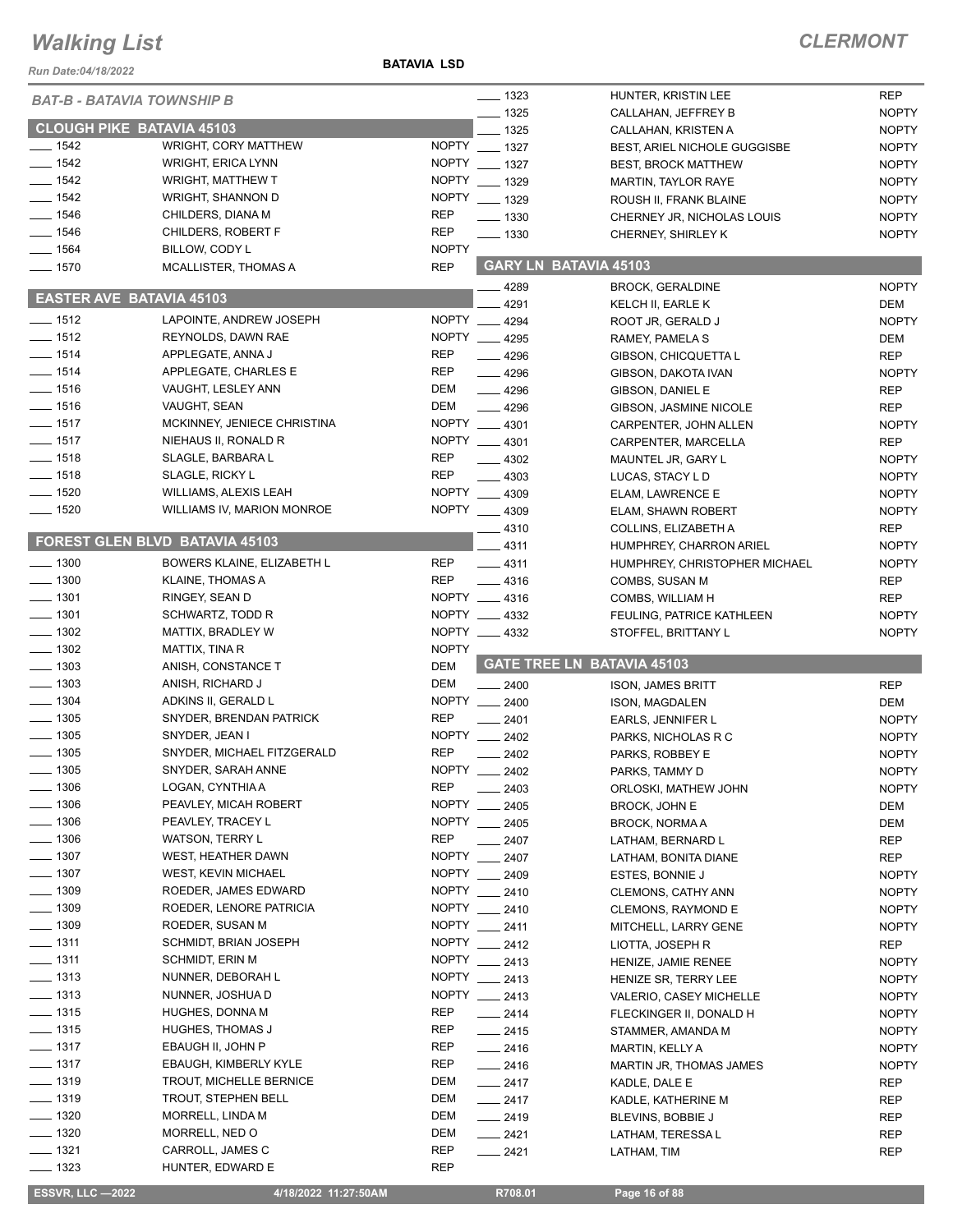*Run Date:04/18/2022*

**BATAVIA LSD**

| <b>BAT-B - BATAVIA TOWNSHIP B</b>  |                              |              | $- 1221$              | GOSLIN, HEATHER DANIELLE            | <b>NOPTY</b> |
|------------------------------------|------------------------------|--------------|-----------------------|-------------------------------------|--------------|
|                                    |                              |              | $- 1221$              | <b>GOSLIN, JUSTIN N</b>             | <b>NOPTY</b> |
| <b>GATE TREE LN BATAVIA 45103</b>  |                              |              | $- 1222$              | JACOBS, AMBER D                     | <b>NOPTY</b> |
| 2423                               | MEYER, CHERYLE J             | <b>REP</b>   | $\frac{1}{2}$ 1222    | JACOBS, GRANVILLE CARROLL           | <b>NOPTY</b> |
| $-2423$                            | MEYER, GARY J                | <b>REP</b>   | $- 1223$              | DOLD, BRITTANY MICHELLE             | <b>NOPTY</b> |
|                                    |                              |              | $- 1223$              | DOLD, JAKE TYLER                    | <b>NOPTY</b> |
| <b>GLENSTREAM DR BATAVIA 45103</b> |                              |              | 1223                  | MCCALLA, ANNE K STEPHENS            | <b>NOPTY</b> |
| $-4227$                            | COLWELL, TRISHA D            |              | NOPTY __ 1223         | MCCALLA III, PAUL ERNEST            | <b>NOPTY</b> |
| $-4227$                            | LOWRY, DELBERT JOHN          |              | NOPTY __ 1224         | KATTERSON, CAROL LYNN               | <b>REP</b>   |
| $-4238$                            | JOHNSON, CRAIG L             | <b>REP</b>   | $\frac{1}{2}$ 1225    | MOELLER, BETHANY P                  | <b>NOPTY</b> |
| $-4238$                            | NICHOLS-JOHNSON, MARIE E     | <b>REP</b>   | $\frac{1}{2}$ 1225    | MOELLER, JASON BRIAN                | <b>NOPTY</b> |
| $-4239$                            | RUDISELL, THERESA A          |              | NOPTY __ 1226         | SCHLOEMER, JOHN PETER               | <b>REP</b>   |
| $- 4240$                           | MASSNER, BRANDON W           |              | NOPTY __ 1226         | SCHLOEMER, MARY C                   | <b>REP</b>   |
| $-4240$                            | MASSNER, COLLIN ZANE         |              | NOPTY __ 1228         | LEECH, JONAH AMMON                  | <b>NOPTY</b> |
| $-4240$                            | MASSNER, KRISTIN NICOLE      |              | NOPTY __ 1231         | ARNEY, KRISTIN M                    | <b>NOPTY</b> |
| $-4241$                            | COLE, JUNE K                 | <b>REP</b>   | $\frac{1}{2}$ 1232    | <b>MARTIN, MELISSA W</b>            | <b>NOPTY</b> |
| $-4242$                            | <b>BURGER, MATTHEW ELMER</b> |              | NOPTY __ 1233         | GIFFIN, TERRY LYNN                  | <b>NOPTY</b> |
| $-4242$                            | <b>BURGER, SANDRA KAY</b>    | <b>REP</b>   | $\frac{1}{2}$ 1233    | GIFFIN, THOMAS WILLIAM              | <b>NOPTY</b> |
| $\frac{4242}{ }$                   | MILLER, LISA M               |              | NOPTY __ 1234         | HAYES, MATTHEW M                    | <b>NOPTY</b> |
| $-4243$                            | <b>WILKS, BERNADETTE</b>     | <b>REP</b>   | $\frac{1}{2}$ 1235    | DICKERSON, AMBER J                  | <b>NOPTY</b> |
| $-4244$                            | SMITH, MELISSA J             |              | NOPTY __ 1235         | PAGE, AMANDA LYNN                   | <b>REP</b>   |
| $-4244$                            | STAHL, DANIELLE NICOLE       |              | NOPTY __ 1235         | PAGE, CHE A                         | <b>REP</b>   |
| $-4244$                            | STAHL, JAMES L               |              | NOPTY __ 1237         | LOWE, ROBERT MICAHEL                | <b>REP</b>   |
| $-4245$                            | DAVIS, CHRISTOPHER SCOTT     |              | NOPTY __ 1237         | RAUH, BRINKA EVA                    | <b>REP</b>   |
| $-4246$                            | LINDNER, JACQUELINE ANNETTE  |              | NOPTY __ 1237         | STEINER, SONJA                      | <b>REP</b>   |
| $-4246$                            | LINDNER, THOMAS E            |              | NOPTY __ 1238 #LOT 77 | <b>BARGER, JAMES L</b>              | <b>NOPTY</b> |
| $-4247$                            | <b>BRUCE, ROBERT ALAN</b>    |              | NOPTY __ 1239         | <b>BARNES, CONNER DEEN</b>          | <b>NOPTY</b> |
| $-4247$                            | <b>BRUCE, TAMMY RUTH</b>     |              | NOPTY __ 1239         | <b>BARNES, MARSHA MARIE</b>         | <b>NOPTY</b> |
| $-4249$                            | MILLER JR, ROBERT E          |              | NOPTY __ 1239         | BARNES JR, RONALD E                 | <b>NOPTY</b> |
| $-4249$                            |                              | REP          | $- 1241$              |                                     | DEM          |
|                                    | MOORE, CHRISTIAN G           |              | $- 1241$              | <b>BAILS, DENNIS JAMES</b>          |              |
| $-4249$                            | MOORE, MELISSA MARIE         | <b>REP</b>   |                       | BAILS, KANDI K                      | DEM          |
| $-4249$                            | ZURICK, CATHARINE ELIZABETH  |              | NOPTY __ 1242         | STARK, DYLAN W                      | <b>NOPTY</b> |
| $-4250$                            | <b>GRUNDHOEFER, JILL D</b>   | <b>REP</b>   | $- 1242$              | STARK, LISA LYNN                    | <b>NOPTY</b> |
| $-4250$                            | <b>GRUNDHOEFER, ROBERT E</b> | <b>REP</b>   | $- 1245$              | GALBREATH JR, MICHAEL WILLIAM       | <b>NOPTY</b> |
| <b>GLENWOOD TRL BATAVIA 45103</b>  |                              |              | $- 1245$              | <b>GALBREATH, SARAH L</b>           | <b>NOPTY</b> |
|                                    |                              |              | $-1246$               | SMITH, DEBORAH                      | <b>NOPTY</b> |
| $- 1201$                           | BRAUN, NOLAN CHRISTOPHER     |              | NOPTY __ 1247         | HOCHBERG, CALVIN BRYCE              | <b>NOPTY</b> |
| $- 1203$                           | DECKER, HEIDI S              |              | NOPTY - 1247          | <b>HOCHBERG, JAMES W</b>            | <b>NOPTY</b> |
| $\frac{1}{2}$ 1203                 | DECKER, MARK E               |              | NOPTY __ 1247         | HOCHBERG, ROBERT WILLIAM            | <b>NOPTY</b> |
| $- 1205$                           | <b>BAUER, MISTY ANN</b>      |              | NOPTY __ 1247         | <b>HOCHBERG, TRACEY M</b>           | <b>NOPTY</b> |
| $- 1205$                           | GOINS, LAURA A               |              | NOPTY - 1247          | KENDALL, GREY A                     | <b>NOPTY</b> |
| $-1211$                            | BELT, JACOB MARSH            |              | NOPTY __ 1248         | <b>GRIGSBY, ROBERT S</b>            | <b>NOPTY</b> |
| $- 1211$                           | <b>BELT, TARA MARIE</b>      |              | NOPTY - 1249          | BEHYMER, KEVIN SCOTT                | <b>NOPTY</b> |
| $- 1211$                           | ROBIRDS, NATHAN A            |              | DEM __ 1249           | BEHYMER, LISA MARIE                 | <b>NOPTY</b> |
| $- 1213$                           | BRUNNER, SAMUEL G            |              | NOPTY - 1250          | BELLER, MARC WAYNE                  | <b>NOPTY</b> |
| $- 1213$                           | BRUNNER, SOPHIA C            |              | NOPTY - 1250          | <b>BELLER, PEYTON MICHELE</b>       | DEM          |
| $- 1213$                           | WAGNER, JEFFREY LYNN         |              | NOPTY __ 1250         | BELLER, PRESLEY ELIZABETH           | <b>NOPTY</b> |
| $- 1213$                           | WAGNER, TINA M               |              | NOPTY - 1250          | BELLER, TRACY LYN                   | DEM          |
| $- 1214$                           | LARGE, CINDY E               | REP          | $\frac{1}{2}$ 1250    | <b>WILSON, EMILY DIANE</b>          | <b>NOPTY</b> |
| $- 1214$                           | LARGE, DERON C               | <b>REP</b>   | $\frac{1}{2}$ 1250    | WILSON, JANE E                      | REP          |
| $- 1214$                           | <b>RECTOR, CHRISTOPHER A</b> |              | NOPTY - 1250          | <b>WILSON, THOMAS EDWIN</b>         | REP          |
| $- 1214$                           | SWIGGETT, DANIEL ADAM        |              | NOPTY __ 1251         | CASEY, AARON CHRISTOPHER            | <b>NOPTY</b> |
| $- 1214$                           | SWIGGETT, EMILY R            |              | NOPTY - 1251          | CASEY, ALLYSON JANE                 | <b>NOPTY</b> |
| $- 1214$                           | ULMER, ROBERT PAUL           |              | NOPTY __ 1251         | CASEY, ANDREW KENT                  | <b>NOPTY</b> |
| $- 1215$                           | MULLIS, SHAUNTAY M           |              | NOPTY - 1251          | FISHER, STEVEN D                    | <b>NOPTY</b> |
| $- 1216$                           | HAUNGS, ALYSHA DANIELLE      | <b>NOPTY</b> |                       |                                     |              |
| $- 1216$                           | HAUNGS, NICHOLAS WILLIAM     |              |                       | NOPTY GREEN VALLEY CT BATAVIA 45103 |              |
| $- 1217$                           | DEAL, JENNIFER MARIE         |              | NOPTY __ 4226         | PACE, GREGORY DEAN                  | <b>NOPTY</b> |
| $\frac{1}{2}$ 1217                 | HUNLEY, MARK KEVIN           |              | NOPTY __ 4226         | PACE, JACQUELYN YVETTE              | <b>NOPTY</b> |
| $- 1218$                           | MARTINEZ, ZACHARY LEE        |              | NOPTY __ 4227         | HOMAN, RICHARD DAVID                | <b>NOPTY</b> |
| $- 1219$                           | MEES, KARA BETHANY           |              | NOPTY __ 4227         | HOMAN, SARAH N                      | <b>NOPTY</b> |
| $- 1219$                           | MEES, KENNETH A              |              | NOPTY __ 4228         | ZIMMERMAN III, ROBERT CLAY          | <b>REP</b>   |
| $- 1219$                           | MEES, LINDA J                |              | NOPTY __ 4228         | ZIMMERMAN, VALERI SUE               | REP          |
|                                    |                              |              |                       |                                     |              |
| <b>ESSVR, LLC -2022</b>            | 4/18/2022 11:27:50AM         |              | R708.01               | Page 17 of 88                       |              |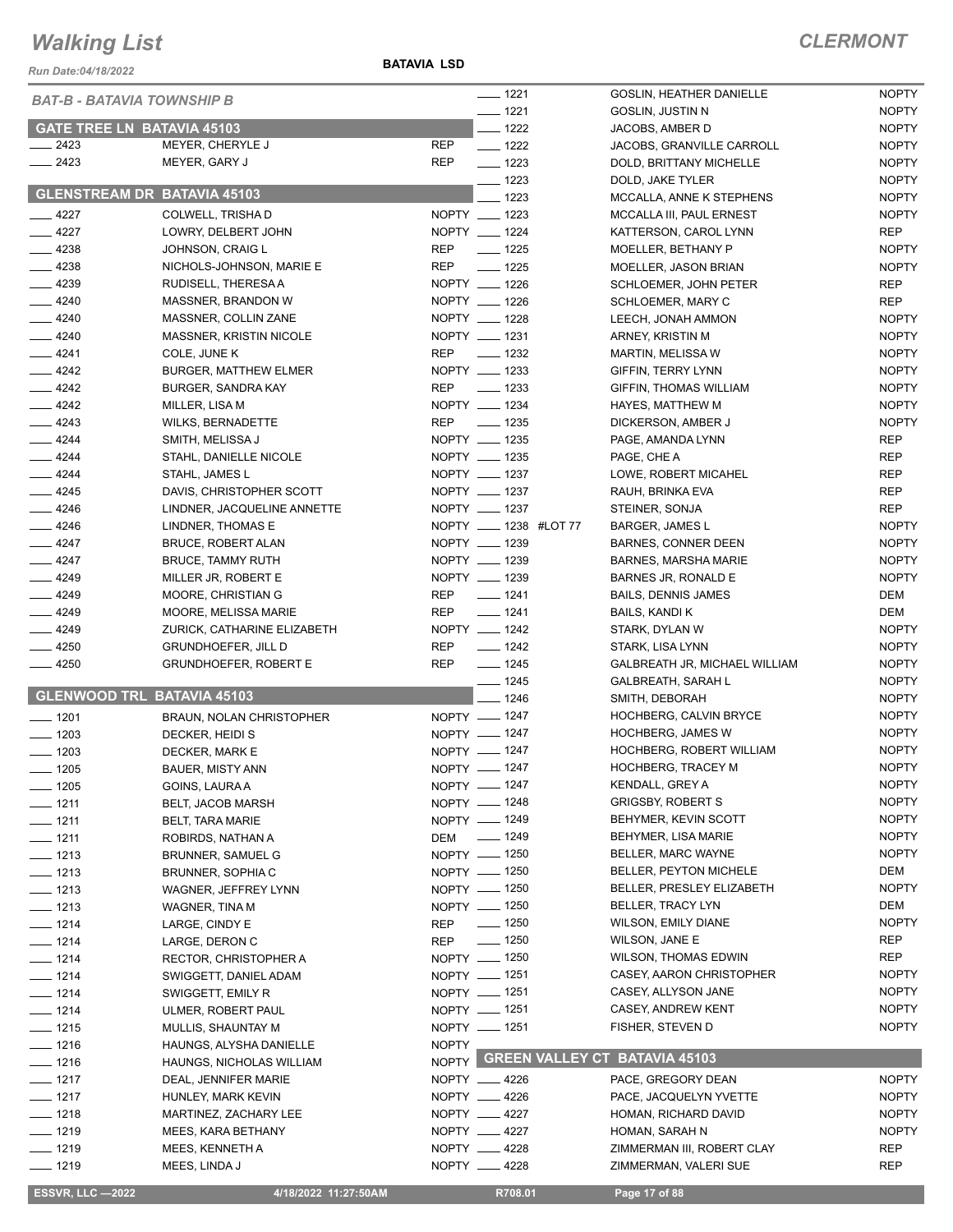#### **BATAVIA LSD**

| Run Date:04/18/2022               |                                              | <b>BATAVIA LSD</b> |                                   |                                                  |                              |
|-----------------------------------|----------------------------------------------|--------------------|-----------------------------------|--------------------------------------------------|------------------------------|
| <b>BAT-B - BATAVIA TOWNSHIP B</b> |                                              |                    | .3912                             | PURTELL, SESSALEY ELIZABETH                      | <b>NOPTY</b>                 |
|                                   |                                              |                    | $\frac{1}{2}$ 3912                | WEITLAUF, ELIZABETH ANN                          | <b>NOPTY</b>                 |
|                                   | <b>GREEN VALLEY CT BATAVIA 45103</b>         |                    | $-3912$                           | WEITLAUF, JEFFREY K                              | <b>NOPTY</b>                 |
| $-4229$                           | JUSTICE, BRADLEY RAYMOND                     |                    | NOPTY -8912                       | WEITLAUF, JENNIFER LYNN                          | <b>NOPTY</b>                 |
| $-4229$                           | <b>JUSTICE, LINDA S</b>                      |                    | NOPTY -8913                       | <b>BARKER, JOSEPH CLINTON</b>                    | <b>NOPTY</b>                 |
|                                   |                                              |                    | 3913                              | <b>BARKER, TRACY LYNN</b>                        | <b>NOPTY</b>                 |
|                                   | <b>GREENHILL CT BATAVIA 45103</b>            |                    | 3915                              | DRAKE, CHRISTINA M                               | <b>NOPTY</b>                 |
| $-4227$                           | MOSBARGER, SAVANAH ALYSE                     |                    | NOPTY -8915                       | DRAKE, ROGER J                                   | <b>NOPTY</b>                 |
| $-4227$                           | STITH, JUSTIN C                              | <b>NOPTY</b>       |                                   | LAKE ALLYN RD BATAVIA 45103                      |                              |
| $-4228$                           | ROSS, BRITTNEY NICOLE                        | <b>NOPTY</b>       | _ 1395                            | WESTHEIMER, DANIEL R                             | <b>NOPTY</b>                 |
| $-4228$                           | ROSS, JOSHUA GARY                            | $NOPTY =$          | _ 1395                            | <b>WESTHEIMER, DEBRAL</b>                        | DEM                          |
| $-4229$                           | HUNSICKER, JARAD M                           | $NOPTY$ -          | NOPTY - 1395                      | <b>WESTHEIMER, RICHARD E</b>                     | DEM                          |
| $-4229$                           | HUNSICKER, MICAH LEE                         |                    | NOPTY - 1399                      | SHEEHAN, EUGENE F                                | <b>NOPTY</b>                 |
| $-4230$                           | KNABB, JENNIFER K                            |                    | NOPTY - 1399                      | SHEEHAN, JOAN M                                  | <b>NOPTY</b>                 |
| $-4230$<br>$-4231$                | KNABB, MARK AARON<br><b>BARNES, ANDREW R</b> | <b>REP</b>         | $\frac{1}{2}$ 1399                | SHEEHAN, KARA MARIE                              | <b>NOPTY</b>                 |
| $-4231$                           | <b>BARNES, CHERIA</b>                        | <b>REP</b>         | $- 1409$                          | BAYLOR, ALEXA MIGNON                             | <b>NOPTY</b>                 |
| $-4232$                           | COLLINS, RYAN JOSEPH                         |                    | NOPTY - 1409                      | BAYLOR, ETHAN THOMAS                             | <b>NOPTY</b>                 |
| $-4233$                           | COLLINS, JAMAL OSHEA                         | NOPTY $-$          | _ 1409                            | BAYLOR, KYNA MIGNON                              | <b>REP</b>                   |
| $-4233$                           | COLLINS, SCARLETT CYMONE                     | NOPTY -            | - 1409                            | BAYLOR, LYLE T                                   | <b>REP</b>                   |
| $-4234$                           | DEMARIS, JACOB WILLIAM                       |                    | NOPTY - 1409                      | BAYLOR, SPENCER KENNETH                          | <b>NOPTY</b>                 |
| $-4234$                           | DEMARIS, JOHN ANTHONY                        |                    | NOPTY - 1413                      | <b>BROWN, KATHLEEN RUTH</b>                      | <b>NOPTY</b>                 |
| $-4234$                           | DEMARIS, PATRICIA K                          |                    | NOPTY - 1413                      | SPRIGGS-PERZEL, WESLEY QUINN                     | <b>NOPTY</b>                 |
| $-4235$                           | CALDWELL, MELISSA ANN                        |                    | NOPTY - 1414                      | PADILLA, MARIAH ALYSSA                           | <b>NOPTY</b>                 |
|                                   |                                              |                    |                                   | <b>LEAFWOOD CT BATAVIA 45103</b>                 |                              |
|                                   | <b>JEFFERSON LN AMELIA 45102</b>             |                    | NOPTY -4240                       | <b>BOUTET, DENISE G</b>                          | DEM                          |
| $- 3876$                          | RENOIS, DENISE ANN                           |                    | NOPTY -4240                       | RUEDEBUSCH, MARIETTA                             | DEM                          |
| $-3876$<br>$- 3880$               | <b>RENOIS, JOSEPH V</b><br>MOORE, SANDRA KAY |                    | NOPTY -4242                       | GOSSMAN, CARLA RAE                               | <b>NOPTY</b>                 |
| $- 3886$                          | HINKLE, BRIAN O                              |                    | NOPTY -4242                       | GOSSMAN, DAVID GENE                              | <b>NOPTY</b>                 |
| $\frac{1}{2}$ 3888                | DAWSON, KATHLEEN C                           | $N$ OPTY $-$       | 4243                              | WHITE, BRAD A                                    | <b>NOPTY</b>                 |
| $- 3888$                          | KOHUS, DEBORAH J                             | $N$ OPTY $-$       | - 4243                            | WHITE, BRADEN MAXWELL                            | <b>NOPTY</b>                 |
| 3888                              | <b>NELSON, ALISHA BRIANNE</b>                | $NOPTY =$          | - 4243                            | WHITE, JENNIFER L                                | <b>NOPTY</b>                 |
| 3890                              | ALEXANDER, TIA A                             | $NOPTY -$          | _ 4244                            | <b>GESSENDORF, KATHLEEN N</b>                    | <b>NOPTY</b>                 |
| 3890                              | RANCK, ERIC M                                | NOPTY $-$          | 4244                              | <b>GESSENDORF, SEAN BRIAN</b>                    | <b>NOPTY</b>                 |
| 3890                              | <b>UECKER, ANTHONY JAMES</b>                 | NOPTY -            | 4245                              | SAVAGE, CHRISTOPHER R                            | <b>NOPTY</b>                 |
| $- 3890$                          | <b>UECKER, DAVID BRIAN</b>                   |                    | NOPTY -4245                       | SAVAGE, MICHELLE ANN                             | <b>NOPTY</b>                 |
| 3894                              | SMITH, ADAM T                                | <b>NOPTY</b>       |                                   | LITTLE CREEK DR AMELIA 45102                     |                              |
| 3894                              | TALLEY, EVELYN S                             | <b>NOPTY</b>       |                                   |                                                  |                              |
| 3898                              | HUBER, JUSTIN DEAN                           |                    | NOPTY -8897<br>. 3897             | ADKINS GRIMM, CARLA A<br><b>GRIMM, MICHAEL A</b> | <b>NOPTY</b><br><b>NOPTY</b> |
| 3898                              | LOWERY, BRITTANY MICHELLE                    | NOPTY -            | 3898                              | BARLOW, JACOB A                                  | <b>NOPTY</b>                 |
| 3898                              | SIMPSON, JOSEPH M                            | NOPTY -            | . 3898                            | <b>BARLOW, STEPHANIE IRENE</b>                   | <b>NOPTY</b>                 |
| 3900<br>$-3900$                   | BRAGA, ANDREW J<br>KNUCKLES, MICHAEL T       | NOPTY -<br>NOPTY - | 3899                              | HAMRICK, DONNA G                                 | DEM                          |
| 3900                              | RISCH, RONALD                                | $NOPTY -$          | 3899                              | HAMRICK, TIMOTHY ALLEN                           | DEM                          |
| $=$ 3900                          | RISCH, SUSAN K                               |                    | NOPTY -8901                       | <b>EADES, LACEY MARIAH</b>                       | <b>NOPTY</b>                 |
| $- 3902$                          | HERALD, JULIA A                              | $N$ OPTY $-$       | _ 3905                            | CRAINE, KATIE LOUISE                             | <b>NOPTY</b>                 |
| $-3902$                           | HERALD, STANLEY W                            |                    | NOPTY -8905                       | MALTERER, BERK ALI                               | <b>NOPTY</b>                 |
| $\frac{1}{2}$ 3903                | <b>BEARD, MARISSA FAITH</b>                  | DEM                | $\frac{1}{2}$ 3906                | FISCHESSER, MARY ANNE                            | <b>REP</b>                   |
| $- 3903$                          | <b>BEARD, RYAN MICHAEL</b>                   | <b>REP</b>         | $\frac{1}{2}$ 3906                | FISCHESSER, TED JOHN                             | REP                          |
| $\frac{1}{2}$ 3904                | LEYENDECKER JR, EDWARD R                     | <b>REP</b>         | $\frac{1}{2}$ 3906                | NEWMAN, JOHN MICHAEL                             | <b>NOPTY</b>                 |
| $-3904$                           | LEYENDECKER, MARY E                          |                    | NOPTY -8908                       | HODGE, KYLE M                                    | <b>NOPTY</b>                 |
| 3904                              | WILMERS, LISA BETH                           |                    | NOPTY -8909                       | RATLIFF, JUDY K                                  | <b>NOPTY</b>                 |
| 3906                              | PATEL, MICHAEL J                             |                    | NOPTY -8909                       | REYNOLDS, ZACHARY S                              | <b>NOPTY</b>                 |
| 3906                              | <b>WEBSTER, RICKY ALAN</b>                   | $NOPTY -$          | . 3909                            | VANCE, YVONNE GAYLE                              | <b>NOPTY</b>                 |
| 3908                              | MCGAHA, EMMA MICHELLE                        | $N$ OPTY $-$       | _ 3910                            | MEYER, TAMMY LISA                                | <b>NOPTY</b>                 |
| $-3908$                           | MCGAHA, MICHAEL                              |                    | NOPTY -8910                       | MEYER, WILLIAM CAREY<br><b>IRONS, DAVID SCOT</b> | REP<br>REP                   |
| 3908                              | MCGAHA, MICHELLE M                           |                    | NOPTY -8911<br>$\frac{1}{2}$ 3911 | MERKLE, NANCY C                                  | REP                          |
| $=$ 3910                          | MOORE, WILLIAM H                             | <b>REP</b>         | $\frac{1}{2}$ 3912                | BRULPORT, ANDREW TAYLOR                          | <b>NOPTY</b>                 |
| $-3910$<br>$- 3911$               | STACY, JOAN M                                | <b>REP</b>         | NOPTY -8912                       | HARRELL, ALICIA ANNE                             | REP                          |
| $- 3911$                          | MATHEWS, EVALINA K<br>MATHEWS, JOHN D        |                    | NOPTY -8913                       | LANGLEY, BRADLEY DALE                            | <b>NOPTY</b>                 |
|                                   |                                              |                    | $\frac{1}{2}$ 3913                | LANGLEY, BRIAN D                                 | <b>NOPTY</b>                 |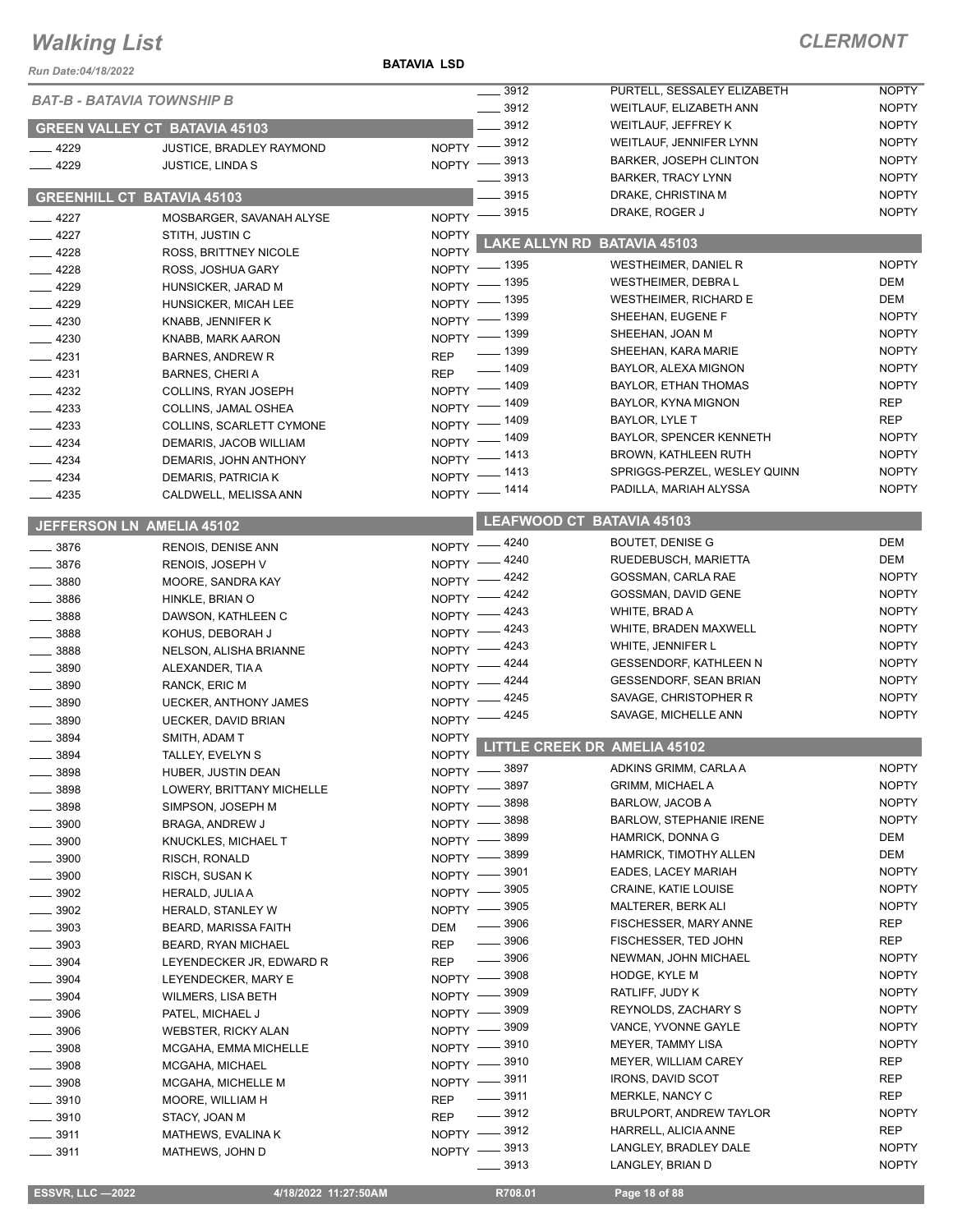*Run Date:04/18/2022*

#### **BATAVIA LSD**

#### *CLERMONT*

| <b>BAT-B - BATAVIA TOWNSHIP B</b>    |                                   |              | $- 1507$                     | DAVIS, MARK J                        | <b>REP</b>   |
|--------------------------------------|-----------------------------------|--------------|------------------------------|--------------------------------------|--------------|
|                                      |                                   |              | $- 1511$                     | SHEPHERD, ALBERT R                   | DEM          |
| <b>LITTLE CREEK DR AMELIA 45102</b>  |                                   |              | $- 1511$                     | SHEPHERD, JULIA A                    | DEM          |
| $\frac{1}{2}$ 3914                   | SELLERS, JOHANNA MICHELLE         |              | NOPTY __ 1512                | FARBER, JEFFREY                      | <b>NOPTY</b> |
| $- 3916$                             | TAYLOR, WAYNE FLETCHER            | <b>REP</b>   | $- 1516$                     | JUMP, JOHN M                         | <b>NOPTY</b> |
| $-3917$                              | STEVENS, AMY LYN                  |              | NOPTY __ 1516                | JUMP, JOHN MICHAEL                   | <b>NOPTY</b> |
| $- 3917$                             | STEVENS, DAVID L                  |              | NOPTY __ 1517                | JACKSON, AUSTIN J                    | <b>NOPTY</b> |
| $- 3917$                             | STEVENS, MADISON ANNE             |              | NOPTY __ 1517                | JACKSON, KATELYN ELIZABETH           | <b>NOPTY</b> |
| $- 3918$                             | <b>BALL, SHAWNA RENEE</b>         |              | NOPTY __ 1520                | TIPPITT, REBECCA LYNN                | <b>REP</b>   |
| $- 3919$                             | BRONSON, RANDOLPH W               |              | NOPTY __ 1520                | TIPPITT JR, RICHARD LEE              | <b>REP</b>   |
| $\frac{1}{2}$ 3921                   | LEHMAN, ALLISON RAE               | DEM          | $- 1521$                     | EDMONSON JR, CHARLES R               | <b>NOPTY</b> |
| $- 3921$                             | LEHMAN, IAN J                     | DEM          | $- 1521$                     | EDMONSON, PEANUT MARION              | <b>NOPTY</b> |
| $\frac{1}{2}$ 3923                   | SLAUGHTER, MARY E                 |              | NOPTY __ 1528                | MCCOY, LINDA C                       | <b>NOPTY</b> |
| $\frac{1}{2}$ 3923                   | <b>SLAUGHTER, ROBERT MARK</b>     | <b>NOPTY</b> |                              |                                      |              |
| $\frac{1}{2}$ 3925                   | RINK, ANDREW ROLAND               |              | NOPTY MARBE LN BATAVIA 45103 |                                      |              |
| $- 3925$                             |                                   |              | NOPTY __ 4272                |                                      |              |
| $\frac{1}{2}$ 3925                   | RINK, HEIDI ANN                   |              |                              | SANDLIN, KEVIN ELMO                  | <b>REP</b>   |
|                                      | RINK, MARGARET ANN                |              | NOPTY __ 4289                | EATON, MELANIE JEAN                  | <b>NOPTY</b> |
| 3926                                 | APPEL, JULIE MARIE                |              | NOPTY 4289                   | WIENER, BRADLY OWEN                  | <b>NOPTY</b> |
| $- 3926$                             | APPEL II, SAMUEL EDWIN            |              | NOPTY __ 4293                | GASKINS, CHRISTOPHER KENNIETH        | <b>NOPTY</b> |
| 3927                                 | MAGAW, KEVIN S                    |              | NOPTY 4293                   | GASKINS, TONYA M                     | <b>NOPTY</b> |
| $- 3928$                             | <b>WAGERS, COURTNEY</b>           |              | NOPTY __ 4295                | STANTON, ANGELA D                    | <b>REP</b>   |
| $\frac{1}{2}$ 3929                   | SHAFFER, JON C                    |              | NOPTY __ 4296                | DILLINGER, JOSHUA M                  | <b>NOPTY</b> |
| $\frac{1}{2}$ 3930                   | ADAMS, JUDITH RAY                 | <b>REP</b>   | $-4296$                      | DILLINGER, KATELYN J                 | <b>NOPTY</b> |
| $\frac{1}{2}$ 3930                   | <b>KRAUS, DANIELL R</b>           | <b>REP</b>   | $-4303$                      | WARD, BELINDA K                      | <b>REP</b>   |
| $\frac{1}{2}$ 3930                   | KRAUS, GARRETT ALLEN              |              | NOPTY __ 4304                | DEWEES JR, DANNY JOE                 | <b>NOPTY</b> |
| $\frac{1}{2}$ 3930                   | <b>KRAUS, PAYTON R</b>            |              | NOPTY __ 4305                | BOLE, KENT A                         | <b>NOPTY</b> |
| $\frac{1}{2}$ 3930                   | KRAUS, TODD A                     | <b>REP</b>   | $-4309$                      | SPARKE, MELISSA E                    | DEM          |
| $\frac{1}{2}$ 3930                   | LIPPS, DYLAN MAXWELL              |              | NOPTY 4310                   | HAUTER, ANTHONY LAUREL               | <b>NOPTY</b> |
| $\frac{1}{2}$ 3931                   | YOUNG, COLTON HUNTER              |              | NOPTY __ 4310                | HAUTER, KALA LYNN                    | <b>NOPTY</b> |
| $\frac{1}{2}$ 3931                   | YOUNG, TAMMY L                    |              | NOPTY 4316                   | ALBRIGHT, WILLIAM G                  | <b>NOPTY</b> |
|                                      |                                   |              | $-4316$                      | BRINEGAR, KATHLEEN A                 | <b>NOPTY</b> |
| <b>MADISON PARK DR BATAVIA 45103</b> |                                   |              | 4317 #APT 1                  | MCKESSON, ANN C                      | <b>NOPTY</b> |
| $- 108$                              | GIBSON, JAX ANDREW                |              | NOPTY __ 4317 #APT 1         | WILLIAMSON, MARYANN ANN              | <b>NOPTY</b> |
| $-108$                               | GIBSON, NIKOLE M                  | <b>REP</b>   | $\frac{1}{2}$ 4317 #APT 3    |                                      | <b>NOPTY</b> |
|                                      |                                   |              |                              | GARDNER, JANELLE LYNN                |              |
|                                      |                                   |              |                              |                                      |              |
| $- 110$                              | <b>HEIM, ANDREW J</b>             |              | NOPTY __ 4317 #APT 4         | <b>WHARTON, LAUREEN ANN</b>          | <b>NOPTY</b> |
| $- 110$                              | <b>SCHAUFF, GRETCHEN J</b>        |              | NOPTY __ 4317 #APT 8         | MONTGOMERY JR, ROBERT LEE            | <b>NOPTY</b> |
| $- 110$                              | <b>SCHAUFF, STEVEN M</b>          |              | NOPTY __ 4317 #APT 8         | NICHTING, MIKAILA E                  | <b>NOPTY</b> |
| $\frac{1}{2}$ 112                    | <b>BAUER, JOSHUAR</b>             |              | NOPTY __ 4317 #APT 9         | DEES, LAIKYN MARIE                   | <b>NOPTY</b> |
| $\equiv$ 113                         | HEDRICK, BEVERLY OWENS            | <b>REP</b>   |                              |                                      |              |
| $\frac{1}{13}$                       | <b>HEDRICK, JAY J</b>             | <b>REP</b>   |                              | <b>MEADOW FIELD CT BATAVIA 45103</b> |              |
| —— 116                               | LAY, BARBARA A                    |              | NOPTY __ 4200                | HUBER, KATRINA S                     | <b>NOPTY</b> |
| $-117$                               | HAAG, MICHAEL ANTHONY             |              | NOPTY __ 4200                | HUBER, MARK R                        | <b>NOPTY</b> |
| $\frac{1}{2}$ 117                    | JOHNSON, SHONNA LYNN              | <b>REP</b>   | $-4200$                      | NUSSBAUM, MICHAEL K                  | <b>REP</b>   |
| $\frac{1}{2}$ 119                    | EARHART, DAVID P                  |              | NOPTY __ 4200                | NUSSBAUM, MICHELE LYN                | <b>REP</b>   |
| $- 119$                              | EARHART, KATIE SHAY               |              | NOPTY __ 4202                | CORRELL, PAUL EDWARD                 | <b>NOPTY</b> |
| $- 119$                              | EARHART, PACEY                    |              | NOPTY 4203                   | TAFARO, DORIS A                      | <b>NOPTY</b> |
| $\frac{1}{2}$ 119                    | EARHART, SHERRY E                 | NOPTY __     | 4204                         | ROLLER, PATRICIA A                   | REP          |
| $- 120$                              | KAESEMEYER, CRAIG D               |              |                              |                                      |              |
| $- 120$                              | KAESEMEYER, JESSICA ANASTASIA     |              | NOPTY __ 4205                | <b>GRAENING, ALAN L</b>              | <b>NOPTY</b> |
|                                      |                                   | DEM          | NOPTY __ 4205                | <b>GRAENING, CECILE MARLENE</b>      | <b>NOPTY</b> |
| $- 121$                              | MARKS, THERESA P                  |              | $-4207$                      | ENNIS, CAROLYN FULLER                | REP          |
| $- 121$                              | MARKS, WILLIAM J                  | DEM          | $-4207$                      | <b>ENNIS, ROBERT C</b>               | <b>REP</b>   |
| $\frac{1}{2}$ 123                    | NORDSTROM, ALICE A                | DEM          | $-4209$                      | BRADY, ELIZABETH R                   | <b>NOPTY</b> |
| $\frac{1}{2}$ 123                    | NORDSTROM, CHARLES A              | DEM          | $-4209$                      | BRADY, JAMES J                       | <b>REP</b>   |
| $-124$                               | <b>MARKS, ANDREA KELLY</b>        | <b>NOPTY</b> |                              |                                      |              |
| $\frac{1}{2}$ 124                    | SCHAEFER, MARTY E                 | <b>NOPTY</b> | MILLSTREAM DR BATAVIA 45103  |                                      |              |
| $- 124$                              | SCHAEFER, PEGGY D                 |              | NOPTY __ 1305                | ODONNELL, MICHAEL R                  | <b>NOPTY</b> |
| $- 1463$                             | WHITE, ERIN A                     | <b>NOPTY</b> | $-1305$                      | ODONNELL, PATRICIA D                 | <b>NOPTY</b> |
| $- 1467$                             | VENNEMEYER, SERINA LEILINA BABAU  | <b>NOPTY</b> | $-1306$                      | <b>GROSHEIM, EMILIE LAUREN</b>       | <b>REP</b>   |
| $- 1473$                             | <b>BURNETT, CHRISTOPHER L</b>     | <b>NOPTY</b> | $- 1306$                     | <b>GROSHEIM, JAMES KENNETH</b>       | <b>NOPTY</b> |
| $- 1473$                             | <b>BURNETT, VICTORIA RENEE</b>    | <b>NOPTY</b> | $- 1307$                     | CLEMENTS, AUSTIN JOSEPH              | <b>NOPTY</b> |
| $- 1480$                             | <b>BROCK, CATHERINE MARGURITE</b> | NOPTY        | $- 1307$                     | <b>CLEMENTS, DENISE M</b>            | <b>NOPTY</b> |
| $- 1480$<br>$- 1507$                 | <b>BROCK, STEVEN K</b>            |              | NOPTY __ 1308                | HUMPHRIES, JOSEPH                    | <b>NOPTY</b> |

 **ESSVR, LLC —2022 4/18/2022 11:27:50AM R708.01 Page 19 of 88**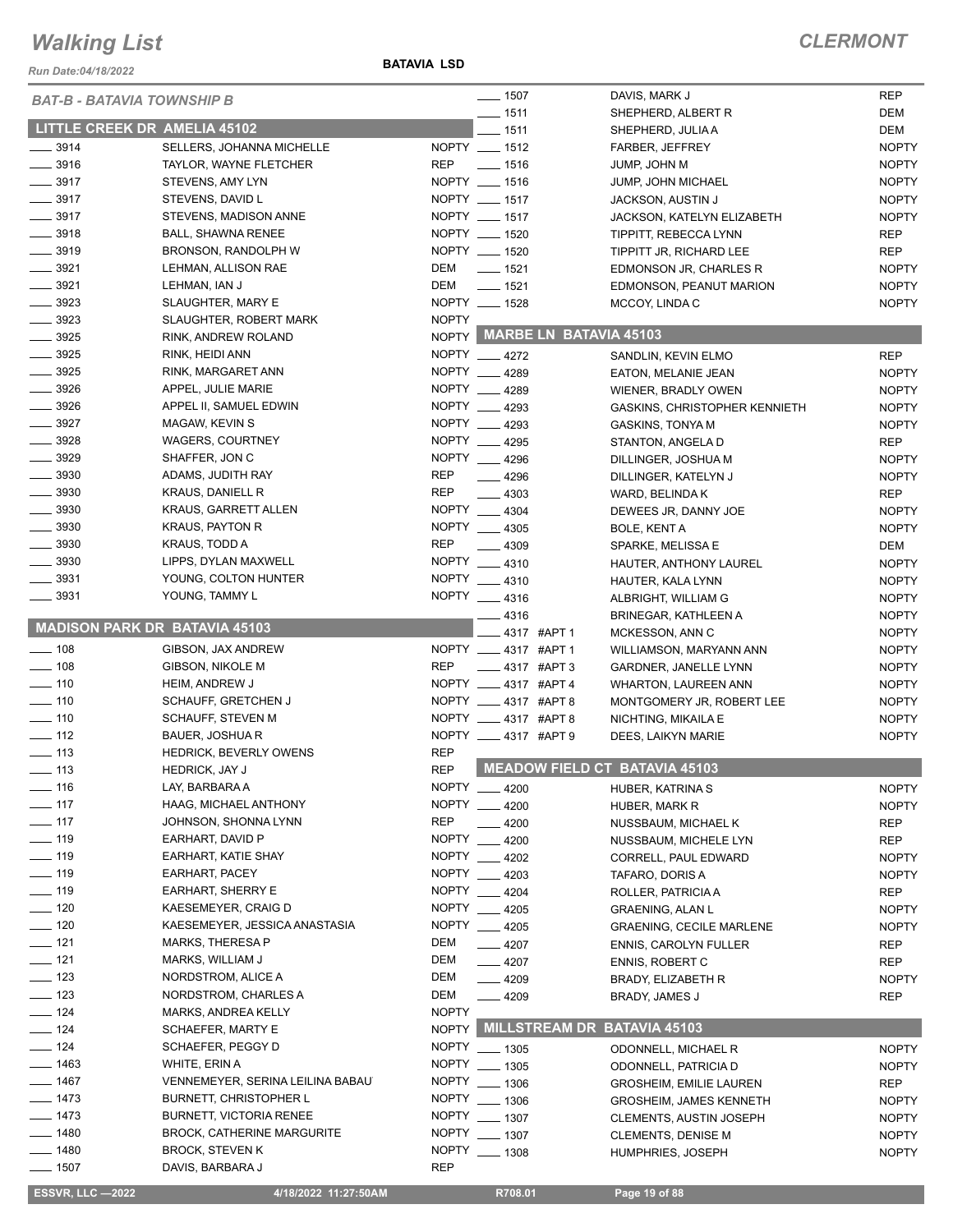*Run Date:04/18/2022*

#### **BATAVIA LSD**

|                                   |                                                  |                              | $-$ 1423 #APTA                     | <b>GONZALES, RUBEN</b>      | <b>NOPTY</b> |
|-----------------------------------|--------------------------------------------------|------------------------------|------------------------------------|-----------------------------|--------------|
| <b>BAT-B - BATAVIA TOWNSHIP B</b> |                                                  |                              | $- 1455$                           | BELEN, CRYSTAL L            | <b>NOPTY</b> |
| MILLSTREAM DR BATAVIA 45103       |                                                  |                              | $-1455$                            | HERNANDEZ, RUTH             | DEM          |
| $- 1308$                          | HUMPHRIES, LYNDSAY                               |                              | NOPTY __ 1463                      | FINDLEY, DAWNA J            | <b>NOPTY</b> |
| $- 1309$                          | MORAN, KELLY RENEE                               | <b>NOPTY</b>                 |                                    |                             |              |
| $- 1311$                          | BROWN, ARIANE ELIZABETH                          | <b>NOPTY</b>                 | <b>OTTER CREEK DR AMELIA 45102</b> |                             |              |
| $- 1311$                          | <b>BROWN, JASON ROBERT</b>                       |                              | NOPTY 4170                         | NAJI, SLIM B                | <b>NOPTY</b> |
| $- 1312$                          | SPRY, TERESA ASHLEE                              |                              | NOPTY __ 4172                      | JONES, WILBURN K            | <b>NOPTY</b> |
| $\frac{1}{2}$ 1312                | SPRY III, WILLIAM J                              |                              | NOPTY __ 4174                      | MEREDITH, OHIO C            | <b>NOPTY</b> |
| $- 1313$                          | MARTIN, DANA SUZANNE                             |                              | NOPTY __ 4174                      | MEREDITH, RENEA M           | <b>NOPTY</b> |
| $- 1313$                          | MARTIN JR, THOMAS EDWIN                          |                              | NOPTY __ 4174                      | MEREDITH, RICHARD J         | <b>NOPTY</b> |
| $- 1314$                          | BAKER, LILY ANNA                                 | DEM                          | $-4178$                            | SUTHERLAND, JOSH NATHAN     | <b>NOPTY</b> |
| $- 1315$                          | KING, BARRY ALLEN                                | <b>REP</b>                   | $-4178$                            | <b>WALKER, LANETTE</b>      | <b>NOPTY</b> |
| $- 1315$                          | KING, LYNETTE R                                  | <b>REP</b>                   | $-4180$                            | MCCLURE, CRYSTAL J          | <b>NOPTY</b> |
| $\frac{1}{2}$ 1315                | KING, ROBERT L                                   |                              | NOPTY 4182                         | COATES, DOUGLAS             | <b>REP</b>   |
| $- 1316$                          | <b>GREATHOUSE, LAURA TAYLOR</b>                  |                              | NOPTY 4182                         | RHOADES-BOSTON, REBECCA A   | <b>DEM</b>   |
| $- 1317$                          | ACKERMANN, TAMARA M                              |                              | NOPTY 4184                         | EBLIN, CODETTE LYNN         | <b>REP</b>   |
| $- 1318$                          | HOPPER, EMILY ANNE                               | DEM                          | $-4184$                            | EBLIN JR, KEITH NELSON      | <b>REP</b>   |
| $- 1318$                          | HOPPER, KEVIN ANDREW                             |                              | NOPTY 4186                         | POWELL, KAREN SUE           | <b>NOPTY</b> |
| $- 1319$                          | HARRELL, AMANDA LEAH                             |                              | NOPTY __ 4190                      | SHEESLEY, MIKELANNE MARIE   | <b>NOPTY</b> |
| $- 1319$                          | VEVE, HANNAH E                                   |                              | NOPTY 4194                         | <b>CUREE, SUSAN NICOLE</b>  | <b>REP</b>   |
| $\frac{1}{2}$ 1320                | CASE, ANTHONY T                                  | <b>NOPTY</b>                 |                                    |                             |              |
| $- 1320$                          | CASE, HEATHER KATHLEEN                           | <b>NOPTY</b>                 | PARKVIEW CT BATAVIA 45103          |                             |              |
| $\frac{1}{2}$ 1322                | <b>JACKSON, CHRISTIN CORIN</b>                   | <b>REP</b>                   | 4250                               | MCCALLA, JANNA K            | <b>NOPTY</b> |
| $- 1322$                          | JACKSON, JACOB RYAN                              | <b>NOPTY</b>                 | 4250                               | MCCALLA, MICHAEL A          | <b>NOPTY</b> |
| $\frac{1}{2}$ 1324                | MERCER, BRADLEY JAMES                            | <b>NOPTY</b>                 | 4252                               | GIBBS, RONALD T             | <b>REP</b>   |
| $- 1324$                          | <b>MERCER, ERIN TYLER</b>                        | <b>NOPTY</b>                 | 4252                               | GIBBS, TAMMY R              | <b>REP</b>   |
| $- 1326$                          | INGRAM, BARBARA LEE                              | <b>REP</b>                   | 4253                               | <b>BURNS, KIMBERLY JEAN</b> | <b>NOPTY</b> |
| $- 1328$                          | <b>BRUEMMER, JASON K</b>                         |                              | NOPTY __ 4253                      | BURNS, TONY C               | <b>NOPTY</b> |
| $- 1328$                          | RUTISHAUSER, AMANDA AYERS                        | <b>NOPTY</b>                 | 4253                               | KNEPFLE, JESSICA EILEEN     | <b>NOPTY</b> |
| $\frac{1328}{2}$                  | STURDIVAN, JOSHUA EVERETTE                       | <b>NOPTY</b>                 | 4253                               | KNEPFLE, JOHN THOMAS        | <b>NOPTY</b> |
| $\frac{1}{2}$ 1332                | JODREY, DONNA L                                  | <b>NOPTY</b>                 | 4254                               | HAWKINS, AMY RENEE          | <b>NOPTY</b> |
| $\frac{1}{2}$ 1332                | JODREY, STEPHEN A                                | <b>NOPTY</b>                 | 4254                               | HAWKINS, JAMES WADE         | <b>REP</b>   |
| $\frac{1}{2}$ 1336                | DAY, ENOCH WILLIAM                               | <b>NOPTY</b>                 | 4255                               | SHAW, JONAH DAVID           | <b>NOPTY</b> |
| $\frac{1}{2}$ 1336                | DAY, LINDSEY MORGAN                              | <b>NOPTY</b>                 | 4255                               | SHAW, JOSHUA D              | <b>NOPTY</b> |
| $\frac{1}{2}$ 1338                | <b>GHAFFARIAN, MELANIE SISTRUNK</b>              | <b>NOPTY</b>                 | 4255                               | SHAW, JUDY C                | <b>NOPTY</b> |
| $\frac{1}{2}$ 1338                | GHAFFARIAN, MICHAEL JAUN                         | <b>NOPTY</b>                 | 4255                               | SHAW, SHARON ANN            | <b>NOPTY</b> |
| $- 1341$<br>$- 1341$              | <b>BRAKE, JEREMY GINARDO</b>                     | <b>NOPTY</b><br><b>NOPTY</b> | 4256                               | LONG, LARRY E               | <b>REP</b>   |
| $- 1342$                          | RIVERS, JOSHUA TAYLOR                            | <b>NOPTY</b>                 | 4256                               | LONG, SALLY A               | <b>REP</b>   |
|                                   | PURMORT, LIZA ANNE                               | <b>NOPTY</b>                 | 4257                               | EDWARDS, SUE E              | <b>REP</b>   |
| _ 1342<br>$- 1343$                | PURMORT, MATTHEW T<br><b>MARTIN, FRANCISCO A</b> | <b>NOPTY</b>                 | 4257                               | GROOMS, LARRY DALE          | <b>NOPTY</b> |
| $-1343$                           | MARTIN, REBECCA JEANNE                           |                              | 4257                               | <b>WALTERS, HAROLD</b>      | <b>NOPTY</b> |
| $- 1344$                          | PENQUITE, CORY WESTON                            | <b>NOPTY</b><br><b>NOPTY</b> | $-4257$                            | WALTERS, SANDRA LOUISE      | <b>NOPTY</b> |
| $- 1345$                          | PATEL, MALISH                                    | <b>NOPTY</b>                 | PEBBLE CREEK LN AMELIA 45102       |                             |              |
| $\frac{1}{2}$ 1345                | PATEL, RACHAWADEE                                | <b>NOPTY</b>                 |                                    |                             |              |
| $- 1347$                          | WAID, GRAHAM HYATT                               | <b>NOPTY</b>                 | 3902                               | HAMPTON, JEFFREY T          | <b>NOPTY</b> |
| $- 1347$                          | WAID, KRISTEN M                                  | <b>NOPTY</b>                 | 3902                               | HAMPTON, JOSHUA THOMAS      | <b>NOPTY</b> |
| $- 1348$                          | <b>CROWTHERS, ALEX M</b>                         | <b>NOPTY</b>                 | 3903                               | LONGBOTTOM, NICK C          | <b>NOPTY</b> |
| $-1348$                           | <b>CROWTHERS, TERESA MARIE</b>                   | <b>NOPTY</b>                 | 3904                               | BARNES, JOSHUA W            | <b>NOPTY</b> |
| $-1349$                           | <b>CENTERS, CRAIG E</b>                          | <b>NOPTY</b>                 | 3906                               | STEWART, DARRON LEE         | <b>NOPTY</b> |
| $-1349$                           | <b>CENTERS, TAMMY LYNN</b>                       | <b>NOPTY</b>                 | 3909                               | ADAMS, ALIX MARIE           | <b>NOPTY</b> |
| _ 1349                            | KOSMAS, JASON THOMAS                             | <b>NOPTY</b>                 | 3909                               | ADAMS, NOAH ROBERT          | <b>NOPTY</b> |
| $\frac{1}{2}$ 1350                | CROPPER, SCOTT A                                 | <b>REP</b>                   | 3911                               | HILL, ANDREA M              | <b>NOPTY</b> |
| $\frac{1}{2}$ 1350                | JENNINGS, CARRIE L                               | DEM                          | 3911                               | HILL, JOSEPH BARON          | <b>NOPTY</b> |
|                                   |                                                  |                              | 3912                               | LONG, BRANDI NICHOLE        | <b>REP</b>   |
|                                   | OLD STATE ROUTE 74 BATAVIA 45103                 |                              | 3912                               | LONG, KEVIN L               | <b>REP</b>   |
| $- 1415$                          | <b>SEGRIST, ABIGAIL MARIE</b>                    | <b>NOPTY</b>                 | 3913                               | <b>TERRY, ANDREA CLARE</b>  | <b>NOPTY</b> |
| __ 1415                           | SEGRIST, JULIE LYNN                              | <b>NOPTY</b>                 | 3913                               | <b>TERRY, CHRISTOPHER S</b> | <b>NOPTY</b> |
| $- 1415$                          | <b>SEGRIST, NICHOLAS J</b>                       | <b>NOPTY</b>                 | 3914<br>$- 3914$                   | COWAN, BETTY J              | <b>NOPTY</b> |
| $- 1421$                          | CISNEROS WAIBEL, SAMANTHA M                      | <b>REP</b>                   | 3915                               | COWAN, JAMES C              | <b>NOPTY</b> |
| ____ 1421                         | <b>WAIBEL, ROBERT SCOTT</b>                      | <b>REP</b>                   |                                    | SALYERS, RANDY ALAN         | <b>NOPTY</b> |
| — 1423 #A                         | UNDERSTELLER, LISA M                             | <b>NOPTY</b>                 |                                    |                             |              |
|                                   |                                                  |                              |                                    |                             |              |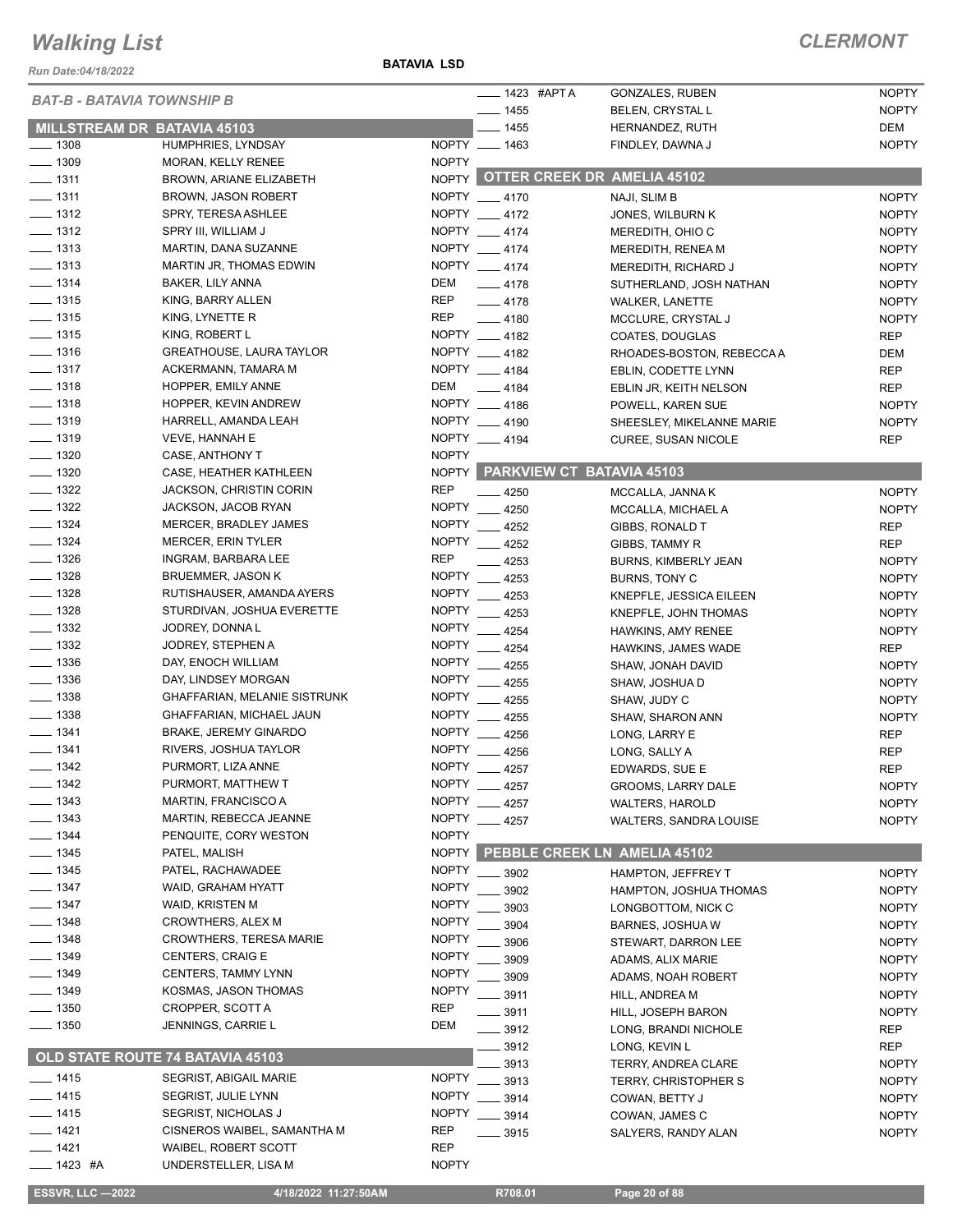*Run Date:04/18/2022*

**BATAVIA LSD**

| 22022/https://www.astrong.com/    |                                                  |                           | $- 4337$                                     | MILLER, WAYNE WILLIAM                                  | <b>REP</b>          |
|-----------------------------------|--------------------------------------------------|---------------------------|----------------------------------------------|--------------------------------------------------------|---------------------|
| <b>BAT-B - BATAVIA TOWNSHIP B</b> |                                                  |                           | 4339                                         | <b>BUCHOLTZ, JAMES W</b>                               | <b>REP</b>          |
|                                   | PHEASANT RIDGE CT BATAVIA 45103                  |                           | 4339                                         | <b>BUCHOLTZ, MARY ELEANOR</b>                          | DEM                 |
| $-4181$                           |                                                  | NOPTY -                   | _ 4341                                       | HUTSON, BILL                                           | <b>NOPTY</b>        |
| ____ 4181                         | OLIVEROS, ANGELICA SHANE<br>RUSCHE, MARY GRACE O | <b>NOPTY</b>              | 4341                                         | HUTSON, EMILY ANN                                      | <b>NOPTY</b>        |
| $-4181$                           | SHELANDER, CAROL ANN                             | <b>NOPTY</b>              | 4341                                         | HUTSON, PATRICIA ANN                                   | <b>NOPTY</b>        |
| $-4181$                           | SHELANDER, JERRY R                               | <b>NOPTY</b>              | 4343                                         | FREEMAN, KAREN ANN                                     | <b>NOPTY</b>        |
| $-4182$                           | <b>SHELTON, KRISTIN</b>                          | <b>NOPTY</b>              | 4352                                         | <b>BRAZEAU, KELLEY KATHLEEN</b>                        | <b>NOPTY</b>        |
| $-4182$                           | SHELTON, SCOTT                                   | <b>NOPTY</b>              | 4355                                         | SOUSA, ANTONIO LUIS                                    | <b>NOPTY</b>        |
| $-4183$                           | DOTSON, BRANDON N                                | <b>NOPTY</b>              | 4355                                         | SOUSA, ELIZABETH ANN                                   | <b>NOPTY</b>        |
| $-4183$                           | DOTSON, LISA M                                   | <b>NOPTY</b>              |                                              |                                                        |                     |
| $-4184$                           | STRANGE, JOSHUA ALOYSIUS                         | <b>NOPTY</b>              | <b>QUINCY CT BATAVIA 45103</b>               |                                                        |                     |
| $-4185$                           | MOON, BRYAN                                      | <b>REP</b>                | 3959                                         | NAFTZGER, GAYLE C                                      | <b>NOPTY</b>        |
| $-4185$                           | MOON, DEANNA                                     | <b>REP</b>                | 3962                                         | REEVES SR, JOSHUA KYLE                                 | <b>NOPTY</b>        |
| $-4185$                           | MOON, JOSHUA B                                   | <b>REP</b>                | 3963                                         | SKINNER, MARGIE LEE                                    | <b>NOPTY</b>        |
| $-4186$                           | <b>MARTIN, DELMER PATRICK</b>                    | NOPTY $-$                 | . 3963                                       | SKINNER, PETER T                                       | <b>NOPTY</b>        |
| $-4186$                           | <b>MARTIN, SARAH KATHLEEN</b>                    | NOPTY $-$                 | - 3967                                       | TURNER, WILHELMENA B                                   | <b>REP</b>          |
| $-4187$                           | SADLER, JUSTIN MICHAEL                           | NOPTY -                   | 3968                                         | HOWARD, JEFFREY D                                      | <b>REP</b>          |
| $-4187$                           | SADLER, STACY                                    | <b>NOPTY</b>              | 3968                                         | HOWARD, NANCY A<br>HOWARD, NICHOLAS D                  | DEM<br><b>NOPTY</b> |
| $-4188$                           | PALLO JR, THOMAS M                               | NOPTY -                   | 3968                                         |                                                        |                     |
| $-4188$                           | SMITH, NEKA MARIE                                | <b>NOPTY</b>              | <b>STREAMVIEW CT</b>                         | <b>BATAVIA 45103</b>                                   |                     |
| $-4189$                           | HOFMANN, JAMES A                                 | <b>NOPTY</b>              | - 4198                                       | <b>WATERS, CHRISTINA ARLENE</b>                        | <b>REP</b>          |
| $-4189$                           | HOFMANN, MATTHEW RICHARD                         | <b>REP</b>                | . 4198                                       | WATERS, ELIJAH JOSEPH                                  | <b>NOPTY</b>        |
| $-4189$                           | MUKHOPADHYAY, SANGEETA                           | <b>NOPTY</b>              | - 4198                                       | WATERS, SHAWN P                                        | <b>NOPTY</b>        |
| $-4190$                           | LARRICK, ROSSANNA L                              | NOPTY -                   | .4199                                        | EAGLE HORSE, MARY K                                    | <b>NOPTY</b>        |
| $=$ 4191                          | WARD, BRIAN M                                    | NOPTY -                   | _ 4199                                       | LE CLAIRE, SHAUN MARC                                  | <b>NOPTY</b>        |
| 4191                              | WARD, STACEY A                                   | DEM                       | NOPTY -4199                                  | TIERNEY, SHELBI LYNN                                   | <b>NOPTY</b>        |
| $-4192$                           | TARTER, DANIEL M                                 | NOPTY $-$                 | 4200                                         | MARSHALL, LAUREN A                                     | <b>NOPTY</b>        |
| $-4192$<br>$-4193$                | TARTER, DANIELLE ELIZABETH<br>ROBINSON, ALYSSA R | $N$ OPTY $-$              | _ 4200                                       | MARSHALL, SCOTT R                                      | <b>NOPTY</b>        |
| $-4194$                           | NEISES, KAREN JEANNE                             | <b>REP</b>                |                                              |                                                        |                     |
| $-4194$                           | <b>THOMPSON, MIKE EARL</b>                       | <b>REP</b>                | <b>TALBOT PL BATAVIA 45103</b>               |                                                        |                     |
| $-4194$                           | THOMPSON, ZACHARY MICHAEL                        |                           | NOPTY -4279                                  | <b>BOSSMAN, DEBORAH K</b>                              | <b>NOPTY</b>        |
|                                   |                                                  |                           | - 4279                                       | <b>BOSSMAN, RICHARD A</b>                              | <b>NOPTY</b>        |
| PRESIDENTIAL DR BATAVIA 45103     |                                                  |                           | 4280                                         | DUNCAN, CHERYL LYNN                                    | <b>REP</b>          |
| $\frac{1}{2}$ 103                 | <b>HARLOW, RICKEY L</b>                          | <b>REP</b>                | $-4283$                                      | FINLEY, BETH A                                         | <b>NOPTY</b>        |
| $\frac{1}{2}$ 103                 | HARLOW, SUE A                                    | <b>REP</b>                | 4283                                         | FINLEY, MICHAEL WILLIAM                                | <b>NOPTY</b>        |
| $- 1492$                          | DUNAWAY, APRIL RACHELLE                          | <b>NOPTY</b>              |                                              |                                                        |                     |
|                                   |                                                  |                           | <b>TAYLOR RD BATAVIA 45103</b>               |                                                        |                     |
| <b>PRESTON PL BATAVIA 45103</b>   |                                                  |                           | $-4200$                                      | DEVERS, IRVIN GENE                                     | <b>NOPTY</b>        |
| —— 4288                           | DOOL, ELIZABETH A                                |                           | NOPTY -4200                                  | RHODEN, BRENDAN J                                      | <b>NOPTY</b>        |
| $-4288$                           | DOOL, ERIC JASON                                 |                           | NOPTY -4200 #APT 2                           | <b>BERG, BRIAN E</b>                                   | <b>NOPTY</b>        |
| __ 4288                           | DOOL, LEAH CLAIRE                                |                           | NOPTY -4200 #APT7                            | KALUHIOKALANI, CORY LEE                                | <b>NOPTY</b>        |
| $-4289$                           | MEDINA, ALBERTO                                  |                           | NOPTY -4200 #APT A1                          | LONG, MARK DAVID                                       | <b>NOPTY</b>        |
| $-4289$                           | MEDINA, ANA YAISETH                              |                           | NOPTY -4200 #APT A8                          | MORTON, TONY WAYNE                                     | <b>NOPTY</b>        |
| $-4290$                           | AUDIA, JEFF JOSEPH                               | $N$ OPTY $-$              | _4200 #APTA9                                 | CREED JR, PAUL CALEB                                   | <b>NOPTY</b>        |
| 4294                              | CLICK, BRAD DANIEL                               | $N$ OPTY $-$              | _ 4200 #APT A9                               | HENDEL, TAYLOR R                                       | <b>NOPTY</b>        |
| 4294                              | EARLEY, ANGELA MICHELLE                          |                           | NOPTY -4200 #APT C2                          | MULLINS, SHERRIE LEE                                   | <b>NOPTY</b>        |
| $-4295$                           | BOYER, AUSTIN MICHAEL                            | $N$ OPTY $-$              | _4200 #APT C4                                | SHOUSE, RONALD J                                       | REP                 |
| _ 4295                            | REED, MOLLIE M                                   |                           | NOPTY -4200 #APT C6                          | TALLON, WANDA L                                        | <b>NOPTY</b>        |
| $-4298$                           | BODZENSKI, RICHARD J                             | NOPTY -                   | _4200 #APT C8                                | LACKOWSKI, MARK ANDREW                                 | <b>NOPTY</b>        |
| $-4302$                           | GILLMAN, DARLA A                                 |                           | NOPTY -4200 #APT C10<br><b>4200 #APT C10</b> | FEATHERLY, KATHRYN OLIVIA                              | <b>NOPTY</b><br>REP |
| $-4304$                           | EMERLING, DONALD W                               | <b>REP</b>                | $\frac{1}{2}$ 4200 #APT C-2                  | KALLSCHMIDT, PHILLIP L<br><b>WASHINGTON, CHARLES F</b> | <b>NOPTY</b>        |
| $-4304$                           | <b>EMERLING, MICHELLE MARY</b>                   | <b>REP</b>                | -4200 #APT C-8                               | JACKSON SR, JAMES EDWARD                               | <b>NOPTY</b>        |
| $\frac{1}{2}$ 4305                | <b>WEST, PATRICIA A</b>                          | DEM                       | NOPTY -4200 #APT A-10                        | MILLER, DEREK S                                        | <b>NOPTY</b>        |
| $-4309$                           | WARNER, EVE N                                    |                           | NOPTY -4200 #APT C-10                        | SOUHRADA, RORY OLIVIA                                  | <b>NOPTY</b>        |
| _ 4309                            | <b>WARNER, KERMIT L</b>                          |                           | $-4200$ #APT 4                               | <b>BAUKNECHT, DENISE L</b>                             | <b>NOPTY</b>        |
| $-4311$                           | CAIN, TAMARA LEE                                 | $N$ OPTY $-$<br>$NOPTY =$ | _4200 #APT1                                  | JEWELL, GINA LYNN                                      | <b>NOPTY</b>        |
| $-4321$<br>____ 4327              | LANGENWALTER, EDNA SMITH                         | $N$ OPTY $-$              | _ 4206                                       | <b>CROUSORE, RAYMOND MARQUIS</b>                       | <b>NOPTY</b>        |
| $-4331$                           | SUNDERS, RONALD LEE<br>MORELAND, JAYNE ANN       | NOPTY -                   | . 4206                                       | YOUNG, DESIREE M                                       | <b>NOPTY</b>        |
| 4337                              | MILLER, LAURA M                                  | <b>REP</b>                | 4206                                         | YOUNG, TONY DUSTIN                                     | <b>NOPTY</b>        |
|                                   |                                                  |                           | $-4207$                                      | HONSAKER, STEVEN MICHAEL                               | <b>REP</b>          |
|                                   |                                                  |                           |                                              |                                                        |                     |
| <b>ESSVR, LLC -2022</b>           | 4/18/2022 11:27:50AM                             |                           | R708.01                                      | Page 21 of 88                                          |                     |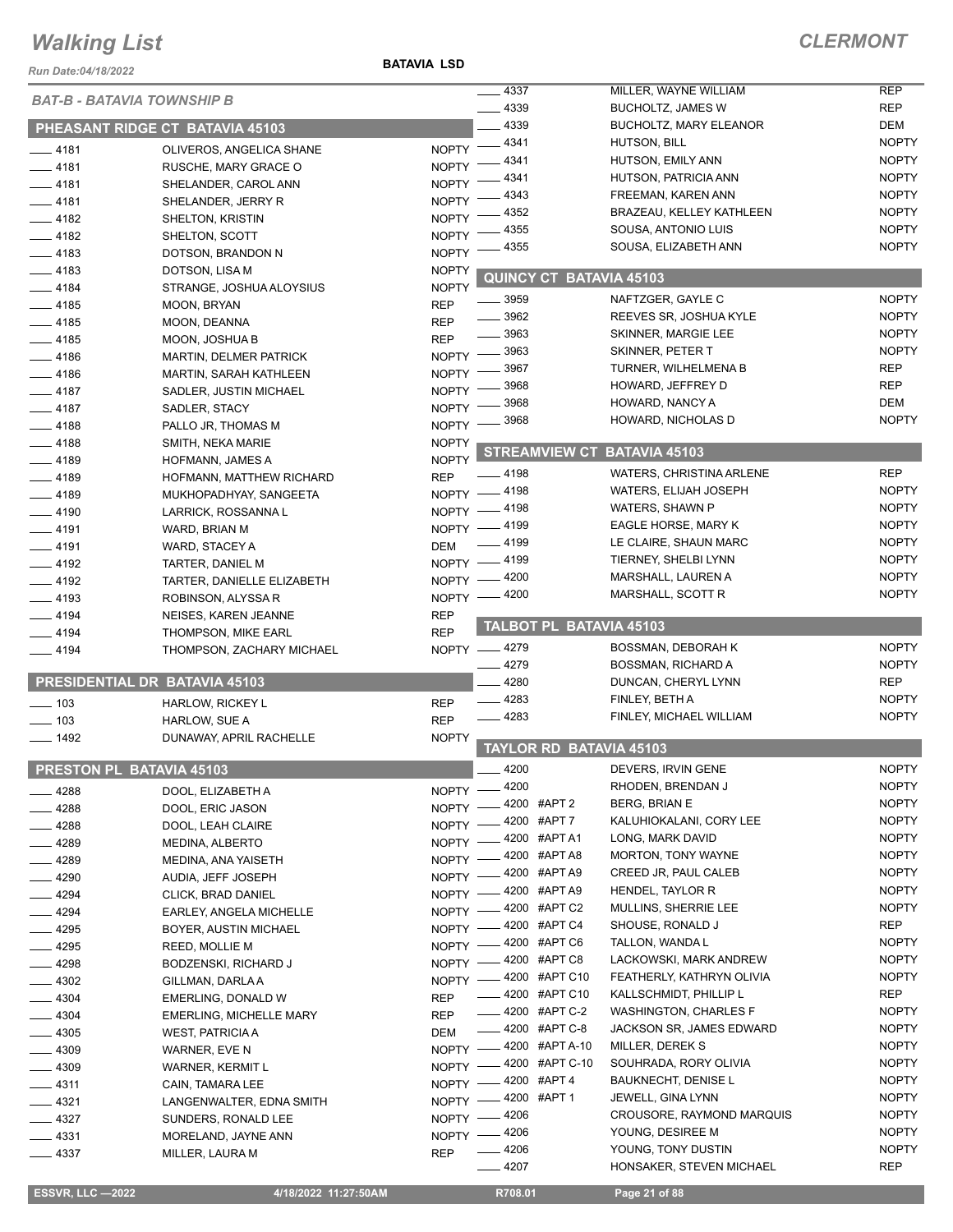*Run Date:04/18/2022*

| <b>BAT-B - BATAVIA TOWNSHIP B</b> |                                |              | $-4278$             | BRADBURN, JEFFREY ALLEN            | <b>NOPTY</b> |
|-----------------------------------|--------------------------------|--------------|---------------------|------------------------------------|--------------|
|                                   |                                | 4278         | BRADBURN, MARY E    | <b>NOPTY</b>                       |              |
| <b>TAYLOR RD BATAVIA 45103</b>    |                                |              | 4279                | KING, AARON LANCE                  | <b>NOPTY</b> |
| $-4207$                           | JOHNSON, EVAN LOUIS            |              | NOPTY __ 4286       | POMEROY, BARBARA J                 | <b>REP</b>   |
| $-4207$                           | KUHLMAN, HEIDI MARIE           |              | NOPTY __ 4286       | SMITH, SARAH DANIELLE              | <b>NOPTY</b> |
| $-4208$                           | REINHARDT, RICHARD EARL        | <b>NOPTY</b> |                     |                                    |              |
| $-4208$                           | REINHARDT, VICTORIA LYNN       |              |                     | NOPTY TRAIL OVERLOOK BATAVIA 45103 |              |
| $-4208$                           | REINHARDT, VICTORIA M          |              | NOPTY __ 4220       | PETERS, BRIAN P                    | <b>REP</b>   |
| $-4209$                           | GIBSON, JUDITH A               | <b>REP</b>   | $-4220$             | PETERS, JENNY LYNN                 | <b>REP</b>   |
| $-4209$                           | GIBSON, ONIE CORBET            | <b>REP</b>   | 4222                | PATEL, RAMESHBHAI MANGALBHAI       | <b>NOPTY</b> |
| $-4211$                           | SEXTON, DAVID R                |              | NOPTY __ 4223       | JOHNSON, GINA L                    | <b>NOPTY</b> |
| $-4211$                           | SEXTON, JOAN D                 |              | NOPTY __ 4225       | CIESLAR, ISABELLA PATRICIA         | <b>NOPTY</b> |
| $-4211$                           | <b>SEXTON, ZACHARY DANIEL</b>  |              | NOPTY 4225          | CIESLAR, TED R                     | <b>NOPTY</b> |
| $\frac{1}{2}$ 4211 #APT A6        | <b>SEXTON, BRYAN D</b>         |              | NOPTY __ 4226       | <b>BOOTH, KHILAH PAIGE ELLANE</b>  | <b>NOPTY</b> |
| $-4212$                           | NELSON, COURTNEY LYN           |              | NOPTY __ 4227       | OLTHAUR, GREG THOMAS               | <b>NOPTY</b> |
| $-4213$                           | BARNHILL, JACQUELINE F         | <b>REP</b>   | $-4227$             | OLTHAUS, MELISSA SUE               | <b>NOPTY</b> |
| $-4213$                           | <b>BARNHILL, RONALD L</b>      | <b>REP</b>   | 4228                | WASON, JANINE M                    | <b>NOPTY</b> |
| $-4214$                           | BARE, DUSTIN JAMES             |              | NOPTY __ 4228       | WASON II, WILLIAM ROBERT           | <b>NOPTY</b> |
| $-4214$                           | MERANDA, M JERALYN             | <b>REP</b>   | $-4229$             | MOON, AMANDA                       | <b>NOPTY</b> |
| $-4214$                           | MILLER, KRISTINA               |              | NOPTY __ 4229       | MOON, AMY SUE                      | <b>NOPTY</b> |
| $-4215$                           | POEHNER, BRANT SCOTT           |              | NOPTY __ 4229       | MOON, OLIVIA MAE                   | <b>NOPTY</b> |
| $-4215$                           | POEHNER, RUSSELL D             |              | NOPTY __ 4229       | MOON, TODD B                       | <b>REP</b>   |
| $-4216$                           | SPENCE, CAYLEA D               |              | NOPTY __ 4230       | PRICE, COLLEEN MARIE               | <b>NOPTY</b> |
| $-4216$                           | SPENCE, JACOB EARL             |              | NOPTY __ 4231       | STEPHENS, REBECCA FAYE             | <b>REP</b>   |
| $-4219$                           | REFFELL, ALLISON MARIE         |              | NOPTY __ 4231       | STEPHENS, TIMOTHY W                | <b>REP</b>   |
| $-4220$                           | JAMES, BRYAN WILLIAM           |              | NOPTY __ 4231       | TAGGERT, NICHOLAS STEWART          | <b>REP</b>   |
| $-4220$                           | JAMES, JOHN T                  |              | NOPTY __ 4232       | <b>FISHER, JOSEPH PATRICK</b>      | <b>REP</b>   |
| $-4221$                           | HOPPER, DENNIS L               | DEM          | $-4232$             | POLING, EMILY ANN                  | <b>NOPTY</b> |
| $-4221$                           | STADERMAN, KIMSHY ANN          | DEM          |                     |                                    |              |
| $-4223$                           | LANG, PATRICIA SUSAN           | DEM          |                     | <b>WOODBURN CT BATAVIA 45103</b>   |              |
| $-4223$                           | LANG, ROBERT A                 |              | NOPTY __ 1301       | MEYERS, CHARLES BENJAMIN           | <b>DEM</b>   |
| $\frac{1}{2}$ 4223                | LANG, STEPHEN M                |              | NOPTY __ 1301       | <b>MEYERS, SHEILA DIANE</b>        | <b>REP</b>   |
| $-4224$                           | ALEXANDER, CARL                | DEM          | $\frac{1}{2}$ 1304  | JOHNSON, JEFFERSON DAVIS           | <b>NOPTY</b> |
| $-4224$                           | ALEXANDER, MARY I              | DEM          | $\frac{1}{2}$ 1305  | ROBERTS, HARVEY V                  | <b>REP</b>   |
| $-4227$                           | <b>BUSSE, BENJAMIN MICHAEL</b> |              | NOPTY __ 1305       | ROBERTS, MARSHA A                  | <b>REP</b>   |
| $-4228$                           | GREBER, CLARA ANN              |              | NOPTY __ 1306       | SEARS, JACQUELINE M                | <b>NOPTY</b> |
| $-4228$                           | ROGERS, CINDY A                |              | NOPTY __ 1306       | SEARS JR, WILLIAM                  | <b>NOPTY</b> |
| $-4228$                           | ROGERS, THOMAS CRAIG           | <b>REP</b>   | $- 1308$            | <b>MARTIN, MICHAEL S</b>           | <b>REP</b>   |
| $-4237$                           | YACCHARI, MARTHA JEAN          |              | NOPTY __ 1308       | MARTIN, PAIGE ELIZABETH            | <b>NOPTY</b> |
| $-4237$                           | YACCHARI, THOMAS ARTHUR        |              | NOPTY __ 1308       | <b>MARTIN, TERIL</b>               | <b>NOPTY</b> |
| __ 4241                           | BOWMAN, EARL J                 |              | NOPTY __ 1309       | WINGATE, DARRYL L                  | REP          |
| __ 4241                           | BOWMAN, PATRICIA C             |              | NOPTY __ 1309       | WINGATE, RHONDA GWENN              | <b>REP</b>   |
| $-4241$                           | BOWMAN, RACHEL MARIE           |              | NOPTY __ 1311       | MOORE, CHRISTOPHER J               | <b>NOPTY</b> |
| $-4246$                           | WEHRLE, JACLYN SUZANNE         |              | NOPTY __ 1312       | JACKSON, COOPER FRALIX             | <b>NOPTY</b> |
| $-4246$                           | WEHRLE, ROBERT JOSEPH          |              | NOPTY __ 1312       | JACKSON, STUART LOWELL             | <b>NOPTY</b> |
| $-4252$                           | NICOLACI, DEONA M              | <b>REP</b>   | $\frac{1}{2}$ 1312  | JACKSON, TINA KAYE                 | <b>NOPTY</b> |
| $-4252$                           | NICOLACI, JOSEPH A             |              | NOPTY __ 1313       | KUTTLER, KORI ALEXANDRA            | <b>NOPTY</b> |
| $-4252$                           | NICOLACI, RYAN JOSEPH          |              | NOPTY __ 1314       | LYONS, ANNETTE                     | <b>NOPTY</b> |
| 4253                              | KOESTA, GARY S                 |              | NOPTY __ 1314       | <b>MORRISON, STEPHAN MICHAL</b>    | <b>NOPTY</b> |
| 4254                              | CRAWFORD, IVY RUTH             | <b>REP</b>   | $- 1316$            | SIMPSON, NANCY J                   | <b>NOPTY</b> |
| $= 4255$                          | SWART, CAROL ANN               |              | NOPTY __ 1316       | SIMPSON, NANCY R                   | <b>NOPTY</b> |
| $-4255$                           | SWART, TIMOTHY A               |              | NOPTY __ 1316       | SIMPSON, TERRANCE EDWARD           | <b>NOPTY</b> |
| 4256                              | WHITT, GLADYS J                | <b>REP</b>   | $- 1318$            | FOSTER, BRIAN THOMAS               | <b>NOPTY</b> |
| $-4258$                           | HODGE, ZANE MICHAEL            |              | NOPTY __ 1318       | FOSTER, JOHN T                     | <b>NOPTY</b> |
| 4259                              | HAUNGS, EDWARD C               |              | NOPTY __ 1318       | FOSTER, LINDA C                    | <b>NOPTY</b> |
| $-4259$                           | HAUNGS, TERESA A               |              | NOPTY __ 1320       | PELFREY, GREGORY S                 | <b>REP</b>   |
| $-4261$                           | LEWIS, CATHY ANN               | <b>REP</b>   | $- 1320$            | PELFREY, LORI M                    | REP          |
| $-4261$                           | LEWIS, JEFFREY                 | <b>REP</b>   |                     |                                    |              |
| _ 4264                            | TULLY, BRADLEY LOGAN           | <b>NOPTY</b> |                     |                                    |              |
| $-4267$                           | SMITH, DAVID MILTON            | <b>DEM</b>   | <b>TOTAL: 1,141</b> |                                    |              |
| $-4267$                           | SMITH, KAREN SUE               | DEM          |                     |                                    |              |
| $-4272$                           | DIDDAY, ELAINE H               | DEM          |                     |                                    |              |
| 4278                              | BRADBURN, JACOB M              | <b>NOPTY</b> |                     |                                    |              |
|                                   |                                |              |                     |                                    |              |

 **ESSVR, LLC —2022 4/18/2022 11:27:50AM R708.01 Page 22 of 88**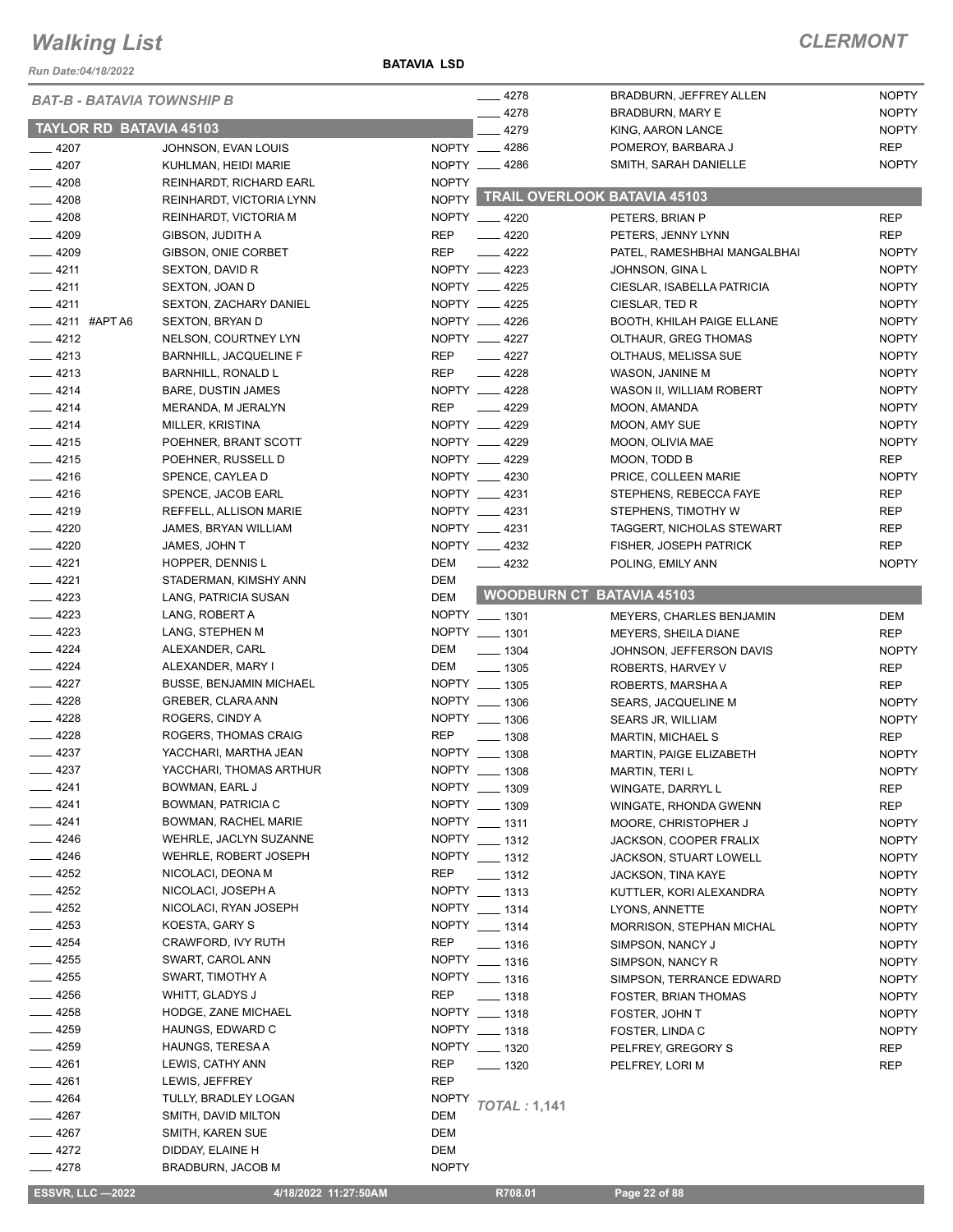#### **BATAVIA LSD**

#### *CLERMONT*

| 2713<br>PAINTER, SCOTT EDWARD<br><b>NOPTY</b><br><b>BAT-C - BATAVIA TOWNSHIP C</b><br>2729<br><b>NOPTY</b><br>HOSKINS, CECELIA ELLEN<br>2729<br><b>REP</b><br>HOSKINS, DARYL<br>AFTON ELKLICK RD BATAVIA 45103<br>2729<br><b>REP</b><br>WILSON, MARIA A<br><b>NOPTY</b><br>$- 3991$<br>MILLER, BRUCE R<br>2729<br><b>NOPTY</b><br>WILSON, NICHOLAS EDWIN<br>3991<br><b>REP</b><br>MILLER, ELAINE H<br>2731<br><b>NOPTY</b><br><b>HACKER, DENNIS RUSSEL</b><br>2731<br><b>REP</b><br><b>HACKER, TONI LEE</b><br><b>BATAVIA WILLIAMSBURG PIKE BATAVIA 45103</b><br>2737<br><b>NOPTY</b><br>MAXFIELD, DEEA M<br><b>NOPTY</b><br>$-2755$<br><b>BROUGHTON, DIANAK</b><br>2737<br><b>NOPTY</b><br><b>MAXFIELD, KIRK T</b><br>2745<br><b>NOPTY</b><br><b>GRAY, TONY S</b><br><b>GREENBRIAR RD BATAVIA 45103</b><br>2747<br><b>NOPTY</b><br>WHITE, JOSEPH A<br>$-4071$<br><b>REP</b><br>PORTER, WAYNE<br>2747<br><b>NOPTY</b><br>WHITE, JOSEPH ROBERT<br>4171<br><b>REP</b><br>LUNG JR, ANTHONY J<br>2747<br><b>NOPTY</b><br>WHITE, LINDA M<br>$-4191$<br><b>NOPTY</b><br>MCCRACKEN, NANCY<br>2755<br><b>NOPTY</b><br><b>BROUGHTON JR, HERBERT GERALD</b><br>$-4191$<br><b>NOPTY</b><br>PILAIA, DIANA L<br>2761<br><b>REP</b><br>TROGDEN, DAMON CHRISTOPHER<br><b>NOPTY</b><br>$-4191$<br>PILAIA, MADISON ANN<br>2761<br><b>REP</b><br>TROGDEN, RICHARD D<br>2761<br><b>REP</b><br>TROGDEN, SANDRA S<br>MILLBORO SPRINGS DR BATAVIA 45103<br>394<br>BERTRAM, ANTHONY WAYNE<br><b>NOPTY</b><br><b>SAVANNAH CIR BATAVIA 45103</b><br>395<br><b>NOPTY</b><br>KNAUFF, KENNETH M<br><b>NOPTY</b><br>174<br>MOORE, KELLIE NICOLE<br>$\frac{1}{2}$ 395<br><b>NOPTY</b><br>KNAUFF, TYLER MATTHEW<br>175<br><b>NOPTY</b><br>HUNTER, DUSTEN JAMES<br>397<br><b>NOPTY</b><br>COYNE, DOUGLAS H<br><b>NOPTY</b><br>175<br>SEIBER, TONIA<br>397<br><b>NOPTY</b><br>COYNE, DOUGLAS H<br>176<br><b>NOPTY</b><br>POPP, STEVEN D<br>398<br><b>NOPTY</b><br>HYER, JUSTIN M<br><b>NOPTY</b><br>178<br>ALBRIGHT, SHEILA A<br>398<br><b>NOPTY</b><br>MAINES, GLORIA K<br>180<br><b>NOPTY</b><br>DUNCAN, PEGGY A<br>399<br><b>NOPTY</b><br>LONG, BARRY M<br>180<br><b>NOPTY</b><br>DURBIN, TONYA N<br>399<br><b>NOPTY</b><br>SMITH, BEVERLY I<br>180<br><b>REP</b><br>OVERBEY, SUSAN AMANDA<br><b>NOPTY</b><br>399<br>SMITH, MERRILL F<br>181<br><b>NOPTY</b><br>CLAY, SARA N<br>399<br><b>NOPTY</b><br>SMITH, TALMAGE EWING<br>181 #APT 181<br><b>NOPTY</b><br>CLAY, SHEILA M<br>400 #LOT 400<br><b>NOPTY</b><br>HEMBREE, HOMER WAYNE<br>182<br><b>NOPTY</b><br>POWERS, RAYMOND<br>402<br><b>NOPTY</b><br><b>BURNET, JEREMY LEE</b><br>185<br><b>NOPTY</b><br>BLOSSOM, JOANN<br>$-402$<br><b>NOPTY</b><br>RUSSELL, AMANDA NICHOLE<br>186<br><b>NOPTY</b><br>COYNE, REBECCA MORNINGSTAR<br>$-403$<br><b>NOPTY</b><br>DYER, ELIZABETH E<br>186<br><b>NOPTY</b><br>COYNE, STEVEN LAWRENCE<br><b>NOPTY</b><br>404<br>BOWMAN, CANDACE M<br><b>NOPTY</b><br>186<br>MIRICK, TOMILYNN A<br><b>NOPTY</b><br>$-404$<br>THOMANN, ANGELA RENEE<br>188<br>JACOBS, DENNIS R<br><b>NOPTY</b><br><b>NOPTY</b><br>405<br><b>KRAMER, MARK W</b><br>188<br><b>NOPTY</b><br>YORK, EMILY SUE<br>405<br><b>NOPTY</b><br>TERRY, BRITTNIANN E<br>189<br><b>NOPTY</b><br>SUTTON, ANDREW ALTON<br>406<br><b>NOPTY</b><br>KUEHNE, DESTINY N<br>189<br><b>NOPTY</b><br>SUTTON, GENEVIEVE J<br>406<br><b>NOPTY</b><br>RUSSELL, CHRISTOPHER WAYNE<br>192<br><b>NOPTY</b><br>WOODS, BARBARA SUE<br><b>NOPTY</b><br>407<br>SMITH, NICOLE L<br>- 192<br>WOODS, JOSHUA WILLIAM<br><b>NOPTY</b><br><b>NOPTY</b><br>$-408$<br>RICHMOND, GREGORY C<br>192<br><b>NOPTY</b><br>WOODS, PHILLIP GREGORY<br><b>NOPTY</b><br>_ 410<br>VAUGHAN, CHRISTINA L<br>193<br><b>NOPTY</b><br>HOLBROOK, JOSHUA A<br><b>NOPTY</b><br>$-$ 411<br>THACKER, PHYLICIA DAWN<br>193<br><b>NOPTY</b><br>HOLBROOK, RAMONA G<br><b>NOPTY</b><br>411<br>WEIR, EMILY NICHOLE<br>193<br><b>HOLBROOK, RODNEY</b><br><b>NOPTY</b><br>- 413<br><b>NOPTY</b><br>DURHAM, ALESHA LEE<br>194<br><b>NOPTY</b><br>ROOKS, JOHN RAY<br>- 413<br><b>NOPTY</b><br>TUMEY, MICHAEL EDWARD<br>195<br><b>NOPTY</b><br>COLDIRON JR, ROBERT WILLIAM<br><b>NOPTY</b><br>414<br>FIELDS, VICTORIA ANN<br><b>NOPTY</b><br>195<br>OGLETREE, CHRISTINA A<br><b>NOPTY</b><br>- 423<br>CRABTREE, CHERYL MARIE<br><b>NOPTY</b><br>197<br>HARRINGTON, KATHLEEN MARIE<br><b>NOPTY</b><br>$-424$<br>MITCHELL, AARON BRANDON<br>. 197<br>HARRINGTON, MICHAEL ROBERT<br><b>NOPTY</b><br>- 198<br><b>NOPTY</b><br>MEECE, PAULA J<br>OLD STATE ROUTE 222 BATAVIA 45103<br>200<br>PARLIN, KARALEE LOUISE<br><b>NOPTY</b><br>3998<br><b>VESTRING, DOUGLAS A</b><br>DEM<br>201<br><b>NOPTY</b><br>HANS, NATASHA RASHAE<br>3998<br>DEM<br><b>VESTRING, MARIA CAROL</b><br>201<br><b>REP</b><br>HAYTER, RYAN P<br><b>NOPTY</b><br>202<br><b>EDWARDS, STARR AMBER</b><br>OLD STATE ROUTE 32 BATAVIA 45103<br>202<br><b>NOPTY</b><br><b>WILSON, AARON T</b><br>2615<br>MERS, AMBER<br><b>NOPTY</b><br>205<br>RANDOLPH, CALEB A<br><b>NOPTY</b><br>2639<br><b>NOPTY</b><br>SCHNEIDER, MICHAEL T<br>205<br><b>NOPTY</b><br>RANDOLPH, SHELLEY A<br>2653<br>FRANZ, CHRISTINE M<br><b>NOPTY</b><br>208<br><b>NEWTON, MICHELLE KAY</b><br><b>NOPTY</b><br>2659<br><b>NOPTY</b><br>MOSBACKER, LAYNE J<br>208<br>ROSE, SHERI ANN<br><b>NOPTY</b><br>2659<br>VESTRING, OLIVIA JO<br><b>NOPTY</b><br><b>NOPTY</b><br>213<br>SANDLIN, DANNY<br>2661<br><b>BAKER, KATHY</b><br><b>NOPTY</b><br>213<br>SANDLIN, LISA GAYE<br><b>NOPTY</b><br><b>NOPTY</b><br>2701<br>NAEGELE, SHAYNA CHRISTINE<br>216<br><b>NOPTY</b><br>HORST, INGRID A<br>$-2709$<br><b>NOPTY</b><br>SUNNENBERG, JENNIFER MARIE<br>219<br><b>NOPTY</b><br>FRYMAN, JONATHAN ALLEN | Run Date:04/18/2022 |  | <b>BATAVIA LSD</b> |  |  |
|----------------------------------------------------------------------------------------------------------------------------------------------------------------------------------------------------------------------------------------------------------------------------------------------------------------------------------------------------------------------------------------------------------------------------------------------------------------------------------------------------------------------------------------------------------------------------------------------------------------------------------------------------------------------------------------------------------------------------------------------------------------------------------------------------------------------------------------------------------------------------------------------------------------------------------------------------------------------------------------------------------------------------------------------------------------------------------------------------------------------------------------------------------------------------------------------------------------------------------------------------------------------------------------------------------------------------------------------------------------------------------------------------------------------------------------------------------------------------------------------------------------------------------------------------------------------------------------------------------------------------------------------------------------------------------------------------------------------------------------------------------------------------------------------------------------------------------------------------------------------------------------------------------------------------------------------------------------------------------------------------------------------------------------------------------------------------------------------------------------------------------------------------------------------------------------------------------------------------------------------------------------------------------------------------------------------------------------------------------------------------------------------------------------------------------------------------------------------------------------------------------------------------------------------------------------------------------------------------------------------------------------------------------------------------------------------------------------------------------------------------------------------------------------------------------------------------------------------------------------------------------------------------------------------------------------------------------------------------------------------------------------------------------------------------------------------------------------------------------------------------------------------------------------------------------------------------------------------------------------------------------------------------------------------------------------------------------------------------------------------------------------------------------------------------------------------------------------------------------------------------------------------------------------------------------------------------------------------------------------------------------------------------------------------------------------------------------------------------------------------------------------------------------------------------------------------------------------------------------------------------------------------------------------------------------------------------------------------------------------------------------------------------------------------------------------------------------------------------------------------------------------------------------------------------------------------------------------------------------------------------------------------------------------------------------------------------------------------------------------------------------------------------------------------------------------------------------------------------------------------------------------------------------------------------------------------------------------------------------------------------------------------------------------------------------------------------------------------------------------------------------------------------------------------------------------------------------------------------------------------------------------------------------------------------------------------------------------------------------------------------------------------------------------------------------------------------------------------------------------------------------------------------------------------------------------------------------------------------------------------------------------------------------------------------------------------------------------------------------------------------------------------------------------------------------------------------------------------------------------------------------------------------------------------------------------------------------------------------------------------------------------------------------------------------------------------|---------------------|--|--------------------|--|--|
|                                                                                                                                                                                                                                                                                                                                                                                                                                                                                                                                                                                                                                                                                                                                                                                                                                                                                                                                                                                                                                                                                                                                                                                                                                                                                                                                                                                                                                                                                                                                                                                                                                                                                                                                                                                                                                                                                                                                                                                                                                                                                                                                                                                                                                                                                                                                                                                                                                                                                                                                                                                                                                                                                                                                                                                                                                                                                                                                                                                                                                                                                                                                                                                                                                                                                                                                                                                                                                                                                                                                                                                                                                                                                                                                                                                                                                                                                                                                                                                                                                                                                                                                                                                                                                                                                                                                                                                                                                                                                                                                                                                                                                                                                                                                                                                                                                                                                                                                                                                                                                                                                                                                                                                                                                                                                                                                                                                                                                                                                                                                                                                                                                                                                              |                     |  |                    |  |  |
|                                                                                                                                                                                                                                                                                                                                                                                                                                                                                                                                                                                                                                                                                                                                                                                                                                                                                                                                                                                                                                                                                                                                                                                                                                                                                                                                                                                                                                                                                                                                                                                                                                                                                                                                                                                                                                                                                                                                                                                                                                                                                                                                                                                                                                                                                                                                                                                                                                                                                                                                                                                                                                                                                                                                                                                                                                                                                                                                                                                                                                                                                                                                                                                                                                                                                                                                                                                                                                                                                                                                                                                                                                                                                                                                                                                                                                                                                                                                                                                                                                                                                                                                                                                                                                                                                                                                                                                                                                                                                                                                                                                                                                                                                                                                                                                                                                                                                                                                                                                                                                                                                                                                                                                                                                                                                                                                                                                                                                                                                                                                                                                                                                                                                              |                     |  |                    |  |  |
|                                                                                                                                                                                                                                                                                                                                                                                                                                                                                                                                                                                                                                                                                                                                                                                                                                                                                                                                                                                                                                                                                                                                                                                                                                                                                                                                                                                                                                                                                                                                                                                                                                                                                                                                                                                                                                                                                                                                                                                                                                                                                                                                                                                                                                                                                                                                                                                                                                                                                                                                                                                                                                                                                                                                                                                                                                                                                                                                                                                                                                                                                                                                                                                                                                                                                                                                                                                                                                                                                                                                                                                                                                                                                                                                                                                                                                                                                                                                                                                                                                                                                                                                                                                                                                                                                                                                                                                                                                                                                                                                                                                                                                                                                                                                                                                                                                                                                                                                                                                                                                                                                                                                                                                                                                                                                                                                                                                                                                                                                                                                                                                                                                                                                              |                     |  |                    |  |  |
|                                                                                                                                                                                                                                                                                                                                                                                                                                                                                                                                                                                                                                                                                                                                                                                                                                                                                                                                                                                                                                                                                                                                                                                                                                                                                                                                                                                                                                                                                                                                                                                                                                                                                                                                                                                                                                                                                                                                                                                                                                                                                                                                                                                                                                                                                                                                                                                                                                                                                                                                                                                                                                                                                                                                                                                                                                                                                                                                                                                                                                                                                                                                                                                                                                                                                                                                                                                                                                                                                                                                                                                                                                                                                                                                                                                                                                                                                                                                                                                                                                                                                                                                                                                                                                                                                                                                                                                                                                                                                                                                                                                                                                                                                                                                                                                                                                                                                                                                                                                                                                                                                                                                                                                                                                                                                                                                                                                                                                                                                                                                                                                                                                                                                              |                     |  |                    |  |  |
|                                                                                                                                                                                                                                                                                                                                                                                                                                                                                                                                                                                                                                                                                                                                                                                                                                                                                                                                                                                                                                                                                                                                                                                                                                                                                                                                                                                                                                                                                                                                                                                                                                                                                                                                                                                                                                                                                                                                                                                                                                                                                                                                                                                                                                                                                                                                                                                                                                                                                                                                                                                                                                                                                                                                                                                                                                                                                                                                                                                                                                                                                                                                                                                                                                                                                                                                                                                                                                                                                                                                                                                                                                                                                                                                                                                                                                                                                                                                                                                                                                                                                                                                                                                                                                                                                                                                                                                                                                                                                                                                                                                                                                                                                                                                                                                                                                                                                                                                                                                                                                                                                                                                                                                                                                                                                                                                                                                                                                                                                                                                                                                                                                                                                              |                     |  |                    |  |  |
|                                                                                                                                                                                                                                                                                                                                                                                                                                                                                                                                                                                                                                                                                                                                                                                                                                                                                                                                                                                                                                                                                                                                                                                                                                                                                                                                                                                                                                                                                                                                                                                                                                                                                                                                                                                                                                                                                                                                                                                                                                                                                                                                                                                                                                                                                                                                                                                                                                                                                                                                                                                                                                                                                                                                                                                                                                                                                                                                                                                                                                                                                                                                                                                                                                                                                                                                                                                                                                                                                                                                                                                                                                                                                                                                                                                                                                                                                                                                                                                                                                                                                                                                                                                                                                                                                                                                                                                                                                                                                                                                                                                                                                                                                                                                                                                                                                                                                                                                                                                                                                                                                                                                                                                                                                                                                                                                                                                                                                                                                                                                                                                                                                                                                              |                     |  |                    |  |  |
|                                                                                                                                                                                                                                                                                                                                                                                                                                                                                                                                                                                                                                                                                                                                                                                                                                                                                                                                                                                                                                                                                                                                                                                                                                                                                                                                                                                                                                                                                                                                                                                                                                                                                                                                                                                                                                                                                                                                                                                                                                                                                                                                                                                                                                                                                                                                                                                                                                                                                                                                                                                                                                                                                                                                                                                                                                                                                                                                                                                                                                                                                                                                                                                                                                                                                                                                                                                                                                                                                                                                                                                                                                                                                                                                                                                                                                                                                                                                                                                                                                                                                                                                                                                                                                                                                                                                                                                                                                                                                                                                                                                                                                                                                                                                                                                                                                                                                                                                                                                                                                                                                                                                                                                                                                                                                                                                                                                                                                                                                                                                                                                                                                                                                              |                     |  |                    |  |  |
|                                                                                                                                                                                                                                                                                                                                                                                                                                                                                                                                                                                                                                                                                                                                                                                                                                                                                                                                                                                                                                                                                                                                                                                                                                                                                                                                                                                                                                                                                                                                                                                                                                                                                                                                                                                                                                                                                                                                                                                                                                                                                                                                                                                                                                                                                                                                                                                                                                                                                                                                                                                                                                                                                                                                                                                                                                                                                                                                                                                                                                                                                                                                                                                                                                                                                                                                                                                                                                                                                                                                                                                                                                                                                                                                                                                                                                                                                                                                                                                                                                                                                                                                                                                                                                                                                                                                                                                                                                                                                                                                                                                                                                                                                                                                                                                                                                                                                                                                                                                                                                                                                                                                                                                                                                                                                                                                                                                                                                                                                                                                                                                                                                                                                              |                     |  |                    |  |  |
|                                                                                                                                                                                                                                                                                                                                                                                                                                                                                                                                                                                                                                                                                                                                                                                                                                                                                                                                                                                                                                                                                                                                                                                                                                                                                                                                                                                                                                                                                                                                                                                                                                                                                                                                                                                                                                                                                                                                                                                                                                                                                                                                                                                                                                                                                                                                                                                                                                                                                                                                                                                                                                                                                                                                                                                                                                                                                                                                                                                                                                                                                                                                                                                                                                                                                                                                                                                                                                                                                                                                                                                                                                                                                                                                                                                                                                                                                                                                                                                                                                                                                                                                                                                                                                                                                                                                                                                                                                                                                                                                                                                                                                                                                                                                                                                                                                                                                                                                                                                                                                                                                                                                                                                                                                                                                                                                                                                                                                                                                                                                                                                                                                                                                              |                     |  |                    |  |  |
|                                                                                                                                                                                                                                                                                                                                                                                                                                                                                                                                                                                                                                                                                                                                                                                                                                                                                                                                                                                                                                                                                                                                                                                                                                                                                                                                                                                                                                                                                                                                                                                                                                                                                                                                                                                                                                                                                                                                                                                                                                                                                                                                                                                                                                                                                                                                                                                                                                                                                                                                                                                                                                                                                                                                                                                                                                                                                                                                                                                                                                                                                                                                                                                                                                                                                                                                                                                                                                                                                                                                                                                                                                                                                                                                                                                                                                                                                                                                                                                                                                                                                                                                                                                                                                                                                                                                                                                                                                                                                                                                                                                                                                                                                                                                                                                                                                                                                                                                                                                                                                                                                                                                                                                                                                                                                                                                                                                                                                                                                                                                                                                                                                                                                              |                     |  |                    |  |  |
|                                                                                                                                                                                                                                                                                                                                                                                                                                                                                                                                                                                                                                                                                                                                                                                                                                                                                                                                                                                                                                                                                                                                                                                                                                                                                                                                                                                                                                                                                                                                                                                                                                                                                                                                                                                                                                                                                                                                                                                                                                                                                                                                                                                                                                                                                                                                                                                                                                                                                                                                                                                                                                                                                                                                                                                                                                                                                                                                                                                                                                                                                                                                                                                                                                                                                                                                                                                                                                                                                                                                                                                                                                                                                                                                                                                                                                                                                                                                                                                                                                                                                                                                                                                                                                                                                                                                                                                                                                                                                                                                                                                                                                                                                                                                                                                                                                                                                                                                                                                                                                                                                                                                                                                                                                                                                                                                                                                                                                                                                                                                                                                                                                                                                              |                     |  |                    |  |  |
|                                                                                                                                                                                                                                                                                                                                                                                                                                                                                                                                                                                                                                                                                                                                                                                                                                                                                                                                                                                                                                                                                                                                                                                                                                                                                                                                                                                                                                                                                                                                                                                                                                                                                                                                                                                                                                                                                                                                                                                                                                                                                                                                                                                                                                                                                                                                                                                                                                                                                                                                                                                                                                                                                                                                                                                                                                                                                                                                                                                                                                                                                                                                                                                                                                                                                                                                                                                                                                                                                                                                                                                                                                                                                                                                                                                                                                                                                                                                                                                                                                                                                                                                                                                                                                                                                                                                                                                                                                                                                                                                                                                                                                                                                                                                                                                                                                                                                                                                                                                                                                                                                                                                                                                                                                                                                                                                                                                                                                                                                                                                                                                                                                                                                              |                     |  |                    |  |  |
|                                                                                                                                                                                                                                                                                                                                                                                                                                                                                                                                                                                                                                                                                                                                                                                                                                                                                                                                                                                                                                                                                                                                                                                                                                                                                                                                                                                                                                                                                                                                                                                                                                                                                                                                                                                                                                                                                                                                                                                                                                                                                                                                                                                                                                                                                                                                                                                                                                                                                                                                                                                                                                                                                                                                                                                                                                                                                                                                                                                                                                                                                                                                                                                                                                                                                                                                                                                                                                                                                                                                                                                                                                                                                                                                                                                                                                                                                                                                                                                                                                                                                                                                                                                                                                                                                                                                                                                                                                                                                                                                                                                                                                                                                                                                                                                                                                                                                                                                                                                                                                                                                                                                                                                                                                                                                                                                                                                                                                                                                                                                                                                                                                                                                              |                     |  |                    |  |  |
|                                                                                                                                                                                                                                                                                                                                                                                                                                                                                                                                                                                                                                                                                                                                                                                                                                                                                                                                                                                                                                                                                                                                                                                                                                                                                                                                                                                                                                                                                                                                                                                                                                                                                                                                                                                                                                                                                                                                                                                                                                                                                                                                                                                                                                                                                                                                                                                                                                                                                                                                                                                                                                                                                                                                                                                                                                                                                                                                                                                                                                                                                                                                                                                                                                                                                                                                                                                                                                                                                                                                                                                                                                                                                                                                                                                                                                                                                                                                                                                                                                                                                                                                                                                                                                                                                                                                                                                                                                                                                                                                                                                                                                                                                                                                                                                                                                                                                                                                                                                                                                                                                                                                                                                                                                                                                                                                                                                                                                                                                                                                                                                                                                                                                              |                     |  |                    |  |  |
|                                                                                                                                                                                                                                                                                                                                                                                                                                                                                                                                                                                                                                                                                                                                                                                                                                                                                                                                                                                                                                                                                                                                                                                                                                                                                                                                                                                                                                                                                                                                                                                                                                                                                                                                                                                                                                                                                                                                                                                                                                                                                                                                                                                                                                                                                                                                                                                                                                                                                                                                                                                                                                                                                                                                                                                                                                                                                                                                                                                                                                                                                                                                                                                                                                                                                                                                                                                                                                                                                                                                                                                                                                                                                                                                                                                                                                                                                                                                                                                                                                                                                                                                                                                                                                                                                                                                                                                                                                                                                                                                                                                                                                                                                                                                                                                                                                                                                                                                                                                                                                                                                                                                                                                                                                                                                                                                                                                                                                                                                                                                                                                                                                                                                              |                     |  |                    |  |  |
|                                                                                                                                                                                                                                                                                                                                                                                                                                                                                                                                                                                                                                                                                                                                                                                                                                                                                                                                                                                                                                                                                                                                                                                                                                                                                                                                                                                                                                                                                                                                                                                                                                                                                                                                                                                                                                                                                                                                                                                                                                                                                                                                                                                                                                                                                                                                                                                                                                                                                                                                                                                                                                                                                                                                                                                                                                                                                                                                                                                                                                                                                                                                                                                                                                                                                                                                                                                                                                                                                                                                                                                                                                                                                                                                                                                                                                                                                                                                                                                                                                                                                                                                                                                                                                                                                                                                                                                                                                                                                                                                                                                                                                                                                                                                                                                                                                                                                                                                                                                                                                                                                                                                                                                                                                                                                                                                                                                                                                                                                                                                                                                                                                                                                              |                     |  |                    |  |  |
|                                                                                                                                                                                                                                                                                                                                                                                                                                                                                                                                                                                                                                                                                                                                                                                                                                                                                                                                                                                                                                                                                                                                                                                                                                                                                                                                                                                                                                                                                                                                                                                                                                                                                                                                                                                                                                                                                                                                                                                                                                                                                                                                                                                                                                                                                                                                                                                                                                                                                                                                                                                                                                                                                                                                                                                                                                                                                                                                                                                                                                                                                                                                                                                                                                                                                                                                                                                                                                                                                                                                                                                                                                                                                                                                                                                                                                                                                                                                                                                                                                                                                                                                                                                                                                                                                                                                                                                                                                                                                                                                                                                                                                                                                                                                                                                                                                                                                                                                                                                                                                                                                                                                                                                                                                                                                                                                                                                                                                                                                                                                                                                                                                                                                              |                     |  |                    |  |  |
|                                                                                                                                                                                                                                                                                                                                                                                                                                                                                                                                                                                                                                                                                                                                                                                                                                                                                                                                                                                                                                                                                                                                                                                                                                                                                                                                                                                                                                                                                                                                                                                                                                                                                                                                                                                                                                                                                                                                                                                                                                                                                                                                                                                                                                                                                                                                                                                                                                                                                                                                                                                                                                                                                                                                                                                                                                                                                                                                                                                                                                                                                                                                                                                                                                                                                                                                                                                                                                                                                                                                                                                                                                                                                                                                                                                                                                                                                                                                                                                                                                                                                                                                                                                                                                                                                                                                                                                                                                                                                                                                                                                                                                                                                                                                                                                                                                                                                                                                                                                                                                                                                                                                                                                                                                                                                                                                                                                                                                                                                                                                                                                                                                                                                              |                     |  |                    |  |  |
|                                                                                                                                                                                                                                                                                                                                                                                                                                                                                                                                                                                                                                                                                                                                                                                                                                                                                                                                                                                                                                                                                                                                                                                                                                                                                                                                                                                                                                                                                                                                                                                                                                                                                                                                                                                                                                                                                                                                                                                                                                                                                                                                                                                                                                                                                                                                                                                                                                                                                                                                                                                                                                                                                                                                                                                                                                                                                                                                                                                                                                                                                                                                                                                                                                                                                                                                                                                                                                                                                                                                                                                                                                                                                                                                                                                                                                                                                                                                                                                                                                                                                                                                                                                                                                                                                                                                                                                                                                                                                                                                                                                                                                                                                                                                                                                                                                                                                                                                                                                                                                                                                                                                                                                                                                                                                                                                                                                                                                                                                                                                                                                                                                                                                              |                     |  |                    |  |  |
|                                                                                                                                                                                                                                                                                                                                                                                                                                                                                                                                                                                                                                                                                                                                                                                                                                                                                                                                                                                                                                                                                                                                                                                                                                                                                                                                                                                                                                                                                                                                                                                                                                                                                                                                                                                                                                                                                                                                                                                                                                                                                                                                                                                                                                                                                                                                                                                                                                                                                                                                                                                                                                                                                                                                                                                                                                                                                                                                                                                                                                                                                                                                                                                                                                                                                                                                                                                                                                                                                                                                                                                                                                                                                                                                                                                                                                                                                                                                                                                                                                                                                                                                                                                                                                                                                                                                                                                                                                                                                                                                                                                                                                                                                                                                                                                                                                                                                                                                                                                                                                                                                                                                                                                                                                                                                                                                                                                                                                                                                                                                                                                                                                                                                              |                     |  |                    |  |  |
|                                                                                                                                                                                                                                                                                                                                                                                                                                                                                                                                                                                                                                                                                                                                                                                                                                                                                                                                                                                                                                                                                                                                                                                                                                                                                                                                                                                                                                                                                                                                                                                                                                                                                                                                                                                                                                                                                                                                                                                                                                                                                                                                                                                                                                                                                                                                                                                                                                                                                                                                                                                                                                                                                                                                                                                                                                                                                                                                                                                                                                                                                                                                                                                                                                                                                                                                                                                                                                                                                                                                                                                                                                                                                                                                                                                                                                                                                                                                                                                                                                                                                                                                                                                                                                                                                                                                                                                                                                                                                                                                                                                                                                                                                                                                                                                                                                                                                                                                                                                                                                                                                                                                                                                                                                                                                                                                                                                                                                                                                                                                                                                                                                                                                              |                     |  |                    |  |  |
|                                                                                                                                                                                                                                                                                                                                                                                                                                                                                                                                                                                                                                                                                                                                                                                                                                                                                                                                                                                                                                                                                                                                                                                                                                                                                                                                                                                                                                                                                                                                                                                                                                                                                                                                                                                                                                                                                                                                                                                                                                                                                                                                                                                                                                                                                                                                                                                                                                                                                                                                                                                                                                                                                                                                                                                                                                                                                                                                                                                                                                                                                                                                                                                                                                                                                                                                                                                                                                                                                                                                                                                                                                                                                                                                                                                                                                                                                                                                                                                                                                                                                                                                                                                                                                                                                                                                                                                                                                                                                                                                                                                                                                                                                                                                                                                                                                                                                                                                                                                                                                                                                                                                                                                                                                                                                                                                                                                                                                                                                                                                                                                                                                                                                              |                     |  |                    |  |  |
|                                                                                                                                                                                                                                                                                                                                                                                                                                                                                                                                                                                                                                                                                                                                                                                                                                                                                                                                                                                                                                                                                                                                                                                                                                                                                                                                                                                                                                                                                                                                                                                                                                                                                                                                                                                                                                                                                                                                                                                                                                                                                                                                                                                                                                                                                                                                                                                                                                                                                                                                                                                                                                                                                                                                                                                                                                                                                                                                                                                                                                                                                                                                                                                                                                                                                                                                                                                                                                                                                                                                                                                                                                                                                                                                                                                                                                                                                                                                                                                                                                                                                                                                                                                                                                                                                                                                                                                                                                                                                                                                                                                                                                                                                                                                                                                                                                                                                                                                                                                                                                                                                                                                                                                                                                                                                                                                                                                                                                                                                                                                                                                                                                                                                              |                     |  |                    |  |  |
|                                                                                                                                                                                                                                                                                                                                                                                                                                                                                                                                                                                                                                                                                                                                                                                                                                                                                                                                                                                                                                                                                                                                                                                                                                                                                                                                                                                                                                                                                                                                                                                                                                                                                                                                                                                                                                                                                                                                                                                                                                                                                                                                                                                                                                                                                                                                                                                                                                                                                                                                                                                                                                                                                                                                                                                                                                                                                                                                                                                                                                                                                                                                                                                                                                                                                                                                                                                                                                                                                                                                                                                                                                                                                                                                                                                                                                                                                                                                                                                                                                                                                                                                                                                                                                                                                                                                                                                                                                                                                                                                                                                                                                                                                                                                                                                                                                                                                                                                                                                                                                                                                                                                                                                                                                                                                                                                                                                                                                                                                                                                                                                                                                                                                              |                     |  |                    |  |  |
|                                                                                                                                                                                                                                                                                                                                                                                                                                                                                                                                                                                                                                                                                                                                                                                                                                                                                                                                                                                                                                                                                                                                                                                                                                                                                                                                                                                                                                                                                                                                                                                                                                                                                                                                                                                                                                                                                                                                                                                                                                                                                                                                                                                                                                                                                                                                                                                                                                                                                                                                                                                                                                                                                                                                                                                                                                                                                                                                                                                                                                                                                                                                                                                                                                                                                                                                                                                                                                                                                                                                                                                                                                                                                                                                                                                                                                                                                                                                                                                                                                                                                                                                                                                                                                                                                                                                                                                                                                                                                                                                                                                                                                                                                                                                                                                                                                                                                                                                                                                                                                                                                                                                                                                                                                                                                                                                                                                                                                                                                                                                                                                                                                                                                              |                     |  |                    |  |  |
|                                                                                                                                                                                                                                                                                                                                                                                                                                                                                                                                                                                                                                                                                                                                                                                                                                                                                                                                                                                                                                                                                                                                                                                                                                                                                                                                                                                                                                                                                                                                                                                                                                                                                                                                                                                                                                                                                                                                                                                                                                                                                                                                                                                                                                                                                                                                                                                                                                                                                                                                                                                                                                                                                                                                                                                                                                                                                                                                                                                                                                                                                                                                                                                                                                                                                                                                                                                                                                                                                                                                                                                                                                                                                                                                                                                                                                                                                                                                                                                                                                                                                                                                                                                                                                                                                                                                                                                                                                                                                                                                                                                                                                                                                                                                                                                                                                                                                                                                                                                                                                                                                                                                                                                                                                                                                                                                                                                                                                                                                                                                                                                                                                                                                              |                     |  |                    |  |  |
|                                                                                                                                                                                                                                                                                                                                                                                                                                                                                                                                                                                                                                                                                                                                                                                                                                                                                                                                                                                                                                                                                                                                                                                                                                                                                                                                                                                                                                                                                                                                                                                                                                                                                                                                                                                                                                                                                                                                                                                                                                                                                                                                                                                                                                                                                                                                                                                                                                                                                                                                                                                                                                                                                                                                                                                                                                                                                                                                                                                                                                                                                                                                                                                                                                                                                                                                                                                                                                                                                                                                                                                                                                                                                                                                                                                                                                                                                                                                                                                                                                                                                                                                                                                                                                                                                                                                                                                                                                                                                                                                                                                                                                                                                                                                                                                                                                                                                                                                                                                                                                                                                                                                                                                                                                                                                                                                                                                                                                                                                                                                                                                                                                                                                              |                     |  |                    |  |  |
|                                                                                                                                                                                                                                                                                                                                                                                                                                                                                                                                                                                                                                                                                                                                                                                                                                                                                                                                                                                                                                                                                                                                                                                                                                                                                                                                                                                                                                                                                                                                                                                                                                                                                                                                                                                                                                                                                                                                                                                                                                                                                                                                                                                                                                                                                                                                                                                                                                                                                                                                                                                                                                                                                                                                                                                                                                                                                                                                                                                                                                                                                                                                                                                                                                                                                                                                                                                                                                                                                                                                                                                                                                                                                                                                                                                                                                                                                                                                                                                                                                                                                                                                                                                                                                                                                                                                                                                                                                                                                                                                                                                                                                                                                                                                                                                                                                                                                                                                                                                                                                                                                                                                                                                                                                                                                                                                                                                                                                                                                                                                                                                                                                                                                              |                     |  |                    |  |  |
|                                                                                                                                                                                                                                                                                                                                                                                                                                                                                                                                                                                                                                                                                                                                                                                                                                                                                                                                                                                                                                                                                                                                                                                                                                                                                                                                                                                                                                                                                                                                                                                                                                                                                                                                                                                                                                                                                                                                                                                                                                                                                                                                                                                                                                                                                                                                                                                                                                                                                                                                                                                                                                                                                                                                                                                                                                                                                                                                                                                                                                                                                                                                                                                                                                                                                                                                                                                                                                                                                                                                                                                                                                                                                                                                                                                                                                                                                                                                                                                                                                                                                                                                                                                                                                                                                                                                                                                                                                                                                                                                                                                                                                                                                                                                                                                                                                                                                                                                                                                                                                                                                                                                                                                                                                                                                                                                                                                                                                                                                                                                                                                                                                                                                              |                     |  |                    |  |  |
|                                                                                                                                                                                                                                                                                                                                                                                                                                                                                                                                                                                                                                                                                                                                                                                                                                                                                                                                                                                                                                                                                                                                                                                                                                                                                                                                                                                                                                                                                                                                                                                                                                                                                                                                                                                                                                                                                                                                                                                                                                                                                                                                                                                                                                                                                                                                                                                                                                                                                                                                                                                                                                                                                                                                                                                                                                                                                                                                                                                                                                                                                                                                                                                                                                                                                                                                                                                                                                                                                                                                                                                                                                                                                                                                                                                                                                                                                                                                                                                                                                                                                                                                                                                                                                                                                                                                                                                                                                                                                                                                                                                                                                                                                                                                                                                                                                                                                                                                                                                                                                                                                                                                                                                                                                                                                                                                                                                                                                                                                                                                                                                                                                                                                              |                     |  |                    |  |  |
|                                                                                                                                                                                                                                                                                                                                                                                                                                                                                                                                                                                                                                                                                                                                                                                                                                                                                                                                                                                                                                                                                                                                                                                                                                                                                                                                                                                                                                                                                                                                                                                                                                                                                                                                                                                                                                                                                                                                                                                                                                                                                                                                                                                                                                                                                                                                                                                                                                                                                                                                                                                                                                                                                                                                                                                                                                                                                                                                                                                                                                                                                                                                                                                                                                                                                                                                                                                                                                                                                                                                                                                                                                                                                                                                                                                                                                                                                                                                                                                                                                                                                                                                                                                                                                                                                                                                                                                                                                                                                                                                                                                                                                                                                                                                                                                                                                                                                                                                                                                                                                                                                                                                                                                                                                                                                                                                                                                                                                                                                                                                                                                                                                                                                              |                     |  |                    |  |  |
|                                                                                                                                                                                                                                                                                                                                                                                                                                                                                                                                                                                                                                                                                                                                                                                                                                                                                                                                                                                                                                                                                                                                                                                                                                                                                                                                                                                                                                                                                                                                                                                                                                                                                                                                                                                                                                                                                                                                                                                                                                                                                                                                                                                                                                                                                                                                                                                                                                                                                                                                                                                                                                                                                                                                                                                                                                                                                                                                                                                                                                                                                                                                                                                                                                                                                                                                                                                                                                                                                                                                                                                                                                                                                                                                                                                                                                                                                                                                                                                                                                                                                                                                                                                                                                                                                                                                                                                                                                                                                                                                                                                                                                                                                                                                                                                                                                                                                                                                                                                                                                                                                                                                                                                                                                                                                                                                                                                                                                                                                                                                                                                                                                                                                              |                     |  |                    |  |  |
|                                                                                                                                                                                                                                                                                                                                                                                                                                                                                                                                                                                                                                                                                                                                                                                                                                                                                                                                                                                                                                                                                                                                                                                                                                                                                                                                                                                                                                                                                                                                                                                                                                                                                                                                                                                                                                                                                                                                                                                                                                                                                                                                                                                                                                                                                                                                                                                                                                                                                                                                                                                                                                                                                                                                                                                                                                                                                                                                                                                                                                                                                                                                                                                                                                                                                                                                                                                                                                                                                                                                                                                                                                                                                                                                                                                                                                                                                                                                                                                                                                                                                                                                                                                                                                                                                                                                                                                                                                                                                                                                                                                                                                                                                                                                                                                                                                                                                                                                                                                                                                                                                                                                                                                                                                                                                                                                                                                                                                                                                                                                                                                                                                                                                              |                     |  |                    |  |  |
|                                                                                                                                                                                                                                                                                                                                                                                                                                                                                                                                                                                                                                                                                                                                                                                                                                                                                                                                                                                                                                                                                                                                                                                                                                                                                                                                                                                                                                                                                                                                                                                                                                                                                                                                                                                                                                                                                                                                                                                                                                                                                                                                                                                                                                                                                                                                                                                                                                                                                                                                                                                                                                                                                                                                                                                                                                                                                                                                                                                                                                                                                                                                                                                                                                                                                                                                                                                                                                                                                                                                                                                                                                                                                                                                                                                                                                                                                                                                                                                                                                                                                                                                                                                                                                                                                                                                                                                                                                                                                                                                                                                                                                                                                                                                                                                                                                                                                                                                                                                                                                                                                                                                                                                                                                                                                                                                                                                                                                                                                                                                                                                                                                                                                              |                     |  |                    |  |  |
|                                                                                                                                                                                                                                                                                                                                                                                                                                                                                                                                                                                                                                                                                                                                                                                                                                                                                                                                                                                                                                                                                                                                                                                                                                                                                                                                                                                                                                                                                                                                                                                                                                                                                                                                                                                                                                                                                                                                                                                                                                                                                                                                                                                                                                                                                                                                                                                                                                                                                                                                                                                                                                                                                                                                                                                                                                                                                                                                                                                                                                                                                                                                                                                                                                                                                                                                                                                                                                                                                                                                                                                                                                                                                                                                                                                                                                                                                                                                                                                                                                                                                                                                                                                                                                                                                                                                                                                                                                                                                                                                                                                                                                                                                                                                                                                                                                                                                                                                                                                                                                                                                                                                                                                                                                                                                                                                                                                                                                                                                                                                                                                                                                                                                              |                     |  |                    |  |  |
|                                                                                                                                                                                                                                                                                                                                                                                                                                                                                                                                                                                                                                                                                                                                                                                                                                                                                                                                                                                                                                                                                                                                                                                                                                                                                                                                                                                                                                                                                                                                                                                                                                                                                                                                                                                                                                                                                                                                                                                                                                                                                                                                                                                                                                                                                                                                                                                                                                                                                                                                                                                                                                                                                                                                                                                                                                                                                                                                                                                                                                                                                                                                                                                                                                                                                                                                                                                                                                                                                                                                                                                                                                                                                                                                                                                                                                                                                                                                                                                                                                                                                                                                                                                                                                                                                                                                                                                                                                                                                                                                                                                                                                                                                                                                                                                                                                                                                                                                                                                                                                                                                                                                                                                                                                                                                                                                                                                                                                                                                                                                                                                                                                                                                              |                     |  |                    |  |  |
|                                                                                                                                                                                                                                                                                                                                                                                                                                                                                                                                                                                                                                                                                                                                                                                                                                                                                                                                                                                                                                                                                                                                                                                                                                                                                                                                                                                                                                                                                                                                                                                                                                                                                                                                                                                                                                                                                                                                                                                                                                                                                                                                                                                                                                                                                                                                                                                                                                                                                                                                                                                                                                                                                                                                                                                                                                                                                                                                                                                                                                                                                                                                                                                                                                                                                                                                                                                                                                                                                                                                                                                                                                                                                                                                                                                                                                                                                                                                                                                                                                                                                                                                                                                                                                                                                                                                                                                                                                                                                                                                                                                                                                                                                                                                                                                                                                                                                                                                                                                                                                                                                                                                                                                                                                                                                                                                                                                                                                                                                                                                                                                                                                                                                              |                     |  |                    |  |  |
|                                                                                                                                                                                                                                                                                                                                                                                                                                                                                                                                                                                                                                                                                                                                                                                                                                                                                                                                                                                                                                                                                                                                                                                                                                                                                                                                                                                                                                                                                                                                                                                                                                                                                                                                                                                                                                                                                                                                                                                                                                                                                                                                                                                                                                                                                                                                                                                                                                                                                                                                                                                                                                                                                                                                                                                                                                                                                                                                                                                                                                                                                                                                                                                                                                                                                                                                                                                                                                                                                                                                                                                                                                                                                                                                                                                                                                                                                                                                                                                                                                                                                                                                                                                                                                                                                                                                                                                                                                                                                                                                                                                                                                                                                                                                                                                                                                                                                                                                                                                                                                                                                                                                                                                                                                                                                                                                                                                                                                                                                                                                                                                                                                                                                              |                     |  |                    |  |  |
|                                                                                                                                                                                                                                                                                                                                                                                                                                                                                                                                                                                                                                                                                                                                                                                                                                                                                                                                                                                                                                                                                                                                                                                                                                                                                                                                                                                                                                                                                                                                                                                                                                                                                                                                                                                                                                                                                                                                                                                                                                                                                                                                                                                                                                                                                                                                                                                                                                                                                                                                                                                                                                                                                                                                                                                                                                                                                                                                                                                                                                                                                                                                                                                                                                                                                                                                                                                                                                                                                                                                                                                                                                                                                                                                                                                                                                                                                                                                                                                                                                                                                                                                                                                                                                                                                                                                                                                                                                                                                                                                                                                                                                                                                                                                                                                                                                                                                                                                                                                                                                                                                                                                                                                                                                                                                                                                                                                                                                                                                                                                                                                                                                                                                              |                     |  |                    |  |  |
|                                                                                                                                                                                                                                                                                                                                                                                                                                                                                                                                                                                                                                                                                                                                                                                                                                                                                                                                                                                                                                                                                                                                                                                                                                                                                                                                                                                                                                                                                                                                                                                                                                                                                                                                                                                                                                                                                                                                                                                                                                                                                                                                                                                                                                                                                                                                                                                                                                                                                                                                                                                                                                                                                                                                                                                                                                                                                                                                                                                                                                                                                                                                                                                                                                                                                                                                                                                                                                                                                                                                                                                                                                                                                                                                                                                                                                                                                                                                                                                                                                                                                                                                                                                                                                                                                                                                                                                                                                                                                                                                                                                                                                                                                                                                                                                                                                                                                                                                                                                                                                                                                                                                                                                                                                                                                                                                                                                                                                                                                                                                                                                                                                                                                              |                     |  |                    |  |  |
|                                                                                                                                                                                                                                                                                                                                                                                                                                                                                                                                                                                                                                                                                                                                                                                                                                                                                                                                                                                                                                                                                                                                                                                                                                                                                                                                                                                                                                                                                                                                                                                                                                                                                                                                                                                                                                                                                                                                                                                                                                                                                                                                                                                                                                                                                                                                                                                                                                                                                                                                                                                                                                                                                                                                                                                                                                                                                                                                                                                                                                                                                                                                                                                                                                                                                                                                                                                                                                                                                                                                                                                                                                                                                                                                                                                                                                                                                                                                                                                                                                                                                                                                                                                                                                                                                                                                                                                                                                                                                                                                                                                                                                                                                                                                                                                                                                                                                                                                                                                                                                                                                                                                                                                                                                                                                                                                                                                                                                                                                                                                                                                                                                                                                              |                     |  |                    |  |  |
|                                                                                                                                                                                                                                                                                                                                                                                                                                                                                                                                                                                                                                                                                                                                                                                                                                                                                                                                                                                                                                                                                                                                                                                                                                                                                                                                                                                                                                                                                                                                                                                                                                                                                                                                                                                                                                                                                                                                                                                                                                                                                                                                                                                                                                                                                                                                                                                                                                                                                                                                                                                                                                                                                                                                                                                                                                                                                                                                                                                                                                                                                                                                                                                                                                                                                                                                                                                                                                                                                                                                                                                                                                                                                                                                                                                                                                                                                                                                                                                                                                                                                                                                                                                                                                                                                                                                                                                                                                                                                                                                                                                                                                                                                                                                                                                                                                                                                                                                                                                                                                                                                                                                                                                                                                                                                                                                                                                                                                                                                                                                                                                                                                                                                              |                     |  |                    |  |  |
|                                                                                                                                                                                                                                                                                                                                                                                                                                                                                                                                                                                                                                                                                                                                                                                                                                                                                                                                                                                                                                                                                                                                                                                                                                                                                                                                                                                                                                                                                                                                                                                                                                                                                                                                                                                                                                                                                                                                                                                                                                                                                                                                                                                                                                                                                                                                                                                                                                                                                                                                                                                                                                                                                                                                                                                                                                                                                                                                                                                                                                                                                                                                                                                                                                                                                                                                                                                                                                                                                                                                                                                                                                                                                                                                                                                                                                                                                                                                                                                                                                                                                                                                                                                                                                                                                                                                                                                                                                                                                                                                                                                                                                                                                                                                                                                                                                                                                                                                                                                                                                                                                                                                                                                                                                                                                                                                                                                                                                                                                                                                                                                                                                                                                              |                     |  |                    |  |  |
|                                                                                                                                                                                                                                                                                                                                                                                                                                                                                                                                                                                                                                                                                                                                                                                                                                                                                                                                                                                                                                                                                                                                                                                                                                                                                                                                                                                                                                                                                                                                                                                                                                                                                                                                                                                                                                                                                                                                                                                                                                                                                                                                                                                                                                                                                                                                                                                                                                                                                                                                                                                                                                                                                                                                                                                                                                                                                                                                                                                                                                                                                                                                                                                                                                                                                                                                                                                                                                                                                                                                                                                                                                                                                                                                                                                                                                                                                                                                                                                                                                                                                                                                                                                                                                                                                                                                                                                                                                                                                                                                                                                                                                                                                                                                                                                                                                                                                                                                                                                                                                                                                                                                                                                                                                                                                                                                                                                                                                                                                                                                                                                                                                                                                              |                     |  |                    |  |  |
|                                                                                                                                                                                                                                                                                                                                                                                                                                                                                                                                                                                                                                                                                                                                                                                                                                                                                                                                                                                                                                                                                                                                                                                                                                                                                                                                                                                                                                                                                                                                                                                                                                                                                                                                                                                                                                                                                                                                                                                                                                                                                                                                                                                                                                                                                                                                                                                                                                                                                                                                                                                                                                                                                                                                                                                                                                                                                                                                                                                                                                                                                                                                                                                                                                                                                                                                                                                                                                                                                                                                                                                                                                                                                                                                                                                                                                                                                                                                                                                                                                                                                                                                                                                                                                                                                                                                                                                                                                                                                                                                                                                                                                                                                                                                                                                                                                                                                                                                                                                                                                                                                                                                                                                                                                                                                                                                                                                                                                                                                                                                                                                                                                                                                              |                     |  |                    |  |  |
|                                                                                                                                                                                                                                                                                                                                                                                                                                                                                                                                                                                                                                                                                                                                                                                                                                                                                                                                                                                                                                                                                                                                                                                                                                                                                                                                                                                                                                                                                                                                                                                                                                                                                                                                                                                                                                                                                                                                                                                                                                                                                                                                                                                                                                                                                                                                                                                                                                                                                                                                                                                                                                                                                                                                                                                                                                                                                                                                                                                                                                                                                                                                                                                                                                                                                                                                                                                                                                                                                                                                                                                                                                                                                                                                                                                                                                                                                                                                                                                                                                                                                                                                                                                                                                                                                                                                                                                                                                                                                                                                                                                                                                                                                                                                                                                                                                                                                                                                                                                                                                                                                                                                                                                                                                                                                                                                                                                                                                                                                                                                                                                                                                                                                              |                     |  |                    |  |  |
|                                                                                                                                                                                                                                                                                                                                                                                                                                                                                                                                                                                                                                                                                                                                                                                                                                                                                                                                                                                                                                                                                                                                                                                                                                                                                                                                                                                                                                                                                                                                                                                                                                                                                                                                                                                                                                                                                                                                                                                                                                                                                                                                                                                                                                                                                                                                                                                                                                                                                                                                                                                                                                                                                                                                                                                                                                                                                                                                                                                                                                                                                                                                                                                                                                                                                                                                                                                                                                                                                                                                                                                                                                                                                                                                                                                                                                                                                                                                                                                                                                                                                                                                                                                                                                                                                                                                                                                                                                                                                                                                                                                                                                                                                                                                                                                                                                                                                                                                                                                                                                                                                                                                                                                                                                                                                                                                                                                                                                                                                                                                                                                                                                                                                              |                     |  |                    |  |  |
|                                                                                                                                                                                                                                                                                                                                                                                                                                                                                                                                                                                                                                                                                                                                                                                                                                                                                                                                                                                                                                                                                                                                                                                                                                                                                                                                                                                                                                                                                                                                                                                                                                                                                                                                                                                                                                                                                                                                                                                                                                                                                                                                                                                                                                                                                                                                                                                                                                                                                                                                                                                                                                                                                                                                                                                                                                                                                                                                                                                                                                                                                                                                                                                                                                                                                                                                                                                                                                                                                                                                                                                                                                                                                                                                                                                                                                                                                                                                                                                                                                                                                                                                                                                                                                                                                                                                                                                                                                                                                                                                                                                                                                                                                                                                                                                                                                                                                                                                                                                                                                                                                                                                                                                                                                                                                                                                                                                                                                                                                                                                                                                                                                                                                              |                     |  |                    |  |  |
|                                                                                                                                                                                                                                                                                                                                                                                                                                                                                                                                                                                                                                                                                                                                                                                                                                                                                                                                                                                                                                                                                                                                                                                                                                                                                                                                                                                                                                                                                                                                                                                                                                                                                                                                                                                                                                                                                                                                                                                                                                                                                                                                                                                                                                                                                                                                                                                                                                                                                                                                                                                                                                                                                                                                                                                                                                                                                                                                                                                                                                                                                                                                                                                                                                                                                                                                                                                                                                                                                                                                                                                                                                                                                                                                                                                                                                                                                                                                                                                                                                                                                                                                                                                                                                                                                                                                                                                                                                                                                                                                                                                                                                                                                                                                                                                                                                                                                                                                                                                                                                                                                                                                                                                                                                                                                                                                                                                                                                                                                                                                                                                                                                                                                              |                     |  |                    |  |  |
|                                                                                                                                                                                                                                                                                                                                                                                                                                                                                                                                                                                                                                                                                                                                                                                                                                                                                                                                                                                                                                                                                                                                                                                                                                                                                                                                                                                                                                                                                                                                                                                                                                                                                                                                                                                                                                                                                                                                                                                                                                                                                                                                                                                                                                                                                                                                                                                                                                                                                                                                                                                                                                                                                                                                                                                                                                                                                                                                                                                                                                                                                                                                                                                                                                                                                                                                                                                                                                                                                                                                                                                                                                                                                                                                                                                                                                                                                                                                                                                                                                                                                                                                                                                                                                                                                                                                                                                                                                                                                                                                                                                                                                                                                                                                                                                                                                                                                                                                                                                                                                                                                                                                                                                                                                                                                                                                                                                                                                                                                                                                                                                                                                                                                              |                     |  |                    |  |  |
|                                                                                                                                                                                                                                                                                                                                                                                                                                                                                                                                                                                                                                                                                                                                                                                                                                                                                                                                                                                                                                                                                                                                                                                                                                                                                                                                                                                                                                                                                                                                                                                                                                                                                                                                                                                                                                                                                                                                                                                                                                                                                                                                                                                                                                                                                                                                                                                                                                                                                                                                                                                                                                                                                                                                                                                                                                                                                                                                                                                                                                                                                                                                                                                                                                                                                                                                                                                                                                                                                                                                                                                                                                                                                                                                                                                                                                                                                                                                                                                                                                                                                                                                                                                                                                                                                                                                                                                                                                                                                                                                                                                                                                                                                                                                                                                                                                                                                                                                                                                                                                                                                                                                                                                                                                                                                                                                                                                                                                                                                                                                                                                                                                                                                              |                     |  |                    |  |  |
|                                                                                                                                                                                                                                                                                                                                                                                                                                                                                                                                                                                                                                                                                                                                                                                                                                                                                                                                                                                                                                                                                                                                                                                                                                                                                                                                                                                                                                                                                                                                                                                                                                                                                                                                                                                                                                                                                                                                                                                                                                                                                                                                                                                                                                                                                                                                                                                                                                                                                                                                                                                                                                                                                                                                                                                                                                                                                                                                                                                                                                                                                                                                                                                                                                                                                                                                                                                                                                                                                                                                                                                                                                                                                                                                                                                                                                                                                                                                                                                                                                                                                                                                                                                                                                                                                                                                                                                                                                                                                                                                                                                                                                                                                                                                                                                                                                                                                                                                                                                                                                                                                                                                                                                                                                                                                                                                                                                                                                                                                                                                                                                                                                                                                              |                     |  |                    |  |  |
|                                                                                                                                                                                                                                                                                                                                                                                                                                                                                                                                                                                                                                                                                                                                                                                                                                                                                                                                                                                                                                                                                                                                                                                                                                                                                                                                                                                                                                                                                                                                                                                                                                                                                                                                                                                                                                                                                                                                                                                                                                                                                                                                                                                                                                                                                                                                                                                                                                                                                                                                                                                                                                                                                                                                                                                                                                                                                                                                                                                                                                                                                                                                                                                                                                                                                                                                                                                                                                                                                                                                                                                                                                                                                                                                                                                                                                                                                                                                                                                                                                                                                                                                                                                                                                                                                                                                                                                                                                                                                                                                                                                                                                                                                                                                                                                                                                                                                                                                                                                                                                                                                                                                                                                                                                                                                                                                                                                                                                                                                                                                                                                                                                                                                              |                     |  |                    |  |  |
|                                                                                                                                                                                                                                                                                                                                                                                                                                                                                                                                                                                                                                                                                                                                                                                                                                                                                                                                                                                                                                                                                                                                                                                                                                                                                                                                                                                                                                                                                                                                                                                                                                                                                                                                                                                                                                                                                                                                                                                                                                                                                                                                                                                                                                                                                                                                                                                                                                                                                                                                                                                                                                                                                                                                                                                                                                                                                                                                                                                                                                                                                                                                                                                                                                                                                                                                                                                                                                                                                                                                                                                                                                                                                                                                                                                                                                                                                                                                                                                                                                                                                                                                                                                                                                                                                                                                                                                                                                                                                                                                                                                                                                                                                                                                                                                                                                                                                                                                                                                                                                                                                                                                                                                                                                                                                                                                                                                                                                                                                                                                                                                                                                                                                              |                     |  |                    |  |  |
|                                                                                                                                                                                                                                                                                                                                                                                                                                                                                                                                                                                                                                                                                                                                                                                                                                                                                                                                                                                                                                                                                                                                                                                                                                                                                                                                                                                                                                                                                                                                                                                                                                                                                                                                                                                                                                                                                                                                                                                                                                                                                                                                                                                                                                                                                                                                                                                                                                                                                                                                                                                                                                                                                                                                                                                                                                                                                                                                                                                                                                                                                                                                                                                                                                                                                                                                                                                                                                                                                                                                                                                                                                                                                                                                                                                                                                                                                                                                                                                                                                                                                                                                                                                                                                                                                                                                                                                                                                                                                                                                                                                                                                                                                                                                                                                                                                                                                                                                                                                                                                                                                                                                                                                                                                                                                                                                                                                                                                                                                                                                                                                                                                                                                              |                     |  |                    |  |  |
|                                                                                                                                                                                                                                                                                                                                                                                                                                                                                                                                                                                                                                                                                                                                                                                                                                                                                                                                                                                                                                                                                                                                                                                                                                                                                                                                                                                                                                                                                                                                                                                                                                                                                                                                                                                                                                                                                                                                                                                                                                                                                                                                                                                                                                                                                                                                                                                                                                                                                                                                                                                                                                                                                                                                                                                                                                                                                                                                                                                                                                                                                                                                                                                                                                                                                                                                                                                                                                                                                                                                                                                                                                                                                                                                                                                                                                                                                                                                                                                                                                                                                                                                                                                                                                                                                                                                                                                                                                                                                                                                                                                                                                                                                                                                                                                                                                                                                                                                                                                                                                                                                                                                                                                                                                                                                                                                                                                                                                                                                                                                                                                                                                                                                              |                     |  |                    |  |  |
|                                                                                                                                                                                                                                                                                                                                                                                                                                                                                                                                                                                                                                                                                                                                                                                                                                                                                                                                                                                                                                                                                                                                                                                                                                                                                                                                                                                                                                                                                                                                                                                                                                                                                                                                                                                                                                                                                                                                                                                                                                                                                                                                                                                                                                                                                                                                                                                                                                                                                                                                                                                                                                                                                                                                                                                                                                                                                                                                                                                                                                                                                                                                                                                                                                                                                                                                                                                                                                                                                                                                                                                                                                                                                                                                                                                                                                                                                                                                                                                                                                                                                                                                                                                                                                                                                                                                                                                                                                                                                                                                                                                                                                                                                                                                                                                                                                                                                                                                                                                                                                                                                                                                                                                                                                                                                                                                                                                                                                                                                                                                                                                                                                                                                              |                     |  |                    |  |  |
|                                                                                                                                                                                                                                                                                                                                                                                                                                                                                                                                                                                                                                                                                                                                                                                                                                                                                                                                                                                                                                                                                                                                                                                                                                                                                                                                                                                                                                                                                                                                                                                                                                                                                                                                                                                                                                                                                                                                                                                                                                                                                                                                                                                                                                                                                                                                                                                                                                                                                                                                                                                                                                                                                                                                                                                                                                                                                                                                                                                                                                                                                                                                                                                                                                                                                                                                                                                                                                                                                                                                                                                                                                                                                                                                                                                                                                                                                                                                                                                                                                                                                                                                                                                                                                                                                                                                                                                                                                                                                                                                                                                                                                                                                                                                                                                                                                                                                                                                                                                                                                                                                                                                                                                                                                                                                                                                                                                                                                                                                                                                                                                                                                                                                              |                     |  |                    |  |  |
|                                                                                                                                                                                                                                                                                                                                                                                                                                                                                                                                                                                                                                                                                                                                                                                                                                                                                                                                                                                                                                                                                                                                                                                                                                                                                                                                                                                                                                                                                                                                                                                                                                                                                                                                                                                                                                                                                                                                                                                                                                                                                                                                                                                                                                                                                                                                                                                                                                                                                                                                                                                                                                                                                                                                                                                                                                                                                                                                                                                                                                                                                                                                                                                                                                                                                                                                                                                                                                                                                                                                                                                                                                                                                                                                                                                                                                                                                                                                                                                                                                                                                                                                                                                                                                                                                                                                                                                                                                                                                                                                                                                                                                                                                                                                                                                                                                                                                                                                                                                                                                                                                                                                                                                                                                                                                                                                                                                                                                                                                                                                                                                                                                                                                              |                     |  |                    |  |  |

 **ESSVR, LLC —2022 4/18/2022 11:27:50AM R708.01 Page 23 of 88**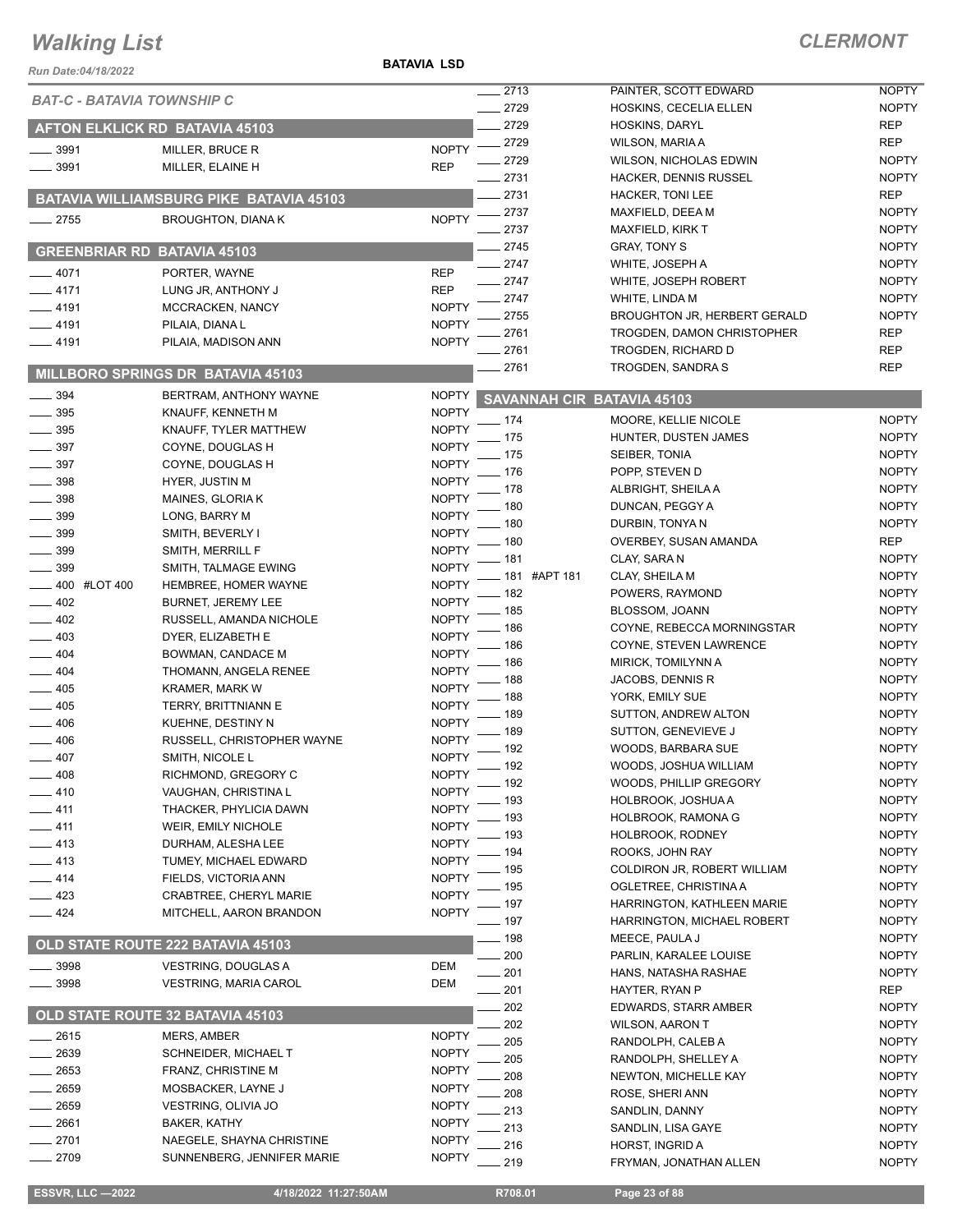*Run Date:04/18/2022*

#### **BATAVIA LSD**

#### *CLERMONT*

|                   | <b>BAT-C - BATAVIA TOWNSHIP C</b> |                                   |              | 385                          | KOZERSKI, TONYA LENORA          | <b>NOPTY</b> |
|-------------------|-----------------------------------|-----------------------------------|--------------|------------------------------|---------------------------------|--------------|
|                   |                                   |                                   |              | 386                          | <b>WEST, GRAHAM TAYLOR</b>      | <b>NOPTY</b> |
|                   |                                   | <b>SAVANNAH CIR BATAVIA 45103</b> |              | 386                          | WEST, MATTHEW JAMES             | DEM          |
| $\frac{1}{219}$   |                                   | FRYMAN, PHYLLIS LYNN              |              | NOPTY __ 386                 | WEST, TONYA                     | <b>NOPTY</b> |
| $-219$            |                                   | FRYMAN, RONALD ALLEN              |              | NOPTY __ 387                 | KUNTZ, BRITTANY TAYLOR          | <b>NOPTY</b> |
| $\sim$ 220        |                                   | LIST, WILLIAM E                   |              | NOPTY __ 387                 | KUNTZ, CHARLES L                | <b>NOPTY</b> |
| $\frac{1}{221}$   |                                   | TURNER, JOHNNY F                  |              | NOPTY __ 387                 | KUNTZ, MATHIAS R D              | <b>NOPTY</b> |
| $\frac{222}{2}$   |                                   | KIRBY, REBECCA ANN                |              | NOPTY __ 388                 | <b>WILCOX, JEANIE MARIE</b>     | <b>NOPTY</b> |
| $\sim$ 223        |                                   | FREDERICK, DONALD H               |              | NOPTY __ 388                 | WILCOX, WANDA LOUISE            | <b>NOPTY</b> |
| $\frac{223}{2}$   |                                   | FREDERICK, RHONDA RANAE           |              | NOPTY __ 388                 | WILLMAN II, SAMUEL JACOB        | <b>NOPTY</b> |
| $\frac{1}{224}$   |                                   | <b>BERTRAM, JAMES E</b>           |              | NOPTY __ 389                 | SPARKS, FRANCES MARIE           | <b>NOPTY</b> |
| $\frac{224}{ }$   |                                   | BERTRAM, JAMES M                  |              | NOPTY __ 389                 | SPARKS, RAYMOND SABASTIAN       | <b>NOPTY</b> |
| $\frac{224}{2}$   |                                   | FORSEE, SHELBY ROSE               |              | NOPTY __ 389                 | SPARKS, TERI ANN                | <b>NOPTY</b> |
| $\frac{226}{5}$   |                                   | COOK, KATIE MARIE                 |              | NOPTY __ 390                 | ROGERS, ASHLEY LYNN             | <b>NOPTY</b> |
| $\frac{1}{227}$   |                                   | NICHOLAS, BRANDON JON             |              | NOPTY __ 391                 | SERGENT, SUSAN ELAINE           | <b>NOPTY</b> |
|                   | <b>SENECA DR BATAVIA 45103</b>    |                                   |              |                              | <b>SETON CT BATAVIA 45103</b>   |              |
| $\frac{1}{2}$ 351 |                                   | HARRY, HEATHER KAY                |              | NOPTY __ 244                 |                                 | <b>NOPTY</b> |
| $\frac{1}{2}$ 351 |                                   |                                   |              | NOPTY __ 245                 | STOCKTON, TAMMY LEE             | <b>NOPTY</b> |
| $\frac{1}{2}$ 352 |                                   | HARRY, JOHN T R                   |              |                              | <b>CLAWSON, NICOLE LYNN</b>     |              |
|                   |                                   | BARBER JR, CLARENCE PAUL          | REP          | $\sim$ 246                   | SHAW, JOHN F                    | <b>NOPTY</b> |
| $\frac{1}{2}$ 352 |                                   | <b>BARBER, MARY EDNA</b>          | REP          | $\frac{1}{247}$              | LOVE, WANDA K                   | <b>NOPTY</b> |
| $\frac{1}{2}$ 352 |                                   | CONLEY, ALISHA ELAINE             |              | NOPTY __ 248                 | BOWER, DANIEL D                 | <b>NOPTY</b> |
| $\frac{1}{2}$ 354 |                                   | LAMBES, CHRISTIAN R               |              | NOPTY __ 252                 | SCOTT, JAMES M                  | <b>NOPTY</b> |
| $\frac{1}{2}$ 354 |                                   | LAMBES, JESSICA LYNNE             |              | NOPTY __ 255<br>NOPTY __ 255 | GODBEY JR, JAMES ARNOLD         | <b>NOPTY</b> |
| $\frac{1}{2}$ 356 |                                   | CROCKER, RICHARD ALLEN            |              |                              | GODBEY, RHONDA J                | <b>NOPTY</b> |
| $\frac{1}{2}$ 356 |                                   | EICHELBRENNER, HALIE SUE          |              | NOPTY __ 256                 | BONHAM, JOSHUA J                | <b>NOPTY</b> |
| $\frac{1}{2}$ 357 |                                   | LUGINBUHL, PATRICIA D             |              | NOPTY __ 256                 | BONHAM, KELLY A                 | <b>NOPTY</b> |
| $\frac{1}{2}$ 357 |                                   | LUGINHUHL, TYLER PAUL             |              | NOPTY __ 256                 | DEROSSETT, SARAH ANN            | <b>NOPTY</b> |
| $\frac{1}{2}$ 357 |                                   | SKINNER, HAYLEY NICOLE            |              | NOPTY __ 257                 | CARTER, CLARISSA JADE           | <b>NOPTY</b> |
| $\frac{1}{2}$ 360 |                                   | KIRTLEY, MEGAN M                  |              | NOPTY __ 258                 | JERREALS, DEITJE LUCY           | <b>NOPTY</b> |
| $\frac{1}{2}$ 360 |                                   | YOUNG, DERRICK D                  |              | NOPTY __ 259                 | DEAN, DYLAN L                   | <b>NOPTY</b> |
| $\frac{1}{2}$ 361 |                                   | SPURLOCK, RUBEN EDWARD            |              | NOPTY __ 259                 | MOTZ II, ROBERT J               | <b>NOPTY</b> |
|                   | $\frac{1}{2}$ 361 #APT 361        | <b>TURNER, JACOB T</b>            |              | NOPTY __ 260                 | PARROTT, SAMANTHA DIANA         | <b>NOPTY</b> |
| $- 364$           |                                   | NEWBERRY, SHELLY N                |              | NOPTY __ 261                 | HEINDEL, SHAWN D                | <b>NOPTY</b> |
| $\frac{1}{2}$ 364 |                                   | ORTEL, TIMOTHY N                  |              | NOPTY __ 263                 | HARRIS, LAURA M                 | <b>NOPTY</b> |
| $\frac{1}{2}$ 365 |                                   | MILLER, APRIL LYNN                |              | NOPTY __ 263                 | HARRIS, STEVEN A                | <b>NOPTY</b> |
| $\frac{1}{2}$ 365 |                                   | REYNOLDS, KELLY JO                |              | NOPTY __ 263                 | LONG, ARLEE E                   | <b>NOPTY</b> |
| $\frac{1}{2}$ 365 |                                   | REYNOLDS, MELISSA                 |              | $NOPTY$ __ 264               | DOWNS, ANDREW JAY               | <b>NOPTY</b> |
| $\frac{1}{2}$ 367 |                                   | BAILEY, STEVEN HUNTER DABNEY      |              | NOPTY __ 264                 | <b>FADDIS, TRACY M</b>          | <b>NOPTY</b> |
| $\frac{1}{2}$ 368 |                                   | DABNEY, TRAPPER DENTON            |              | NOPTY __ 266                 | GOLDKAMP, JOSEPH J              | <b>NOPTY</b> |
| $\frac{1}{2}$ 369 |                                   | HESTER, GLENNA                    |              | NOPTY __ 266                 | MILINOVICH, JAMES P             | <b>NOPTY</b> |
| $\frac{1}{2}$ 370 |                                   | ARMSTRONG, DIANA R                |              | NOPTY __ 266                 | MOLLOY MILINOVICH, ROBIN LEA    | <b>NOPTY</b> |
| $- 370$           |                                   | ARMSTRONG, JOHN CHRISTOPHER       |              | NOPTY __ 268                 | COMBS, LISA A                   | <b>NOPTY</b> |
| $\frac{1}{2}$ 370 |                                   | LAWSON, AARON L                   |              | NOPTY __ 268                 | GOAD, SHERRY JOCELYN            | <b>NOPTY</b> |
| $\frac{1}{2}$ 372 |                                   | REYNOLDS, JUSTIN LEE              | <b>NOPTY</b> |                              |                                 |              |
| $\frac{1}{2}$ 372 |                                   | REYNOLDS, VIRGINIA SUE            |              |                              | NOPTY SHANNON CIR BATAVIA 45103 |              |
| $\frac{1}{2}$ 373 |                                   | FOLEY, MARKUS L                   |              | NOPTY __ 308                 | STEVENSON, KAY FRANCIS          | <b>NOPTY</b> |
| $\frac{1}{2}$ 375 |                                   | JEFFRIES, JOHNNIE MAKAYLA         |              | NOPTY __ 309                 | ARTHUR, HANNAH RENEE            | <b>NOPTY</b> |
| $\frac{1}{2}$ 376 |                                   | BERLING, HOLLY D C                |              | NOPTY __ 309                 | HOAGLAND, CRAIG AARON           | <b>NOPTY</b> |
| $\frac{1}{2}$ 376 |                                   | SPARKS, MEGAN NICOLE              |              | NOPTY __ 309                 | SMITH, REBECA LYNN              | <b>NOPTY</b> |
| $\frac{1}{2}$ 376 |                                   | WHISENANT, JUSTIN EDWARD          |              | NOPTY __ 310                 | FENNER, LINDA K                 | <b>NOPTY</b> |
| $\frac{1}{2}$ 377 |                                   | <b>WEEKS, CORA KRISTEN</b>        |              | NOPTY __ 310                 | MALONE, BRENDA S                | <b>NOPTY</b> |
| $- 377$           |                                   | WEEKS, JARED D                    |              | NOPTY __ 311                 | SLAVEN, AMBER STAR              | <b>NOPTY</b> |
| $- 379$           |                                   | BRUEGGEMAN JR, MICHAEL STEVEN     |              | NOPTY __ 312                 | GOUGH, BOBBI LEE                | <b>NOPTY</b> |
| $- 379$           |                                   | <b>BRUEGGEMAN, VICTORIA PAIGE</b> |              | NOPTY __ 313                 | <b>WILSON, KIMBERLY SUE</b>     | <b>NOPTY</b> |
| $\frac{1}{2}$ 379 |                                   | WOODY, DONNA MARIE                |              | NOPTY ____ 313               | WILSON, RYAN D                  | <b>NOPTY</b> |
| $\frac{1}{2}$ 380 |                                   | PFAFF, VANNIE L                   |              | NOPTY __ 314                 | GUILL, JUSTIN RAYMOND           | <b>NOPTY</b> |
| $- 381$           |                                   | SCALES, AMY L                     |              | NOPTY __ 315                 | MCDERMOTT, DAWN R               | <b>NOPTY</b> |
| $\frac{1}{2}$ 381 |                                   | <b>SCALES, CODY BRIAN</b>         |              | NOPTY ____ 315               | MCDERMOTT, JOSEPH A             | <b>NOPTY</b> |
| $- 381$           |                                   | <b>SCALES, TIMOTHY M</b>          |              | NOPTY __ 315                 | <b>WILSON, BETTIE LEE</b>       | <b>NOPTY</b> |
| $\frac{1}{2}$ 382 |                                   | HERR, NANCY L                     |              | NOPTY _____ 316              | COX, ANGELA LYNN                | <b>NOPTY</b> |
| $\frac{1}{2}$ 384 |                                   | GRUENINGER-MURPHY, NORMA J        |              | NOPTY __ 316                 | FISCUS, BRANDY NICHOLE          | <b>NOPTY</b> |
| $- 384$           |                                   | MCLENDON SR, RONALD JAMES         |              | NOPTY __ 316                 | MAIDEN, DOUGLAS B               | <b>NOPTY</b> |

**ESSVR, LLC -2022** 4/18/2022 11:27:50AM R708.01 Page 24 of 88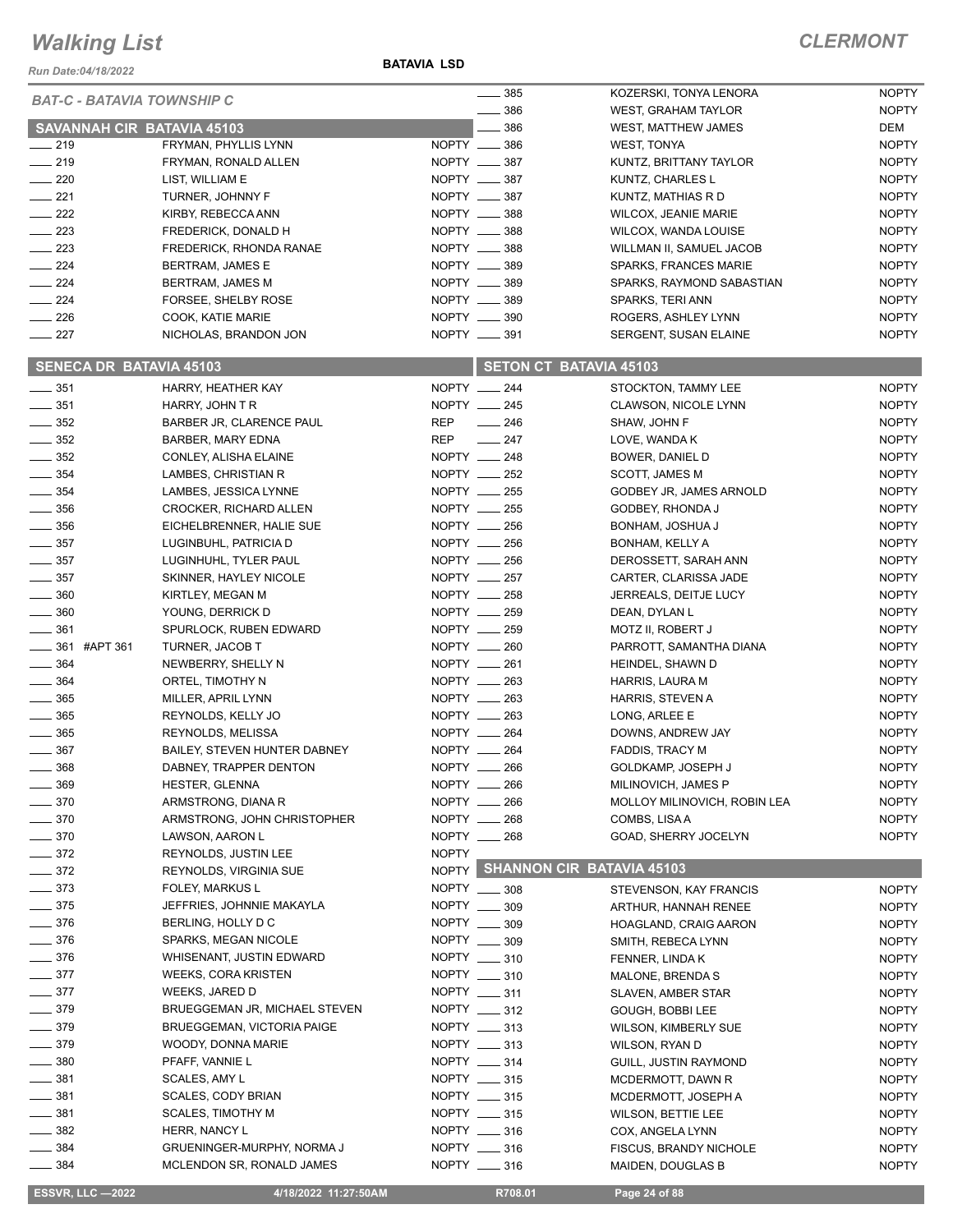*Run Date:04/18/2022*

**BATAVIA LSD**

|                   |                                   | $\sim$ 276           | LEWIS, JONATHON SIMON                     | <b>NOPTY</b> |
|-------------------|-----------------------------------|----------------------|-------------------------------------------|--------------|
|                   | <b>BAT-C - BATAVIA TOWNSHIP C</b> | $-276$               | LOVE, DENISE K                            | <b>NOPTY</b> |
|                   | <b>SHANNON CIR BATAVIA 45103</b>  | 277                  | <b>GARDNER, WILLIAM SCOT</b>              | <b>NOPTY</b> |
|                   |                                   | $-279$<br>$NOPTY$ –  | PIERCE, STEPHANIE MARIE                   | <b>NOPTY</b> |
| $\frac{1}{2}$ 317 | SHARPE, TIMOTHY A                 | 279                  | TAYLOR, JENNIFER M                        | <b>NOPTY</b> |
| $- 318$           | <b>EMPEN, SEAN PATRICK</b>        | NOPTY -<br>281       | <b>BOGGESS, ADABELLE BLUE</b>             | <b>NOPTY</b> |
| $\frac{1}{2}$ 318 | KELCH, AUTUMN DAWN                | NOPTY -<br>281       | <b>MELTON, CHARLES GAGE</b>               | <b>NOPTY</b> |
| $\frac{1}{2}$ 319 | MOORE, DOUGLAS A                  | NOPTY -<br>282       | MOORE, MARIAN J                           | <b>NOPTY</b> |
| $\frac{1}{2}$ 319 | SIZEMORE, JESSICA LYNN            | NOPTY -<br>282       | NOLAND, NATHAN J                          | <b>NOPTY</b> |
| $- 323$           | <b>HAMKER, JESSICA ROSE</b>       | NOPTY -<br>285       | RAVENSCRAFT, GREGORY DALE                 | <b>NOPTY</b> |
| $- 324$           | TAYLOR JR, KELLY A                | NOPTY -<br>285       | RAVENSCRAFT, MARY KATHRYN                 | <b>NOPTY</b> |
| $\frac{1}{2}$ 325 | ALLISON, JOSH ROBERT              | $NOPTY =$<br>286     | <b>BRADFORD, JACOB EUGENE</b>             | <b>NOPTY</b> |
| $\frac{1}{2}$ 326 | PIERCE, JOSHUA MICAH              | $N$ OPTY $-$<br>286  | ROWE, ROSE                                | <b>NOPTY</b> |
| $\frac{1}{2}$ 327 | PLETZ, MARY LOUISE                | <b>REP</b><br>287    |                                           | <b>NOPTY</b> |
| $\frac{1}{2}$ 328 | <b>FOUGHT, PHYLLIS A</b>          | <b>REP</b><br>$-288$ | ATKINS, PRISCILLA M                       |              |
| $\frac{1}{2}$ 329 | STURGILL, BRANDON LEE             | $N$ OPTY $-$         | CORNETT, DOUGLAS M                        | <b>REP</b>   |
| $\frac{331}{2}$   | <b>GRAY JR, LONNIE</b>            | 289<br>NOPTY -       | JONES, CHRISTOPHER L                      | <b>NOPTY</b> |
| $\frac{332}{2}$   | <b>BOLDMAN, THOMAS LEE</b>        | 289<br>NOPTY -       | JONES, LAURA R                            | <b>NOPTY</b> |
| $\frac{332}{2}$   | HART, MATTHEW JAMES THOMAS        | 290<br>NOPTY -       | HANKS, DAVID D                            | <b>NOPTY</b> |
| $\frac{1}{2}$ 333 | HACKADAY, BROOKE ASHLYN           | 291<br>NOPTY -       | <b>CREAGER, CANDICE ANN</b>               | <b>NOPTY</b> |
| $\frac{1}{2}$ 438 | <b>GREEN, RITA MICHELLE</b>       | 291<br>$N$ OPTY $-$  | WOOD, RICHELLE                            | <b>NOPTY</b> |
| $\frac{1}{2}$ 438 | SIMONS, MARK D                    | 294<br>NOPTY -       | VONHAGEN, WALTER JOSEPH                   | <b>NOPTY</b> |
| $\frac{1}{2}$ 440 | SCHNEIDER, JUDITH A               | 295<br>NOPTY -       | PRALL, RENA C                             | <b>NOPTY</b> |
| $-442$            | HENDREN, SAMANTHA JEAN            | 295<br>$NOPTY =$     | THOMPSON, CANDACE DAWN                    | <b>NOPTY</b> |
| $-443$            | ALLEN, MEGAN ASHLEY               | - 296<br>$NOPTY$ -   | HELDERBRAND, NINA M                       | <b>NOPTY</b> |
| $-443$            | ALLEN JR, MICHAEL DALE            | 297<br>$N$ OPTY $-$  | DILLION, ASHLEE NICOLE                    | <b>NOPTY</b> |
| $-444$            | <b>BUSTLE, CHARYL LYN</b>         | 298<br>$N$ OPTY $-$  | MCDOWELL, DIONNE CHRISTINE                | <b>NOPTY</b> |
| $\frac{1}{2}$ 445 | HUFF, BRITTANY J                  | 299<br>$N$ OPTY $-$  | FINNS, ETHEL M                            | <b>NOPTY</b> |
| $\frac{1}{2}$ 446 | REYNOLDS, SHARI NICOLE            | 299<br>NOPTY -       | FINNS, JOHN CLAYTON                       | <b>NOPTY</b> |
| $-448$            | PHILLIPS, ELIZABETH D             | 300<br>NOPTY -       | HAAS, BRANDY NICOLE                       | <b>NOPTY</b> |
| $-449$            | WILSON, AMY MARIE                 | 301<br>NOPTY -       | SAAG, AUNDRIA KAY                         | <b>NOPTY</b> |
| $-449$            | WILSON, CIERA JUDY                | 301<br>NOPTY -       | SAAG, STEPHEN T                           | <b>NOPTY</b> |
| $-451$            | CASEY, BRENDEN LEE ANTHONY        | 302<br>NOPTY -       | <b>BUSSELL, KENDRA L</b>                  | <b>NOPTY</b> |
| $-451$            | CASEY, BROOKELYN SUE RENE         | 302<br>NOPTY -       | GILL, MICHAEL                             | <b>NOPTY</b> |
| $-451$            | CASEY, RACHEL RENE                | 303<br>$N$ OPTY -    | CRAWFORD, LESTON A                        | <b>NOPTY</b> |
| $\frac{1}{2}$ 452 | EDMONDS, EDWARD ARTHUR            | 303<br>$N$ OPTY $-$  | CRAWFORD, RENA LYNN                       | <b>NOPTY</b> |
| $-452$            | RUNCK, ANASTASIA L                | 304<br>$N$ OPTY -    | CASEY, BRAELYN ALLYSSA                    | <b>NOPTY</b> |
| $-453$            | <b>IRWIN, AMANDA C</b>            | <b>DEM</b>           |                                           |              |
| $-453$            | <b>IRWIN, AMY NICOLE</b>          | <b>REP</b>           | SIERRA CT BATAVIA 45103                   |              |
| $-454$            | PATRICK, DAVID JOSHUA             | NOPTY -22            | PRINGLE, CODY LEE                         | <b>NOPTY</b> |
| $-454$            | PATRICK, JENNIFER LYNN            | NOPTY -25            | <b>BAILEY, JAMES EDWARD</b>               | <b>REP</b>   |
| __ 454            | TOMASELLI, LINDA K                | NOPTY -25            | LYKINS, SADIE JADE                        | <b>NOPTY</b> |
| $-462$            | SIMPSON, BETTY L                  | NOPTY $-27$          | HURT, AUSTIN JAMES                        | <b>NOPTY</b> |
| $-462$            | SIMPSON, CHARITY CHLOE            | NOPTY $-27$          | HURT, ROSEANN                             | <b>NOPTY</b> |
| $-462$            | SIMPSON, HANNA EDEN               | NOPTY $-28$          | OTTEN, DEBORAH A                          | <b>NOPTY</b> |
| $-463$            | HOLTON, RODNEY D                  | NOPTY -86            | HALL, ALYSSA SUE KATHALINE                | <b>NOPTY</b> |
| $-464$            | HEINRICH, KIRSTEN LYNN            | NOPTY $-$ 59         | HUGHES, CRYSTAL M                         | <b>NOPTY</b> |
|                   |                                   | 59                   | LANG, CHRISTOPHER D                       | <b>NOPTY</b> |
|                   | <b>SHANNON CT BATAVIA 45103</b>   | - 62                 | JOHNSON, AMANDA DAWN                      | <b>NOPTY</b> |
| $-455$            | <b>BOLLING, CINDY M</b>           | - 62<br>$N$ OPTY $-$ | JOHNSON, CHEYENNE CHRISTINE               | <b>NOPTY</b> |
|                   |                                   | - 62<br>NOPTY -      | JOHNSON, JASON ROBERT                     | <b>NOPTY</b> |
| $-455$            | <b>BOLLING, MARK W</b>            | NOPTY $-63$          | LANTER, ARCHIE L                          | REP          |
| $-457$            | SCHOBER, JACQUELINE A             | NOPTY $-63$          | LANTER, TIMOTHY S                         | <b>NOPTY</b> |
| $-457$            | SCOTT, EDWARD L                   | NOPTY $-64$          | MCGLOTHIN, JAMES ELWOOD                   | <b>NOPTY</b> |
| $-459$            | EVANS, KAYLA S                    | NOPTY $-64$          | MCGLOTHIN, VENESSA MIRANDA                | <b>NOPTY</b> |
| $-460$            | NEFF, JESSICA ALEXANDRA           | NOPTY -65 #B         | LABARE, GABRIELLE LEANN                   | <b>NOPTY</b> |
| $-461$            | BOWMAN, MIRANDA KAY               | $- 65$ #B            | SMITH, TRENTON JEFFERY HAROLD             | <b>NOPTY</b> |
|                   |                                   | $-67$                | <b>MORRISON, GAIL S</b>                   | <b>DEM</b>   |
|                   | SHERWOOD CT BATAVIA 45103         | $-67$                | SMALLMAN, HEIDI ANN                       | <b>DEM</b>   |
| $-272$            | HARP, KRISTEN NICOLE              | <b>NOPTY</b><br>69   | PUCKETT, INEZ ANN                         | <b>NOPTY</b> |
| $-274$            | <b>MYERS, RACHEL MALEE</b>        | NOPTY -<br>. 70      | <b>KLETTE, RICHARD A</b>                  | <b>NOPTY</b> |
| $\frac{274}{2}$   | NOLAND, DENNIS F                  | NOPTY -              | <b>SEXTON, JULIE RAE</b>                  | <b>NOPTY</b> |
| _ 274 #APT 274    | GATTO, ANTHONY R                  | $NOPTY$ - $70$       |                                           | <b>NOPTY</b> |
| $-275$            | SHAFFER, HAYLEY ANN NICOLE        | NOPTY $ 72$<br>74    | MILLIGAN, RITA MAY<br>WEST, DAVID MATTHEW | <b>NOPTY</b> |
|                   |                                   |                      |                                           |              |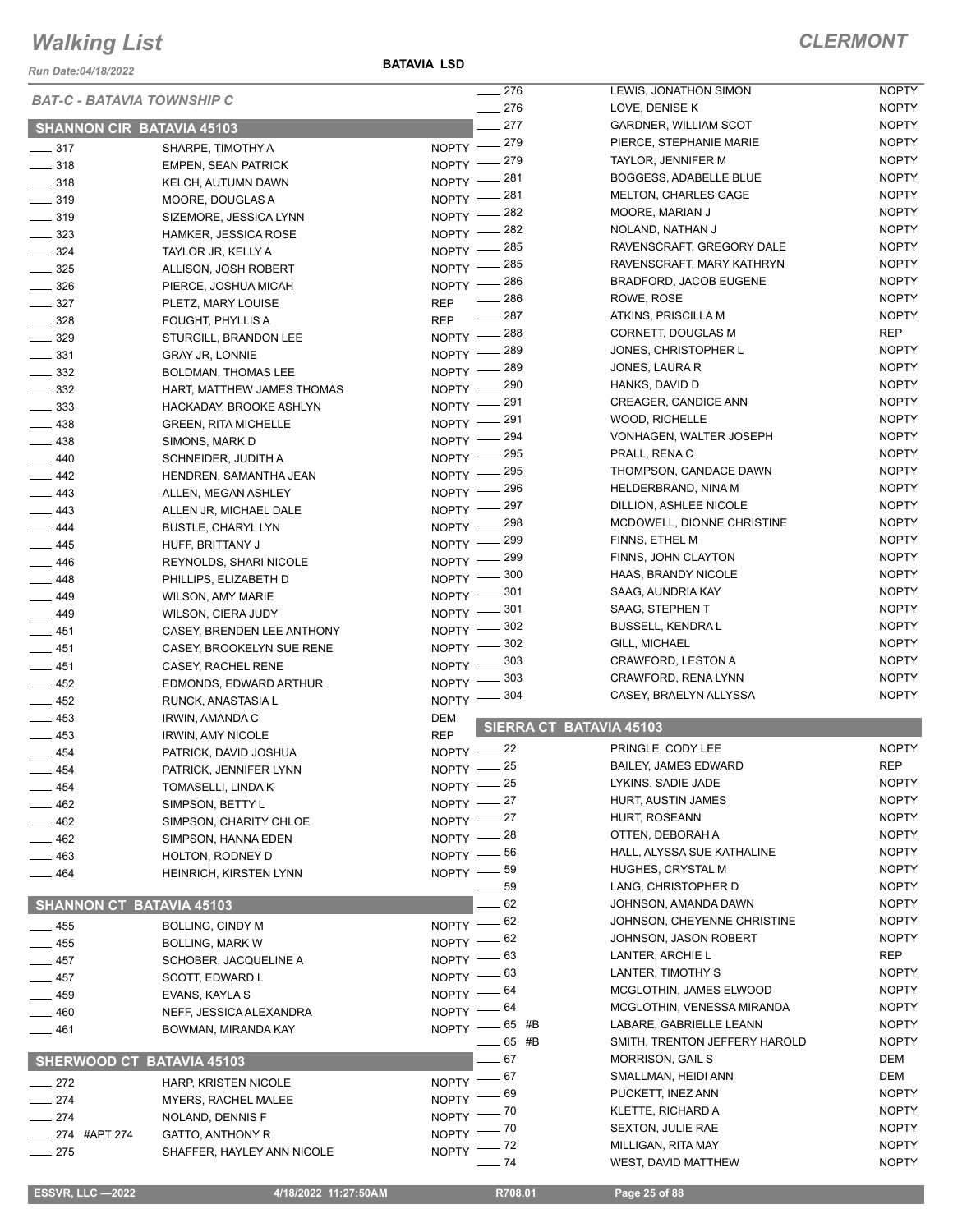*Run Date:04/18/2022*

#### *CLERMONT*

|                                | <b>BAT-C - BATAVIA TOWNSHIP C</b>       | $\frac{1}{2}$            | DAVIS JR, DONALD L             | <b>NOPTY</b> |
|--------------------------------|-----------------------------------------|--------------------------|--------------------------------|--------------|
|                                |                                         | $\equiv$ 3               | WAINSCOTT, JENNIFER LYNN       | <b>NOPTY</b> |
| <b>SIERRA CT BATAVIA 45103</b> |                                         | $-4$                     | PIKAART, STEVEN C              | <b>NOPTY</b> |
| $\frac{1}{2}$ 75               | SPOONAMORE, LINDA I                     | <b>REP</b><br>$-5$       | HILL, LARA JOY                 | <b>NOPTY</b> |
| $-78$                          | CRUTCHER JR, RONALD WAYNE               | NOPTY $-7$               | GIBSON, JUDITH A               | <b>NOPTY</b> |
| $-78$                          | PLUMMER, CHRISTOPHER M                  | NOPTY $-7$               | IMWALLE, SHERRY R              | <b>NOPTY</b> |
| $-79$                          | <b>WULFECK, ANNA MARIE</b>              | NOPTY $-7$               | <b>MURPHY, KRISTI RENEE</b>    | <b>NOPTY</b> |
| $\frac{1}{2}$ 82 #APT 82       | TIBBE, PHILIP EDWARD                    | $NOPTY$ $\_\_7$          | <b>SCHOEN, KENNETH CHARLES</b> | <b>NOPTY</b> |
| $\frac{1}{2}$ 86               | WEBB, IDA K                             | NOPTY $-7$               | SPRY, JENNIFER SHALENE         | <b>NOPTY</b> |
| $\frac{1}{2}$ 88               | SELLERS, CARSON WILL                    | NOPTY ____ 7 #TRLR 7     | ELLIS, SAVANNAH LYNN           | <b>NOPTY</b> |
| $\frac{1}{2}$ 88               | SELLERS, DIANA LYNN                     | NOPTY $\_\_\$ 9          | SEIBERT, ALLEN E               | <b>NOPTY</b> |
| $\frac{1}{2}$ 88               | <b>SELLERS, HUNTER G</b>                | NOPTY __ 10              | JORDAN, JAY JUSTIN             | <b>NOPTY</b> |
| $\frac{1}{2}$ 89               | PERRY JR, ROBERT ALLEN                  | NOPTY $-11$              | LAWRENCE, FALYSHA LYNNE        | <b>NOPTY</b> |
| $\frac{1}{2}$ 91               | BOWMAN, CODY                            | NOPTY $-11$              |                                | <b>NOPTY</b> |
| $\frac{1}{2}$ 92               | SESTER, TYLER ANTHONY                   | NOPTY __ 11              | MILLER, ERIC STEVEN            | <b>NOPTY</b> |
| $\frac{1}{2}$ 93               |                                         | $NOPTY$ __ 12            | MILLER, WILLIAM F              |              |
| $\frac{1}{2}$ 93               | KLETTE, RICHARD ANTHONY                 | NOPTY ____ 12 #APT 12    | MOORE JR, RONALD LEE           | <b>NOPTY</b> |
|                                | KLETTE, TONYA M                         |                          | SKINNER, PAUL W                | <b>NOPTY</b> |
| $\equiv$ 93                    | WHALEY, PAUL B                          | $NOPTY$ _____ 13         | SLOAN, BRITTANY ANN            | <b>NOPTY</b> |
| $\frac{1}{2}$ 93               | WHALEY, PAUL M                          | NOPTY $-13$              | SLOAN, SEAN DAVID              | <b>NOPTY</b> |
| $\frac{1}{2}$ 95               | BLACKBURN, CHAD C                       | NOPTY $-15$              | STEWARD, MICHAEL LEE           | <b>NOPTY</b> |
| $\frac{1}{2}$ 95               | <b>BLACKBURN, NAOMI E</b>               | NOPTY __ 16              | KUB, JESSICA LEE               | <b>NOPTY</b> |
| $\frac{1}{2}$ 96               | PILOT, DON C                            | NOPTY __ 17              | <b>BRATTEN, HEATHER MARIA</b>  | <b>NOPTY</b> |
| $\equiv$ 96                    | STURGILL, NICOLE LYNN                   | NOPTY $-17$              | DANIELS, BRADLY RANDAL         | <b>NOPTY</b> |
| $\frac{1}{2}$ 97               | SEXTON JR, DANIEL LEE                   | NOPTY $-18$              | CROWLEY, NICHOLAS P            | <b>NOPTY</b> |
| $\frac{1}{2}$ 98               | WILLENBURG, SHAUNA D                    | NOPTY __ 19              | BROWN, HELEN LEE               | <b>NOPTY</b> |
| $\frac{1}{2}$ 99               | <b>GREBER, BRIAN GARRY</b>              | $NOPTY$ ____ 19          | <b>KEY, SUNSHINE D</b>         | <b>NOPTY</b> |
|                                |                                         | $-22$                    | SAYLOR, HANNAH MICHELLE        | <b>NOPTY</b> |
| SIOUX CT BATAVIA 45103         |                                         | 23                       | LEWIS, ROSEMARY                | <b>NOPTY</b> |
| $\frac{1}{29}$                 | NEHUS, TAMMY F                          | NOPTY __ 101             | DRUSELL, DONNA S               | <b>NOPTY</b> |
| $\frac{1}{2}$ 30               | RUGGLES, SHARON A                       | NOPTY __ 103             | HESS, CLAY L                   | <b>NOPTY</b> |
| $\frac{1}{2}$ 31               | DUCKETT, JOHN C                         | NOPTY __ 108             | EVERSOLE, TERA LIANE           | <b>NOPTY</b> |
| $\frac{1}{2}$ 33               | ARMSTRONG, GREGORY DEAN                 | NOPTY __ 110             | FUHRMAN, CAITLIN M             | DEM          |
| $\frac{1}{2}$ 34               | EDMISTER, FRANK LYN                     | NOPTY __ 110             | FUHRMAN, SAM WALLACE           | <b>DEM</b>   |
| $\frac{1}{2}$ 35               | BRUNSWICK, WILLIAM ALLEN                | NOPTY __ 111             | RUSSELL, JAY A                 | <b>NOPTY</b> |
| $\frac{1}{2}$ 36               | BETHEL, BARBARA A                       | REP<br>$\frac{1}{2}$ 113 | SAPP, BRANDON S                | <b>NOPTY</b> |
| $\frac{1}{2}$ 36               | <b>BETHEL, JAMES A</b>                  | REP<br>$- 114$           | SOUDER, JASON R                | <b>NOPTY</b> |
| $\frac{1}{2}$ 36               | BETHEL, JAMES C                         | REP<br>$\frac{1}{16}$    | MOORE, CHRISTOPHER DAVID       | <b>NOPTY</b> |
| $\frac{1}{2}$ 36               | BONAVITA, NICHOLAS V                    | NOPTY __ 116             | MOORE, TIMBERLY ANN            | <b>NOPTY</b> |
| $\frac{1}{2}$ 36               |                                         | NOPTY __ 118             |                                | <b>NOPTY</b> |
|                                | BREWER, SONYA LYNN                      | NOPTY __ 119             | EVERNHAM, CHRISTOPHER LEE      |              |
| $\frac{1}{2}$ 37               | CHRISTERSON, SEBASTIAN S E              |                          | GUENTHER, TAMMY NICOLE         | <b>NOPTY</b> |
| $\frac{1}{2}$ 37               | DUNHAM, SHARON M                        | NOPTY __ 121             | <b>BLUM, CHERIL</b>            | <b>NOPTY</b> |
| $\frac{1}{2}$ 39               | <b>GREEN, JOSETTA R</b>                 | NOPTY __ 121             | BLUM, JOSHUA M                 | <b>NOPTY</b> |
| $\frac{1}{2}$ 40               | SCHAUPP, DAVID L                        | NOPTY __ 121             | BLUM, SHAINA DANIELLE          | <b>NOPTY</b> |
| $-41$                          | MCBERRY, JESSICA NICOLE                 | NOPTY __ 122             | MENSER, PAULA KAY              | <b>NOPTY</b> |
| $\frac{1}{2}$ 42               | <b>BINKLEY, MONAK</b>                   | NOPTY __ 122             | <b>SCHMIDT, SHARI L</b>        | <b>NOPTY</b> |
| $\frac{1}{2}$ 42               | DUNCAN, SHELIA M                        | NOPTY __ 123             | BALL, MARY A                   | <b>NOPTY</b> |
| $\frac{1}{2}$ 43               | HARLEY, JANET M                         | $\frac{1}{2}$ 123<br>REP | HENNESSEY, JENNIFER L          | <b>NOPTY</b> |
| $\frac{1}{2}$ 43               | HARLEY, THOMAS THURMON                  | NOPTY __ 124             | BEHRMANN, BRANDI JO            | <b>NOPTY</b> |
| $\frac{1}{2}$ 45               | DAWSON, LORE RENE                       | NOPTY __ 128             | MCNAUGHTON, SAMANTHA DAWN      | <b>NOPTY</b> |
| $\frac{1}{2}$ 45               | DAWSON, WILLIAM T                       | NOPTY __ 128             | PAUL-PRINDLE, BRANDI MARIE     | <b>NOPTY</b> |
| $-46$                          | WONG, TABITHA A                         | NOPTY __ 129             | HATFIELD, MARK E               | <b>NOPTY</b> |
| $\frac{1}{2}$ 47               | MANNING, KAYLA M                        | NOPTY __ 130             | EVANS, DEBORAH J               | <b>NOPTY</b> |
| $\_\_49$                       | BECKETT, VANESSA MAE                    | NOPTY __ 130             | LEPOUTTRE, ERIC JOHN           | <b>NOPTY</b> |
| $\frac{1}{2}$ 49               | WEST JR, JEFFREY LEE                    | NOPTY __ 131             | TAYLOR, MARK ALLAN             | <b>NOPTY</b> |
| $-51$                          | HANSFORD, JONATHAN EDWARD               | NOPTY __ 159             | MYERS, STACY L                 | <b>NOPTY</b> |
| $\frac{1}{2}$ 51               | PRICE JR, ROY RANDALL                   | NOPTY __ 159             | TINCHER, ASHLEY N              | <b>NOPTY</b> |
| $\frac{1}{2}$ 52               | PERRINE, ZACHARY BRIAN                  | NOPTY __ 160             | EUBANKS, JEFFREY A             | <b>NOPTY</b> |
| $\frac{1}{2}$ 55               | GARLAND, SAMANTHA D                     | NOPTY __ 161             | BUCKMAN, MICHAEL CHRISTOPHER   | <b>NOPTY</b> |
|                                |                                         | — 161                    | HEARLD, CHRISTOPHER ALAN       | <b>NOPTY</b> |
|                                | <b>SULPHUR SPRINGS DR BATAVIA 45103</b> | $-163$                   | NUNLEY, MINDA M                | <b>NOPTY</b> |
|                                |                                         | NOPTY - 164              |                                |              |
| $\overline{\phantom{0}}$ 1     | <b>BANKS, KURTIS B</b>                  |                          | DOWNS, DYLAN JAY               | <b>NOPTY</b> |
| $-1$                           | DOHERTY, MARY BETH                      | NOPTY __ 165             | ANGEL, MARGARET ELAINE         | <b>NOPTY</b> |
| $\frac{1}{2}$                  | SIMMS, JAMIE LYNN                       | $NOPTY$ — 168            | CRAYCRAFT, JAMES F             | <b>NOPTY</b> |

 **ESSVR, LLC —2022 4/18/2022 11:27:50AM R708.01 Page 26 of 88**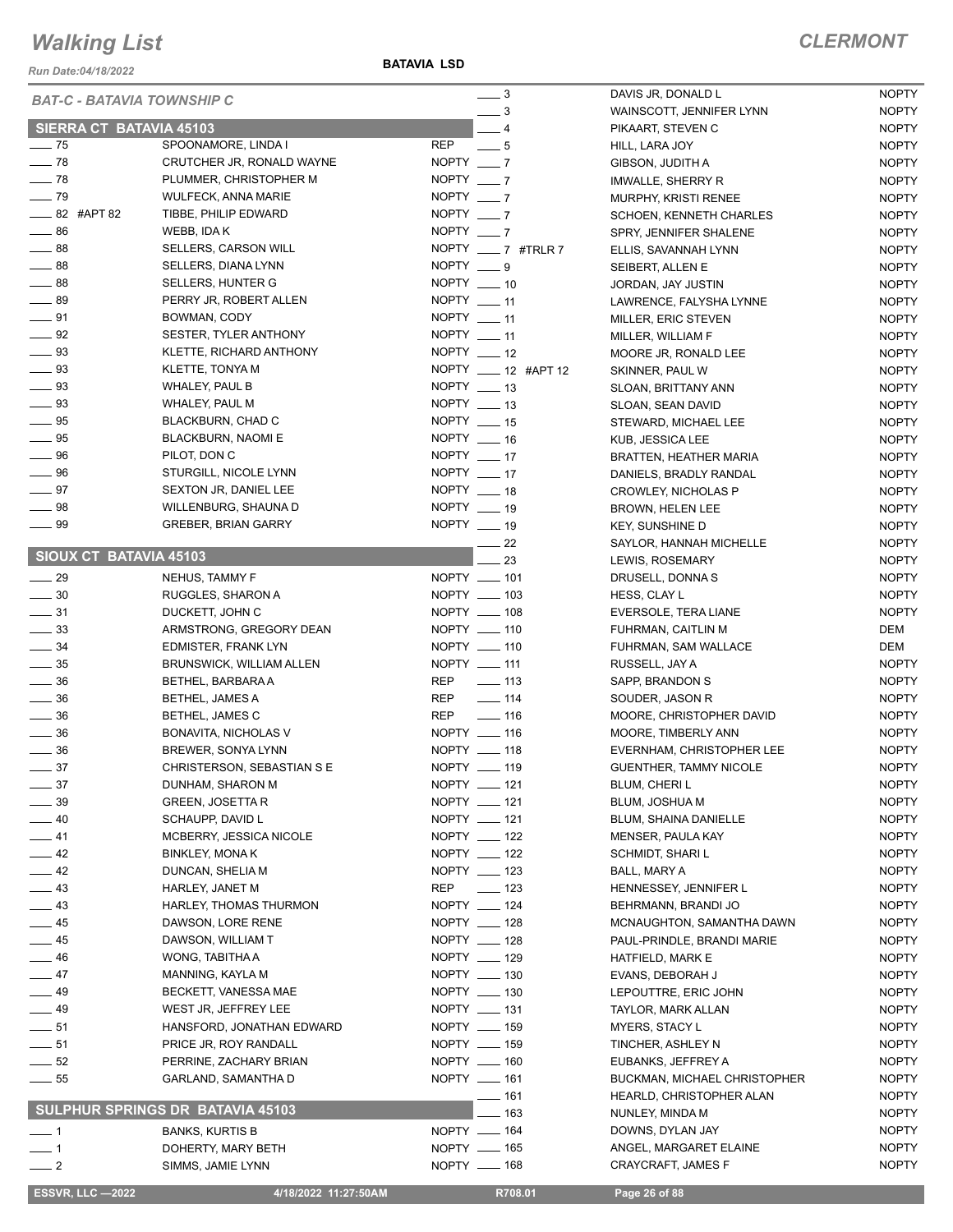*Run Date:04/18/2022*

**BATAVIA LSD**

|                              |                 |                                                        |              | $\frac{1}{2}$ 307              | REINHART, JOHN CHRISTOPHER             | <b>NOPTY</b>                 |
|------------------------------|-----------------|--------------------------------------------------------|--------------|--------------------------------|----------------------------------------|------------------------------|
|                              |                 | <b>BAT-C - BATAVIA TOWNSHIP C</b>                      |              | 307                            | REINHART, TYLER DAVID                  | <b>NOPTY</b>                 |
|                              |                 | SULPHUR SPRINGS DR BATAVIA 45103                       |              | 334                            | BOLDMAN, TIFFANY RENAY                 | <b>NOPTY</b>                 |
| $- 169$                      |                 | ALBERT, TIMOTHY M                                      |              | NOPTY __ 335                   | HEWITT, ROBERT L                       | <b>NOPTY</b>                 |
| $-169$                       |                 | PILCHER, AUDRIANNA D                                   |              | NOPTY __ 335                   |                                        | <b>NOPTY</b>                 |
| $- 169$                      |                 | STANKORB, AMANDA M                                     |              | NOPTY ____ 336                 | TOWLER HEWITT, MELISSA DEE             | <b>NOPTY</b>                 |
|                              |                 |                                                        |              |                                | CALDWELL, ANTHONY P                    |                              |
| $- 170$                      |                 | MARSHALL, BRUCE EDGAR                                  | <b>REP</b>   | $\frac{1}{2}$ 336              | MINEER, BRENDA KAY                     | <b>NOPTY</b>                 |
| $- 171$                      |                 | NEAL, LAURIE J                                         |              | NOPTY __ 337                   | MEURER, ANTHONY WAYNE                  | <b>NOPTY</b>                 |
| $- 171$                      |                 | PARKER, MICHELE R                                      |              | NOPTY __ 338                   | GOSNEY, JOSEPH L                       | <b>NOPTY</b>                 |
| $-171$                       |                 | PARKER, RUBEN JAMES                                    |              | NOPTY __ 338                   | GOSNEY, MEGAN NICHOLE                  | <b>NOPTY</b>                 |
| $\frac{1}{2}$ 172            |                 | ANDERSON, JOSEPH E                                     |              | NOPTY __ 339                   | ROEHM, DONNA S                         | <b>NOPTY</b>                 |
| $\frac{1}{2}$ 172            |                 | ANDERSON, LINDA C                                      |              | NOPTY __ 339                   | ROEHM, WAYNE M                         | <b>NOPTY</b>                 |
| $\frac{1}{2}$ 172            |                 | <b>BLUM, JACINDA L</b>                                 |              | NOPTY __ 341                   | EVERHART, CASSIE L                     | <b>NOPTY</b>                 |
| $\frac{1}{2}$ 172            |                 | SHULL, GARY A                                          |              | NOPTY __ 341                   | NOLAND, HANNAH LEE                     | <b>NOPTY</b>                 |
| $- 173$                      |                 | CAMPBELL, DAVID LEE                                    |              | NOPTY __ 342                   | MINTON, AUSTIN HAROLD                  | DEM                          |
| $\frac{1}{229}$              |                 | MOORE, GUY MICHAEL                                     |              | NOPTY _____ 342                | MINTON, DAWN LYNN                      | DEM                          |
| $\frac{1}{2}$ 230            |                 | POWELL, GERALD J                                       |              | NOPTY __ 343                   | ROSS, JACOB RAY                        | <b>NOPTY</b>                 |
| $\sim$ 230                   |                 | POWELL, SUE G                                          | <b>REP</b>   | $\frac{344}{2}$                | DICK, TERRY F                          | <b>NOPTY</b>                 |
|                              |                 |                                                        |              | $- 345$                        | ROBB, JULIA MARIE                      | <b>NOPTY</b>                 |
|                              |                 | <b>SWEET BRIAR CT BATAVIA 45103</b>                    |              | 345                            | ROBB, LYNNE MICHELLE                   | DEM                          |
| $\frac{1}{2}$ 134            |                 | MAYNARD SR, JAMES F                                    | <b>REP</b>   | $\frac{1}{2}$ 346              | STEWART, STEPHEN G                     | <b>NOPTY</b>                 |
| $\frac{1}{2}$ 134            |                 | MAYNARD, KAREN A                                       |              | REP $- 350$                    | WALSH, LINDA LEE                       | <b>NOPTY</b>                 |
| $\frac{1}{2}$ 135            |                 | APGAR JR, RUSSELL E                                    |              | NOPTY __ 425                   | COMBERGER, JEFF A                      | <b>NOPTY</b>                 |
| $\frac{1}{2}$ 135            |                 | KING, NORMA JEAN                                       |              | NOPTY -426                     | TOMASELLI, MEGAN A                     | <b>NOPTY</b>                 |
| $\frac{1}{2}$ 135            |                 | MOORE SCHLOMACH, ASHLEY RACHEI                         |              | NOPTY -429                     | JONES, DIXIE LEE                       | DEM                          |
| $\frac{1}{2}$ 136            |                 | DEROSSETT, DONALD                                      |              | NOPTY -429                     | KLEIN, MARY LAVERNE                    | <b>NOPTY</b>                 |
| $\frac{1}{2}$ 137            |                 | <b>WILSON, BOBBY</b>                                   |              | NOPTY -431                     | CHANEY-MARINO, GLORIA M                | <b>NOPTY</b>                 |
| $\frac{1}{2}$ 139            |                 | OPP, SHARON F                                          |              | NOPTY __ 431                   | MARINO, LOUIS R                        | REP                          |
| $- 141$                      |                 | ASKREN, SAMANTHA LYN                                   |              | NOPTY -432                     | PAUL PRINDLE, JAMES STEPHEN            | <b>NOPTY</b>                 |
| $\frac{1}{2}$ 142            |                 |                                                        |              | NOPTY -432                     | PAUL-PRINDLE, JAMIE N                  | <b>NOPTY</b>                 |
|                              |                 | ROBERTS, EDWARD LEDEAN                                 |              |                                | PAUL-PRINDLE, KIMBERLY A               | <b>REP</b>                   |
| $\frac{1}{2}$ 143            |                 | WITTE, DOROTHY A                                       |              | NOPTY -432                     |                                        |                              |
| $- 144$                      |                 | <b>BUCHANAN, BRITNEY MARIE</b>                         |              | NOPTY -432                     | PRINDLE, TOMMY L                       | <b>REP</b>                   |
| $\frac{1}{4}$                |                 | HAUCK, THERESA A                                       |              | NOPTY __ 436                   | APGAR, ALICE F                         | REP                          |
| $\frac{1}{2}$ 146            |                 | ALONZO MARTINEZ, ERICK ALEXANDEI                       |              | NOPTY -436                     | COLVIN, COLLETTE D                     | <b>NOPTY</b>                 |
| $- 147$                      |                 | WRIGHT, DEBORAH A                                      |              | NOPTY -437                     | MEJIA ARAGON, PEDRO                    | <b>NOPTY</b>                 |
| $\frac{1}{2}$ 149            |                 | RUHE, KATHY LYNN                                       | <b>NOPTY</b> |                                |                                        |                              |
| $\frac{1}{2}$ 152            |                 | NAPIER, MELINDA GAY                                    |              |                                | NOPTY ZAGAR RD BATAVIA 45103           |                              |
| $\frac{1}{2}$ 152            |                 | NAPIER, PAUL E                                         |              | NOPTY __ 3993                  | <b>BRATTEN, JANET L</b>                | <b>REP</b>                   |
| $\frac{1}{2}$ 152            |                 | NAPIER, PAUL NICHOLAS                                  |              | NOPTY __ 3993                  | BRATTEN, RONALD L                      | <b>REP</b>                   |
| <b>____ 155 #LOT 155</b>     |                 | MATTHEWS, PATRICIA ANN                                 |              | NOPTY __ 4011                  | CALLAHAN, LAUREN B                     | <b>NOPTY</b>                 |
| —— 156                       |                 | CHILTON JR, ROBERT WAYNE                               |              | NOPTY __ 4011                  | MEADOR, RHONDA L                       | <b>NOPTY</b>                 |
| $\frac{1}{2}$ 157            |                 | JARRETT, JOSHUA LEE                                    |              | NOPTY __ 4050                  | MCLAUGHLIN, BRIAN MATTHEW              | <b>NOPTY</b>                 |
| $\frac{1}{2}$ 157            |                 | JARRETT, TERESA ANN                                    |              | NOPTY __ 4050                  | RIOS, DAWN MARIE                       | NOPTY                        |
| $- 157$                      |                 | JARRETT, WILLIAM P                                     |              | NOPTY __ 4050                  | RIOS, JOSE R                           | <b>NOPTY</b>                 |
| $\frac{1}{2}$ 236            |                 | NICHUM, THOMAS                                         |              | NOPTY __ 4050                  | VON LUEHRTE, DEVON M                   | <b>NOPTY</b>                 |
| $\sim$ 238                   |                 | <b>BINGAMAN, KRISTIN R</b>                             |              | NOPTY __ 4050                  | VONLUEHRTE, MICHAEL ANDREW             | <b>NOPTY</b>                 |
| $\frac{1}{2}$ 238 #APT 238   |                 | BINGAMAN, NATHAN ALLEN                                 |              | NOPTY __ 4053                  | <b>HENDRICKS, GAIL DIETRICH</b>        | DEM                          |
| $\frac{1}{2}$ 239            |                 | WHITED, BRIAN PAUL                                     | REP          | $-4053$                        | <b>HENDRICKS, JAMES W</b>              | <b>NOPTY</b>                 |
| $\_\_2$ 239                  |                 | WHITED, JAROD MICHAEL                                  |              | NOPTY __ 4056                  | DISTLER, CHRISTOPHER WILLIAM           | <b>NOPTY</b>                 |
| $\frac{1}{2}$ 239            |                 | WHITED, KATHERINE BRIANNA                              |              | NOPTY __ 4056                  | DISTLER, WILLIAM DAVID                 | REP                          |
| $\sim$ 239                   |                 | <b>WHITED, KEARI NOEL</b>                              |              | NOPTY __ 4056                  | HORN, THOMAS J                         | <b>NOPTY</b>                 |
|                              | __ 239 #LOT 239 | WHITED, KIMBERLY DAWN                                  |              | NOPTY __ 4056                  | ROYSE, AMY ANN                         | <b>NOPTY</b>                 |
| $\sim$ 240                   |                 | COURTNEY, ZACHARY NATHANIEL                            |              | NOPTY __ 4056                  | WELLS, AMANDA MARIE                    | <b>NOPTY</b>                 |
| $-241$                       |                 | TEMPLE, PAMELA DENISE                                  |              | NOPTY __ 4070                  | MORGAN, NORMA J                        | <b>NOPTY</b>                 |
| $-241$                       |                 | TEMPLE, SCOTT A                                        | REP          | $-4080$                        | SHINKLE, JAMES L                       | DEM                          |
| $- 269$                      |                 | MACK, CHARLES M                                        |              | NOPTY __ 4081                  | CARR, DAWNA CHRISTIE                   | <b>NOPTY</b>                 |
|                              |                 |                                                        |              |                                |                                        |                              |
| $-271$                       |                 | SEXTON-WEST, JERRI K                                   | REP          | $- 4081$                       | HESLIN, DANIEL CHRISTOPHER             | <b>NOPTY</b>                 |
| $-271$                       |                 | WEST, JEFFREY L                                        | REP          | $-4081$                        | MOLITOR, DONNAL                        | REP                          |
|                              |                 |                                                        |              |                                |                                        | <b>NOPTY</b>                 |
| $\frac{1}{2}$ 306            |                 | FRIBOURG JR, CHARLES DAVID                             |              | NOPTY __ 4081                  | MOLITOR, EDWARD C                      |                              |
| $- 306$                      |                 | <b>NEAL, NICOLE MARIE</b>                              |              | NOPTY __ 4084                  | ROGERS, BRYAN D                        | <b>NOPTY</b>                 |
| $\frac{1}{2}$ 307            |                 | <b>BLOCK, BRENDA K</b>                                 |              | NOPTY __ 4087                  | FILLA, BENJAMIN J                      | <b>NOPTY</b>                 |
| $- 307$<br>$\frac{1}{2}$ 307 |                 | <b>BLOCK JR, WILLIAM ROBERT</b><br>REINHART, BEVERLY A |              | NOPTY __ 4088<br>NOPTY __ 4088 | CHAMBERS, DEANNA JUNE<br>DYER, KERRY J | <b>NOPTY</b><br><b>NOPTY</b> |

**ESSVR, LLC -2022 4/18/2022 11:27:50AM** R708.01 **Page 27 of 88**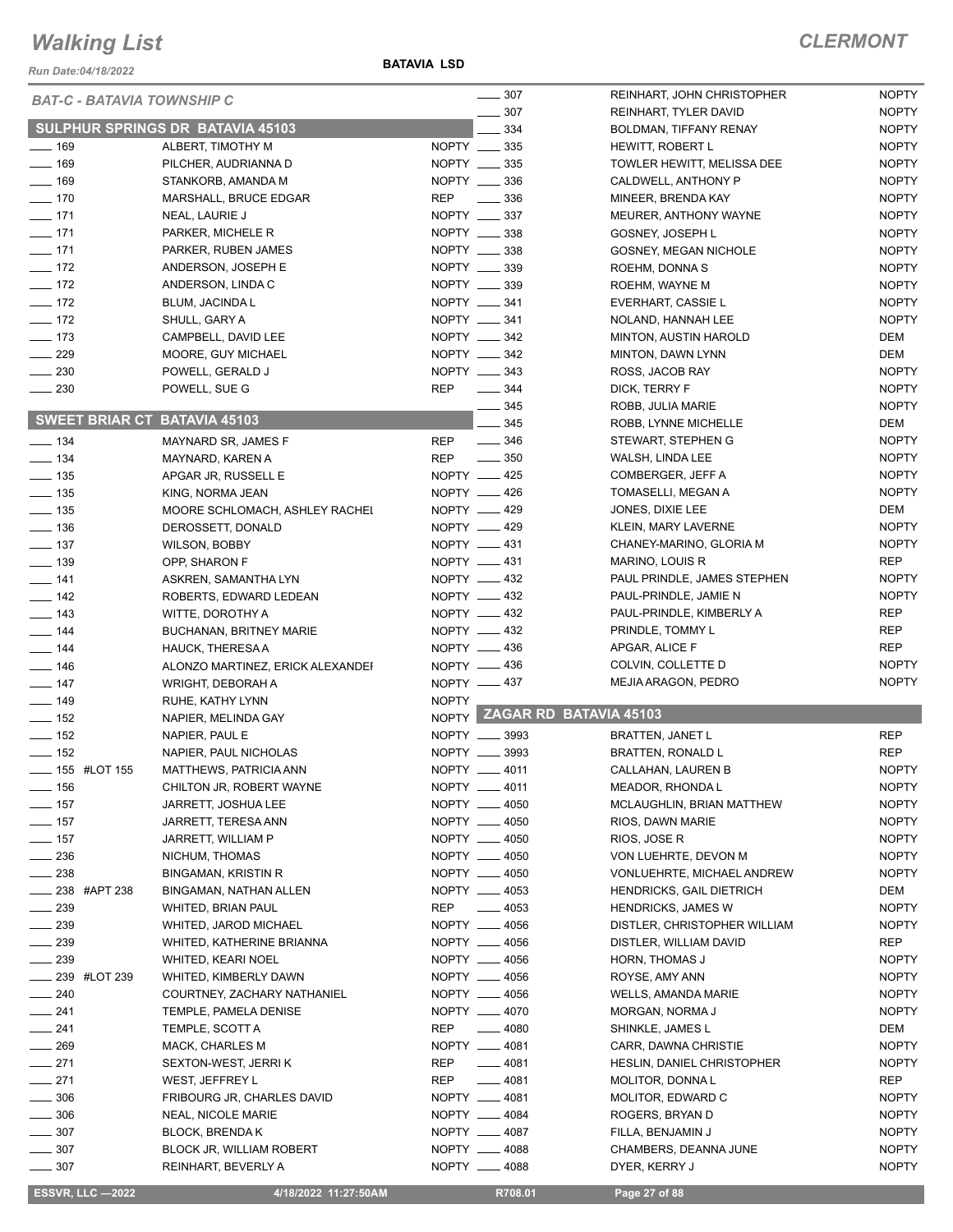*Run Date:04/18/2022*

*BAT-C - BATAVIA TOWNSHIP C*

|         | ZAGAR RD BATAVIA 45103     |              |
|---------|----------------------------|--------------|
| $-4091$ | SHINKLE, CONNIE M          | <b>NOPTY</b> |
| $-4092$ | SHINKLE, BARBARA A         | <b>DEM</b>   |
| $-4092$ | SHINKLE, WILLIAM A         | <b>DEM</b>   |
| $-4092$ | YOUNG, TIMOTHY MICHAEL     | <b>DEM</b>   |
| $-4095$ | SHINKLE, DEBORAH A         | <b>NOPTY</b> |
| $-4095$ | SHINKLE, MICHAEL E         | <b>REP</b>   |
| $-4095$ | SIMPSON, MICHAEL TODD      | <b>NOPTY</b> |
| $-4099$ | SHINKLE, ERIN M            | <b>NOPTY</b> |
| $-4099$ | SHINKLE, JOHN E            | <b>NOPTY</b> |
| $-4114$ | DYER. TERRY RUSSELL        | <b>NOPTY</b> |
| $-4114$ | LOVE, DANNY E              | <b>NOPTY</b> |
| $-4122$ | BESS, JILL                 | <b>DEM</b>   |
| $-4122$ | DAILY, MICHAEL SCOTT       | <b>NOPTY</b> |
| $-4122$ | SHOEMAKE, JASON ALLEN      | <b>NOPTY</b> |
| $-4126$ | PUGH. JAKOB D              | <b>NOPTY</b> |
| $-4126$ | WIEDERHOLD, JEANNA L       | <b>REP</b>   |
| $-4126$ | WIEDERHOLD, MEGAN L        | <b>REP</b>   |
| $-4126$ | WIEDERHOLD, MICHAEL J      | <b>REP</b>   |
| $-4126$ | WIEDERHOLD, MICHAEL J      | <b>NOPTY</b> |
| $-4131$ | <b>BRANAM SR. DENNIS J</b> | <b>NOPTY</b> |
| $-4131$ | BRANAM, KIMBERLY A         | <b>NOPTY</b> |
| $-4135$ | <b>BUCHANAN, CRYSTAL J</b> | <b>NOPTY</b> |
| $-4135$ | HOWEY, HELEN MARIE         | <b>NOPTY</b> |

**BATAVIA LSD**

*TOTAL :* **604**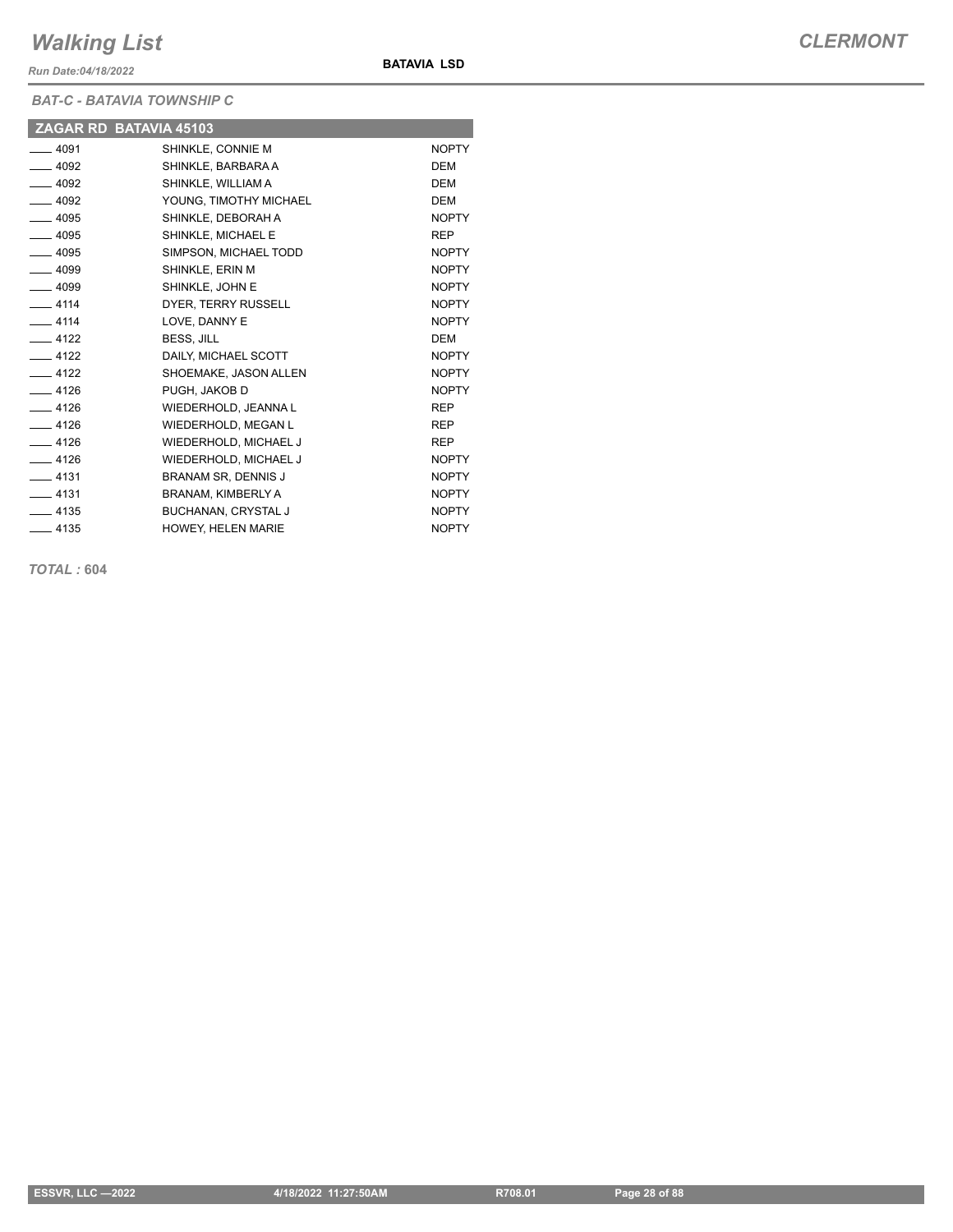*Run Date:04/18/2022*

**BATAVIA LSD**

*BAT-H - BATAVIA TOWNSHIP H*

|         | <b>FILAGER RD BATAVIA 45103</b> |              |
|---------|---------------------------------|--------------|
| $-4006$ | <b>GATCHETT, JEFFREY K</b>      | <b>NOPTY</b> |
| $-4006$ | GATCHETT, LAURA MARIANNE        | <b>NOPTY</b> |
|         | STATE ROUTE 222 BATAVIA 45103   |              |
| $-4488$ | <b>BROCK, AMANDA LYNN</b>       | <b>NOPTY</b> |
| _ 4488  | LYONS, AMY SUE                  | <b>NOPTY</b> |
| $-4488$ | <b>WRIGHT, ROSEMARY</b>         | <b>NOPTY</b> |
| $-4492$ | SMITH, ANN LOIS                 | <b>NOPTY</b> |
| $-4492$ | SMITH. STEVEN CHARLES           | <b>NOPTY</b> |
| $-4500$ | <b>HAUCK, JANICE I</b>          | <b>NOPTY</b> |
| $-4500$ | <b>HAUCK, KARA LEE</b>          | <b>NOPTY</b> |
| $-4500$ | <b>HAUCK, STEPHEN L</b>         | <b>NOPTY</b> |
| $-4500$ | SOLOSKY, ERICA LYNN             | <b>NOPTY</b> |
| $-4512$ | STEPHENS, CRISTINA RAE          | <b>NOPTY</b> |

*TOTAL :* **12**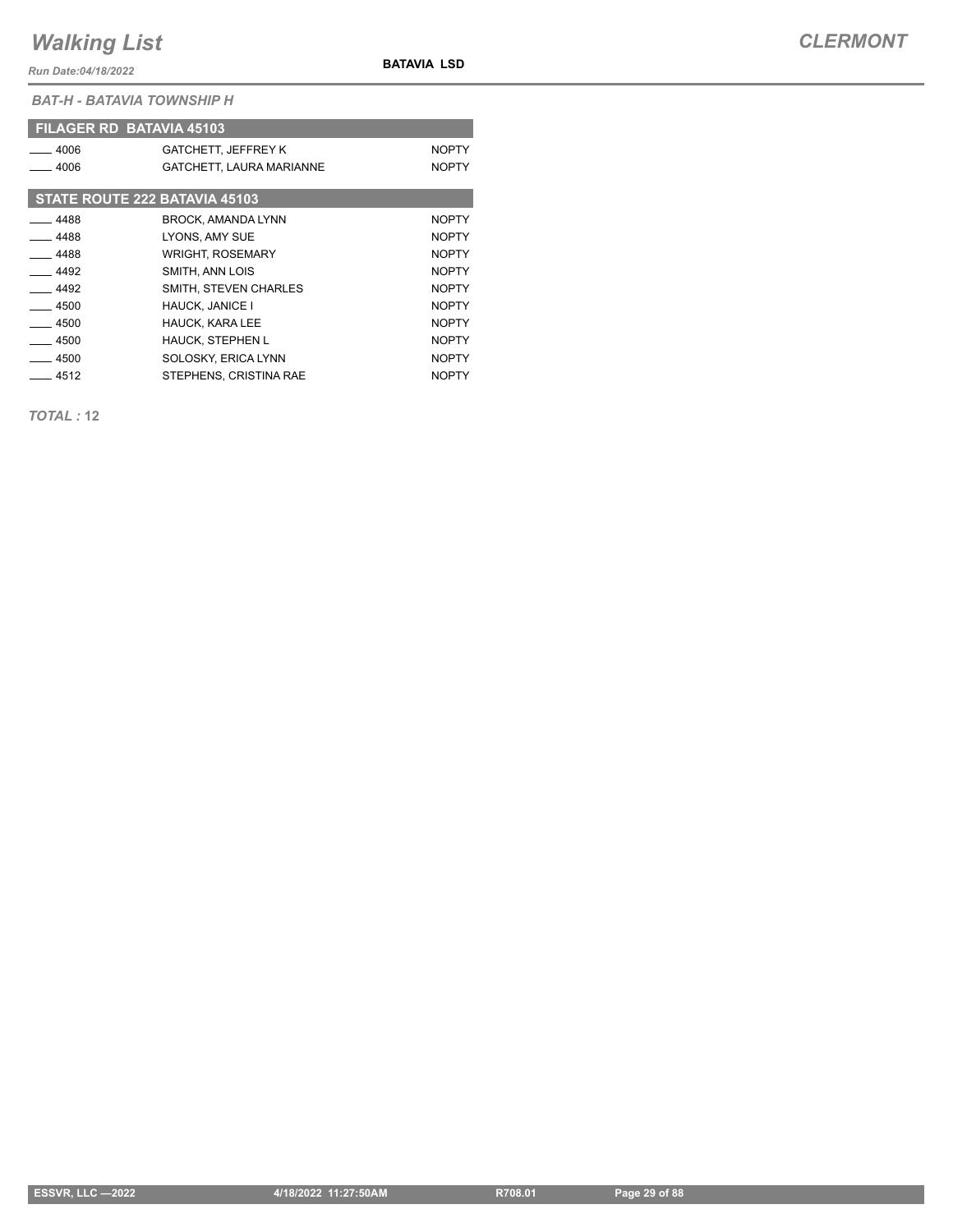#### *Run Date:04/18/2022*

| <b>BAT-I - BATAVIA TOWNSHIP I</b> |                                        |                              | 238                                 | HARRIS, RUSSELL RYAN             | <b>NOPTY</b> |
|-----------------------------------|----------------------------------------|------------------------------|-------------------------------------|----------------------------------|--------------|
|                                   |                                        |                              | 238                                 | WATSON, MICHAEL ALAN             | DEM          |
| APPLE HILL LN AMELIA 45102        |                                        |                              | 239                                 | WILLMAN, PAMELA B                | <b>NOPTY</b> |
|                                   |                                        |                              | 239                                 | WILLMAN JR, STEVEN D             | <b>NOPTY</b> |
| $- 1702$                          | <b>MAPHET, PATRICIA J</b>              | <b>REP</b>                   |                                     |                                  |              |
| $- 1703$                          | <b>COLLINS, PATRICIA MARIE</b>         | <b>NOPTY</b>                 | 241                                 | BEHYMER, SARAH ELIZABETH         | <b>NOPTY</b> |
| $- 1711$                          | ANDRASIK FULTON, JENNIFER ASHLEY       | <b>NOPTY</b>                 | 242                                 | AMIOTT, ALIZAH NICOLE            | <b>NOPTY</b> |
| $- 1711$                          | FULTON JR, VICTOR WAYNE                | <b>NOPTY</b>                 | 242                                 | HENDRYX, ANGELA DAWN             | <b>NOPTY</b> |
|                                   |                                        |                              | 242                                 | <b>HENDRYX, TRAPPER M</b>        | <b>NOPTY</b> |
| $- 1719$                          | ANDRASIK, CATHY C                      | <b>NOPTY</b>                 | 242                                 | HENDRYX, XAVIER MATTHEW          | <b>NOPTY</b> |
| $- 1719$                          | ANDRASIK, MARTY WILLIAM                | <b>DEM</b>                   | 244                                 |                                  |              |
| $- 1719$                          | HAMMON, CATHERINE ANNE                 | <b>NOPTY</b>                 |                                     | SHOEMAKER, VONISE                | <b>NOPTY</b> |
| $-1727$                           | <b>GATES, MARIO ADRIAN</b>             | <b>NOPTY</b>                 | 246                                 | STAUTBERG, MARY E                | <b>NOPTY</b> |
| $- 1727$                          | <b>GEIL, KATHRYN CHRISTINE</b>         | <b>NOPTY</b>                 | 248                                 | <b>BRAUKMAN, TREVOR ARTHUR</b>   | <b>NOPTY</b> |
|                                   |                                        | <b>NOPTY</b>                 | 248                                 | FITZWATER, ELIZABETH A           | <b>NOPTY</b> |
| $- 1727$                          | <b>WEINSTOCK, KERI LYNN</b>            |                              | 248                                 | JELLEY, ERIN ELZABETH            | <b>NOPTY</b> |
| $- 1735$                          | RICKARD, JAMES S                       | <b>NOPTY</b>                 |                                     |                                  | <b>NOPTY</b> |
| $- 1735$                          | STRATMAN, TRUDY A                      | <b>NOPTY</b>                 | 250                                 | LINDSEY, BRIAN WAYNE             |              |
| $- 1743$                          | CHAMBERS, CYNTHIA M                    | <b>NOPTY</b>                 | 250                                 | LINDSEY, GWENDOLYN K             | <b>NOPTY</b> |
| $- 1743$                          | <b>CHAMBERS, NIKKI ROSE</b>            | <b>NOPTY</b>                 | 258                                 | WOLF, JOHANNA DEAN               | <b>NOPTY</b> |
|                                   |                                        |                              |                                     |                                  |              |
| <b>APPLE RD AMELIA 45102</b>      |                                        |                              | <b>ARMSTRONG BLVD BATAVIA 45103</b> |                                  |              |
|                                   |                                        |                              |                                     |                                  |              |
| 569<br>$\overline{\phantom{0}}$   | FARMER, GARY COLEMAN                   | <b>REP</b>                   | $-4340$                             | WINDELER, BEVERLY ANN            | <b>REP</b>   |
| $\frac{1}{2}$ 569                 | FARMER, LISA R                         | <b>NOPTY</b>                 | $-4342$                             | ALMOND, MICHAEL JAMES            | <b>REP</b>   |
|                                   |                                        |                              | $-4342$                             | ALMOND, VALERIE G                | <b>REP</b>   |
| $\frac{1}{2}$ 595                 | STULTZ, GARRY P                        | <b>REP</b>                   | $-4342$                             | REYNOLDS, KILEE E                | <b>NOPTY</b> |
| $-595$                            | STULTZ, LAURIE A                       | <b>REP</b>                   | $-4344$                             | HUDLESTON, TASHAR                | <b>NOPTY</b> |
| $- 601$                           | CARLSON, JOHN R                        | <b>REP</b>                   |                                     |                                  |              |
| 601                               | CARLSON, PATRICIA L                    | <b>REP</b>                   | $-4344$                             | KEENEY JR, DAVID MICHAEL         | <b>NOPTY</b> |
| $\frac{1}{2}$ 605                 | <b>MARTIN, LARRY G</b>                 | <b>NOPTY</b>                 | _ 4346                              | BARBARA, MARY A                  | <b>NOPTY</b> |
| $\frac{1}{2}$ 605                 |                                        | <b>NOPTY</b>                 | 4349                                | HAUGEN, SUSAN L                  | <b>NOPTY</b> |
|                                   | MARTIN, MARILYN JEAN                   |                              | $-4350$                             | <b>GAMBLE, ROBERT D</b>          | <b>NOPTY</b> |
| $-611$                            | TREES, BARBARA ANN                     | <b>REP</b>                   | $-4353$                             | ROZAN, DEBBIE                    | <b>NOPTY</b> |
| $- 611$                           | TREES, CARL R                          | <b>REP</b>                   |                                     |                                  |              |
| $-615$                            | <b>HIGHT, BONNIE T</b>                 | <b>NOPTY</b>                 | 4354                                | DAVIS, KRYSTAL ROSE              | <b>NOPTY</b> |
| $-615$                            | <b>HIGHT, JAMES B</b>                  | <b>NOPTY</b>                 | 4354                                | WADE, JESSICA M                  | <b>NOPTY</b> |
|                                   |                                        |                              |                                     |                                  |              |
|                                   |                                        |                              | 4355                                | CHAPMAN, SARAH N                 | <b>NOPTY</b> |
|                                   |                                        |                              |                                     |                                  |              |
| <b>APPLES WAY BATAVIA 45103</b>   |                                        |                              | $-4355$                             | MANNING, KYRA GRACE              | <b>NOPTY</b> |
| $- 209$                           | GETZ, ANN T                            | <b>NOPTY</b>                 | 4356                                | <b>GROH, CASSIDY R</b>           | <b>NOPTY</b> |
|                                   |                                        |                              | 4357                                | MCVAY, NICOLE LYNN               | <b>NOPTY</b> |
| 209<br>$\frac{1}{2}$              | GETZ, JOHN E                           | <b>NOPTY</b>                 | 4360                                | ABDULLAH, HALIMAH                | <b>NOPTY</b> |
| $\frac{1}{211}$                   | SINDELAR JR, EDWARD THOMAS             | <b>REP</b>                   | 4363                                | WEBB, LESA M                     | <b>NOPTY</b> |
| $\frac{1}{213}$                   | FAULKNER, BUDDY GAY                    | <b>REP</b>                   |                                     |                                  |              |
| $\frac{1}{213}$                   | FAULKNER, MARY A                       | <b>REP</b>                   | 4364                                | <b>BRAFFORD, ERIN NICHOLE</b>    | <b>NOPTY</b> |
| $-215$                            | TIMMERS, JEFF S                        | <b>NOPTY</b>                 | 4364                                | <b>GREBER, NATASHA MARIE</b>     | <b>NOPTY</b> |
| 215                               |                                        |                              | 4367                                | CHILDERS, BETTY J                | <b>NOPTY</b> |
|                                   | TIMMERS, LEAH CHRISTINE                | <b>NOPTY</b>                 | 4370                                | ROMAN, JUAN F                    | <b>NOPTY</b> |
| $-217$                            | TUMSER, CHRISTOPHER W                  | <b>NOPTY</b>                 | 4371                                | CIPOLLONE, CAMERON MICHAEL       | <b>NOPTY</b> |
| $-217$                            | TUMSER, JENNIFER GENET                 | <b>NOPTY</b>                 |                                     |                                  |              |
| 219                               | LEGAN, JASMIN JENNIFER ROSE            | <b>NOPTY</b>                 | 4371                                | CIPOLLONE, CHRISTINA SUE         | <b>NOPTY</b> |
| 220                               | HARRIS, RITA FAYE                      | <b>NOPTY</b>                 | 4372                                | RILEY, TERESA A                  | <b>NOPTY</b> |
|                                   |                                        |                              | 4373                                | NASH, ALEXANDRA N                | <b>NOPTY</b> |
| 220                               | MARTIN, DEBORAH A                      | <b>NOPTY</b>                 | 4374                                | <b>GRANT, BRITTANY ELIZABETH</b> | <b>NOPTY</b> |
| 220                               | MARTIN, GARY L                         | <b>NOPTY</b>                 | 4374                                | <b>GRANT JR, DENNIS L</b>        | <b>NOPTY</b> |
| $-222$                            | HERSHEY, JUDITH A                      | <b>REP</b>                   |                                     |                                  |              |
| . 222                             | HERSHEY, WILLIAM J                     | <b>REP</b>                   | 4375                                | CORNELL, PATRICIA F              | <b>NOPTY</b> |
| 224                               | CORRELL, TAMARA G                      | <b>NOPTY</b>                 | 4376 #APT 4376                      | GILPIN, KELLY A                  | <b>NOPTY</b> |
|                                   |                                        |                              | 4377                                | <b>ELLINGTON, SARAH NICOLE</b>   | <b>NOPTY</b> |
| 228                               | CAMPBELL, DANITRA RAYSHELL             | <b>NOPTY</b>                 | 4378                                | HUFF, NORMA LEE                  | <b>NOPTY</b> |
| 228                               | OGLE, CURTIS J                         | DEM                          | 4380                                | WEST, REGINA D                   | <b>NOPTY</b> |
| $-228$                            | TAYLOR, LINDSAY M                      | <b>DEM</b>                   |                                     |                                  |              |
| $-230$                            | PHILIPPS, ADAM ROBERT                  | <b>NOPTY</b>                 | 4381                                | TURNER, MICHELLE J               | <b>NOPTY</b> |
| $=230$                            | PHILIPPS, ALEXANDER PAIGE              | <b>NOPTY</b>                 | 4384                                | CHAFFINS, EVELYN MICHELLE        | <b>NOPTY</b> |
|                                   |                                        |                              | 4384                                | ROLLINS, SIERRA SHYANNE          | <b>NOPTY</b> |
| . 232                             | CRUMP, KAREN MARIE                     | <b>NOPTY</b>                 | 4384                                | <b>WARNER, BRITTNEY</b>          | <b>NOPTY</b> |
| 234                               | DEYE, AMAYA RAIN                       | <b>NOPTY</b>                 | 4385                                | DUNN, ANNA M                     | <b>NOPTY</b> |
| 234                               | SWARTZ, ALLYSON RUTH                   | <b>NOPTY</b>                 |                                     |                                  |              |
| 234                               | SWARTZ, LYNN RAE                       | <b>NOPTY</b>                 | 4386                                | FEDAK, RONAN SEBASTIAN           | <b>NOPTY</b> |
| 234                               | SWARTZ, THOMAS D                       | <b>NOPTY</b>                 | 4386                                | FEDAK, STEFAN                    | REP          |
|                                   |                                        | <b>NOPTY</b>                 | 4388                                | LAKE, CECIL A                    | <b>NOPTY</b> |
| $-235$                            | PARKER, JOSEPH NILES                   |                              | 4388                                | SNIDER, SHAYLA LYNN              | <b>NOPTY</b> |
| 235<br>$-237$                     | PARKER, TERRI LYNN<br>SCOTT, DEBORAH K | <b>NOPTY</b><br><b>NOPTY</b> | 4389                                | LAKE, MARALINDA P                | <b>NOPTY</b> |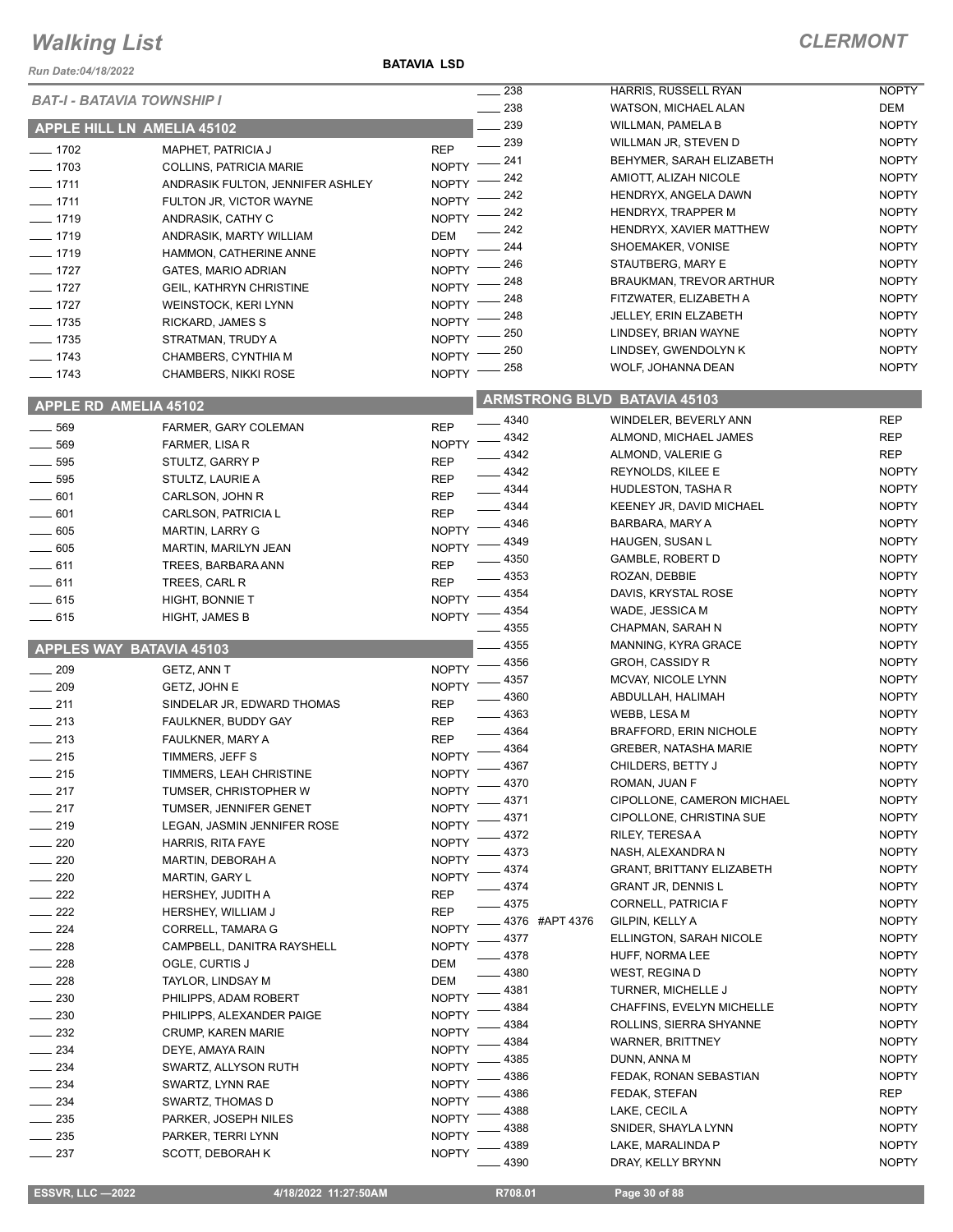**BATAVIA LSD**

### *CLERMONT*

| Run Date:04/18/2022 |                                                 | <b>DAIAVIA LJU</b>           |                      |                               |
|---------------------|-------------------------------------------------|------------------------------|----------------------|-------------------------------|
|                     | <b>BAT-I - BATAVIA TOWNSHIP I</b>               |                              | $- 1701$             | RECTOR, K                     |
|                     |                                                 |                              | $-1703$              | ADKINS, BO                    |
| __ 4390             | <b>ARMSTRONG BLVD BATAVIA 45103</b>             |                              | 1703                 | ADKINS, M/                    |
| 4394                | RAMSEY, BRANDI LYNN<br>HERNANDEZ, NORANGELY     | <b>NOPTY</b><br><b>NOPTY</b> | $-1705$              | <b>BILLINGSLE</b>             |
| $-4394$             | MANDICH, KARLA L                                | <b>NOPTY</b>                 | . 1705               | <b>BILLINGSLE</b>             |
| $-4394$             | WILSON JR, RUDY J                               | <b>NOPTY</b>                 | $-1705$<br>$- 1706$  | PRUITT, KC<br><b>OSTENDOF</b> |
| 4398                | MCGLONE, STEPHANIE M                            | <b>NOPTY</b>                 | $- 1706$             | <b>WORKMAN</b>                |
|                     |                                                 |                              | $\_$ 1707 $\_$       | DAMRON, O                     |
|                     | <b>BAUMAN RD BATAVIA 45103</b>                  |                              | 1707                 | DAMRON, L                     |
| __ 4321             | MERRITT, JAMIE M                                | NOPTY __ 1707                |                      | DAMRON, V                     |
| $-4321$             | MERRITT, ROBERT I                               | NOPTY __ 1708                |                      | NEISER, DO                    |
|                     |                                                 |                              | $-1708$              | NEISER, RA                    |
|                     | <b>CARRIAGE STATION DR BATAVIA 45103</b>        |                              | $-1708$              | NEISER, TII                   |
| $-2101$             | RODENBERG, KATHY J                              | NOPTY __ 1710                |                      | <b>DESGRANO</b>               |
| $-2106$             | SKELTON, DAVID A                                | NOPTY __ 1710                |                      | <b>DESGRANO</b>               |
| $-2110$             | <b>FARIS, CORINNE M</b>                         | REP                          | $- 1714$             | <b>CHRISWEL</b>               |
| $-2110$             | FARIS, DWIGHT V                                 | <b>REP</b>                   | $- 1714$             | <b>TERAN, TAI</b>             |
| $-2111$             | GAFFNEY, BARBARA A                              | NOPTY __ 1716                |                      | <b>FARWICK, I</b>             |
| $-2111$             | GAFFNEY, DONALD R                               | <b>REP</b>                   | $- 1716$             | FARWICK, 0                    |
| $-2111$<br>$-2120$  | GAFFNEY, JAY G                                  | NOPTY __ 1716                |                      | FARWICK,                      |
| $-2120$             | SUTTLES, JAMES W<br><b>SUTTLES, MARY B</b>      | REP<br>REP                   | $- 1716$<br>$- 1721$ | FARWICK, I<br><b>BRUMBACK</b> |
| $-2121$             | ELLIOTT, CAROLYNN S                             | REP                          | $- 1721$             | <b>BRUMBACK</b>               |
| $-2121$             | ELLIOTT, LARRY J                                | REP                          | $-1725$              | <b>HARRIS, BF</b>             |
| $-2140$             | CZUBEK, CATHY                                   | DEM                          | $- 1725$             | HARRIS, CO                    |
| $-2140$             | CZUBEK, RICHARD                                 | DEM                          | $- 1729$             | JACOBS, AI                    |
| $-2140$             | <b>CZUBEK, THOMAS PHILIP</b>                    | NOPTY __ 1729                |                      | VAUGHT, AI                    |
| $-2140$             | CZUBEK, TIMOTHY TERRANCE                        | NOPTY __ 1738                |                      | <b>KAMPHAUS</b>               |
| $-2160$             | <b>BURNS JR, DOUGLAS A</b>                      | NOPTY __ 1738                |                      | <b>KAMPHAUS</b>               |
| $= 2160$            | SCHULER, KARA ASHLEY                            | NOPTY __ 1738                |                      | SCHERER,                      |
| $-2160$             | <b>VOLK, MICHAEL D</b>                          | NOPTY __ 1738                |                      | SCHERER,                      |
| $-2160$             | VOLK, NICOLE L                                  | NOPTY __ 1741                |                      | KNAPP, JAC                    |
| $-2161$             | ADKINS, JASON MATTHEW                           | NOPTY __ 1741                |                      | KNAPP, KAI                    |
| $-2161$             | ADKINS, MARGARET FRANCES                        | NOPTY __ 1742                |                      | AUEL JR, H                    |
| $=$ 2171            | EDMUNDSON, ALICE                                | REP                          | $- 1746$             | DRAKE, BA                     |
| $-2171$             | EDMUNDSON, LORI MITCHEL                         | REP                          | $- 1746$             | DRAKE, JO                     |
| $-2181$             | HAARTZ, JANET C                                 | REP                          | $- 1746$             | DRAKE, RC                     |
| $-2181$             | SMITH, KENNETH V                                | REP<br>NOPTY __ 1749         | $- 1749$             | HAMM, JAN                     |
| $-2191$<br>__ 2191  | EYLES, DAVID LEE<br>EYLES, KEVIN J              | NOPTY __ 1749                |                      | HAMM, KAY                     |
| $-2191$             | <b>EYLES, THERESA MARIE</b>                     | NOPTY __ 1750                |                      | HAMM, STE<br>COMBS, CH        |
| 2191                | LANG, JESSICA DONNA                             | NOPTY __ 1750                |                      | COMBS, DE                     |
|                     |                                                 |                              | ___ 1752             | POTTS, AN'                    |
|                     | <b>CLOUGH PIKE BATAVIA 45103</b>                |                              | $-1753$              | BERKLEY, 0                    |
| __ 1662             | <b>BRADSHAW, BEVERLY R</b>                      | REP                          | $\frac{1}{2}$ 1754   | PAYER, DO                     |
| $-1662$             | BRADSHAW, DONALD G                              | REP                          | $- 1754$             | PAYER, FRI                    |
| __ 1668             | PRICE, KENNETH R                                | REP                          | $- 1756$             | SMITH, RO                     |
| $-1668$             | PRICE, MILDRED ANN                              | REP                          | $- 1758$             | CRELLIN, C                    |
| $-1678$             | PATEL, PRATIMA                                  | NOPTY __ 1758                |                      | CRELLIN, E                    |
| $-1678$             | PATEL, SAMIR B                                  | NOPTY __ 1760                |                      | <b>BOLEN, MA</b>              |
| $-1682$             | <b>BROCK, ASHLYN RYLEIGH</b>                    | NOPTY __ 1771                |                      | <b>POTRAFKE</b>               |
| $=$ 1682            | <b>BROCK, GAYLA RAEJEANE</b>                    | NOPTY __ 1772                |                      | ESTES JR,                     |
| $-1682$             | BROCK JR, ROBERT DOUGLAS                        | NOPTY __ 1772                |                      | WHITED, BI                    |
| ___ 1688            | RANTANEN, MILDRED                               | DEM                          | $- 1772$             | WHITED, BI                    |
| $- 1692$            | LAMB, DEVON RENEE                               | NOPTY __ 1773                |                      | WASELENK                      |
| __ 1695             | SMITH, SCOTT ALLEN                              | NOPTY __ 1773                | $- 1773$             | WASELENK                      |
| $- 1698$            | CHIDESTER, PAMELA R                             | REP                          | $- 1773$             | WASELENK<br>WASELENK          |
| $-1698$             | COLLINS, GARY LEE                               | REP<br>NOPTY __ 1773         |                      | WASELENK                      |
| _ 1699<br>$-1699$   | HOWARD, BRAYDEN ROBERT<br>HOWSER, MARCUS JOSEPH | NOPTY __ 1775                |                      | <b>JACK, JOHI</b>             |
| __ 1699             | HOWSER, ROBYN MONA                              | NOPTY __ 1775                |                      | JACK, ROM                     |
| $- 1701$            | MONROE, BARBARA B                               | NOPTY __ 1776                |                      | <b>BIENKO ST</b>              |
|                     |                                                 |                              |                      |                               |

| 1701         | RECTOR, KATHY LYNN                          | <b>NOPTY</b> |
|--------------|---------------------------------------------|--------------|
| 1703         | ADKINS, BOBBY NEIL                          | <b>REP</b>   |
| 1703         | ADKINS, MARGARET A                          | REP          |
| 1705         | BILLINGSLEY, BOYD O                         | REP          |
| 1705         | <b>BILLINGSLEY, GRETCHEN E</b>              | REP          |
| 1705         | PRUITT, KOBY ALLEN                          | <b>NOPTY</b> |
| 1706         | OSTENDORF, GERALDINE                        | <b>NOPTY</b> |
| 1706         | WORKMAN, JOHN F                             | <b>NOPTY</b> |
| 1707         | DAMRON, GRANT HARRISON                      | <b>NOPTY</b> |
| 1707         | DAMRON, LOIS ANN                            | REP          |
| 1707         | DAMRON, WILLIAM RAY                         | <b>REP</b>   |
| 1708         | NEISER, DONNA L                             | REP          |
| 1708         | NEISER, RAYMOND R                           | REP          |
| 1708         | NEISER, TIMOTHY BRIAN                       | <b>NOPTY</b> |
| 1710         | DESGRANGE, THOMAS F                         | <b>REP</b>   |
| 1710         | DESGRANGE, TIFFANY HOPE                     | REP          |
| 1714         | CHRISWELL, CAMERON F                        | <b>NOPTY</b> |
| 1714         | TERAN, TANIA CRISTINA                       | <b>NOPTY</b> |
| 1716         | <b>FARWICK, DONALD S</b>                    | <b>NOPTY</b> |
| 1716         | <b>FARWICK, GWEN E</b>                      | <b>NOPTY</b> |
| 1716         | FARWICK, JACKSON MATTHEW                    | <b>NOPTY</b> |
| 1716         | <b>FARWICK, LOGAN S</b>                     | <b>NOPTY</b> |
| 1721         | <b>BRUMBACK, EMILY KATHERINE</b>            | <b>NOPTY</b> |
| 1721         | BRUMBACK, KEVIN MICHAEL THOMAS              | <b>NOPTY</b> |
| 1725         | HARRIS, BRAD N                              | REP          |
| 1725         | HARRIS, CONNIE D                            | REP          |
| 1729         | JACOBS, ALEC M                              | <b>NOPTY</b> |
| 1729         | VAUGHT, ALICE M                             | <b>NOPTY</b> |
| 1738         | KAMPHAUS, GLENN G                           | <b>NOPTY</b> |
| 1738         | KAMPHAUS, MATTHEW CHRISTOPHER               | <b>NOPTY</b> |
| 1738         | <b>SCHERER, KAREN E</b>                     | <b>NOPTY</b> |
| 1738         | SCHERER, SARAH E                            | <b>NOPTY</b> |
| 1741         | KNAPP, JACOB J                              | DEM          |
| 1741         | KNAPP, KAREN M                              | DEM          |
| 1742         | AUEL JR, HARRY C                            | REP          |
| 1746         | DRAKE, BARBARA B                            | <b>NOPTY</b> |
| 1746         | DRAKE, JOHN W                               | REP          |
| 1746         | DRAKE, ROBERT W                             | <b>NOPTY</b> |
| 1749         | HAMM, JAMES G                               | <b>NOPTY</b> |
| 1749         | HAMM, KAYLA MARIE                           | <b>NOPTY</b> |
| 1749         | HAMM, STEPHANIE M                           | <b>NOPTY</b> |
| 1750         | COMBS, CHRISTOPHER L                        | <b>NOPTY</b> |
| 1750         | COMBS, DEANNA JEAN                          | <b>NOPTY</b> |
| 1752         | POTTS, ANTHONY L                            | <b>NOPTY</b> |
| 1753         | BERKLEY, CHRISTOPHER ALLAN                  | <b>REP</b>   |
| 1754         | PAYER, DOROTHY M                            | <b>NOPTY</b> |
| 1754         | PAYER, FRED                                 | <b>NOPTY</b> |
| 1756         | SMITH, ROGER A                              | <b>NOPTY</b> |
| 1758         | <b>CRELLIN, CHARLES F</b>                   | <b>NOPTY</b> |
|              |                                             | DEM          |
| 1758         | <b>CRELLIN, ELIZABETH M</b>                 |              |
| 1760<br>1771 | <b>BOLEN, MARIE D</b><br>POTRAFKE, CAROLE R | <b>NOPTY</b> |
|              |                                             | REP          |
| 1772         | ESTES JR, RANDALL H                         | <b>NOPTY</b> |
| 1772         | WHITED, BILL H                              | <b>NOPTY</b> |
| 1772         | <b>WHITED, BRENDA S</b>                     | <b>NOPTY</b> |
| 1773         | WASELENKO, CAMERON MACKENZIE                | <b>NOPTY</b> |
| 1773         | WASELENKO, CONNOR JOSEPH                    | <b>NOPTY</b> |
| 1773         | WASELENKO, JAMIE KENDRICK                   | <b>NOPTY</b> |
| 1773         | WASELENKO, JOSEPH PETER                     | <b>NOPTY</b> |
| 1773         | WASELENKO, SIDNEY M                         | <b>NOPTY</b> |
| 1775         | JACK, JOHN T                                | <b>NOPTY</b> |
| 1775         | JACK, ROMILEY CHANTAL                       | DEM          |
| 1776         | BIENKO STONITSCH, NICOLE M                  | <b>NOPTY</b> |

**ESSVR, LLC -2022 4/18/2022 11:27:50AM** R708.01 **Page 31 of 88**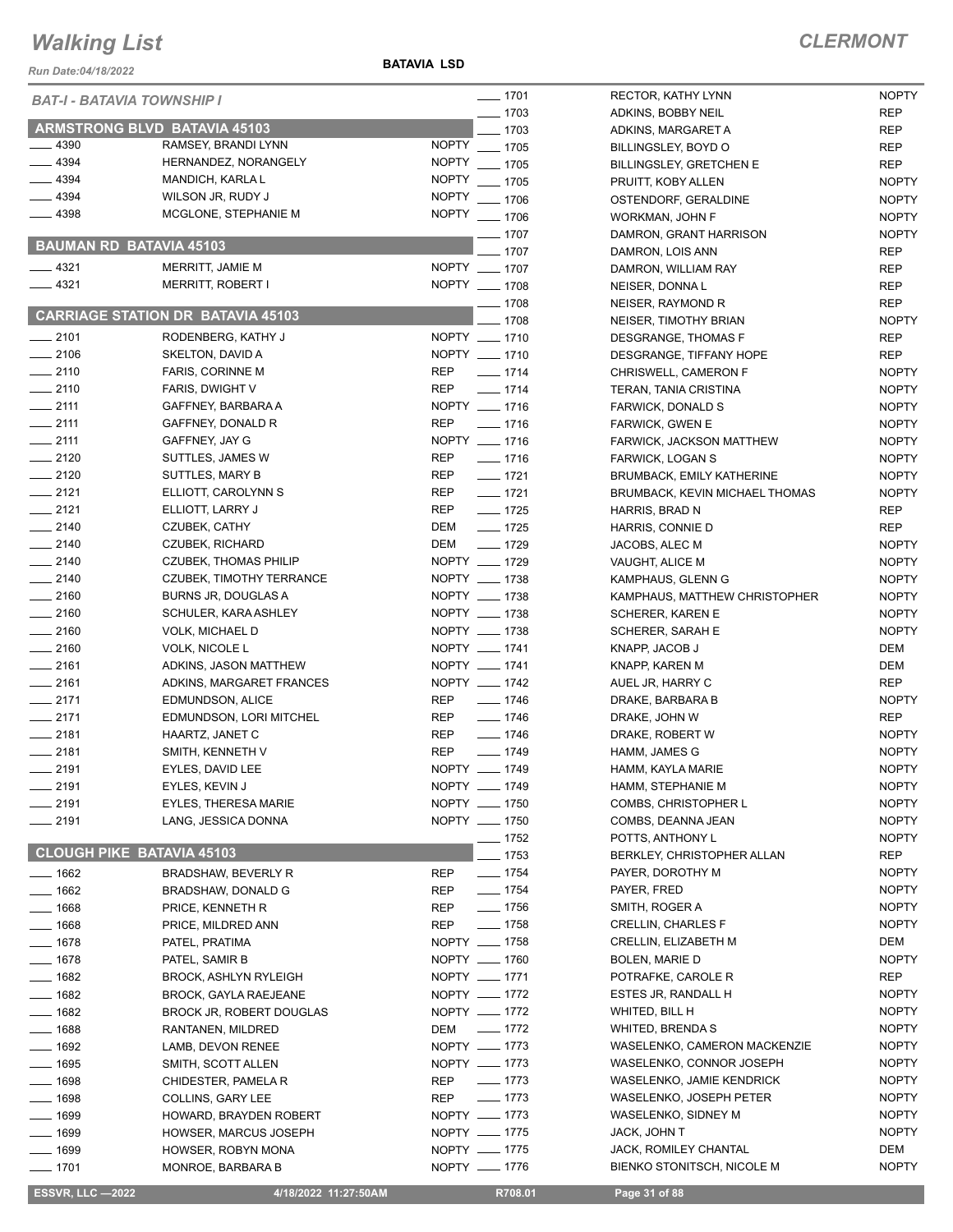*Run Date:04/18/2022*

**BATAVIA LSD**

|                                | <b>BAT-I - BATAVIA TOWNSHIP I</b>         | $-4264$                      | KAYES, SARA V                     | <b>NOPTY</b> |
|--------------------------------|-------------------------------------------|------------------------------|-----------------------------------|--------------|
|                                |                                           | $-4265$                      | STEEL, JOHN ALEXANDER             | <b>REP</b>   |
|                                | <b>CLOUGH PIKE BATAVIA 45103</b>          | 4265                         | STEEL, NANCY JEAN                 | <b>REP</b>   |
| $- 1781$                       | MUCK, AARON JOHN                          | NOPTY -4266                  | LUCENTE, CYNTHIA                  | <b>NOPTY</b> |
| $- 1781$                       | MUCK, CALEB ETHAN                         | NOPTY -4266                  | LUCENTE, ROBERTO ANTONIO          | <b>NOPTY</b> |
| $- 1781$                       | <b>MUCK, ERIN LEAH</b>                    | $-4267$<br>$N$ OPTY $-$      | <b>BROUSSARD, MICHAEL J</b>       | <b>NOPTY</b> |
| $- 1783$                       | SNYDER, DOUGLAS S                         | _ 4268<br><b>REP</b>         | STEPHENS, HEATHER A               | <b>NOPTY</b> |
| $- 1783$                       | SNYDER, MICHELLE A                        | $-4268$<br><b>REP</b>        | STEPHENS, JASEN W                 | <b>NOPTY</b> |
| $- 1785$                       | SCHUBERT, JOHN R                          | $-4269$<br>NOPTY -           | CUNNINGHAM, BRIAN J               | <b>NOPTY</b> |
| $- 1785$                       | <b>SCHUBERT, SHARON</b>                   | __ 4269<br>$NOPTY =$         | CUNNINGHAM, SARAH ANN             | <b>NOPTY</b> |
| $- 1786$                       | GATCHETT, JOAN M                          | NOPTY -4271                  | WOOD, MISTY L                     | <b>NOPTY</b> |
| $- 1789$                       | <b>BRASELTON, WT</b>                      | $-4273$<br><b>REP</b>        | DANIELS, MARY DALANE              | DEM          |
| $- 1794$                       | <b>GATCHETT, ANNETTE M</b>                | NOPTY -4273                  | DANIELS, TRESA J                  | DEM          |
| $- 1794$                       | <b>GATCHETT, JOHN L</b>                   | 4275<br>NOPTY -              | CODE, REGINA D J                  | <b>NOPTY</b> |
| $- 1800$                       | SCHLIE, DENNIS M                          | $-4275$<br>NOPTY -           | STEWART, CALEB J                  | <b>NOPTY</b> |
| $\frac{1}{2}$ 1800             | SCHLIE, DONNA S                           | $-4275$<br>$NOPTY =$         | STEWART, STEPHANIE JO             | <b>NOPTY</b> |
| $\frac{1}{2}$ 1803             | GREER, MARY ZOLLER                        | $-4277$<br><b>DEM</b>        | SHEETS, KALLIE C                  | <b>NOPTY</b> |
| $- 1816$                       | ANSTAETT, BRANDON                         | NOPTY -4277                  | SHEETS, RICHARD ANDREW            | <b>NOPTY</b> |
| $- 1816$                       | ANSTAETT, KENNETH RYAN                    | _ 4279<br>NOPTY -            | ALLEN, MELISSA DEVANY             | <b>NOPTY</b> |
| $- 1816$                       | ANSTAETT, RACHEL ELIZABETH                | _ 4279<br>NOPTY -            | ALLEN, TIMOTHY                    | <b>NOPTY</b> |
| $- 1817$                       | POSGAY, JANICE C                          | $-4279$<br>NOPTY -           | GEROME, CARSEN CAROLE ANN         | <b>NOPTY</b> |
| $- 1817$                       | POSGAY, JOHN E                            | _ 4281<br>NOPTY -            | ANDREW, KRISTEN M                 | <b>NOPTY</b> |
| $- 1823$                       | COORS, ROSE MARIE                         | $-4281$<br><b>REP</b>        | VIDAS, CHRISTOS H                 | <b>NOPTY</b> |
| $- 1823$                       | NICHOLS, CAITLIN ROSE                     | NOPTY -4281                  | <b>VIDAS, KIMBERLY K</b>          | <b>NOPTY</b> |
| $\frac{1}{2}$ 1823             | NICHOLS, GARY P                           | $-4282$<br><b>REP</b>        | <b>REARDON, BENJAMIN R</b>        | <b>NOPTY</b> |
| $- 1831$                       | <b>GAUCH, ABIGAIL KATHRYN</b>             | $-4282$<br><b>REP</b>        | <b>REARDON, MELISSA M</b>         | <b>NOPTY</b> |
| $- 1831$                       | GAUCH, BRIAN C                            | $-4283$<br><b>DEM</b>        | ROHNE, ANDREW S                   | REP          |
| $- 1831$                       | <b>GAUCH, JANET M</b>                     | NOPTY -4284                  | AMRINE, DANIELLE LEE ANN          | <b>NOPTY</b> |
| $\frac{1}{2}$ 1831             |                                           | _ 4284<br>NOPTY $-$          | AMRINE, MATTHEW R                 | <b>NOPTY</b> |
| $- 1831$                       | GAUCH, JOHN COLE                          | $-4285$<br><b>REP</b>        | PANEK, DANIELLE LEAH              | <b>NOPTY</b> |
|                                | GAUCH, JOHN ELDON                         | $-4285$<br><b>REP</b>        | PANEK, JASON C                    | REP          |
| $- 1832$<br>$\frac{1}{2}$ 1832 | <b>BARE, CONNIE A</b>                     | $-4285$<br><b>REP</b>        | PANEK, LAUREN                     | <b>NOPTY</b> |
|                                | BARE, DANNY D                             | NOPTY -4285                  | PANEK, LAUREN MARIE               | <b>NOPTY</b> |
| $- 1832$<br>$\frac{1}{2}$ 1832 | KELLERMAN, CARSON A                       | $-4285$<br><b>REP</b>        | RICHARDSON, CHRISTIE LEE          | <b>NOPTY</b> |
| $- 1832$                       | KELLERMAN, JASON A                        | $-4285$<br><b>REP</b>        | RICHARDSON, JAMES D               | <b>NOPTY</b> |
| $\frac{1}{2}$ 1839             | KELLERMAN, KELLY A                        | NOPTY -4287                  | THYE, KELLY W                     | DEM          |
| $\frac{1}{2}$ 1839             | PATEL, BHAVESH B<br>PATEL, OLIVIA JAMISYN | NOPTY -4287                  | THYE, LESLIE D                    | DEM          |
| $- 1839$                       | PATEL, STACY L                            | $-4288$<br><b>REP</b>        | <b>BUNTON, NICOLE MARIE</b>       | <b>NOPTY</b> |
| $- 1840$                       | <b>BOGGS, JEFFREY L</b>                   | _ 4288<br>$N$ OPTY $-$       | <b>BUNTON, ZANE COLIN</b>         | <b>NOPTY</b> |
| $- 1840$                       |                                           | NOPTY -4289                  | <b>HELTON, SCOTT A</b>            | <b>NOPTY</b> |
|                                | BOGGS, WANDA S                            | $-4289$                      | UNGERLEIDER, JASON S              | <b>NOPTY</b> |
| _ 1845                         | STEWART, JANET K                          | REP<br>$-4289$<br><b>REP</b> | UNGERLEIDER, JENNIFER ANNE        | <b>NOPTY</b> |
| <u>_</u> __ 1845               | STEWART, KENNETH R                        | $-4290$                      | PALMORE, ANTHONY G                | DEM          |
| —— 1857                        | DIECKMANN III, EDWARD R                   | <b>NOPTY</b><br>4290         | PALMORE, YVONNE J                 | DEM          |
| $- 1857$                       | KIDD, BARRY M                             | <b>DEM</b><br>- 4293         | <b>SCHNEIDER, JULIE RENEE</b>     | <b>NOPTY</b> |
| $- 1871$                       | BAKER, ELIJAH                             | <b>REP</b><br>4294           | SCHMALZ, ELIZABETH STEFFER        | <b>NOPTY</b> |
| __ 1873                        | RAY, CAROLE ANN                           | <b>NOPTY</b><br>4295         | COLE, ANDREW MICHAEL              | <b>NOPTY</b> |
| $- 1873$                       | WITT, AMY JO                              | <b>NOPTY</b><br>4295         | COLE, CHRISTINA GALE              | <b>NOPTY</b> |
| $- 1873$                       | WITT, TIMOHTY LEE                         | <b>NOPTY</b><br>4295         | COLE, JERRY JOHN                  | <b>NOPTY</b> |
|                                | FOX RIDGE DR BATAVIA 45103                | 4295                         | <b>COLE, SHIRLEY SIGRID</b>       | <b>NOPTY</b> |
|                                |                                           | 4295                         | SISLER, BRIAN P                   | <b>NOPTY</b> |
| $= 4260$                       | HECKARD, KELLY EILEEN                     | <b>NOPTY</b><br>4295         | SISLER, MAKENZIE BREANNE          | <b>NOPTY</b> |
| 4260                           | HECKARD, MARY ELIZABETH                   | <b>NOPTY</b><br>4295         | SISLER, REBECCA K                 | <b>NOPTY</b> |
| $=4261$                        | LATTA, GAIL FRANCES                       | <b>NOPTY</b><br>4296         | CARNES, EDWARD H                  | REP          |
| 4262                           | PARKER, CHRISTINE G                       | <b>NOPTY</b><br>4297         | ROSS, ASHLEY ELIZABETH            | <b>NOPTY</b> |
| _ 4262                         | PARKER, MICHAEL L                         | <b>NOPTY</b><br>4297         | ROSS, RONALD PAUL                 | <b>NOPTY</b> |
| 4262                           | PARKER, SUSAN M                           | <b>NOPTY</b><br>4298         | STEELMAN, BRITTANY N              | <b>NOPTY</b> |
| 4263                           | BEAVER, JENNY LYNN                        | <b>NOPTY</b><br>4298         | STEELMAN, JUSTIN CURTIS           | <b>NOPTY</b> |
| $-4263$                        | BOLTON, TIMOTHY AARON                     | <b>NOPTY</b>                 |                                   |              |
| - 4263                         | PERRY, CASEY MATTHEW                      | <b>NOPTY</b>                 | <b>GRANDVIEW LN BATAVIA 45103</b> |              |
| _ 4263                         | PERRY, JULIE ANN                          | <b>NOPTY</b>                 | <b>HAUSGEN, FREDERICK G</b>       | <b>NOPTY</b> |
| - 4263                         | SCHULTE II, RICHARD L                     | 2020<br><b>NOPTY</b>         |                                   |              |
| $-4264$                        | KAYES, MICHAEL J                          | 2020<br><b>NOPTY</b>         | <b>HAUSGEN, KRISTINA L</b>        | <b>NOPTY</b> |
|                                |                                           | 2030                         | <b>BAKER, DOROTHY L</b>           | DEM          |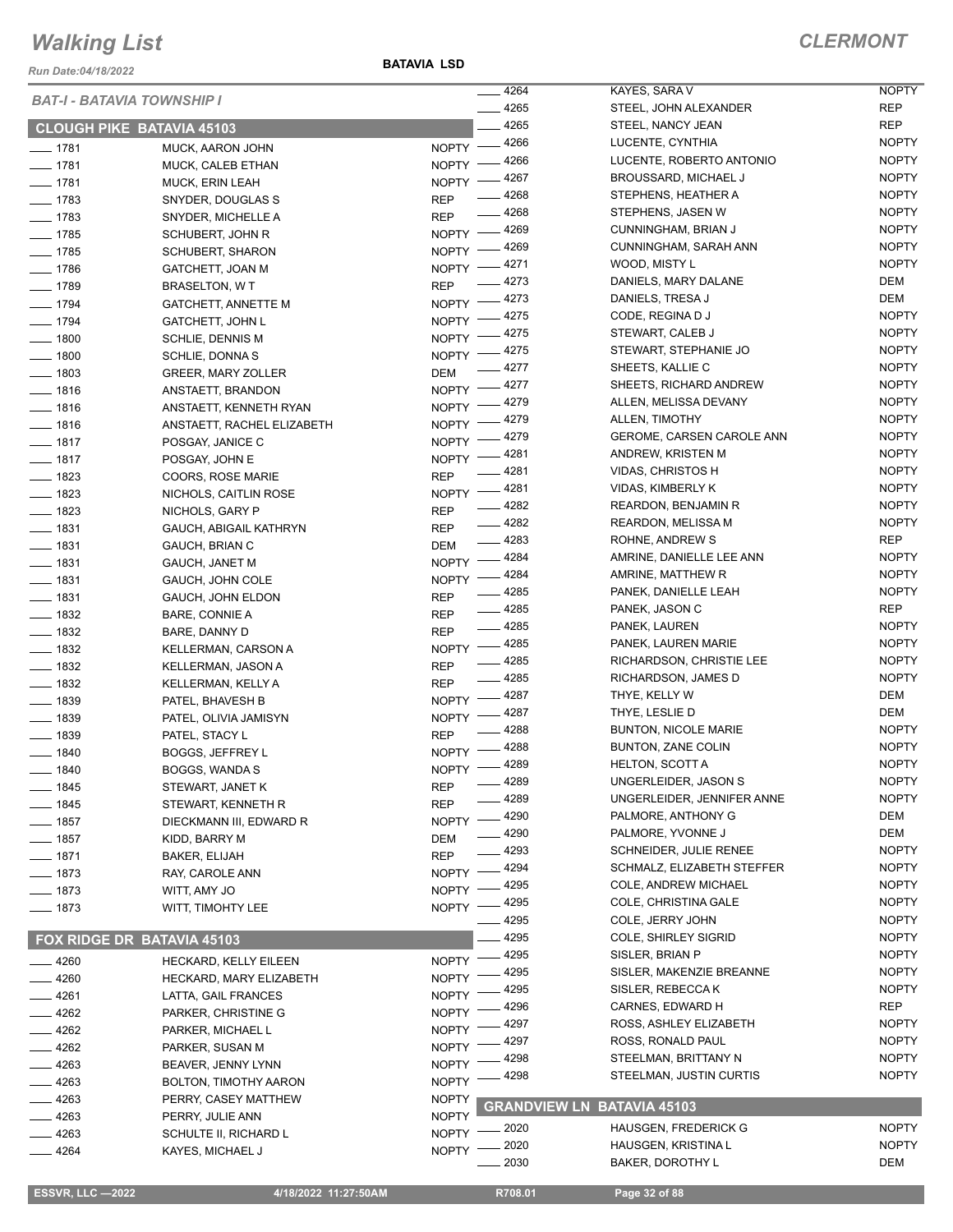**BATAVIA LSD**

#### *CLERMONT*

| Run Date:04/18/2022               |                                                 |              |                                    |                       |                                              |                              |
|-----------------------------------|-------------------------------------------------|--------------|------------------------------------|-----------------------|----------------------------------------------|------------------------------|
| <b>BAT-I - BATAVIA TOWNSHIP I</b> |                                                 |              | $-1$                               |                       | BOYER, PHILIP B                              | <b>NOPTY</b>                 |
|                                   |                                                 |              | $= 6$                              |                       | EWERS, CLIFFORD D                            | <b>REP</b>                   |
| <b>GRANDVIEW LN BATAVIA 45103</b> |                                                 |              | $-7$                               |                       | MORGAN, HOLLY DENISE                         | <b>NOPTY</b>                 |
| $\equiv$ 2030                     | BAKER, RODGER E                                 | DEM          | $\sim$ 7                           |                       | MORGAN, JEFFREY BRIAN                        | <b>NOPTY</b><br><b>NOPTY</b> |
| $-2095$                           | SCHOLL, GREGORY W                               | NOPTY $- 7$  |                                    |                       | MORGAN, WILLIAM GAGE                         |                              |
| $- 2095$<br>$-2105$               | SCHOLL, KATHLEEN LYNN<br>MILLER, PATRICIA A     | <b>NOPTY</b> |                                    |                       | NOPTY SPRING MEADOW DR BATAVIA 45103         |                              |
| $-2105$                           | MILLER, THOMAS C                                |              | NOPTY __ 4350 #APT 1               |                       | STAMPER, BRENDA CHARLENE                     | <b>NOPTY</b>                 |
| $-2115$                           | ONEAL, CHRISTOPHER J                            |              | NOPTY __ 4350 #APT 2               |                       | MEDLEY, IAN RYN                              | <b>NOPTY</b>                 |
| $-2115$                           | ONEAL, JESSICA WATHAN                           |              | NOPTY __ 4350 #APT 2               |                       | MOCAHBEE, BERTHA L                           | <b>NOPTY</b>                 |
|                                   |                                                 |              |                                    | 4350 #APT 2           | MOCAHBEE, RONALD B                           | <b>NOPTY</b>                 |
|                                   | HEATHER VIEW DR BATAVIA 45103                   |              |                                    | 4350 #APT 3           | HART, SEAN THOMAS                            | <b>NOPTY</b>                 |
| $- 301$                           | HALL JR, DAVID W                                |              | NOPTY -4350 #APT 3                 |                       | VAUGHN, SUSANN LEE                           | <b>NOPTY</b>                 |
| $-301$                            | PARKER, MARSHA L                                | <b>REP</b>   | $-4352$                            |                       | ACKERSON, JAY B                              | <b>NOPTY</b>                 |
| $\sim$ 301                        | PARKER, RANDALL L                               | <b>REP</b>   | $-4352$ #APT 2                     |                       | HAYES, CHANDRA L                             | <b>NOPTY</b>                 |
| $- 303$                           | VAUGHN, GEORGIANNE MARIE                        | <b>DEM</b>   | -4352 #APT 3                       |                       | ACKERSON, DANIELLE D                         | <b>NOPTY</b>                 |
| $\frac{1}{2}$ 307                 | DREXELIUS, MICHELE LANAE                        |              | NOPTY -4352 #APT 4                 |                       | RUIZ, JASON                                  | <b>NOPTY</b>                 |
| $\frac{1}{2}$ 309                 | HEFFNER, MICHELLE LYNN                          |              |                                    | NOPTY -4352 #APT APT4 | HUNT JR, RICHARD W                           | <b>NOPTY</b>                 |
| $\frac{1}{2}$ 311                 | MUSSELMAN, CRYSTAL DAWN                         |              | NOPTY -4354<br>NOPTY -4354 #APT 2  |                       | MORRIS, VINCENT D<br>JONES, LINDA S          | <b>NOPTY</b><br><b>NOPTY</b> |
| $\frac{1}{2}$ 313                 | <b>KEOLER, KAITLIN NICOLE</b>                   |              | NOPTY -4354 #APT 3                 |                       | HARRISON, ALEXANDER RUSSELL                  | <b>NOPTY</b>                 |
| $- 313$<br>$\frac{1}{2}$ 315      | <b>WEST, BRIAN MICHAEL</b><br>SANTORO, ANGELO J | <b>REP</b>   | $-4354$ #APT 3                     |                       | HARRISON, JESSICA SUZANNE                    | <b>NOPTY</b>                 |
|                                   |                                                 |              |                                    | 4354 #LOT 4           | LILLY, CHRISSY N                             | <b>NOPTY</b>                 |
|                                   | <b>HUNTERS RIDGE LN BATAVIA 45103</b>           |              |                                    |                       |                                              |                              |
| $- 1883$                          | CARMICHAEL, DEBORAH A                           | <b>REP</b>   |                                    |                       | STATE ROUTE 132 BATAVIA 45103                |                              |
| $- 1883$                          | CARMICHAEL, GARY L                              | <b>REP</b>   | $\frac{1}{2}$ 3912                 |                       | FITCH, JAMES H                               | <b>REP</b>                   |
| $\equiv$ 1887                     | MORROW, ALYSSA BLAIR                            |              | NOPTY -8920                        |                       | <b>WRIGHT, PAMELA E</b>                      | <b>REP</b>                   |
| $- 1887$                          | <b>MORROW, LISAA</b>                            |              | NOPTY -8920                        |                       | <b>WRIGHT, ROBERT B</b>                      | <b>REP</b>                   |
| $- 1888$                          | MICHALSKE-PHELP, LAURA R                        | <b>REP</b>   | $\frac{1}{2}$ 3939                 |                       | <b>HESS, MICHAEL E</b>                       | <b>NOPTY</b>                 |
| $- 1888$                          | PHELPS, DWIGHT                                  |              | NOPTY -8939                        |                       | HESS, PAMELA A<br>EARLES, TAMMY RAE          | <b>NOPTY</b><br><b>NOPTY</b> |
| $- 1888$<br>$- 1888$              | PHELPS, DWIGHT P                                | <b>REP</b>   | NOPTY - 3945<br>$\frac{1}{2}$ 3952 |                       | EZELL, CHARLES L                             | <b>NOPTY</b>                 |
| $- 1888$                          | PHELPS, JOSEPH D<br>PHELPS, RUTH LORAINE        |              | NOPTY -8952                        |                       | EZELL, CHRISTOPHER W                         | <b>NOPTY</b>                 |
| $- 1888$                          | TATE, LAURIE A                                  | <b>REP</b>   | $\frac{1}{2}$ 3952                 |                       | EZELL, MARGARET M                            | <b>NOPTY</b>                 |
| $- 1891$                          | JONES, BRENDA L                                 | <b>REP</b>   | $\frac{1}{2}$ 3953                 |                       | ORF, PATRICIA A                              | <b>NOPTY</b>                 |
| $- 1891$                          | JONES, DOUGLAS R                                |              | NOPTY -8957                        |                       | CAHILL, CAROL J                              | <b>NOPTY</b>                 |
| $- 1891$                          | JONES, THOMAS R                                 | <b>REP</b>   | $\frac{1}{2}$ 3960                 |                       | FRONT, VICTORIA C                            | <b>REP</b>                   |
| $- 1892$                          | <b>FOREMAN, BETSY S</b>                         | <b>REP</b>   | $\frac{1}{2}$ 3960                 |                       | FRONT, VINCENT P                             | <b>REP</b>                   |
| $- 1892$                          | FOREMAN, KENT E                                 | <b>REP</b>   | $\frac{1}{2}$ 3961                 |                       | HILGEMAN, MICHAEL C                          | <b>REP</b>                   |
| __ 1897                           | ENRIQUEZ, MARTHA L                              | DEM          | $- 3961$                           |                       | HILGEMAN, TYLER STEVEN                       | <b>REP</b>                   |
| $=$ 1897                          | ENRIQUEZ, MICHAEL J                             | REP          | $\frac{1}{2}$ 3961                 |                       | HILGEMAN, YVONNE L                           | <b>REP</b>                   |
| $- 1898$                          | JONES, GWEN ANN                                 | <b>REP</b>   | $- 3961$                           |                       | HILGEMAN, ZACHARY CALEB                      | <b>REP</b><br><b>NOPTY</b>   |
| ____ 1898                         | JONES, STEVEN RICHARD                           | <b>REP</b>   | ____ 3965<br>3973                  |                       | SMITH, PEGGY ANN<br>LAHM, BRADY S            | <b>NOPTY</b>                 |
|                                   | OLD STATE ROUTE 74 BATAVIA 45103                |              | 3973                               |                       | LAHM, KELLY SHAWN                            | <b>NOPTY</b>                 |
| —— 1390                           | GADDIS, IRENE                                   | REP          | $-3973$                            |                       | LAHM, SHERRY L                               | <b>REP</b>                   |
| ____ 1390                         | GADDIS, ROY E                                   | DEM          | $-3984$                            |                       | MORRISON, BONNIE L                           | DEM                          |
| ___ 1410                          | FISHER, BRETT LOWELL                            |              | NOPTY -8984                        |                       | MORRISON, DONALD V                           | DEM                          |
| __ 1414                           | DOYLE, PAUL ANDREW                              | $NOPTY -$    | _ 3985                             |                       | HART, CHRISTOPHER M                          | <b>NOPTY</b>                 |
| ___ 1418                          | WANNINGER, LISA A                               |              | NOPTY -8985                        |                       | HART, JANELLE S                              | <b>NOPTY</b>                 |
| $- 1422$                          | <b>GORDON, ADRIENNE MARIE</b>                   |              | NOPTY -8991                        |                       | BEHLOW, BRUCE M                              | <b>NOPTY</b>                 |
| $- 1486$                          | BAKER, KENITH R                                 | <b>REP</b>   | $-3991$                            |                       | HANEY, JOHN B                                | <b>NOPTY</b>                 |
| ___ 1539                          | CROW, BRANDON LEE                               |              | NOPTY - 3997                       |                       | CANTER, ALAN P                               | <b>NOPTY</b>                 |
| —— 1547                           | GRIESS JR, DAVID RALPH                          |              | NOPTY -8997                        |                       | CANTER, ALANA PAIGE                          | <b>NOPTY</b>                 |
| $\equiv$ 1547                     | <b>GRIESS, JENNIFER ELAINE</b>                  | $NOPTY -$    | $-3997$                            |                       | WILLIAMS, ELIZABETH A<br>MARTIN, MARK ANDREW | <b>NOPTY</b><br><b>NOPTY</b> |
| —— 1553                           | MIRIYE, ERINA L                                 |              | NOPTY - 3999<br>_ 3999             |                       | MARTIN, SARAH ELIZABETH                      | <b>NOPTY</b>                 |
| $\frac{1}{1555}$<br>____ 1555     | CHILDERS, BARBARA J<br>CHILDERS, RUSSELL W      | DEM<br>DEM   | $- 4000$                           |                       | BERNING, DEBORAH DOUD                        | <b>NOPTY</b>                 |
| —— 1559                           | MARTIN, CHARLEEN                                |              | NOPTY - 4000                       |                       | BERNING, RICHARD J                           | <b>REP</b>                   |
|                                   |                                                 |              | 4000                               |                       | BERNING, SARAH NOELLE                        | <b>NOPTY</b>                 |
|                                   | <b>SANDYS FARM LN BATAVIA 45103</b>             |              | 4001                               |                       | SMITH, LINDA K                               | <b>NOPTY</b>                 |
| — 1                               | BOYER, LOIS HENDERSON                           | NOPTY -      | 4007                               |                       | ANSTAETT, AMY L                              | <b>REP</b>                   |
|                                   |                                                 |              | 4007                               |                       | ANSTAETT, FRANK T                            | <b>REP</b>                   |

 **ESSVR, LLC —2022 4/18/2022 11:27:50AM R708.01 Page 33 of 88**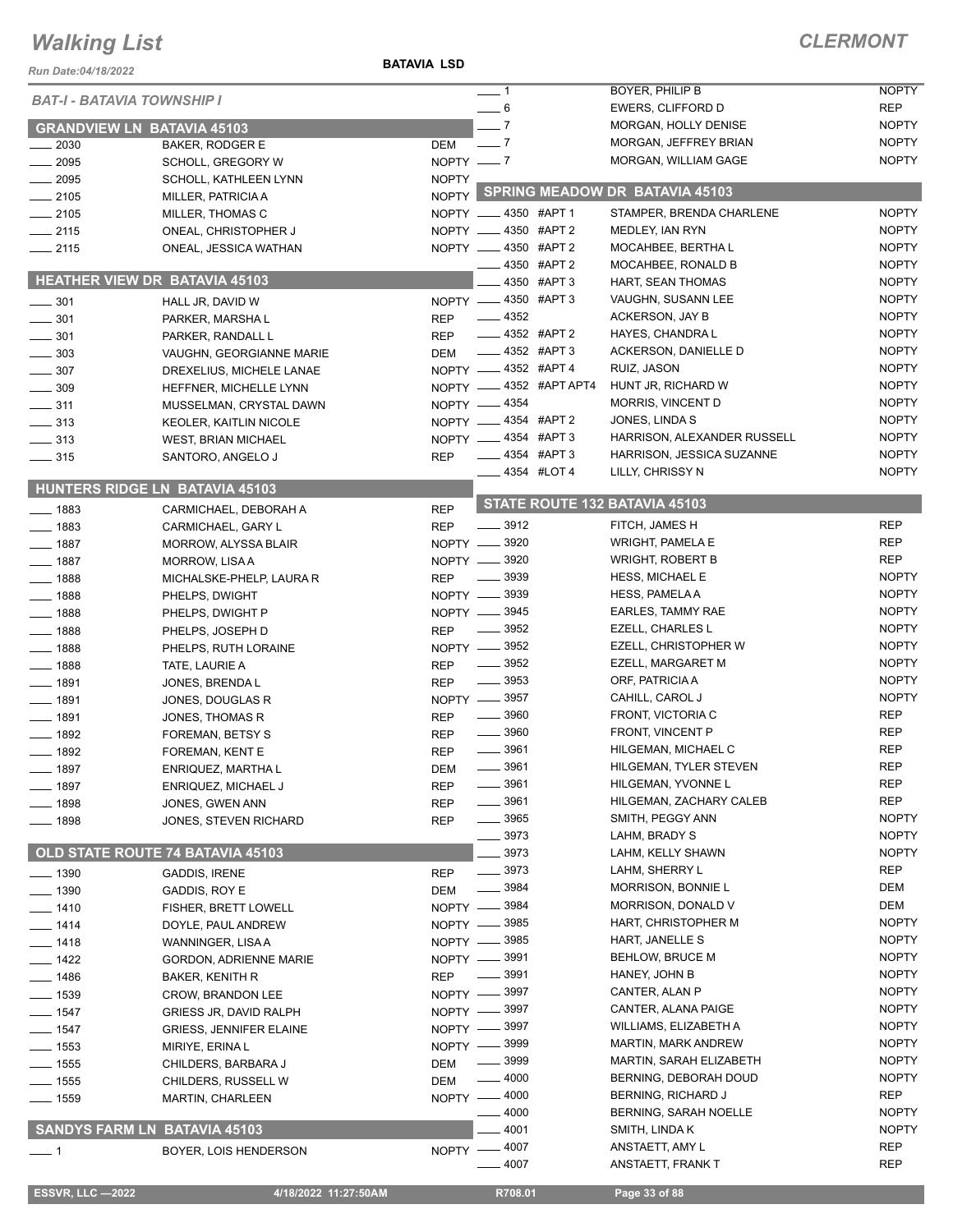*Run Date:04/18/2022*

**BATAVIA LSD**

| <b>BAT-I - BATAVIA TOWNSHIP I</b> |                                  | $- 1407$     | IVAN, ABRAHAM JOHN           | <b>NOPTY</b>                      |              |
|-----------------------------------|----------------------------------|--------------|------------------------------|-----------------------------------|--------------|
| STATE ROUTE 132 BATAVIA 45103     |                                  | $- 1407$     | IVAN, DORIS M                | <b>NOPTY</b>                      |              |
|                                   |                                  |              | $-1407$                      | IVAN, GEORGE ALEXANDER            | <b>NOPTY</b> |
| $-4007$<br>$-4010$                | ANSTAETT, TAYLOR NICOLE          |              | NOPTY __ 1407                | IVAN, JOESPH KARL                 | <b>NOPTY</b> |
|                                   | RISCH, LATOSHA NICOLE            |              | NOPTY __ 1407                | IVAN, JOHN C                      | <b>NOPTY</b> |
| $-4011$                           | LITTLE, BRANDON J                | <b>REP</b>   | $- 1408$                     | CROUCH, LAURIE MARIE              | <b>NOPTY</b> |
| $-4011$                           | LITTLE, KRISTA L                 |              | NOPTY __ 1408                | CROUCH III, WILLIAM WHITSON       | <b>NOPTY</b> |
| $-4012$                           | BEEBE, DONALD ALAN               |              | NOPTY __ 1410                | STEINMETZ, BRITTANY S             | <b>NOPTY</b> |
| $-4012$                           | LESTER, KENNETH L                |              | NOPTY __ 1410                | STEINMETZ JR, GEORGE F            | <b>NOPTY</b> |
| $-4013$                           | MARSH, JON D                     |              | NOPTY __ 1410                | STEINMETZ, YONG HWA               | <b>NOPTY</b> |
| $-4013$                           | MARSH, LYNN P                    | <b>REP</b>   | $- 1411$                     | SALAMON, JACOB CHARLES            | <b>REP</b>   |
| $-4013$                           | MARSH, NICHOLAS BLAIR            |              | NOPTY __ 1411                | SALAMON, LAUREL JEAN              | <b>NOPTY</b> |
| $-4014$                           | MEDER, CHARLES H                 |              | NOPTY __ 1412                | <b>WALLACE, BRIAN S</b>           | <b>REP</b>   |
| $-4018$                           | COOPER, BILL F                   | <b>REP</b>   | $\frac{1}{2}$ 1412           | WALLACE, COURTNEY J               | REP          |
| $-4018$                           | COOPER, TAYLER KENYON            |              | NOPTY __ 1414                | DAVIS, MADISON R                  | <b>NOPTY</b> |
| $-4018$                           | W R COOPER, ELIZABETH LOU        | <b>REP</b>   | $- 1414$                     | GARLAND DAVIS, LISA A             | <b>NOPTY</b> |
| $-4018$                           | WILLIAMS, CHRISTIAN ROBERT ANDRE |              | NOPTY __ 1414                | HODGE, GABLE C                    | <b>NOPTY</b> |
| $-4018$                           | <b>WILLIAMS, JAMES H</b>         |              | NOPTY __ 1415                | CAIN, ANNE MACKENZIE              | <b>NOPTY</b> |
| $-4018$                           | WILLIAMS, KERRIGAN ANNA          |              | NOPTY __ 1415                | CAIN, ELIZABETH A                 | <b>NOPTY</b> |
| $-4021$                           | LONG, RONALD ALLEN               |              | NOPTY __ 1415                | CAIN, JUSTIN H                    | <b>NOPTY</b> |
| $-4022$                           | SAWIN, JUSTIN FRANKLIN           | DEM          | $- 1415$                     | CAIN, SOPHIA CHRISTINE            | <b>NOPTY</b> |
| $-4022$                           | SAWIN, KELSEY LEANN              | DEM          | $- 1416$                     | PEGG, DANIELLE KAY                | <b>NOPTY</b> |
| $-4027$                           | FIELDS, DANNY R                  |              | NOPTY __ 1416                | PEGG, NOBLE ELWAY REMINGTON       | <b>NOPTY</b> |
| $-4027$                           | FIELDS, SUSAN R                  |              | NOPTY __ 1416                | SINCLAIR, KAITLYN M               | <b>NOPTY</b> |
| $-4034$                           | DAVENPORT, JEWEL RAY             |              | NOPTY __ 1417                | <b>ENLOE, ABIGAIL MARGARET</b>    | <b>NOPTY</b> |
| $- 4034$                          | DAVENPORT, NANCY JO              |              | NOPTY __ 1417                | ENLOE, CHRISTINA L                | <b>NOPTY</b> |
| $-4035$                           | RIEHLE, CHARLES D                |              | NOPTY __ 1417                | ENLOE, DEVON S                    | <b>NOPTY</b> |
| $-4035$                           | RIEHLE, MARCIA A                 |              | NOPTY __ 1418                | STAKER, AARON                     | <b>NOPTY</b> |
| $- 4039$                          | KEEL, AMANDA RENEE               |              | NOPTY __ 1418                | STAKER, DEANNA MAY                | <b>NOPTY</b> |
| $-4039$                           | KEEL JR, FORREST E               |              | NOPTY __ 1418                | STAKER, SOPHIA JADE LENORA        | <b>NOPTY</b> |
| $-4044$                           | WILDEY, EDWARD CLARK             | <b>REP</b>   | $- 1419$                     | WALDEN, GARY L                    | <b>NOPTY</b> |
| $-4044$                           | <b>WILDEY, KAREN L</b>           |              | NOPTY __ 1419                | WALDEN, TAMMIE KAY                | <b>NOPTY</b> |
| $-4044$                           | WILDEY, LILLIAN ANNELLE          |              | NOPTY __ 1420                | FLEMING, STEVEN LEWIS             | <b>NOPTY</b> |
| $-4045$                           | BARBEE, MIRJAM E                 | <b>REP</b>   | $\frac{1}{2}$ 1420           | FLEMING, VICKI L                  | <b>NOPTY</b> |
| $-4045$                           | BARBEE JR, OTHA LEE              |              | NOPTY __ 1421                | HARNEY, MARY K                    | <b>NOPTY</b> |
| $-4047$                           | CARMOSINO, JANELLEN              | <b>REP</b>   | $- 1422$                     | OLIVERIO, ANNA PATRIZIA           | <b>REP</b>   |
| $-4051$                           | JORDAN, BARBARA A                |              | NOPTY __ 1422                | OLIVERIO, ANTHONY EZIO            | <b>REP</b>   |
| $-4051$                           | JORDAN, DONALD E                 |              | NOPTY __ 1422                | OLIVERIO, BERNARDINO              | <b>REP</b>   |
| $-4053$                           | MACK, DWAYNE SCOTT               |              | NOPTY __ 1422                | OLIVERIO, KAREN A                 | <b>REP</b>   |
| $-4053$                           | MACK, LISA A                     |              | NOPTY __ 1422                | OLIVERIO, NICOLAS WILLIAM         | <b>NOPTY</b> |
| 4239                              | DARNER, SCOTT DREW               |              | NOPTY __ 1424                | CRAMLET, ELIZABETH CAROL          | <b>NOPTY</b> |
| 4249                              | RATCLIFF, BRIE ELIZABETH         |              | NOPTY __ 1424                | CRAMLET, RONALD C                 | <b>NOPTY</b> |
| _ 4249                            | RATCLIFF, CHRISTOPHER EDWARD     |              | NOPTY __ 1425                | DEVORE JR, JOHN W                 | <b>REP</b>   |
|                                   |                                  |              | _ 1425                       | DEVORE, NILA A                    | <b>NOPTY</b> |
| STATE ROUTE 32 BATAVIA 45103      |                                  |              | - 1425                       | <b>VILLARS, JANE ANITA</b>        | <b>NOPTY</b> |
| $\frac{1}{2}$ 1335                | <b>FAIRCHILD, JAMES EARL</b>     | DEM          | $- 1426$                     | AUBREY, SHARA JEAN                | <b>NOPTY</b> |
| $\frac{1}{2}$ 1335                | FAIRCHILD, VICKIE RAE            | DEM          | $- 1426$                     | AUBREY, WESLEY D                  | <b>NOPTY</b> |
| $- 1345$                          | LEHN, WILLIAM RICHARD            |              | NOPTY __ 1427                | MORROW, ANGELA RENEE              | <b>REP</b>   |
| $- 1345$                          | PATTON, KATHLEEN L               |              | NOPTY __ 1427                | MORROW, REBECCA MARIE             | <b>NOPTY</b> |
|                                   |                                  |              | ___ 1427                     | MORROW, TIMOTHY R                 | <b>REP</b>   |
| STONE FOX DR BATAVIA 45103        |                                  |              |                              |                                   |              |
| $-1401$                           | <b>HOSE, STEVEN B</b>            | <b>REP</b>   |                              | STONELICK WOODS CIR BATAVIA 45103 |              |
| $- 1402$                          | NEAL, ASHLEY M                   |              | NOPTY __ 402                 | BELCHER, HANNAH LORENE            | <b>NOPTY</b> |
| $- 1402$                          | NEAL, BAILEY M A                 |              | NOPTY __ 402                 |                                   | <b>NOPTY</b> |
| $- 1402$                          | NEAL, SHELLY CHRISTINA           |              | NOPTY __ 404                 | ELMORE, STEVEN C                  | <b>NOPTY</b> |
| $- 1404$                          | BROWN, DUSTI D                   |              | NOPTY __ 404                 | <b>WORLEY, ASHLEY E</b>           | <b>NOPTY</b> |
| $-1404$                           |                                  |              | NOPTY __ 404                 | WORLEY, JADE ALEXANDRA            |              |
| $- 1404$                          | BROWN, MATTHEW C                 |              | NOPTY __ 405                 | <b>WORLEY, JOSHUA TRAVIS</b>      | DEM          |
|                                   | NAYLOR, DOUGLAS LEE              |              |                              | ABNEY, KELLY DIANE                | <b>NOPTY</b> |
| $- 1404$                          | NAYLOR, MELEAH LYNN              |              | NOPTY __ 405<br>NOPTY __ 405 | HOOKS, RHONDA W                   | <b>NOPTY</b> |
| $- 1406$                          | MURPHY, ALEXANDRA MARIE          |              |                              | MATHEWS, ASHLEY TAYLOR            | <b>NOPTY</b> |
| $- 1406$                          | MURPHY, BONNIE LOU               |              | NOPTY __ 406                 | HORSLEY, AMANDA NICOLE            | <b>NOPTY</b> |
| $- 1406$                          | <b>MURPHY, NIKOLAUS BRYSON</b>   |              | NOPTY __ 407                 | <b>BRILL, BREC A</b>              | <b>NOPTY</b> |
| $- 1406$                          | <b>MURPHY, PATRICK S</b>         | <b>NOPTY</b> |                              |                                   |              |
| <b>ESSVR, LLC -2022</b>           | 4/18/2022 11:27:50AM             |              | R708.01                      | Page 34 of 88                     |              |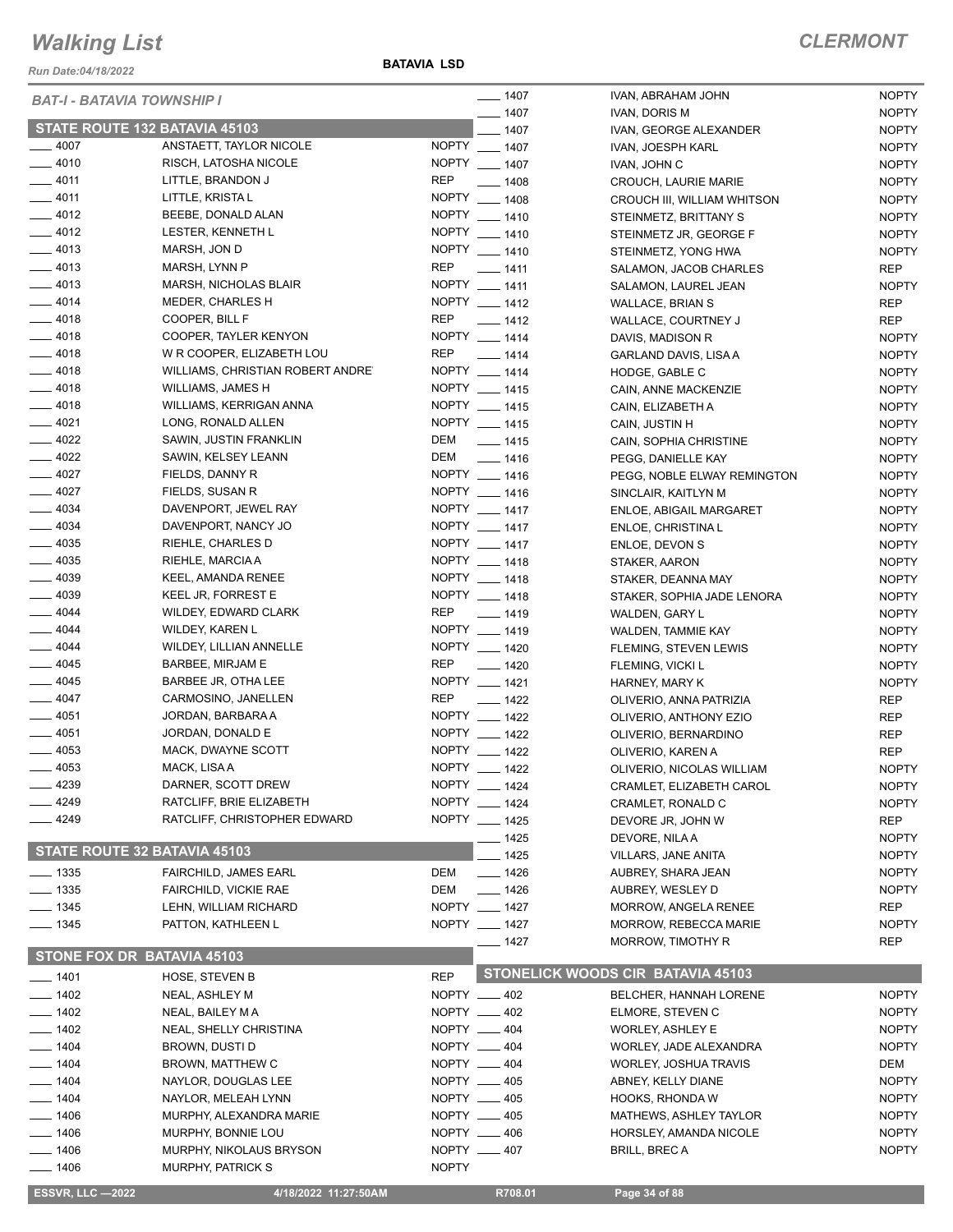*Run Date:04/18/2022*

**BATAVIA LSD**

| <b>BAT-I - BATAVIA TOWNSHIP I</b> |                                          | $- 1105$                | HOFFMAN, JUSTIN JOHN                   | <b>NOPTY</b> |
|-----------------------------------|------------------------------------------|-------------------------|----------------------------------------|--------------|
|                                   |                                          | $\frac{1}{2}$ 1106      | DEWITT, SARA KATHLEEN                  | <b>NOPTY</b> |
|                                   | <b>STONELICK WOODS CIR BATAVIA 45103</b> | $-1108$                 | LITTLE, SHERI ANN                      | <b>NOPTY</b> |
| $-408$                            | HARCOURT, BRANDON SCOTT                  | NOPTY __ 1108           | POOR, STEPHANIE RENEE                  | <b>NOPTY</b> |
| $-408$                            | MCDOWELL, JAMIE LYNN                     | NOPTY - 1201            | FULLER, RUSSELL A                      | <b>NOPTY</b> |
| $-408$                            | OSBORNE, MADELAINE BROOKE                | NOPTY __ 1201           | FULLER, WANDA L                        | <b>NOPTY</b> |
| $\frac{1}{2}$ 502                 | <b>WEST, KATHLEEN MOCAHBEE</b>           | NOPTY - 1201            | NOBLE, DONALD MAURICE                  | <b>NOPTY</b> |
| $\frac{1}{2}$ 503                 | <b>GARDNER, NIEKIA</b>                   | NOPTY - 1201            | SMITH, SHAWNA M                        | <b>NOPTY</b> |
| $\frac{1}{2}$ 503                 | GREEN, ROLANDA ADRIANE                   | NOPTY __ 1202           | CRAWFORD, NICOLE LYNN                  | <b>NOPTY</b> |
| $\frac{1}{2}$ 504                 | <b>GRAHAM, REGINA N</b>                  | NOPTY - 1203            | KILLION, AMANDA                        | <b>NOPTY</b> |
| $\frac{1}{2}$ 505                 | LATTIMORE, NYASIA NYCOLE                 | NOPTY __ 1203           | POLLARD, DIANA M                       | <b>NOPTY</b> |
| $\equiv$ 506                      | HALL, NATHAN A                           | NOPTY - 1204            | SMITH, NICOLE D                        | <b>NOPTY</b> |
| $\frac{1}{2}$ 508                 | HILL, EMILY ELIZABETH NORINE             | NOPTY - 1207            | <b>BROWN, KRISTY L</b>                 | <b>NOPTY</b> |
| $\frac{1}{2}$ 508                 | HILL, GRANT M                            | NOPTY __ 1209           | SWANSON, DANIEL STEVEN                 | <b>NOPTY</b> |
| $\frac{1}{2}$ 508                 | HILL, SENECA B                           | NOPTY - 1209            | SWANSON, KYLUN ENDER                   | <b>NOPTY</b> |
| $\frac{1}{2}$ 508                 |                                          | NOPTY __ 1209           | SWANSON, RAMONA Y                      | <b>NOPTY</b> |
|                                   | HILL, STACY MARIE                        | NOPTY - 1210            |                                        | <b>NOPTY</b> |
| $\_\_605$                         | <b>BIOH, CAROL LEE</b>                   | NOPTY - 1302            | JEMISON, CIERA LENA                    |              |
| $- 606$                           | REESE, OWEN MATTHEW                      |                         | SOSA, KAREN V                          | <b>NOPTY</b> |
| ___ 607 #APT C                    | KOTZBAUER, DENISE MICHELLE               | REP - 1303              | HAYDEN, CASEY D                        | <b>NOPTY</b> |
| $- 701$                           | WILLIAMS, DOMINIQUE M                    | NOPTY - 1303            | JOHNSON, NICHOLAS DANIEL               | <b>NOPTY</b> |
| $\frac{1}{2}$ 702                 | TOLLIVER, JULIE LOUISE                   | NOPTY __ 1304           | <b>BLAKE, MICHAEL E</b>                | <b>NOPTY</b> |
| $- 702$                           | WILSON SR, BOBBY ALLEN                   | NOPTY __ 1305           | ENGLERT, DAVID A                       | <b>NOPTY</b> |
| $\frac{1}{2}$ 703                 | <b>BROWN, MELINDA NICOLE</b>             | NOPTY __ 1305           | <b>ENGLERT, JENNIFER M</b>             | <b>NOPTY</b> |
| $\frac{1}{2}$ 703                 | COOREY, CASSIE MARIAH                    | NOPTY __ 1305           | LINTON, BROOKE ALEXIS                  | <b>NOPTY</b> |
| $\frac{1}{2}$ 704                 | ASHCRAFT, JOSH RANDOLPH                  | NOPTY - 1305            | LINTON, KENDRA DEMARIS                 | <b>NOPTY</b> |
| $\frac{1}{2}$ 704                 | MORRIS, JENNIFER NICOLE                  | NOPTY __ 1306           | WHITEFORD, BRITTANY KAY                | <b>NOPTY</b> |
| $\frac{1}{2}$ 705                 | MORRISON, JOYCE E                        | NOPTY __ 1306           | ANDERSON, CHARLES BRYAN                | <b>NOPTY</b> |
| $\frac{1}{2}$ 705                 | SMITH, MATTHEW ROBERT                    | NOPTY - 1308            | <b>BUCKLEY, CHERI LEE</b>              | <b>NOPTY</b> |
| $\frac{1}{2}$ 706                 | PATTON, LISA NICOLE                      | NOPTY __ 1401           | DICKSON, THOMAS ANDREW                 | <b>NOPTY</b> |
| $\sim$ 707                        | COLBY, BRANDY A                          | NOPTY - 1403            | ENGLAND, JILLIAN L                     | <b>NOPTY</b> |
| $\frac{1}{2}$ 707                 | KLEIMEYER, ERIN MORIAH                   | DEM __ 1404             | NORRIS, AMANDA NICOLE                  | <b>NOPTY</b> |
| $- 708$                           | DAWSON JR, DAVID                         | NOPTY - 1404            | NORRIS, ERIC JOHN                      | <b>NOPTY</b> |
| $- 708$                           | DAWSON, LEANDRE R                        | NOPTY - 1405            | JONES, MARIAH J                        | <b>NOPTY</b> |
| $- 708$                           | JARVIS, EVAN EDWARD                      | NOPTY __ 1406           | DERRICK, ANDREA M                      | <b>NOPTY</b> |
|                                   |                                          | NOPTY - 1406            | DERRICK, MEGAN MICHELLE                | <b>NOPTY</b> |
| $-801$                            | DICK, APRIL MARIE                        | NOPTY __ 1407           | CASTRONOVA, DEVON MARIE                | <b>NOPTY</b> |
| $-801$                            | WILSON, APRIL MARIE                      |                         |                                        | <b>NOPTY</b> |
| $-802$                            | BROWN, WATASHA SHEMEL                    | NOPTY - 1407            | RENCHEN, JACOB ALLEN                   |              |
| $- 803$                           | <b>JACKSON, TONI RACHELLE</b>            | <b>NOPTY</b>            | NOPTY STONELICK WOODS CT BATAVIA 45103 |              |
| $-803$                            | SIPE, BRYAN MATTHEW                      |                         |                                        |              |
| $\frac{1}{2}$ 805 #APT NA         | SPARKS JR, RAYMOND SEBASTIAN             | NOPTY __ 1502           | SEYMOUR, DEKESHA ANN                   | <b>NOPTY</b> |
| $-806$                            | COLLOPY, TANNER ALLEN                    | NOPTY __ 1502 #APT 15   | SEYMOUR, VONTIA LYANN                  | <b>NOPTY</b> |
| $- 806$                           | SHIVELY, PAMELA M                        | NOPTY __ 1503           | BLEVINS, ROBERT SHAWN                  | <b>NOPTY</b> |
| $-807$                            | DILLON, ELIZABETH A                      | NOPTY __ 1504           | DAVIS, JESSICA R                       | <b>NOPTY</b> |
| $- 901$                           | COX, RICK A                              | NOPTY __ 1504           | FARRELL, SAM T                         | <b>NOPTY</b> |
| $- 901$                           | COX, SONYA RACHELLE                      | NOPTY __ 1505           | HICKS, MELANIE RAE                     | <b>NOPTY</b> |
| $\frac{1}{2}$ 901                 | GRIGSBY, BRANDY ANNE                     | NOPTY __ 1506 #APT 1506 | <b>GRAY, LINDA JEAN</b>                | <b>NOPTY</b> |
| $\frac{1}{2}$ 902                 | BRIERLY, DANIEL W                        | NOPTY __ 1507           | DEAN, SIEETA CLORISE                   | <b>NOPTY</b> |
| ____ 902 #APT 2                   | POWELL, SHANE C                          | NOPTY __ 1507           | SIZEMORE, RANDI RENEE                  | <b>NOPTY</b> |
| $- 903$                           | CUMBERLAND, JENNIFER L                   | NOPTY __ 1508           | DIEM, EMILY BOLYN                      | <b>NOPTY</b> |
| $- 905$                           | <b>MARTIN, APRIL LYNN</b>                | NOPTY __ 1508           | DIEM, PHILIP CHARLES                   | <b>NOPTY</b> |
| $- 906$                           | JANSEN, AMANDA J                         | NOPTY __ 1508           | DIEM, RANDALL THOMAS                   | <b>NOPTY</b> |
| $\rule{1em}{0.15mm}$ 907          | ARNETT, CORY MICHAEL                     | NOPTY __ 1508           | DIEM, SUZANNAH                         | <b>NOPTY</b> |
| $- 907$                           | TAYLOR, ANDREW P                         | NOPTY __ 1508           | YETTAW, ASHLEY ANN                     | <b>NOPTY</b> |
| $- 908$                           | HANSON, ASHLEY MARIE                     | NOPTY __ 1602           |                                        | <b>NOPTY</b> |
|                                   |                                          |                         | ELAM, ROBERT A                         |              |
| $- 908$                           | HANSON, JACOB WAYNE                      | NOPTY __ 1602           | <b>HENRY, PATRICK E</b>                | <b>NOPTY</b> |
| $- 1001$                          | BROWN, TAMIEKA BREE                      | NOPTY __ 1602           | REEVES, SEAN MICHAEL                   | <b>NOPTY</b> |
| $- 1001$                          | EVANS, HENRY G                           | NOPTY __ 1603           | BARRACLOUGH, BRIAN L                   | <b>NOPTY</b> |
| $\frac{1}{2}$ 1002                | <b>BLACKBURN, MEAGAN R</b>               | NOPTY __ 1604           | BOONE, DAEZHA K                        | <b>NOPTY</b> |
| $\frac{1}{2}$ 1002                | LESTER, JOSHUA DERRIK                    | NOPTY __ 1604           | DICARLO, JACOB ANTHONY                 | <b>NOPTY</b> |
| $\frac{1}{2}$ 1102                | ARMACOST, LESLIE MARIE                   | NOPTY __ 1605           | ATRASH, AHMAD ISSA                     | <b>NOPTY</b> |
| $- 1102$                          | NEAL, BRYAN PETE                         | NOPTY __ 1607           | <b>GELTER, MICHELLE NICOLE</b>         | <b>NOPTY</b> |
| $- 1103$                          | NORRIS, JENNIFER L                       | NOPTY __ 1701           | TRACY, JAZMINE TYREE                   | <b>NOPTY</b> |
| $\frac{1}{2}$ 1103                | NORRIS, MATTHEW ISAIAH                   | NOPTY __ 1702 #APTA     | MEADOWS JR, PAUL                       | <b>NOPTY</b> |

**ESSVR, LLC -2022** 4/18/2022 11:27:50AM R708.01 Page 35 of 88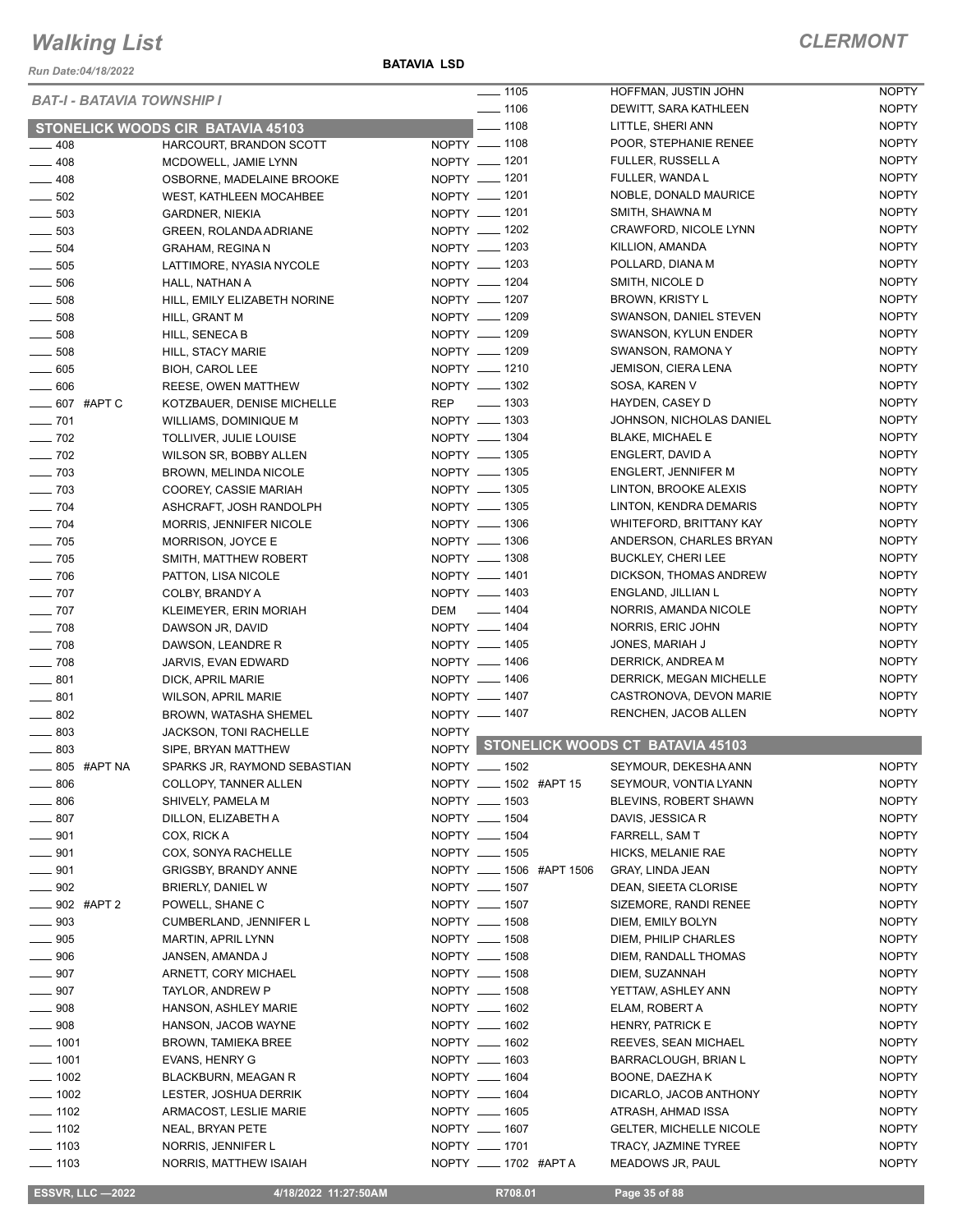#### *Run Date:04/18/2022*

#### **BATAVIA LSD**

#### *CLERMONT*

| <b>BAT-I - BATAVIA TOWNSHIP I</b> |                                         |              | $\frac{1}{2}$ 2302              | CONRAD, PATRICK ALLEN                  | <b>NOPTY</b> |
|-----------------------------------|-----------------------------------------|--------------|---------------------------------|----------------------------------------|--------------|
|                                   |                                         |              | . 2302                          | <b>EMMERT, RACHEL MARIE</b>            | <b>NOPTY</b> |
|                                   | <b>STONELICK WOODS CT BATAVIA 45103</b> |              | 2302                            | MCDONOUGH, CHRISTINIA MARIE            | <b>NOPTY</b> |
| $- 1703$                          | JOHNSON, GLORIE LILLIAN                 |              | NOPTY __ 2303                   | JONES, RENATTA                         | <b>NOPTY</b> |
| $- 1707$                          | AVENDANO, LENA MAE                      |              | NOPTY __ 2303                   | SMITH, DAVEAL L                        | <b>NOPTY</b> |
| $- 1707$                          | MAKOWSKI, JASON ANDREW                  |              | NOPTY -2304                     | DAVIS, TYRONE WILLIAM                  | <b>NOPTY</b> |
| $- 1801$                          | FREEMAN, SCOTT                          |              | NOPTY __ 2307                   | <b>MEYERS, ROBERT LEE</b>              | <b>NOPTY</b> |
| $- 1801$                          | LEBRON JR, MARCO ANTONIO                |              | NOPTY 2308                      | KONGO, TIFFANY A                       | DEM          |
| $- 1801$                          | LEBRON, MITCHELL FRANCIS                |              | NOPTY -2310                     | FOSTER, APRIL L                        | <b>NOPTY</b> |
| $- 1803$                          | HENDERSON, ASHLIE MARIE                 |              | NOPTY __ 2310                   | FOSTER JR, DOUG                        | <b>NOPTY</b> |
| $\frac{1}{2}$ 1804                | MATHIS, CATHERLEN JEAN                  | <b>NOPTY</b> |                                 |                                        |              |
| $- 1804$                          | WILSON, LESHONDA KIARA                  |              |                                 | NOPTY STONELICK WOODS DR BATAVIA 45103 |              |
| $- 1805$                          | KLEINJOHN, MELISSA ANN                  |              | $NOPTY$ __ 202                  | BROWN, CAROLINE LAVERN                 | <b>NOPTY</b> |
| $- 1805$                          | THATCHER, GLORIA ANN                    |              | NOPTY __ 203                    | SALLY, TYIESHA D                       | <b>NOPTY</b> |
| $- 1806$                          |                                         |              | NOPTY __ 206                    |                                        | <b>NOPTY</b> |
| $- 1808$                          | KIRK, KIMBERLY R                        |              | NOPTY __ 207                    | LAMB, JAMES M                          | <b>NOPTY</b> |
|                                   | HAMMONDS, AVONDA SENSABAUGH             |              |                                 | EASTHAM, JACK RAYMOND                  |              |
| $\frac{1}{2}$ 1808                | HAMMONDS JR, ROBERT OBBIE               |              | NOPTY __ 207                    | MURPHY, JACQUELIN RAE                  | <b>NOPTY</b> |
| $\frac{1}{2}$ 1808                | SENSABAUGH, ALICE K                     |              | NOPTY __ 208                    | PLUMMER, JEFFREY KYLE                  | <b>NOPTY</b> |
| $- 1901$                          | <b>GERWIN, ADAM ROBERT</b>              |              | NOPTY __ 301                    | WARNER, COURTNEY                       | <b>NOPTY</b> |
| $-1901$                           | <b>GERWIN, KAREN KAY</b>                |              | NOPTY __ 302                    | CASEY, MARY EVELYN P                   | <b>NOPTY</b> |
| $-1903$                           | COOLEY, BROOKE RENAE                    |              | NOPTY __ 303 #APT 303           | ADAMS, ABIGAIL TAYLOR                  | DEM          |
| $- 1904$                          | KLEINJOHN, KRISTOPHER EARL              |              | NOPTY __ 304                    | MASSIE, JAMES THOMAS                   | <b>NOPTY</b> |
| $- 1908$                          | CRAWFORD, GABRIEL ALAN                  |              | NOPTY __ 304                    | MEAD, TARA LYNN                        | <b>NOPTY</b> |
| $\frac{1}{2001}$ #APT 9           | BATES, CRYSTAL GAIL                     |              | NOPTY __ 306                    | BENAVIDEZ, VANESSA ANITA               | <b>NOPTY</b> |
| $\frac{2002}{2002}$               | <b>BURDEN, CHRISTOPHER A</b>            |              | NOPTY __ 306                    | DUNBAR, DESIRAE ESTELLE                | <b>NOPTY</b> |
| $\frac{1}{2002}$                  | PATTON, ANGEL C                         |              | NOPTY __ 308                    | JONES, LAKEESHA CLAUDEEN               | <b>NOPTY</b> |
| $\frac{2003}{2003}$               | KIDD JR, MICHAEL BENSON                 | <b>NOPTY</b> |                                 |                                        |              |
| $\frac{1}{2003}$                  | LYONS, NIKIA R                          |              | NOPTY STRAIGHT ST BATAVIA 45103 |                                        |              |
| $\frac{1}{2005}$                  | HAGLUND, PHILIP L                       | <b>REP</b>   | ____ 2424 #APT 1                | <b>GECKLER, NORMA J</b>                | <b>REP</b>   |
| ____ 2005 #APT 20                 | HAGLUND, JENNIFER NICOLE                |              | NOPTY __ 2424 #APT 2            | KAZEE, KIMBERLY ANN                    | <b>NOPTY</b> |
| 2006                              | BENJAMIN, JOYE E                        |              | NOPTY __ 2424 #APT 2            | SHELLABARGER, NORMA L                  | <b>NOPTY</b> |
| $\frac{1}{2006}$                  | COOK, KASEY MARIE                       |              | NOPTY __ 2424 #APT 3            | CONLEY, LOIS ANN                       | <b>NOPTY</b> |
| $-2007$                           | TEJADA RODRIGUEZ, JOSE MIGUEL           |              | NOPTY __ 2424 #APT 4            | <b>CUSTER, CAROLYN S</b>               | <b>NOPTY</b> |
| _2007 #APT 2007                   | TEJADA RODRIGUIZ, JOSE G                |              | NOPTY __ 2424 #APT 5            | <b>BISHOP, SHARON L</b>                | <b>NOPTY</b> |
| $\frac{1}{2008}$                  | <b>GELTER, IAN JAMES</b>                |              | NOPTY __ 2424 #APT 6            | RODDY, BENEDICT EDWARD                 | <b>REP</b>   |
| 2008                              | MULLIS, JOSIE DIANE ELLEN               |              | NOPTY __ 2424 #APT 7            | CLARK, GREGORY GALLIHER                | <b>REP</b>   |
| $-2101$                           | JACKSON, DARYL S                        |              | NOPTY __ 2424 #APT 8            | MAHAN, MARK                            | <b>NOPTY</b> |
| ____ 2101 #APT 2101               | OILER, TIFFANY LYNN                     |              | NOPTY __ 2426                   | HAMONDS, DONNA M                       | <b>NOPTY</b> |
| $-2102$                           | EUBANKS, TAMMY J                        |              | NOPTY __ 2426 #APT 2            | <b>BROWN, STEFFI A</b>                 | <b>NOPTY</b> |
| $-2104$                           | HUGHES POINTER, SABRINA MARIE           | <b>NOPTY</b> | 2426 #APT 4                     | SCHEERSCHMIDT, RICHARD EUGENE          | <b>NOPTY</b> |
| $-2106$                           | DAVIS, DENEEN F                         |              | NOPTY __ 2426 #APT 7            |                                        |              |
| $-2106$                           | HUGHES, TYLER BRETT                     |              | NOPTY __ 2426 #APT 7            | MEEK, PAMELA S                         | REP          |
| $-2106$                           | RALLS, JACQUELINE V                     |              | NOPTY __ 2426 #APT 8            | MEEK, TIMOTHY C                        | <b>REP</b>   |
|                                   |                                         |              |                                 | LOWE, MARY CHRISTINE                   | DEM          |
| $-2107$                           | MCCAIN, CHELSEA MARIE                   |              | NOPTY __ 2426 #UNIT 1           | HALL, DEBRA MARIE                      | <b>REP</b>   |
| $-2107$                           | ROA, TINA M                             |              | NOPTY __ 2454 #APT 1            | <b>BRUMFIELD, ROSE MARIE</b>           | <b>REP</b>   |
| $-2108$                           | SUNDAY, AMY J                           |              | NOPTY __ 2454 #APT 2            | CASTLE, ADAM W                         | <b>NOPTY</b> |
| $-2108$                           | <b>WILLIAMS, REGGIE</b>                 |              | NOPTY __ 2454 #APT 2            | CASTLE, BETHANY NICOLE                 | <b>NOPTY</b> |
| $-2108$                           | WILLIAMS, ROMELO A                      |              | NOPTY __ 2454 #APT 2            | CASTLE, CHLOE SHAE                     | <b>NOPTY</b> |
| $-2201$                           | HARDY SR, ELLIOTT J                     |              | NOPTY __ 2454 #APT 2            | CASTLE, VALERIE A                      | <b>NOPTY</b> |
| $\frac{2202}{2}$                  | DEARWESTER, RYAN SCOTT                  |              | NOPTY __ 2454 #APT 3            | KNEIPP, EDWARD S                       | <b>NOPTY</b> |
| $\frac{2202}{2}$                  | <b>HESTER, AMY ROBIN</b>                |              | NOPTY __ 2454 #APT 3            | KNEIPP, LILLY JANE                     | <b>NOPTY</b> |
| $\frac{2202}{2}$                  | ZIEGELMEIER SR, BRIAN JAMES             |              | NOPTY __ 2454 #APT 4            | KAELIN, KIANA NICOLE                   | <b>NOPTY</b> |
| $-2203$                           | RICE, FINNELL I                         |              | NOPTY __ 2454 #APT 5            | HILL, ANNABETH                         | <b>NOPTY</b> |
| $-2204$                           | THOMAS, SHANDELL R                      |              | NOPTY __ 2454 #APT 5            | PURDIN, CONNER MICHAEL                 | <b>NOPTY</b> |
| $-2204$                           | <b>WOLFF, MELANIE K</b>                 |              | NOPTY __ 2454 #APT 6            | HANKS, JUSTIN DANIEL                   | <b>NOPTY</b> |
| 2205                              | FAULKNER, CINDY K                       |              | NOPTY __ 2454 #APT 6            | HANKS, LAURA MICHELLE                  | <b>NOPTY</b> |
| $\frac{2206}{5}$                  | INGRAM, TARIJONA R                      |              | NOPTY __ 2454 #APT 7            | WOLFE, GREGORY A                       | <b>REP</b>   |
| $-2208$                           | <b>GRIFFIN, EARL G</b>                  |              | NOPTY __ 2454 #APT 7            | WOLFE, JUDY I                          | REP          |
| 2208                              | <b>GRIFFIN, FALLON ELIZABETH</b>        |              | NOPTY __ 2454 #APT 7            | WOLFE, LEONARD E                       | <b>REP</b>   |
| $-2208$                           | MARKWELL GRIFFIN, RHONDA SUE            |              | NOPTY __ 2454 #APT 8            | REINHART, JORDAN NICHOLE               | <b>NOPTY</b> |
| $-2301$                           | LADRIGAN, MICHAEL W                     |              | NOPTY __ 2454 #APT 8            | REINHART, NOAH JAMES                   | <b>NOPTY</b> |
| $\frac{1}{2}$ 2301                | LADRIGAN, VICTORIA NICOLE               | NOPTY _      | 2454 #APT 9                     | <b>KAELIN, LEE ANN</b>                 | <b>NOPTY</b> |
| $\frac{1}{2}$ 2302                | COLE, HAROLD E                          | <b>REP</b>   | _____ 2456 #APT 9               | HUENING, ROBERT CHARLES                | <b>NOPTY</b> |
|                                   |                                         |              |                                 |                                        |              |

**ESSVR, LLC -2022** 4/18/2022 11:27:50AM R708.01 Page 36 of 88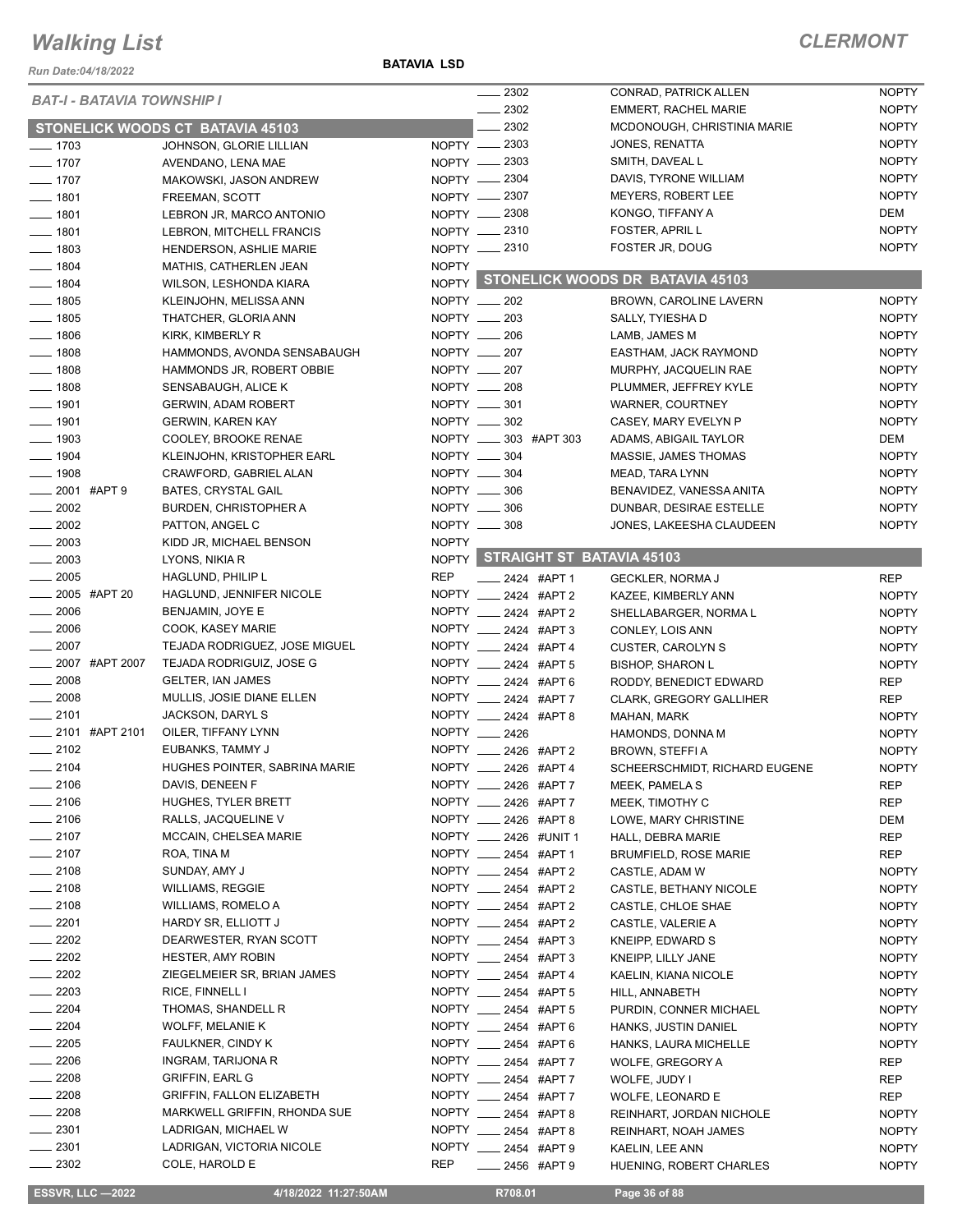*Run Date:04/18/2022*

#### **BATAVIA LSD**

| <b>BAT-I - BATAVIA TOWNSHIP I</b> |                               |                                  |              | <b>TRAPPERS KNOLL DR BATAVIA 45103</b> |                                |              |  |
|-----------------------------------|-------------------------------|----------------------------------|--------------|----------------------------------------|--------------------------------|--------------|--|
|                                   |                               |                                  |              | $-2210$                                | <b>GLADFELTER, ARTHUR L</b>    | <b>REP</b>   |  |
|                                   |                               | <b>STRAIGHT ST BATAVIA 45103</b> |              | 2210                                   | MEYERS, DEBRAA                 | DEM          |  |
| ____ 2456 #APT 10                 |                               | <b>BARNES, BRIGETTE</b>          |              | NOPTY __ 2211                          | <b>BUHLER, RITA J</b>          | <b>REP</b>   |  |
|                                   | 2456 #APT 10                  | <b>BARNES, JAMES F</b>           |              | NOPTY __ 2214                          | NOBLE, DOREEN L                | DEM          |  |
|                                   | _2456 #APT 10                 | CLEGG, JERI LYNN                 |              | NOPTY __ 2214                          | NOBLE, JEFFERY R               | DEM          |  |
| ____ 2456 #APT 12                 |                               | JONES, MARY LOU                  | <b>REP</b>   | $-2214$                                | NOBLE, VICTORIA GRACE          | DEM          |  |
| ____ 2456 #APT 13                 |                               | BATTISTA, MARIAH FAITH           |              | NOPTY __ 2215                          | <b>GEILE, MICHAEL JOSEPH</b>   | <b>NOPTY</b> |  |
| $-2456$ #APT 13                   |                               | <b>BAUMGARDNER, MISTY FAITH</b>  |              | NOPTY __ 2215                          | <b>GEILE, SARAH N</b>          | <b>NOPTY</b> |  |
| ____ 2456 #APT 14                 |                               | <b>BECKUM, RUSSELL J</b>         |              | NOPTY 2215                             | GEILE, TERESA ANN              | <b>NOPTY</b> |  |
|                                   | 2456 #APT 15                  | JOHNSON, CECELIA E               |              | NOPTY __ 2218                          | <b>BAXTER, MARY T</b>          | REP          |  |
|                                   | 2456 #APT 15                  | JOHNSON, FREIDA DEE              |              | NOPTY __ 2218                          | BAXTER JR, ROGER B             | REP          |  |
| ____ 2456 #APT 16                 |                               | JASPER, JACOB R                  |              | NOPTY __ 2219                          | DIESEL SLONE, JENNIFER LYNN    | <b>NOPTY</b> |  |
| $-2457$                           |                               | MAY, CHRISTOPHER C               |              | NOPTY __ 2219                          | DIESEL SLONE, STEFFANI         | <b>NOPTY</b> |  |
| ____ 2457 #APT 1                  |                               | BROWN, BILL A                    | <b>REP</b>   | $\frac{2222}{2}$                       | BUCHER, CYNTHIA ANN            | DEM          |  |
| ____ 2457 #APT 1                  |                               | <b>BROWN, FRANCES ELLEN</b>      | <b>REP</b>   | $\frac{2222}{2}$                       | <b>BUCHER, KEVIN B</b>         | DEM          |  |
| $\frac{1}{2457}$ #APT 2           |                               | PATTON, JULANNE                  | <b>REP</b>   | $\frac{1}{2226}$                       | BURKE JR, JOHN J               | <b>NOPTY</b> |  |
|                                   | 2457 #APT 3                   | MAINS, NICOLETTE NOEL            |              | NOPTY __ 2226                          |                                | <b>NOPTY</b> |  |
|                                   | _2457 #APT3                   | SPARKS, EVELYN                   | <b>REP</b>   |                                        | <b>BURKE, M ANGELA</b>         |              |  |
|                                   | 2457 #APT 4                   | PROFFITT, DEBORAH L              |              | NOPTY UNIVERSITY LN BATAVIA 45103      |                                |              |  |
|                                   | _2457 #APT 5                  | WORKMAN, ELIZABETH V             | <b>NOPTY</b> |                                        |                                |              |  |
|                                   |                               |                                  |              | $- 100$ #211                           | <b>WRIGHT, MALESA L</b>        | <b>NOPTY</b> |  |
| $-2457$ #APT 6                    |                               | HEITMAN, JEREMY                  | <b>NOPTY</b> | -00 #APT 101                           | RENNELS, ANGELA JEAN           | <b>NOPTY</b> |  |
| $-2457$ #APT 7                    |                               | POE, ALLISON MARIE               | DEM          | $- 100$ #APT 101                       | <b>VERDIN, MICHEAL S</b>       | <b>NOPTY</b> |  |
| $2457$ #APT 8                     |                               | FELIX, MANDI NICOLE              | <b>NOPTY</b> | -00 #APT 102                           | ANTHONY, MIAH O                | <b>NOPTY</b> |  |
| $-2458$                           |                               | SCHMIDT, JORDAN NICOLE           | <b>NOPTY</b> | $\frac{1}{2}$ 100 #APT 103             | KOOLS, BRITTANY A              | <b>NOPTY</b> |  |
| _____ 2458 #APT 1                 |                               | HORNER, TRAVIS JAMES             | <b>NOPTY</b> | $\frac{1}{2}$ 100 #APT 107             | LYNCH, BRITTANY T              | <b>NOPTY</b> |  |
| ____ 2458 #APT 2                  |                               | CLARK, VICTORIA LYNN             | <b>REP</b>   | ____ 100 #APT 108                      | HOOD, ALEXANDER CHRISTPHER     | <b>NOPTY</b> |  |
| $\frac{1}{2458}$ #APT 3           |                               | CASTLE, MATTHEW ALLEN            | <b>NOPTY</b> | ____ 100 #APT 108                      | LARGE, MELISSA A               | <b>NOPTY</b> |  |
| $2458$ #APT 3                     |                               | MARTIN, GALE ELAINE              | <b>REP</b>   | ___ 100 #APT 109                       | PERRY, TONJA R                 | REP          |  |
| $-2458$ #APT 3                    |                               | MARTIN, MICHAEL A                | <b>REP</b>   | ____ 100 #APT 111                      | SHEERIN, SUSAN P               | <b>NOPTY</b> |  |
|                                   | 2458 #APT 4                   | <b>KREIMER, LINDA S</b>          | <b>NOPTY</b> | -00 #APT 112                           | HEATEL, JOEY                   | <b>NOPTY</b> |  |
|                                   | 2458 #APT 8                   | METHAKITWARUN, SIRISAP           | <b>NOPTY</b> | $\frac{1}{2}$ 100 #APT 112             | STURGILL, ASHLEY KAY           | <b>NOPTY</b> |  |
|                                   | 2458 #APT 8                   | METHAKITWARUN, YUPAPORN          | <b>NOPTY</b> | $\frac{1}{2}$ 100 #APT 114             | WRIGHT, LEI LAINI K            | <b>NOPTY</b> |  |
| $\frac{1}{2460}$ #APT 10          |                               | JONES, JAMES ROBERT              | <b>NOPTY</b> | <b>____ 100 #APT 115</b>               | ARROWOOD, TAMMY J              | DEM          |  |
|                                   | $-2460$ #APT 11               | SMITH, DEBORAH LEE               | <b>REP</b>   | $-$ 100 #APT 117                       | MAYFAIR, KIRRA SUMMER          | <b>NOPTY</b> |  |
| $\frac{1}{2460}$ #APT 13          |                               | <b>GAFFNEY, THOMAS J</b>         | <b>NOPTY</b> | ____ 100 #APT 201                      | DETILLION, ELOISE              | <b>NOPTY</b> |  |
|                                   | 2460 #APT 14                  | RAY GREER, PATRICIA LYNN         | <b>NOPTY</b> | ___ 100 #APT 202                       | COLON, MARIA E                 | <b>NOPTY</b> |  |
|                                   | 2460 #APT 15                  | BENNETT, CASSANDRA LEEANN        | <b>NOPTY</b> | ____ 100 #APT 202                      | MOORE, DAVID W                 | <b>NOPTY</b> |  |
|                                   | 2460 #APT 15                  | CRAFT, ANN E                     | <b>NOPTY</b> | <b>____ 100 #APT 203</b>               | FAULKNER, CHARLENE KATHRYN     | <b>NOPTY</b> |  |
|                                   | 2460 #APT 16                  | <b>CARSON, ERINN SELMER</b>      | <b>NOPTY</b> | -6 100 #APT 204                        | KELLERMAN, LEAMBER JEAN        | <b>NOPTY</b> |  |
| ____ 2460 #APT 16                 |                               | OHARA, KATIE MICHELE             |              | NOPTY __ 100 #APT 205                  | DEROSE III, ANTHONY LEE        | <b>NOPTY</b> |  |
| $-2470$                           |                               | CALVIN, TINA MARIE               |              | NOPTY __ 100 #APT 205                  | STOETZEL, TOPANGA NICOLE       | <b>NOPTY</b> |  |
|                                   |                               |                                  |              | ____ 100 #APT 206                      | <b>HOSKINS, EVERETT</b>        | <b>NOPTY</b> |  |
|                                   | <b>TERRA PL BATAVIA 45103</b> |                                  |              |                                        |                                |              |  |
|                                   |                               | MILLS, SANDRA ROSE               |              | $-100$ #APT 207                        | HINES, TAUNYA R                | <b>NOPTY</b> |  |
| $- 400$                           |                               | MILLS, STEPHEN C                 |              | NOPTY __ 100 #APT 208                  | SLOAS, FRANCES J               | <b>NOPTY</b> |  |
| $-400$                            |                               |                                  |              | NOPTY __ 100 #APT 209                  | <b>MAXWELL, THOMAS PATRICK</b> | <b>NOPTY</b> |  |
| $-401$                            |                               | FRITZ, KATIE ELIZABETH           |              | NOPTY __ 100 #APT 210                  | MILLS, DORMAN DEWAYNE          | <b>NOPTY</b> |  |
| $-401$                            |                               | SMITH, RONALD LEE                |              | NOPTY __ 100 #APT 215                  | BECK, EVE MARIE                | <b>NOPTY</b> |  |
| $-402$                            |                               | BATHER, PATRICIA ANN             |              | NOPTY __ 100 #APT 215                  | <b>BECK, MOLLIE LYNN</b>       | <b>NOPTY</b> |  |
| $\frac{1}{2}$ 402                 |                               | NICHOLS JR, DAVID WAYNE          |              | NOPTY __ 100 #APT 215                  | <b>BECK, SHANNON ROSE</b>      | <b>NOPTY</b> |  |
| $-403$                            |                               | ROTH, ALESHA M                   |              | NOPTY __ 100 #APT 216                  | <b>CUTSHAW, THOMAS W</b>       | <b>NOPTY</b> |  |
| $-403$                            |                               | SHIFFLET, CHARLES D              |              | NOPTY __ 100 #APT 217                  | WILLIAMS, KATHLEEN MARYANNE    | <b>NOPTY</b> |  |
| $-403$                            |                               | SHIFFLETT, AUDREY SUE            |              | NOPTY __ 100 #APT 218                  | DANIEL, BRITTON RICHARD        | <b>NOPTY</b> |  |
| $-404$                            |                               | DALLAS, COURTNEY LYNN            |              | NOPTY __ 100 #APT 218                  | <b>WEINEL, TIMOTHY</b>         | <b>NOPTY</b> |  |
| $-405$                            |                               | <b>BARON, MARK C</b>             |              | NOPTY __ 100 #APT 304                  | GANNON, DOROTHY J              | <b>NOPTY</b> |  |
| $-405$                            |                               | BARON, RICHARD ALLAN             | <b>REP</b>   | $\frac{1}{2}$ 100 #APT 306             | DOUGLAS, SHAYNA MORGAN         | <b>NOPTY</b> |  |
| $-405$                            |                               | <b>BARON, STEVEN MITCHELL</b>    |              | NOPTY __ 100 #APT 307                  | SOTO, ANNA MARIA               | <b>NOPTY</b> |  |
| $-406$                            |                               | LINDGREN ROYCE, CODY CHARLES     | DEM          | $\frac{1}{2}$ 100 #APT 309             | RODGERS, TONYAK                | <b>NOPTY</b> |  |
| $-406$                            |                               | LINDGREN ROYCE, ELIZABETH RUTH   | DEM          | $\frac{1}{2}$ 100 #APT 310             | <b>BOURQUIN, BRUCE B</b>       | DEM          |  |
| $-407$                            |                               | SCHULZ, KIMBERLY BOWERS          |              | NOPTY __ 100 #APT 317                  | MURRAY, JEREMY A               | <b>NOPTY</b> |  |
| $\equiv$ 408                      |                               | JEELANI, MOHAMMED ABDUL SALEEM   | DEM          | $\frac{1}{2}$ 100 #APT 317             | POYNE II, DAVID LEE            | <b>NOPTY</b> |  |
| $-408$                            |                               | TEELANI, SANOBEL SHAH            |              | NOPTY __ 100 #APT 318                  | REYNOLDS, KRISSALYNN D         | <b>NOPTY</b> |  |
|                                   |                               |                                  |              |                                        |                                |              |  |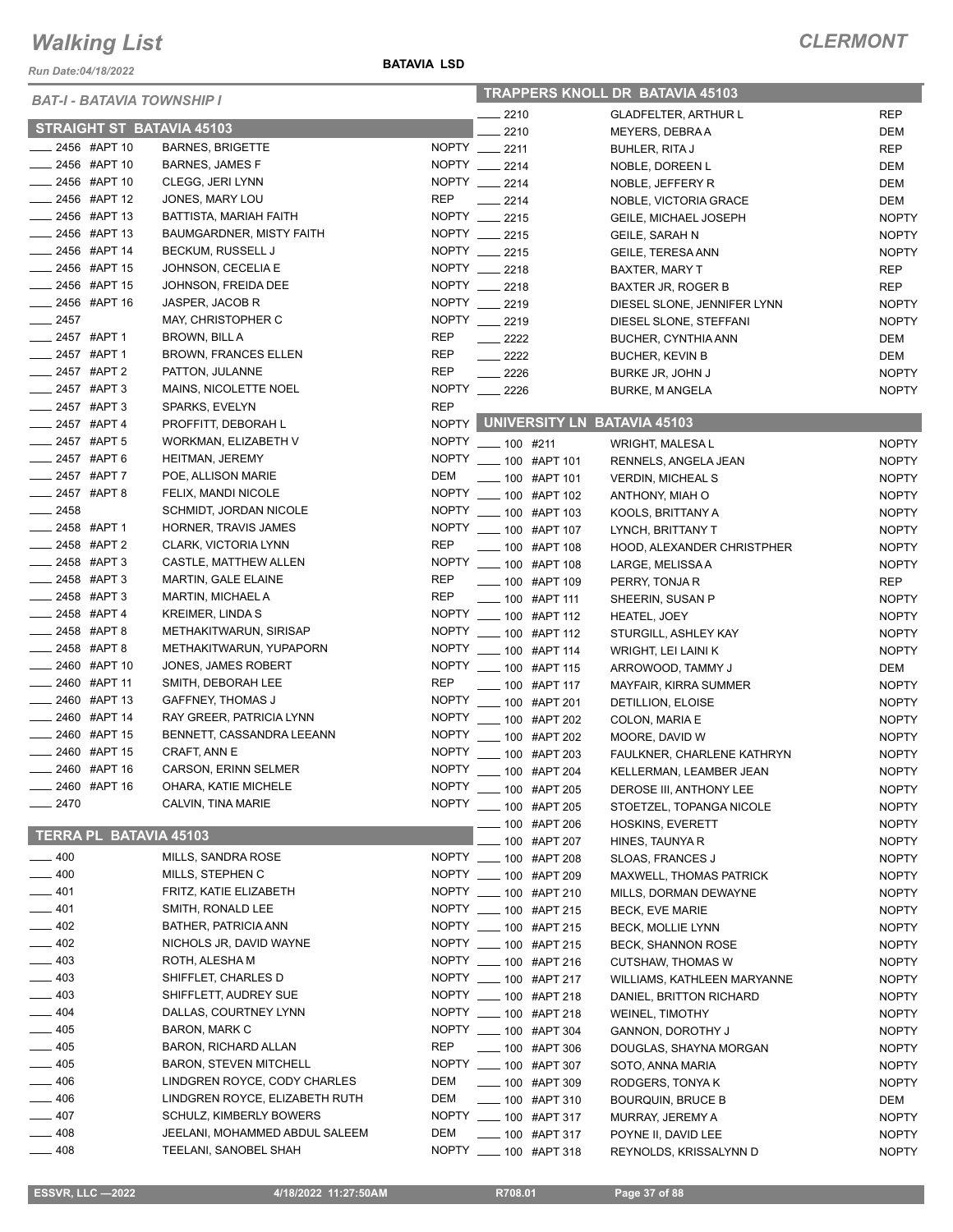*Run Date:04/18/2022*

**BATAVIA LSD**

|                   |                            | <b>BAT-I - BATAVIA TOWNSHIP I</b>  |                       | ____ 300 #APT 209          | <b>EMBLETON, RICCI LEA</b>      | <b>NOPTY</b> |
|-------------------|----------------------------|------------------------------------|-----------------------|----------------------------|---------------------------------|--------------|
|                   |                            |                                    |                       | $\frac{1}{2}$ 300 #APT 211 | OLIVER, CINDA SUE               | <b>NOPTY</b> |
|                   |                            | <b>UNIVERSITY LN BATAVIA 45103</b> |                       | ____ 300 #APT 212          | WEST, SAMANTHA RENEE            | <b>NOPTY</b> |
| $\frac{1}{200}$   |                            | <b>GROME, CHRISTINE M</b>          | NOPTY __ 300 #APT 214 |                            | CARROL, KAYLAN RENEE            | <b>NOPTY</b> |
| $\sim$ 200        |                            | KELLER, CAROLINE J                 | NOPTY __ 300 #APT 214 |                            | JONES, SARAH K                  | <b>NOPTY</b> |
| $\frac{1}{200}$   |                            | MORRIS, KEVIN D                    | NOPTY __ 300 #APT 214 |                            | WOODS, BRANDON STEPHEN          | <b>NOPTY</b> |
|                   | ____ 200 #APT 101          | HILL, JOSEPH D                     | NOPTY __ 300 #APT 215 |                            | KROEGER, ANDREW TERRENCE        | <b>NOPTY</b> |
|                   | 200 #APT 104               | DAVIS, SAMANTHA MARIE              | NOPTY __ 300 #APT 215 |                            | KROEGER, KATHY A                | <b>NOPTY</b> |
|                   | $\frac{1}{200}$ #APT 104   | HALEY, ADAM M                      | NOPTY __ 300 #APT 216 |                            | HENSLEY, TAMMY L                | <b>NOPTY</b> |
|                   | <b>200 #APT 105</b>        | HENSLEY, JOHN                      | NOPTY __ 300 #APT 216 |                            | RANDALL, MARILYN S              | <b>NOPTY</b> |
|                   | ___ 200 #APT 106           | HENDERSON, JANELLE J               | NOPTY __ 300 #APT 218 |                            | DENNIS, DENISE                  | <b>NOPTY</b> |
|                   | ____ 200 #APT 106          | HERNANDEZ, MILDRED                 | NOPTY __ 300 #APT 300 |                            | PERRY, MELLISSA K               | <b>NOPTY</b> |
|                   | ____ 200 #APT 106          | TIRADO SALGADO, DANIEL             | NOPTY __ 300 #APT 301 |                            | HUNT, TINA M                    | <b>NOPTY</b> |
|                   | ____ 200 #APT 109          | STEPHENSON, VELMA SUE              | NOPTY __ 300 #APT 302 |                            | MARCUM, STACEY MICHELLE         | <b>NOPTY</b> |
|                   | _____ 200 #APT 111         | MICHAEL, TAYLOR SUZANNE            | NOPTY __ 300 #APT 302 |                            | NELLETT, TAMARA ANN             | <b>NOPTY</b> |
|                   | ___ 200 #APT 114           | LYNCH, CORINNA D                   | NOPTY __ 300 #APT 304 |                            | LEWIS, MELISSA LYNN             | <b>NOPTY</b> |
|                   | ____ 200 #APT 117          | SHROPSHIRE, CHARLES A              | NOPTY __ 300 #APT 306 |                            | BARR, BILLY                     | <b>NOPTY</b> |
|                   | ____ 200 #APT 202          | <b>HART, PATRICIA M</b>            | NOPTY __ 300 #APT 306 |                            | ELLIOTT, CHRISTIAN NICOLE       | <b>NOPTY</b> |
|                   | ____ 200 #APT 203          | FINN, CRAIG DEE                    | NOPTY __ 300 #APT 307 |                            | RUFFIN, LATASHA P               | <b>NOPTY</b> |
|                   | ___ 200 #APT 204           | TINDALL, ERICA RENEA               | NOPTY __ 300 #APT 309 |                            | HUGHES, ANTHONY J               | <b>NOPTY</b> |
|                   | ____ 200 #APT 205          | FUTRELL, JENNIFER LYNN             | NOPTY __ 300 #APT 309 |                            | SACK III, DONALD WILLIAM        | <b>NOPTY</b> |
|                   | ___ 200 #APT 206           | <b>SCHAUER, AMBER L</b>            | NOPTY __ 300 #APT 309 |                            | SACK, JENNIFER MARIE            | <b>NOPTY</b> |
|                   |                            |                                    | NOPTY __ 300 #APT 310 |                            | HALL, JASON A                   | <b>NOPTY</b> |
|                   | ____ 200 #APT 208          | <b>GRINER, ABIGAIL ROSE</b>        | NOPTY __ 300 #APT 312 |                            | LAHM, KARA MICHELLE             | <b>NOPTY</b> |
|                   | ___ 200 #APT 209           | TATUM, JACK M                      | NOPTY __ 300 #APT 312 |                            |                                 | <b>NOPTY</b> |
|                   | ___ 200 #APT 210           | BROWN, KATHLEEN M                  |                       |                            | RENO, CHRISTINA LYNN            | <b>NOPTY</b> |
|                   | ____ 200 #APT 211          | APPEL, ASHLEY K                    | NOPTY __ 300 #APT 314 |                            | MARSHALL, KELLY S               |              |
|                   | ____ 200 #APT 211          | HELTON, RONNIE C                   | NOPTY __ 300 #APT 315 |                            | BECKER, COURTNEY M              | <b>NOPTY</b> |
|                   | ____ 200 #APT 212          | <b>HELM, ANTHONY</b>               | NOPTY __ 300 #APT 315 |                            | MEDLEY, JESSICA LEIGH           | <b>NOPTY</b> |
|                   | $\frac{1}{200}$ #APT 301   | <b>WARREN, ROBBIN DENISE</b>       | NOPTY __ 300 #APT 316 |                            | <b>WOMBLES, KASSIE S</b>        | <b>NOPTY</b> |
|                   | ____ 200 #APT 302          | BRUCE, DEANGEL YOREL               | NOPTY __ 300 #APT 318 |                            | <b>SCHAEFER, STANLEY STEVEN</b> | REP          |
|                   | $\frac{1}{200}$ #APT 304   | TORRES, IEESHA ARNELL              | NOPTY __ 400          |                            | LATHAM JR, ROBERT E             | <b>NOPTY</b> |
|                   | ____ 200 #APT 305          | TAYLOR, JAMIE ELIZABETH            | NOPTY -400            |                            | PIERCE, SHEILA M                | <b>NOPTY</b> |
|                   | _ 200 #APT 306             | CHAPMAN, MIRANDA MARIE             | NOPTY - 400           |                            | SMITH, GARY DEWAYNE             | <b>NOPTY</b> |
|                   | 200 #APT 306               | HATHAWAY, ALEX SCOTT               | NOPTY __ 400 #102     |                            | FONTANEZ-SANTIAGO, LINDA IVETTE | <b>NOPTY</b> |
|                   | ___ 200 #APT 307           | MAY, LINDA A                       | NOPTY __ 400 #APT 103 |                            | WINFREE, DAMEKA NICOLE          | <b>NOPTY</b> |
|                   | $\frac{1}{200}$ #APT 310   | FONTANEZ, BENNYLIZZ MARIE          | NOPTY __ 400 #APT 104 |                            | PIERCE, JAMES A                 | <b>NOPTY</b> |
|                   | ____ 200 #APT 310          | JACKSON, DESTINY FAITH             | NOPTY __ 400 #APT 105 |                            | STRAUB, ALISHA RAE              | <b>NOPTY</b> |
|                   | ____ 200 #APT 312          | <b>GAINES, WINSTON EDWARD</b>      | NOPTY __ 400 #APT 106 |                            | MEALEY, WONDA M                 | <b>NOPTY</b> |
|                   | 200 #APT 314               | THORNTON, EVELYN TRACEY            | NOPTY __ 400 #APT 108 |                            | DEEM, HEATHER D                 | <b>NOPTY</b> |
|                   | 200 #APT 315               | COATES, ANDREA NICOLE              | NOPTY __ 400 #APT 110 |                            | HESLEY, KRISTI ANN              | <b>NOPTY</b> |
|                   | _____ 200 #APT 315         | ROBINSON, TA JA NAEEM              | NOPTY __ 400 #APT 116 |                            | MOORE, BRANDY LEE               | <b>NOPTY</b> |
|                   | $\frac{1}{200}$ #APT 316   | DAVIDSON, ALLISSA L                | NOPTY __ 400 #APT 117 |                            | <b>BUCKNER, TIMOTHY F</b>       | <b>NOPTY</b> |
|                   | _____ 200 #APT 317         | PHILLIPS, GREGORY                  | NOPTY __ 400 #APT 201 |                            | <b>WULF, SHERRY</b>             | <b>NOPTY</b> |
|                   | ____ 200 #APT 318          | <b>TERMENA, MICHAEL B</b>          | NOPTY __ 400 #APT 202 |                            | HABIG, BRANDON DOUGLAS          | <b>NOPTY</b> |
| $\frac{1}{2}$ 300 |                            | CARRAMS, ETHAN                     | NOPTY __ 400 #APT 203 |                            | <b>BLACKBURN, GROVER E</b>      | <b>NOPTY</b> |
|                   | _____ 300 #APT 15          | TURNER, YVONNE FAY                 | NOPTY __ 400 #APT 204 |                            | COCHRAN, WESLEY GARRETT         | <b>NOPTY</b> |
|                   | _____ 300 #APT 102         | SNAPE, JOHN D                      | NOPTY __ 400 #APT 205 |                            | SIZEMORE, DERRICK JAMES         | <b>NOPTY</b> |
|                   | ____ 300 #APT 103          | <b>EMERY, JESSICA</b>              | NOPTY -400 #APT 207   |                            | RUARK JR, JOHN ROBERT           | <b>NOPTY</b> |
|                   | <b>______ 300 #APT 103</b> | KOOLS, ERIKA DAWN                  | NOPTY __ 400 #APT 209 |                            | BOYD, JOSHUA J                  | <b>NOPTY</b> |
|                   | <b>______ 300 #APT 104</b> | BYRD, LINDSAY PAIGE                | NOPTY __ 400 #APT 210 |                            | ELLIS, CYNTHIA M                | <b>NOPTY</b> |
|                   | ____ 300 #APT 104          | FERRIS, JUSTIN STEWART             | NOPTY __ 400 #APT 210 |                            | PRUITT, DEMETRIUS J             | <b>NOPTY</b> |
|                   | ____ 300 #APT 105          | DRYDEN, CHERYL LYNN                | NOPTY __ 400 #APT 212 |                            | CLEPPER, JAMES BENJAMINE        | <b>NOPTY</b> |
|                   | _____ 300 #APT 105         | MURRAY, AMY M                      | NOPTY __ 400 #APT 212 |                            | MCCROVY, LINDSEY R              | <b>NOPTY</b> |
|                   | $\frac{1}{2}$ 300 #APT 109 | COY, KIRA NOEL                     | NOPTY __ 400 #APT 214 |                            | SNOUFFER, ABBY L                | <b>NOPTY</b> |
|                   | <b>200 #APT 112</b>        | ROLON, JAZMIN ELISE                | NOPTY __ 400 #APT 216 |                            | COLWELL, ASHLEY ANN             | <b>NOPTY</b> |
|                   | ____ 300 #APT 114          | PATTERSON, CHRISTINE LYNN          | REP                   | _____ 400 #APT 216         | RIVERA MORALES, JOHN PAUL       | <b>NOPTY</b> |
|                   | -800 #APT 115              | <b>COLDIRON, STEVEN A</b>          | NOPTY __ 400 #APT 217 |                            | SIZEMORE, PEGGY SUE             | <b>NOPTY</b> |
|                   | ____ 300 #APT 116          | HEMER, SUZANNE EILEEN              | NOPTY __ 400 #APT 218 |                            | HUMMELDORF, DEBORAH A           | <b>NOPTY</b> |
|                   | ____ 300 #APT 201          | JACKSON, STEPHANIE                 | NOPTY __ 400 #APT 305 |                            | VOLK, HEATH B                   | <b>NOPTY</b> |
|                   | _____ 300 #APT 205         | LEICHT, JESSICA E                  | NOPTY __ 400 #APT 307 |                            | VANDEGRAFT, ANGEL M             | <b>NOPTY</b> |
|                   | $\frac{1}{2}$ 300 #APT 206 | REYNOLDS, APRIL LYNN               | NOPTY __ 400 #APT 309 |                            | JEFFERSON, KRISTINA MAYGEN      | <b>NOPTY</b> |
|                   | _____ 300 #APT 207         | RICHMOND, CHRISTINE G              | NOPTY __ 400 #APT 309 |                            | RODGERS, MARLENE MARIE          | <b>NOPTY</b> |
|                   | $\frac{1}{2}$ 300 #APT 209 | <b>EMBLETON, DUSTIN L</b>          | NOPTY __ 400 #APT 311 |                            | HUGHES, LORI J                  | <b>NOPTY</b> |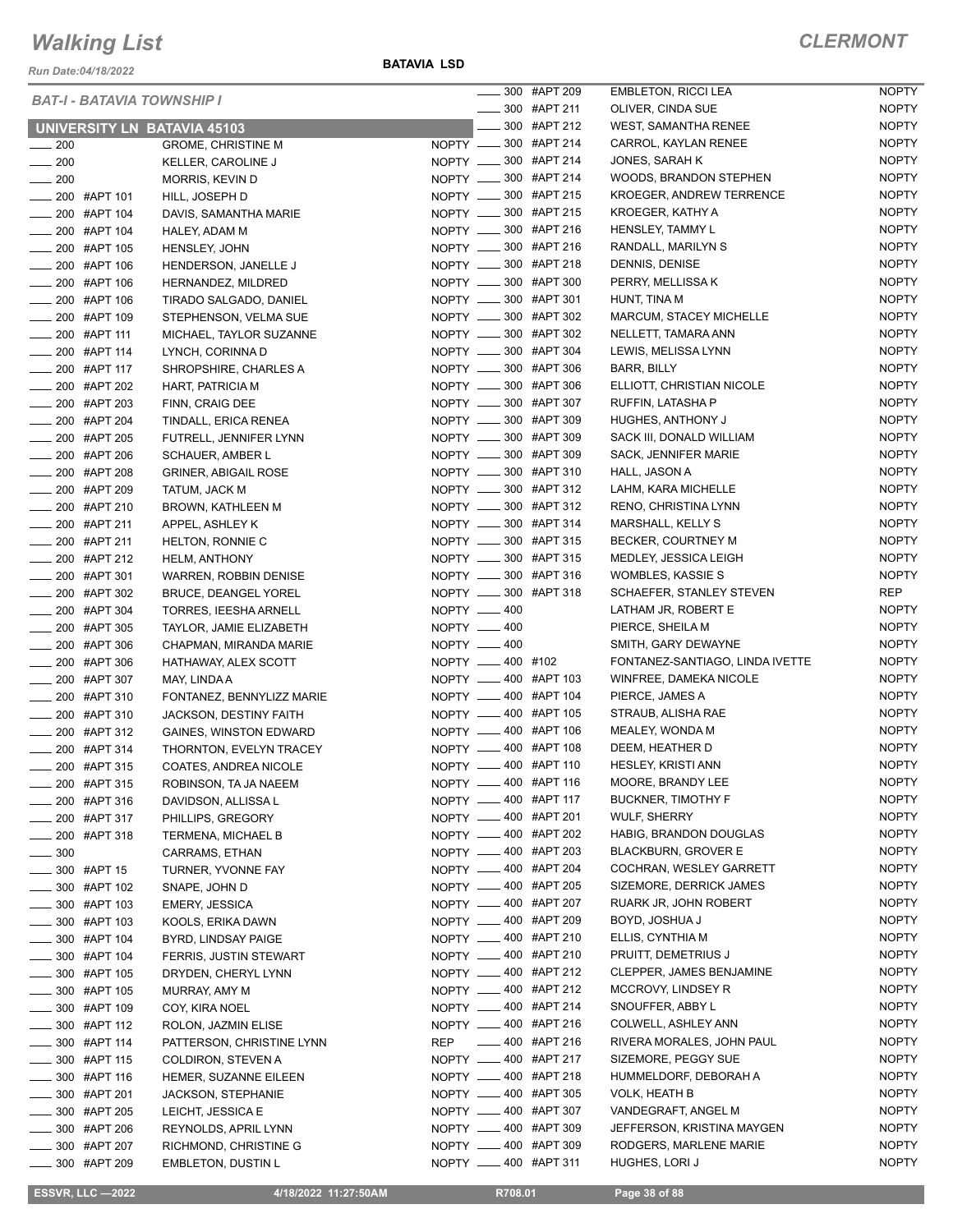*Run Date:04/18/2022*

**BATAVIA LSD**

|                        | <b>BAT-I - BATAVIA TOWNSHIP I</b> |                                    |                       | ____ 600 #APT 210          | ROYCE, MELISSA ANN        | <b>NOPTY</b> |
|------------------------|-----------------------------------|------------------------------------|-----------------------|----------------------------|---------------------------|--------------|
|                        |                                   |                                    |                       | $\frac{1}{2}$ 600 #APT 211 | IRVIN, MEAGAN LEE         | <b>NOPTY</b> |
|                        |                                   | <b>UNIVERSITY LN BATAVIA 45103</b> |                       | -600 #APT 213              | <b>BLACK, SHAWN C</b>     | <b>NOPTY</b> |
|                        | $\frac{1}{2}$ 400 #APT 315        | <b>WELLS, STEVEN JAMES</b>         | NOPTY __ 600 #APT 213 |                            | CLARK, REBECCA ANN        | <b>NOPTY</b> |
| $\frac{1}{2}$ 500      |                                   | <b>FRANKS, KATHIE L</b>            | NOPTY __ 600 #APT 213 |                            | MAHAFFEY, TIFFENEY SU     | <b>NOPTY</b> |
| $\frac{1}{2}$ 500      |                                   | <b>GHERMAN, JOHN KALEB</b>         | NOPTY __ 600 #APT 214 |                            | KISSEE, KELSEY ELIZABETH  | <b>NOPTY</b> |
| $\frac{1}{2}$ 500      |                                   | GREEN, AMANDA JO                   | NOPTY __ 600 #APT 215 |                            | JONES, JULIA L            | <b>NOPTY</b> |
|                        | <b>______ 500 #APT 101</b>        | NIENABER, JAMES M                  | NOPTY __ 600 #APT 216 |                            | STILES, TIFFANY RENEE     | <b>NOPTY</b> |
|                        | ____ 500 #APT 102                 | CHILDRESS, EMILY LAUREN            | NOPTY __ 600 #APT 301 |                            | KUHN, KRYSTAL ROXANN      | <b>NOPTY</b> |
|                        | <b>______ 500 #APT 102</b>        | STRUNK, JACOB TYLER                | NOPTY __ 600 #APT 301 |                            | SAYLOR, TYLER C H         | <b>NOPTY</b> |
|                        | ____ 500 #APT 103                 | MAY, PATRICIA M                    | NOPTY __ 600 #APT 301 |                            | SCHOLL JR, GEORGE EDWARD  | <b>NOPTY</b> |
|                        | $\frac{1}{2}$ 500 #APT 104        | WINCHENBACH, GRADY SCOTT           | NOPTY __ 600 #APT 303 |                            | ASBURY, DESTINY LYNN      | <b>NOPTY</b> |
|                        | <b>_____ 500 #APT 105</b>         | BURKE, ALEXANDRIA                  | NOPTY __ 600 #APT 304 |                            | OTOOLE, JESSIE NICOLE     | <b>NOPTY</b> |
|                        | ___ 500 #APT 108                  | SAYERS, MARTHA LOU                 | NOPTY __ 600 #APT 305 |                            | SHIVELEY, CHERYL C        | DEM          |
|                        |                                   |                                    | NOPTY __ 600 #APT 307 |                            | CRAWFORD, MARY LOU        | DEM          |
|                        | ____ 500 #APT 111                 | <b>FRANKLIN, KRISTEN MICHELLE</b>  | NOPTY __ 600 #APT 308 |                            | ZIEBOLD, REBECCA ANN      | <b>NOPTY</b> |
|                        | ____ 500 #APT 111                 | SHEELEY JR, BILLY JAY              |                       |                            |                           |              |
|                        | <b>______ 500 #APT 117</b>        | GORBY, TAYLOR LEIGH                | NOPTY __ 600 #APT 310 |                            | CHARLTON, PHOEBE JANE     | <b>NOPTY</b> |
|                        | <b>______ 500 #APT 201</b>        | SMITH, TIARRA                      | NOPTY __ 600 #APT 311 |                            | BERCHTOLD, MORIAH ROSE    | <b>NOPTY</b> |
|                        | <b>______ 500 #APT 202</b>        | POE, LISA MARIE                    | NOPTY __ 600 #APT 313 |                            | MCCLURE, NATASHA MAY      | <b>NOPTY</b> |
|                        | <b>_____ 500 #APT 203</b>         | COOK, MELISSA RAY                  | NOPTY - 700           |                            | JACKSON, DIONSOYLO JACK   | <b>NOPTY</b> |
|                        | ___ 500 #APT 204                  | FISHER, PATRICIA                   | NOPTY ____ 700 #104   |                            | WILEY, DEANNA M           | REP          |
|                        | ____ 500 #APT 204                 | HATHORN, KIMBERLY DAVIS            | NOPTY __ 700 #APT 101 |                            | DODSON, ASHLEY DARLA      | <b>NOPTY</b> |
|                        | <b>______ 500 #APT 205</b>        | MAROVICH, VICKIE L                 | NOPTY __ 700 #APT 102 |                            | <b>WEST, CORINNA ERIN</b> | <b>NOPTY</b> |
|                        | ____ 500 #APT 206                 | <b>GROVES, SIERRA A</b>            | NOPTY __ 700 #APT 104 |                            | <b>WILEY, RICHARD L</b>   | <b>REP</b>   |
|                        | <b>______ 500 #APT 207</b>        | SWIM JR, DENNIS WILLIAM            | NOPTY __ 700 #APT 107 |                            | SCHACHERBAUER, JENNIFER A | <b>NOPTY</b> |
|                        | ___ 500 #APT 207                  | <b>WESSELL, MARCY A</b>            | NOPTY __ 700 #APT 111 |                            | SCARBOROUGH, DELORES A    | <b>NOPTY</b> |
|                        | $\frac{1}{2}$ 500 #APT 211        | ROHRIG, ALINA R                    | NOPTY __ 700 #APT 113 |                            | MORRIS, REBECCA DIANE     | <b>NOPTY</b> |
|                        | ___ 500 #APT 212                  | VAUGHAN, ATASHA S                  | NOPTY __ 700 #APT 113 |                            | WILLIAMS, KYLE NICHOLAS   | <b>NOPTY</b> |
|                        | ____ 500 #APT 213                 | BROCKMAN, ALICIA O                 | NOPTY __ 700 #APT 117 |                            | CAHALL, JESSICA L         | <b>NOPTY</b> |
|                        | ____ 500 #APT 215                 | SNIVELY, THERESA K                 | NOPTY __ 700 #APT 117 |                            | WARRING, MARK T           | <b>NOPTY</b> |
|                        | ____ 500 #APT 216                 | EUBANKS, BRANDI NIKOLE             | NOPTY __ 700 #APT 201 |                            | HICKS, REBECCA HOLLY      | <b>NOPTY</b> |
|                        | <b>______ 500 #APT 217</b>        | CARERO, JADE K                     | NOPTY __ 700 #APT 202 |                            | CALDERON, CRISTINA MARIE  | <b>NOPTY</b> |
|                        | <b>______ 500 #APT 217</b>        | GOSSER, AMBER N                    | NOPTY __ 700 #APT 202 |                            | CALDERON, HUNTER THOMAS   | <b>NOPTY</b> |
|                        | 500 #APT 302                      | DYKES, AMBER RENEE                 | NOPTY __ 700 #APT 202 |                            | CALDERON, MICHAEL JOSEPH  | DEM          |
|                        | <b>_____ 500 #APT 303</b>         | LOWE, TYANNE C                     | NOPTY __ 700 #APT 203 |                            | CARTER, DEBRA SUE         | <b>NOPTY</b> |
|                        | ____ 500 #APT 305                 | FIELDS, ANASTASIA J                | NOPTY __ 700 #APT 204 |                            | HARVEY, TERRI L           | <b>NOPTY</b> |
|                        | ____ 500 #APT 306                 | HAWKINS, ANDREW SCOTT              | NOPTY __ 700 #APT 206 |                            | LONG, JOSEPHINE SAMANTHA  | <b>NOPTY</b> |
|                        |                                   |                                    | NOPTY __ 700 #APT 207 |                            | BARNEY JR, SHELLEY R      | <b>NOPTY</b> |
|                        | <b>______ 500 #APT 307</b>        | <b>BANKS, KANDICE MARIE</b>        | NOPTY __ 700 #APT 207 |                            | SMITH, CLAYTON            | <b>NOPTY</b> |
|                        | 500 #APT 309                      | BOOTH, CHEYENNE BELL               |                       |                            |                           |              |
|                        | <b>____ 500 #APT 310</b>          | SWAYNE, DANIELLE N                 | NOPTY __ 700 #APT 209 |                            | SHANKLIN, CAROLYN M       | <b>NOPTY</b> |
|                        | ___ 500 #APT 311                  | SANDERS, ILEY EDEN                 | NOPTY __ 700 #APT 209 |                            | SHEPPARD, TYLER MARCUS    | <b>NOPTY</b> |
|                        | _____ 500 #APT 311                | WEBER, REBECCAA                    | NOPTY __ 700 #APT 209 |                            | SMITH, ASHLY NICOLE       | <b>NOPTY</b> |
|                        | <b>______ 500 #APT 314</b>        | SHELBY JR, DOUGLAS KEITH           | NOPTY __ 700 #APT 211 |                            | WASH, BRITTANY N          | <b>NOPTY</b> |
| $\frac{1}{2}$ 600      |                                   | BELDEN III, ALAN R                 | NOPTY __ 700 #APT 212 |                            | GAMBLE, SERENA EMMA       | <b>NOPTY</b> |
| $\frac{1}{2}$ 600 #217 |                                   | FERRERI, DAVID ANTHONY             | NOPTY __ 700 #APT 214 |                            | JOHNSON, SIERRA NICOLE    | <b>NOPTY</b> |
|                        | ____ 600 #APT 103                 | <b>BRANHAM, ROY L</b>              | NOPTY __ 700 #APT 214 |                            | RICHARDS, DIANA LEIGH     | <b>NOPTY</b> |
|                        | -600 #APT 104                     | NEAL, ANGELICA FAITH               | NOPTY __ 700 #APT 216 |                            | WHEELER, JESSICA R        | <b>NOPTY</b> |
|                        | -600 #APT 104                     | WILLIAMS, JAQWESE LAMAR            | NOPTY __ 700 #APT 217 |                            | MAHON, HEIDI L M          | <b>NOPTY</b> |
|                        | ____ 600 #APT 105                 | RECTOR, CANDI MICHELLE             | DEM __ 700 #APT 303   |                            | NEAL, LASHANDRA ALEXIS    | <b>NOPTY</b> |
|                        | <b>600 #APT 106</b>               | SCHULZ, KAITLYNN MARIE             | NOPTY __ 700 #APT 305 |                            | <b>MOBLEY, TONYAL</b>     | <b>NOPTY</b> |
|                        | ___ 600 #APT 107                  | CHISMAN, TANYA JOY                 | NOPTY __ 700 #APT 307 |                            | ARROWOOD, GARNET ALICE    | <b>NOPTY</b> |
|                        | -600 #APT 108                     | SPIVEY, JOYCE                      | NOPTY __ 700 #APT 308 |                            | METZ, MARY CATHERINE      | <b>NOPTY</b> |
|                        | <b>_____ 600 #APT 111</b>         | DOZIER, JANEASE ROCHELLE           | NOPTY __ 700 #APT 309 |                            | SMITH, KAYCEE ELAYNE      | <b>NOPTY</b> |
|                        | ___ 600 #APT 113                  | CAIN, KRISTEN DANIELLE             | NOPTY __ 700 #APT 310 |                            | NAMMARI, JASMINE ANEES    | <b>NOPTY</b> |
|                        | <b>____ 600 #APT 113</b>          | <b>IRWIN, ROBERT</b>               | NOPTY __ 700 #APT 311 |                            | ANDERSON, LYDIA K         | <b>NOPTY</b> |
|                        | ___ 600 #APT 114                  | KILLION, KIMBERLY A                | NOPTY __ 700 #APT 312 |                            | SCHRINER, ALICIA C        | <b>NOPTY</b> |
|                        | $\frac{1}{2}$ 600 #APT 116        | RAYBORN, CAROLYNN R                | NOPTY __ 700 #APT 312 |                            | SCHRINER, CHRISTOPHER LEE | <b>NOPTY</b> |
|                        | <b>EXAMPLE 117</b>                | RUSS, STEPHANIE RENEE              | NOPTY __ 700 #APT 313 |                            | <b>GREGGS, DERAFEAL L</b> | <b>NOPTY</b> |
|                        | <b>_____ 600 #APT 204</b>         | SMITH, COREY MICHAEL               | NOPTY __ 700 #APT 313 |                            | TURNER, ARIADNA JULIA     | <b>NOPTY</b> |
|                        | <b>EXAMPLE 100 #APT 206</b>       | HARPER, TOM A                      | NOPTY __ 700 #APT 314 |                            | VISSING, JESSICA LYNN     | <b>NOPTY</b> |
|                        | ___ 600 #APT 207                  |                                    | NOPTY __ 700 #APT 315 |                            | CULLIFER, ADAM D          | <b>NOPTY</b> |
|                        |                                   | SMITH, LOUISA A                    | NOPTY __ 700 #APT 315 |                            | MCENTUSH, PAULETTE EVELYN | REP          |
|                        | _____ 600 #APT 209                | <b>GROSS, TRACY A</b>              | NOPTY __ 700 #APT 315 |                            |                           |              |
|                        | <b>______ 600 #APT 209</b>        | LOWE, KARA LYNN                    |                       |                            | MCKENRICK, ASHLEY         | <b>NOPTY</b> |

**ESSVR, LLC -2022** 4/18/2022 11:27:50AM R708.01 Page 39 of 88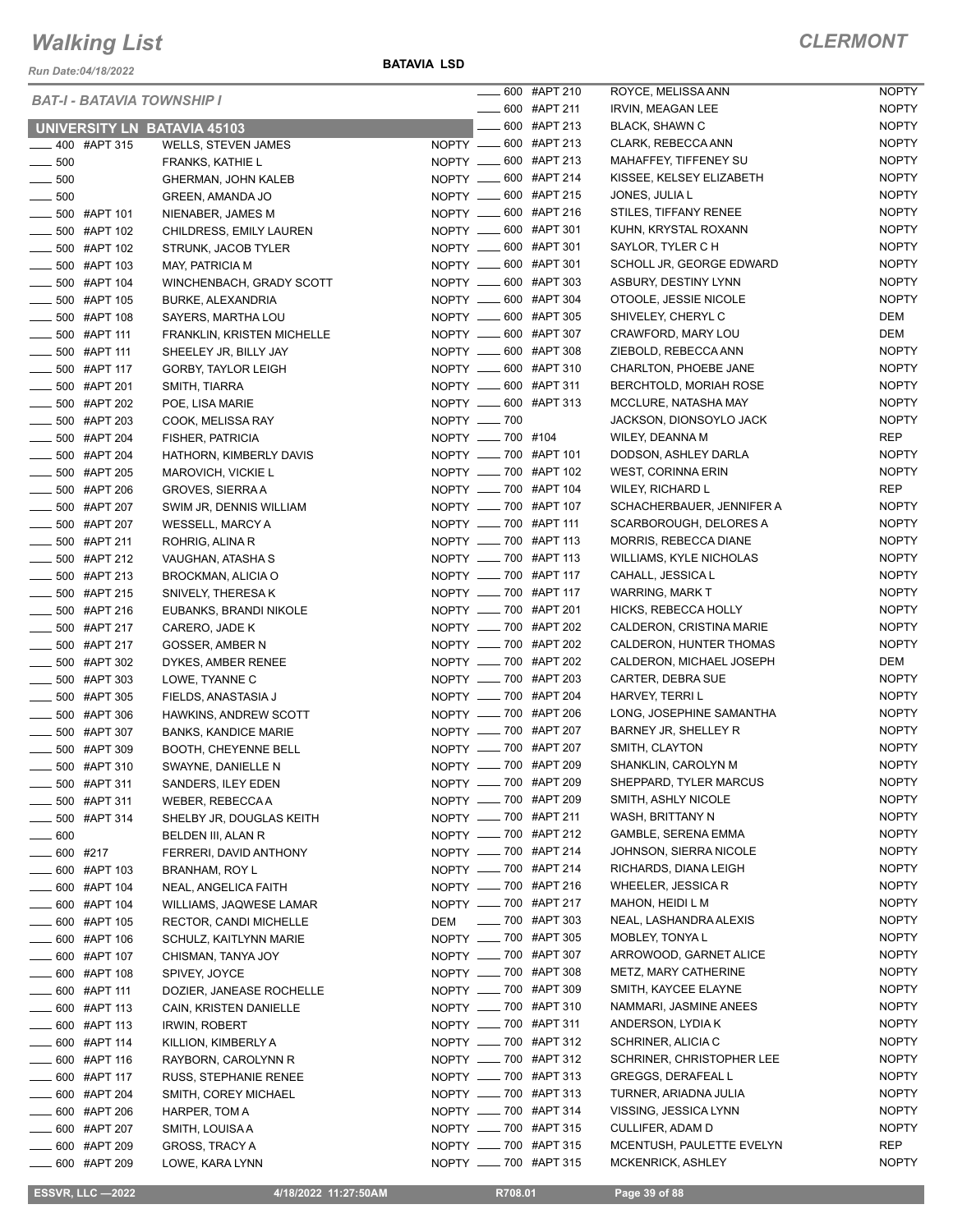*Run Date:04/18/2022*

*BAT-I - BATAVIA TOWNSHIP I*

| WALNUT GROVE LN BATAVIA 45103 |                  |              |  |  |  |
|-------------------------------|------------------|--------------|--|--|--|
| $- 1710$                      | ENGEL, HEATHER   | <b>NOPTY</b> |  |  |  |
| $-1710$                       | WILSON, BRIAN M  | <b>NOPTY</b> |  |  |  |
| $- 1710$                      | WILSON, JUDITH L | <b>NOPTY</b> |  |  |  |

*TOTAL :* **1,182**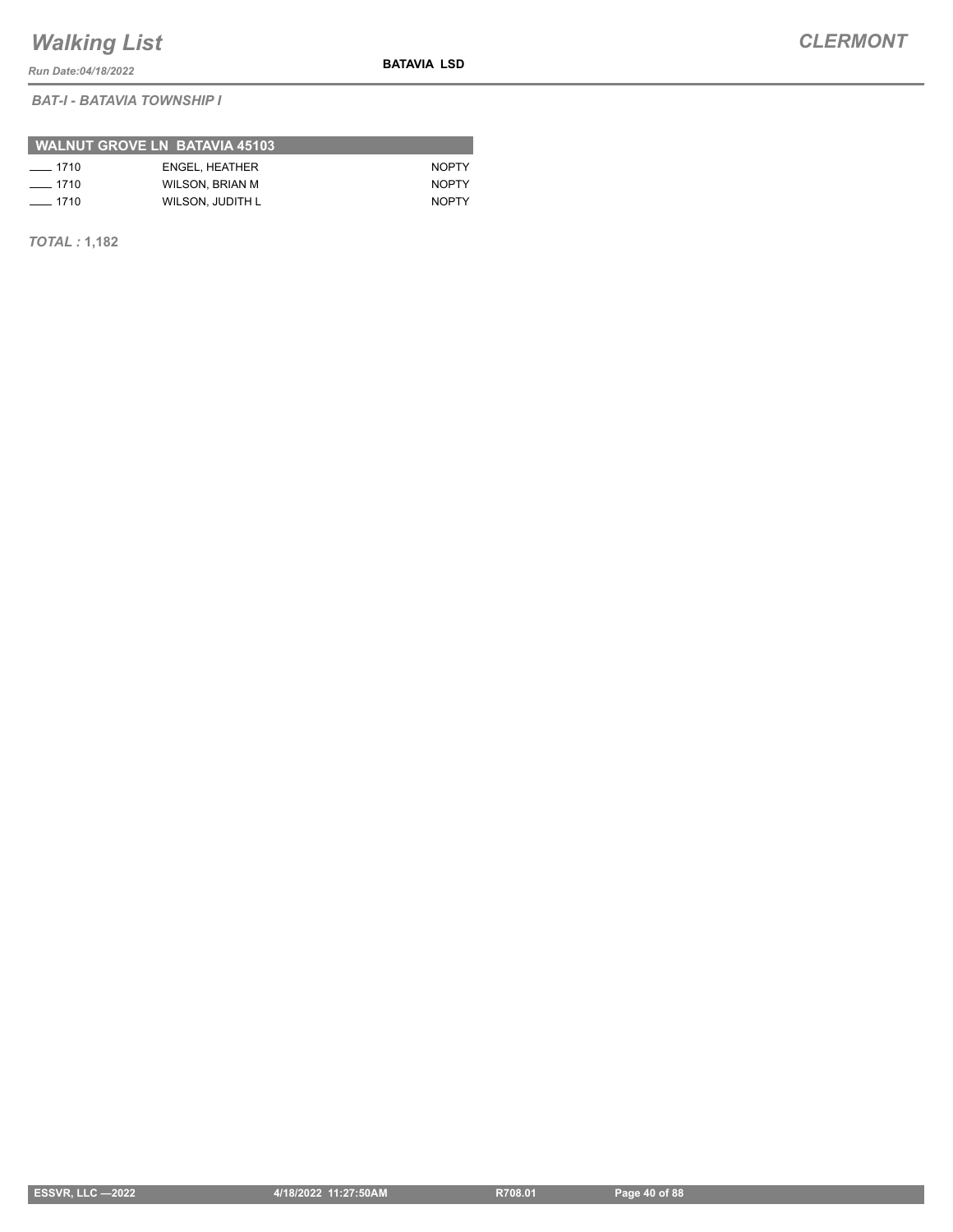#### **BATAVIA LSD**

| Run Date:04/18/2022               |                                                   |                              |              |                                            |                            |
|-----------------------------------|---------------------------------------------------|------------------------------|--------------|--------------------------------------------|----------------------------|
| <b>BAT-J - BATAVIA TOWNSHIP J</b> |                                                   |                              | 2514         | ORTLEPP, ALLYSON E                         | <b>NOPTY</b>               |
|                                   |                                                   |                              | 2514         | ORTLEPP, CHRISTOPHER A                     | <b>NOPTY</b>               |
|                                   | <b>ANGELS WALK BATAVIA 45103</b>                  |                              | 2515<br>2515 | MOOREHEAD, KATHERINE I<br>MOOREHEAD, TOM P | <b>NOPTY</b><br><b>REP</b> |
| 4245                              | BEARD, ASHLEY ELIZABETH                           | <b>NOPTY</b>                 | 2515         | RICHARDSON, REBECCA K                      | <b>NOPTY</b>               |
| 4245                              | <b>BEARD, KENNETH D</b>                           | <b>REP</b>                   | 2515         | RICHARDSON, SHAWN E                        | <b>NOPTY</b>               |
| 4245                              | <b>BEARD, PATRICIA A</b>                          | <b>REP</b>                   | 2516         | KELLY, KAILYN ELIZABETH                    | <b>NOPTY</b>               |
| 4245                              | <b>BEARD, STEPHEN PATRICK</b>                     | <b>REP</b>                   | 2516         | KELLY, KATHRYN E                           | <b>NOPTY</b>               |
| $-4245$                           | MENDENHALL, JOSEPH JAMES                          | <b>NOPTY</b>                 | 2516         | <b>KELLY, TIMOTHY J</b>                    | <b>NOPTY</b>               |
|                                   | BATAVIA WILLIAMSBURG PIKE BATAVIA 45103           |                              | 2517         | MEYER, ALISA L                             | <b>NOPTY</b>               |
|                                   |                                                   |                              | 2517         | MEYER, THOMAS D                            | <b>NOPTY</b>               |
| $-2135$                           | <b>IRVIN, LOLA B</b>                              | <b>DEM</b>                   | 2518         | <b>BLUME, SHARON BROOKE</b>                | <b>NOPTY</b>               |
| $-2177$                           | JOHNSON, BRENDA L                                 | <b>NOPTY</b>                 | 2518         | BLUME, ZACHARY D                           | <b>NOPTY</b>               |
| $-2177$                           | JOHNSON, JACK                                     | <b>NOPTY</b>                 | 2519         | ADKINS, DONALD R                           | <b>NOPTY</b>               |
| 2223                              | LYTLE, GLADYS L                                   | <b>REP</b>                   | 2519         | ADKINS, LINDA M                            | <b>REP</b>                 |
| 2223                              | LYTLE, ROBERT W                                   | <b>REP</b>                   | 2520         | NEFF, GLENDA G                             | <b>REP</b>                 |
|                                   | <b>BROOKSIDE DR BATAVIA 45103</b>                 |                              | 2520         | NEFF, JOHN A                               | <b>DEM</b>                 |
| 4233                              |                                                   | <b>NOPTY</b>                 | 2520         | NEFF, MATTHEW LUCAS                        | <b>NOPTY</b>               |
| 4233                              | BROWN, DONALD C                                   | <b>NOPTY</b>                 |              |                                            |                            |
| 4234                              | BROWN, ELIZABETH ANN<br>HALLORAN, JOHN R          | <b>NOPTY</b>                 |              | <b>CHARM CT BATAVIA 45103</b>              |                            |
| 4234                              | HALLORAN, OVA GENE                                | <b>NOPTY</b>                 | 4230         | HOOKER, JESSICA ANN                        | <b>NOPTY</b>               |
| 4235                              | LUHN, ANDREA DANIELLE                             | <b>NOPTY</b>                 | 4230         | HOOKER, VICTORIA A                         | <b>NOPTY</b>               |
| 4235                              | LUHN, STEVEN J                                    | <b>NOPTY</b>                 | 4230         | LINKOUS, JUSTIN THOMAS                     | <b>NOPTY</b>               |
| 4236                              | ARSZMAN, MARK ANTHONY                             | <b>NOPTY</b>                 | 4231         | COMPTON, KELLY ELIZABETH                   | <b>NOPTY</b>               |
| 4236                              | FULLER, AVA NICOLE                                | <b>NOPTY</b>                 | 4231         | FINK, DIANA M                              | <b>NOPTY</b>               |
| 4236                              | <b>FULLER, BRANDON SCOTT</b>                      | <b>NOPTY</b>                 | 4232         | SIGOURNEY, MORGAN JUNE                     | <b>NOPTY</b>               |
| 4238                              | <b>HARGIS, KIMBERLY</b>                           | <b>NOPTY</b>                 | 4232         | SIGOURNEY, RITA F                          | <b>REP</b>                 |
| 4238                              | <b>HARGIS, MARK A</b>                             | <b>NOPTY</b>                 | 4232         | SIGOURNEY, STEPHEN WARREN                  | <b>REP</b>                 |
| 4238                              | HARGIS II, MARK ANTHONY                           | <b>NOPTY</b>                 | 4233         | <b>BAHRING, LAURA L</b>                    | <b>REP</b>                 |
| 4238                              | HARGIS, ZACHARY RYAN                              | <b>NOPTY</b>                 | 4234         | SHEPARD, MCCLAIN GARRET                    | <b>NOPTY</b>               |
| 4239                              | HALCOMB, HELEN M                                  | <b>REP</b>                   | 4234         | SHEPHARD, JAMES                            | <b>NOPTY</b>               |
| 4241                              | <b>REDDICK, ERIN K</b>                            | <b>DEM</b>                   |              | <b>CHERRY ST BATAVIA 45103</b>             |                            |
| $-4241$                           | TARTE, THOMAS ROBERT                              | <b>DEM</b>                   |              |                                            |                            |
| $-4242$                           | CRESIE, LORI ANN                                  | <b>NOPTY</b>                 | 2488         | RICHMOND, CHAD EVERETT                     | <b>NOPTY</b>               |
| 4242                              | DREWRY, KYLIE DENISE ANN                          | <b>NOPTY</b>                 |              | CHESTERFIELD LN BATAVIA 45103              |                            |
| 4242                              | OKEEFE, DANIEL HOWARD                             | <b>NOPTY</b>                 | 2265         |                                            | <b>DEM</b>                 |
| 4248                              | SMITH, GALE E                                     | <b>NOPTY</b>                 | 2265         | DEAN, JOY L<br>STOUT, BILLIE J             | <b>DEM</b>                 |
| 4248                              | SMITH, HEATHER NICHOLE                            | <b>NOPTY</b>                 | 2267         | SCHANK, HEATHER EVA MARIE                  | <b>NOPTY</b>               |
| 4248                              | SMITH SR, MICHAEL J                               | <b>NOPTY</b>                 | 2268         | DAVIDSON, BRADLEY AUSTIN                   | <b>NOPTY</b>               |
|                                   | <b>CANVAS BACK CIR BATAVIA 45103</b>              |                              | 2268         | DAVIDSON, HANNAH SHAYE                     | <b>NOPTY</b>               |
|                                   |                                                   |                              | 2269         | PAYTON, RHONDA LYNN                        | <b>NOPTY</b>               |
| 2504                              | ALBERT, CHRISTOPHER M                             | <b>REP</b>                   | 2270         | EDMONDS, MICHAEL K                         | <b>NOPTY</b>               |
| 2504                              | ALBERT, MELISSA LYNN                              | <b>NOPTY</b>                 | 2270         | EDMONDS, SUSAN K                           | <b>NOPTY</b>               |
| 2506                              | KORTEKAMP, BRIAN BRANNDEN                         | <b>NOPTY</b>                 | 2271         | CARUSO, JAMIE ALLEN                        | <b>NOPTY</b>               |
| 2506                              | KORTEKAMP, SUMMER MARIE                           | <b>NOPTY</b>                 | 2273         | <b>BAKER, JASON SCOT</b>                   | <b>NOPTY</b>               |
| 2506                              | LINDSEY, JAMES N                                  | <b>REP</b>                   | 2273         | WENDEL, ELIZABETH ASHLEY                   | <b>NOPTY</b>               |
| 2507<br>2507                      | PADGETT, MICKEY R                                 | <b>NOPTY</b><br><b>NOPTY</b> | 2274         | ROSS, SELISSA ANNDA                        | <b>NOPTY</b>               |
| 2508                              | PADGETT, TONYA F                                  | <b>NOPTY</b>                 | 2276         | CHISENHALL, TERESA DIANNE                  | <b>NOPTY</b>               |
| 2509                              | WELLMAN, ASHLEY MEAGAN<br>JAEHNEN, MADELIN GWYNNE | <b>NOPTY</b>                 | 2277         | MAGUIRE, ARCHER FLYNN                      | <b>NOPTY</b>               |
| 2509                              | REVEAL, KAY E                                     | <b>REP</b>                   | 2277         | <b>MAGUIRE, STUART WARREN</b>              | <b>NOPTY</b>               |
| 2509                              | REVEAL, WAYNE L                                   | <b>REP</b>                   | 2277         | <b>MAGUIRE, TRACY ELLEN</b>                | <b>NOPTY</b>               |
| 2510                              | <b>GREINER, BRADLEY JARROD</b>                    | <b>NOPTY</b>                 | 2278         | DENNISON, ERIC M                           | <b>NOPTY</b>               |
| 2510                              | LINDSEY, ALBERTA L                                | <b>REP</b>                   | 2279         | KELCH, SARAH REBECCA                       | DEM                        |
| 2510                              | LINDSEY, JAMES S                                  | <b>NOPTY</b>                 | 2280         | RODDY, JANET RUTH                          | <b>NOPTY</b>               |
| 2510                              | SULLIVAN, BLAKLEY DANIELLE                        | <b>NOPTY</b>                 | 2280         | RODDY, RONALD LEN                          | <b>NOPTY</b>               |
| $-2511$                           | MC CLANAHAN, RICK EDWARD                          | <b>NOPTY</b>                 | 2281         | WEHRLE, KYLE DANIEL                        | <b>NOPTY</b>               |
| 2511                              | MCCLANAHAN, EVA MAY                               | <b>NOPTY</b>                 | 2281         | WEHRLE, MIRANDA TM                         | <b>NOPTY</b>               |
| $-2511$                           | MCCLANAHAN, JERRY LEE                             | <b>NOPTY</b>                 | 2282         | NUGENT, JIMMIE L                           | REP                        |
| $-2511$                           | THORNBERRY, LAUREN MAE                            | <b>NOPTY</b>                 | 2282         | NUGENT IV, JIMMIE LEE                      | <b>NOPTY</b>               |
| 2512                              | SCOTT, MAYA RUTH                                  | <b>NOPTY</b>                 | 2282         | NUGENT, MARY LOUISE                        | <b>NOPTY</b>               |
| $-2512$                           | <b>SCOTT, MITCHELL KYLE</b>                       | <b>NOPTY</b>                 | 2282         | NUGENT, MELISSA C                          | <b>REP</b>                 |
|                                   |                                                   |                              | 2285         | BAYLESS, SAMANTHA JOELLE                   | <b>NOPTY</b>               |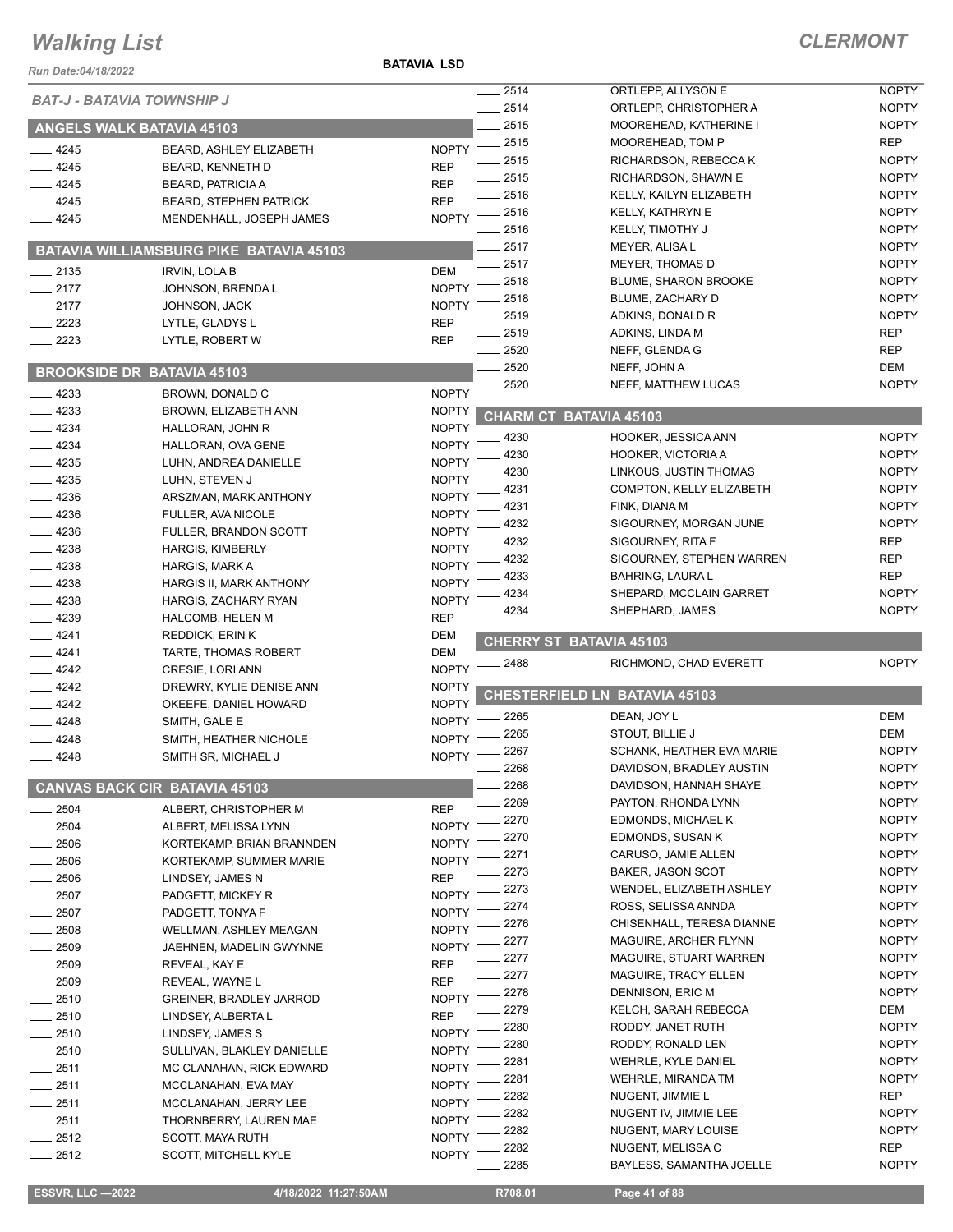*Run Date:04/18/2022*

#### **BATAVIA LSD**

|                                      |                                 |              | $-4208$                          | <b>GREGORY, SAMANTHA MARIE</b>   | <b>NOPTY</b> |
|--------------------------------------|---------------------------------|--------------|----------------------------------|----------------------------------|--------------|
| <b>BAT-J - BATAVIA TOWNSHIP J</b>    |                                 |              | $-4208$                          | <b>GREGORY, TROY WILLIAM</b>     | <b>REP</b>   |
| <b>CHESTERFIELD LN BATAVIA 45103</b> |                                 |              | $-4210$                          | TURNER, PATRICIA J               | <b>NOPTY</b> |
| $-2285$                              | BAYLESS III, WILLIAM RICHARD    |              | NOPTY __ 4211                    | CALHOUN, LANDON SHANE            | <b>NOPTY</b> |
| 2286                                 | BUTLER, SUZANNE                 |              | NOPTY __ 4211                    | CALHOUN, RANDI ELIZABETH         | <b>NOPTY</b> |
| $-2286$                              | RAYLE, JORDYN P                 |              | NOPTY __ 4212                    | RENNIE, PAUL MICHAEL             | <b>REP</b>   |
| $\frac{2286}{5}$                     | RAYLE, RICHARD BRETT            |              | NOPTY __ 4212                    | RENNIE, TAMARA LEA               | <b>REP</b>   |
| $-2286$                              | RAYLE, SUSAN                    |              | NOPTY __ 4213                    | LIPKA, KELLY R                   | <b>NOPTY</b> |
| $-2287$                              | SMITH, BRITTANY CHRISTEN        |              | NOPTY __ 4217                    | WUENSCHEL, JACOB MATHEW          | <b>NOPTY</b> |
| $-2287$                              | SMITH, CHAD ALAN                |              | NOPTY __ 4217                    | WUENSCHEL, KIMBERLY HELEN        | <b>NOPTY</b> |
| $-2288$                              | CAUDILL, NORA J                 | <b>NOPTY</b> |                                  |                                  |              |
| $-2288$                              | CAUDILL, WILLIAM H              |              | NOPTY CORDIAL PL BATAVIA 45103   |                                  |              |
| $-2289$                              | SPURLOCK, RICHARD A             |              | NOPTY __ 4311                    | MILLER, WILLIE J                 | <b>NOPTY</b> |
| $-2289$                              | SPURLOCK, TRACIE G              |              | NOPTY __ 4313                    | PECK, DARYL PATRICK              | <b>NOPTY</b> |
| 2290                                 | DALTON, ZACHARY T               |              | NOPTY __ 4313                    | PECK, GINA MICHELE               | <b>NOPTY</b> |
| $- 2290$                             | MOWERY, JERRICA R               |              | NOPTY __ 4315                    | <b>BLACK, JEREMY M</b>           | <b>NOPTY</b> |
| $-2291$                              | HURT, BETHANY KAY               |              | NOPTY __ 4315                    | <b>BLACK, STACY LEA</b>          | <b>NOPTY</b> |
| $-2291$                              | HURT, DAVID LAUREN              |              | NOPTY 4315                       | KELLEHER, ASHLEY RENE            | <b>NOPTY</b> |
| $-2292$                              | RIBIS, JENO B                   |              | NOPTY __ 4317                    | PATT, REGINA L                   | DEM          |
| $-2292$                              | <b>RIBIS, MARIO TV</b>          |              | NOPTY __ 4317                    | PATT, THOMAS WILLIAM             | DEM          |
| $\frac{1}{2292}$                     | RIBIS SIMS, LISA CHRISTINE      | <b>REP</b>   | $-4319$                          | BOND, GABRIELLE NADINE           | <b>NOPTY</b> |
| $-2292$                              | <b>SCARFF, MITCHELL</b>         |              | NOPTY __ 4319                    | POTRAFKE, COURTNEY BRADY         | <b>NOPTY</b> |
| $\frac{2292}{2}$                     | SIMS, MARK WAYNE                |              | NOPTY __ 4321                    | <b>WALLACE, MICHELLE RENEE</b>   | <b>NOPTY</b> |
| $\frac{1}{2293}$                     | BRYANT JR, HAROLD D             | <b>REP</b>   | $-4321$                          | <b>WALLACE, RAMSEY TYLER</b>     | <b>NOPTY</b> |
| 2293<br>$\overline{\phantom{0}}$     | BRYANT, NATALIE L               | <b>REP</b>   | $\frac{1}{2}$ 4323               | <b>BURKHARDT, PAMELA SUE</b>     | <b>NOPTY</b> |
| $-2294$                              | MUSSELMAN, OLIVIA GAYLE         |              | NOPTY __ 4323                    | EDER, KATLYNN NICHOLE            | <b>NOPTY</b> |
| $-2294$                              | MUSSELMAN, REBECCA G            | DEM          | $\frac{1}{2}$ 4323               | EDER, STEPHEN J                  | <b>NOPTY</b> |
| $\frac{2294}{5}$                     | MUSSELMAN, TERRY A              |              | NOPTY 4323                       | EDER, TASSY PODKAYNE             | <b>NOPTY</b> |
| $-2295$                              | GALL, JOSHUA CODY               |              | NOPTY __ 4323                    | TEETER, BEVERLY A                | <b>NOPTY</b> |
| $-2295$                              | WERTZ, LAUREN TAYLOR            |              | NOPTY __ 4323                    | TEETER, DANIEL OGDEN             | <b>NOPTY</b> |
| $-2297$                              | HESSEY, CHAD JOSEPH             |              | NOPTY __ 4325                    | LAMBERT, KRISTIANE LEE           | <b>NOPTY</b> |
| $-2297$                              | <b>HESSEY, JULIANN MARIE</b>    |              | NOPTY __ 4327                    | <b>WHITAKER, JENNIFER NICOLE</b> | <b>NOPTY</b> |
| $-2299$                              | COLWELL, GAGE RANDALL           |              | NOPTY 4331                       | BOYER, CANDY RENEE               | <b>NOPTY</b> |
| $- 2299$                             | SCHRAND, JODY LEE               |              | NOPTY __ 4331 #APT B             | BOYER, TROY M                    | <b>NOPTY</b> |
| $-2301$                              | SEIBERT, FREDERICK L            | <b>REP</b>   | $-4335$                          | HAMMACK, BARBARA ANN             | <b>NOPTY</b> |
| $-2301$                              | SEIBERT, TRINA M                | <b>REP</b>   | $- 4335$                         | HAMMACK, EARL R                  | <b>NOPTY</b> |
| $\frac{1}{2}$ 2305                   | <b>BACON, CONNIE S</b>          | DEM          | $-4337$                          | ALLDRED, CATHY M                 | <b>NOPTY</b> |
| $\frac{1}{2}$ 2305                   | BACON JR, WILLIS C              | DEM          | $\frac{4337}{2}$                 | ALLDRED, CHANCE ANTHONY          | <b>NOPTY</b> |
| 2307                                 | LYNCH, HEATHER JOY              |              | NOPTY __ 4337                    | ALLDRED, CURT EDWARD             | <b>NOPTY</b> |
| 2308                                 | HALL, REBECCA LYNN              | <b>NOPTY</b> | 4339                             | DEWITT, KAREN J                  | <b>NOPTY</b> |
| 2308                                 | <b>HALL, VICKIE LYNN</b>        | <b>NOPTY</b> |                                  |                                  |              |
| 2309                                 | CRAWFORD, MICHAEL A             | NOPTY        | <b>COURTESY LN BATAVIA 45103</b> |                                  |              |
| 2309                                 | <b>CRAWFORD, PHYLLIS TERESA</b> | <b>NOPTY</b> | .4304                            | RYAN. HANNAH J                   | <b>NOPTY</b> |
| 2309                                 | FANNIN, JENNIFER MARIE          | <b>NOPTY</b> | 4306                             | ENTRUP, REBECCA GAYLE            | <b>NOPTY</b> |
| 2312                                 | <b>SCHMIDT, JOETTA</b>          | <b>NOPTY</b> | 4308                             | <b>BUTTS, BRENDAL</b>            | <b>NOPTY</b> |
| $-2312$                              | <b>SCHMIDT, RUSSELL G</b>       | <b>NOPTY</b> | $-4308$                          | STALTERI, LANA ANN               | REP          |
|                                      |                                 |              | 4310                             | <b>COMBS, LAUREN MARIE</b>       | <b>NOPTY</b> |
| <b>CHRISTOPHER CT BATAVIA 45103</b>  |                                 |              | $-4310$                          | COMBS, TEDDY R                   | <b>NOPTY</b> |
| 4200                                 | TIPTON, JULIE LYNNE             | DEM          | $-4312$                          | EMBRY JR, CHARLES L              | <b>NOPTY</b> |
| $-4200$                              | TIPTON, SCOTT WILLIAM           |              | NOPTY __ 4312                    | <b>EMBRY, STEPHANIE L</b>        | <b>NOPTY</b> |
| $-4201$                              | RAMSEY, LORI ANN                |              | NOPTY __ 4314                    | LINDSLEY, CLAUDIA ELIZABETH      | <b>REP</b>   |
| $-4201$                              | RAMSEY, WESLEY N                |              | NOPTY 4314                       | LINDSLEY, HEATHER GEAN           | <b>NOPTY</b> |
| $-4202$                              | OWENS, MARTHA LEIGH             |              | NOPTY __ 4314                    | <b>WELCH, JUSTIN RAY</b>         | <b>NOPTY</b> |
| 4202                                 | OWENS, SADIE LEIGH              |              | NOPTY __ 4318                    | GIBSON, BRANDI L                 | <b>NOPTY</b> |
| 4203                                 | REHRIG, GEORGE J                |              | NOPTY __ 4318                    | GIBSON, JARED WILLIAM            | <b>NOPTY</b> |
| 4205                                 | ADKINS, THERESA A               |              | NOPTY 4320                       | CANADA GAMES, GINA M             | <b>NOPTY</b> |
| 4205                                 | ADKINS, WILLIAM R               |              | NOPTY __ 4320                    | <b>GAMES II, CHARLES R</b>       | <b>NOPTY</b> |
| 4206                                 | PELPHREY, DENISE MARIE          |              | NOPTY __ 4322                    | POLITE, GERALD E                 | <b>NOPTY</b> |
| 4206                                 | ROBBINS, EVA R                  |              | NOPTY 4322                       | POLITE, SUSAN L                  | <b>NOPTY</b> |
| 4206                                 | WEISBRODT, BRANDON JOHN         |              | NOPTY __ 4324                    | <b>KEMPF, THOMAS EARL</b>        | <b>NOPTY</b> |
| 4207                                 | HOPEWELL, KIMBERLY A            |              | NOPTY 4326                       | MEEKER, JOSHUA STEWART           | <b>NOPTY</b> |
| $-4208$                              | <b>GREGORY, BRITTNEY HOPE</b>   |              | NOPTY 4328                       | COLLETT, ANGELA M                | <b>NOPTY</b> |
| 4208                                 | <b>GREGORY, MARY SUE</b>        | REP          |                                  |                                  |              |
| <b>ESSVR, LLC-2022</b>               | 4/18/2022 11:27:50AM            |              | R708.01                          | Page 42 of 88                    |              |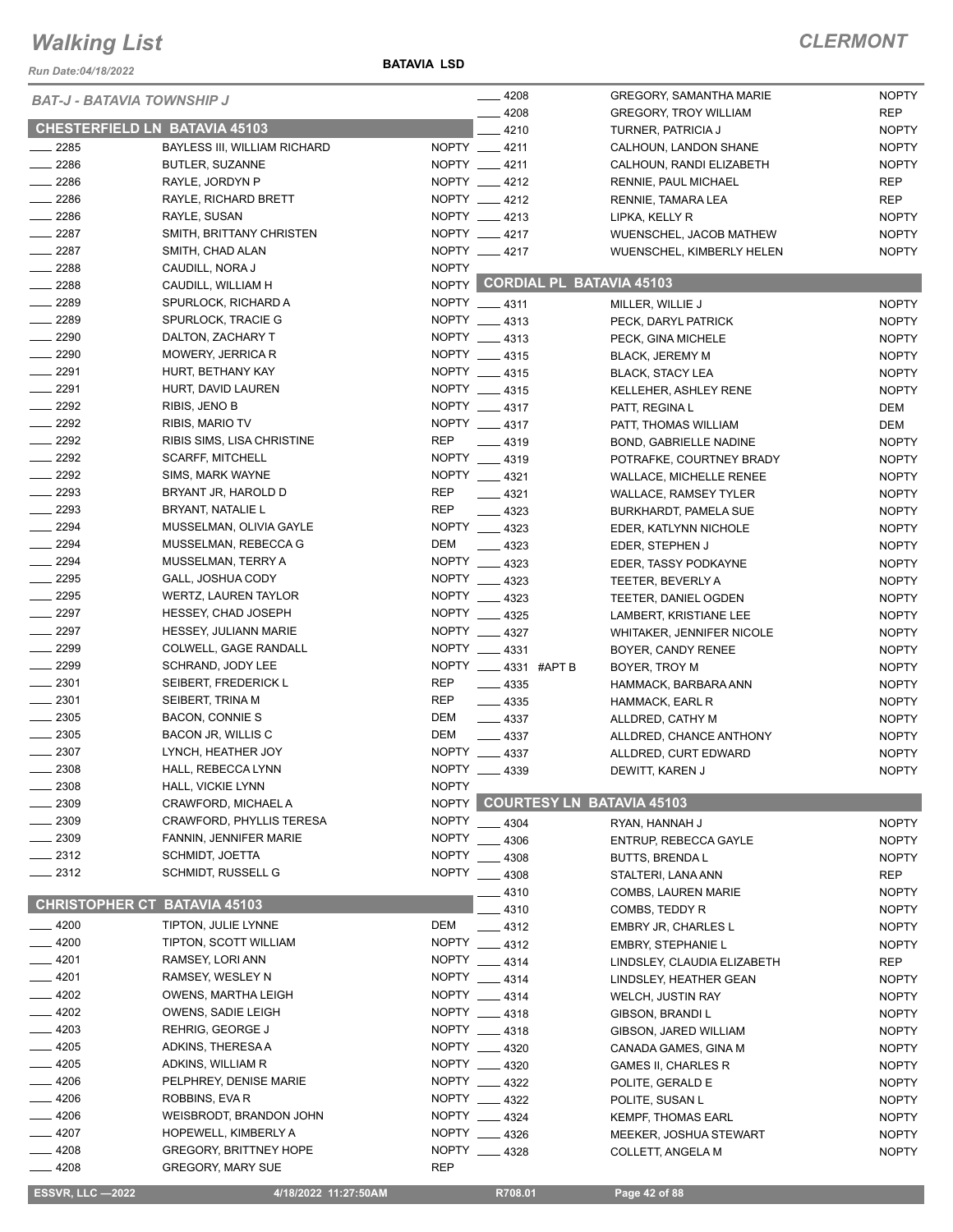#### **BATAVIA LSD**

| Run Date:04/18/2022               |                                              | DAIAVIA LOU  |                                |                                                   |                              |
|-----------------------------------|----------------------------------------------|--------------|--------------------------------|---------------------------------------------------|------------------------------|
| <b>BAT-J - BATAVIA TOWNSHIP J</b> |                                              |              | $-5118$                        | FRY, HEIDI ANN                                    | <b>NOPTY</b>                 |
|                                   |                                              |              | $- 5118$                       | FRY, SANDRA A                                     | <b>NOPTY</b>                 |
|                                   | <b>COURTESY LN BATAVIA 45103</b>             |              | 5118                           | FRY, STEPHEN JOSEPH                               | <b>NOPTY</b>                 |
| $-4328$                           | COLLETT, RICHARD ALLEN                       |              | NOPTY -6121                    | YORO, JENNIFER LYNNE                              | <b>NOPTY</b>                 |
| $-4328$                           | HAMILTON, CAILEY MARIE                       |              | NOPTY -6121                    | YORO, RICKEY G                                    | <b>NOPTY</b>                 |
| $-4330$                           | HISLE, JEFFREY L                             | <b>NOPTY</b> |                                | NOPTY GADWALL LN BATAVIA 45103                    |                              |
|                                   | 4330 #APT HOUSE HISLE, RUTH ANN              |              |                                |                                                   |                              |
| $-4332$                           | FRIEND, ANDREA MEAGAN                        |              | NOPTY __ 2528                  | MYERS, CHAD J                                     | <b>NOPTY</b>                 |
| $-4332$                           | FRIEND, JAMES R                              |              | NOPTY __ 2528                  | <b>MYERS, TABITHA L</b>                           | <b>NOPTY</b><br><b>NOPTY</b> |
| $-4336$<br>$-4336$                | PEACE, KIRSTEN ELIZABETH<br>PEACE, RICHARD A |              | NOPTY __ 2528<br>NOPTY __ 2530 | MYERS, TAYLOR MADISON-MARY<br>KNABE, CHASITY RENE | <b>NOPTY</b>                 |
| $-4338$                           | BECKETT, DEBORRAH L                          |              | NOPTY __ 2532                  | SENANEFES, AMANDA LYNN                            | <b>NOPTY</b>                 |
| $-4338$                           | PILCHER, DAVID PHILLIP                       |              | NOPTY __ 2532                  | SENANEFES, STEPHEN THOMAS                         | <b>NOPTY</b>                 |
|                                   |                                              |              | 2534                           | OLSZEWSKI III, JOHN                               | <b>NOPTY</b>                 |
|                                   | <b>DIGGERS RIDGE BATAVIA 45103</b>           |              |                                |                                                   |                              |
| $-2250$                           | CHANDLER, DANIEL THOMAS GATCH                | <b>NOPTY</b> |                                | <b>GREENBRIAR RD BATAVIA 45103</b>                |                              |
| $-2250$                           | CHANDLER, JAMES E                            | <b>DEM</b>   | $-4047$                        | LUNG, ARLENE F                                    | <b>NOPTY</b>                 |
| 2250                              | CHANDLER, MARY E                             | <b>DEM</b>   | $-4047$                        | MCINTOSH, GARY R                                  | <b>NOPTY</b>                 |
| 2250                              | <b>GUNNELLS, CLAIRISSA MARIE</b>             |              | NOPTY __ 4050                  | THIERYOUNG JR, ARTHUR R                           | <b>NOPTY</b>                 |
| 2252                              | BROWN, ERIC D                                |              | NOPTY __ 4060                  | <b>BEARD, JENNIFER L</b>                          | <b>NOPTY</b>                 |
| 2252                              | BROWN, JANNA MICHELLE                        |              | NOPTY __ 4060                  | BEARD, ROGER D                                    | <b>NOPTY</b>                 |
| $\frac{1}{2252}$                  | BROWN, MELISSA ANN                           | <b>NOPTY</b> |                                |                                                   |                              |
| $-2252$                           | <b>BROWN, SAMANTHA MARIE</b>                 |              |                                | NOPTY HARMONY CT BATAVIA 45103                    |                              |
| $\frac{1}{2252}$                  | BROWN, SARAH ELIZABETH                       |              | NOPTY __ 2201                  | HALE, CONNIE G                                    | <b>NOPTY</b>                 |
| $-2254$                           | <b>BRAUTIGAN, JAMES E</b>                    | <b>REP</b>   | .2201                          | HALE, DWAIN A                                     | DEM                          |
| $-2256$                           | MCDONOUGH, MICHAEL BENJAMIN                  |              | NOPTY __ 2201                  | HALE, REBECCA PAIGE                               | <b>NOPTY</b>                 |
| 2256                              | TIPPENS, COOPER JAMES                        |              | NOPTY __ 2202                  | MACDONALD, CHARLES J                              | <b>NOPTY</b>                 |
| 2256                              | TIPPENS, GALADRIEL LYNN                      |              | NOPTY __ 2202                  | MACDONALD, JANICE ISABEL                          | <b>NOPTY</b>                 |
| EIGHTH ST BATAVIA 45103           |                                              |              | 2203                           | INNIS, BRITTANY RENEE                             | <b>NOPTY</b>                 |
|                                   |                                              |              | 2203                           | INNIS, MICAH J                                    | <b>NOPTY</b>                 |
| 298                               | CARLIN, ANN N                                | <b>REP</b>   | $\frac{1}{2203}$               | LONG, JACOB E                                     | <b>NOPTY</b>                 |
| 298                               | CARLIN, JOHN P                               |              | NOPTY __ 2203                  | LONG, PAIGE NICOLE                                | <b>NOPTY</b>                 |
| 298                               | CARLIN, MARGARET R                           | <b>REP</b>   | $\frac{1}{2203}$               | <b>WRIGHT, TRACY LYNN</b>                         | <b>NOPTY</b>                 |
| $\frac{1}{2}$ 300                 | FIELDS, FELICIA NICOLE                       |              | NOPTY __ 2203                  | WRIGHT IV, WALTER H                               | <b>NOPTY</b>                 |
|                                   | FIRTH ST BATAVIA 45103                       |              | 2204                           | NASSAR, MALENA CAMILLE                            | <b>NOPTY</b>                 |
|                                   |                                              |              | 2204                           | ONWUZURUIGBO, BOBBI MICHELLE                      | DEM                          |
| $\frac{2312}{2}$                  | SWEARINGEN, DONNA KAY                        |              | NOPTY -2204                    | ONWUZURUIGBO, NELSON O                            | DEM<br><b>NOPTY</b>          |
| $-2314$                           | WATKINS, EMILY DEAN                          |              | NOPTY -2205<br>$-2205$         | HARMON, DARLENE D<br>HARMON, JERRY D              | <b>NOPTY</b>                 |
| $-2315$                           | DAVIS, JIMMY CRAIG                           | <b>REP</b>   | $-2207$                        | <b>BARTON, EARL</b>                               | <b>REP</b>                   |
| _ 2315                            | DAVIS, SYLVIA JOAN                           | <b>REP</b>   | NOPTY -2207                    | <b>BARTON, SUE E</b>                              | <b>REP</b>                   |
| __ 2316<br>$\frac{1}{2}$ 2316     | WATSON, JENNIFER D<br>WATSON, MATTHEW JOSEPH |              | NOPTY -2207                    | LAND, AARON S                                     | <b>NOPTY</b>                 |
| $-2317$                           | EADS, KAREN D                                |              | NOPTY -2207                    | LAND, KEARA MARIA ANN                             | <b>NOPTY</b>                 |
| $-2318$                           | MCAULIFFE, MATTHEW DAVID                     |              | NOPTY -2208                    | DUTTON, WILLIAM G                                 | <b>NOPTY</b>                 |
| $-2318$                           | SMITH, SHANA LYNN                            |              | NOPTY -2209                    | POULSON, RORY DWANE                               | <b>NOPTY</b>                 |
| _ 2319                            | <b>HOUCHENS, AUSTIN JAMES</b>                |              | NOPTY -2210                    | CHENOWETH, ALLISON KAY                            | <b>NOPTY</b>                 |
| __ 2319                           | HOUCHENS, BRIANNA LEE                        |              | NOPTY -2210                    | CHENOWETH, GREGORY D                              | <b>NOPTY</b>                 |
| $-2320$                           | CLEAVER, CHRISTI S                           |              | NOPTY -2210                    | CHENOWETH, TIJUANNA M                             | <b>NOPTY</b>                 |
| $-2320$                           | CLEAVER, JOHN P                              |              | NOPTY -2210                    | MAYS, TANNER LOUIS                                | <b>NOPTY</b>                 |
| $-2321$                           | ZETER, ANDREW P                              | <b>REP</b>   | $-2210$                        | MAYS, ZACHARY DALE                                | <b>NOPTY</b>                 |
| $-2321$                           | ZETER, JAMES T                               | REP          | $-2211$                        | <b>WIESENHAHN, JEFF ANDRE</b>                     | <b>NOPTY</b>                 |
| $-2322$                           | NEWCOMB, DIANA LYNN                          | <b>REP</b>   | $-2212$                        | <b>HAMMOCK, GEORGE D</b>                          | <b>NOPTY</b>                 |
| $-2322$                           | NEWCOMB, KYLE DANIEL                         |              | NOPTY -2212                    | HAMMOCK, KAREN KIMBERLY                           | <b>NOPTY</b>                 |
| $-2322$                           | NEWCOMB, ZACHARY KYLE                        |              | NOPTY -2212                    | HAMMOCK, LOGAN G                                  | <b>NOPTY</b>                 |
|                                   |                                              |              | 2213                           | SALYERS, CHRISTINA M                              | <b>NOPTY</b>                 |
|                                   | FOX RUN LN BATAVIA 45103                     |              | 2213                           | SALYERS, ERIC M                                   | <b>NOPTY</b>                 |
| $-5115$                           | WEHRMAN, TERRY C                             |              | NOPTY -2213                    | SALYERS, MIKE D                                   | <b>NOPTY</b>                 |
| $\frac{1}{2}$ 5116                | KUEBLER, CAROL J                             |              | NOPTY -2214                    | ADAMS, PATRICIA S                                 | <b>NOPTY</b>                 |
| $- 5116$                          | KUEBLER, DAWN MICHELLE                       |              | NOPTY -2215                    | MCDONOUGH, BENJAMIN EDWARD                        | <b>NOPTY</b>                 |
| $\frac{1}{2}$ 5116                | KUEBLER, RICK J                              |              | NOPTY -2215                    | MCDONOUGH, DAVID L                                | <b>NOPTY</b>                 |
| $- 5117$                          | SIMINGTON, ROSEMARY                          | <b>REP</b>   | $-2216$                        | GILLINGS, MELISSA KAY                             | <b>NOPTY</b>                 |
| $\frac{1}{2}$ 5117                | SIMINGTON, TERRY L                           | <b>REP</b>   | $-2216$                        | GILLINGS, WILLIAM CHRISTOPHER                     | <b>NOPTY</b>                 |
|                                   |                                              |              | $-2218$                        | <b>GOSSETT, KIRK TODD</b>                         | <b>NOPTY</b>                 |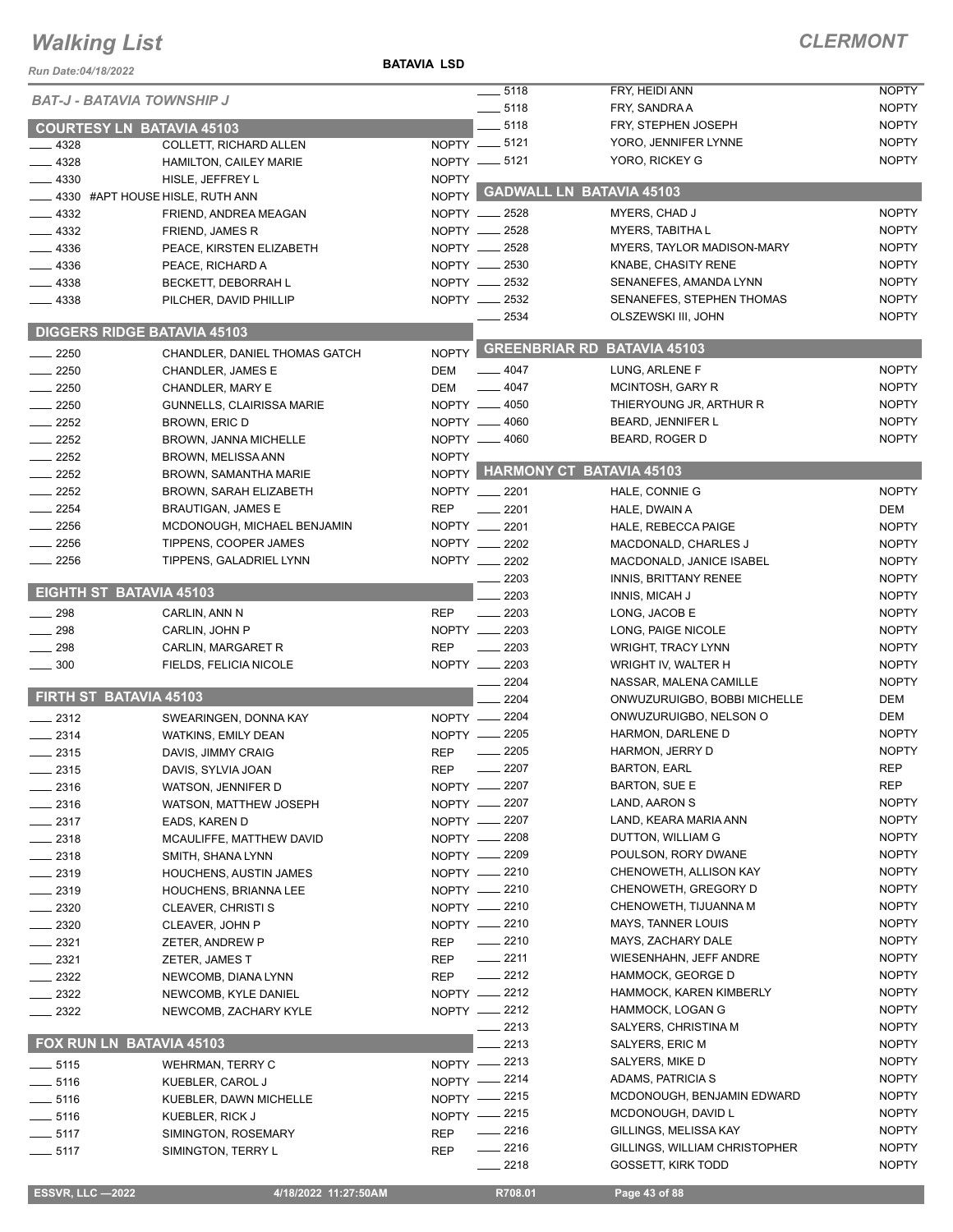*Run Date:04/18/2022*

**BATAVIA LSD**

|                   | <b>BAT-J - BATAVIA TOWNSHIP J</b> |              | $-4231$                    | ELDRIDGE, GEORGIANNA K          | <b>DEM</b>   |
|-------------------|-----------------------------------|--------------|----------------------------|---------------------------------|--------------|
|                   |                                   |              | $- 4231$                   | ELDRIDGE, GEROLD W              | <b>REP</b>   |
|                   | <b>HARMONY CT BATAVIA 45103</b>   |              | $-4232$                    | COOK, DONNA SUE                 | <b>NOPTY</b> |
| $-2218$           | KOONTZ, TARA D                    |              | NOPTY -4232                | COOK, GREGORY S                 | <b>NOPTY</b> |
| $-2218$           | PROULX, FRANK W                   |              | NOPTY -4232                | COOK, KODY G                    | <b>NOPTY</b> |
|                   |                                   |              | 4233                       | STEPHENSON, KIANA MARIE BETHANY | <b>NOPTY</b> |
|                   | <b>HILLTOP LN BATAVIA 45103</b>   |              | - 4235                     | WATSON, DAKOTA Q                | <b>NOPTY</b> |
| $-4003$           | MOLLMANN, BRADLEY                 |              | NOPTY -4235                | <b>WATSON, KARA KATHLEEN</b>    | <b>NOPTY</b> |
| $-4003$           | MOLLMANN, MARCIA A                | <b>REP</b>   | $-4240$                    | THORNBERRY, JERRY P             | <b>NOPTY</b> |
| $-4003$           | MOLLMANN, THOMAS C                | <b>REP</b>   | $-4242$                    | FROST-HAUCK, HEATHER SUZANNE    | DEM          |
| $-4009$           | DORSEY, JAMES M                   | <b>REP</b>   | $-4244$                    | GALLAGER, ANGELA M              | <b>REP</b>   |
| $-4009$           | DORSEY, LINDA J                   | <b>REP</b>   | $-4245$                    | ODONNELL, JAMES R               | <b>NOPTY</b> |
| $-4012$           | PORTERFIELD, JOHN T               |              | NOPTY -4245                | ODONNELL, SHANNON M             | <b>NOPTY</b> |
| $-4025$           | <b>MARTINECK, LORI J</b>          | <b>REP</b>   | $-4248$                    | SOLOMON, MARTY ANTHONY          | <b>NOPTY</b> |
| $-4025$           | PERKINS, FRANK D                  | <b>REP</b>   | $-4248$                    | SOLOMON, REBEKAH A              | <b>NOPTY</b> |
| $-4030$           | MONCEAUX, ANNE L                  | <b>REP</b>   |                            |                                 |              |
| $-4030$           | MONCEAUX, DALE A                  | <b>REP</b>   |                            | <b>MEMORY LN BATAVIA 45103</b>  |              |
| $-4038$           | <b>BAGLEY, MARK J</b>             |              | NOPTY -2215                | SELLERS, LEVI JASPER            | <b>NOPTY</b> |
| $-4038$           | LABER, VIOLET GRACE               |              | NOPTY -2215                | SELLERS, TYE J                  | <b>REP</b>   |
|                   |                                   |              |                            | <b>MUSCOVY LN BATAVIA 45103</b> |              |
|                   | E MAIN ST BATAVIA 45103           |              |                            | MCNEELY, DARRIS LYNN            | <b>NOPTY</b> |
| $\frac{1}{2}$ 720 | STAGGS, CHARLES ELIJAH            |              | NOPTY -4204                | MCNEELY, DEBRA RAE              | <b>NOPTY</b> |
| $- 720$           | <b>STAGGS, MICAH KELLEY</b>       |              | NOPTY - 4204               | STORCH, CHERYL LYNNE            | <b>REP</b>   |
| $\frac{1}{2}$ 720 | STAGGS, PAUL M                    |              | NOPTY -4206<br>$-4206$     | STORCH, JEFFREY MATTHEW         | <b>REP</b>   |
|                   |                                   |              | 4210                       | EGAN, SHANE A                   | <b>NOPTY</b> |
|                   | <b>MALLARD DR BATAVIA 45103</b>   |              |                            | EGAN, SHAWN D                   | <b>NOPTY</b> |
| $-4200$           | LAWSON, MICHELLE ANN              |              | NOPTY -4210                | NEWBERRY, DEBORAH JO            | <b>NOPTY</b> |
| $-4200$           | LAWSON, STEVEN W                  |              | NOPTY -4210                | NEWBERRY, ROGER LEE             | <b>NOPTY</b> |
| $-4213$           | <b>GRIFFIN, JOSEPH M</b>          |              | NOPTY -4210<br>NOPTY -4211 | HOOVER, GREGORY WILLIAM         | <b>REP</b>   |
| $-4215$           | MELTON, CAROLE A                  |              | NOPTY -4211                | KANE, LILLIAN M                 | <b>NOPTY</b> |
| $-4216$           | BEVERS, THOMAS W                  |              | NOPTY -4212                | MEHLMAN, CHRIS THOMAS           | <b>REP</b>   |
| $-4216$           | <b>GABROSHVILI BEVERS, NINO</b>   |              | NOPTY -4212                | MEHLMAN, JODI PAELT             | <b>REP</b>   |
| $-4217$           | MCGILL, JACOB ALLEN               |              | NOPTY -4212                | MEHLMAN, MACIE ELIZABETH        | <b>NOPTY</b> |
| $-4218$           | HAAS, DAVID W                     |              | NOPTY -4212                | MEHLMAN, MARGARET SUE           | <b>REP</b>   |
| $-4218$           | LINDSEY, ALEXANDRIA MICHELLE      |              | $-4214$                    | DAVIDSON, BEVERLY ANN           | <b>NOPTY</b> |
| $-4219$           | MCGUIRE, CHRISTOPHER BEN          | $N$ OPTY $-$ | NOPTY -4215                | MORELOCK, CAITLIN ANN           | <b>NOPTY</b> |
| $-4219$           | MCGUIRE, DIANNE E                 |              | NOPTY -4215                | MORELOCK II, REASE              | <b>NOPTY</b> |
| $-4219$           | MCGUIRE, LAUREN JEANNE            |              | NOPTY -4216                | PAULIN, CODY H                  | <b>NOPTY</b> |
| $-4219$           | MCGUIRE, RYAN ALEXANDER           |              |                            | PAULIN, JACOB VICTOR            | <b>NOPTY</b> |
| $-4220$           | MILLER, CHRISTIAN A               |              | NOPTY -4216<br>NOPTY -4216 | PAULIN, KEVIN E                 | <b>REP</b>   |
| $-4221$           | ROBERTS, LARRY W                  |              | _ 4216                     | PAULIN, KIMBERLY A              | <b>REP</b>   |
| $-4221$           | ROBERTS, MICHAEL ALLEN            | $N$ OPTY -   | NOPTY -4217                | KIDD, STEVEN                    | <b>NOPTY</b> |
| $-4221$           | ROBERTS, SANDI R                  |              | $-4218$                    | COOMER, ROBERT E                | <b>REP</b>   |
| $-4222$           | <b>KNIGHT, BRUCE</b>              | DEM          | $-4218$                    | COOMER, TABKA A                 | <b>REP</b>   |
| $-4222$           | STOKES KNIGHT, DORIS ANN          | DEM          | _ 4219                     | ANDERSON, PATRICIA E            | <b>NOPTY</b> |
| $-4223$           | COLLETT, EDWARD LEE SLONE         | $NOPTY =$    | NOPTY -4219                | KELLY, DAVID M                  | <b>REP</b>   |
| $-4223$           | MAGHER, LAVENREENA KRYSCTEEN      |              | NOPTY -4219                | KELLY, JO ANNE                  | <b>REP</b>   |
| $-4223$           | WRIGHT, ANGELA CHRISTINE          |              | _ 4221                     | ALBRIGHT, SHARON E              | <b>NOPTY</b> |
| $-4223$           | <b>WRIGHT, GREGORY ALLEN</b>      | $NOPTY$ -    | $-4221$                    | <b>TOLES, HEATHER L</b>         | <b>NOPTY</b> |
| $-4224$           | DRYDEN-TALLARIGO, GINGER LYNN     | $NOPTY =$    | $-4222$                    | EPPS, BRANDON D                 | <b>NOPTY</b> |
| $-4224$           | TALLARIGO, JOHN                   | $NOPTY$ -    | NOPTY -4222                | EPPS, DEIA R                    | <b>NOPTY</b> |
| $-4225$           | TURNER, ALEISHA MARIE             |              | NOPTY -4222                | EPPS, HAYLI MISHELE DAWN        | <b>NOPTY</b> |
| $-4225$           | TURNER, MICHAEL D                 |              |                            | <b>GRIFFIN, BRANDON W</b>       | <b>NOPTY</b> |
| $-4226$           | PHILLIPS, DEBBIE C                |              | NOPTY -4222                | <b>GRIFFIN, DISAL</b>           | <b>NOPTY</b> |
| _ 4227            | <b>WEBB, NATHEN D</b>             |              | NOPTY -4222<br>_ 4222      | <b>GRIFFIN, DONALD W</b>        | <b>NOPTY</b> |
| $-4228$           | WIEDERHOLD, DONALD A              | <b>REP</b>   | NOPTY -4223                | BROWNING, DONNA SUE             | <b>NOPTY</b> |
| $-4228$           | WIEDERHOLD, ELIJAH GEORGE         |              | - 4223                     | NORMAN, TRYSTAN DEHLANI         | <b>NOPTY</b> |
| $-4228$           | WIEDERHOLD, JENNIFER L            | <b>REP</b>   | _ 4223                     | WATSON, JASON R                 | <b>NOPTY</b> |
| $-4229$           | STEVENSON, ELAINE M               | $NOPTY =$    |                            | <b>WATSON, NATHAN BAILEY</b>    | <b>NOPTY</b> |
| $-4229$           | STEVENSON, STEPHANIE ANNE         |              | NOPTY -4223<br>4225        | KNOLLMAN, KEVIN A               | <b>NOPTY</b> |
| $-4230$           | ARWOOD, ALAINA DIANE              | NOPTY -      | _ 4225                     | MILLER, KASEY NICOLE            | <b>NOPTY</b> |
| $-4230$           | ARWOOD, ANDREW ALAN               | NOPTY -      | 4225                       | MILLER, KYLE ANDREW             | <b>NOPTY</b> |
|                   |                                   |              |                            |                                 |              |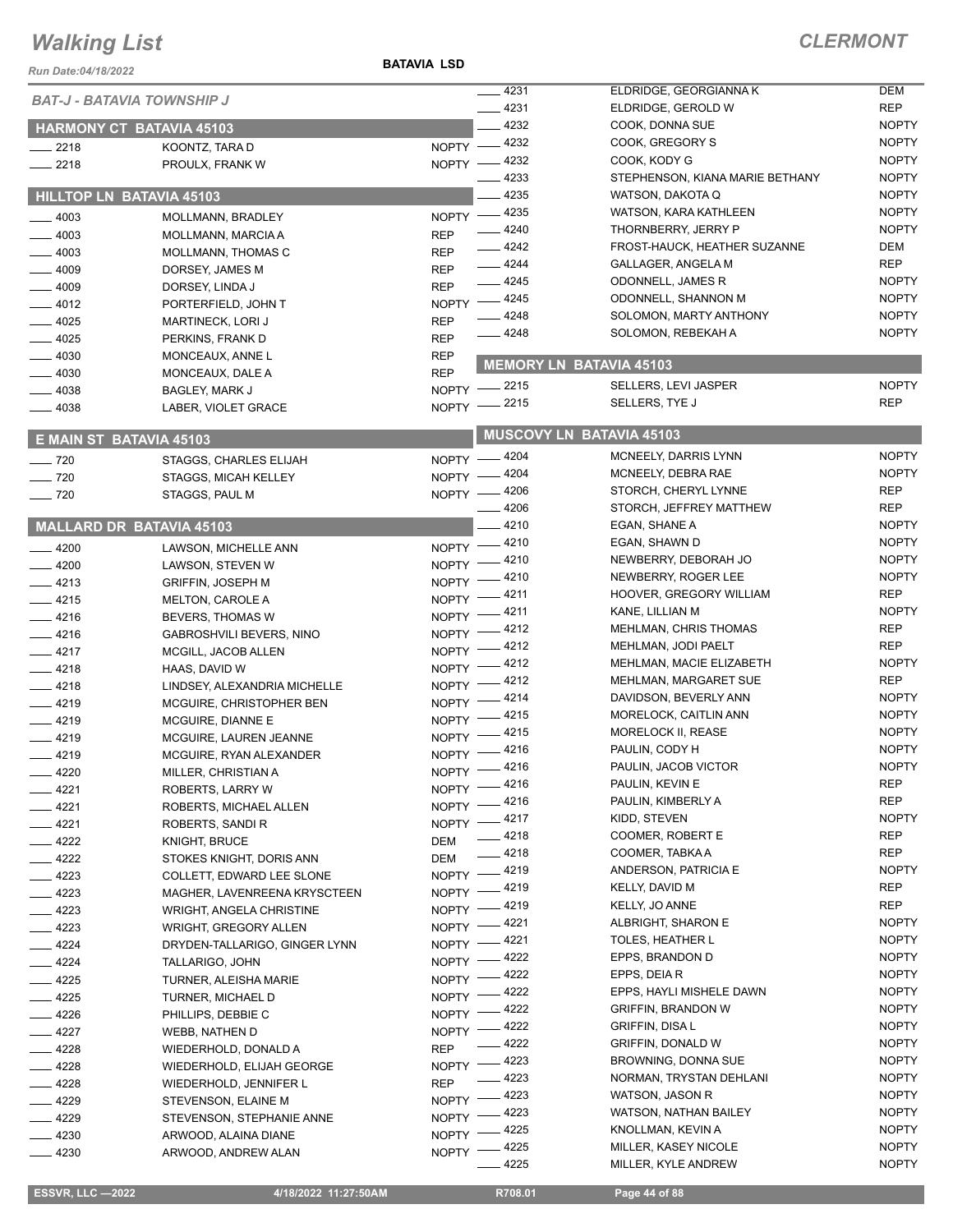*Run Date:04/18/2022*

#### *BAT-J - BATAVIA TOWNSHIP J*

#### **BATAVIA LSD**

|  | <b>CLERMONT</b> |  |  |  |  |  |
|--|-----------------|--|--|--|--|--|
|--|-----------------|--|--|--|--|--|

|                    | <b>BAT-J - BATAVIA TOWNSHIP J</b>  | ____ 2301 #APT B                 | PRICE, HANNAH ELIZABETH       | <b>NOPTY</b> |
|--------------------|------------------------------------|----------------------------------|-------------------------------|--------------|
|                    |                                    | 2301 #APT C                      | PELL, MARY CAROLINE           | <b>NOPTY</b> |
|                    | <b>MUSCOVY LN BATAVIA 45103</b>    | 2301 #APT D                      | BERNHARD, STEPHEN M           | <b>NOPTY</b> |
| $-4226$            | SWING, MARY ANN                    | DEM<br>$\frac{1}{2}$ 2301 #APT D | COURTER, LISA KAY             | <b>NOPTY</b> |
| $-4226$            | WELLS, SARAH ANN                   | NOPTY _____ 2301 #APT F          | NIEHAUS, HANNAH ELIZABETH RAE | <b>NOPTY</b> |
| $-4226$            | WELLS, SHANNON R                   | NOPTY __ 2301 #APT H             | NOE, KATHLEEN PATRICIA        | <b>NOPTY</b> |
| $-4227$            | ROSE, CALEB MATHEW                 | NOPTY __ 2305                    | DAVANIA, LAUREN M             | <b>NOPTY</b> |
| $-4227$            | SAMUEL, TONY W                     | NOPTY __ 2305                    | DAVANIA, RICHARD ALEXANDER    | <b>NOPTY</b> |
| $-4227$            | SAMUEL, TRACEY ROSE                | NOPTY __ 2305 #APT B             | MARTIN, CHELSEA MYRIAH        | <b>NOPTY</b> |
| $-4228$            | LAGRANGE, CAROL J                  | NOPTY __ 2305 #APT C             | PROFFITT, KENNETH JOSEPH      | <b>NOPTY</b> |
| $-4228$            | LAGRANGE, RODNEY BLAIR             | NOPTY __ 2305 #APT H             | MOORE, ANGELA M               | <b>NOPTY</b> |
| $-4229$            | HOUSLEY, JESSICA J                 | NOPTY __ 2335                    | REMLEY, THOMAS LEE            | <b>NOPTY</b> |
| $-4229$            | HOUSLEY, JOSEPH D                  | NOPTY __ 2403                    | BRANHAM, JEREMY W             | <b>NOPTY</b> |
| $-4230$            | <b>BOLLING, TESSA MARIE</b>        | NOPTY __ 2403                    | <b>BRAY, TIMOTHY</b>          | <b>NOPTY</b> |
| $-4230$            | ROBINSON, ISAAC SAMUEL             | NOPTY __ 2403                    | MILLER, DREW GENESIS          | <b>NOPTY</b> |
| $-4230$            | ROBINSON, JULIE L                  | $\frac{1}{2403}$<br>REP          | WOOD, VIDA SUE                | <b>NOPTY</b> |
| $-4230$            | ROBINSON, MICHAEL A                | REP<br>$-2415$                   | WALTERS, CHRISTIAN D          | <b>NOPTY</b> |
| $\frac{1}{2}$ 4232 | ALLEN, KAREN NOELLE                | NOPTY __ 2419                    | HOPPER, LORI BETH             | <b>NOPTY</b> |
| $\frac{4232}{ }$   | ALLEN, KENNETH LEE                 | NOPTY __ 2419                    | HOPPER, MARION L              | <b>NOPTY</b> |
| $-4234$            |                                    | NOPTY __ 2421                    |                               | DEM          |
|                    | ALEXANDER, CONNIE S                | NOPTY __ 2441                    | DYER, LAURA                   |              |
| $\frac{4234}{ }$   | ALEXANDER, DOUGLAS W               |                                  | CHURCHILL, CYNTHIA L          | <b>NOPTY</b> |
| $\frac{4236}{5}$   | SWISSHELM, TERRY J                 | REP<br>$\frac{1}{2441}$          | WALKER, JEFFREY S             | <b>NOPTY</b> |
| $-4238$            | SWITZER, GRANT JOSEPH              | NOPTY __ 2445                    | BEHM, ERIC N                  | DEM          |
| $-4238$            | SWITZER, JONATHAN R                | REP<br>$-2451$                   | <b>KLUTE, MARY B</b>          | <b>REP</b>   |
| $-4238$            | SWITZER, SYLVIA B                  | REP __ 2451                      | KLUTE, MICHAEL WILLIAM        | <b>NOPTY</b> |
| $-4241$            | HESLIN III, ROBERT S               | NOPTY __ 2451                    | SNEED JR, GARFIELD            | <b>NOPTY</b> |
| $-4242$            | BOWERY, CHRISTOPHER LEE            | DEM<br>$\frac{1}{2451}$          | SNEED, JEAN BENTON            | <b>NOPTY</b> |
| $-4242$            | HOLDSWORTH, DOUGLAS P              | DEM<br>$-2461$                   | PATRICK, JULIA ANNE           | REP          |
| $\frac{4242}{ }$   | <b>HOLDSWORTH, REEBAS</b>          | $-2461$<br>DEM                   | PATRICK, WINFORD K            | REP          |
| $-4243$            | CRONE, ASHLEY JEAN                 | NOPTY __ 2475                    | COOPER, DENNIS P              | <b>REP</b>   |
| $-4243$            | CRONE, SARAH BETH                  | NOPTY __ 2475                    | COOPER, JUDY L                | <b>NOPTY</b> |
| $-4244$            | DONOHOO, DAREN S                   | REP<br>$\frac{1}{2477}$          | LONG, JESSE L                 | <b>NOPTY</b> |
| $-4245$            | HATER, ROBIN ALICIA                | NOPTY __ 2477                    | LONG, JULIE ANN               | <b>NOPTY</b> |
| $-4246$            | <b>BEIN, BRENT M</b>               | REP<br>$-2479$                   | <b>BARGER, CHRISTINA H</b>    | <b>NOPTY</b> |
| $-4246$            | BOOTS, RACHEL A                    | $-2479$<br>REP                   | BARGER, JAMES DAMION          | <b>NOPTY</b> |
| $-4246$            | <b>BOOTS BEIN, ELLIE SINCERRAE</b> | REP<br>$-2479$                   | BOLSER, BARBARA LEE ANN       | <b>NOPTY</b> |
| $-4247$            | BOTTO, TYLER T                     | NOPTY __ 2479                    | BRINKMOELLER, TEENA MARIE     | <b>NOPTY</b> |
|                    |                                    | $-2479$                          | LADD, KRISTINE MICHELLE       | <b>NOPTY</b> |
|                    | OLD STATE ROUTE 32 BATAVIA 45103   | 2485                             | RICHMOND, ALMA R              | REP          |
| $-2101$            | HENSLEY, MELISSA SUE               | NOPTY __ 2485                    | RICHMOND, DANNY L             | REP          |
| $- 2107$           | CHAMPNEY, MICHAEL TODD             | NOPTY - 2495                     | LOWE, JUSTIN M                | <b>NOPTY</b> |
| $-2107$            | CHAMPNEY, RONDA ANN                | NOPTY __ 2505                    | MCKINNEY, DONNA S             | <b>NOPTY</b> |
| $-2129$            | SHEPHERD, CHRISTINA M              | NOPTY - 2541                     | MEADORS, SHANDA M             | <b>NOPTY</b> |
| $-2129$            | SHEPHERD, JEFF ANDREW              | NOPTY - 2541                     | <b>MEADORS, SHAWN R</b>       | <b>NOPTY</b> |
| $-2177$            | JANSEN, CAROLYN CONSTANCE          | NOPTY __ 2545                    | UNDERWOOD, DAVID K            | <b>NOPTY</b> |
|                    |                                    |                                  |                               |              |
| $-2177$            | JANSEN V, FREDERICK WILLIAM        | $\frac{1}{2559}$<br>DEM          | DAWSON, MORGAN O              | <b>NOPTY</b> |
| 2239               | STEWARD, CORY J                    | <b>NOPTY</b>                     | PEKIN CT BATAVIA 45103        |              |
| $-2239$            | STEWARD, JESSICA LEE               | NOPTY                            |                               |              |
| - 2259             | OBERSCHLAKE, JOHN L                | <b>REP</b><br>$-4215$            | WHITE, RAEGAN L               | <b>REP</b>   |
| $-2259$            | OBERSCHLAKE, KAREN LYNN            | NOPTY __ 4217                    | DENMAN, KAREN A               | <b>NOPTY</b> |
| $-2265$            | MCCOY, DEVIN MARGARET              | NOPTY __ 4218                    | STITH, COLIN T                | REP          |
| __ 2265            | MCCOY JR, WALTER A                 | NOPTY __ 4218                    | STITH, HUNTER BENJAMIN        | <b>NOPTY</b> |
| $-2271$            | NEFF, STEVEN L                     | $-4219$<br>DEM                   | OWENS, JUDY A                 | REP          |
| $-2271$            | <b>WILLIAMS, LUCY ALICIA</b>       | DEM<br>$\frac{1}{2}$ 4219        | OWENS, S R                    | REP          |
| $-2273$            | MALONEY, SARA M                    | NOPTY __ 4221                    | NEWMAN, JOYCE ROGERS          | DEM          |
| $-2273$            | THOMPSON, JACOB WALKER             | NOPTY __ 4221                    | NEWMAN, MICHAEL W             | DEM          |
| $-2277$            | MALONEY, KATHERINE A               | NOPTY __ 4222                    | ANDERSON, CLAYTON P           | <b>NOPTY</b> |
| $-2277$            | MALONEY, MICHAEL J                 | NOPTY __ 4222                    | ANDERSON, KATHRYNE LENORA     | <b>NOPTY</b> |
| $-2279$            | EDWARDS, MARTHA R                  | NOPTY __ 4223                    | HILL, ASHLEIGH MARIE          | <b>NOPTY</b> |
| $-2279$            | <b>EDWARDS, RICKEY</b>             | NOPTY __ 4223                    | HILL, CHRISTOPHER J           | <b>NOPTY</b> |
| $-2301$            | RIDINGS, CIERA RACHEL              | NOPTY __ 4224                    | <b>CLARK, BRADLEY S</b>       | <b>NOPTY</b> |
| 2301 #C            | SPURGEON, HARMON L                 | NOPTY __ 4225                    | HOWARD, DANIEL JORDAN         | <b>NOPTY</b> |
| $= 2301$ #APT B    | PRICE, DONNIE C                    | NOPTY __ 4225                    | HULSE II, DEXTER C            | <b>NOPTY</b> |
|                    |                                    |                                  |                               |              |

 **ESSVR, LLC —2022 4/18/2022 11:27:50AM R708.01 Page 45 of 88**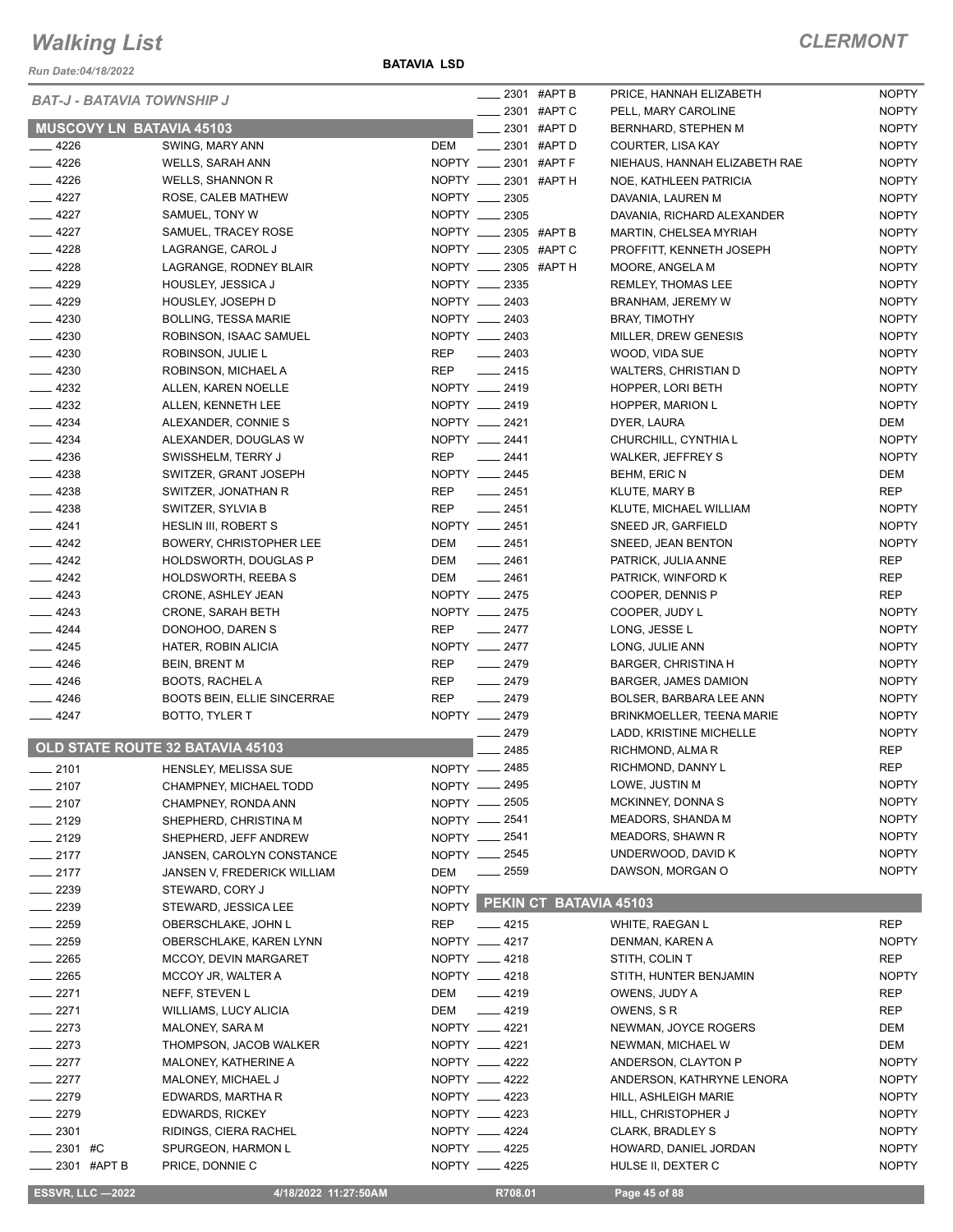#### *Run Date:04/18/2022*

**BATAVIA LSD**

|                  |                        |                                   |              | 4256               | RETZLER, CASSANDRA ELIZABETH                             | <b>NOPTY</b>                 |
|------------------|------------------------|-----------------------------------|--------------|--------------------|----------------------------------------------------------|------------------------------|
|                  |                        | <b>BAT-J - BATAVIA TOWNSHIP J</b> |              | 4256               | WILSON-RETZLER, SHAYLEE ELIZABET                         | <b>NOPTY</b>                 |
|                  |                        |                                   |              | 4258               | HURST, TERESA M                                          | <b>NOPTY</b>                 |
|                  | PEKIN CT BATAVIA 45103 |                                   |              | 4258               | <b>UECKER, JAMES R</b>                                   | <b>REP</b>                   |
| $-4225$          |                        | HULSE, SHERRY S                   | <b>NOPTY</b> | 4258               | <b>UECKER, NANCY A</b>                                   | <b>NOPTY</b>                 |
| $-4225$          |                        | PAALA, ROSELLE M                  | <b>NOPTY</b> | 4258               | <b>UECKER, RICK E</b>                                    | <b>NOPTY</b>                 |
| 4226             |                        | KNAUER, DARBY                     | <b>REP</b>   |                    |                                                          |                              |
| $-4226$          |                        | KNAUER JR, GEORGE AMBROSE         | <b>REP</b>   |                    | PLEASANT MEADOW DR BATAVIA 45103                         |                              |
| 4226             |                        | KNAUER, MARK A                    | <b>NOPTY</b> |                    |                                                          | <b>REP</b>                   |
| 4226             |                        | KNAUER, TIMOTHY G                 | $NOPTY -$    | - 2303             | VANDYKE, EMILY ELIZABETH                                 | <b>DEM</b>                   |
| $-4227$          |                        | HOLT, ALEXANDER VINCENT           | NOPTY -      | 2303               | VANDYKE, JASON M                                         | <b>NOPTY</b>                 |
| $-4227$          |                        | HOLT, JENNIFER LYNN               | <b>REP</b>   | 2304               | <b>GRULKOWSKI, BRUCE A</b><br><b>GRULKOWSKI, CARLA R</b> |                              |
| $-4227$          |                        | HOLT, ROGER V                     | $NOPTY -$    | - 2304             |                                                          | <b>NOPTY</b>                 |
| $-4228$          |                        | JONES, DAN R                      | $NOPTY -$    | _ 2306             | HUNT, JAMES M                                            | <b>NOPTY</b><br><b>NOPTY</b> |
| $-4229$          |                        | LOCK, ANNE E                      | $NOPTY -$    | _ 2306             | HUNT, TERRI LEE                                          |                              |
| $-4229$          |                        | LOCK, JOHN A                      | $NOPTY =$    | 2307               | FITE, DEBORAH L                                          | <b>DEM</b>                   |
| 4230             |                        | CAMPBELL, BRIANA MAE              | $N$ OPTY $-$ | _ 2308             | DERMODY, JUDITH A                                        | <b>REP</b>                   |
| $-4230$          |                        | <b>MERRILL, BRYCE A</b>           |              | NOPTY -2308        | DERMODY, TIMOTHY P                                       | <b>REP</b>                   |
|                  |                        |                                   |              | 2309<br>2309       | SAYLER, ALBERT K                                         | <b>NOPTY</b>                 |
|                  |                        | PLEASANT ACRES DR BATAVIA 45103   |              |                    | SAYLER, KIMBERLY DAWN                                    | <b>NOPTY</b>                 |
| $-4228$          |                        | <b>KENDRICK, BETTY LOU</b>        |              | NOPTY -2312        | <b>BRUNNER, ALEX G</b>                                   | <b>NOPTY</b>                 |
| $-4230$          |                        | DAVIS, CHADWIN PAUL               | DEM          | $\frac{2312}{2}$   | TOON, BRIANNA A                                          | <b>NOPTY</b>                 |
| $-4230$          |                        | DAVIS, ERIN JOANNE                | <b>DEM</b>   | $\frac{2316}{2}$   | <b>WHITECOTTON, NICHOLAS F</b>                           | <b>NOPTY</b>                 |
| $-4231$          |                        | COCKERHAM, ELZIE                  | $N$ OPTY $-$ | $-2321$            | HILDEBRANDT, ADAM T                                      | <b>NOPTY</b>                 |
| $-4231$          |                        | REYNOLDS, JOSHUA EVAN             | $N$ OPTY $-$ | 2321               | HILDEBRANDT, NICOLE D                                    | <b>NOPTY</b>                 |
| $-4232$          |                        | CARMICHAEL, PHYLLIS J             | <b>DEM</b>   | 2322               | NEWBERRY III, CHARLES GRAHAM                             | <b>NOPTY</b>                 |
| $\frac{4232}{ }$ |                        | SWARTZ, KAREN MARIE               | <b>REP</b>   | 2322               | NEWBERRY, KATHRYN REBECCA                                | <b>NOPTY</b>                 |
| $-4232$          |                        | SWARTZ, REX G                     | <b>REP</b>   | $\frac{1}{2}$ 2323 | <b>GRIFFITTS, CARLA PEARL</b>                            | <b>NOPTY</b>                 |
| $-4234$          |                        | FOULTZ, DENNIS M                  | NOPTY -      | 2323               | <b>GRIFFITTS, JESSE ALAN</b>                             | <b>NOPTY</b>                 |
| $-4234$          |                        | FOULTZ, DERRICK M                 | $NOPTY =$    | 2323               | <b>GRIFFITTS, VIMONTRA</b>                               | <b>NOPTY</b>                 |
| $-4234$          |                        | KILL, ERIC                        | <b>NOPTY</b> | 2324               | SORG, OWEN J                                             | <b>NOPTY</b>                 |
| $-4236$          |                        | WILLIAMS, DANIELLE LEANNE         | <b>NOPTY</b> | 2324               | SORG, RACHEL LEE                                         | <b>NOPTY</b>                 |
| $-4236$          |                        | <b>WILLIAMS, JASON MICHAEL</b>    | <b>NOPTY</b> | 2325               | MILLER, HEATHER N                                        | <b>NOPTY</b>                 |
| $-4238$          |                        | ALSEPT, BRANDON                   | <b>NOPTY</b> | 2325               | MILLER, TRAVIS M                                         | <b>NOPTY</b>                 |
| $-4238$          |                        | ALSEPT, DANIELLE C                | <b>NOPTY</b> | 2326               | MCCORD, HAROLD EDWIN                                     | <b>NOPTY</b>                 |
| 4240             |                        | AYERS, DENISE M                   | <b>NOPTY</b> | 2327               | CLARK, ALEXANDRIA JADE                                   | <b>NOPTY</b>                 |
| $-4240$          |                        | AYERS, RICHARD E                  | <b>NOPTY</b> | 2328               | NIPPER, BRITTANY LOUANN                                  | <b>NOPTY</b>                 |
| $-4242$          |                        | <b>BODEN, VERONICA R</b>          | <b>NOPTY</b> | 2328               | NIPPER, SARAH ANN                                        | <b>NOPTY</b>                 |
| $\frac{4242}{5}$ |                        | <b>GREEN, KIMBERLY L</b>          | <b>NOPTY</b> | 2329               | SCHULTZ, ELENA MARIE                                     | DEM                          |
| $-4242$          |                        | KUYATH, LINDA J                   | <b>NOPTY</b> | 2329               | SCHULTZ, JAY PAUL                                        | DEM                          |
| 4244             |                        | <b>KLOPFSTEIN. CLARENCE F</b>     | <b>REP</b>   | 2329               | SLOWEY, BENJAMIN M                                       | <b>NOPTY</b>                 |
| __ 4244          |                        | KLOPFSTEIN, VALERIE L             | REP          | $\frac{1}{2}$ 2331 | CASTLE, AMBER N                                          | <b>NOPTY</b>                 |
| 4245             |                        | NELLETT, SAVANNAH MARAY           | <b>NOPTY</b> | 2331               | FAHRMEIER, KATHERINE E                                   | <b>NOPTY</b>                 |
| 4246             |                        | <b>BALL, LEEANN MICHELLE</b>      | <b>NOPTY</b> | 2332               | HARBOTTLE, PAMELA S                                      | <b>NOPTY</b>                 |
| 4246             |                        | KUHL, DAVID W                     | NOPTY        | 2332               | HARBOTTLE, TERRY L                                       | <b>NOPTY</b>                 |
| - 4246           |                        | KUHL, TARA LOUISE                 | <b>DEM</b>   | 2332               | HARBOTTLE, TYLER JAMES                                   | <b>NOPTY</b>                 |
| $-4246$          |                        | MYERS, BRANDON WILLIAM            | $NOPTY -$    | _ 2333             | STEELEY, DAVID D                                         | <b>NOPTY</b>                 |
| $-4246$          |                        | <b>WILLIAMS, JEFFREY S</b>        |              | NOPTY -2334        | <b>EGAN, SHAUN LAWRENCE</b>                              | <b>NOPTY</b>                 |
| $-4247$          |                        | FERNELLA, JAMES S                 | <b>DEM</b>   | - 2334             | <b>EGAN, STEPHANIE MICHELLE</b>                          | <b>NOPTY</b>                 |
| $-4247$          |                        | FERNELLA, PATRICIA M              | DEM          | $-2337$            | DURDEN, DYLAN CHARLES                                    | <b>NOPTY</b>                 |
| $-4247$          |                        | FERNELLA, PATRICK L               | <b>NOPTY</b> | 2337               | REED, KRISTA ELISE                                       | <b>NOPTY</b>                 |
| $-4248$          |                        | WOOTEN, DIANE TONI                | NOPTY -      | 2339               | HOSKINS, VICKI LYNN                                      | <b>NOPTY</b>                 |
| — 4248 #APT 1    |                        | WOOTEN, CHRISTOPHER D             | <b>REP</b>   |                    |                                                          |                              |
| __ 4249          |                        | COLYER, SHARON J                  | <b>NOPTY</b> |                    | POCHARD DR BATAVIA 45103                                 |                              |
| $-4250$          |                        | MALOTT, AMBER R                   | $NOPTY -$    | _ 2509             | WALL, ASHLEY K                                           | <b>NOPTY</b>                 |
| - 4250           |                        | MALOTT, RYAN ALLEN                | NOPTY -      | _ 2509             | WALL, BRITNEY                                            | <b>NOPTY</b>                 |
| $-4251$          |                        | MEYER, LAWRENCE J                 | <b>DEM</b>   | 2509               | WALL, KALA A                                             | <b>NOPTY</b>                 |
| $-4251$          |                        | MEYER, SALLY R                    | DEM          | $-2511$            | <b>BRONDHAVER, TIFFANY LYNN</b>                          | <b>NOPTY</b>                 |
| _ 4252           |                        | CROOKER, HALEY SUZANNE            | <b>REP</b>   | $-2513$            | LEVY, ERIC C                                             | DEM                          |
| $-4252$          |                        | CROOKER II, STEVEN M              | <b>REP</b>   | $-2513$            | LEVY, MELISA RAE                                         | <b>NOPTY</b>                 |
| 4254             |                        | LOVELESS, CYNTHIA A               | DEM          | $-2515$            | CAMPBELL, BAMBI G                                        | <b>NOPTY</b>                 |
| $-4254$          |                        | <b>WALTON, MARI BETH</b>          |              | NOPTY -2515        | WATT, JOHN MICHAEL                                       | <b>NOPTY</b>                 |
| 4256             |                        | RETZLER, ADAM G                   | REP          | $-2515$            | WATT, RACHEL ANN                                         | <b>NOPTY</b>                 |
|                  |                        |                                   |              | $-2517$            | <b>SCAGGS, JENNIFER R</b>                                | <b>REP</b>                   |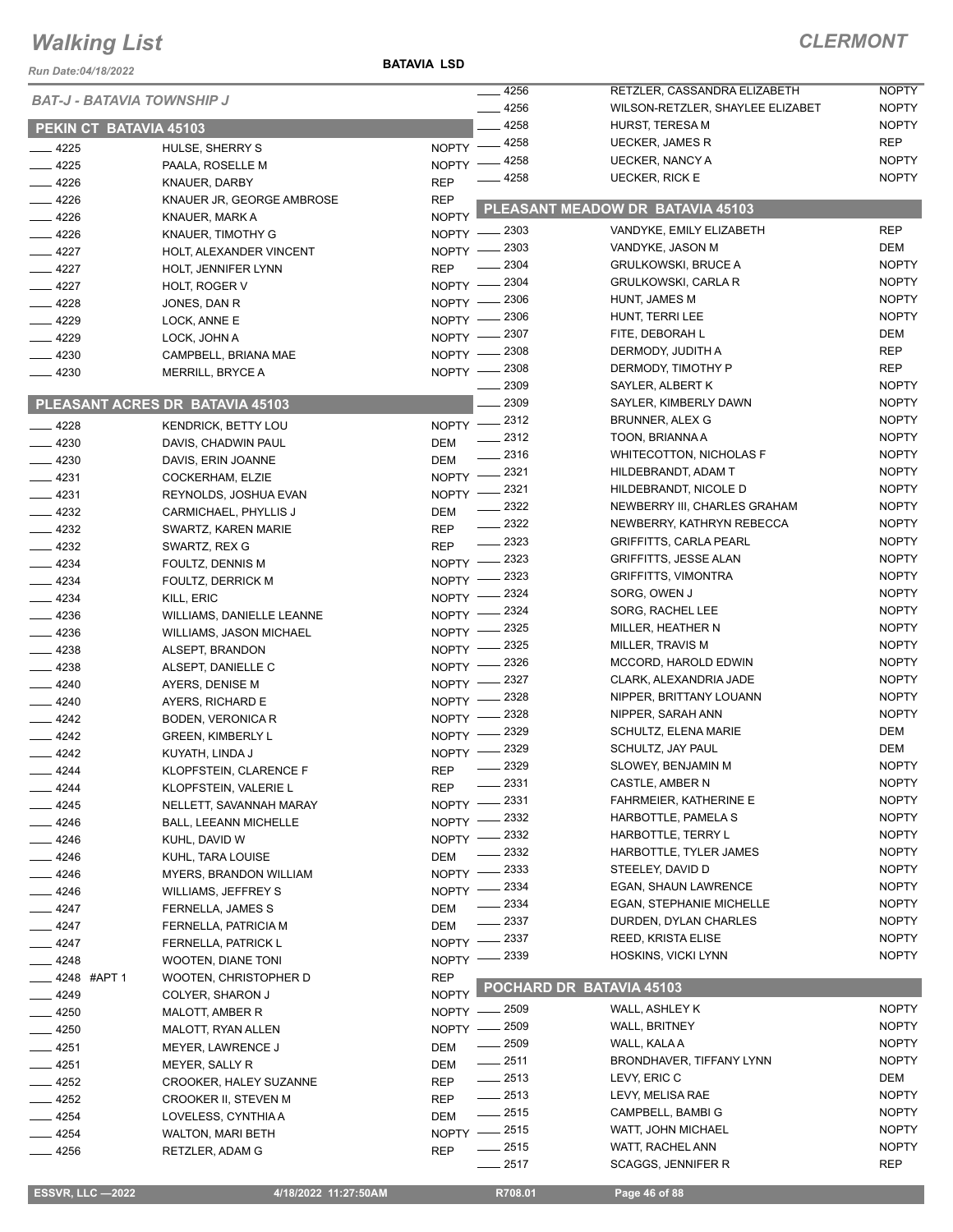*Run Date:04/18/2022*

| <b>BAT-J - BATAVIA TOWNSHIP J</b> |                                              | $-4241$                      | PANKO, AUTUMN PAIGE         | <b>NOPTY</b>                     |              |
|-----------------------------------|----------------------------------------------|------------------------------|-----------------------------|----------------------------------|--------------|
|                                   | POCHARD DR BATAVIA 45103                     |                              | $-4245$                     | KEEFE, DAVID R                   | <b>NOPTY</b> |
| $-2517$                           | <b>SCAGGS, STEVEN P</b>                      |                              | NOPTY SEAN CT BATAVIA 45103 |                                  |              |
| $-2517$                           | <b>SCAGGS, WILLIAM LEE</b>                   | <b>REP</b>                   | $-4220$                     | WILLIAMSON, JAMES A              | <b>NOPTY</b> |
| $-2518$                           | DRESEL, GLORIA JEAN                          | <b>REP</b>                   | $-4220$                     | <b>WILLIAMSON, JAMES D</b>       | <b>NOPTY</b> |
| $-2519$                           | <b>BERLING, JAMIE LYNN</b>                   |                              | NOPTY __ 4220               | WILLIAMSON, LISA R               | <b>NOPTY</b> |
| $\frac{1}{2521}$                  | <b>CONLEY, BRUCE NOBLE</b>                   | <b>REP</b>                   | $-4220$                     | WILLIAMSON, MADELYN PAIGE        | <b>NOPTY</b> |
| $-2522$                           | PETTS, MELISSA ANN                           |                              | NOPTY __ 4221               | BENITEZ SOBERAL, CAROLOS AUGUST  | <b>NOPTY</b> |
| $\frac{1}{2522}$                  | PETTS, MICHAEL A                             |                              | NOPTY __ 4221               | SALGADO ROMAN, MARISOL           | <b>NOPTY</b> |
| $\frac{1}{2523}$                  | ARN, JANELLE JAZMINE                         |                              | NOPTY __ 4221               | TEJADA SALGADO, IO M             | <b>NOPTY</b> |
| $\frac{2523}{2523}$               | ARN, MATTHEW CALEB                           |                              | NOPTY __ 4222               | MUSSELMAN JR, KEITH ROBERT       | <b>NOPTY</b> |
| $\frac{1}{2524}$                  | BERNARD, KATHRYN S                           | <b>REP</b>                   | $-4222$                     | MUSSELMAN, KIMBERLY A            | <b>NOPTY</b> |
| $-2524$                           | BERNARD, TERRANCE R                          | <b>REP</b>                   | $\frac{4222}{ }$            | MUSSELMAN, SKYLAR M              | <b>NOPTY</b> |
| $-2525$                           | KIDD, STEVEN LAWRENCE                        |                              | NOPTY __ 4223               | SHINSATO, BRIDGET MAE            | <b>NOPTY</b> |
| $-2526$                           | MCCLANAHAN, DENISE M                         |                              | NOPTY __ 4223               | SHINSATO, CAROLYN M              | <b>NOPTY</b> |
| $-2526$                           | MCCLANAHAN, PAUL E                           | <b>REP</b>                   | 4223                        | SHINSATO, GLENN H                | <b>NOPTY</b> |
| $-2526$                           | WESTFELT, RYAN J                             |                              | NOPTY __ 4225               | WAGNER, ASHLEY RAE               | <b>NOPTY</b> |
| $\frac{2527}{2527}$               | MEYER, MEGAN COHLEEN                         |                              | NOPTY __ 4225               | <b>WAGNER, ROBERT KYLE</b>       | <b>NOPTY</b> |
| $-2527$                           | SHARP, MATTHEW RYAN                          |                              | NOPTY 4227                  | WARD, MARTIN G                   | <b>REP</b>   |
| $-2527$                           | SHARP, TIFFANY RACHAEL                       |                              | NOPTY __ 4227               | WARD, PHYLLIS ANN                | <b>REP</b>   |
| $\frac{2528}{2528}$               | BROWNING, DUSTY L                            | <b>NOPTY</b>                 |                             |                                  |              |
| $-2528$                           | <b>BROWNING, MEGAN BREANNA</b>               |                              |                             | NOPTY SECLUSION CT BATAVIA 45103 |              |
| $-2529$                           | HORNBERGER, JAMES S                          | <b>NOPTY</b>                 | $-4231$                     | OWENS, JOSHUA A                  | <b>NOPTY</b> |
| $-2529$                           | HORNBERGER, JEANNE K                         | <b>NOPTY</b>                 | .4231                       | OWENS, MICHELE DAWN              | <b>NOPTY</b> |
| $-2529$                           | HORNBERGER, JOSEPH ROBERT                    | <b>NOPTY</b>                 | 4232                        | BENTLEY, CHRISTOPHER S           | DEM          |
| $-2529$                           | HORNBERGER, NICHOLAS JAMES                   | <b>NOPTY</b>                 | $-4233$                     | <b>CROOKS, DARBY NICOLE</b>      | <b>NOPTY</b> |
| $-2529$                           | HORNBERGER, SAMANTHA ANN                     | <b>NOPTY</b>                 | $-4233$                     | LAFFLEUR, ADAM JOSEPH            | <b>NOPTY</b> |
| $\frac{1}{2530}$                  | KEMERER, SHARI YVONNE                        | <b>REP</b>                   | - 4233                      | MORGAN, KATELYN N                | <b>NOPTY</b> |
| $\frac{1}{2531}$                  | GARDNER, GALE G                              | <b>NOPTY</b>                 | 4234                        | KIDWELL, ADAM JOSEPH             | <b>NOPTY</b> |
| $-2533$                           | RADACHI, JASON A                             | <b>NOPTY</b>                 |                             |                                  |              |
| $\frac{1}{2533}$                  | RADACHI, MARGARET Y                          | <b>NOPTY</b>                 |                             | <b>SERENITY DR BATAVIA 45103</b> |              |
| $-2534$                           | VILARDO, ANTHONY E                           | <b>NOPTY</b>                 | 4260                        | BARAJAS, DEANNA                  | <b>NOPTY</b> |
| $\frac{1}{2534}$                  | VILARDO, EMILY DIANE                         | <b>NOPTY</b>                 | 4260                        | DAVIS III, WILFRED               | <b>NOPTY</b> |
| $\frac{1}{2534}$                  | VILARDO, OLIVIA GRACE                        | <b>NOPTY</b>                 | 4260                        | MARX, DEBORAH ANN                | <b>NOPTY</b> |
| $\frac{1}{2535}$                  | <b>BANKS, KERRY LYNN</b>                     | <b>NOPTY</b>                 | 4260                        | MARX, MASON ALEXANDER            | <b>NOPTY</b> |
| $-2535$                           | <b>BANKS, ROBERT H</b>                       | <b>NOPTY</b>                 | $-4260$                     | MARX, MATTHEW ALLEN              | <b>NOPTY</b> |
| $-2535$                           | <b>BANKS, STEPHEN A</b>                      | <b>REP</b>                   | $-4262$                     | ALLEN, BILLIE J                  | <b>NOPTY</b> |
|                                   | <b>ROSELAWN AVE BATAVIA 45103</b>            |                              | 4263                        | MOORE, PATRICIA A                | <b>NOPTY</b> |
|                                   |                                              |                              | 4264                        | CARNDER, JASON CURTIS            | <b>NOPTY</b> |
| _ 4216                            | BECKER, CHEYENNA CHRISTINE                   | <b>NOPTY</b>                 | . 4264                      | CARNDER, TERESA A                | <b>NOPTY</b> |
| $-4216$                           | <b>BECKER, RICHARD</b>                       | <b>REP</b>                   | 4265                        | FREED, BRYAN SCOTT               | <b>NOPTY</b> |
| $-4220$                           | ABRAMS, TARA J                               | <b>NOPTY</b>                 | 4265                        | FREED, NANCY ANNETTE             | <b>NOPTY</b> |
| - 4222                            | SHOCKEY, ELANIA RAE                          | <b>NOPTY</b>                 | 4266                        | POLLITT, BRITANY NICOLE          | <b>NOPTY</b> |
| $-4224$                           | COOK, AMY MARIE                              | <b>NOPTY</b>                 |                             |                                  |              |
| $-4224$                           | COOK, JOHN JASON                             | <b>NOPTY</b>                 |                             | SIESTA DR BATAVIA 45103          |              |
| $-4227$                           | ROBERTS, JACQUELYN                           | <b>NOPTY</b>                 | 2201                        | <b>ISON, KASEY L</b>             | <b>NOPTY</b> |
| $-4227$                           | ROBERTS, JOHN E                              | <b>NOPTY</b>                 | 2201                        | OSTWINCH, ERIC MICHAEL           | <b>NOPTY</b> |
| _ 4228                            | REED, SHANE A                                | <b>NOPTY</b>                 | 2202                        | NORTHRUP, JEFFERSON A            | <b>NOPTY</b> |
| 4228                              | REED, STEPHANIE ANN                          | <b>NOPTY</b>                 | 2202                        | NORTHRUP, LISA P                 | <b>NOPTY</b> |
| 4228                              | STAMPER, JOSEPH C                            | <b>NOPTY</b><br><b>NOPTY</b> | 2202                        | NORTHRUP, MATTHEW M              | <b>NOPTY</b> |
| 4229                              | <b>KEETON, MICHAEL O</b>                     |                              | 2203                        | DAVIS, SUZANNE C                 | <b>NOPTY</b> |
| $-4230$                           | CURINGTON, HOLLY A                           | <b>NOPTY</b>                 | 2203                        | DAVIS III, TROY                  | <b>NOPTY</b> |
| - 4230                            | <b>CURINGTON, ROBERT E</b>                   | <b>NOPTY</b>                 | 2204                        | LARIMORE, LISA M                 | <b>NOPTY</b> |
| $-4230$                           | WATSON, CIERA ANN                            | <b>NOPTY</b>                 | 2204                        | LARIMORE, WILLIAM R              | <b>REP</b>   |
| - 4233                            | BARE, BETTY R                                | <b>NOPTY</b>                 | 2205                        | CASSIDY, TREVOR JAKOB            | <b>NOPTY</b> |
| 4234                              | TUCKER, SYLVIA A                             | <b>NOPTY</b>                 | 2205                        | HUBBARD III, ROBERT D            | <b>NOPTY</b> |
| - 4238                            | VAUGHAN, LOGAN AUSTIN                        | <b>NOPTY</b>                 | 2206                        | PRATCHARD JR, LESTER THERODORE   | <b>NOPTY</b> |
| _ 4238                            | <b>WALTERS, BRIDGETTA A</b>                  | <b>NOPTY</b>                 | 2207                        | FORTNER, BARRY L                 | <b>NOPTY</b> |
| _ 4238                            | WALTERS, DAVID EARL                          | <b>NOPTY</b>                 | 2207                        | FORTNER, CAMERON SCOTT           | <b>NOPTY</b> |
| - 4239<br>$-4241$                 | <b>HESLER, CAROLYN L</b>                     | <b>NOPTY</b><br><b>NOPTY</b> | 2207                        | FORTNER, JACQUELINE RENE         | <b>NOPTY</b> |
| 4241                              | MALLON, BRADLEY R<br>OBRYAN, SHAWN MICHAEL J | <b>NOPTY</b>                 | 2208                        | BOTNER JR, DAVID N               | <b>NOPTY</b> |
|                                   |                                              |                              |                             |                                  |              |

 **ESSVR, LLC —2022 4/18/2022 11:27:50AM R708.01 Page 47 of 88**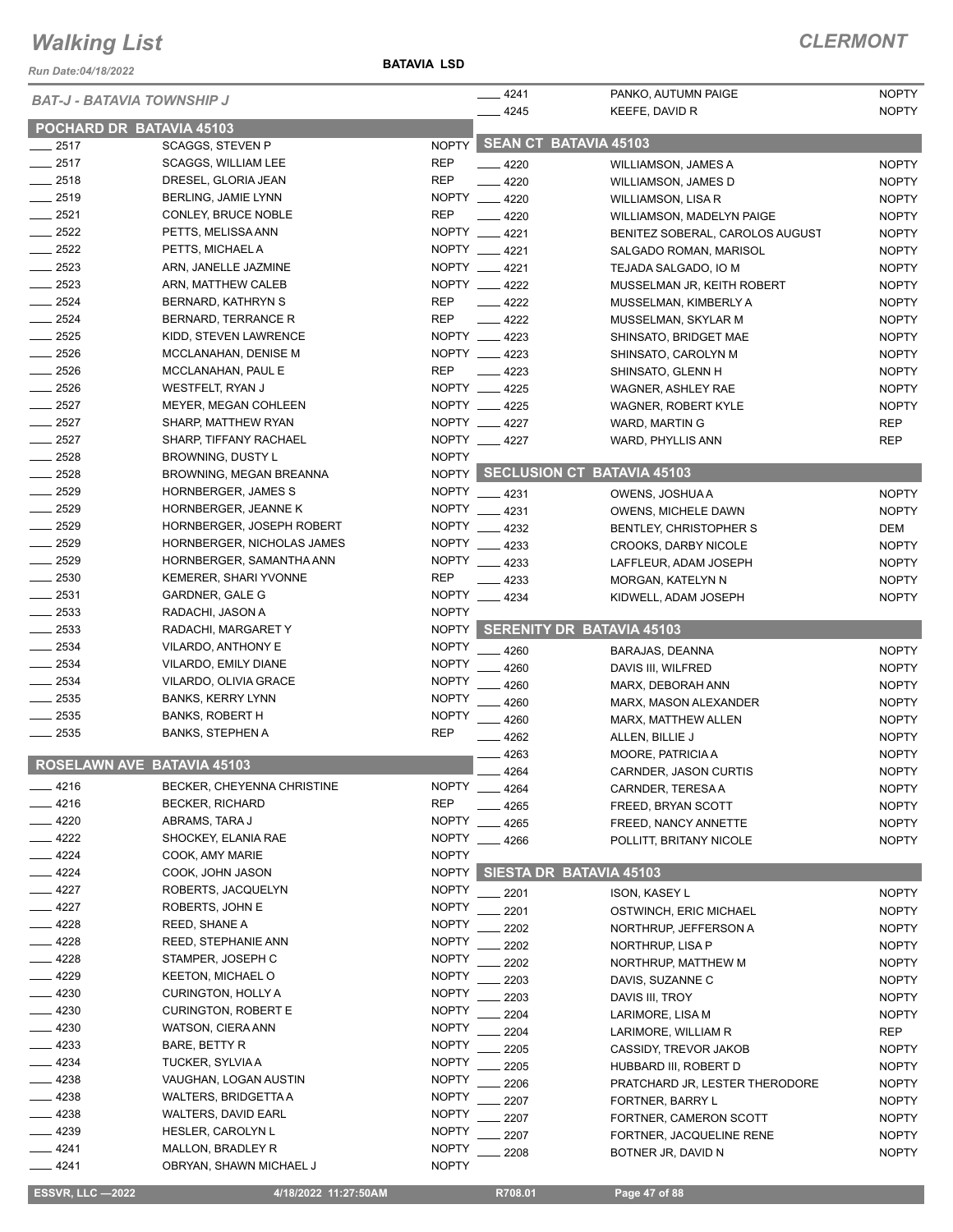*Run Date:04/18/2022*

**BATAVIA LSD**

|                  | <b>BAT-J - BATAVIA TOWNSHIP J</b>     | $\sim$ 2236                    | CLUST, BETINA A                 | <b>NOPTY</b> |
|------------------|---------------------------------------|--------------------------------|---------------------------------|--------------|
|                  |                                       | $\frac{2236}{5}$               | <b>CLUST, GERALD EUGENE</b>     | <b>NOPTY</b> |
|                  | <b>SIESTA DR BATAVIA 45103</b>        | $-2237$                        | <b>WALKER, DOUGLAS R</b>        | <b>NOPTY</b> |
| $\frac{2208}{2}$ | BOTNER, WHITNEY RACHEL                | NOPTY __ 2237                  | WALKER, KYLE D                  | <b>NOPTY</b> |
| $- 2209$         | WILLIAMS, JEREMY R                    | NOPTY -2237                    | WALKER, PHYLLIS THERESA         | <b>NOPTY</b> |
| $-2209$          | WILLIAMS, RICHELLE ELIZABETH          | NOPTY __ 2238                  | LIBECAP, TOMMIE MIRACLE         | DEM          |
| $-2210$          | BRYSON, RAY RC                        | NOPTY __ 2239                  | KENNEDY, ANGELA J               | <b>REP</b>   |
| $-2210$          | WADE, DAVID E                         | NOPTY __ 2239                  | KENNEDY, ROBERT J               | <b>REP</b>   |
| $-2210$          | WADE, DAVID K                         | $\frac{2239}{2}$<br><b>REP</b> | KENNEDY, ZACHARY RAY            | <b>REP</b>   |
| $-2210$          | WADE, STACY E                         | $\frac{1}{2240}$<br><b>REP</b> | WHITEHEAD, MALLORI CATHERINE    | <b>NOPTY</b> |
| $-2211$          | BOTKINS, JOSHUA KEITH                 | NOPTY __ 2240                  | WHITEHEAD, SCOTT DAVID          | <b>NOPTY</b> |
| $-2212$          | PETERS, GLORIA A                      | NOPTY __ 2241                  | <b>BUSHMAN, DANIELLE A</b>      | <b>REP</b>   |
| $-2212$          | PETERS, JAMES E                       | $\frac{1}{2241}$<br><b>REP</b> | <b>BUSHMAN, LISA MARIE</b>      | <b>REP</b>   |
| $\frac{2212}{ }$ | SMITH IV, CHARLES RAY                 | NOPTY __ 2241                  | <b>BUSHMAN, TAYLOR NICOLE</b>   | <b>REP</b>   |
| $-2212$          | SMITH, GABRIEL NATHANIEL              | NOPTY -2241                    | <b>BUSHMAN, TROY E</b>          | <b>REP</b>   |
| $-2212$          |                                       | NOPTY __ 2242                  | MANSOUR, SHAWN LUCAS            | <b>REP</b>   |
| $\frac{2213}{2}$ | SMITH, PAULA M                        | NOPTY <u>_</u> 2242            | MANSOUR, TINA LYNN              | <b>NOPTY</b> |
|                  | <b>GREBER, GARRY G</b>                |                                | FISLER, ALEX MICHAEL            |              |
| $-2213$          | <b>GREBER, JOYCE L</b>                | NOPTY -2243                    |                                 | <b>NOPTY</b> |
| $-2214$          | KNECHT, DALE L                        | NOPTY __ 2243                  | FISLER, KAREN R                 | <b>NOPTY</b> |
| $-2214$          | KNECHT, JOYCE G                       | NOPTY -2243                    | FISLER, MICHAEL D               | <b>NOPTY</b> |
| $-2215$          | ROWLAND, MEGAN CHRISTINE              | NOPTY __ 2244                  | KRATZER, LARRY E                | <b>NOPTY</b> |
| $-2215$          | ROWLAND, STEPHANIE LYNN               | NOPTY __ 2244                  | KRATZER, LISA A                 | <b>NOPTY</b> |
| $-2215$          | ROWLAND, STEPHEN FREDERIC             | NOPTY -2244                    | OWENS, LUANN K                  | <b>NOPTY</b> |
| $-2216$          | CRANK, KEVIN ALLEN                    | NOPTY __ 2244                  | OWENS, MASON C                  | <b>NOPTY</b> |
| $-2216$          | CRANK, PAULA J                        | NOPTY __ 2244                  | OWENS, PAYDEN L                 | <b>NOPTY</b> |
| $-2217$          | BELL, ARIANA ROSE                     | $\frac{2245}{ }$<br>REP        | CUNNINGHAM, JAMES J             | <b>NOPTY</b> |
| $-2217$          | BELL, LOREN D                         | $-2245$<br>REP                 | <b>CUNNINGHAM, SHIRLEY B</b>    | <b>NOPTY</b> |
| $-2217$          | <b>BELL JR, RUSSELL K</b>             | $-2246$<br><b>REP</b>          | BERRY, MELBA J                  | <b>REP</b>   |
| $-2218$          | HENDERSHOT, DONNA N                   | NOPTY __ 2247                  | MCAVOY, SHAWN M                 | <b>REP</b>   |
| $-2218$          | HENDERSHOT, TIMOTHY ALAN              | NOPTY __ 2248                  | CAMPBELL, DENNIS M              | <b>NOPTY</b> |
| $-2219$          | DRYDEN, ANTHONY ALEXANDER DEAN        | NOPTY __ 2248                  | ZIMMER, ALEXIS BROOKE           | <b>NOPTY</b> |
| $-2219$          | DRYDEN, KELSEY RENEE                  | NOPTY __ 2257                  | MAHLMAN, DIANE M                | <b>NOPTY</b> |
| $- 2220$         | MOELLER, SEAN DAVID                   | NOPTY __ 2257                  | MAHLMAN, SAMANTHA J             | <b>NOPTY</b> |
| $-2223$          | BENDER, BRITTANY A                    | NOPTY 2258                     | CARSON, STEPHANIE A             | <b>NOPTY</b> |
| $-2223$          |                                       | NOPTY 2258                     | TACKETT, BEVERLY J              | <b>NOPTY</b> |
| $\frac{2223}{2}$ | BENDER, BRYAN E<br>OFFENBERGER, ROY W | NOPTY __ 2259                  | <b>BRIGGS WILLIAMS, MARIE E</b> | <b>REP</b>   |
|                  |                                       | NOPTY -2259                    | LEICHT, JONATHON ERIC           | REP          |
| $-2224$          | <b>FARRIS, CRAIG D</b>                |                                |                                 |              |
| $-2224$          | <b>MARTIN, NICHOLAS EUGENE</b>        | NOPTY -2259                    | <b>WILLIAMS JR, ALVIS F</b>     | <b>REP</b>   |
| $-2224$          | <b>NEISE, RICHARD</b>                 | NOPTY __ 2260                  | MUSE, SHANTA RENEE              | <b>NOPTY</b> |
| 2224             | REYNOZO, SYLVIA MAE                   | NOPTY -2260                    | <b>SCARFF, BRANTON M</b>        | <b>NOPTY</b> |
| _ 2224           | UTLEY, LORI LYNN                      | NOPTY __ 2260                  | WILLIAMS, GREGORY SHON          | <b>NOPTY</b> |
| $-2225$          | <b>HECKLE, CHRISTOPHER A</b>          | NOPTY -2261                    | JORDAN JR, MORRIS E             | <b>NOPTY</b> |
| $- 2225$         | <b>HECKLE, EMMAK</b>                  | NOPTY __ 2266                  | KREMER, KAILEE RAQUEL           | <b>NOPTY</b> |
| $-2225$          | HECKLE, MICHELE K                     | NOPTY __ 2268                  | MARSHALL, ROBERT W              | <b>NOPTY</b> |
| $-2225$          | HECKLE, SAMUEL HENRY                  | NOPTY -2268                    | MARSHALL JR, ROBERT WILLIAM     | <b>NOPTY</b> |
| $-2226$          | HUSSEY, RICHARD RYAN                  | NOPTY __ 2268                  | MARSHALL, TRACY SUE             | <b>NOPTY</b> |
| $- 2227$         | ADAMS, AMY S                          | $-2272$<br>DEM                 | BURNET, CRYSTAL D               | <b>NOPTY</b> |
| _ 2227           | ADAMS, SHAWN E                        | $-2274$<br>REP                 | DOUGHTY, KYLE S                 | <b>NOPTY</b> |
| $- 2227$         | ADAMS, SHAWN ERIC                     | NOPTY __ 2274                  | RIVERS, AMANDA TERESA           | <b>NOPTY</b> |
| 2227             | GIBBS, KYLE JOSEPH                    | NOPTY __ 2276                  | HESS, SHELLEY L                 | <b>NOPTY</b> |
| $\sim$ 2227      | GIBBS, NICHOLAS RYAN                  | NOPTY __ 2278                  | LARIOS, KILEY E                 | <b>NOPTY</b> |
| $-2228$          | KUHLMAN, ROBERT M                     | NOPTY -2278                    | LARIOS JR, THOMAS SHAWN         | <b>NOPTY</b> |
| - 2229           | CRUM, ANDREW G                        | $-2279$<br>REP                 | STILLINGS, SUE ELLEN            | <b>NOPTY</b> |
| $-2229$          | <b>CRUM, NICOLE RENEE</b>             | $-2280$<br>REP                 | HAUER, CAROLINE GRACE           | <b>NOPTY</b> |
| $-2230$          |                                       | NOPTY -2280                    | HAUER, JOHN JOSEPH              | REP          |
|                  | GREGORY, ANDREA ASHLEY                |                                |                                 | <b>NOPTY</b> |
| ____ 2231        | SONS, DONNA MARIE                     | NOPTY __ 2280                  | WUENSCH, TIFFANY ANNE           |              |
| $-2231$          | SONS, EVERETT JAMES                   | NOPTY -2282                    | TURNER, ERIN MICHELLE           | <b>NOPTY</b> |
| $-2231$          | SONS, MELISSA MARIE                   | NOPTY -2282                    | <b>TURNER, STEVEN MICHAEL</b>   | REP          |
| 2232             | FAURIS JR, MICHAEL D                  | NOPTY __ 2284                  | KRONEN, CHRISTOPHER MICHAEL     | <b>NOPTY</b> |
| $- 2233$         | ELBRECHT, AMBER MAY                   | NOPTY -2286                    | DENNEY, JESSICA D               | REP          |
| $- 2234$         | <b>BARNES, TIMOTHY L</b>              | NOPTY __ 2286                  | DENNEY, WAYNE CHRIS             | <b>REP</b>   |
| $- 2234$         | BARNES, ZACHARY ALLEN                 | NOPTY -2286                    | SKAGGS, BRYON D                 | <b>NOPTY</b> |
| - 2235           | HILL, JENNIFER KAY                    | NOPTY -2286                    | SKAGGS, MARSHA J                | <b>NOPTY</b> |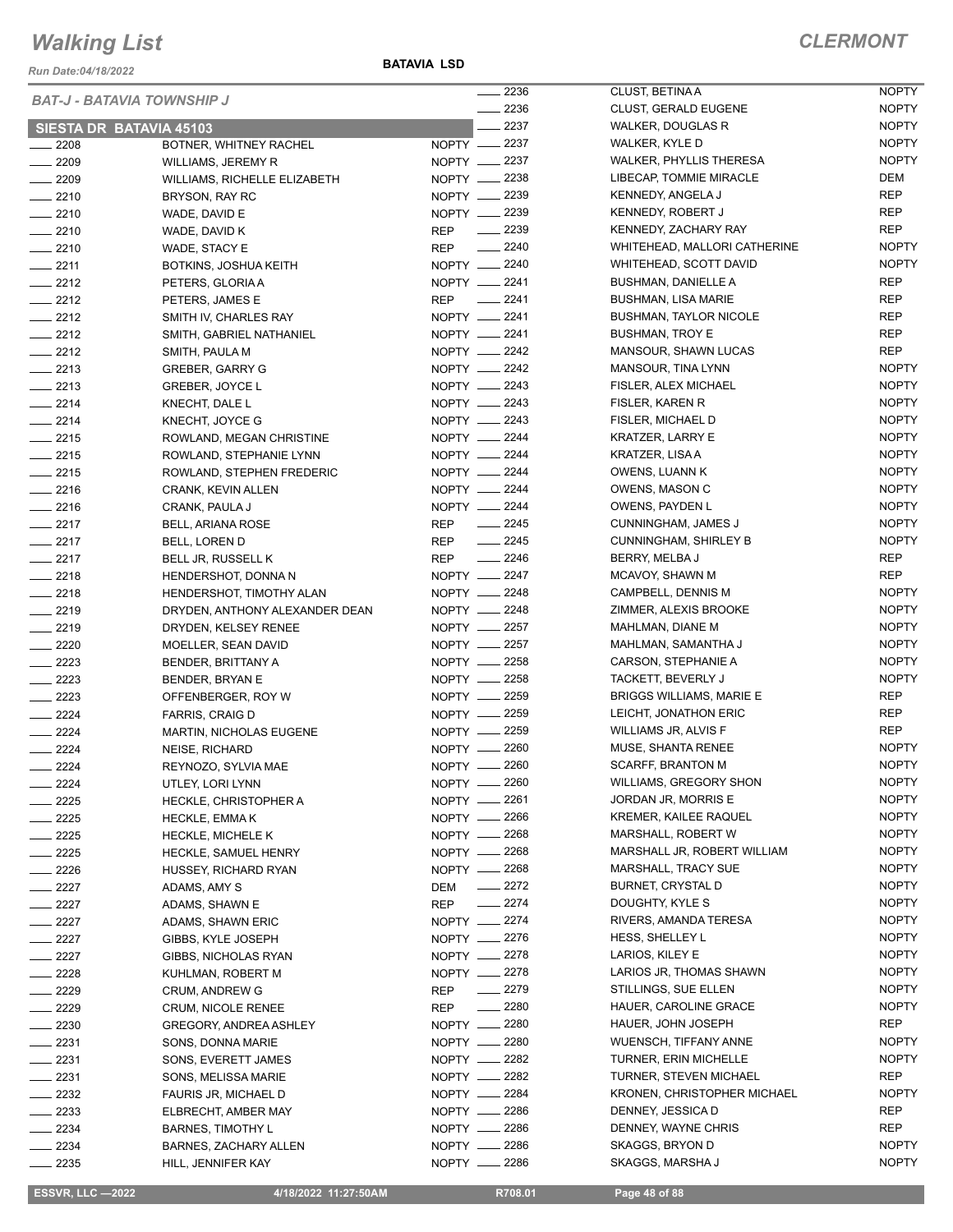*Run Date:04/18/2022*

**BATAVIA LSD**

### *CLERMONT*

| <b>BAT-J - BATAVIA TOWNSHIP J</b> |                                                        | $-4237$                         | SUNNENBERG, LINDA S                               | <b>REP</b>                   |
|-----------------------------------|--------------------------------------------------------|---------------------------------|---------------------------------------------------|------------------------------|
|                                   |                                                        | $-4238$                         | CAMPBELL, CHERYL G                                | <b>NOPTY</b>                 |
| SIESTA DR BATAVIA 45103           |                                                        | 4239                            | JOHNSON, JEANETTE J                               | <b>NOPTY</b>                 |
| $\sim$ 2292                       | WALKER, DARYL W                                        | NOPTY __ 4243                   | MITTS, JON T                                      | <b>NOPTY</b>                 |
| $-2292$                           | WALKER, PAULA J                                        | NOPTY __ 4246                   | CAREY, SUSAN ANN                                  | <b>REP</b>                   |
|                                   |                                                        | 4248                            | STOMBAUGH, CYRUS JAMES                            | <b>NOPTY</b>                 |
| <b>SUMMIT RD BATAVIA 45103</b>    |                                                        | 4248                            | STOMBAUGH, JOANN LILLIAN                          | <b>REP</b>                   |
| $- 3960$                          | SHEEHY, PIERRE J                                       | NOPTY -4248                     | STOMBAUGH, JOSEPH E                               | <b>REP</b>                   |
| $-3960$                           | SHEEHY, SHAWNA L                                       | NOPTY __ 4250                   | HOPPER, BARBARA E                                 | <b>REP</b>                   |
| $-4040$                           | FITE, CARLA HELEN                                      | NOPTY -4250                     | HOPPER, DERRICK L                                 | <b>NOPTY</b>                 |
| $-4040$                           | FITE, JOSHUA LURNE                                     | NOPTY -4250                     | HOPPER, STEPHEN K                                 | <b>NOPTY</b>                 |
| $-4049$                           | SNELL, DAVID R                                         | $-4250$<br><b>REP</b>           | KAUFFMAN, CHRISTEN NOEL                           | <b>NOPTY</b>                 |
| $- 4049$                          | SNELL, SANDRA D                                        | <b>REP</b>                      |                                                   |                              |
| $-4059$                           | TRAMMELL, ANGELA K                                     | <b>DEM</b>                      | TRANQUILITY CT BATAVIA 45103                      |                              |
| $-4059$                           | TRAMMELL, RALPH MICHAEL                                | <b>DEM</b><br>$-4258$           | <b>FEATHERSTON, KARYN LEE</b>                     | <b>NOPTY</b>                 |
| $- 4065$                          | EYE, ANNE MARIE                                        | <b>REP</b><br>$-4258$           | FEATHERSTON, STEVEN B                             | <b>REP</b>                   |
| $-4065$                           | EYE, JOHN TRAVIS                                       | NOPTY __ 4260                   | ADKINS, TAYJA SHANDEL                             | <b>NOPTY</b>                 |
| $- 4069$                          | HAMANN, CATHIE JEAN                                    | <b>REP</b><br>$-4260$           | <b>BAHRAKIS, TAYLOR GIBSON</b>                    | <b>NOPTY</b>                 |
| $-4069$                           | HAMANN, DAVID S                                        | <b>REP</b><br>$-4260$           | SLOMINSKY, RICHARD M                              | <b>NOPTY</b>                 |
| $-4073$                           | HAMILTON, COBY JAMES                                   | NOPTY __ 4261                   | WEST, TERRENCE COLT                               | <b>NOPTY</b>                 |
| $-4073$                           | HAMILTON, DAPHNE JANE                                  | NOPTY __ 4262                   | MOELLER, CANDICE S                                | <b>NOPTY</b>                 |
| $-4073$                           | <b>HAMILTON, REBECCA SUE</b>                           | NOPTY __ 4262                   | MOELLER, KEITH GERARD                             | <b>NOPTY</b>                 |
| $-4101$                           | MOSBACKER, ADAM V                                      | $-4263$<br>REP                  | HELLMANN, ANGELA M                                | <b>NOPTY</b>                 |
| $-4101$                           | MOSBACKER, SHARON L                                    | REP<br>$\frac{4263}{5}$         | HELLMANN, GREGORY J                               | <b>NOPTY</b>                 |
| $-4101$                           | MOSBACKER, VICTOR H                                    | <b>REP</b><br>$-4264$           | PERKINS, BENJAMIN L                               | <b>NOPTY</b>                 |
| $- 4109$                          | SNYDER, DIANA L                                        | NOPTY __ 4264                   | PERKINS, SHARON A                                 | <b>NOPTY</b>                 |
| $-4109$                           | SNYDER, TERRY L                                        | NOPTY __ 4264                   | PERKINS, TIMOTHY C                                | <b>NOPTY</b>                 |
| $-4114$                           | RITCHIE, FRANKLIN G                                    | NOPTY __ 4265                   | RICHEY, AUSTIN M                                  | <b>NOPTY</b>                 |
| $-4114$                           | RITCHIE, SANDRA K                                      | DEM<br>$-4266$                  | HICKMAN, KENNETH                                  | <b>NOPTY</b>                 |
| $-4118$                           | SPECHT, BRENDA J                                       | <b>REP</b><br>$-4266$           | HICKMAN, RENEE MARIE                              | <b>NOPTY</b>                 |
| $-4118$                           | SPECHT, DAVID JAMES                                    | <b>REP</b><br>$-4267$           | VICTORY, CHRISTOPHER DAVID                        | <b>NOPTY</b>                 |
|                                   | SPECHT, REBECCA MADELINE                               | NOPTY __ 4267                   | VICTORY, ELISHA DAWN                              | <b>NOPTY</b>                 |
|                                   |                                                        |                                 |                                                   |                              |
| $-4118$                           |                                                        |                                 |                                                   |                              |
| $-4119$                           | KINNEY, DAVID W                                        | <b>DEM</b>                      | <b>WIGEON PL BATAVIA 45103</b>                    |                              |
| $-4119$                           | KINNEY, TRACY ANNE                                     | <b>DEM</b>                      |                                                   |                              |
| $-4121$                           | SCHOTT, LISAA                                          | <b>REP</b><br>$-4223$           | KIEFFER, CASEY L                                  | <b>NOPTY</b>                 |
| $-4121$                           | SCHOTT, WAYNE S                                        | <b>REP</b><br>$-4224$           | LEE, KRISTI A                                     | <b>NOPTY</b>                 |
| $-4130$                           | COMBS, SAMANTHA LOUISE                                 | NOPTY 4224                      | LEE, NATHAN M                                     | <b>NOPTY</b>                 |
| $-4130$                           | COMBS, WILLIAM JEFFERY                                 | NOPTY __ 4224                   | ROLL, SETH MICHAEL                                | <b>NOPTY</b>                 |
| $-4133$                           | <b>BAUMANN, KAREN K</b>                                | <b>REP</b><br>$-4226$           | WESLEY WOODALL, TIFFANY NICOLE                    | <b>NOPTY</b>                 |
| $- 4137$                          | CHERRY, THOMAS B                                       | <b>NOPTY</b><br>4227            | <b>BULLIS, MICHAEL WAYNE</b>                      | <b>NOPTY</b>                 |
| $-4160$                           | KOEPPE, EVELYN B                                       | <b>REP</b><br>$-4227$           | MCGEORGE, CHRISTINE DIANE                         | <b>NOPTY</b>                 |
| $-4175$                           | RAMUNDO, FRANK A                                       | <b>REP</b><br>$-4227$           | MCGEORGE, JOSHUA LEE                              | <b>NOPTY</b>                 |
| $-4184$                           | MOREHOUSE, HUBERT E                                    | <b>REP</b><br>$-4228$           | COMBS, JOSHUA L                                   | <b>NOPTY</b>                 |
| $-4184$                           | MOREHOUSE, LENA D                                      | <b>REP</b><br>$-4228$           | KRAMER, ANISSA J                                  | <b>NOPTY</b>                 |
| $-4188$                           | SARGENT, MAURICE EDGAR                                 | REP<br>$-4228$                  | KRAMER, BRADLEY D                                 | <b>NOPTY</b>                 |
| $-4188$                           | SARGENT, ROSE A                                        | REP<br>$-4228$                  | <b>KRAMER, MAKENZIE JEWEL</b>                     | <b>NOPTY</b>                 |
| $-4189$                           | SCHADLE, JAMES KENNETH                                 | REP<br>$\frac{4232}{ }$         | MICHAELS, DAVID                                   | DEM                          |
| $-4189$                           | SCHADLE, LAURA KAY                                     | <b>REP</b><br>$-4234$           | WATSON, TYLER J                                   | <b>NOPTY</b>                 |
| $-4192$                           | ADKINS, FAYE                                           | NOPTY 4238                      | BEARD, BRANDON S                                  | <b>REP</b>                   |
| $-4192$                           | WILSON, STEVEN A                                       | <b>REP</b><br>$-4238$           | BEARD, DAVID MICHAEL                              | REP                          |
| $-4192$                           | <b>WILSON, TAMMY CARL</b>                              | REP<br>$-4238$                  | BEARD, DYLAN J                                    | REP                          |
| $-4196$                           | <b>BREES, GERALD RICHARD</b>                           | REP<br>$-4238$                  | BEARD, KIMBERLY A                                 | <b>REP</b>                   |
| $-4196$                           | BREES, JUDY ANN                                        | NOPTY __ 4240                   | APPLEGATE, JAMIE L                                | <b>NOPTY</b>                 |
| $-4196$                           | MULLINS, EVA M                                         | NOPTY 4240                      | APPLEGATE, WILLIAM DAVID                          | <b>NOPTY</b>                 |
| $-4199$                           | MAHAM, AMANDA NICOLE                                   | NOPTY __ 4241                   | CONLEY, SCOTT B                                   | REP                          |
| $- 4199$                          | MAHAM JR, ROBERT J                                     | NOPTY __ 4242                   | ECKERT, LAUREN M                                  | <b>NOPTY</b>                 |
| $-4200$                           | STEPHENS, MALINDA L                                    | NOPTY __ 4242                   | ECKERT, LISA DAWN                                 | <b>NOPTY</b>                 |
| $-4224$                           | CARMEN JR, ROBERT A                                    | NOPTY __ 4242                   | ECKERT, MICHAEL R                                 | <b>NOPTY</b>                 |
| $-4224$                           | DUONG, TIEN DUC                                        | NOPTY __ 4242                   | ECKERT, NATHAN MICHAEL                            | <b>NOPTY</b>                 |
| $-4230$                           | COURTAWAY, GENEIL L                                    | NOPTY __ 4244                   | KAHL II, HAROLD THOMAS                            | REP                          |
| $-4230$                           | KENNEDY, CHRISTOPHER L                                 | NOPTY __ 4244                   | WEST-KAHL, KRISTINE L                             | REP                          |
| $-4230$<br>$-4237$                | KENNEDY, CHRISTOPHER MITCHELL<br>SUNNENBERG, GREGORY B | NOPTY __ 4245<br>REP<br>$-4245$ | HOLDEN, CLINTON A<br><b>HOLDEN, JESSICA ROBIN</b> | <b>NOPTY</b><br><b>NOPTY</b> |

 **ESSVR, LLC —2022 4/18/2022 11:27:50AM R708.01 Page 49 of 88**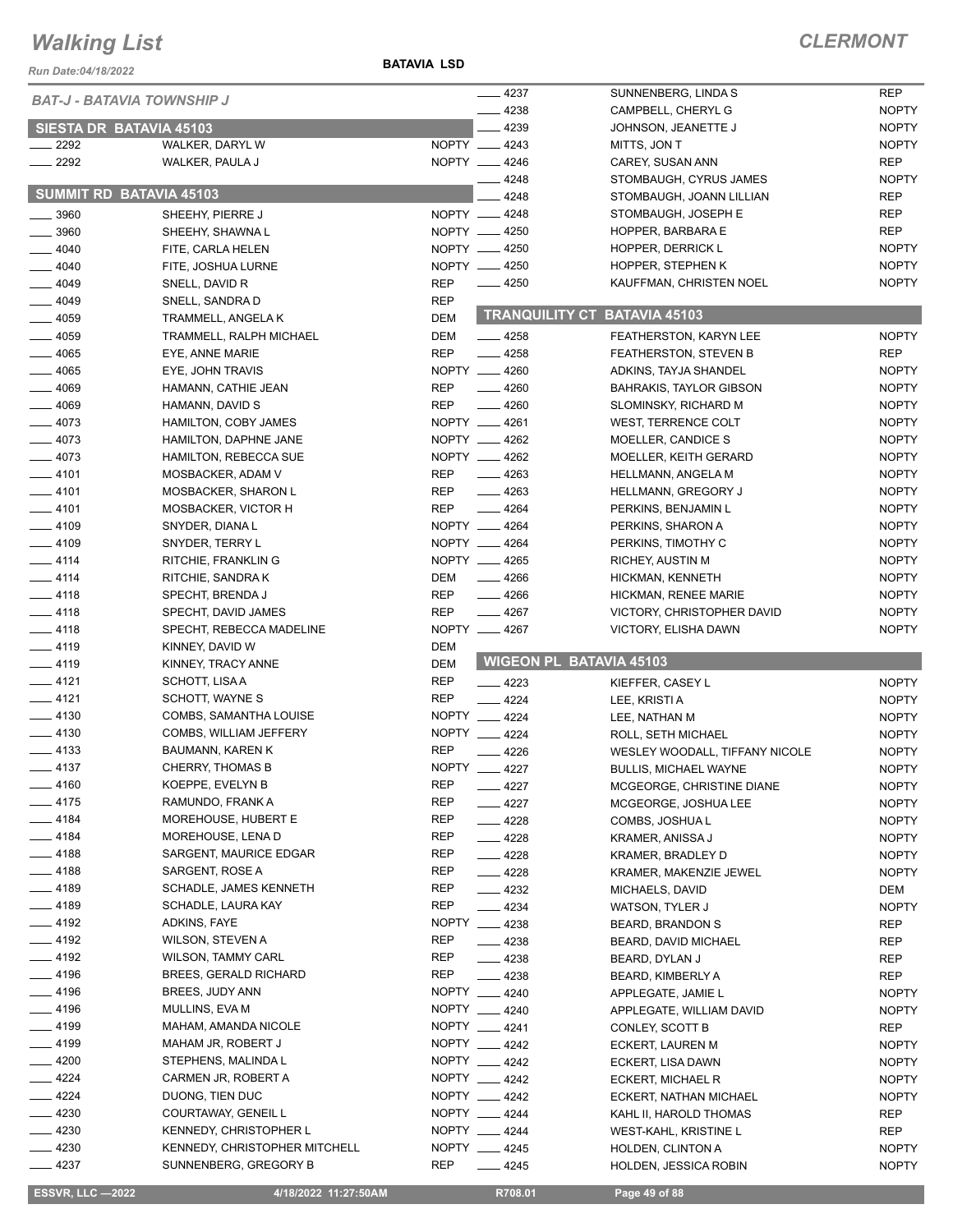*Run Date:04/18/2022*

**BATAVIA LSD**

*BAT-J - BATAVIA TOWNSHIP J*

| <b>WIGEON PL BATAVIA 45103</b>       |                                       |              |
|--------------------------------------|---------------------------------------|--------------|
| $-4246$                              | <b>BEUSTERIEN, MOLLIE A</b>           | <b>REP</b>   |
| $-4246$                              | BEUSTERIEN, TIMOTHY JOSEPH            | <b>REP</b>   |
| <b>WILSONS LANDING BATAVIA 45103</b> |                                       |              |
|                                      |                                       |              |
| $-4217$                              | VANVALKENBURGH, CURTIS H              | <b>NOPTY</b> |
| $-4217$                              | <b>WILSON, TERRY L</b>                | <b>NOPTY</b> |
| $-4227$                              | <b>SCHMITGEN, HALEY N</b>             | <b>NOPTY</b> |
| 4227                                 | SCHMITGEN, KYLE ROBERT                | <b>NOPTY</b> |
| $-4227$                              | SCHMITGEN, MARIELA A                  | <b>NOPTY</b> |
| $-4227$                              | SCHMITGEN, ROBERT H                   | <b>REP</b>   |
| $-4237$                              | <b>CLARK. BRIAN DWAYNE</b>            | <b>NOPTY</b> |
| $-4237$                              | <b>CLARK, CATHY SUE</b>               | <b>REP</b>   |
| $-4237$                              | CLARK, RONALD D                       | <b>REP</b>   |
| $-4247$                              | <b>SCHILLER. HOLLY RAE</b>            | <b>NOPTY</b> |
| $-4247$                              | STAGNARO, GILBERT RAY                 | <b>REP</b>   |
| $-4247$                              | STAGNARO, MARY ANN                    | <b>REP</b>   |
| $-4250$                              | HOGAN, ELLIS GARY                     | <b>NOPTY</b> |
| $-4250$                              | SCHNEIDER, BRYAN C                    | REP          |
| $-4250$                              | SCHNEIDER, LAURA LEIGH                | <b>REP</b>   |
|                                      | <b>WINDING WOODS LN BATAVIA 45103</b> |              |
| $-1011$                              | PING, ROMOLA                          | <b>NOPTY</b> |
| $-1011$                              | PING, TERI M                          | <b>NOPTY</b> |
| $- 1011$                             | PING. TERRY L                         | <b>REP</b>   |
| $-1011$                              | SCOTT, CHAD M                         | <b>NOPTY</b> |
| $-1070$                              | BETEMPS, ELIZABETH A                  | <b>REP</b>   |
| $-1070$                              | BETEMPS, JAY ALLEN                    | <b>REP</b>   |
| <b>WOOD ST BATAVIA 45103</b>         |                                       |              |
| $-800$                               | <b>CLARK. ZOE NICOLE</b>              | <b>NOPTY</b> |

*TOTAL :* **1,057**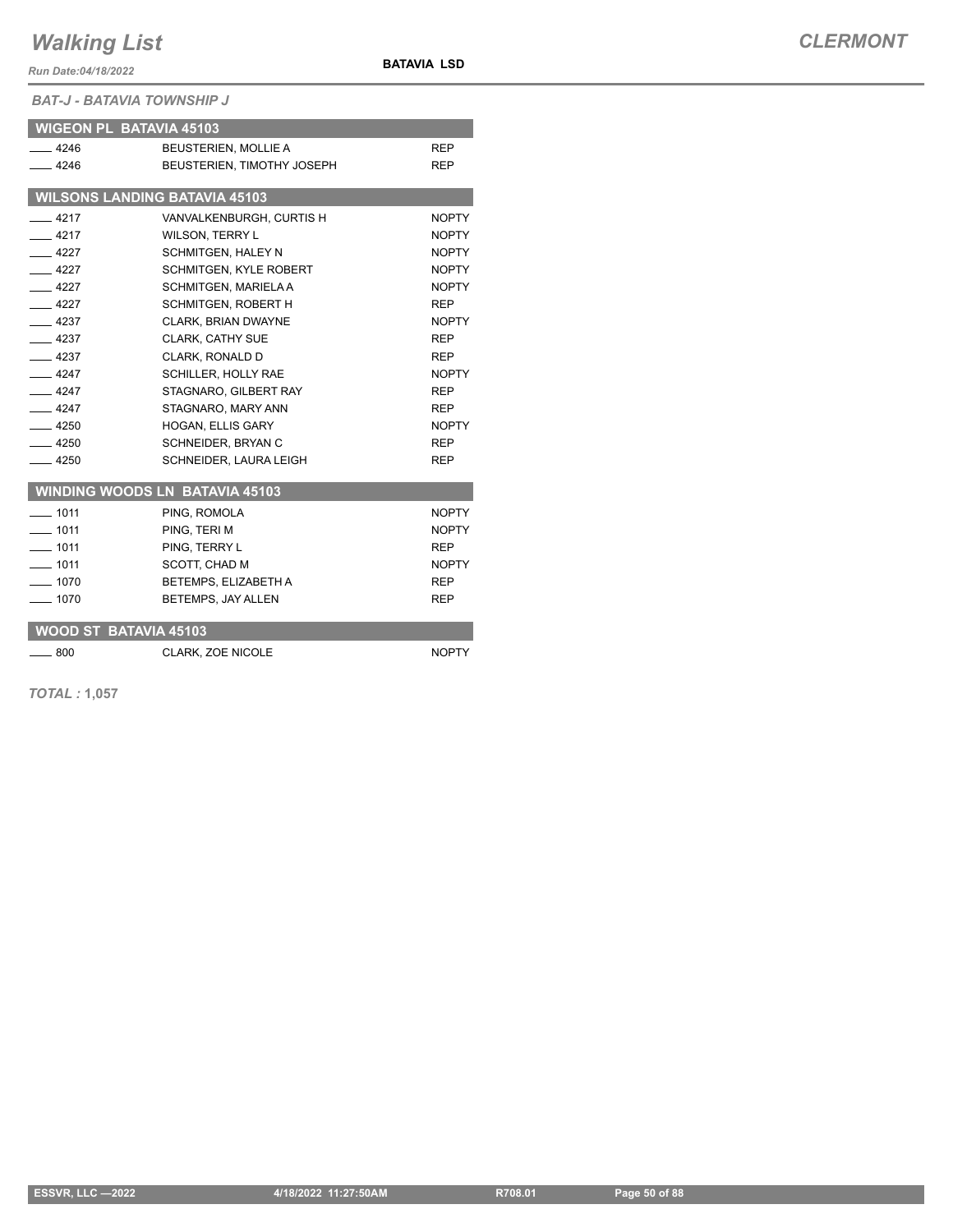#### **BATAVIA LSD**

| Run Date:04/18/2022               |                                                | <b>BATAVIA LSD</b> |              |                                       |                              |
|-----------------------------------|------------------------------------------------|--------------------|--------------|---------------------------------------|------------------------------|
| <b>BAT-M - BATAVIA TOWNSHIP M</b> |                                                |                    | .2001        | PURDON, RHONDA G                      | <b>REP</b>                   |
|                                   |                                                |                    | 2002         | <b>GUILDFORD, CHARLES A</b>           | <b>NOPTY</b>                 |
|                                   | <b>BATAVIA WILLIAMSBURG PIKE BATAVIA 45103</b> |                    | 2002         | GUILDFORD JR, ROWLAND                 | <b>NOPTY</b>                 |
| $-2240$                           | OWENS, RUBY J                                  | <b>NOPTY</b>       | . 2002       | <b>GUILDFORD, SALLY R</b>             | <b>NOPTY</b>                 |
| 2472                              | NICOLAUS, KYLE C                               | <b>NOPTY</b>       | 2003         | HOLBROOK, PATRICE ELLEN               | <b>NOPTY</b>                 |
| $-2472$                           | NICOLAUS, LAURI LYN                            | <b>NOPTY</b>       | 2004         | LAW, JUDITH A                         | <b>REP</b>                   |
| 2732                              | HULSEY, JERRY L                                | <b>NOPTY</b>       | 2005         | <b>GRAF, KENNETH H</b>                | <b>DEM</b>                   |
| 2732                              | SROFE, DARYL BRUCE                             | <b>NOPTY</b>       | 2006         | MORGAN, TIMOTHY NEAL                  | <b>NOPTY</b>                 |
|                                   |                                                |                    | 2006         | MOSEL, LINDA K                        | DEM                          |
| <b>BAUER RD BATAVIA 45103</b>     |                                                |                    | 2007         | SONTAG JR, ADOLPH JULIUS              | <b>NOPTY</b>                 |
| 2205                              | <b>GARBER, ESTHER LOUISE</b>                   | <b>NOPTY</b>       | 2007         | SONTAG, APRIL ELAINE                  | <b>NOPTY</b>                 |
| 2205                              | GARBER, KENNETH WILLIAM                        | <b>NOPTY</b>       | 2008         | CARTER, CINDA L                       | <b>NOPTY</b>                 |
| 2281                              | <b>BLANTON, JOSEPH BLAKE</b>                   | <b>NOPTY</b>       | 2010         | HALL, ANTHONY S                       | <b>NOPTY</b>                 |
| 2281                              | HAMM, KENNETH S                                | <b>REP</b>         | 2010         | HALL, MARISSA GENITA                  | <b>NOPTY</b>                 |
| 2298                              | BENDER, HARRY J                                | <b>REP</b>         | 2010         | MC CORD, DERIDA LYNN                  | <b>NOPTY</b>                 |
| 2314                              | JOHNSTON, KAREN A                              | <b>NOPTY</b>       | 2011         | HOLTGREWE, JANE M                     | <b>REP</b>                   |
| 2324                              | <b>MOLES, BRETT LANCE</b>                      | <b>NOPTY</b>       | 2011         | <b>HOLTGREWE, NORBERT F</b>           | <b>REP</b>                   |
| 2324                              | MOLES, CHAD M                                  | <b>NOPTY</b>       | 2013         | CARNER, PAMELA ABREY                  | <b>REP</b>                   |
| 2324                              | MOLES, JENIFER A                               | <b>NOPTY</b>       | 2015         | MONTGOMERY JR, HUGH                   | <b>REP</b>                   |
| 2324                              | MOLES, MICHAEL W                               | <b>NOPTY</b>       | 2015         | MONTGOMERY, KAREN L                   | <b>REP</b>                   |
| 2336                              | WAGONER, ERIKA LYNN                            | <b>NOPTY</b>       | 2017         | SMITH, SARA MICHELLE                  | <b>REP</b>                   |
| 2336                              | WAGONER, KRISTI A                              | <b>REP</b>         | 2019 #APT 2G | FLOYD, MARY RUTH                      | <b>NOPTY</b>                 |
| 2339                              | NEWBERRY, CREIGHTON RAYMOND                    | <b>NOPTY</b>       | 2021         | JACOBS, LINDA R                       | <b>REP</b>                   |
| 2339                              | NEWBERRY, JORDAN ANDREW                        | <b>NOPTY</b>       | 2023         | SWART, DEBORAH J                      | <b>NOPTY</b>                 |
| 2339                              | NEWBERRY, KATHERINE L                          | <b>REP</b>         | 2025         | AMES JR, GLAUCO FERNANDO              | <b>NOPTY</b>                 |
| 2339                              | NEWBERRY, MATTHEW J                            | <b>REP</b>         | 2025         | <b>KRAS, ROBERT EDWARD</b>            | <b>NOPTY</b>                 |
| 2346                              | ELLIOTT, DEENA M                               | <b>DEM</b>         | 2027         | MARTIN, DAVID A                       | <b>DEM</b>                   |
| 2346                              | ELLIOTT, RICHARD B                             | <b>NOPTY</b>       | 2029         | CLIFT, LEANN KATHLEEN                 | <b>NOPTY</b>                 |
| 2346                              | ELLIOTT, SCOTT RICHARD                         | <b>NOPTY</b>       | 2031         | HUMPHRIES, KATHERINE ROSE             | <b>NOPTY</b>                 |
| 2348                              | MARSH, SUSAN K                                 | <b>DEM</b>         | 2033         | THOMPSON, NANCY J                     | <b>NOPTY</b>                 |
| 2348                              | <b>WERTMAN, DANIEL G</b>                       | <b>DEM</b>         | 2035         | CUTLER, SALLY A                       | <b>NOPTY</b>                 |
| 2349                              | UHLER, JOHN M                                  | <b>NOPTY</b>       | 2035         | <b>KEETON, WILLIAM R</b>              | <b>NOPTY</b>                 |
| 2350                              | ARCHER, GABRIEL ALLEN                          | <b>REP</b>         | 2037         | HOFFMAN, JOYCE CAROL                  | <b>NOPTY</b>                 |
| 2350                              | ARCHER, JACOB WALTER                           | <b>REP</b>         | 2039         | SMITH, EDWIN ALDEN                    | <b>NOPTY</b>                 |
| 2350                              | ARCHER, JEANNETTE L                            | <b>REP</b>         | 2039         | SMITH, MELANIE K                      | <b>NOPTY</b>                 |
| 2350                              | ARCHER, WILLIAM HAROLD                         | <b>REP</b>         | 2041         | <b>EMBRY, MARILYN R</b>               | DEM                          |
| 2352                              | ANDERSON, JEFFREY MICHAEL                      | <b>NOPTY</b>       | 2043         | MOOREHEAD, GWENDOLYN                  | <b>NOPTY</b>                 |
| 2352                              | ANDERSON, JONI MICHELLE                        | <b>NOPTY</b>       | 2045         | <b>SKILLMAN, CONNIE</b>               | <b>NOPTY</b>                 |
| 2354                              | YINGLING, ELIZABETH S                          | <b>REP</b>         | 2047         | LARBES, JEREMIAH D                    | <b>NOPTY</b>                 |
| 2354                              | YINGLING, THOMAS R                             | DEM                | 2047         | QUADLAND, ROBERT ANDREW               | <b>NOPTY</b>                 |
| 2356                              | <b>BODNAR, CHRISTOPHER S</b>                   | <b>NOPTY</b>       | 2047         | QUADLAND, ZELDA L                     | <b>NOPTY</b>                 |
| 2356                              | <b>BODNAR, NICHOLE MICHELLE</b>                | <b>NOPTY</b>       | 2049         | <b>WILSON, REBECCA LYNN</b>           | <b>NOPTY</b>                 |
| 2359                              | WARE, JENNIFER LYNN                            | DEM                | 2051         | CORNETT, MARY SHANNON                 | <b>NOPTY</b>                 |
| 2359                              | WARE, KIRK E                                   | <b>NOPTY</b>       | 2053         | DIAGANA, BOCAR SEDNA                  | <b>NOPTY</b>                 |
| 2367                              | BENJAMIN, BRIAN T                              | <b>NOPTY</b>       | 2053         | GALLEDOU, NENE MAMADOW                | <b>NOPTY</b>                 |
| 2369                              | CUNNINGHAM, GREGORY J                          | <b>REP</b>         | 2055         | NAGEL, NANCY M                        | <b>NOPTY</b>                 |
| 2369                              | CUNNINGHAM, MARTHA A                           | <b>REP</b>         | 2055         | NAGEL, RALPH J                        | <b>NOPTY</b>                 |
|                                   |                                                |                    | 2057         | SIMPSON, KELLEY ANN                   | <b>REP</b>                   |
| <b>BRUNK RD BATAVIA 45103</b>     |                                                |                    | 2059         | CUNNINGHAM, CHAD WESLEY               | <b>NOPTY</b>                 |
| 4301                              | SAYLOR, PATRICIA L                             | <b>NOPTY</b>       | 2061         | <b>WILSON, LINDAS</b>                 | <b>NOPTY</b>                 |
|                                   |                                                |                    | 2063         | SMITH, PATRICIA A                     | <b>REP</b><br><b>REP</b>     |
| <b>CEMETERY LN BATAVIA 45103</b>  |                                                |                    | 2065<br>2065 | UNGETHUEM, DONALD R                   |                              |
| 4244                              | HELMSDERFER, NANCY DENISE                      | DEM                |              | UNGETHUEM, HOLLIS A                   | <b>NOPTY</b>                 |
| 4244                              | HELMSDERFER, WILLIAM L                         | <b>REP</b>         | 2067         | SCHULTZ, DEBORAH C                    | <b>REP</b>                   |
| 4248                              | <b>BECKER, FAITHANNE</b>                       | <b>NOPTY</b>       | 2067         | SCHULTZ, JOHN WILLIAM                 | <b>REP</b>                   |
| 4248                              | BUCHER, JOHN EDMUND                            | <b>NOPTY</b>       | 2069         | OSBORNE, SIDNEY A<br>SWIFT, KENNETH T | <b>REP</b><br><b>REP</b>     |
| 4248                              | BUCHER, JOHN P                                 | <b>REP</b>         | 2071         |                                       |                              |
| 4251                              | FARINACCI, ANNA K                              | <b>DEM</b>         | 2071         | SWIFT, KIMBERLY J                     | <b>REP</b>                   |
|                                   |                                                |                    | 2073         | <b>GLUTZ, MARGARET M</b>              | <b>REP</b>                   |
|                                   | <b>COMMONS CIRCLE DR BATAVIA 45103</b>         |                    | 2075         | FITHIAN, AVERY AMERCIA                | <b>NOPTY</b>                 |
| 2000                              | ZUDE, BETTY J                                  | <b>NOPTY</b>       | 2075<br>2075 | ROLLER, DIANNA LYNN                   | <b>NOPTY</b><br><b>NOPTY</b> |
| 2001                              | PURDON, MICHAEL R                              | <b>REP</b>         | 2077         | SAPP, DUSTIN<br>MILLER, JOSEPH T      | <b>REP</b>                   |
|                                   |                                                |                    |              |                                       |                              |
| <b>ESSVR, LLC -2022</b>           | 4/18/2022 11:27:50AM                           |                    | R708.01      | Page 51 of 88                         |                              |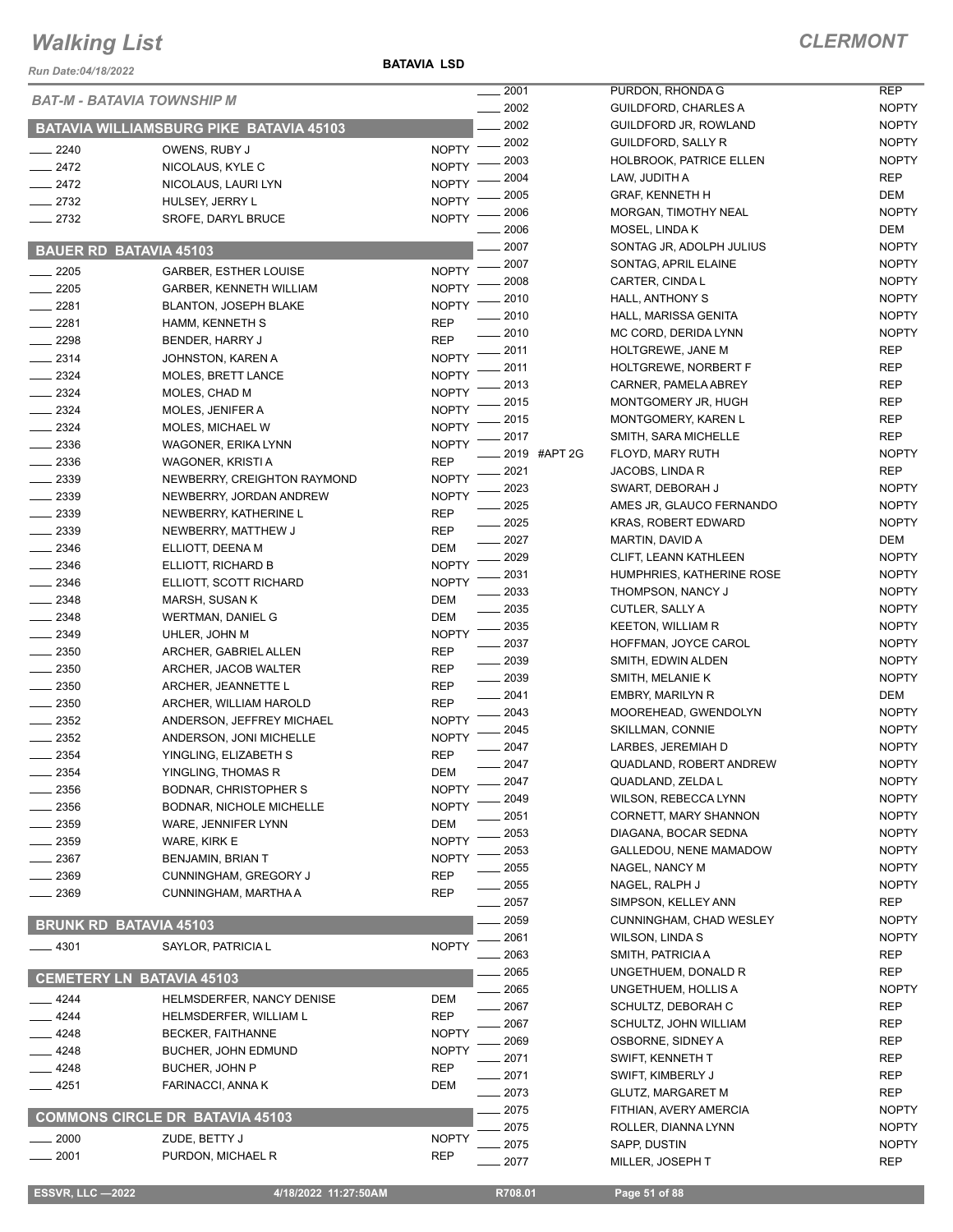*Run Date:04/18/2022*

#### **BATAVIA LSD**

### *CLERMONT*

|                                   |                                        |            | $\frac{1}{2133}$   | NEWMAN, DIANNA K                  | <b>DEM</b>   |
|-----------------------------------|----------------------------------------|------------|--------------------|-----------------------------------|--------------|
| <b>BAT-M - BATAVIA TOWNSHIP M</b> |                                        |            | $-2135$            | WERLINE JR, BERNARD LOUIS         | <b>DEM</b>   |
|                                   | <b>COMMONS CIRCLE DR BATAVIA 45103</b> |            | $-2135$            | WERLINE, GAYLA LAVERNE            | <b>DEM</b>   |
| $-2077$                           | MILLER, KATHY L                        | <b>REP</b> | $\frac{1}{2}$ 2137 | BAUER, JOHN K                     | <b>NOPTY</b> |
| $-2079$                           | MATHIESON, ERIN MICHELLE               |            | NOPTY __ 2139      | ARMSTRONG, KATHLEEN E             | <b>REP</b>   |
| $-2079$                           | WOOD, BRADY M                          |            | NOPTY __ 2139      | ARMSTRONG, WILLIAM C              | <b>REP</b>   |
| $\frac{1}{2080}$                  | DUNNING, PATRICIA A                    | <b>REP</b> | $\frac{1}{2141}$   | HARVEY, ELIZABETH J               | <b>REP</b>   |
|                                   |                                        |            | NOPTY __ 2141      | HARVEY, TERRY L                   | <b>REP</b>   |
| $-2081$                           | VINNAGE, DONALD WILLIAM                |            | NOPTY __ 2151      |                                   | <b>NOPTY</b> |
| $-2082$                           | BENJAMIN, ALEC G                       |            |                    | VAUGHT, CHRISTOPHER G             |              |
| $- 2082$                          | BENJAMIN, TINA LEE                     |            | NOPTY -2153        | KNAPKE, EMMA M                    | <b>REP</b>   |
| $\frac{2082}{200}$                | PAZIENZA, JUDITH L                     |            | REP __ 2157        | WILES, CATHERINE MARY             | <b>NOPTY</b> |
| $-2082$                           | PAZIENZA, STEPHAN                      |            | NOPTY -2157        | WILES, JAMES M                    | <b>NOPTY</b> |
| $\frac{1}{2083}$                  | IRVING, RENA LEE FLORENCE              |            | NOPTY __ 2159      | PARSONS, RUTH E                   | <b>NOPTY</b> |
| $\frac{1}{2083}$                  | YOUNG, MEGAN ASHLEY                    | <b>REP</b> |                    |                                   |              |
| $- 2084$                          | COURTNEY, MICHAELA BRIANNE             |            |                    | NOPTY CROSSRIDGE DR BATAVIA 45103 |              |
| $- 2084$                          | TERRONES, FRANKIE D                    |            | NOPTY __ 2109      | GALLENTINE, CHRISTINA MARIE       | <b>REP</b>   |
| $\frac{1}{2085}$                  | MAROTTA, SCOTT L                       | DEM        | $\frac{1}{2109}$   | GALLENTINE, GARRETT KEITH         | <b>REP</b>   |
| $- 2085$                          | ROSS MAROTTA, KARRI LYNN               |            | NOPTY __ 2110      | EVERSOLE, DAVID J                 | <b>NOPTY</b> |
| $- 2086$                          | YOUNG, JOHN A                          |            | NOPTY __ 2110      | EVERSOLE, SHEILA H                | <b>NOPTY</b> |
| $- 2087$                          | HOLT, BRIAN S                          |            | NOPTY __ 2111      | DIENER, MARIA C                   | <b>NOPTY</b> |
| $\frac{1}{2088}$                  | WOOD, ANDREW ALLAN                     |            | NOPTY __ 2111      | DIENER, RICHARD MICHAEL           | <b>NOPTY</b> |
| $- 2088$                          | WOOD, TERESA MARIE                     |            | NOPTY __ 2111      | KELLNER, IDA MARY                 | <b>NOPTY</b> |
| $\frac{1}{2090}$                  | FLETCHER, GAIL ANN                     |            | NOPTY __ 2112      | HUNDEMER, EDWARD J                | <b>NOPTY</b> |
| $\frac{1}{2090}$                  | FLETCHER, JAMES E                      |            | NOPTY __ 2112      | <b>REYES, KRYSTINA EMILY</b>      | <b>NOPTY</b> |
| $-2091$                           | KIRCHGASSNER, JOHN ROBERT              |            | NOPTY __ 2112      | <b>REYES JR, RICARDO</b>          | <b>NOPTY</b> |
| $\frac{1}{2091}$                  | KIRCHGASSNER, ROSA M                   |            | NOPTY __ 2113      | NICKOLETTE, AARON J               | DEM          |
| $\frac{1}{2092}$                  | COOK, MARTHA JOYCE                     |            | NOPTY __ 2113      | NICKOLETTE, KIMBERLY DE HART      | <b>REP</b>   |
| $\frac{1}{2093}$                  |                                        |            | REP __ 2113        |                                   | DEM          |
| $-2093$                           | HALCOMB, SHIRLEY JEAN                  |            |                    | NICKOLETTE, RYAN                  |              |
|                                   | METZ, DANIELLE S                       |            | NOPTY __ 2114      | HATFIELD, CARISSA L               | <b>NOPTY</b> |
| $\frac{1}{2094}$                  | BARTECK JR, HENRY PAUL                 |            | NOPTY __ 2114      | HATFIELD, MATTHEW G               | <b>NOPTY</b> |
| $\frac{1}{2094}$                  | <b>BARTECK, PRISCILLA L</b>            |            | NOPTY __ 2115      | BOUMAN, ADAM                      | <b>NOPTY</b> |
| $\frac{1}{2095}$                  | ELSEY, JONATHAN EDWARD                 |            | NOPTY __ 2116      | SNOW, BRIAN F                     | <b>NOPTY</b> |
| $\frac{1}{2095}$                  | ELSEY, MADELEINE ELIZABETH             |            | NOPTY __ 2116      | SNOW, DAVID M                     | <b>NOPTY</b> |
| $\frac{1}{2097}$                  | TAYLOR, JAMES WILLIAM                  | REP        | $\frac{1}{2116}$   | SNOW, ELIZABETH R                 | DEM          |
| $- 2097$                          | TAYLOR, MATTHEW ALEXANDER              |            | NOPTY __ 2117      | RENZ, LAUREN ELIZABETH            | <b>NOPTY</b> |
| $\frac{1}{2097}$                  | TAYLOR, TRACY LEE                      | <b>REP</b> | $-2118$            | HACKNEY, RACHEL KRISTEN           | <b>NOPTY</b> |
| $- 2099$                          | SAYLOR, HUNTER SCOTT                   |            | NOPTY __ 2119      | <b>GARVIN, MICHAEL TODD</b>       | <b>DEM</b>   |
| $-2101$                           | BIALEVICH, ANDREI A                    |            | NOPTY __ 2120      | POIRIER, MOLLY R                  | <b>NOPTY</b> |
| $-2103$                           | WEST, JAMES ROBERT                     | <b>REP</b> | $\frac{1}{2121}$   | GRAHAM, KATHY RAE                 | <b>REP</b>   |
| ____ 2105 #APT 15E                | <b>CUSTER, EUGENE EARL</b>             |            | NOPTY __ 2121      | <b>GRAHAM, KEVIN RAY</b>          | <b>REP</b>   |
| $-2107$                           | PEREGRINA, GERRY                       |            | NOPTY __ 2122      | CRISH, AVIV                       | <b>NOPTY</b> |
| $-2109$                           | RUCHTI, CATARINA JO                    |            | NOPTY __ 2122      | CRISH JR, WILLIAM GREGORY         | <b>NOPTY</b> |
| $-2111$                           | COURTLAND, TYRONE LEE                  |            | NOPTY __ 2123      | WALLING, CONNIE J                 | <b>NOPTY</b> |
| $\frac{1}{2111}$ #APT B2          | WALLER COURTLAND, SYLVIA R             |            | NOPTY __ 2124      | SPARKS, ALISHA R                  | <b>NOPTY</b> |
| $-2117$                           | MAYS, LISA L                           |            | NOPTY __ 2124      | STEPHENS, PEYTON MARIE            | <b>NOPTY</b> |
| $-2117$                           | MAYS, LOGAN DONALD                     |            | NOPTY __ 2124      | STEPHENS, ROBERT L                | <b>NOPTY</b> |
| $-2119$                           | DAVIS, BRIAN A                         | REP        | $-2126$            | WAITS, AMANDA S                   | <b>NOPTY</b> |
| $-2119$                           | DAVIS, DENNY B                         | REP        | $-2126$            | <b>WAITS, MICHAEL B</b>           | <b>NOPTY</b> |
| $-2119$                           | DAVIS, LILLIAN A                       | REP        | $-2127$            | WEBB, BRADLEY R                   | REP          |
| $-2120$                           |                                        |            | $-2127$            |                                   |              |
|                                   | PARR, BETTY J                          | REP        | NOPTY __ 2128      | WEBB, MARY P                      | <b>NOPTY</b> |
| $-2121$                           | JOHNSON, DONNAL                        |            |                    | <b>HENRIKSEN, LYCRICIA MARIE</b>  | <b>NOPTY</b> |
| $-2122$                           | HARDY, AMY LYNN                        |            | NOPTY __ 2128      | KRATZER, MICHAEL RAY              | <b>NOPTY</b> |
| $-2122$                           | HARDY, HAROLD FREDRICK                 |            | NOPTY __ 2128      | SIMPSON, MIKIE ALLEN              | <b>NOPTY</b> |
| $\frac{2122}{2}$                  | SHEPHERD, KATRINA A                    |            | NOPTY __ 2130      | HOFFMAN, CATHERINE LINDA          | <b>NOPTY</b> |
| $-2123$                           | TAYLOR, DOROTHY A                      |            | NOPTY __ 2130      | HOFFMAN, ZARA DOMINIQUE           | <b>NOPTY</b> |
| $\frac{1}{2124}$                  | FARMER, AUSTIN JAMES                   |            | NOPTY __ 2130      | PERKINS, GUY PAUL                 | <b>NOPTY</b> |
| $-2125$                           | NELSON, PAUL L                         |            | NOPTY __ 2131      | HARRIS, JEFFERY M                 | <b>NOPTY</b> |
| $-2126$                           | BAKER, FENNIEY C                       |            | NOPTY __ 2131      | MARTZ, KATHERINE LOUISE           | <b>NOPTY</b> |
| $-2126$                           | SAYLOR, THERESA L                      |            | NOPTY __ 2131      | MARTZ, NATHANIEL MATHUE           | <b>NOPTY</b> |
| $-2128$                           | MATHERS, CHERYLA                       |            | NOPTY __ 2132      | MEYER, BRENDAN S                  | <b>NOPTY</b> |
| $-2128$                           | MATHERS, DANNY VAN                     |            | NOPTY __ 2132      | MEYER, CATHERINE JAHNAE           | <b>NOPTY</b> |
| $-2129$                           | DEAN, MARY KATE                        | DEM        | $\frac{1}{2132}$   | MEYER, STEPHEN A                  | <b>NOPTY</b> |
| $-2131$                           | <b>CUNNINGHAM, ERIN M</b>              |            | NOPTY __ 2133      | BROUSSARD, JAMES C                | <b>NOPTY</b> |

**ESSVR, LLC -2022** 4/18/2022 11:27:50AM R708.01 Page 52 of 88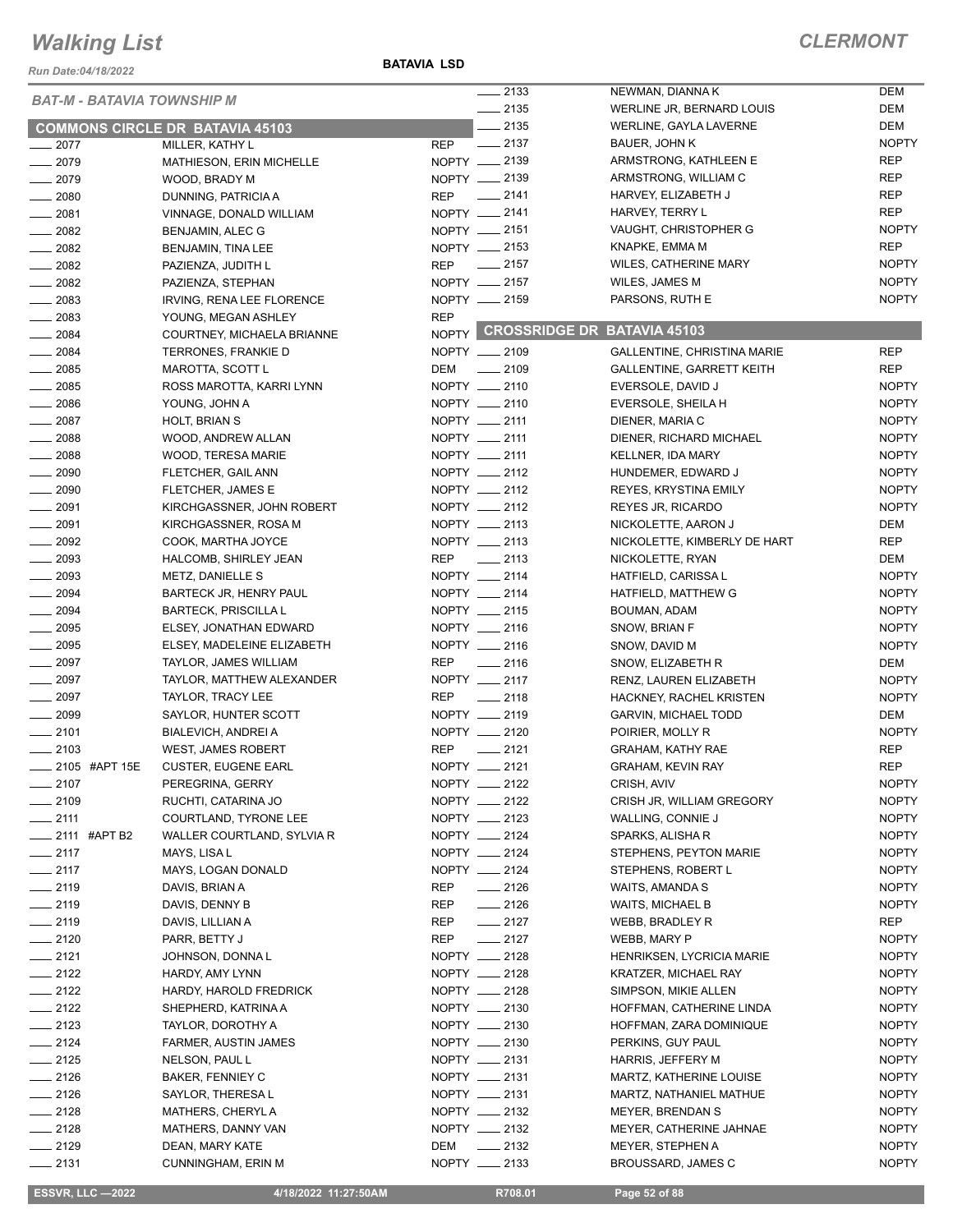*Run Date:04/18/2022*

#### **BATAVIA LSD**

| <b>BAT-M - BATAVIA TOWNSHIP M</b>  |                              |              | $-777$             | SANDERS, GARY KYLE             | <b>NOPTY</b> |
|------------------------------------|------------------------------|--------------|--------------------|--------------------------------|--------------|
| <b>CROSSRIDGE DR BATAVIA 45103</b> |                              |              |                    | ELIZABETH DR BATAVIA 45103     |              |
| $\frac{1}{2133}$                   | BROUSSARD, KRISTINE M        |              | NOPTY -4316        | CONEBY, CHRISTINA L            | <b>DEM</b>   |
| $-2134$                            | PAPROSKI, AMY C              | <b>REP</b>   | $-4323$            | NEWMAN, ROBIN LOREN            | <b>NOPTY</b> |
| $\frac{1}{2134}$                   | PAPROSKI, CHRISTOPHER RUSS   | <b>REP</b>   |                    |                                |              |
| $\frac{1}{2135}$                   | SANDLIN, JOHN M              |              |                    | NOPTY ELMWOOD RD BATAVIA 45103 |              |
| $\frac{1}{2135}$                   | SANDLIN, SHERRIE MELINDA     |              | NOPTY __ 4419      | <b>SCHNURR, RICHARD D</b>      | <b>NOPTY</b> |
| $-2136$                            | HITT, KIMBERLY ANN           |              | NOPTY __ 4421      | DAVIS JR, DAVID LEE            | <b>REP</b>   |
| $-2136$                            | <b>KERN, AMY BETH</b>        |              | NOPTY __ 4421      | DAVIS, STEPHANIE E             | <b>REP</b>   |
| $-2136$                            | <b>KERN, GARY LOUIS</b>      |              | NOPTY __ 4425      | DAVIS, BRANDI LEE              | <b>NOPTY</b> |
| $\frac{2137}{2}$                   | HARE, MATTHEW G              |              | NOPTY __ 4425      | DAVIS, JOSHUA JOSEPH           | <b>NOPTY</b> |
| $-2137$                            | HARE, ROXANA CRYSTAL         |              | NOPTY __ 4427      | <b>BENDER, JOSEPH</b>          | <b>NOPTY</b> |
| $-2138$                            | SEARS, AMANDA L              |              | NOPTY __ 4427      | BENDER, STEVEN H               | <b>NOPTY</b> |
| $-2138$                            | <b>SEARS, JEREMY W</b>       |              | NOPTY __ 4427      | BENDER, STEVEN JOSEPH          | <b>REP</b>   |
| $-2139$                            | NADZADI, BROOKE ANNE         |              | NOPTY __ 4431      | DAVIS, SECILLIE LYN            | <b>NOPTY</b> |
| $\frac{1}{2139}$                   | NADZADI, MARK ELLSWORTH      |              | NOPTY __ 4431      | HUFF, ALEXIS MARGARET          | <b>NOPTY</b> |
| $-2140$                            | HAUNGS, SHAWN MICHAEL        |              | NOPTY __ 4431      | HUFF, LESLIE JUNE              | <b>NOPTY</b> |
| $-2142$                            | CHORPENNING, LAURA A         | REP          | $-4431$            | HUFF, RICHARD ELLIOTT          | <b>NOPTY</b> |
| $\frac{1}{2143}$                   | <b>GREEN, ABBEY LYNN</b>     | DEM          | $\frac{1}{2}$ 4431 | LAFORCE, MARGARET L            | <b>REP</b>   |
| $\frac{1}{2143}$                   | <b>GREEN, KEITH LAWRENCE</b> |              | NOPTY __ 4431      | LAFORCE, RICHARD A             | <b>REP</b>   |
| $\frac{2143}{2}$                   | <b>GREEN, KELLY K</b>        |              | NOPTY __ 4431      | MARRIOTT, DANIEL CLAYTON       | <b>NOPTY</b> |
| $-2143$                            | <b>GREEN, MICHAEL W</b>      | DEM          | $\frac{1}{2}$ 4451 | BYRD, ALICE J                  | <b>NOPTY</b> |
| $-2144$                            | FARRELL, CHRISTIAN J         |              | NOPTY __ 4460      | MEEK, DIANE S                  | <b>REP</b>   |
| $\frac{1}{2145}$                   | <b>BARTON, MEGHAN FAE</b>    |              | NOPTY __ 4479      | LAWRENCE, CHRISTINE R          | <b>NOPTY</b> |
| $-2145$                            | MAYERCHAK, ERIC ANDREW       |              | NOPTY __ 4479      | LAWRENCE, EMILY M              | <b>NOPTY</b> |
| $-2145$                            | WALSTON, WHITNEY L           |              | NOPTY __ 4479      | LAWRENCE, JEFFREY T            | <b>NOPTY</b> |
| $-2146$                            | VINCENT, ROBERT DEWAYNE      |              | NOPTY __ 4483      | MILLER, GARY L                 | <b>REP</b>   |
| $-2147$                            | VAUGHN, BONNIE M             | DEM          | $-4483$            | MILLER, GARY LEONARD           | <b>REP</b>   |
| $-2147$                            | VAUGHN, FREDERICK LARRY      | DEM          | $- 4484$           | MASTERS, PETER ERIN            | <b>NOPTY</b> |
| $-2150$                            | REINERT, ADRIENNE D          |              | NOPTY __ 4503      | BYRD, CAROL SUSAN              | <b>NOPTY</b> |
| $-2150$                            | REINERT, ZACHARY D           | <b>REP</b>   | $\frac{1}{2}$ 4503 | BYRD, GARY L                   | <b>NOPTY</b> |
|                                    |                              |              | $-4516$            | <b>CRUEY, JESSICA M</b>        | <b>NOPTY</b> |
| <b>CRUEY LN BATAVIA 45103</b>      |                              |              | 4519               | <b>ERNST, CHRISTOPHER J</b>    | <b>NOPTY</b> |
| $- 1935$                           | <b>GREEN, ANDREW STEVEN</b>  |              | NOPTY -4519        | ERNST, JULIE A                 | <b>REP</b>   |
| $- 1935$                           | <b>GREEN, STEPHANIE R</b>    |              | NOPTY __ 4529      | KABLER, BEVERLY A              | <b>REP</b>   |
| $- 1965$                           | YOUNG, JOAN DARLENE          | <b>REP</b>   | $-4530$            | RANSBOTTOM, JAKE MICHAEL       | <b>NOPTY</b> |
| $- 1965$                           | YOUNG, JOSEPH C              |              | NOPTY -4530        | RANSBOTTOM, JILL NATALIE       | <b>NOPTY</b> |
| $- 1965$                           | YOUNG, THOMAS V              | <b>REP</b>   | $-4530$            | RANSBOTTOM, MICHAEL            | <b>NOPTY</b> |
| $- 1970$                           |                              |              | NOPTY -4536        | SCOTT, GAIL D                  | <b>REP</b>   |
|                                    | <b>BOATMAN, MICHAEL L</b>    |              | NOPTY __ 4536      | SCOTT, HAROLD LEWIS            | <b>DEM</b>   |
| $- 1970$                           | BOATMAN, VIVIAN D            |              | NOPTY __ 4539      | ROHRICH, CONNIE J              | <b>REP</b>   |
| $- 1970$                           | PEMBLETON, RONALD LEE        |              | 4539               | ROHRICH, THOMAS F              | <b>REP</b>   |
| <b>CURLISS LN BATAVIA 45103</b>    |                              |              | 4542               | SONS, MARLENE G                | <b>NOPTY</b> |
|                                    |                              |              | NOPTY - 4542       | SONS, ROBERT EDWARD            | <b>NOPTY</b> |
| $-4111$                            | SAMMONS, SUSAN M             |              | NOPTY - 4650       | <b>GO, CHRISTINE A</b>         | DEM          |
| __ 4118                            | <b>BUNCE, PATRICK TODD</b>   |              |                    | GO, DONOVAN MICHAEL            | <b>DEM</b>   |
| $-4215$                            | HARTMAN, WILLIAM DALE        |              | NOPTY - 4650       |                                |              |
| $-4216$                            | HILL, JOSHUA CARL            | <b>NOPTY</b> |                    | NOPTY FILAGER RD BATAVIA 45103 |              |
| $-4265$                            | CROUCH, CATHY S              |              |                    |                                |              |
| $-4265$                            | CROUCH, JACOB ZELMAR         |              | NOPTY __ 5950      | PORTER, ANNA MARIE             | <b>REP</b>   |
| 4265                               | <b>CROUCH, JAMES L</b>       |              | NOPTY __ 5950      | PORTER, DANNY L                | <b>REP</b>   |
| 4265                               | CROUCH, JIM H                |              | NOPTY -6000        | CHANEY, JANET M                | DEM          |
|                                    |                              |              | 6000               | CHANEY, TOMMY D                | <b>DEM</b>   |
| <b>DEANNA DR BATAVIA 45103</b>     |                              |              | 6010               | DUMAS, ANDRE C                 | <b>NOPTY</b> |
| $\sim$ 630                         | PRICE, ANDREW G              |              | NOPTY - 6010       | DUMAS, CHRISTINE L             | <b>REP</b>   |
| 630                                | PRICE, ANDREW JOHN           |              | NOPTY - 6030       | DAVID, HAYTHAM WADI            | <b>NOPTY</b> |
| 630                                | PRICE, AUSTIN L              | NOPTY -      | 6034               | DAVID, HAYDAR W                | <b>NOPTY</b> |
| 630                                | PRICE, ELIZABETH ANN         |              | NOPTY - 6034       | DAVID, HIYAM H                 | <b>NOPTY</b> |
| $-730$                             | CONNELLY, ELAINE M           | <b>REP</b>   | $- 6034$           | DAVID, MAYA HAYDAR             | <b>NOPTY</b> |
| $-730$                             | CONNELLY, JARED JITEN        | <b>REP</b>   | $\frac{1}{2}$ 6034 | DAVID, MICHAEL H               | <b>NOPTY</b> |
| $\sim$ 730                         | CONNELLY, MICHAEL J          | <b>REP</b>   | $- 6034$           | DAVID, MOURAD                  | <b>NOPTY</b> |
| $\equiv$ 777                       | SANDERS, ALLISON L           |              | NOPTY - 6035       | DISABATINO, JUSTIN ANDREW      | <b>NOPTY</b> |
|                                    |                              |              | _____ 6035         | DISABATINO, LACY J             | <b>NOPTY</b> |
| <b>ESSVR, LLC -2022</b>            | 4/18/2022 11:27:50AM         |              | R708.01            | Page 53 of 88                  |              |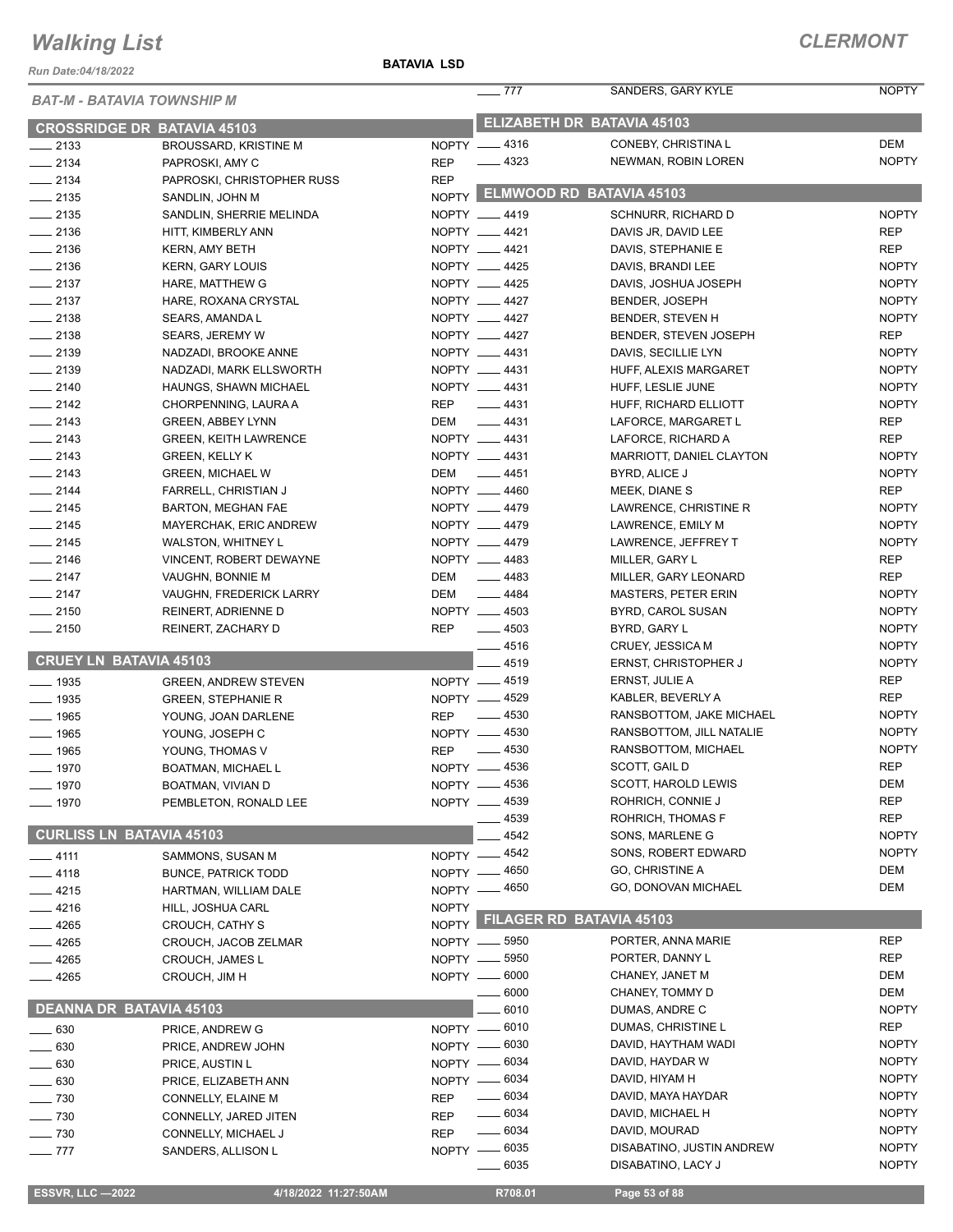*Run Date:04/18/2022*

**BATAVIA LSD**

|                    | BAT-M - BATAVIA TOWNSHIP M         |              | 4000                      | <b>WERNER SR, KEITH</b>               | <b>DEM</b>        |
|--------------------|------------------------------------|--------------|---------------------------|---------------------------------------|-------------------|
|                    |                                    |              | 4000                      | <b>WETHINGTON, KIMBERLEE A</b>        | <b>NOPTY</b>      |
|                    | FILAGER RD BATAVIA 45103           |              |                           |                                       |                   |
| $- 6036$           | KNIGHTEN, TERRENCE P               | <b>NOPTY</b> |                           | <b>GREEN MEADOWS DR BATAVIA 45103</b> |                   |
| $\frac{1}{2}$ 6036 | MAYNARD, DENNIS C                  | NOPTY __     | 2300                      | <b>WHALEN, JAMES PATRICK</b>          | <b>NOPTY</b>      |
| $- 6036$           | MAYNARD, KANDIE MARIE              | <b>NOPTY</b> | 2301                      | LAYMAN II, RONALD LEE                 | <b>NOPTY</b>      |
| $- 6040$           | PARTON, LAURA A                    | <b>NOPTY</b> | 2301                      | SHELEY LAYMAN, LEE ANNE               | <b>REP</b>        |
| $- 6040$           | PARTON, STEVE W                    | <b>NOPTY</b> | 2310                      | MCCABE, PAMELA D                      | <b>REP</b>        |
| $- 6050$           | BORDWINE JR, ERNEST H              | NOPTY        | 2310                      | MCCABE, TIMOTHY J                     | <b>REP</b>        |
| $\frac{1}{2}$ 6050 | BORDWINE, REBA M                   | NOPTY __     | 2320                      | <b>GOSSARD, TONI J</b>                | <b>NOPTY</b>      |
| $=6050$            | HENRY JR, CARL WILLIAM             |              | NOPTY __ 2321             | ABRAMS, LAURA A                       | <b>REP</b>        |
| $\frac{1}{2}$ 6055 | CORNETT, ALTON L                   | <b>REP</b>   | $\frac{2321}{2}$          | ABRAMS, SHARON E                      | <b>REP</b>        |
| $\frac{1}{2}$ 6058 | PRYOR, FAITH MICHELLE              | <b>REP</b>   | $\frac{1}{2}$ 2331        | JACOBS, BRENDA J                      | <b>REP</b>        |
| $- 6058$           | PRYOR JR, HENRY PORTER             | <b>REP</b>   | $-2331$                   | JACOBS SR, JEROME J                   | <b>REP</b>        |
| $\frac{1}{2}$ 6058 | PRYOR, SANDRA MICHELLE             | <b>REP</b>   | $-2341$                   | KNECHTLY, DALE G                      | <b>NOPTY</b>      |
| $- 6060$           | MEYER, DONNA L                     | REP          | $-2341$                   |                                       | <b>NOPTY</b>      |
| $\frac{1}{2}$ 6060 | MEYER, ROBERT F                    | <b>REP</b>   |                           | KNECHTLY, JACOB AUSTIN                |                   |
| $- 6062$           | <b>KELLEY, AMBER B</b>             | <b>REP</b>   | $\frac{1}{2}$ 2341        | <b>MAXSON, JENNIFER B</b>             | <b>NOPTY</b>      |
|                    |                                    |              | $-2341$                   | <b>MAXSON, NICOLAS LEE</b>            | <b>NOPTY</b>      |
| $- 6062$           | KELLEY, CHAD TAYLOR                | <b>REP</b>   |                           |                                       |                   |
| $- 6066$           | TRAYNOR, GREGORY S                 | <b>NOPTY</b> |                           | <b>HARTMAN LN BATAVIA 45103</b>       |                   |
| $-6066$            | <b>TRAYNOR, KATHERINE ELISE</b>    | <b>NOPTY</b> | 4405                      | HARTMAN, JOHN W                       | <b>NOPTY</b>      |
| $\frac{1}{2}$ 6066 | TRAYNOR, KILEY ELIZABETH           | <b>NOPTY</b> | 4405                      | HARTMAN, VALERIE J                    | <b>NOPTY</b>      |
| $- 6066$           | TRAYNOR, LAURA A                   | <b>NOPTY</b> | 4428                      | DUNN, ROBIN D                         | <b>NOPTY</b>      |
| $- 6068$           | KELLEY, CHARLA D                   | <b>REP</b>   | 4428                      | SCHROER, DONALD J                     | <b>NOPTY</b>      |
| $-6070$            | FERNBACH, PAMELA L                 | <b>NOPTY</b> | 4436                      | PATRICK, KENNETH E                    | <b>NOPTY</b>      |
| $-6075$            | FARIS, KATIE ELIZABETH             | <b>NOPTY</b> | 4436                      | PATRICK, LOVADA                       | <b>NOPTY</b>      |
| $- 6075$           | FARIS, ZACHARY F                   | <b>REP</b>   | 4440                      | PATRICK, SARAH BETH                   | <b>NOPTY</b>      |
| $- 6076$           | <b>BAILLIE, PAULINE M</b>          | <b>REP</b>   | $-4440$                   | PATRICK, STEVEN W                     | <b>NOPTY</b>      |
| $- 6076$           | <b>BAILLIE, ROBERT E</b>           | <b>REP</b>   | $-4444$                   | DODD, JOSHUA DAVID                    | <b>NOPTY</b>      |
| $- 6080$           | WALKER, GAYLE A                    | <b>REP</b>   | $- 4461$                  | ACHOR KNIGHT, VALERIE ZELDA           | <b>REP</b>        |
| $- 6080$           | <b>WALKER, WILLIAM</b>             | <b>REP</b>   | $-4461$                   | GULDEN, EDWARD FRANK                  | <b>REP</b>        |
|                    |                                    |              | 4461                      |                                       | <b>REP</b>        |
|                    |                                    |              |                           |                                       |                   |
|                    | <b>GOLDEN AGE DR BATAVIA 45103</b> |              |                           | GULDEN, SUSAN DIANE                   |                   |
|                    |                                    |              | 4467                      | FISHER, BRENDA JOYCE                  | <b>NOPTY</b>      |
| $-4000$            | AKERS, RICHARD                     | <b>REP</b>   | $-4467$                   | FISHER, RUSSELL D                     | <b>NOPTY</b>      |
| $-4000$            | AMATO, FRANK J                     | <b>REP</b>   | $-4468$                   | CAHILL, APRIL ROSE                    | <b>NOPTY</b>      |
| $-4000$            | APPELMANN, JUDITH A                | DEM          | $-4468$                   | CAHILL, MICHAEL FRANCIS               | <b>NOPTY</b>      |
| $-4000$            | CARTER, ANGELA D                   | <b>REP</b>   | 4480                      | BLANKEMEYER, JANICE SUE               | <b>NOPTY</b>      |
| $-4000$            | CASPER, JOYCE                      | <b>NOPTY</b> | 4480                      | JORDAN, DAVID RICHARD                 | <b>NOPTY</b>      |
| 4000               | CONDIT, DANA                       | <b>NOPTY</b> | 4484                      | <b>GATTS, HAROLD R</b>                | <b>REP</b>        |
| $-4000$            | COOK, NORMA                        | <b>NOPTY</b> | 4485                      | <b>BLANK, MICHAEL RAYMOND</b>         | <b>NOPTY</b>      |
| $-4000$            | DUFFY, RANDY                       | <b>REP</b>   | 4488                      | CASBAR, JENIFER D                     | <b>NOPTY</b>      |
| 4000               | ERICKSON, CAROL A                  | <b>REP</b>   | 4488                      | CASBAR, THOMAS D                      | <b>NOPTY</b>      |
| $-4000$            | <b>FISCHER, MARGIE</b>             | <b>NOPTY</b> | 4490                      | HONDORF, SHERRILL P                   | DEM               |
| $-4000$            | FOUST, BARBARA J                   | <b>REP</b>   | $-4500$                   | <b>ISON, JENNIFER K</b>               | DEM               |
| _ 4000             | GOSS, SANDRA                       | DEM          | 4500                      | <b>ISON, ZACHARY J</b>                | DEM               |
| $-4000$            | HUBBARD, PAT                       | <b>NOPTY</b> | 4520                      | PENNINGTON, JOSEPH RALPH              | <b>NOPTY</b>      |
| _ 4000             | KABLE, YVONNE                      | NOPTY        | $-4550$                   | BURCHETT, DEBORAH J                   | <b>NOPTY</b>      |
| $-4000$            | KELCH, JEFFREY L                   | <b>REP</b>   | 4550                      | <b>BURCHETT, DERRICK TAYLOR</b>       | <b>NOPTY</b>      |
| $-4000$            | LOCKHART, TRACEY                   | <b>REP</b>   | - 4555                    | STRUNK, GARY R                        | <b>NOPTY</b>      |
| $=4000$            | MEADOWS, RONALD                    | NOPTY        | 4555                      | STRUNK, KELLY J                       | <b>NOPTY</b>      |
| $-4000$            | MURPHY, BONNIE M                   | DEM          |                           |                                       |                   |
| 4000               | MURPHY, WAYNE CALVIN               |              | $- 4565$<br>NOPTY __ 4574 | <b>BURCHETT, JUANITA A</b>            | <b>REP</b><br>DEM |
| .4000              | NASH, RAYMOND                      |              |                           | WEAVER, AARON M                       |                   |
|                    |                                    |              | NOPTY __ 4574             | WEAVER, DEBRA L                       | <b>NOPTY</b>      |
| $-4000$            | NELSON, GEORGIA KAY                | <b>REP</b>   | $-4578$                   | REEVES, TONDA R                       | <b>NOPTY</b>      |
| _ 4000             | PINKERTON, BEVERLY                 | DEM          | $-4578$                   | STEELMAN, CRAIG R                     | <b>NOPTY</b>      |
| $-4000$            | RICHARDSON, TERRY                  | <b>REP</b>   | $-4578$                   | STEELMAN, VICTORIA L                  | <b>NOPTY</b>      |
| _ 4000             | RILEY, DARRYL                      | <b>NOPTY</b> |                           |                                       |                   |
| _ 4000             | ROBERTS, ROBERT A                  | <b>NOPTY</b> |                           | <b>HAVEN DR BATAVIA 45103</b>         |                   |
| - 4000             | STONEWALL, CHARLES R               | DEM          | 2298                      | STAMPER, DONNA LISA                   | REP               |
| - 4000             | VANDERMOLEN, ANN                   | <b>REP</b>   | 2298                      | STAMPER, JOE M                        | <b>REP</b>        |
| $-4000$            | VIDAS, LAUREN E                    | <b>NOPTY</b> | 2303                      | COOPER, DAVID W                       | <b>NOPTY</b>      |
| $-4000$<br>$-4000$ | WARNER, ANGELA<br>WEAVER, EDWARD   | DEM<br>DEM   | 2310                      | BAKER, ANNA M                         | <b>NOPTY</b>      |

**ESSVR, LLC -2022** 4/18/2022 11:27:50AM R708.01 Page 54 of 88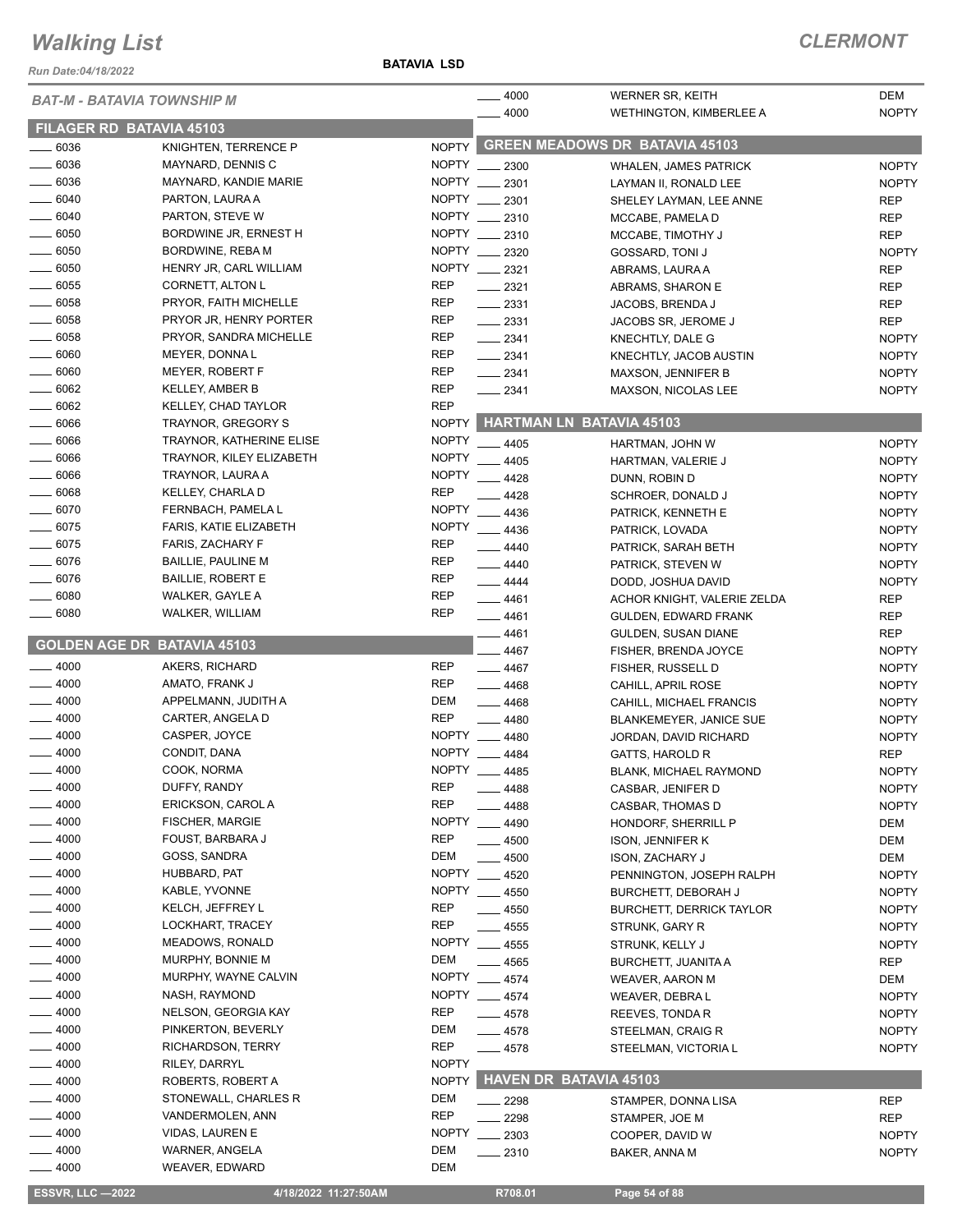*Run Date:04/18/2022*

**BATAVIA LSD**

| <b>BAT-M - BATAVIA TOWNSHIP M</b>     |                                                 |                          | _ 4281                           | RHODEN, MYA LYNN                            | <b>NOPTY</b>                 |
|---------------------------------------|-------------------------------------------------|--------------------------|----------------------------------|---------------------------------------------|------------------------------|
|                                       |                                                 |                          | 4283                             | ERNEST, JOSHUA AARON                        | <b>NOPTY</b>                 |
| <b>HAVEN DR BATAVIA 45103</b>         |                                                 |                          | 4283                             | WILKINSON-JACOBS, MAHALA C                  | <b>NOPTY</b>                 |
| 2310                                  | <b>BAKER, MARK SAMUEL</b>                       | <b>NOPTY</b>             | 4284                             | MALLON, JORDAN L                            | <b>NOPTY</b>                 |
| <b>HEROLD RD BATAVIA 45103</b>        |                                                 |                          | 4285                             | <b>BLOCK, GAYLE GABRIEL</b>                 | <b>NOPTY</b>                 |
|                                       |                                                 |                          | 4285                             | <b>BLOCK. MAGGIE LEIGH</b>                  | <b>NOPTY</b>                 |
| $\frac{2497}{2}$                      | BITZER JR, RICHARD LEE                          |                          | NOPTY __ 4285                    | ENGLAND, JACOB DANIEL                       | <b>NOPTY</b>                 |
| $-2499$                               | KEENEY, ALWYN D                                 | <b>REP</b><br><b>REP</b> | 4286                             | CHILELLI, ALEXANDER RALPH                   | <b>REP</b>                   |
| $\frac{1}{2499}$<br>$-2499$           | KEENEY, CHERYL L<br><b>KEENEY, CHRISTI DAWN</b> |                          | 4286<br>NOPTY __ 4287            | CHILELLI, CHRISTINA RENA                    | <b>REP</b>                   |
| $-2505$                               |                                                 |                          | NOPTY 4288                       | LANGE, ELIZABETH J                          | <b>REP</b>                   |
| $-2510$                               | MORGAN, SKYLAR MICHAEL<br>LAW, CHARLES C        | <b>REP</b>               |                                  | <b>MORRIS, GAEA MARIE</b>                   | <b>REP</b>                   |
| 2510                                  | LAW, NORMA J                                    | <b>REP</b>               | $-4288$                          | <b>MORRIS, TERRENCE K</b>                   | <b>REP</b>                   |
| $-2516$                               | REDMON, KATHERINE B                             |                          | $-4290$<br>NOPTY __ 4290         | CORMANY, LINDA S                            | DEM                          |
| 2524                                  | SCARLATELLA III, MICHAEL A                      |                          | NOPTY __ 4291                    | LYNN, KADY ELIZABETH                        | <b>NOPTY</b>                 |
| $-2528$                               | <b>KRAMER, BRANDON K</b>                        |                          | NOPTY __ 4292                    | FITZGERALD, PATRICIA A                      | <b>NOPTY</b>                 |
| $-2534$                               | HUTCHISON III, HARRY LEE                        |                          | NOPTY __ 4293                    | <b>WRIGHT, BRITTANY C</b>                   | <b>NOPTY</b>                 |
| $-2534$                               | LAXTON, EDDIE                                   |                          | NOPTY 4295                       | MCQUITTY, SONYA MARIE                       | <b>NOPTY</b><br><b>NOPTY</b> |
| 2534                                  | LAXTON, PATRICIA C                              |                          | NOPTY __ 4296                    | MCDUFFY, WANDA R                            | <b>NOPTY</b>                 |
| $-2534$                               | LAXTON, PAULINE                                 |                          | NOPTY __ 4296                    | <b>MCCOY, BRIAN L</b><br>ROBERSON, BETH ANN | <b>NOPTY</b>                 |
| $-2542$                               | FOX, JOHN F                                     |                          | NOPTY __ 4296                    |                                             |                              |
| 2542                                  | FOX, SUSAN B                                    |                          | NOPTY __ 4297                    | ROBERSON, TREVOR COLE<br>HAKES, ANDREW DEAN | <b>NOPTY</b><br><b>NOPTY</b> |
|                                       |                                                 |                          | 4298                             | BENSON, CHARLES W                           | <b>NOPTY</b>                 |
| <b>HICKORY PARK CIR BATAVIA 45103</b> |                                                 |                          | 4298                             | SCHAECHTER, ANNA MARIE                      | <b>NOPTY</b>                 |
| $-2100$                               | BERE, SUE ANNE                                  | <b>REP</b>               |                                  |                                             |                              |
| $\frac{1}{2102}$                      | FETTERS, ERIN NICOLE                            |                          | NOPTY HOSPITAL DR BATAVIA 45103  |                                             |                              |
| $-2104$                               | KEITH, ROY D                                    |                          | NOPTY ____ 1014 #STE 201         | HENDRIX, NICHOLAS GREY                      | <b>NOPTY</b>                 |
| $-2104$                               | KEITH, VALERIE MICHELLE                         |                          | NOPTY __ 2001                    | ALLEY, MARK ANTHONY                         | <b>NOPTY</b>                 |
| 2104                                  | MILLER, WADE T                                  | NOPTY                    | 3003                             | BLOSSOM, JENNIFER RENEE                     | <b>NOPTY</b>                 |
| $-2106$                               | OLSON, JAMES ALLEN                              | <b>NOPTY</b>             | 3003                             | <b>BODILY, ERIN MARIE</b>                   | <b>NOPTY</b>                 |
| $-2106$                               | OLSON, VICTORIA L                               |                          | NOPTY __ 3003                    | DOUGLAS, ALEX L                             | <b>NOPTY</b>                 |
| $-2108$                               | COOK, TERRELL P                                 | NOPTY                    | 3003                             | <b>GRIFFIS, MATTHEW DAVID</b>               | <b>NOPTY</b>                 |
| $\frac{1}{2112}$                      | HALL, PATRICIA C                                | <b>REP</b>               | 3003                             | JAMES, SHYANE NATHANIEL                     | <b>NOPTY</b>                 |
| 2114                                  | GOODMAN, ERIC EDWIN                             | NOPTY __                 | 3003                             | ROWLAND, BROOKE R                           | <b>NOPTY</b>                 |
| $-2114$                               | MALSBARY, JULIE                                 | <b>REP</b>               | 3003                             | STRONG, RUBY J                              | <b>NOPTY</b>                 |
| $-2116$                               | SCHADLE, JUDITH A                               |                          | NOPTY __ 3003                    | WALKER JR, TERRY L                          | <b>NOPTY</b>                 |
| $-2118$                               | NOEL, MARY KAREN                                | <b>NOPTY</b>             |                                  |                                             |                              |
| $-2120$                               | KOCISKO, HANNAH NICOLE                          | <b>REP</b>               |                                  | <b>JESSICAS CHASE BATAVIA 45103</b>         |                              |
| $-2122$                               | FUNKE, RICHARD LOUIS                            | <b>NOPTY</b>             | $-4510$                          | <b>JOLIVETTE, HARLIE ALYSSA</b>             | <b>NOPTY</b>                 |
| $-2124$                               | ANDREE, ROBERT L                                | <b>REP</b>               | $-4510$                          | JOLIVETTE, SONYA M                          | <b>REP</b>                   |
| —— 2126 #14 Е                         | VANFLEET, KATHLEEN CLAIR                        | <b>NOPTY</b>             | $-4510$                          | MAXWELL, JONATHAN WALTER                    | <b>REP</b>                   |
|                                       |                                                 |                          | 4530                             | HENDRIX, BROOKE R                           | <b>NOPTY</b>                 |
| HICKORY PARK LN BATAVIA 45103         |                                                 |                          | 4530                             | HENDRIX, CHERYLA                            | <b>NOPTY</b>                 |
| $-4250$                               | BARBER, CATHY M                                 | <b>REP</b>               | $-4530$                          | HENDRIX, SAMUEL J                           | <b>REP</b>                   |
| $-4250$                               | BARBER, DONALD EUGENE                           | <b>REP</b>               | $-4540$                          | <b>BUTLER, LONNIE MICHAEL</b>               | <b>NOPTY</b>                 |
| $-4252$                               | DESCH, PHYLLIS KENNEDY                          | <b>NOPTY</b>             | $-4540$                          | EDWARDS, KEVIN J                            | <b>REP</b>                   |
| 4254                                  | PERRY, RICHARD JAMES                            | DEM                      | $-4540$                          | LUNN, KENNETH A                             | <b>NOPTY</b>                 |
| 4256                                  | DUNAWAY, JASPER                                 | REP                      | $-4540$                          | LUNN, LYNDA L                               | <b>NOPTY</b>                 |
| 4256                                  | DUNAWAY, LINDA CAROL                            | <b>REP</b>               | $-4550$                          | CARSON, TEAGAN N                            | <b>NOPTY</b>                 |
| 4258                                  | VANAKEN, BRADLY LYN                             | <b>NOPTY</b>             | 4550                             | CARSON, TISHA ANN                           | <b>NOPTY</b>                 |
| $-4258$                               | VANAKEN, MONTRE L                               |                          | NOPTY __ 4550                    | CARSON, TODD DOUGLAS                        | <b>NOPTY</b>                 |
| 4260                                  | HAMILTON, CAROLYN J                             | <b>NOPTY</b>             | <b>LEGGIO #APT PH 0</b>          | CARSON, GAVIN C                             | <b>NOPTY</b>                 |
| 4260                                  | TRUPP, ROBERT W                                 | <b>NOPTY</b>             |                                  |                                             |                              |
| 4262                                  | BORDERS, CHARLES DAVID                          |                          | NOPTY LAKESHORE DR BATAVIA 45103 |                                             |                              |
| 4262                                  | ESZ, JENNIFER COOPER                            | <b>REP</b>               | ___ 101                          | DENHAM, KELLY EUGENE                        | <b>REP</b>                   |
| $-4262$                               | <b>HELSEL, TERRIJ</b>                           | <b>NOPTY</b>             | $-$ 101                          | <b>HAYES, CIERA NICOLE</b>                  | <b>NOPTY</b>                 |
| $-4264$                               | STOFFEL, LAWRENCE H                             | <b>NOPTY</b>             | $-101$                           | HAYES, SHARON KATHLEEN                      | <b>REP</b>                   |
| _ 4266                                | LADD, DONNA S                                   | <b>NOPTY</b>             | $-101$                           | <b>TAYLOR, PATRICIA INEZ</b>                | <b>NOPTY</b>                 |
| $-4266$                               | LADD, JONCEY                                    | <b>NOPTY</b>             | $=$ 102                          | BOONE, ERIN F                               | <b>NOPTY</b>                 |
| 4268                                  | DAY, TERRI ANN                                  | <b>NOPTY</b>             | $\frac{1}{2}$ 102                | BOONE, MARILYNN S                           | REP                          |
| 4280                                  | MCGINNIS, PENNY SUE                             | REP                      | $-$ 102                          | RODERICK, AMANDA MARIE                      | <b>NOPTY</b>                 |
| 4280                                  | MCGINNIS, TIMOTHY J                             | DEM                      | $- 103$                          | HENDERSON, ASIA SIERRA                      | <b>NOPTY</b>                 |
| 4281                                  | <b>NEISE, CHONMARIE SUE</b>                     | <b>NOPTY</b>             |                                  |                                             |                              |
| <b>ESSVR, LLC-2022</b>                | 4/18/2022 11:27:50AM                            |                          | R708.01                          | Page 55 of 88                               |                              |
|                                       |                                                 |                          |                                  |                                             |                              |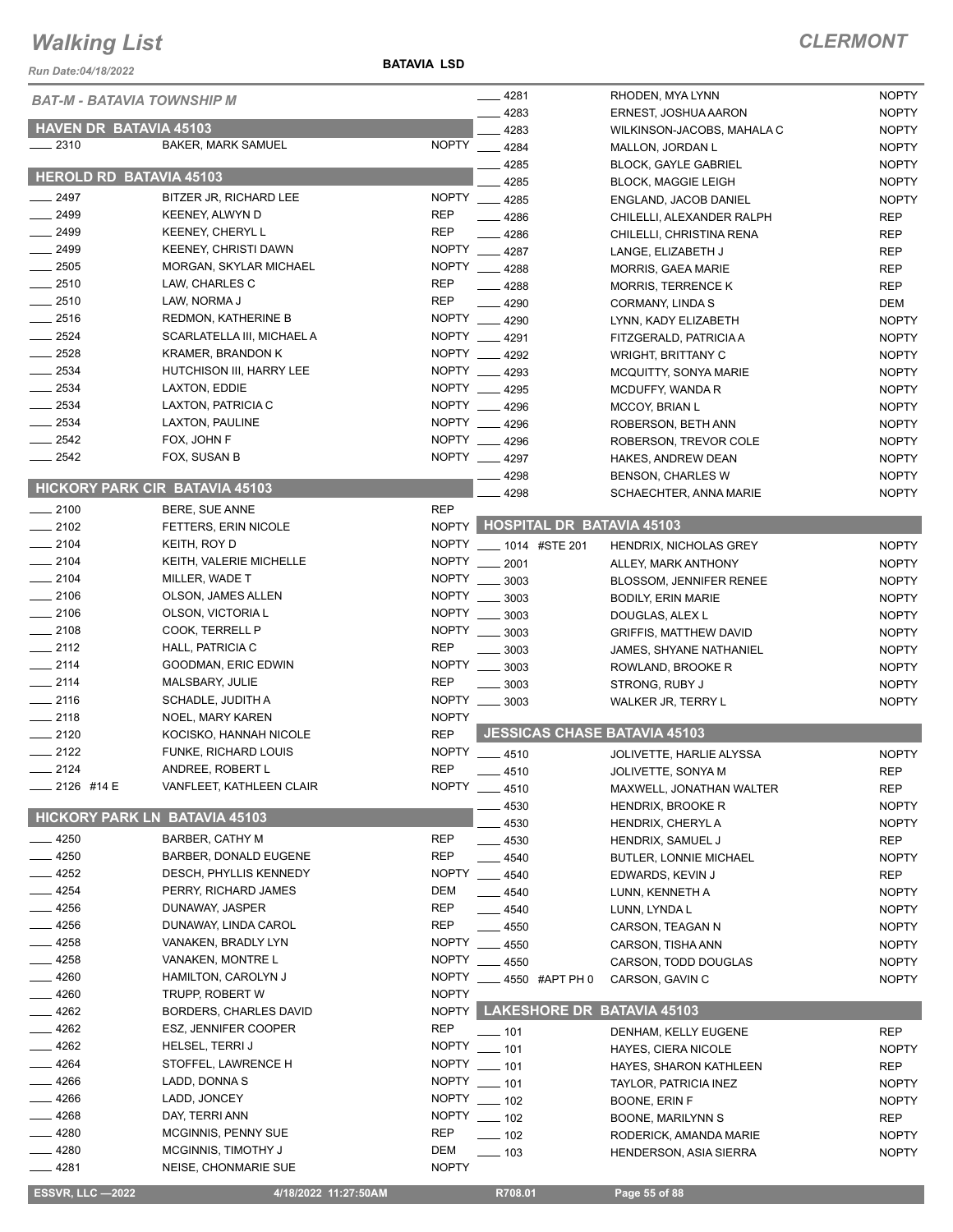#### *Run Date:04/18/2022*

#### **BATAVIA LSD**

|                    | <b>BAT-M - BATAVIA TOWNSHIP M</b>                         |                              | $-4378$  | ALBRIGHT, G                 |
|--------------------|-----------------------------------------------------------|------------------------------|----------|-----------------------------|
|                    |                                                           |                              | $-4378$  | ALBRIGHT, TA                |
| ____ 103           | <b>LAKESHORE DR BATAVIA 45103</b><br>MASTERS, JACK ALBERT | NOPTY __ 4379                | $-4378$  | ALBRIGHT, W<br>CHANDPURI,   |
| $- 103$            | MASTERS, TERESA ALMA                                      | NOPTY __ 4379                |          | CHANDPURI,                  |
| $- 104$            | MASMINSTER, PATRICIA KATHLEEN                             | NOPTY __ 4380                |          | COLLINS, AN'                |
| $\frac{1}{2}$ 105  | FOSSYL, NATHAN S                                          | REP                          | $- 4380$ | COLLINS, ASI                |
| $\frac{1}{2}$ 105  | FOSSYL, PAULA ANN                                         | REP                          | $- 4381$ | MARSHALL, J                 |
| $\frac{1}{2}$ 106  | NORMAN, PATRICIA S                                        | NOPTY __ 4381                |          | <b>MARSHALL, N</b>          |
| $\frac{1}{2}$ 106  | VALERIO, AMANDA MICHELLE                                  | NOPTY __ 4382                |          | GIVENS, MICI                |
| $- 107$            | BOONE, CONNIE MARIE                                       | NOPTY __ 4382                |          | NIETER, TAR                 |
| $- 107$            | BOONE, RUSSELL CRAIG                                      | NOPTY __ 4383                |          | SMITH, JOSH                 |
| $\frac{1}{2}$ 108  | SCHEADLER, SHAWN P                                        | NOPTY __ 4383                |          | SMITH, LEA S                |
| $\frac{1}{2}$ 108  | SCHEADLER, WHITNEY MARIAH VICTOI                          | NOPTY __ 4384                |          | ROBINSON, J                 |
|                    |                                                           |                              | $-4384$  | ROBINSON, K                 |
|                    | LEGACY GREENS DR BATAVIA 45103                            |                              | _ 4385   | <b>BARNALA, PL</b>          |
| $-4350$            | MINNICK, ANTHONY MICHAEL                                  | NOPTY -4385                  |          | <b>HAYER BARN</b>           |
| $-4350$            | MINNICK, LINDSEY CLAY                                     | NOPTY -4386                  |          | SZABADOS, N                 |
| $-4351$            | <b>BARNES, ROBERT VERNON</b>                              | NOPTY 4386                   |          | SZABADOS, S                 |
| $-4351$            | <b>BARNES, SANDRA LEE</b>                                 | NOPTY -4387                  |          | <b>BINNIG, HOLI</b>         |
| $-4352$            | CAUDILL, DAVID A                                          | NOPTY -4388                  |          | <b>BOERGER, LI</b>          |
| $-4352$            | CAUDILL, MARK ANTHONY                                     | NOPTY -4388                  |          | BOWMAN, MI                  |
| —— 4352            | CAUDILL, MARY MARGARET                                    | NOPTY -4388<br>NOPTY __ 4389 |          | MURPHY, DAI                 |
| $-4353$            | MENKE JR, FRANK H                                         |                              | $- 4389$ | CZADZECK, N<br>RIVERO, DEN  |
| —— 4353<br>$-4353$ | MENKE, MAGGIE LEANNE                                      | REP<br>NOPTY -4390           |          | STEPHENS, N                 |
| $-4353$            | MENKE, SARAH GRACE<br>MENKE, THERESA M                    | <b>REP</b>                   | $-4390$  | STEPHENS, S                 |
| $-4354$            | COPE, JULIE M                                             | NOPTY -4391                  |          | <b>BLAIR, BILLIK</b>        |
| $- 4355$           | LENHARDT, AUSTIN MICHAEL                                  | REP                          | $-4391$  | <b>BLAIR, DAKO</b>          |
| $\frac{1}{2}$ 4355 | LENHARDT, CHARLES P                                       | REP                          | $-4391$  | <b>BLAIR, RITA F</b>        |
| $\frac{1}{2}$ 4355 | LENHARDT, DAVID                                           | REP                          | $- 4391$ | <b>BLAIR, ROGE</b>          |
| —— 4355            | LENHARDT, GRACIE MARIE                                    | NOPTY -4391                  |          | <b>BLAIR, STEPH</b>         |
| $-4355$            | LENHARDT, KIMBERLY S                                      | REP                          | $-4392$  | <b>HARBISON, G</b>          |
| $-4355$            | LENHARDT, PAYTON MATHEW                                   | REP                          | $-4394$  | TRAPP, ANTH                 |
| $- 4356$           | SHOEMAKE, LAURA                                           | NOPTY -4394                  |          | TRAPP, BRIAI                |
| $- 4356$           | SHOEMAKE, THOMAS A                                        | NOPTY -4394                  |          | TRAPP, LISA                 |
| $\frac{1}{2}$ 4359 | BIERNAT, BENJAMIN R                                       | NOPTY -4395                  |          | HARRIS, JEN                 |
| $-4359$            | BIERNAT, JULIE L                                          | NOPTY __ 4395                |          | HARRIS III, R               |
| $-4359$            | <b>BIERNAT, SOPHIA GRACE</b>                              | NOPTY __ 4396                |          | <b>FRITINGER, M</b>         |
| $-4360$            | GROOMS, TANNER ADAM                                       | NOPTY -                      | 4396     | <b>FRITINGER, F</b>         |
| — 4360             | SHOWERS, NATHANIEL EVAN                                   | NOPTY - 4397                 |          | HUTCHINS, C                 |
| $-4361$            | MANN JR, LESLIE B                                         | NOPTY __ 4398                |          | EAGLE, COD'                 |
| —— 4361            | MCMILLAN, KELLY LYNN                                      | NOPTY -4399                  |          | <b>BLAIR, VIRGI</b>         |
| $-4361$            | PHILLIPS, BRIAN J                                         | NOPTY __ 4399<br>NOPTY -4400 |          | SLESINSKI, D<br>RUSSELL, DE |
| —— 4362<br>$-4364$ | <b>MALOTT, PATRICK LEE</b><br>RAUB, JUDITH ANN            | <b>REP</b>                   | $-4401$  | <b>SCHIRMER, S</b>          |
| $-4364$            | RAUB, ROBERT FRANCIS                                      | REP                          | $-4401$  | <b>SCHIRMER, T</b>          |
| $-4365$            | <b>BOGGS, CRYSTIN ROSE</b>                                | NOPTY -4402                  |          | CREAGER, D.                 |
| $\frac{1}{2}$ 4365 | <b>BOGGS, DOUGLAS MITCHELL</b>                            | NOPTY -4402                  |          | CREAGER, P                  |
| $- 4366$           | SETZER, FAITH                                             | NOPTY -4403                  |          | ROBBE, AMY                  |
| ____ 4366          | SETZER, MICHAEL J                                         | REP                          | $- 4403$ | ROBBE, JASO                 |
| —— 4366            | SETZER, NORMA MAE                                         | NOPTY __ 4404                |          | RINGLAND, T                 |
| $-4367$            | PAULY, JUDITH LYNNE                                       | NOPTY -4405                  |          | BRIDGES, DE                 |
| $-4367$            | PAULY, LOUIS FRANCIS                                      | NOPTY __ 4405                |          | <b>BRIDGES, GE</b>          |
| $- 4368$           | METCALF, SARAH ASHLEY                                     | NOPTY -4406                  |          | CHARLES, CA                 |
| $- 4368$           | METCALF, STEPHEN E                                        | NOPTY -4406                  |          | <b>CHARLES, TF</b>          |
| $-4370$            | CABRERA TORO, KRIZIA LEONELA                              | NOPTY -4406                  |          | <b>CLEMENTS, B</b>          |
| — 4370             | RIVERA-VAZQUEZ, CARLOS C                                  | NOPTY -4407                  |          | <b>ZIMMERMAN</b>            |
| $-4372$            | TRICASE, ANDREW JOSEPH                                    | NOPTY __ 4407                |          | <b>ZIMMERMAN</b>            |
| $-4372$            | TRICASE, LINDSEY MARIE                                    | NOPTY -4408                  |          | SCOFIELD, JI                |
| $-4374$            | TALLARIGO, JOHNATHAN A                                    | NOPTY -4408                  |          | SCOFIELD, M                 |
| $-4376$            | BERGADO, CHRISTOPHER EVANGELIST                           | NOPTY -4408                  |          | SPARKS, ERI                 |
| —— 4376            | BERGADO, MAECY BALDANZO                                   | NOPTY -4408                  |          | STEPP, ASHL                 |

| 4378 | ALBRIGHT, GREGORY BLAKE         | <b>NOPTY</b> |
|------|---------------------------------|--------------|
| 4378 | ALBRIGHT, TAYLOR E              | <b>NOPTY</b> |
| 4378 | ALBRIGHT, WILLIAM DAVID         | <b>NOPTY</b> |
| 4379 | CHANDPURI, PARAMVIR SINGH       | <b>NOPTY</b> |
| 4379 | CHANDPURI, RAVINDER SINGH       | <b>NOPTY</b> |
| 4380 | <b>COLLINS, ANTHONY BRENT</b>   | <b>NOPTY</b> |
| 4380 | COLLINS, ASHLEY L               | <b>NOPTY</b> |
| 4381 | MARSHALL, JOHN                  | <b>NOPTY</b> |
| 4381 | MARSHALL, MEGAN KLAYER          | <b>NOPTY</b> |
| 4382 | GIVENS, MICHAEL DAVID           | <b>REP</b>   |
| 4382 | NIETER. TARA MARIE              | <b>NOPTY</b> |
| 4383 | SMITH, JOSHUA ALAN              | <b>NOPTY</b> |
| 4383 | SMITH, LEA S                    | <b>NOPTY</b> |
| 4384 |                                 | <b>NOPTY</b> |
|      | ROBINSON, JAMIE LYNN            |              |
| 4384 | ROBINSON, KYLE JACOB            | <b>NOPTY</b> |
| 4385 | BARNALA, PUKHRAJ KARAN SINGH    | <b>NOPTY</b> |
| 4385 | HAYER BARNALA, SAVREENA         | <b>NOPTY</b> |
| 4386 | SZABADOS, NICHOLAS JOSEPH       | <b>NOPTY</b> |
| 4386 | SZABADOS, SHELBY PAMELA         | <b>NOPTY</b> |
| 4387 | <b>BINNIG, HOLLY LORAINE</b>    | <b>NOPTY</b> |
| 4388 | BOERGER, LEAH ANN               | REP          |
| 4388 | BOWMAN, MICHAEL SHAWN           | DEM          |
| 4388 | MURPHY, DANIEL G                | DEM          |
| 4389 | CZADZECK, NICHOLAS MATTHEW      | <b>NOPTY</b> |
| 4389 | RIVERO, DENISE                  | <b>NOPTY</b> |
| 4390 | STEPHENS, MICHAEL EDWARD        | REP          |
| 4390 | STEPHENS, SUSAN J               | <b>REP</b>   |
| 4391 | <b>BLAIR, BILLIKAY</b>          | <b>NOPTY</b> |
| 4391 | <b>BLAIR, DAKOTA RENEE</b>      | <b>NOPTY</b> |
| 4391 | <b>BLAIR, RITA F</b>            | REP          |
| 4391 | <b>BLAIR, ROGER W</b>           | REP          |
| 4391 | <b>BLAIR, STEPHEN D</b>         | <b>NOPTY</b> |
| 4392 | <b>HARBISON, GWEN LYNN</b>      | <b>NOPTY</b> |
| 4394 | TRAPP, ANTHONY AARON            | <b>NOPTY</b> |
| 4394 | <b>TRAPP, BRIANNA NICOLE</b>    | <b>NOPTY</b> |
| 4394 | TRAPP, LISA ANN                 | <b>NOPTY</b> |
| 4395 | HARRIS, JENNIFER ANNE           | <b>NOPTY</b> |
| 4395 | <b>HARRIS III. ROBERT L</b>     | <b>NOPTY</b> |
| 4396 | FRITINGER, MARY E               | REP          |
| 4396 | FRITINGER, PAUL R               | <b>REP</b>   |
| 4397 | HUTCHINS, CHRISTINE CAROL       | <b>NOPTY</b> |
| 4398 | EAGLE, CODY LEE                 | <b>NOPTY</b> |
| 4399 | <b>BLAIR, VIRGINIA E</b>        | <b>NOPTY</b> |
| 4399 | SLESINSKI, DAVID JOSEPH         | <b>NOPTY</b> |
| 4400 | RUSSELL, DEVIN P                | <b>NOPTY</b> |
| 4401 | SCHIRMER, SHELLEY PAIGE         | <b>NOPTY</b> |
| 4401 | <b>SCHIRMER, TREVOR PATRICK</b> | <b>NOPTY</b> |
| 4402 | CREAGER, DAWN E                 | <b>DEM</b>   |
| 4402 | CREAGER, PAULA D                | DEM          |
| 4403 | ROBBE, AMY S                    | <b>NOPTY</b> |
| 4403 | ROBBE, JASON MICHAEL            | <b>NOPTY</b> |
| 4404 | RINGLAND, THELMA J              | <b>REP</b>   |
| 4405 |                                 |              |
|      | <b>BRIDGES, DEBORAH K</b>       | <b>REP</b>   |
| 4405 | <b>BRIDGES, GERALD L</b>        | <b>REP</b>   |
| 4406 | CHARLES, CARL R                 | <b>NOPTY</b> |
| 4406 | <b>CHARLES, TRICIA K</b>        | <b>NOPTY</b> |
| 4406 | <b>CLEMENTS, BROQUELYN K</b>    | <b>NOPTY</b> |
| 4407 | ZIMMERMAN, GARRET PAIGE         | <b>NOPTY</b> |
| 4407 | ZIMMERMAN, KIRBY RAE            | <b>NOPTY</b> |
| 4408 | SCOFIELD, JEFFREY H             | <b>NOPTY</b> |
| 4408 | SCOFIELD, MELINDA R             | <b>NOPTY</b> |
| 4408 | SPARKS, ERIN ELAINE             | <b>NOPTY</b> |
| 4408 | STEPP, ASHLEY ANNE              | NOPTY        |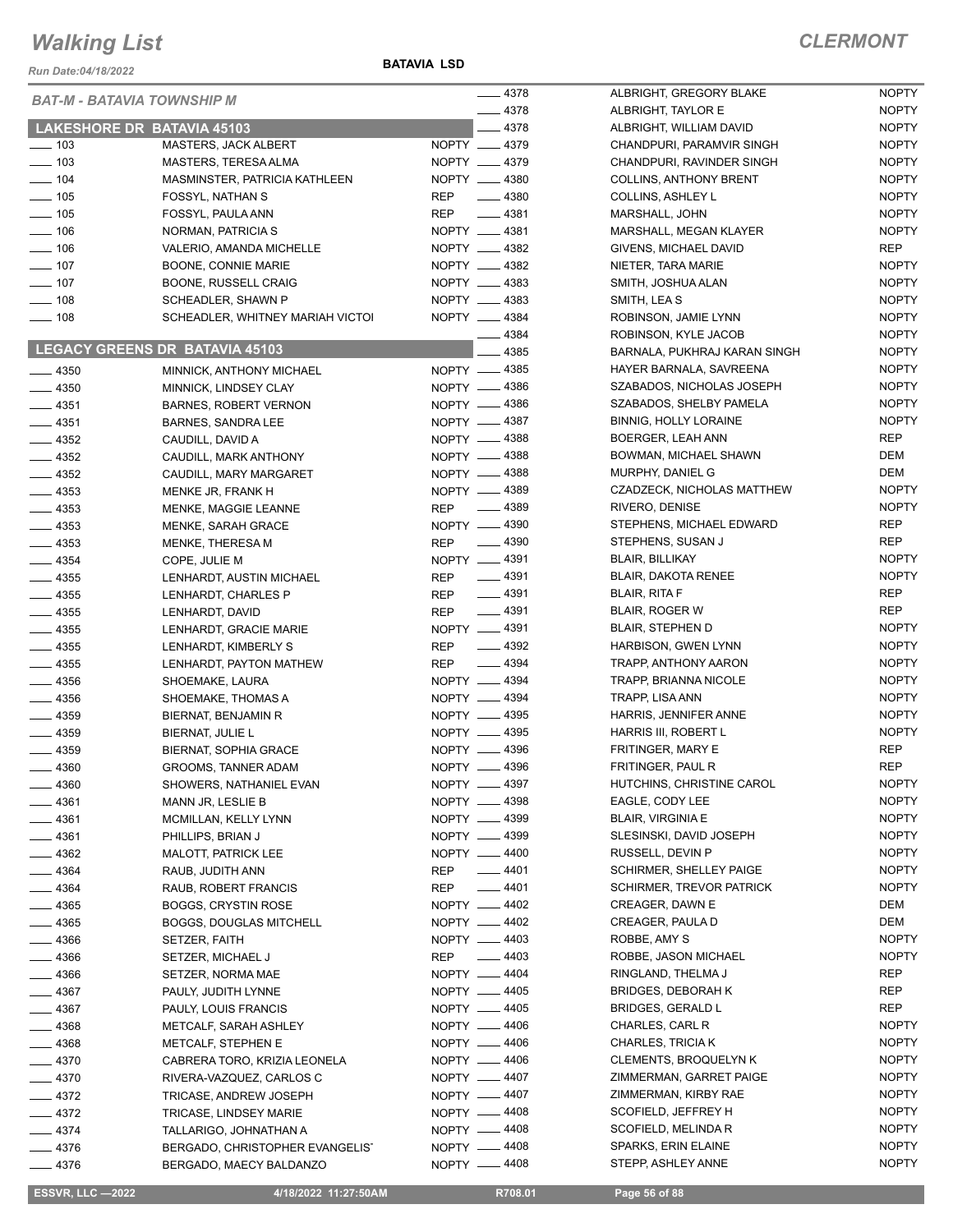*Run Date:04/18/2022*

**BATAVIA LSD**

### *CLERMONT*

|                  | <b>BAT-M - BATAVIA TOWNSHIP M</b> |               | $- 4581$                        | PAGE, MARY JEAN             | <b>NOPTY</b> |
|------------------|-----------------------------------|---------------|---------------------------------|-----------------------------|--------------|
|                  |                                   |               | $-4581$                         | PAGE, THOMAS RICHARD        | <b>NOPTY</b> |
|                  | LEGACY GREENS DR BATAVIA 45103    |               | 4601                            | WALSH, DANIEL J             | <b>REP</b>   |
| $-4409$          | SHEN, YONGLI                      |               | NOPTY __ 4601                   | WALSH, JULIA A              | <b>NOPTY</b> |
| $-4409$          | SUN, LI YUN                       |               | NOPTY __ 4611                   | <b>KEY, DOUGLAS E</b>       | <b>REP</b>   |
| $-4410$          | DEATON, MELINDA K                 |               | NOPTY __ 4611                   | KEY, WENDY J                | <b>REP</b>   |
| $-4410$          | <b>GUMM, PAMELA K</b>             |               | NOPTY __ 4621                   | BROWN, SCOTT E              | <b>REP</b>   |
| $-4411$          | BIERY, BETHANY M                  |               | NOPTY __ 4631                   | JASPERS, LYNN B             | <b>REP</b>   |
| $-4411$          | BIERY, JASON P                    |               | NOPTY __ 4631                   | <b>JASPERS, ROBERT</b>      | <b>REP</b>   |
| $-4412$          | MCROY, MICHELE LEE                |               | NOPTY __ 4631                   | REED, WILMAS                | <b>NOPTY</b> |
| $-4415$          | SHULER, DAVID M                   | <b>NOPTY</b>  |                                 |                             |              |
| $-4415$          | SHULER, MARY KAY                  |               | NOPTY MILHAVEN DR BATAVIA 45103 |                             |              |
| $-4415$          | SHULER, NATHANIEL DOYLE           |               | NOPTY 4299                      | LOSEKAMP, APRIL L           | <b>NOPTY</b> |
| $-4417$          | ADAMSON, JESSE TODD               |               | NOPTY __ 4299                   | LOSEKAMP, RONALD L          | <b>NOPTY</b> |
| $-4418$          | BECKER, AMY L                     |               | NOPTY __ 4300                   | <b>BECK, SEAN THOMAS</b>    | <b>NOPTY</b> |
| $-4418$          | <b>BECKER, CHRISTOPHER R</b>      |               | NOPTY __ 4300                   | SMITH, DANIELLE J           | <b>NOPTY</b> |
| $-4418$          | MAGEE, PETER ANDREW               |               | NOPTY __ 4301                   | ROMINE, LINDA G             | <b>DEM</b>   |
| $-4418$          | VALENTI, LISA MARIE               |               | NOPTY 4302                      | ELSTUN, ELAINE P            | <b>NOPTY</b> |
| $-4419$          | METZ, RICHARD CONRAD              |               | NOPTY __ 4302                   | MEEKS, BONNIE L             | <b>REP</b>   |
| $-4419$          | METZ, SACHA ANN                   |               | NOPTY __ 4302                   | MEEKS, WILLIAM C            | <b>REP</b>   |
| $-4420$          | DANKER, MARGARET NICOLE           |               | NOPTY __ 4304                   | MCKENZIE, JEREMY N          | <b>NOPTY</b> |
| $-4420$          | DANKER, STEVEN C                  | <b>REP</b>    | 4306                            | WALL, HANNAH D              | <b>NOPTY</b> |
| $-4421$          | POMMERT, KASIE NICOLE             |               | NOPTY __ 4309                   | LOSEY, DANIEL W             | <b>DEM</b>   |
| $-4423$          | FRAZEE, CHRIS A                   |               | NOPTY __ 4309                   | LOSEY, GAIL E               | <b>DEM</b>   |
| $-4423$          | FRAZEE, CHRISTOPHER RYAN          |               | NOPTY __ 4310                   | <b>TUCKER, TARA</b>         | <b>NOPTY</b> |
| $-4423$          | FRAZEE, ROBERTA E                 | NOPTY __ 4311 |                                 | CALLIHAN JR, JAMES DAVID    | <b>NOPTY</b> |
| $\frac{4424}{5}$ | <b>HOLMES, ERIC ALLEN</b>         | <b>REP</b>    | $-4311$                         | CALLIHAN, VALARIE DENISE    | <b>NOPTY</b> |
| $-4425$          | WOOD, CHRISTOPHER CHARLES         |               | NOPTY __ 4314                   | FAMBRY, ROBERT ANTHONY      | <b>DEM</b>   |
| $-4425$          | WOOD, CYNTHIA ANN                 |               | NOPTY 4314                      | RILEY, BRANDON CHARLES      | <b>NOPTY</b> |
| $-4426$          | NOBLE, LARRY ALLEN                |               | NOPTY __ 4315 #APT 1            | MURPHY, JOI SUZANNE         | <b>REP</b>   |
| $-4427$          | ARIAS VARGAS, LOURDES ALTAGRACIA  |               | NOPTY __ 4315 #APT 1            | MURPHY, WILLIAM D           | <b>REP</b>   |
| $-4427$          | REEVES, CHERYL L                  |               | NOPTY ____ 4315 #UNIT 2         | MUIR, GREGORY B             | <b>NOPTY</b> |
| $-4427$          | REEVES JR, RICHARD L              |               | NOPTY __ 4320                   | ISON, ALEXX SCOTT           | <b>NOPTY</b> |
| $-4428$          | STEVENSON, VALERIE S              |               | NOPTY __ 4321                   | KIMMERLY, ROBERT R          | <b>NOPTY</b> |
| $-4429$          | REGAN, AMANDA KATHRYN             |               | NOPTY __ 4324                   | YOUNG, DIANA K              | REP          |
| $-4429$          | REGAN, BILLY MICHAEL              |               | NOPTY __ 4324                   | YOUNG, THOMAS E             | <b>DEM</b>   |
| $-4429$          | REGAN, SAUNDRA LYNN               | <b>NOPTY</b>  |                                 |                             |              |
| $-4430$          | VAIVE, KARYN A                    | <b>NOPTY</b>  | MINNING DR BATAVIA 45103        |                             |              |
| $-4430$          | VAIVE, THEODORE L                 |               | NOPTY __ 1000                   | POLLARD, SHANE A            | <b>NOPTY</b> |
|                  |                                   |               | $-1001$                         | WALKER, CHARLES DEAN        | <b>REP</b>   |
|                  | <b>MEGHANS RUN BATAVIA 45103</b>  |               | — 1001                          | WALKER, MARY D              | <b>REP</b>   |
| $-4501$          | STEWART, JENNIFER M               | DEM           | $- 1010$                        | DINKA, ROBERT A             | <b>NOPTY</b> |
| $-4501$          | STEWART, MICHAEL EDWIN            | <b>REP</b>    | $- 1011$                        | PRICE, JOEL R               | <b>REP</b>   |
| $-4511$          | STRICKER, JOHN M                  |               | NOPTY __ 1020                   | KELCH, AMBER MARIE          | <b>NOPTY</b> |
| $-4511$          | STRICKER, MARY C                  |               | NOPTY __ 1020                   | <b>KELCH, BRIAN J</b>       | <b>NOPTY</b> |
| $-4521$          | EVERHART, WILLIAM ROBERT          | <b>REP</b>    | $- 1021$                        | CRAMER, CHRISTOPHER CHARLES | <b>NOPTY</b> |
| $-4521$          | SORENSEN, MARLENE S               | REP           | $- 1021$                        | CRAMER, NIKKI LYNN          | <b>NOPTY</b> |
| $-4541$          | HILGENBERG, KATHRYN MARIE         | REP           | $\frac{1}{2}$ 1030              | PYLES, REBECCA LYN          | <b>NOPTY</b> |
| $-4541$          | HILGENBERG, KEVIN LEE             | <b>REP</b>    | $- 1031$                        | <b>BROCK, ASHLEY NICOLE</b> | <b>NOPTY</b> |
| ____ 4551        | MARSHALL, MATTHEW J               |               | NOPTY __ 1031                   | <b>BROCK, MICHAEL D</b>     | <b>NOPTY</b> |
| $-4551$          | MARSHALL, PAMELA JEAN             |               | NOPTY __ 1040                   | HANSEN, BRIAN M             | <b>NOPTY</b> |
| $-4560$          | ARNETT, BOYD L                    | <b>REP</b>    | $- 1041$                        | TIPTON, CALEB DOUGLAS       | <b>NOPTY</b> |
| $-4560$          | ARNETT, RHONDA S                  | <b>REP</b>    | $- 1051$                        | BREVING, GERALD R           | DEM          |
| $-4561$          | CARNES, MANHATTAN MARIE           | REP           | $- 1051$                        | BREVING, JOYCE A            | <b>DEM</b>   |
| ___ 4561         | MILLER, CHARLES E                 | REP           | $- 1061$                        | HELFREY, JERRY R            | <b>NOPTY</b> |
| $- 4561$         | MILLER, GINA L                    | DEM           | $- 1061$                        | HELFREY, LYNN A             | REP          |
| $-4561$          | WILSON, MARIE W                   | DEM           | $- 1071$                        | STONE, EDWARD MATTHEW       | <b>NOPTY</b> |
| $-4570$          | MEENACH, MICHELLE DENISE          |               | NOPTY __ 1071                   | STONE, SUSAN RENEE          | <b>NOPTY</b> |
| $-4570$          | MEENACH, SHANE A                  | <b>NOPTY</b>  |                                 |                             |              |
| ___ 4571         | COX, CHARLEEN                     | REP           | OLD BOSTON RD BATAVIA 45103     |                             |              |
| $-4571$          | COX, JERRY A                      | <b>REP</b>    | $\frac{1}{2}$ 655               | LAMMERS, ARIN LUCILLE       | <b>NOPTY</b> |
| $-4580$          | JACOBS, ALBERT G                  | REP           | $-655$                          | LAMMERS, BRUCE HARLEY       | <b>NOPTY</b> |
| $-4580$          | JACOBS, JILLIAN GARNER            | <b>NOPTY</b>  |                                 |                             |              |
|                  |                                   |               |                                 |                             |              |

**ESSVR, LLC -2022** 4/18/2022 11:27:50AM R708.01 Page 57 of 88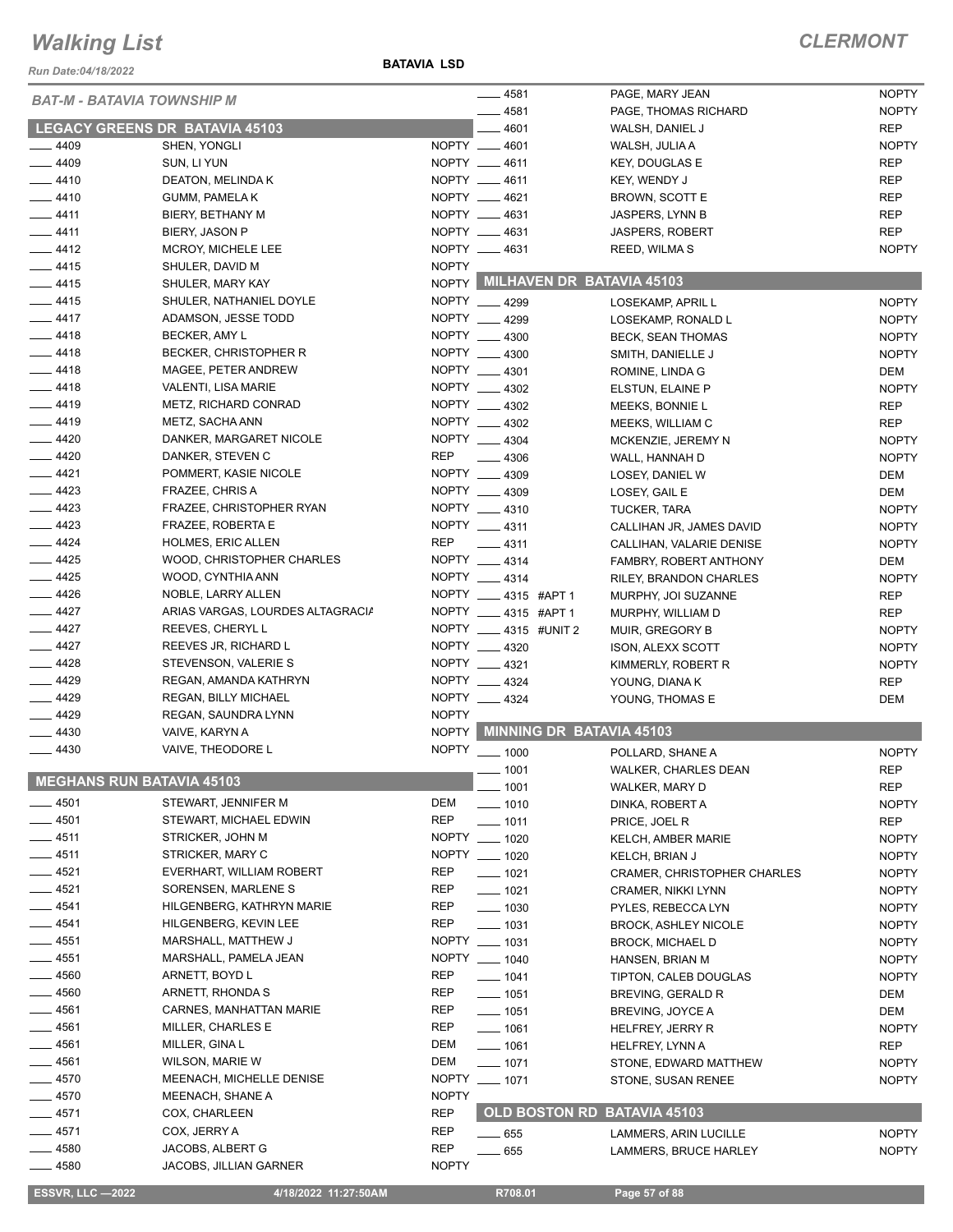*Run Date:04/18/2022*

**BATAVIA LSD**

| <b>BAT-M - BATAVIA TOWNSHIP M</b><br>$-2125$<br><b>NOPTY</b><br>SCHMITZ, ELIZABETH ANN<br>OLD BOSTON RD BATAVIA 45103<br>$-2125$<br><b>NOPTY</b><br>SCHMITZ, JOSEPH THOMAS<br>$- 655$<br>LAMMERS, JOSHUA DAVID<br>NOPTY __ 2125<br><b>NOPTY</b><br>WOOD, ALEXIS ANN<br>$- 655$<br>NOPTY __ 2126<br>LAMMERS, RACHEL MARIE<br><b>NOPTY</b><br>BERILLA, ELAINE N<br>$\frac{1}{2}$ 655<br>NOPTY __ 2127<br><b>LAMMERS, TRACIE L</b><br><b>REP</b><br>LAWSON, DENNIS S<br>NOPTY __ 2127<br>$\sim$ 700<br><b>COLLINS, KRISTY ANN</b><br><b>REP</b><br>LAWSON, SHAWN E<br>NOPTY __ 2128<br>$- 700$<br>PARKS, ERICA L<br><b>NOPTY</b><br>EARLS JR, BRIAN K<br>$-2128$<br><b>NOPTY</b><br><b>EARLS, HEATHER K</b><br>OLD STATE ROUTE 32 BATAVIA 45103<br>2129<br><b>NOPTY</b><br>HATCH, CORY STEPHEN<br>$-2124$<br>NOPTY __ 2129<br><b>NOPTY</b><br>DAVIDSON, ALAN J<br><b>HATCH, FAITH ELLEN</b><br>$-2124$<br>NOPTY __ 2131<br><b>NOPTY</b><br>DAVIDSON, JOSIE P<br>ZENNI, BRAYDEN ANTHONY<br>NOPTY __ 2131<br>$-2158$<br><b>NOPTY</b><br>OWENS, KELLY<br>ZENNI, BRYCE W<br>NOPTY __ 2132<br>$-2158$<br><b>NOPTY</b><br>OWENS, ROBERT D<br>FULLER, MEREDITH G<br>NOPTY __ 2132<br>$-2268$<br><b>NOPTY</b><br>PATTEN, SHERRIE MARIE<br><b>MARTIN, LORI ANN</b><br>$-2268$<br>NOPTY __ 2132<br>DEM<br>SCHROER, DAVID J<br>YOUNIS, SAMY M<br>$\frac{2342}{2}$<br><b>REP</b><br>$\frac{1}{2133}$<br><b>NOPTY</b><br>URBAN, JAN M<br>BENNINGTON, GEORGIA L<br>$-2342$<br><b>REP</b><br>$\frac{1}{2}$ 2133<br><b>NOPTY</b><br>BENNINGTON III, JOHN GEORGE<br>URBAN, SUSAN E<br>$\frac{2382}{2}$<br>NOPTY __ 2134<br>BARNES, JENNIFER LEE<br>SNAGLEWSKI, MARY AMBER<br><b>NOPTY</b><br>NOPTY __ 2135<br>$\frac{1}{2}$ 2382<br><b>NOPTY</b><br><b>BARNES, RICHARD ERIC</b><br>MCPARTLAND, ELISHA RAE<br>NOPTY __ 2135<br>$-2482$<br><b>NOPTY</b><br>MADDOCKS, LORRAINE ELIZABETH<br>ROTH, RICHELLE ROSE<br>NOPTY __ 2136<br>$\frac{2482}{5}$<br><b>NOPTY</b><br><b>WATSON, TAUSHA NICOLE</b><br>KENDLE, DARRIN J<br>$\frac{1}{2482}$<br>NOPTY __ 2136<br><b>NOPTY</b><br>WIDES, MICHAEL H<br>KENDLE, TAMRA MARIE<br>$\frac{1}{2544}$<br>REP<br>NOPTY __ 2136<br>PICKELHEIMER, DARLENE M<br>SPANGLER, FRED M<br>$\frac{1}{2546}$<br>NOPTY __ 2137<br>DEM<br>WALLEN JR, JOHNNY R<br>CONROY, MATTHEW J<br>NOPTY __ 2137<br>$\frac{1}{2546}$<br><b>NOPTY</b><br><b>WALLEN, MICHAEL K</b><br>CONROY, MEREDITH ATKINS<br>NOPTY __ 2137<br>$\frac{1}{2550}$<br><b>NOPTY</b><br>LITTLE, AMANDA NICOLE<br>KAHMANN, KARA BETH<br>NOPTY __ 2137<br>$\frac{1}{2550}$<br><b>NOPTY</b><br>LOVE, PATRICIA L<br>KAHMANN, MATTHEW STEPHEN<br>$\frac{1}{2552}$<br>NOPTY __ 2138<br><b>NOPTY</b><br>LUDLUM, JOSEPH A<br>HILLARD, KIMBERLY DAWN<br>$-2554$<br>DEM ______ 2138<br><b>NOPTY</b><br><b>WELLS, LYNNETTE ANN</b><br>LESNIAK, NICOLE MARIE<br>$-2556$<br>NOPTY __ 2139<br><b>NOPTY</b><br>CALKINS, CHRISTOPHER ANDREW<br>MCGREEVY, JENNIFER L<br>$\frac{1}{2556}$<br>NOPTY __ 2139<br><b>NOPTY</b><br>HANCOCK, LAURA MARIE<br>MCGREEVY, PAUL B<br>$\frac{1}{2560}$<br>NOPTY __ 2140<br><b>NOPTY</b><br>BEARD, GARY B<br>STRUNK, DAVID L<br>NOPTY __ 2140<br>$-2560$<br><b>NOPTY</b><br>FEUCHTER, PAULA M<br>STRUNK, SHARON K<br>NOPTY __ 2141<br>$\frac{1}{2560}$<br><b>REP</b><br>HIGGINS, KRISTIE LYNN<br>LAYMAN, SETH AARON<br>NOPTY __ 2141<br>$-2636$<br><b>REP</b><br>LINK JR, DAVID J<br>LAYMAN, TIFFANY JOANN<br>$-2728$<br>NOPTY __ 2142<br>DEM<br>NEWMAN, GRAHAM ELY<br><b>BUCHANAN, MILDRED</b><br>$-2728$<br>NOPTY __ 2143<br><b>NOPTY</b><br>NEWMAN, KELLY ANN<br>SAWYERS, APRIL MARIE<br>$-2730$<br>NOPTY __ 2143<br><b>NOPTY</b><br>WATSON, BRADLEY ALLEN LEE<br>SAWYERS, PATRICK DANIEL<br>NOPTY __ 2143<br>$-2730$<br>WATSON, ERICA KAY<br><b>NOPTY</b><br>UHL. AMANDA N<br>NOPTY __ 2143<br>_ 2730<br><b>WATSON, RICKY PAUL</b><br>UHL, KEVIN M<br><b>NOPTY</b><br>NOPTY __ 2145<br>$-2732$<br><b>NOPTY</b><br>ROBERTS, TIM A<br>LYNCH, CHRISTINA M<br>2732<br>NOPTY __ 2145<br><b>NOPTY</b><br>SROFE, DORIS ANN<br>LYNCH, SPENCER P<br><b>NOPTY</b><br>$=$ 2736<br><b>BLOCK, CRYSTAL RENEE</b><br>NOPTY __ 2146<br>WHITEHEAD, J MARK<br>$-2736$<br>NOPTY __ 2146<br><b>NOPTY</b><br><b>BLOCK III, WILLIAM ROBERT</b><br>WHITEHEAD, KIMBERLY A<br>$-2750$<br>NOPTY __ 2147<br>WEDIG, ASHLEY DANIELLE<br>HUYNH, SUONG<br>REP<br>NOPTY __ 2147<br>$-2754$<br><b>REP</b><br>SCHNEIDER, JOSEPH M<br>PHAM, PAUL TUAN<br>NOPTY __ 2148<br>$-2754$<br><b>REP</b><br>SENTENCY, SHANNON<br>MARTIN, KATHERINE LYNNE<br>NOPTY __ 2148<br><sub>—</sub> 2754 #APT B<br>SCHNEIDER, KATHERINE ANN<br><b>NOPTY</b><br>MARTIN, KENNEDY LEAH<br>$-2756$<br>$-2149$<br><b>REP</b><br>REP<br><b>HESKETH, CHARLES E</b><br>KOUBA, VIOLA ELIZABETH<br>2149<br><b>HESKETH, CHARLES EDWARD</b><br><b>NOPTY</b><br>PICKETSIDE DR BATAVIA 45103<br>2149<br><b>REP</b><br><b>HESKETH, HELEN E</b><br>$-2149$<br>HESKETH, SHANNON CHRISTINA<br><b>NOPTY</b><br>$-2117$<br><b>REP</b><br>FAITH, ARLENE<br>$\frac{1}{2150}$<br>HANK, CATHERINE E<br>DEM<br>$-2117$<br>REP<br>FAITH JR, BENJAMIN<br>NOPTY - 2150<br><b>NOPTY</b><br>$-2119$<br>HUTZEL, MARY PATRICIA<br>HOLCOMBE, KARLY M<br>NOPTY __ 2151<br>OSTENDORF, ROBERT W<br><b>NOPTY</b><br>$-2119$<br>HOLCOMBE JR, MARSHALL MAYNARD<br>NOPTY __ 2152<br><b>NOPTY</b><br>$-2119$<br>NORVELL, JAMIE L<br>LONG, KRISTINA DANIELLE<br>NOPTY __ 2152<br><b>NOPTY</b><br>$-2121$<br>NORVELL, MICHAEL WADE<br>MALLON, EMILY ANN<br><b>NOPTY</b><br>NOPTY __ 2152<br>RUBENACKER, DEREK W<br>$- 2121$<br>MALLON, STEWART R<br>NOPTY __ 2153<br><b>NOPTY</b><br>$-2121$<br>DUNN, HANNAH JOSEPHINE<br>ORDING, KILEY MAE<br>NOPTY -2153<br>SARDINAS, CARLOS SCOTT<br><b>NOPTY</b><br>$-2123$<br>HINES, CARLY NICOLE<br>NOPTY __ 2153<br><b>NOPTY</b><br>SARDINAS, VICTORIA HOPE<br>____ 2123<br>HINES, CINDY A<br><b>NOPTY</b><br>NOPTY __ 2154<br>EDWARDS, STEVEN S<br>$-2123$<br>HINES, JASON C<br><b>ESSVR, LLC -2022</b><br>4/18/2022 11:27:50AM<br>R708.01<br>Page 58 of 88 |  | $-2125$ | KIDD, CORA ARIANNA | <b>NOPTY</b> |
|------------------------------------------------------------------------------------------------------------------------------------------------------------------------------------------------------------------------------------------------------------------------------------------------------------------------------------------------------------------------------------------------------------------------------------------------------------------------------------------------------------------------------------------------------------------------------------------------------------------------------------------------------------------------------------------------------------------------------------------------------------------------------------------------------------------------------------------------------------------------------------------------------------------------------------------------------------------------------------------------------------------------------------------------------------------------------------------------------------------------------------------------------------------------------------------------------------------------------------------------------------------------------------------------------------------------------------------------------------------------------------------------------------------------------------------------------------------------------------------------------------------------------------------------------------------------------------------------------------------------------------------------------------------------------------------------------------------------------------------------------------------------------------------------------------------------------------------------------------------------------------------------------------------------------------------------------------------------------------------------------------------------------------------------------------------------------------------------------------------------------------------------------------------------------------------------------------------------------------------------------------------------------------------------------------------------------------------------------------------------------------------------------------------------------------------------------------------------------------------------------------------------------------------------------------------------------------------------------------------------------------------------------------------------------------------------------------------------------------------------------------------------------------------------------------------------------------------------------------------------------------------------------------------------------------------------------------------------------------------------------------------------------------------------------------------------------------------------------------------------------------------------------------------------------------------------------------------------------------------------------------------------------------------------------------------------------------------------------------------------------------------------------------------------------------------------------------------------------------------------------------------------------------------------------------------------------------------------------------------------------------------------------------------------------------------------------------------------------------------------------------------------------------------------------------------------------------------------------------------------------------------------------------------------------------------------------------------------------------------------------------------------------------------------------------------------------------------------------------------------------------------------------------------------------------------------------------------------------------------------------------------------------------------------------------------------------------------------------------------------------------------------------------------------------------------------------------------------------------------------------------------------------------------------------------------------------------------------------------------------------------------------------------------------------------------------------------------------------------------------------------------------------------------------------------------------------------------------------------------------------------------------------------------------------------------------------------------------------------------------------------------------------------------------------------------------------------------------------------------------------------------------------------------------------------------------------------------------------------------------------------------------------------------------------------------------------------------------------------------------------------------------------------------------------------------------------------------------------------------------------------------------------------------------------------------------------------------------------------------------------------------------------------------------------------------------------------------------------------------------------------------------------------------------------------------------------------------------------------------------------------------------------------------------------------------------------------------------------------------|--|---------|--------------------|--------------|
|                                                                                                                                                                                                                                                                                                                                                                                                                                                                                                                                                                                                                                                                                                                                                                                                                                                                                                                                                                                                                                                                                                                                                                                                                                                                                                                                                                                                                                                                                                                                                                                                                                                                                                                                                                                                                                                                                                                                                                                                                                                                                                                                                                                                                                                                                                                                                                                                                                                                                                                                                                                                                                                                                                                                                                                                                                                                                                                                                                                                                                                                                                                                                                                                                                                                                                                                                                                                                                                                                                                                                                                                                                                                                                                                                                                                                                                                                                                                                                                                                                                                                                                                                                                                                                                                                                                                                                                                                                                                                                                                                                                                                                                                                                                                                                                                                                                                                                                                                                                                                                                                                                                                                                                                                                                                                                                                                                                                                                                                                                                                                                                                                                                                                                                                                                                                                                                                                                                                                                                          |  |         |                    |              |
|                                                                                                                                                                                                                                                                                                                                                                                                                                                                                                                                                                                                                                                                                                                                                                                                                                                                                                                                                                                                                                                                                                                                                                                                                                                                                                                                                                                                                                                                                                                                                                                                                                                                                                                                                                                                                                                                                                                                                                                                                                                                                                                                                                                                                                                                                                                                                                                                                                                                                                                                                                                                                                                                                                                                                                                                                                                                                                                                                                                                                                                                                                                                                                                                                                                                                                                                                                                                                                                                                                                                                                                                                                                                                                                                                                                                                                                                                                                                                                                                                                                                                                                                                                                                                                                                                                                                                                                                                                                                                                                                                                                                                                                                                                                                                                                                                                                                                                                                                                                                                                                                                                                                                                                                                                                                                                                                                                                                                                                                                                                                                                                                                                                                                                                                                                                                                                                                                                                                                                                          |  |         |                    |              |
|                                                                                                                                                                                                                                                                                                                                                                                                                                                                                                                                                                                                                                                                                                                                                                                                                                                                                                                                                                                                                                                                                                                                                                                                                                                                                                                                                                                                                                                                                                                                                                                                                                                                                                                                                                                                                                                                                                                                                                                                                                                                                                                                                                                                                                                                                                                                                                                                                                                                                                                                                                                                                                                                                                                                                                                                                                                                                                                                                                                                                                                                                                                                                                                                                                                                                                                                                                                                                                                                                                                                                                                                                                                                                                                                                                                                                                                                                                                                                                                                                                                                                                                                                                                                                                                                                                                                                                                                                                                                                                                                                                                                                                                                                                                                                                                                                                                                                                                                                                                                                                                                                                                                                                                                                                                                                                                                                                                                                                                                                                                                                                                                                                                                                                                                                                                                                                                                                                                                                                                          |  |         |                    |              |
|                                                                                                                                                                                                                                                                                                                                                                                                                                                                                                                                                                                                                                                                                                                                                                                                                                                                                                                                                                                                                                                                                                                                                                                                                                                                                                                                                                                                                                                                                                                                                                                                                                                                                                                                                                                                                                                                                                                                                                                                                                                                                                                                                                                                                                                                                                                                                                                                                                                                                                                                                                                                                                                                                                                                                                                                                                                                                                                                                                                                                                                                                                                                                                                                                                                                                                                                                                                                                                                                                                                                                                                                                                                                                                                                                                                                                                                                                                                                                                                                                                                                                                                                                                                                                                                                                                                                                                                                                                                                                                                                                                                                                                                                                                                                                                                                                                                                                                                                                                                                                                                                                                                                                                                                                                                                                                                                                                                                                                                                                                                                                                                                                                                                                                                                                                                                                                                                                                                                                                                          |  |         |                    |              |
|                                                                                                                                                                                                                                                                                                                                                                                                                                                                                                                                                                                                                                                                                                                                                                                                                                                                                                                                                                                                                                                                                                                                                                                                                                                                                                                                                                                                                                                                                                                                                                                                                                                                                                                                                                                                                                                                                                                                                                                                                                                                                                                                                                                                                                                                                                                                                                                                                                                                                                                                                                                                                                                                                                                                                                                                                                                                                                                                                                                                                                                                                                                                                                                                                                                                                                                                                                                                                                                                                                                                                                                                                                                                                                                                                                                                                                                                                                                                                                                                                                                                                                                                                                                                                                                                                                                                                                                                                                                                                                                                                                                                                                                                                                                                                                                                                                                                                                                                                                                                                                                                                                                                                                                                                                                                                                                                                                                                                                                                                                                                                                                                                                                                                                                                                                                                                                                                                                                                                                                          |  |         |                    |              |
|                                                                                                                                                                                                                                                                                                                                                                                                                                                                                                                                                                                                                                                                                                                                                                                                                                                                                                                                                                                                                                                                                                                                                                                                                                                                                                                                                                                                                                                                                                                                                                                                                                                                                                                                                                                                                                                                                                                                                                                                                                                                                                                                                                                                                                                                                                                                                                                                                                                                                                                                                                                                                                                                                                                                                                                                                                                                                                                                                                                                                                                                                                                                                                                                                                                                                                                                                                                                                                                                                                                                                                                                                                                                                                                                                                                                                                                                                                                                                                                                                                                                                                                                                                                                                                                                                                                                                                                                                                                                                                                                                                                                                                                                                                                                                                                                                                                                                                                                                                                                                                                                                                                                                                                                                                                                                                                                                                                                                                                                                                                                                                                                                                                                                                                                                                                                                                                                                                                                                                                          |  |         |                    |              |
|                                                                                                                                                                                                                                                                                                                                                                                                                                                                                                                                                                                                                                                                                                                                                                                                                                                                                                                                                                                                                                                                                                                                                                                                                                                                                                                                                                                                                                                                                                                                                                                                                                                                                                                                                                                                                                                                                                                                                                                                                                                                                                                                                                                                                                                                                                                                                                                                                                                                                                                                                                                                                                                                                                                                                                                                                                                                                                                                                                                                                                                                                                                                                                                                                                                                                                                                                                                                                                                                                                                                                                                                                                                                                                                                                                                                                                                                                                                                                                                                                                                                                                                                                                                                                                                                                                                                                                                                                                                                                                                                                                                                                                                                                                                                                                                                                                                                                                                                                                                                                                                                                                                                                                                                                                                                                                                                                                                                                                                                                                                                                                                                                                                                                                                                                                                                                                                                                                                                                                                          |  |         |                    |              |
|                                                                                                                                                                                                                                                                                                                                                                                                                                                                                                                                                                                                                                                                                                                                                                                                                                                                                                                                                                                                                                                                                                                                                                                                                                                                                                                                                                                                                                                                                                                                                                                                                                                                                                                                                                                                                                                                                                                                                                                                                                                                                                                                                                                                                                                                                                                                                                                                                                                                                                                                                                                                                                                                                                                                                                                                                                                                                                                                                                                                                                                                                                                                                                                                                                                                                                                                                                                                                                                                                                                                                                                                                                                                                                                                                                                                                                                                                                                                                                                                                                                                                                                                                                                                                                                                                                                                                                                                                                                                                                                                                                                                                                                                                                                                                                                                                                                                                                                                                                                                                                                                                                                                                                                                                                                                                                                                                                                                                                                                                                                                                                                                                                                                                                                                                                                                                                                                                                                                                                                          |  |         |                    |              |
|                                                                                                                                                                                                                                                                                                                                                                                                                                                                                                                                                                                                                                                                                                                                                                                                                                                                                                                                                                                                                                                                                                                                                                                                                                                                                                                                                                                                                                                                                                                                                                                                                                                                                                                                                                                                                                                                                                                                                                                                                                                                                                                                                                                                                                                                                                                                                                                                                                                                                                                                                                                                                                                                                                                                                                                                                                                                                                                                                                                                                                                                                                                                                                                                                                                                                                                                                                                                                                                                                                                                                                                                                                                                                                                                                                                                                                                                                                                                                                                                                                                                                                                                                                                                                                                                                                                                                                                                                                                                                                                                                                                                                                                                                                                                                                                                                                                                                                                                                                                                                                                                                                                                                                                                                                                                                                                                                                                                                                                                                                                                                                                                                                                                                                                                                                                                                                                                                                                                                                                          |  |         |                    |              |
|                                                                                                                                                                                                                                                                                                                                                                                                                                                                                                                                                                                                                                                                                                                                                                                                                                                                                                                                                                                                                                                                                                                                                                                                                                                                                                                                                                                                                                                                                                                                                                                                                                                                                                                                                                                                                                                                                                                                                                                                                                                                                                                                                                                                                                                                                                                                                                                                                                                                                                                                                                                                                                                                                                                                                                                                                                                                                                                                                                                                                                                                                                                                                                                                                                                                                                                                                                                                                                                                                                                                                                                                                                                                                                                                                                                                                                                                                                                                                                                                                                                                                                                                                                                                                                                                                                                                                                                                                                                                                                                                                                                                                                                                                                                                                                                                                                                                                                                                                                                                                                                                                                                                                                                                                                                                                                                                                                                                                                                                                                                                                                                                                                                                                                                                                                                                                                                                                                                                                                                          |  |         |                    |              |
|                                                                                                                                                                                                                                                                                                                                                                                                                                                                                                                                                                                                                                                                                                                                                                                                                                                                                                                                                                                                                                                                                                                                                                                                                                                                                                                                                                                                                                                                                                                                                                                                                                                                                                                                                                                                                                                                                                                                                                                                                                                                                                                                                                                                                                                                                                                                                                                                                                                                                                                                                                                                                                                                                                                                                                                                                                                                                                                                                                                                                                                                                                                                                                                                                                                                                                                                                                                                                                                                                                                                                                                                                                                                                                                                                                                                                                                                                                                                                                                                                                                                                                                                                                                                                                                                                                                                                                                                                                                                                                                                                                                                                                                                                                                                                                                                                                                                                                                                                                                                                                                                                                                                                                                                                                                                                                                                                                                                                                                                                                                                                                                                                                                                                                                                                                                                                                                                                                                                                                                          |  |         |                    |              |
|                                                                                                                                                                                                                                                                                                                                                                                                                                                                                                                                                                                                                                                                                                                                                                                                                                                                                                                                                                                                                                                                                                                                                                                                                                                                                                                                                                                                                                                                                                                                                                                                                                                                                                                                                                                                                                                                                                                                                                                                                                                                                                                                                                                                                                                                                                                                                                                                                                                                                                                                                                                                                                                                                                                                                                                                                                                                                                                                                                                                                                                                                                                                                                                                                                                                                                                                                                                                                                                                                                                                                                                                                                                                                                                                                                                                                                                                                                                                                                                                                                                                                                                                                                                                                                                                                                                                                                                                                                                                                                                                                                                                                                                                                                                                                                                                                                                                                                                                                                                                                                                                                                                                                                                                                                                                                                                                                                                                                                                                                                                                                                                                                                                                                                                                                                                                                                                                                                                                                                                          |  |         |                    |              |
|                                                                                                                                                                                                                                                                                                                                                                                                                                                                                                                                                                                                                                                                                                                                                                                                                                                                                                                                                                                                                                                                                                                                                                                                                                                                                                                                                                                                                                                                                                                                                                                                                                                                                                                                                                                                                                                                                                                                                                                                                                                                                                                                                                                                                                                                                                                                                                                                                                                                                                                                                                                                                                                                                                                                                                                                                                                                                                                                                                                                                                                                                                                                                                                                                                                                                                                                                                                                                                                                                                                                                                                                                                                                                                                                                                                                                                                                                                                                                                                                                                                                                                                                                                                                                                                                                                                                                                                                                                                                                                                                                                                                                                                                                                                                                                                                                                                                                                                                                                                                                                                                                                                                                                                                                                                                                                                                                                                                                                                                                                                                                                                                                                                                                                                                                                                                                                                                                                                                                                                          |  |         |                    |              |
|                                                                                                                                                                                                                                                                                                                                                                                                                                                                                                                                                                                                                                                                                                                                                                                                                                                                                                                                                                                                                                                                                                                                                                                                                                                                                                                                                                                                                                                                                                                                                                                                                                                                                                                                                                                                                                                                                                                                                                                                                                                                                                                                                                                                                                                                                                                                                                                                                                                                                                                                                                                                                                                                                                                                                                                                                                                                                                                                                                                                                                                                                                                                                                                                                                                                                                                                                                                                                                                                                                                                                                                                                                                                                                                                                                                                                                                                                                                                                                                                                                                                                                                                                                                                                                                                                                                                                                                                                                                                                                                                                                                                                                                                                                                                                                                                                                                                                                                                                                                                                                                                                                                                                                                                                                                                                                                                                                                                                                                                                                                                                                                                                                                                                                                                                                                                                                                                                                                                                                                          |  |         |                    |              |
|                                                                                                                                                                                                                                                                                                                                                                                                                                                                                                                                                                                                                                                                                                                                                                                                                                                                                                                                                                                                                                                                                                                                                                                                                                                                                                                                                                                                                                                                                                                                                                                                                                                                                                                                                                                                                                                                                                                                                                                                                                                                                                                                                                                                                                                                                                                                                                                                                                                                                                                                                                                                                                                                                                                                                                                                                                                                                                                                                                                                                                                                                                                                                                                                                                                                                                                                                                                                                                                                                                                                                                                                                                                                                                                                                                                                                                                                                                                                                                                                                                                                                                                                                                                                                                                                                                                                                                                                                                                                                                                                                                                                                                                                                                                                                                                                                                                                                                                                                                                                                                                                                                                                                                                                                                                                                                                                                                                                                                                                                                                                                                                                                                                                                                                                                                                                                                                                                                                                                                                          |  |         |                    |              |
|                                                                                                                                                                                                                                                                                                                                                                                                                                                                                                                                                                                                                                                                                                                                                                                                                                                                                                                                                                                                                                                                                                                                                                                                                                                                                                                                                                                                                                                                                                                                                                                                                                                                                                                                                                                                                                                                                                                                                                                                                                                                                                                                                                                                                                                                                                                                                                                                                                                                                                                                                                                                                                                                                                                                                                                                                                                                                                                                                                                                                                                                                                                                                                                                                                                                                                                                                                                                                                                                                                                                                                                                                                                                                                                                                                                                                                                                                                                                                                                                                                                                                                                                                                                                                                                                                                                                                                                                                                                                                                                                                                                                                                                                                                                                                                                                                                                                                                                                                                                                                                                                                                                                                                                                                                                                                                                                                                                                                                                                                                                                                                                                                                                                                                                                                                                                                                                                                                                                                                                          |  |         |                    |              |
|                                                                                                                                                                                                                                                                                                                                                                                                                                                                                                                                                                                                                                                                                                                                                                                                                                                                                                                                                                                                                                                                                                                                                                                                                                                                                                                                                                                                                                                                                                                                                                                                                                                                                                                                                                                                                                                                                                                                                                                                                                                                                                                                                                                                                                                                                                                                                                                                                                                                                                                                                                                                                                                                                                                                                                                                                                                                                                                                                                                                                                                                                                                                                                                                                                                                                                                                                                                                                                                                                                                                                                                                                                                                                                                                                                                                                                                                                                                                                                                                                                                                                                                                                                                                                                                                                                                                                                                                                                                                                                                                                                                                                                                                                                                                                                                                                                                                                                                                                                                                                                                                                                                                                                                                                                                                                                                                                                                                                                                                                                                                                                                                                                                                                                                                                                                                                                                                                                                                                                                          |  |         |                    |              |
|                                                                                                                                                                                                                                                                                                                                                                                                                                                                                                                                                                                                                                                                                                                                                                                                                                                                                                                                                                                                                                                                                                                                                                                                                                                                                                                                                                                                                                                                                                                                                                                                                                                                                                                                                                                                                                                                                                                                                                                                                                                                                                                                                                                                                                                                                                                                                                                                                                                                                                                                                                                                                                                                                                                                                                                                                                                                                                                                                                                                                                                                                                                                                                                                                                                                                                                                                                                                                                                                                                                                                                                                                                                                                                                                                                                                                                                                                                                                                                                                                                                                                                                                                                                                                                                                                                                                                                                                                                                                                                                                                                                                                                                                                                                                                                                                                                                                                                                                                                                                                                                                                                                                                                                                                                                                                                                                                                                                                                                                                                                                                                                                                                                                                                                                                                                                                                                                                                                                                                                          |  |         |                    |              |
|                                                                                                                                                                                                                                                                                                                                                                                                                                                                                                                                                                                                                                                                                                                                                                                                                                                                                                                                                                                                                                                                                                                                                                                                                                                                                                                                                                                                                                                                                                                                                                                                                                                                                                                                                                                                                                                                                                                                                                                                                                                                                                                                                                                                                                                                                                                                                                                                                                                                                                                                                                                                                                                                                                                                                                                                                                                                                                                                                                                                                                                                                                                                                                                                                                                                                                                                                                                                                                                                                                                                                                                                                                                                                                                                                                                                                                                                                                                                                                                                                                                                                                                                                                                                                                                                                                                                                                                                                                                                                                                                                                                                                                                                                                                                                                                                                                                                                                                                                                                                                                                                                                                                                                                                                                                                                                                                                                                                                                                                                                                                                                                                                                                                                                                                                                                                                                                                                                                                                                                          |  |         |                    |              |
|                                                                                                                                                                                                                                                                                                                                                                                                                                                                                                                                                                                                                                                                                                                                                                                                                                                                                                                                                                                                                                                                                                                                                                                                                                                                                                                                                                                                                                                                                                                                                                                                                                                                                                                                                                                                                                                                                                                                                                                                                                                                                                                                                                                                                                                                                                                                                                                                                                                                                                                                                                                                                                                                                                                                                                                                                                                                                                                                                                                                                                                                                                                                                                                                                                                                                                                                                                                                                                                                                                                                                                                                                                                                                                                                                                                                                                                                                                                                                                                                                                                                                                                                                                                                                                                                                                                                                                                                                                                                                                                                                                                                                                                                                                                                                                                                                                                                                                                                                                                                                                                                                                                                                                                                                                                                                                                                                                                                                                                                                                                                                                                                                                                                                                                                                                                                                                                                                                                                                                                          |  |         |                    |              |
|                                                                                                                                                                                                                                                                                                                                                                                                                                                                                                                                                                                                                                                                                                                                                                                                                                                                                                                                                                                                                                                                                                                                                                                                                                                                                                                                                                                                                                                                                                                                                                                                                                                                                                                                                                                                                                                                                                                                                                                                                                                                                                                                                                                                                                                                                                                                                                                                                                                                                                                                                                                                                                                                                                                                                                                                                                                                                                                                                                                                                                                                                                                                                                                                                                                                                                                                                                                                                                                                                                                                                                                                                                                                                                                                                                                                                                                                                                                                                                                                                                                                                                                                                                                                                                                                                                                                                                                                                                                                                                                                                                                                                                                                                                                                                                                                                                                                                                                                                                                                                                                                                                                                                                                                                                                                                                                                                                                                                                                                                                                                                                                                                                                                                                                                                                                                                                                                                                                                                                                          |  |         |                    |              |
|                                                                                                                                                                                                                                                                                                                                                                                                                                                                                                                                                                                                                                                                                                                                                                                                                                                                                                                                                                                                                                                                                                                                                                                                                                                                                                                                                                                                                                                                                                                                                                                                                                                                                                                                                                                                                                                                                                                                                                                                                                                                                                                                                                                                                                                                                                                                                                                                                                                                                                                                                                                                                                                                                                                                                                                                                                                                                                                                                                                                                                                                                                                                                                                                                                                                                                                                                                                                                                                                                                                                                                                                                                                                                                                                                                                                                                                                                                                                                                                                                                                                                                                                                                                                                                                                                                                                                                                                                                                                                                                                                                                                                                                                                                                                                                                                                                                                                                                                                                                                                                                                                                                                                                                                                                                                                                                                                                                                                                                                                                                                                                                                                                                                                                                                                                                                                                                                                                                                                                                          |  |         |                    |              |
|                                                                                                                                                                                                                                                                                                                                                                                                                                                                                                                                                                                                                                                                                                                                                                                                                                                                                                                                                                                                                                                                                                                                                                                                                                                                                                                                                                                                                                                                                                                                                                                                                                                                                                                                                                                                                                                                                                                                                                                                                                                                                                                                                                                                                                                                                                                                                                                                                                                                                                                                                                                                                                                                                                                                                                                                                                                                                                                                                                                                                                                                                                                                                                                                                                                                                                                                                                                                                                                                                                                                                                                                                                                                                                                                                                                                                                                                                                                                                                                                                                                                                                                                                                                                                                                                                                                                                                                                                                                                                                                                                                                                                                                                                                                                                                                                                                                                                                                                                                                                                                                                                                                                                                                                                                                                                                                                                                                                                                                                                                                                                                                                                                                                                                                                                                                                                                                                                                                                                                                          |  |         |                    |              |
|                                                                                                                                                                                                                                                                                                                                                                                                                                                                                                                                                                                                                                                                                                                                                                                                                                                                                                                                                                                                                                                                                                                                                                                                                                                                                                                                                                                                                                                                                                                                                                                                                                                                                                                                                                                                                                                                                                                                                                                                                                                                                                                                                                                                                                                                                                                                                                                                                                                                                                                                                                                                                                                                                                                                                                                                                                                                                                                                                                                                                                                                                                                                                                                                                                                                                                                                                                                                                                                                                                                                                                                                                                                                                                                                                                                                                                                                                                                                                                                                                                                                                                                                                                                                                                                                                                                                                                                                                                                                                                                                                                                                                                                                                                                                                                                                                                                                                                                                                                                                                                                                                                                                                                                                                                                                                                                                                                                                                                                                                                                                                                                                                                                                                                                                                                                                                                                                                                                                                                                          |  |         |                    |              |
|                                                                                                                                                                                                                                                                                                                                                                                                                                                                                                                                                                                                                                                                                                                                                                                                                                                                                                                                                                                                                                                                                                                                                                                                                                                                                                                                                                                                                                                                                                                                                                                                                                                                                                                                                                                                                                                                                                                                                                                                                                                                                                                                                                                                                                                                                                                                                                                                                                                                                                                                                                                                                                                                                                                                                                                                                                                                                                                                                                                                                                                                                                                                                                                                                                                                                                                                                                                                                                                                                                                                                                                                                                                                                                                                                                                                                                                                                                                                                                                                                                                                                                                                                                                                                                                                                                                                                                                                                                                                                                                                                                                                                                                                                                                                                                                                                                                                                                                                                                                                                                                                                                                                                                                                                                                                                                                                                                                                                                                                                                                                                                                                                                                                                                                                                                                                                                                                                                                                                                                          |  |         |                    |              |
|                                                                                                                                                                                                                                                                                                                                                                                                                                                                                                                                                                                                                                                                                                                                                                                                                                                                                                                                                                                                                                                                                                                                                                                                                                                                                                                                                                                                                                                                                                                                                                                                                                                                                                                                                                                                                                                                                                                                                                                                                                                                                                                                                                                                                                                                                                                                                                                                                                                                                                                                                                                                                                                                                                                                                                                                                                                                                                                                                                                                                                                                                                                                                                                                                                                                                                                                                                                                                                                                                                                                                                                                                                                                                                                                                                                                                                                                                                                                                                                                                                                                                                                                                                                                                                                                                                                                                                                                                                                                                                                                                                                                                                                                                                                                                                                                                                                                                                                                                                                                                                                                                                                                                                                                                                                                                                                                                                                                                                                                                                                                                                                                                                                                                                                                                                                                                                                                                                                                                                                          |  |         |                    |              |
|                                                                                                                                                                                                                                                                                                                                                                                                                                                                                                                                                                                                                                                                                                                                                                                                                                                                                                                                                                                                                                                                                                                                                                                                                                                                                                                                                                                                                                                                                                                                                                                                                                                                                                                                                                                                                                                                                                                                                                                                                                                                                                                                                                                                                                                                                                                                                                                                                                                                                                                                                                                                                                                                                                                                                                                                                                                                                                                                                                                                                                                                                                                                                                                                                                                                                                                                                                                                                                                                                                                                                                                                                                                                                                                                                                                                                                                                                                                                                                                                                                                                                                                                                                                                                                                                                                                                                                                                                                                                                                                                                                                                                                                                                                                                                                                                                                                                                                                                                                                                                                                                                                                                                                                                                                                                                                                                                                                                                                                                                                                                                                                                                                                                                                                                                                                                                                                                                                                                                                                          |  |         |                    |              |
|                                                                                                                                                                                                                                                                                                                                                                                                                                                                                                                                                                                                                                                                                                                                                                                                                                                                                                                                                                                                                                                                                                                                                                                                                                                                                                                                                                                                                                                                                                                                                                                                                                                                                                                                                                                                                                                                                                                                                                                                                                                                                                                                                                                                                                                                                                                                                                                                                                                                                                                                                                                                                                                                                                                                                                                                                                                                                                                                                                                                                                                                                                                                                                                                                                                                                                                                                                                                                                                                                                                                                                                                                                                                                                                                                                                                                                                                                                                                                                                                                                                                                                                                                                                                                                                                                                                                                                                                                                                                                                                                                                                                                                                                                                                                                                                                                                                                                                                                                                                                                                                                                                                                                                                                                                                                                                                                                                                                                                                                                                                                                                                                                                                                                                                                                                                                                                                                                                                                                                                          |  |         |                    |              |
|                                                                                                                                                                                                                                                                                                                                                                                                                                                                                                                                                                                                                                                                                                                                                                                                                                                                                                                                                                                                                                                                                                                                                                                                                                                                                                                                                                                                                                                                                                                                                                                                                                                                                                                                                                                                                                                                                                                                                                                                                                                                                                                                                                                                                                                                                                                                                                                                                                                                                                                                                                                                                                                                                                                                                                                                                                                                                                                                                                                                                                                                                                                                                                                                                                                                                                                                                                                                                                                                                                                                                                                                                                                                                                                                                                                                                                                                                                                                                                                                                                                                                                                                                                                                                                                                                                                                                                                                                                                                                                                                                                                                                                                                                                                                                                                                                                                                                                                                                                                                                                                                                                                                                                                                                                                                                                                                                                                                                                                                                                                                                                                                                                                                                                                                                                                                                                                                                                                                                                                          |  |         |                    |              |
|                                                                                                                                                                                                                                                                                                                                                                                                                                                                                                                                                                                                                                                                                                                                                                                                                                                                                                                                                                                                                                                                                                                                                                                                                                                                                                                                                                                                                                                                                                                                                                                                                                                                                                                                                                                                                                                                                                                                                                                                                                                                                                                                                                                                                                                                                                                                                                                                                                                                                                                                                                                                                                                                                                                                                                                                                                                                                                                                                                                                                                                                                                                                                                                                                                                                                                                                                                                                                                                                                                                                                                                                                                                                                                                                                                                                                                                                                                                                                                                                                                                                                                                                                                                                                                                                                                                                                                                                                                                                                                                                                                                                                                                                                                                                                                                                                                                                                                                                                                                                                                                                                                                                                                                                                                                                                                                                                                                                                                                                                                                                                                                                                                                                                                                                                                                                                                                                                                                                                                                          |  |         |                    |              |
|                                                                                                                                                                                                                                                                                                                                                                                                                                                                                                                                                                                                                                                                                                                                                                                                                                                                                                                                                                                                                                                                                                                                                                                                                                                                                                                                                                                                                                                                                                                                                                                                                                                                                                                                                                                                                                                                                                                                                                                                                                                                                                                                                                                                                                                                                                                                                                                                                                                                                                                                                                                                                                                                                                                                                                                                                                                                                                                                                                                                                                                                                                                                                                                                                                                                                                                                                                                                                                                                                                                                                                                                                                                                                                                                                                                                                                                                                                                                                                                                                                                                                                                                                                                                                                                                                                                                                                                                                                                                                                                                                                                                                                                                                                                                                                                                                                                                                                                                                                                                                                                                                                                                                                                                                                                                                                                                                                                                                                                                                                                                                                                                                                                                                                                                                                                                                                                                                                                                                                                          |  |         |                    |              |
|                                                                                                                                                                                                                                                                                                                                                                                                                                                                                                                                                                                                                                                                                                                                                                                                                                                                                                                                                                                                                                                                                                                                                                                                                                                                                                                                                                                                                                                                                                                                                                                                                                                                                                                                                                                                                                                                                                                                                                                                                                                                                                                                                                                                                                                                                                                                                                                                                                                                                                                                                                                                                                                                                                                                                                                                                                                                                                                                                                                                                                                                                                                                                                                                                                                                                                                                                                                                                                                                                                                                                                                                                                                                                                                                                                                                                                                                                                                                                                                                                                                                                                                                                                                                                                                                                                                                                                                                                                                                                                                                                                                                                                                                                                                                                                                                                                                                                                                                                                                                                                                                                                                                                                                                                                                                                                                                                                                                                                                                                                                                                                                                                                                                                                                                                                                                                                                                                                                                                                                          |  |         |                    |              |
|                                                                                                                                                                                                                                                                                                                                                                                                                                                                                                                                                                                                                                                                                                                                                                                                                                                                                                                                                                                                                                                                                                                                                                                                                                                                                                                                                                                                                                                                                                                                                                                                                                                                                                                                                                                                                                                                                                                                                                                                                                                                                                                                                                                                                                                                                                                                                                                                                                                                                                                                                                                                                                                                                                                                                                                                                                                                                                                                                                                                                                                                                                                                                                                                                                                                                                                                                                                                                                                                                                                                                                                                                                                                                                                                                                                                                                                                                                                                                                                                                                                                                                                                                                                                                                                                                                                                                                                                                                                                                                                                                                                                                                                                                                                                                                                                                                                                                                                                                                                                                                                                                                                                                                                                                                                                                                                                                                                                                                                                                                                                                                                                                                                                                                                                                                                                                                                                                                                                                                                          |  |         |                    |              |
|                                                                                                                                                                                                                                                                                                                                                                                                                                                                                                                                                                                                                                                                                                                                                                                                                                                                                                                                                                                                                                                                                                                                                                                                                                                                                                                                                                                                                                                                                                                                                                                                                                                                                                                                                                                                                                                                                                                                                                                                                                                                                                                                                                                                                                                                                                                                                                                                                                                                                                                                                                                                                                                                                                                                                                                                                                                                                                                                                                                                                                                                                                                                                                                                                                                                                                                                                                                                                                                                                                                                                                                                                                                                                                                                                                                                                                                                                                                                                                                                                                                                                                                                                                                                                                                                                                                                                                                                                                                                                                                                                                                                                                                                                                                                                                                                                                                                                                                                                                                                                                                                                                                                                                                                                                                                                                                                                                                                                                                                                                                                                                                                                                                                                                                                                                                                                                                                                                                                                                                          |  |         |                    |              |
|                                                                                                                                                                                                                                                                                                                                                                                                                                                                                                                                                                                                                                                                                                                                                                                                                                                                                                                                                                                                                                                                                                                                                                                                                                                                                                                                                                                                                                                                                                                                                                                                                                                                                                                                                                                                                                                                                                                                                                                                                                                                                                                                                                                                                                                                                                                                                                                                                                                                                                                                                                                                                                                                                                                                                                                                                                                                                                                                                                                                                                                                                                                                                                                                                                                                                                                                                                                                                                                                                                                                                                                                                                                                                                                                                                                                                                                                                                                                                                                                                                                                                                                                                                                                                                                                                                                                                                                                                                                                                                                                                                                                                                                                                                                                                                                                                                                                                                                                                                                                                                                                                                                                                                                                                                                                                                                                                                                                                                                                                                                                                                                                                                                                                                                                                                                                                                                                                                                                                                                          |  |         |                    |              |
|                                                                                                                                                                                                                                                                                                                                                                                                                                                                                                                                                                                                                                                                                                                                                                                                                                                                                                                                                                                                                                                                                                                                                                                                                                                                                                                                                                                                                                                                                                                                                                                                                                                                                                                                                                                                                                                                                                                                                                                                                                                                                                                                                                                                                                                                                                                                                                                                                                                                                                                                                                                                                                                                                                                                                                                                                                                                                                                                                                                                                                                                                                                                                                                                                                                                                                                                                                                                                                                                                                                                                                                                                                                                                                                                                                                                                                                                                                                                                                                                                                                                                                                                                                                                                                                                                                                                                                                                                                                                                                                                                                                                                                                                                                                                                                                                                                                                                                                                                                                                                                                                                                                                                                                                                                                                                                                                                                                                                                                                                                                                                                                                                                                                                                                                                                                                                                                                                                                                                                                          |  |         |                    |              |
|                                                                                                                                                                                                                                                                                                                                                                                                                                                                                                                                                                                                                                                                                                                                                                                                                                                                                                                                                                                                                                                                                                                                                                                                                                                                                                                                                                                                                                                                                                                                                                                                                                                                                                                                                                                                                                                                                                                                                                                                                                                                                                                                                                                                                                                                                                                                                                                                                                                                                                                                                                                                                                                                                                                                                                                                                                                                                                                                                                                                                                                                                                                                                                                                                                                                                                                                                                                                                                                                                                                                                                                                                                                                                                                                                                                                                                                                                                                                                                                                                                                                                                                                                                                                                                                                                                                                                                                                                                                                                                                                                                                                                                                                                                                                                                                                                                                                                                                                                                                                                                                                                                                                                                                                                                                                                                                                                                                                                                                                                                                                                                                                                                                                                                                                                                                                                                                                                                                                                                                          |  |         |                    |              |
|                                                                                                                                                                                                                                                                                                                                                                                                                                                                                                                                                                                                                                                                                                                                                                                                                                                                                                                                                                                                                                                                                                                                                                                                                                                                                                                                                                                                                                                                                                                                                                                                                                                                                                                                                                                                                                                                                                                                                                                                                                                                                                                                                                                                                                                                                                                                                                                                                                                                                                                                                                                                                                                                                                                                                                                                                                                                                                                                                                                                                                                                                                                                                                                                                                                                                                                                                                                                                                                                                                                                                                                                                                                                                                                                                                                                                                                                                                                                                                                                                                                                                                                                                                                                                                                                                                                                                                                                                                                                                                                                                                                                                                                                                                                                                                                                                                                                                                                                                                                                                                                                                                                                                                                                                                                                                                                                                                                                                                                                                                                                                                                                                                                                                                                                                                                                                                                                                                                                                                                          |  |         |                    |              |
|                                                                                                                                                                                                                                                                                                                                                                                                                                                                                                                                                                                                                                                                                                                                                                                                                                                                                                                                                                                                                                                                                                                                                                                                                                                                                                                                                                                                                                                                                                                                                                                                                                                                                                                                                                                                                                                                                                                                                                                                                                                                                                                                                                                                                                                                                                                                                                                                                                                                                                                                                                                                                                                                                                                                                                                                                                                                                                                                                                                                                                                                                                                                                                                                                                                                                                                                                                                                                                                                                                                                                                                                                                                                                                                                                                                                                                                                                                                                                                                                                                                                                                                                                                                                                                                                                                                                                                                                                                                                                                                                                                                                                                                                                                                                                                                                                                                                                                                                                                                                                                                                                                                                                                                                                                                                                                                                                                                                                                                                                                                                                                                                                                                                                                                                                                                                                                                                                                                                                                                          |  |         |                    |              |
|                                                                                                                                                                                                                                                                                                                                                                                                                                                                                                                                                                                                                                                                                                                                                                                                                                                                                                                                                                                                                                                                                                                                                                                                                                                                                                                                                                                                                                                                                                                                                                                                                                                                                                                                                                                                                                                                                                                                                                                                                                                                                                                                                                                                                                                                                                                                                                                                                                                                                                                                                                                                                                                                                                                                                                                                                                                                                                                                                                                                                                                                                                                                                                                                                                                                                                                                                                                                                                                                                                                                                                                                                                                                                                                                                                                                                                                                                                                                                                                                                                                                                                                                                                                                                                                                                                                                                                                                                                                                                                                                                                                                                                                                                                                                                                                                                                                                                                                                                                                                                                                                                                                                                                                                                                                                                                                                                                                                                                                                                                                                                                                                                                                                                                                                                                                                                                                                                                                                                                                          |  |         |                    |              |
|                                                                                                                                                                                                                                                                                                                                                                                                                                                                                                                                                                                                                                                                                                                                                                                                                                                                                                                                                                                                                                                                                                                                                                                                                                                                                                                                                                                                                                                                                                                                                                                                                                                                                                                                                                                                                                                                                                                                                                                                                                                                                                                                                                                                                                                                                                                                                                                                                                                                                                                                                                                                                                                                                                                                                                                                                                                                                                                                                                                                                                                                                                                                                                                                                                                                                                                                                                                                                                                                                                                                                                                                                                                                                                                                                                                                                                                                                                                                                                                                                                                                                                                                                                                                                                                                                                                                                                                                                                                                                                                                                                                                                                                                                                                                                                                                                                                                                                                                                                                                                                                                                                                                                                                                                                                                                                                                                                                                                                                                                                                                                                                                                                                                                                                                                                                                                                                                                                                                                                                          |  |         |                    |              |
|                                                                                                                                                                                                                                                                                                                                                                                                                                                                                                                                                                                                                                                                                                                                                                                                                                                                                                                                                                                                                                                                                                                                                                                                                                                                                                                                                                                                                                                                                                                                                                                                                                                                                                                                                                                                                                                                                                                                                                                                                                                                                                                                                                                                                                                                                                                                                                                                                                                                                                                                                                                                                                                                                                                                                                                                                                                                                                                                                                                                                                                                                                                                                                                                                                                                                                                                                                                                                                                                                                                                                                                                                                                                                                                                                                                                                                                                                                                                                                                                                                                                                                                                                                                                                                                                                                                                                                                                                                                                                                                                                                                                                                                                                                                                                                                                                                                                                                                                                                                                                                                                                                                                                                                                                                                                                                                                                                                                                                                                                                                                                                                                                                                                                                                                                                                                                                                                                                                                                                                          |  |         |                    |              |
|                                                                                                                                                                                                                                                                                                                                                                                                                                                                                                                                                                                                                                                                                                                                                                                                                                                                                                                                                                                                                                                                                                                                                                                                                                                                                                                                                                                                                                                                                                                                                                                                                                                                                                                                                                                                                                                                                                                                                                                                                                                                                                                                                                                                                                                                                                                                                                                                                                                                                                                                                                                                                                                                                                                                                                                                                                                                                                                                                                                                                                                                                                                                                                                                                                                                                                                                                                                                                                                                                                                                                                                                                                                                                                                                                                                                                                                                                                                                                                                                                                                                                                                                                                                                                                                                                                                                                                                                                                                                                                                                                                                                                                                                                                                                                                                                                                                                                                                                                                                                                                                                                                                                                                                                                                                                                                                                                                                                                                                                                                                                                                                                                                                                                                                                                                                                                                                                                                                                                                                          |  |         |                    |              |
|                                                                                                                                                                                                                                                                                                                                                                                                                                                                                                                                                                                                                                                                                                                                                                                                                                                                                                                                                                                                                                                                                                                                                                                                                                                                                                                                                                                                                                                                                                                                                                                                                                                                                                                                                                                                                                                                                                                                                                                                                                                                                                                                                                                                                                                                                                                                                                                                                                                                                                                                                                                                                                                                                                                                                                                                                                                                                                                                                                                                                                                                                                                                                                                                                                                                                                                                                                                                                                                                                                                                                                                                                                                                                                                                                                                                                                                                                                                                                                                                                                                                                                                                                                                                                                                                                                                                                                                                                                                                                                                                                                                                                                                                                                                                                                                                                                                                                                                                                                                                                                                                                                                                                                                                                                                                                                                                                                                                                                                                                                                                                                                                                                                                                                                                                                                                                                                                                                                                                                                          |  |         |                    |              |
|                                                                                                                                                                                                                                                                                                                                                                                                                                                                                                                                                                                                                                                                                                                                                                                                                                                                                                                                                                                                                                                                                                                                                                                                                                                                                                                                                                                                                                                                                                                                                                                                                                                                                                                                                                                                                                                                                                                                                                                                                                                                                                                                                                                                                                                                                                                                                                                                                                                                                                                                                                                                                                                                                                                                                                                                                                                                                                                                                                                                                                                                                                                                                                                                                                                                                                                                                                                                                                                                                                                                                                                                                                                                                                                                                                                                                                                                                                                                                                                                                                                                                                                                                                                                                                                                                                                                                                                                                                                                                                                                                                                                                                                                                                                                                                                                                                                                                                                                                                                                                                                                                                                                                                                                                                                                                                                                                                                                                                                                                                                                                                                                                                                                                                                                                                                                                                                                                                                                                                                          |  |         |                    |              |
|                                                                                                                                                                                                                                                                                                                                                                                                                                                                                                                                                                                                                                                                                                                                                                                                                                                                                                                                                                                                                                                                                                                                                                                                                                                                                                                                                                                                                                                                                                                                                                                                                                                                                                                                                                                                                                                                                                                                                                                                                                                                                                                                                                                                                                                                                                                                                                                                                                                                                                                                                                                                                                                                                                                                                                                                                                                                                                                                                                                                                                                                                                                                                                                                                                                                                                                                                                                                                                                                                                                                                                                                                                                                                                                                                                                                                                                                                                                                                                                                                                                                                                                                                                                                                                                                                                                                                                                                                                                                                                                                                                                                                                                                                                                                                                                                                                                                                                                                                                                                                                                                                                                                                                                                                                                                                                                                                                                                                                                                                                                                                                                                                                                                                                                                                                                                                                                                                                                                                                                          |  |         |                    |              |
|                                                                                                                                                                                                                                                                                                                                                                                                                                                                                                                                                                                                                                                                                                                                                                                                                                                                                                                                                                                                                                                                                                                                                                                                                                                                                                                                                                                                                                                                                                                                                                                                                                                                                                                                                                                                                                                                                                                                                                                                                                                                                                                                                                                                                                                                                                                                                                                                                                                                                                                                                                                                                                                                                                                                                                                                                                                                                                                                                                                                                                                                                                                                                                                                                                                                                                                                                                                                                                                                                                                                                                                                                                                                                                                                                                                                                                                                                                                                                                                                                                                                                                                                                                                                                                                                                                                                                                                                                                                                                                                                                                                                                                                                                                                                                                                                                                                                                                                                                                                                                                                                                                                                                                                                                                                                                                                                                                                                                                                                                                                                                                                                                                                                                                                                                                                                                                                                                                                                                                                          |  |         |                    |              |
|                                                                                                                                                                                                                                                                                                                                                                                                                                                                                                                                                                                                                                                                                                                                                                                                                                                                                                                                                                                                                                                                                                                                                                                                                                                                                                                                                                                                                                                                                                                                                                                                                                                                                                                                                                                                                                                                                                                                                                                                                                                                                                                                                                                                                                                                                                                                                                                                                                                                                                                                                                                                                                                                                                                                                                                                                                                                                                                                                                                                                                                                                                                                                                                                                                                                                                                                                                                                                                                                                                                                                                                                                                                                                                                                                                                                                                                                                                                                                                                                                                                                                                                                                                                                                                                                                                                                                                                                                                                                                                                                                                                                                                                                                                                                                                                                                                                                                                                                                                                                                                                                                                                                                                                                                                                                                                                                                                                                                                                                                                                                                                                                                                                                                                                                                                                                                                                                                                                                                                                          |  |         |                    |              |
|                                                                                                                                                                                                                                                                                                                                                                                                                                                                                                                                                                                                                                                                                                                                                                                                                                                                                                                                                                                                                                                                                                                                                                                                                                                                                                                                                                                                                                                                                                                                                                                                                                                                                                                                                                                                                                                                                                                                                                                                                                                                                                                                                                                                                                                                                                                                                                                                                                                                                                                                                                                                                                                                                                                                                                                                                                                                                                                                                                                                                                                                                                                                                                                                                                                                                                                                                                                                                                                                                                                                                                                                                                                                                                                                                                                                                                                                                                                                                                                                                                                                                                                                                                                                                                                                                                                                                                                                                                                                                                                                                                                                                                                                                                                                                                                                                                                                                                                                                                                                                                                                                                                                                                                                                                                                                                                                                                                                                                                                                                                                                                                                                                                                                                                                                                                                                                                                                                                                                                                          |  |         |                    |              |
|                                                                                                                                                                                                                                                                                                                                                                                                                                                                                                                                                                                                                                                                                                                                                                                                                                                                                                                                                                                                                                                                                                                                                                                                                                                                                                                                                                                                                                                                                                                                                                                                                                                                                                                                                                                                                                                                                                                                                                                                                                                                                                                                                                                                                                                                                                                                                                                                                                                                                                                                                                                                                                                                                                                                                                                                                                                                                                                                                                                                                                                                                                                                                                                                                                                                                                                                                                                                                                                                                                                                                                                                                                                                                                                                                                                                                                                                                                                                                                                                                                                                                                                                                                                                                                                                                                                                                                                                                                                                                                                                                                                                                                                                                                                                                                                                                                                                                                                                                                                                                                                                                                                                                                                                                                                                                                                                                                                                                                                                                                                                                                                                                                                                                                                                                                                                                                                                                                                                                                                          |  |         |                    |              |
|                                                                                                                                                                                                                                                                                                                                                                                                                                                                                                                                                                                                                                                                                                                                                                                                                                                                                                                                                                                                                                                                                                                                                                                                                                                                                                                                                                                                                                                                                                                                                                                                                                                                                                                                                                                                                                                                                                                                                                                                                                                                                                                                                                                                                                                                                                                                                                                                                                                                                                                                                                                                                                                                                                                                                                                                                                                                                                                                                                                                                                                                                                                                                                                                                                                                                                                                                                                                                                                                                                                                                                                                                                                                                                                                                                                                                                                                                                                                                                                                                                                                                                                                                                                                                                                                                                                                                                                                                                                                                                                                                                                                                                                                                                                                                                                                                                                                                                                                                                                                                                                                                                                                                                                                                                                                                                                                                                                                                                                                                                                                                                                                                                                                                                                                                                                                                                                                                                                                                                                          |  |         |                    |              |
|                                                                                                                                                                                                                                                                                                                                                                                                                                                                                                                                                                                                                                                                                                                                                                                                                                                                                                                                                                                                                                                                                                                                                                                                                                                                                                                                                                                                                                                                                                                                                                                                                                                                                                                                                                                                                                                                                                                                                                                                                                                                                                                                                                                                                                                                                                                                                                                                                                                                                                                                                                                                                                                                                                                                                                                                                                                                                                                                                                                                                                                                                                                                                                                                                                                                                                                                                                                                                                                                                                                                                                                                                                                                                                                                                                                                                                                                                                                                                                                                                                                                                                                                                                                                                                                                                                                                                                                                                                                                                                                                                                                                                                                                                                                                                                                                                                                                                                                                                                                                                                                                                                                                                                                                                                                                                                                                                                                                                                                                                                                                                                                                                                                                                                                                                                                                                                                                                                                                                                                          |  |         |                    |              |
|                                                                                                                                                                                                                                                                                                                                                                                                                                                                                                                                                                                                                                                                                                                                                                                                                                                                                                                                                                                                                                                                                                                                                                                                                                                                                                                                                                                                                                                                                                                                                                                                                                                                                                                                                                                                                                                                                                                                                                                                                                                                                                                                                                                                                                                                                                                                                                                                                                                                                                                                                                                                                                                                                                                                                                                                                                                                                                                                                                                                                                                                                                                                                                                                                                                                                                                                                                                                                                                                                                                                                                                                                                                                                                                                                                                                                                                                                                                                                                                                                                                                                                                                                                                                                                                                                                                                                                                                                                                                                                                                                                                                                                                                                                                                                                                                                                                                                                                                                                                                                                                                                                                                                                                                                                                                                                                                                                                                                                                                                                                                                                                                                                                                                                                                                                                                                                                                                                                                                                                          |  |         |                    |              |
|                                                                                                                                                                                                                                                                                                                                                                                                                                                                                                                                                                                                                                                                                                                                                                                                                                                                                                                                                                                                                                                                                                                                                                                                                                                                                                                                                                                                                                                                                                                                                                                                                                                                                                                                                                                                                                                                                                                                                                                                                                                                                                                                                                                                                                                                                                                                                                                                                                                                                                                                                                                                                                                                                                                                                                                                                                                                                                                                                                                                                                                                                                                                                                                                                                                                                                                                                                                                                                                                                                                                                                                                                                                                                                                                                                                                                                                                                                                                                                                                                                                                                                                                                                                                                                                                                                                                                                                                                                                                                                                                                                                                                                                                                                                                                                                                                                                                                                                                                                                                                                                                                                                                                                                                                                                                                                                                                                                                                                                                                                                                                                                                                                                                                                                                                                                                                                                                                                                                                                                          |  |         |                    |              |
|                                                                                                                                                                                                                                                                                                                                                                                                                                                                                                                                                                                                                                                                                                                                                                                                                                                                                                                                                                                                                                                                                                                                                                                                                                                                                                                                                                                                                                                                                                                                                                                                                                                                                                                                                                                                                                                                                                                                                                                                                                                                                                                                                                                                                                                                                                                                                                                                                                                                                                                                                                                                                                                                                                                                                                                                                                                                                                                                                                                                                                                                                                                                                                                                                                                                                                                                                                                                                                                                                                                                                                                                                                                                                                                                                                                                                                                                                                                                                                                                                                                                                                                                                                                                                                                                                                                                                                                                                                                                                                                                                                                                                                                                                                                                                                                                                                                                                                                                                                                                                                                                                                                                                                                                                                                                                                                                                                                                                                                                                                                                                                                                                                                                                                                                                                                                                                                                                                                                                                                          |  |         |                    |              |
|                                                                                                                                                                                                                                                                                                                                                                                                                                                                                                                                                                                                                                                                                                                                                                                                                                                                                                                                                                                                                                                                                                                                                                                                                                                                                                                                                                                                                                                                                                                                                                                                                                                                                                                                                                                                                                                                                                                                                                                                                                                                                                                                                                                                                                                                                                                                                                                                                                                                                                                                                                                                                                                                                                                                                                                                                                                                                                                                                                                                                                                                                                                                                                                                                                                                                                                                                                                                                                                                                                                                                                                                                                                                                                                                                                                                                                                                                                                                                                                                                                                                                                                                                                                                                                                                                                                                                                                                                                                                                                                                                                                                                                                                                                                                                                                                                                                                                                                                                                                                                                                                                                                                                                                                                                                                                                                                                                                                                                                                                                                                                                                                                                                                                                                                                                                                                                                                                                                                                                                          |  |         |                    |              |
|                                                                                                                                                                                                                                                                                                                                                                                                                                                                                                                                                                                                                                                                                                                                                                                                                                                                                                                                                                                                                                                                                                                                                                                                                                                                                                                                                                                                                                                                                                                                                                                                                                                                                                                                                                                                                                                                                                                                                                                                                                                                                                                                                                                                                                                                                                                                                                                                                                                                                                                                                                                                                                                                                                                                                                                                                                                                                                                                                                                                                                                                                                                                                                                                                                                                                                                                                                                                                                                                                                                                                                                                                                                                                                                                                                                                                                                                                                                                                                                                                                                                                                                                                                                                                                                                                                                                                                                                                                                                                                                                                                                                                                                                                                                                                                                                                                                                                                                                                                                                                                                                                                                                                                                                                                                                                                                                                                                                                                                                                                                                                                                                                                                                                                                                                                                                                                                                                                                                                                                          |  |         |                    |              |
|                                                                                                                                                                                                                                                                                                                                                                                                                                                                                                                                                                                                                                                                                                                                                                                                                                                                                                                                                                                                                                                                                                                                                                                                                                                                                                                                                                                                                                                                                                                                                                                                                                                                                                                                                                                                                                                                                                                                                                                                                                                                                                                                                                                                                                                                                                                                                                                                                                                                                                                                                                                                                                                                                                                                                                                                                                                                                                                                                                                                                                                                                                                                                                                                                                                                                                                                                                                                                                                                                                                                                                                                                                                                                                                                                                                                                                                                                                                                                                                                                                                                                                                                                                                                                                                                                                                                                                                                                                                                                                                                                                                                                                                                                                                                                                                                                                                                                                                                                                                                                                                                                                                                                                                                                                                                                                                                                                                                                                                                                                                                                                                                                                                                                                                                                                                                                                                                                                                                                                                          |  |         |                    |              |
|                                                                                                                                                                                                                                                                                                                                                                                                                                                                                                                                                                                                                                                                                                                                                                                                                                                                                                                                                                                                                                                                                                                                                                                                                                                                                                                                                                                                                                                                                                                                                                                                                                                                                                                                                                                                                                                                                                                                                                                                                                                                                                                                                                                                                                                                                                                                                                                                                                                                                                                                                                                                                                                                                                                                                                                                                                                                                                                                                                                                                                                                                                                                                                                                                                                                                                                                                                                                                                                                                                                                                                                                                                                                                                                                                                                                                                                                                                                                                                                                                                                                                                                                                                                                                                                                                                                                                                                                                                                                                                                                                                                                                                                                                                                                                                                                                                                                                                                                                                                                                                                                                                                                                                                                                                                                                                                                                                                                                                                                                                                                                                                                                                                                                                                                                                                                                                                                                                                                                                                          |  |         |                    |              |
|                                                                                                                                                                                                                                                                                                                                                                                                                                                                                                                                                                                                                                                                                                                                                                                                                                                                                                                                                                                                                                                                                                                                                                                                                                                                                                                                                                                                                                                                                                                                                                                                                                                                                                                                                                                                                                                                                                                                                                                                                                                                                                                                                                                                                                                                                                                                                                                                                                                                                                                                                                                                                                                                                                                                                                                                                                                                                                                                                                                                                                                                                                                                                                                                                                                                                                                                                                                                                                                                                                                                                                                                                                                                                                                                                                                                                                                                                                                                                                                                                                                                                                                                                                                                                                                                                                                                                                                                                                                                                                                                                                                                                                                                                                                                                                                                                                                                                                                                                                                                                                                                                                                                                                                                                                                                                                                                                                                                                                                                                                                                                                                                                                                                                                                                                                                                                                                                                                                                                                                          |  |         |                    |              |
|                                                                                                                                                                                                                                                                                                                                                                                                                                                                                                                                                                                                                                                                                                                                                                                                                                                                                                                                                                                                                                                                                                                                                                                                                                                                                                                                                                                                                                                                                                                                                                                                                                                                                                                                                                                                                                                                                                                                                                                                                                                                                                                                                                                                                                                                                                                                                                                                                                                                                                                                                                                                                                                                                                                                                                                                                                                                                                                                                                                                                                                                                                                                                                                                                                                                                                                                                                                                                                                                                                                                                                                                                                                                                                                                                                                                                                                                                                                                                                                                                                                                                                                                                                                                                                                                                                                                                                                                                                                                                                                                                                                                                                                                                                                                                                                                                                                                                                                                                                                                                                                                                                                                                                                                                                                                                                                                                                                                                                                                                                                                                                                                                                                                                                                                                                                                                                                                                                                                                                                          |  |         |                    |              |
|                                                                                                                                                                                                                                                                                                                                                                                                                                                                                                                                                                                                                                                                                                                                                                                                                                                                                                                                                                                                                                                                                                                                                                                                                                                                                                                                                                                                                                                                                                                                                                                                                                                                                                                                                                                                                                                                                                                                                                                                                                                                                                                                                                                                                                                                                                                                                                                                                                                                                                                                                                                                                                                                                                                                                                                                                                                                                                                                                                                                                                                                                                                                                                                                                                                                                                                                                                                                                                                                                                                                                                                                                                                                                                                                                                                                                                                                                                                                                                                                                                                                                                                                                                                                                                                                                                                                                                                                                                                                                                                                                                                                                                                                                                                                                                                                                                                                                                                                                                                                                                                                                                                                                                                                                                                                                                                                                                                                                                                                                                                                                                                                                                                                                                                                                                                                                                                                                                                                                                                          |  |         |                    |              |
|                                                                                                                                                                                                                                                                                                                                                                                                                                                                                                                                                                                                                                                                                                                                                                                                                                                                                                                                                                                                                                                                                                                                                                                                                                                                                                                                                                                                                                                                                                                                                                                                                                                                                                                                                                                                                                                                                                                                                                                                                                                                                                                                                                                                                                                                                                                                                                                                                                                                                                                                                                                                                                                                                                                                                                                                                                                                                                                                                                                                                                                                                                                                                                                                                                                                                                                                                                                                                                                                                                                                                                                                                                                                                                                                                                                                                                                                                                                                                                                                                                                                                                                                                                                                                                                                                                                                                                                                                                                                                                                                                                                                                                                                                                                                                                                                                                                                                                                                                                                                                                                                                                                                                                                                                                                                                                                                                                                                                                                                                                                                                                                                                                                                                                                                                                                                                                                                                                                                                                                          |  |         |                    |              |
|                                                                                                                                                                                                                                                                                                                                                                                                                                                                                                                                                                                                                                                                                                                                                                                                                                                                                                                                                                                                                                                                                                                                                                                                                                                                                                                                                                                                                                                                                                                                                                                                                                                                                                                                                                                                                                                                                                                                                                                                                                                                                                                                                                                                                                                                                                                                                                                                                                                                                                                                                                                                                                                                                                                                                                                                                                                                                                                                                                                                                                                                                                                                                                                                                                                                                                                                                                                                                                                                                                                                                                                                                                                                                                                                                                                                                                                                                                                                                                                                                                                                                                                                                                                                                                                                                                                                                                                                                                                                                                                                                                                                                                                                                                                                                                                                                                                                                                                                                                                                                                                                                                                                                                                                                                                                                                                                                                                                                                                                                                                                                                                                                                                                                                                                                                                                                                                                                                                                                                                          |  |         |                    |              |
|                                                                                                                                                                                                                                                                                                                                                                                                                                                                                                                                                                                                                                                                                                                                                                                                                                                                                                                                                                                                                                                                                                                                                                                                                                                                                                                                                                                                                                                                                                                                                                                                                                                                                                                                                                                                                                                                                                                                                                                                                                                                                                                                                                                                                                                                                                                                                                                                                                                                                                                                                                                                                                                                                                                                                                                                                                                                                                                                                                                                                                                                                                                                                                                                                                                                                                                                                                                                                                                                                                                                                                                                                                                                                                                                                                                                                                                                                                                                                                                                                                                                                                                                                                                                                                                                                                                                                                                                                                                                                                                                                                                                                                                                                                                                                                                                                                                                                                                                                                                                                                                                                                                                                                                                                                                                                                                                                                                                                                                                                                                                                                                                                                                                                                                                                                                                                                                                                                                                                                                          |  |         |                    |              |
|                                                                                                                                                                                                                                                                                                                                                                                                                                                                                                                                                                                                                                                                                                                                                                                                                                                                                                                                                                                                                                                                                                                                                                                                                                                                                                                                                                                                                                                                                                                                                                                                                                                                                                                                                                                                                                                                                                                                                                                                                                                                                                                                                                                                                                                                                                                                                                                                                                                                                                                                                                                                                                                                                                                                                                                                                                                                                                                                                                                                                                                                                                                                                                                                                                                                                                                                                                                                                                                                                                                                                                                                                                                                                                                                                                                                                                                                                                                                                                                                                                                                                                                                                                                                                                                                                                                                                                                                                                                                                                                                                                                                                                                                                                                                                                                                                                                                                                                                                                                                                                                                                                                                                                                                                                                                                                                                                                                                                                                                                                                                                                                                                                                                                                                                                                                                                                                                                                                                                                                          |  |         |                    |              |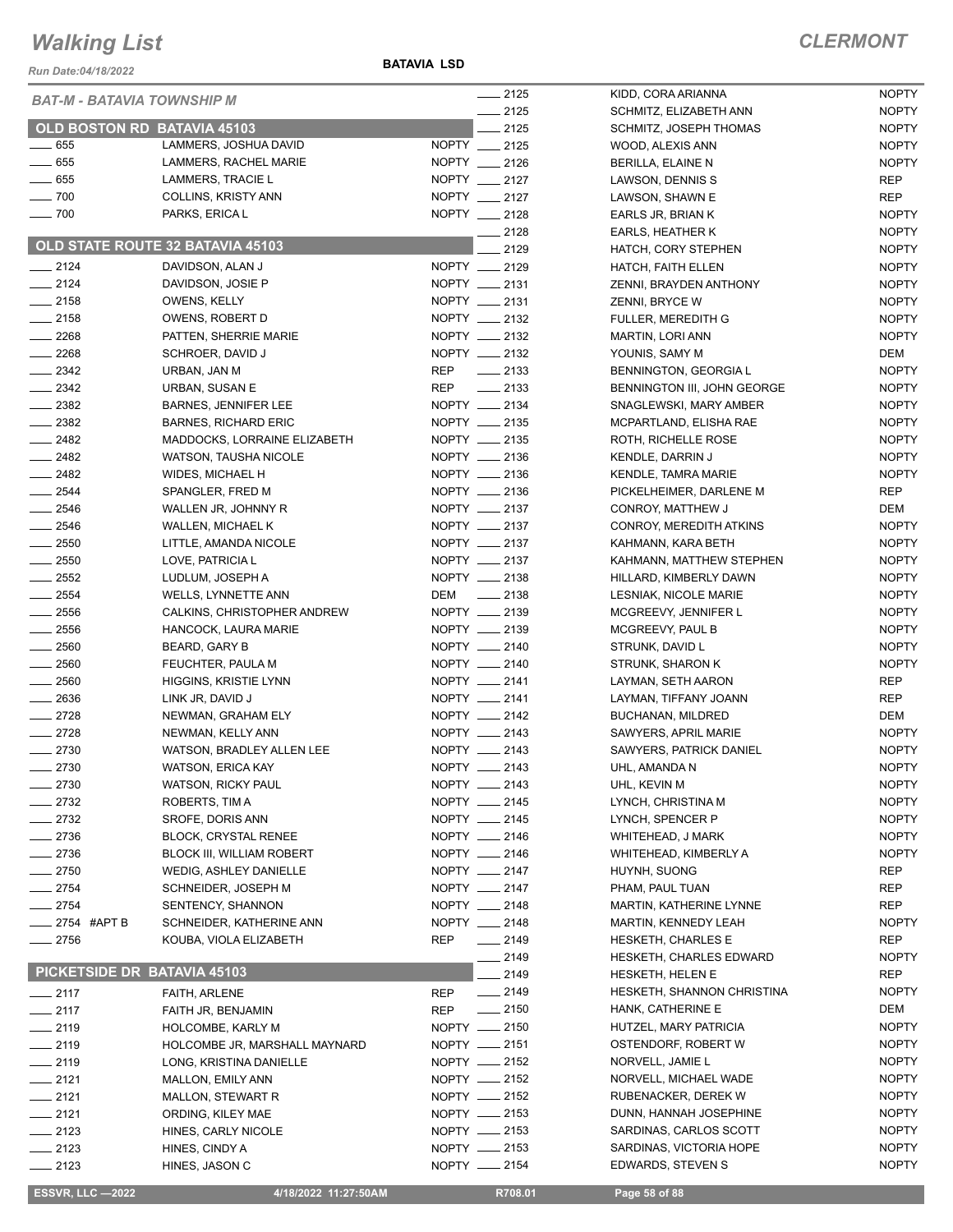*Run Date:04/18/2022*

#### **BATAVIA LSD**

#### *CLERMONT*

NOPTY NOPTY

NOPTY

|                        | <b>BAT-M - BATAVIA TOWNSHIP M</b>  |              | $-4307$                | WALKER, STEPHANIE NICOLE      | <b>NOPTY</b> |
|------------------------|------------------------------------|--------------|------------------------|-------------------------------|--------------|
|                        |                                    |              | $-4308$                | ADAMS, ANGELA C               | <b>REP</b>   |
|                        | PICKETSIDE DR BATAVIA 45103        |              | $-4308$                | ADAMS, RALPH E                | DEM          |
| $-2154$                | SWAFFORD JR, CHARLES H             |              | NOPTY -4309            | COPE, DAVID LEE               | <b>NOPTY</b> |
| $-2154$                | SWAFFORD, GERALDINE                |              | NOPTY -4309            | GADBURY, KEAGAN CHRISTOPHER   | <b>NOPTY</b> |
| $\frac{1}{2155}$       | KAPPEL, TIMOTHY PAUL               |              | NOPTY -4310            | <b>MARTIN, JASON ROBERT</b>   | <b>NOPTY</b> |
| $\frac{1}{2155}$       | <b>MCHENRY, ERIN</b>               |              | NOPTY -4311            | HALE, BRYAN S                 | <b>NOPTY</b> |
| $-2156$                | <b>BURKE, BLAKE J</b>              |              | NOPTY -4311            | HALE, DAWN RENEE              | <b>NOPTY</b> |
| $-2156$                | BURKE, BRYAN DAVID                 | <b>REP</b>   | $-4311$                | HALE, LINDSEY NICOLE          | <b>NOPTY</b> |
| $-2156$                | <b>BURKE, MELISSA LYNN</b>         |              | REP - 4312             | ADAMS, KATHLEEN R             | REP          |
| $-2157$                |                                    |              | REP - 4312             | CLARK, MELINDA SUE            | REP          |
|                        | <b>GORMLEY, ASHLEY NICOLE</b>      |              | NOPTY -4312            | <b>CLARK, MOLLIE PAIGE</b>    | <b>NOPTY</b> |
| $\frac{1}{2157}$       | <b>GORMLEY, RYAN JEFFERY</b>       |              | $-4312$                | CLARK, TRENT MICHAEL WAYNE    | <b>NOPTY</b> |
| $-2157$                | MCCARTHY, BRIAN JOSEPH             | <b>REP</b>   |                        | ALEXANDER, JARED MICHAEL      | <b>NOPTY</b> |
| $\frac{1}{2157}$       | MCCARTHY, KYLE PATRICK             |              | NOPTY -4313            |                               |              |
| $-2157$                | MCCARTHY, SANDRA M                 |              | REP -4313              | ALEXANDER, SHANA RYAN         | <b>NOPTY</b> |
| $-2158$                | BOERGER JR, BERNARD ALLEN          |              | REP - 4314             | RICHARDSON, CORBIN JOSEPH     | <b>NOPTY</b> |
| $-2158$                | OHARA, KRISTEN MARGARET            |              | NOPTY - 4314           | RICHARDSON, DANIEL R          | REP          |
| $-2158$                | SCHUBERT, KEVIN G                  |              | NOPTY - 4314           | RICHARDSON, DAWN L            | <b>NOPTY</b> |
| $-2158$                | <b>UECKER, CHRISTINA MARIE</b>     |              | NOPTY -4314            | RICHARDSON, JORDAN TANNER     | <b>NOPTY</b> |
| $-2159$                | ADKINS, HAROLD R                   |              | NOPTY -4314            | RICHARDSON, KAINAN DANIEL     | <b>NOPTY</b> |
|                        |                                    |              | $-4314$                | RICHARDSON, KYLEE MARIE       | <b>NOPTY</b> |
|                        | SHEPHERDS WAY BATAVIA 45103        |              | $-4314$                | RICHARDSON, LOGAN CHRISTOPHER | <b>NOPTY</b> |
| $-4500$                | DEATON, JOHN M                     |              | NOPTY -4316            | WEIGAND, JEFFREY LEE          | REP          |
| $-4510$                | PRIDEMORE, CHARLES E               |              | NOPTY -4316            | WEIGAND, KIMBERLY I           | REP          |
| $-4510$                | PRIDEMORE, THURSTENE G             |              | NOPTY -4317            | SCHWARTZ, BOBBIE JEAN         | <b>NOPTY</b> |
| $-4529$                | MCPARTLAND, CHARLENE R             |              | NOPTY -4317            | <b>SCHWARTZ, DORIS J</b>      | <b>NOPTY</b> |
|                        |                                    |              | NOPTY -4317            | SCHWARTZ III, FREDERICK C     | <b>NOPTY</b> |
| $- 4529$               | MCPARTLAND, WILLIAM J              |              | NOPTY -4318            | <b>ISBLE JR, DAVID L</b>      | <b>REP</b>   |
| $-4529$                | MCPARTLAND III, WILLIAM JAMES      |              | NOPTY -4318            | <b>ISBLE, VERNA JEANETTE</b>  | <b>REP</b>   |
| $- 4530$               | WILSON, EARL DAVID                 |              | NOPTY -4319            | WELSH, CAROLINE M             | <b>REP</b>   |
| $-4530$                | <b>WILSON, REGINA K</b>            |              |                        | WELSH, MICHAEL H              | <b>REP</b>   |
| $-4539$                | BAKER, KEITH D                     |              | NOPTY -4319<br>$-4321$ | ROYER, KAREN R                | <b>REP</b>   |
| $- 4539$               | BAKER, TERESA A                    | $N$ OPTY $-$ |                        |                               | <b>REP</b>   |
| $-4540$                | <b>WEBSTER, NATHAN P</b>           |              | NOPTY -4321            | WEBB, MARY ELEANOR R          |              |
| $- 4540$               | <b>WEBSTER, SHANNON MARIE</b>      | DEM          | $-4322$                | JACOB, LARRY WALTE            | <b>NOPTY</b> |
| $- 4550$               | KOFORD, GAIL ANNE                  | REP          | $-4322$                | JACOB, LAURIE LEE             | <b>NOPTY</b> |
| $- 4550$               | KOFORD, STUART K                   | <b>REP</b>   | $-4322$                | JACOB, MORGAN DIANA           | <b>NOPTY</b> |
| $- 4560$               | DOWDNEY, WILLIAM C                 | <b>REP</b>   | $-4323$                | TERRELL, CANDACE DAWN         | <b>NOPTY</b> |
| $-4560$                | THOMAS JR, RUSSELL RAY             |              | NOPTY -4324            | STREIGHT, SHIRLEY A           | REP          |
| $-4570$                | SPOON, GARY R                      |              | NOPTY -4325            | JONES, DEREK                  | <b>NOPTY</b> |
| $\frac{1}{2}$ 4570     | SPOON, MICHELLE L                  |              | NOPTY -4325            | JONES, LINDSEY DYAN           | <b>NOPTY</b> |
| _ 4579                 | FITZGERALD, BETH A                 |              | NOPTY -4326            | HUTCHINS, ASHLEY A            | <b>NOPTY</b> |
| - 4579                 | SCHWENDENMANN JR, RAYMOND EDW      | NOPTY -      | $-4327$                | PATRO, TANGI NARAYAN          | <b>NOPTY</b> |
| $-4580$                | STEWART, JOHN SCOTT                | <b>DEM</b>   | _ 4328                 | BURT, JOHN E                  | <b>NOPTY</b> |
| $-4580$                | STEWART, KATHLEEN C                | <b>DEM</b>   | $-4328$                | <b>BURT, JUNE A</b>           | <b>NOPTY</b> |
| ____ 4589              | COLLIER, CHRISTOPHER ROBERT        | NOPTY -      | _ 4330                 | <b>WILSON, DORIS ALMIRA</b>   | <b>NOPTY</b> |
| $- 4589$               | COLLIER, PAMELA S                  |              | NOPTY -4332            | HEMBREE, ANTHONY M            | <b>NOPTY</b> |
|                        |                                    | <b>REP</b>   | $- 4332$               | HEMBREE, PAM S                | <b>REP</b>   |
| _ 4589                 | MAXWELL, BRADLEY W                 | <b>REP</b>   | $-4334$                | PESKIN, KELLEY NICOLE         | <b>NOPTY</b> |
| $-4589$                | MAXWELL, DARLA H                   |              | NOPTY -4334            | PESKIN, STEVEN S              | <b>NOPTY</b> |
| —— 4590                | MUELLER, ABIGAYLE MARIE            |              | $-4336$                | <b>CLARSON, MARIE E</b>       | <b>NOPTY</b> |
| $-4590$                | MUELLER, PAULA D                   | <b>REP</b>   | $- 4336$               | WOODRICH, TODD A              | <b>NOPTY</b> |
| $-4590$                | MUELLER, SCOTT J                   | <b>REP</b>   | $-4338$                | HANNAH II, DAVID J            | REP          |
| $- 4599$               | <b>ENOS, ROBERT T</b>              | $NOPTY =$    | - 4338                 | HANNAH, LISA J                | REP          |
| $-4600$                | RINGLAND, KAREN M                  | <b>REP</b>   |                        |                               |              |
| $=$ 4600               | RINGLAND, LOGAN ALEXIS             | NOPTY -      | $-4339$                | OTT II, FRANZ BARRETT         | <b>NOPTY</b> |
| $=4600$                | RINGLAND, ROBERT P                 | <b>REP</b>   | _ 4340                 | DOPP, KELLY JOAN              | <b>NOPTY</b> |
|                        |                                    |              | $-4340$                | DOPP, MATTHEW BRUCE           | <b>NOPTY</b> |
|                        | <b>SOUTHCROSS DR BATAVIA 45103</b> |              |                        | STATE ROUTE 132 BATAVIA 45103 |              |
| _ 4306                 | WAINSCOTT, CHRISTOPHER M           | <b>REP</b>   | $-4507$                | <b>TURNER, ANDREW JAMES</b>   | <b>NOPTY</b> |
| $-4306$                | WAINSCOTT, ELIZABETH ASHTON        | <b>REP</b>   | $-4507$                | TURNER, JAMES E               | REP          |
| $-4307$                | <b>WALKER, MADISON GABRIELLE</b>   | NOPTY -      |                        |                               | REP          |
| —— 4307                | WALKER, MORGAN KENDRICK            | NOPTY -      | . 4507                 | TURNER, LISA K                |              |
| $-4307$                | <b>WALKER, ROBERT T</b>            | NOPTY $-$    | $-4525$                | TROUT, KATHERINE M            | <b>NOPTY</b> |
|                        |                                    |              | $-4525$                | WOLFER JR, NORMAN R           | <b>NOPTY</b> |
| <b>ESSVR, LLC-2022</b> | 4/18/2022 11:27:50AM               |              | R708.01                | Page 59 of 88                 |              |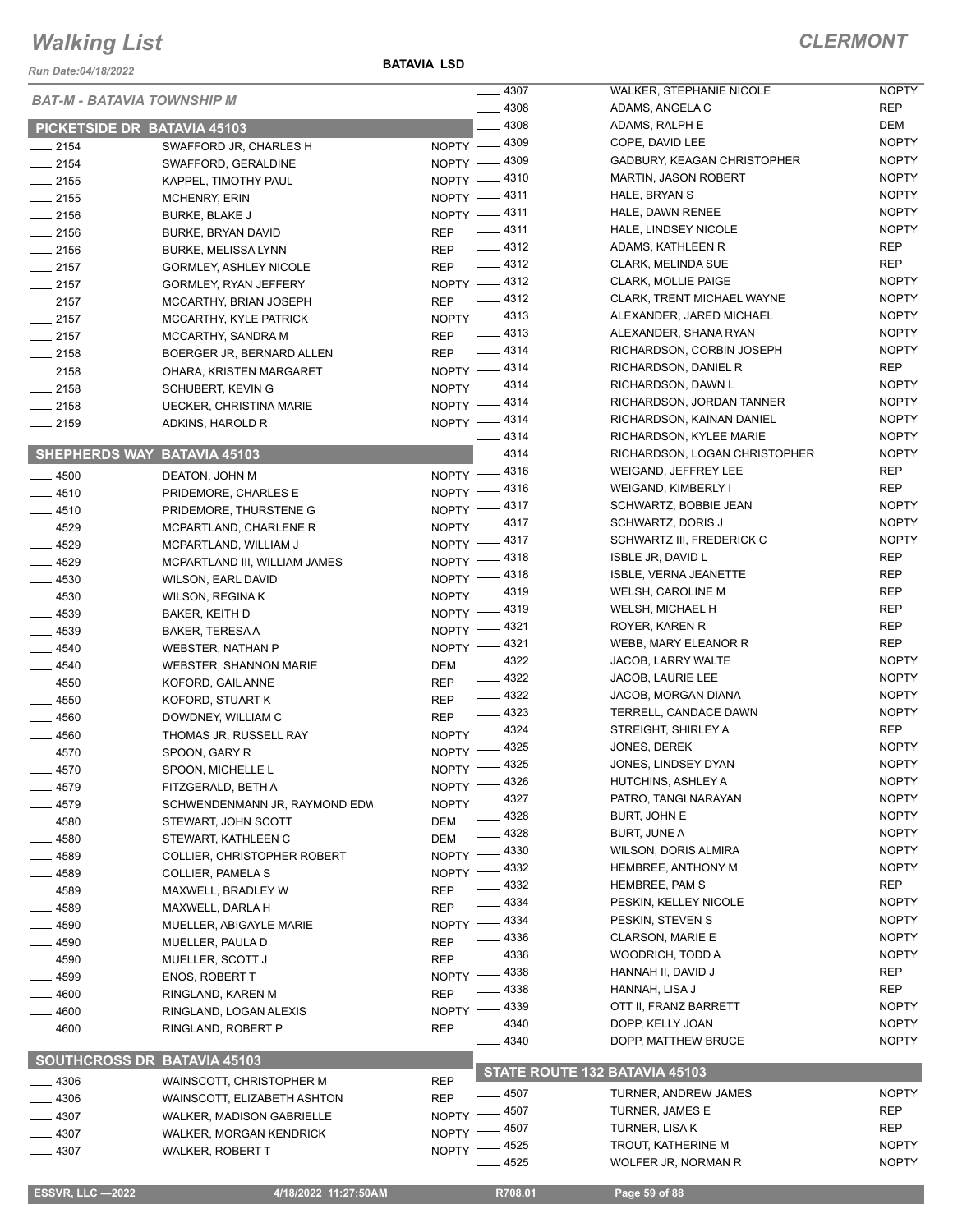*Run Date:04/18/2022*

#### **BATAVIA LSD**

| <b>REP</b><br>BARE, KIMBERLY J<br>4294<br><b>REP</b><br>STATE ROUTE 132 BATAVIA 45103<br><b>BARE, RUSSELL M</b><br>WOLFER, RICKAL L<br>NOPTY __ 4295<br>$-4525$<br><b>NOPTY</b><br>CARTER, CASSIE DALE<br>$-4295$<br><b>NOPTY</b><br>CARTER, GEOFF MICHAEL<br><b>TROTTERS WAY BATAVIA 45103</b><br>4296<br><b>REP</b><br>COOK, JOAN D<br>NOPTY __ 4296<br><b>REP</b><br>COOK JR, RIDGWAY H<br>$-4260$<br>MARZIALE JR, DOMINIC<br><b>NOPTY</b><br>$-4260$<br>NOPTY -4297<br>LEHN, MICHELLE LYNN<br>MARZIALE, JUANITA SUE<br><b>NOPTY</b><br>NOPTY __ 4297<br>LEHN, PAUL ANDREW SCOTT<br>$-4261$<br>WATSON, GREGORY S<br>$-4298$<br><b>REP</b><br><b>GRANT, JULIE L</b><br><b>NOPTY</b><br>$-4261$<br><b>WATSON, RICENA A</b><br>NOPTY -4298<br><b>NOPTY</b><br><b>MYERS, ROBERT M</b><br>$-4262$<br>HAMILTON, HAYDEN PATRICK<br>$\frac{4262}{5}$<br><b>NOPTY</b><br>KELLEY, VALERIE NICHOLE<br>NOPTY VILLAGE POINTE DR BATAVIA 45103<br>$-4263$<br>BEARD JR, KENNETH DWAYNE<br>$-4263$<br><b>NOPTY</b><br>BEARD, KRISTINE JOANNA<br>NOPTY __ 2160<br>KUPER, KELSEY RAE<br>$-4264$<br>NOPTY __ 2160<br><b>NOPTY</b><br>RAINS, CHARLES R<br>MOSBARGER, TYSON LYNN<br>$-4264$<br>NOPTY __ 2161<br>RAINS, MICHAEL RAY<br>TRITSCHLER, GAYLE L<br>REP<br>$-4265$<br>NOPTY __ 2162<br><b>REP</b><br>DURBIN, DANIEL C<br><b>COLEMAN, KRISTEN MARIE</b><br>$-4265$<br>NOPTY __ 2162<br><b>NOPTY</b><br>DURBIN, REBECCA L<br><b>COLLINS, KELLY ANNETTE</b><br>NOPTY __ 2162<br>$-4266$<br>BAIRD, BRIAN DAVID<br><b>NOPTY</b><br>COLLINS, ROBERT ALAN<br>$-4266$<br>$-2164$<br><b>REP</b><br><b>REP</b><br>BAIRD, JOHN D<br>HARDEN, LYNN ALICE<br>NOPTY __ 2164<br>$-4266$<br><b>REP</b><br><b>BAIRD, PAMELA R</b><br>HARDEN, STEVEN M<br>$-4268$<br>NOPTY __ 2165<br><b>NOPTY</b><br><b>SCHACHT, EMILY RENEE</b><br>FISHER, KRISTI LEE<br>$-4268$<br>NOPTY __ 2166<br><b>NOPTY</b><br>SCHACHT, GREGORY DONALD<br>SATTLER, DANIELLE M<br>$-4269$<br>NEUMEISTER, DANIEL T<br>NOPTY __ 2166<br><b>NOPTY</b><br>SATTLER, ROBERT LEWIS<br>NOPTY __ 2167<br>$-4269$<br><b>NOPTY</b><br>NEUMEISTER, JULIA R<br>CALES, JOSHUA VICTOR<br>NOPTY __ 2167<br>$-4269$<br><b>NOPTY</b><br>NEUMEISTER, LISA M<br>CALES, MARY ELIZABETH<br>NOPTY __ 2167<br>$-4269$<br><b>NOPTY</b><br>NEUMEISTER, SARA ANN<br>RING, JOEL CHRISTOPHER<br>$-4270$<br>NOPTY __ 2167<br><b>NOPTY</b><br>HILL, NASH G<br>RING, MEGHAN MICHELLE<br>$-4270$<br>NOPTY __ 2168<br>PELL, JAMIE MARIE KLUG<br>BORER, BARTON MICHAEL<br><b>NOPTY</b><br>$-4270$<br>NOPTY __ 2168<br><b>NOPTY</b><br>PELL, SUZANNE MARIE<br>BORER, SAMANTHA GRACE BELL<br>$-4271$<br><b>REP</b><br>$\frac{1}{2168}$<br><b>NOPTY</b><br>PINKERTON III, FRANKLIN B<br>PERRY, EVELYN MAKAYLA<br>$-4271$<br>DEM<br>$\frac{1}{2168}$<br><b>NOPTY</b><br>PINKERTON, LEE M<br>PERRY, JAIMIE ERIN<br>NOPTY __ 2169<br>$-4272$<br><b>NOPTY</b><br>BLAIR, GERALD E<br>SAMMONS, COLLIN GRADY<br>$-4272$<br>NOPTY __ 2169<br>BLAIR, LORI A<br><b>NOPTY</b><br>SAMMONS, MICHAEL P<br>$-4273$<br>NOPTY __ 2169<br><b>NOPTY</b><br>QUILLIN, DAVID ROSS<br>SAMMONS, NICOLE M<br>$-4273$<br>NOPTY __ 2171<br>QUILLIN, DENISE M<br>HAAS, LACEY MARIE<br><b>NOPTY</b><br>$-4273$<br>NOPTY __ 2173<br><b>NOPTY</b><br>TINCHER, KATHY J<br><b>GROTHE, MEREDITH PAIGE</b><br>$-4274$<br>NOPTY __ 2173<br>SMITH, ANGELA K<br><b>GROTHE, SHAWN MICHAEL</b><br><b>NOPTY</b><br>NOPTY __ 2175<br>$-4274$<br>SMITH, JEFFREY H<br><b>NOPTY</b><br>SANDERS, ENRIQUE JESUS<br>NOPTY __ 2177<br><b>NOPTY</b><br>$-4275$<br>WILLMAN, JUDITH A<br>JONES JR, WAYNE D<br>NOPTY __ 2177<br>4276<br><b>MYERS, CASSANDRA MARIE</b><br><b>NOPTY</b><br>FISICARO MAGRINO, ENZA F<br>4276<br>NOPTY __ 2179<br>REP<br>MAGRINO, GERARDO G<br>MASCARI, JEFFREY A<br>$-4278$<br>NOPTY __ 2179<br><b>REP</b><br>VIROSTKO, STEVEN M<br>MASCARI, TINA M<br>_ 4279<br>REP<br>GINN, DONNA JEAN<br>$- 2180$<br>KAELIN, EMILY CATHERINE<br><b>NOPTY</b><br>$-4279$<br><b>REP</b><br>$-2180$<br><b>NOPTY</b><br>GINN, DOUGLAS L<br>KAELIN, JAMES N<br>NOPTY __ 2180<br>_ 4280<br>CARSON, BRITANY NICOLE<br>KAELIN, MARY C<br><b>NOPTY</b><br>$-4280$<br>$-2181$<br>REP<br>DEM<br>WUERTH, LORI ANN<br>ROLL, CHARLOTTE L<br>$-4283$<br><b>REP</b><br>$-2183$<br><b>NOPTY</b><br><b>KERBER, DELORES M</b><br>MENGLE, SAMUEL DAVID<br>4283<br>KERBER, RICHARD DONALD<br>NOPTY __ 2185<br>AYALA MORALES, JESUS<br><b>NOPTY</b><br>4285<br><b>REP</b><br>SANTEL, LOIS J<br>____ 2185<br><b>NOPTY</b><br>COOPER, PATRICIA JANE<br>4285<br><b>REP</b><br>SANTEL, ROBERT J<br>____ 2185<br><b>NOPTY</b><br>QVICK, ANDREA LEE<br>4286<br><b>NOPTY</b><br>HUHN, JASON CHARLES<br><b>WINEMILLER WAY BATAVIA 45103</b><br><b>NOPTY</b><br>4286<br>HUHN, RACHEL NICOLE<br>4287<br>RASH, ROBERT DOUGLAS<br>NOPTY __ 2188<br><b>NOPTY</b><br>PATEL, RAJ D<br>$-4287$<br>RASH, SHANNON MIKELLE<br>NOPTY __ 2188<br><b>NOPTY</b><br>PATEL, ZANKHANA DHARMESH<br>4289<br>SHIPLEY, BARBARA LYNN<br><b>NOPTY</b><br>$-4289$<br><b>NOPTY</b><br>SHIPLEY, RUSSELL LEE<br><b>TOTAL: 1,148</b><br>$-4290$<br><b>REP</b><br>VANHOOSE, ELONIA K<br><b>REP</b><br>$=$ 4290<br>VANHOOSE, RONNIE LEE<br>$-4291$<br><b>NOPTY</b><br>BURKE, LISA M<br>$-4291$<br><b>BURKE, TIMOTHY R</b><br><b>NOPTY</b><br>4292<br>EUBANKS, DONNIE E<br>REP<br>_ 4292<br><b>REP</b><br>EUBANKS, JUDY T<br><b>ESSVR, LLC -2022</b><br>4/18/2022 11:27:50AM<br>R708.01<br>Page 60 of 88 | <b>BAT-M - BATAVIA TOWNSHIP M</b> |  | $-4293$ | SCHERER, ALAYZIA RAE | <b>NOPTY</b> |
|------------------------------------------------------------------------------------------------------------------------------------------------------------------------------------------------------------------------------------------------------------------------------------------------------------------------------------------------------------------------------------------------------------------------------------------------------------------------------------------------------------------------------------------------------------------------------------------------------------------------------------------------------------------------------------------------------------------------------------------------------------------------------------------------------------------------------------------------------------------------------------------------------------------------------------------------------------------------------------------------------------------------------------------------------------------------------------------------------------------------------------------------------------------------------------------------------------------------------------------------------------------------------------------------------------------------------------------------------------------------------------------------------------------------------------------------------------------------------------------------------------------------------------------------------------------------------------------------------------------------------------------------------------------------------------------------------------------------------------------------------------------------------------------------------------------------------------------------------------------------------------------------------------------------------------------------------------------------------------------------------------------------------------------------------------------------------------------------------------------------------------------------------------------------------------------------------------------------------------------------------------------------------------------------------------------------------------------------------------------------------------------------------------------------------------------------------------------------------------------------------------------------------------------------------------------------------------------------------------------------------------------------------------------------------------------------------------------------------------------------------------------------------------------------------------------------------------------------------------------------------------------------------------------------------------------------------------------------------------------------------------------------------------------------------------------------------------------------------------------------------------------------------------------------------------------------------------------------------------------------------------------------------------------------------------------------------------------------------------------------------------------------------------------------------------------------------------------------------------------------------------------------------------------------------------------------------------------------------------------------------------------------------------------------------------------------------------------------------------------------------------------------------------------------------------------------------------------------------------------------------------------------------------------------------------------------------------------------------------------------------------------------------------------------------------------------------------------------------------------------------------------------------------------------------------------------------------------------------------------------------------------------------------------------------------------------------------------------------------------------------------------------------------------------------------------------------------------------------------------------------------------------------------------------------------------------------------------------------------------------------------------------------------------------------------------------------------------------------------------------------------------------------------------------------------------------------------------------------------------------------------------------------------------------------------------------------------------------------------------------------------------------------------------------------------------------------------------------------------------------------------------------------------------------------------------------------------------------------------------------------------------------------------------------------------------------------------------------------------------------------------------------------------|-----------------------------------|--|---------|----------------------|--------------|
|                                                                                                                                                                                                                                                                                                                                                                                                                                                                                                                                                                                                                                                                                                                                                                                                                                                                                                                                                                                                                                                                                                                                                                                                                                                                                                                                                                                                                                                                                                                                                                                                                                                                                                                                                                                                                                                                                                                                                                                                                                                                                                                                                                                                                                                                                                                                                                                                                                                                                                                                                                                                                                                                                                                                                                                                                                                                                                                                                                                                                                                                                                                                                                                                                                                                                                                                                                                                                                                                                                                                                                                                                                                                                                                                                                                                                                                                                                                                                                                                                                                                                                                                                                                                                                                                                                                                                                                                                                                                                                                                                                                                                                                                                                                                                                                                                                                                                                                                                                                                                                                                                                                                                                                                                                                                                                                                                                                                            |                                   |  | 4294    |                      |              |
|                                                                                                                                                                                                                                                                                                                                                                                                                                                                                                                                                                                                                                                                                                                                                                                                                                                                                                                                                                                                                                                                                                                                                                                                                                                                                                                                                                                                                                                                                                                                                                                                                                                                                                                                                                                                                                                                                                                                                                                                                                                                                                                                                                                                                                                                                                                                                                                                                                                                                                                                                                                                                                                                                                                                                                                                                                                                                                                                                                                                                                                                                                                                                                                                                                                                                                                                                                                                                                                                                                                                                                                                                                                                                                                                                                                                                                                                                                                                                                                                                                                                                                                                                                                                                                                                                                                                                                                                                                                                                                                                                                                                                                                                                                                                                                                                                                                                                                                                                                                                                                                                                                                                                                                                                                                                                                                                                                                                            |                                   |  |         |                      |              |
|                                                                                                                                                                                                                                                                                                                                                                                                                                                                                                                                                                                                                                                                                                                                                                                                                                                                                                                                                                                                                                                                                                                                                                                                                                                                                                                                                                                                                                                                                                                                                                                                                                                                                                                                                                                                                                                                                                                                                                                                                                                                                                                                                                                                                                                                                                                                                                                                                                                                                                                                                                                                                                                                                                                                                                                                                                                                                                                                                                                                                                                                                                                                                                                                                                                                                                                                                                                                                                                                                                                                                                                                                                                                                                                                                                                                                                                                                                                                                                                                                                                                                                                                                                                                                                                                                                                                                                                                                                                                                                                                                                                                                                                                                                                                                                                                                                                                                                                                                                                                                                                                                                                                                                                                                                                                                                                                                                                                            |                                   |  |         |                      |              |
|                                                                                                                                                                                                                                                                                                                                                                                                                                                                                                                                                                                                                                                                                                                                                                                                                                                                                                                                                                                                                                                                                                                                                                                                                                                                                                                                                                                                                                                                                                                                                                                                                                                                                                                                                                                                                                                                                                                                                                                                                                                                                                                                                                                                                                                                                                                                                                                                                                                                                                                                                                                                                                                                                                                                                                                                                                                                                                                                                                                                                                                                                                                                                                                                                                                                                                                                                                                                                                                                                                                                                                                                                                                                                                                                                                                                                                                                                                                                                                                                                                                                                                                                                                                                                                                                                                                                                                                                                                                                                                                                                                                                                                                                                                                                                                                                                                                                                                                                                                                                                                                                                                                                                                                                                                                                                                                                                                                                            |                                   |  |         |                      |              |
|                                                                                                                                                                                                                                                                                                                                                                                                                                                                                                                                                                                                                                                                                                                                                                                                                                                                                                                                                                                                                                                                                                                                                                                                                                                                                                                                                                                                                                                                                                                                                                                                                                                                                                                                                                                                                                                                                                                                                                                                                                                                                                                                                                                                                                                                                                                                                                                                                                                                                                                                                                                                                                                                                                                                                                                                                                                                                                                                                                                                                                                                                                                                                                                                                                                                                                                                                                                                                                                                                                                                                                                                                                                                                                                                                                                                                                                                                                                                                                                                                                                                                                                                                                                                                                                                                                                                                                                                                                                                                                                                                                                                                                                                                                                                                                                                                                                                                                                                                                                                                                                                                                                                                                                                                                                                                                                                                                                                            |                                   |  |         |                      |              |
|                                                                                                                                                                                                                                                                                                                                                                                                                                                                                                                                                                                                                                                                                                                                                                                                                                                                                                                                                                                                                                                                                                                                                                                                                                                                                                                                                                                                                                                                                                                                                                                                                                                                                                                                                                                                                                                                                                                                                                                                                                                                                                                                                                                                                                                                                                                                                                                                                                                                                                                                                                                                                                                                                                                                                                                                                                                                                                                                                                                                                                                                                                                                                                                                                                                                                                                                                                                                                                                                                                                                                                                                                                                                                                                                                                                                                                                                                                                                                                                                                                                                                                                                                                                                                                                                                                                                                                                                                                                                                                                                                                                                                                                                                                                                                                                                                                                                                                                                                                                                                                                                                                                                                                                                                                                                                                                                                                                                            |                                   |  |         |                      |              |
|                                                                                                                                                                                                                                                                                                                                                                                                                                                                                                                                                                                                                                                                                                                                                                                                                                                                                                                                                                                                                                                                                                                                                                                                                                                                                                                                                                                                                                                                                                                                                                                                                                                                                                                                                                                                                                                                                                                                                                                                                                                                                                                                                                                                                                                                                                                                                                                                                                                                                                                                                                                                                                                                                                                                                                                                                                                                                                                                                                                                                                                                                                                                                                                                                                                                                                                                                                                                                                                                                                                                                                                                                                                                                                                                                                                                                                                                                                                                                                                                                                                                                                                                                                                                                                                                                                                                                                                                                                                                                                                                                                                                                                                                                                                                                                                                                                                                                                                                                                                                                                                                                                                                                                                                                                                                                                                                                                                                            |                                   |  |         |                      |              |
|                                                                                                                                                                                                                                                                                                                                                                                                                                                                                                                                                                                                                                                                                                                                                                                                                                                                                                                                                                                                                                                                                                                                                                                                                                                                                                                                                                                                                                                                                                                                                                                                                                                                                                                                                                                                                                                                                                                                                                                                                                                                                                                                                                                                                                                                                                                                                                                                                                                                                                                                                                                                                                                                                                                                                                                                                                                                                                                                                                                                                                                                                                                                                                                                                                                                                                                                                                                                                                                                                                                                                                                                                                                                                                                                                                                                                                                                                                                                                                                                                                                                                                                                                                                                                                                                                                                                                                                                                                                                                                                                                                                                                                                                                                                                                                                                                                                                                                                                                                                                                                                                                                                                                                                                                                                                                                                                                                                                            |                                   |  |         |                      |              |
|                                                                                                                                                                                                                                                                                                                                                                                                                                                                                                                                                                                                                                                                                                                                                                                                                                                                                                                                                                                                                                                                                                                                                                                                                                                                                                                                                                                                                                                                                                                                                                                                                                                                                                                                                                                                                                                                                                                                                                                                                                                                                                                                                                                                                                                                                                                                                                                                                                                                                                                                                                                                                                                                                                                                                                                                                                                                                                                                                                                                                                                                                                                                                                                                                                                                                                                                                                                                                                                                                                                                                                                                                                                                                                                                                                                                                                                                                                                                                                                                                                                                                                                                                                                                                                                                                                                                                                                                                                                                                                                                                                                                                                                                                                                                                                                                                                                                                                                                                                                                                                                                                                                                                                                                                                                                                                                                                                                                            |                                   |  |         |                      |              |
|                                                                                                                                                                                                                                                                                                                                                                                                                                                                                                                                                                                                                                                                                                                                                                                                                                                                                                                                                                                                                                                                                                                                                                                                                                                                                                                                                                                                                                                                                                                                                                                                                                                                                                                                                                                                                                                                                                                                                                                                                                                                                                                                                                                                                                                                                                                                                                                                                                                                                                                                                                                                                                                                                                                                                                                                                                                                                                                                                                                                                                                                                                                                                                                                                                                                                                                                                                                                                                                                                                                                                                                                                                                                                                                                                                                                                                                                                                                                                                                                                                                                                                                                                                                                                                                                                                                                                                                                                                                                                                                                                                                                                                                                                                                                                                                                                                                                                                                                                                                                                                                                                                                                                                                                                                                                                                                                                                                                            |                                   |  |         |                      |              |
|                                                                                                                                                                                                                                                                                                                                                                                                                                                                                                                                                                                                                                                                                                                                                                                                                                                                                                                                                                                                                                                                                                                                                                                                                                                                                                                                                                                                                                                                                                                                                                                                                                                                                                                                                                                                                                                                                                                                                                                                                                                                                                                                                                                                                                                                                                                                                                                                                                                                                                                                                                                                                                                                                                                                                                                                                                                                                                                                                                                                                                                                                                                                                                                                                                                                                                                                                                                                                                                                                                                                                                                                                                                                                                                                                                                                                                                                                                                                                                                                                                                                                                                                                                                                                                                                                                                                                                                                                                                                                                                                                                                                                                                                                                                                                                                                                                                                                                                                                                                                                                                                                                                                                                                                                                                                                                                                                                                                            |                                   |  |         |                      |              |
|                                                                                                                                                                                                                                                                                                                                                                                                                                                                                                                                                                                                                                                                                                                                                                                                                                                                                                                                                                                                                                                                                                                                                                                                                                                                                                                                                                                                                                                                                                                                                                                                                                                                                                                                                                                                                                                                                                                                                                                                                                                                                                                                                                                                                                                                                                                                                                                                                                                                                                                                                                                                                                                                                                                                                                                                                                                                                                                                                                                                                                                                                                                                                                                                                                                                                                                                                                                                                                                                                                                                                                                                                                                                                                                                                                                                                                                                                                                                                                                                                                                                                                                                                                                                                                                                                                                                                                                                                                                                                                                                                                                                                                                                                                                                                                                                                                                                                                                                                                                                                                                                                                                                                                                                                                                                                                                                                                                                            |                                   |  |         |                      |              |
|                                                                                                                                                                                                                                                                                                                                                                                                                                                                                                                                                                                                                                                                                                                                                                                                                                                                                                                                                                                                                                                                                                                                                                                                                                                                                                                                                                                                                                                                                                                                                                                                                                                                                                                                                                                                                                                                                                                                                                                                                                                                                                                                                                                                                                                                                                                                                                                                                                                                                                                                                                                                                                                                                                                                                                                                                                                                                                                                                                                                                                                                                                                                                                                                                                                                                                                                                                                                                                                                                                                                                                                                                                                                                                                                                                                                                                                                                                                                                                                                                                                                                                                                                                                                                                                                                                                                                                                                                                                                                                                                                                                                                                                                                                                                                                                                                                                                                                                                                                                                                                                                                                                                                                                                                                                                                                                                                                                                            |                                   |  |         |                      |              |
|                                                                                                                                                                                                                                                                                                                                                                                                                                                                                                                                                                                                                                                                                                                                                                                                                                                                                                                                                                                                                                                                                                                                                                                                                                                                                                                                                                                                                                                                                                                                                                                                                                                                                                                                                                                                                                                                                                                                                                                                                                                                                                                                                                                                                                                                                                                                                                                                                                                                                                                                                                                                                                                                                                                                                                                                                                                                                                                                                                                                                                                                                                                                                                                                                                                                                                                                                                                                                                                                                                                                                                                                                                                                                                                                                                                                                                                                                                                                                                                                                                                                                                                                                                                                                                                                                                                                                                                                                                                                                                                                                                                                                                                                                                                                                                                                                                                                                                                                                                                                                                                                                                                                                                                                                                                                                                                                                                                                            |                                   |  |         |                      |              |
|                                                                                                                                                                                                                                                                                                                                                                                                                                                                                                                                                                                                                                                                                                                                                                                                                                                                                                                                                                                                                                                                                                                                                                                                                                                                                                                                                                                                                                                                                                                                                                                                                                                                                                                                                                                                                                                                                                                                                                                                                                                                                                                                                                                                                                                                                                                                                                                                                                                                                                                                                                                                                                                                                                                                                                                                                                                                                                                                                                                                                                                                                                                                                                                                                                                                                                                                                                                                                                                                                                                                                                                                                                                                                                                                                                                                                                                                                                                                                                                                                                                                                                                                                                                                                                                                                                                                                                                                                                                                                                                                                                                                                                                                                                                                                                                                                                                                                                                                                                                                                                                                                                                                                                                                                                                                                                                                                                                                            |                                   |  |         |                      |              |
|                                                                                                                                                                                                                                                                                                                                                                                                                                                                                                                                                                                                                                                                                                                                                                                                                                                                                                                                                                                                                                                                                                                                                                                                                                                                                                                                                                                                                                                                                                                                                                                                                                                                                                                                                                                                                                                                                                                                                                                                                                                                                                                                                                                                                                                                                                                                                                                                                                                                                                                                                                                                                                                                                                                                                                                                                                                                                                                                                                                                                                                                                                                                                                                                                                                                                                                                                                                                                                                                                                                                                                                                                                                                                                                                                                                                                                                                                                                                                                                                                                                                                                                                                                                                                                                                                                                                                                                                                                                                                                                                                                                                                                                                                                                                                                                                                                                                                                                                                                                                                                                                                                                                                                                                                                                                                                                                                                                                            |                                   |  |         |                      |              |
|                                                                                                                                                                                                                                                                                                                                                                                                                                                                                                                                                                                                                                                                                                                                                                                                                                                                                                                                                                                                                                                                                                                                                                                                                                                                                                                                                                                                                                                                                                                                                                                                                                                                                                                                                                                                                                                                                                                                                                                                                                                                                                                                                                                                                                                                                                                                                                                                                                                                                                                                                                                                                                                                                                                                                                                                                                                                                                                                                                                                                                                                                                                                                                                                                                                                                                                                                                                                                                                                                                                                                                                                                                                                                                                                                                                                                                                                                                                                                                                                                                                                                                                                                                                                                                                                                                                                                                                                                                                                                                                                                                                                                                                                                                                                                                                                                                                                                                                                                                                                                                                                                                                                                                                                                                                                                                                                                                                                            |                                   |  |         |                      |              |
|                                                                                                                                                                                                                                                                                                                                                                                                                                                                                                                                                                                                                                                                                                                                                                                                                                                                                                                                                                                                                                                                                                                                                                                                                                                                                                                                                                                                                                                                                                                                                                                                                                                                                                                                                                                                                                                                                                                                                                                                                                                                                                                                                                                                                                                                                                                                                                                                                                                                                                                                                                                                                                                                                                                                                                                                                                                                                                                                                                                                                                                                                                                                                                                                                                                                                                                                                                                                                                                                                                                                                                                                                                                                                                                                                                                                                                                                                                                                                                                                                                                                                                                                                                                                                                                                                                                                                                                                                                                                                                                                                                                                                                                                                                                                                                                                                                                                                                                                                                                                                                                                                                                                                                                                                                                                                                                                                                                                            |                                   |  |         |                      |              |
|                                                                                                                                                                                                                                                                                                                                                                                                                                                                                                                                                                                                                                                                                                                                                                                                                                                                                                                                                                                                                                                                                                                                                                                                                                                                                                                                                                                                                                                                                                                                                                                                                                                                                                                                                                                                                                                                                                                                                                                                                                                                                                                                                                                                                                                                                                                                                                                                                                                                                                                                                                                                                                                                                                                                                                                                                                                                                                                                                                                                                                                                                                                                                                                                                                                                                                                                                                                                                                                                                                                                                                                                                                                                                                                                                                                                                                                                                                                                                                                                                                                                                                                                                                                                                                                                                                                                                                                                                                                                                                                                                                                                                                                                                                                                                                                                                                                                                                                                                                                                                                                                                                                                                                                                                                                                                                                                                                                                            |                                   |  |         |                      |              |
|                                                                                                                                                                                                                                                                                                                                                                                                                                                                                                                                                                                                                                                                                                                                                                                                                                                                                                                                                                                                                                                                                                                                                                                                                                                                                                                                                                                                                                                                                                                                                                                                                                                                                                                                                                                                                                                                                                                                                                                                                                                                                                                                                                                                                                                                                                                                                                                                                                                                                                                                                                                                                                                                                                                                                                                                                                                                                                                                                                                                                                                                                                                                                                                                                                                                                                                                                                                                                                                                                                                                                                                                                                                                                                                                                                                                                                                                                                                                                                                                                                                                                                                                                                                                                                                                                                                                                                                                                                                                                                                                                                                                                                                                                                                                                                                                                                                                                                                                                                                                                                                                                                                                                                                                                                                                                                                                                                                                            |                                   |  |         |                      |              |
|                                                                                                                                                                                                                                                                                                                                                                                                                                                                                                                                                                                                                                                                                                                                                                                                                                                                                                                                                                                                                                                                                                                                                                                                                                                                                                                                                                                                                                                                                                                                                                                                                                                                                                                                                                                                                                                                                                                                                                                                                                                                                                                                                                                                                                                                                                                                                                                                                                                                                                                                                                                                                                                                                                                                                                                                                                                                                                                                                                                                                                                                                                                                                                                                                                                                                                                                                                                                                                                                                                                                                                                                                                                                                                                                                                                                                                                                                                                                                                                                                                                                                                                                                                                                                                                                                                                                                                                                                                                                                                                                                                                                                                                                                                                                                                                                                                                                                                                                                                                                                                                                                                                                                                                                                                                                                                                                                                                                            |                                   |  |         |                      |              |
|                                                                                                                                                                                                                                                                                                                                                                                                                                                                                                                                                                                                                                                                                                                                                                                                                                                                                                                                                                                                                                                                                                                                                                                                                                                                                                                                                                                                                                                                                                                                                                                                                                                                                                                                                                                                                                                                                                                                                                                                                                                                                                                                                                                                                                                                                                                                                                                                                                                                                                                                                                                                                                                                                                                                                                                                                                                                                                                                                                                                                                                                                                                                                                                                                                                                                                                                                                                                                                                                                                                                                                                                                                                                                                                                                                                                                                                                                                                                                                                                                                                                                                                                                                                                                                                                                                                                                                                                                                                                                                                                                                                                                                                                                                                                                                                                                                                                                                                                                                                                                                                                                                                                                                                                                                                                                                                                                                                                            |                                   |  |         |                      |              |
|                                                                                                                                                                                                                                                                                                                                                                                                                                                                                                                                                                                                                                                                                                                                                                                                                                                                                                                                                                                                                                                                                                                                                                                                                                                                                                                                                                                                                                                                                                                                                                                                                                                                                                                                                                                                                                                                                                                                                                                                                                                                                                                                                                                                                                                                                                                                                                                                                                                                                                                                                                                                                                                                                                                                                                                                                                                                                                                                                                                                                                                                                                                                                                                                                                                                                                                                                                                                                                                                                                                                                                                                                                                                                                                                                                                                                                                                                                                                                                                                                                                                                                                                                                                                                                                                                                                                                                                                                                                                                                                                                                                                                                                                                                                                                                                                                                                                                                                                                                                                                                                                                                                                                                                                                                                                                                                                                                                                            |                                   |  |         |                      |              |
|                                                                                                                                                                                                                                                                                                                                                                                                                                                                                                                                                                                                                                                                                                                                                                                                                                                                                                                                                                                                                                                                                                                                                                                                                                                                                                                                                                                                                                                                                                                                                                                                                                                                                                                                                                                                                                                                                                                                                                                                                                                                                                                                                                                                                                                                                                                                                                                                                                                                                                                                                                                                                                                                                                                                                                                                                                                                                                                                                                                                                                                                                                                                                                                                                                                                                                                                                                                                                                                                                                                                                                                                                                                                                                                                                                                                                                                                                                                                                                                                                                                                                                                                                                                                                                                                                                                                                                                                                                                                                                                                                                                                                                                                                                                                                                                                                                                                                                                                                                                                                                                                                                                                                                                                                                                                                                                                                                                                            |                                   |  |         |                      |              |
|                                                                                                                                                                                                                                                                                                                                                                                                                                                                                                                                                                                                                                                                                                                                                                                                                                                                                                                                                                                                                                                                                                                                                                                                                                                                                                                                                                                                                                                                                                                                                                                                                                                                                                                                                                                                                                                                                                                                                                                                                                                                                                                                                                                                                                                                                                                                                                                                                                                                                                                                                                                                                                                                                                                                                                                                                                                                                                                                                                                                                                                                                                                                                                                                                                                                                                                                                                                                                                                                                                                                                                                                                                                                                                                                                                                                                                                                                                                                                                                                                                                                                                                                                                                                                                                                                                                                                                                                                                                                                                                                                                                                                                                                                                                                                                                                                                                                                                                                                                                                                                                                                                                                                                                                                                                                                                                                                                                                            |                                   |  |         |                      |              |
|                                                                                                                                                                                                                                                                                                                                                                                                                                                                                                                                                                                                                                                                                                                                                                                                                                                                                                                                                                                                                                                                                                                                                                                                                                                                                                                                                                                                                                                                                                                                                                                                                                                                                                                                                                                                                                                                                                                                                                                                                                                                                                                                                                                                                                                                                                                                                                                                                                                                                                                                                                                                                                                                                                                                                                                                                                                                                                                                                                                                                                                                                                                                                                                                                                                                                                                                                                                                                                                                                                                                                                                                                                                                                                                                                                                                                                                                                                                                                                                                                                                                                                                                                                                                                                                                                                                                                                                                                                                                                                                                                                                                                                                                                                                                                                                                                                                                                                                                                                                                                                                                                                                                                                                                                                                                                                                                                                                                            |                                   |  |         |                      |              |
|                                                                                                                                                                                                                                                                                                                                                                                                                                                                                                                                                                                                                                                                                                                                                                                                                                                                                                                                                                                                                                                                                                                                                                                                                                                                                                                                                                                                                                                                                                                                                                                                                                                                                                                                                                                                                                                                                                                                                                                                                                                                                                                                                                                                                                                                                                                                                                                                                                                                                                                                                                                                                                                                                                                                                                                                                                                                                                                                                                                                                                                                                                                                                                                                                                                                                                                                                                                                                                                                                                                                                                                                                                                                                                                                                                                                                                                                                                                                                                                                                                                                                                                                                                                                                                                                                                                                                                                                                                                                                                                                                                                                                                                                                                                                                                                                                                                                                                                                                                                                                                                                                                                                                                                                                                                                                                                                                                                                            |                                   |  |         |                      |              |
|                                                                                                                                                                                                                                                                                                                                                                                                                                                                                                                                                                                                                                                                                                                                                                                                                                                                                                                                                                                                                                                                                                                                                                                                                                                                                                                                                                                                                                                                                                                                                                                                                                                                                                                                                                                                                                                                                                                                                                                                                                                                                                                                                                                                                                                                                                                                                                                                                                                                                                                                                                                                                                                                                                                                                                                                                                                                                                                                                                                                                                                                                                                                                                                                                                                                                                                                                                                                                                                                                                                                                                                                                                                                                                                                                                                                                                                                                                                                                                                                                                                                                                                                                                                                                                                                                                                                                                                                                                                                                                                                                                                                                                                                                                                                                                                                                                                                                                                                                                                                                                                                                                                                                                                                                                                                                                                                                                                                            |                                   |  |         |                      |              |
|                                                                                                                                                                                                                                                                                                                                                                                                                                                                                                                                                                                                                                                                                                                                                                                                                                                                                                                                                                                                                                                                                                                                                                                                                                                                                                                                                                                                                                                                                                                                                                                                                                                                                                                                                                                                                                                                                                                                                                                                                                                                                                                                                                                                                                                                                                                                                                                                                                                                                                                                                                                                                                                                                                                                                                                                                                                                                                                                                                                                                                                                                                                                                                                                                                                                                                                                                                                                                                                                                                                                                                                                                                                                                                                                                                                                                                                                                                                                                                                                                                                                                                                                                                                                                                                                                                                                                                                                                                                                                                                                                                                                                                                                                                                                                                                                                                                                                                                                                                                                                                                                                                                                                                                                                                                                                                                                                                                                            |                                   |  |         |                      |              |
|                                                                                                                                                                                                                                                                                                                                                                                                                                                                                                                                                                                                                                                                                                                                                                                                                                                                                                                                                                                                                                                                                                                                                                                                                                                                                                                                                                                                                                                                                                                                                                                                                                                                                                                                                                                                                                                                                                                                                                                                                                                                                                                                                                                                                                                                                                                                                                                                                                                                                                                                                                                                                                                                                                                                                                                                                                                                                                                                                                                                                                                                                                                                                                                                                                                                                                                                                                                                                                                                                                                                                                                                                                                                                                                                                                                                                                                                                                                                                                                                                                                                                                                                                                                                                                                                                                                                                                                                                                                                                                                                                                                                                                                                                                                                                                                                                                                                                                                                                                                                                                                                                                                                                                                                                                                                                                                                                                                                            |                                   |  |         |                      |              |
|                                                                                                                                                                                                                                                                                                                                                                                                                                                                                                                                                                                                                                                                                                                                                                                                                                                                                                                                                                                                                                                                                                                                                                                                                                                                                                                                                                                                                                                                                                                                                                                                                                                                                                                                                                                                                                                                                                                                                                                                                                                                                                                                                                                                                                                                                                                                                                                                                                                                                                                                                                                                                                                                                                                                                                                                                                                                                                                                                                                                                                                                                                                                                                                                                                                                                                                                                                                                                                                                                                                                                                                                                                                                                                                                                                                                                                                                                                                                                                                                                                                                                                                                                                                                                                                                                                                                                                                                                                                                                                                                                                                                                                                                                                                                                                                                                                                                                                                                                                                                                                                                                                                                                                                                                                                                                                                                                                                                            |                                   |  |         |                      |              |
|                                                                                                                                                                                                                                                                                                                                                                                                                                                                                                                                                                                                                                                                                                                                                                                                                                                                                                                                                                                                                                                                                                                                                                                                                                                                                                                                                                                                                                                                                                                                                                                                                                                                                                                                                                                                                                                                                                                                                                                                                                                                                                                                                                                                                                                                                                                                                                                                                                                                                                                                                                                                                                                                                                                                                                                                                                                                                                                                                                                                                                                                                                                                                                                                                                                                                                                                                                                                                                                                                                                                                                                                                                                                                                                                                                                                                                                                                                                                                                                                                                                                                                                                                                                                                                                                                                                                                                                                                                                                                                                                                                                                                                                                                                                                                                                                                                                                                                                                                                                                                                                                                                                                                                                                                                                                                                                                                                                                            |                                   |  |         |                      |              |
|                                                                                                                                                                                                                                                                                                                                                                                                                                                                                                                                                                                                                                                                                                                                                                                                                                                                                                                                                                                                                                                                                                                                                                                                                                                                                                                                                                                                                                                                                                                                                                                                                                                                                                                                                                                                                                                                                                                                                                                                                                                                                                                                                                                                                                                                                                                                                                                                                                                                                                                                                                                                                                                                                                                                                                                                                                                                                                                                                                                                                                                                                                                                                                                                                                                                                                                                                                                                                                                                                                                                                                                                                                                                                                                                                                                                                                                                                                                                                                                                                                                                                                                                                                                                                                                                                                                                                                                                                                                                                                                                                                                                                                                                                                                                                                                                                                                                                                                                                                                                                                                                                                                                                                                                                                                                                                                                                                                                            |                                   |  |         |                      |              |
|                                                                                                                                                                                                                                                                                                                                                                                                                                                                                                                                                                                                                                                                                                                                                                                                                                                                                                                                                                                                                                                                                                                                                                                                                                                                                                                                                                                                                                                                                                                                                                                                                                                                                                                                                                                                                                                                                                                                                                                                                                                                                                                                                                                                                                                                                                                                                                                                                                                                                                                                                                                                                                                                                                                                                                                                                                                                                                                                                                                                                                                                                                                                                                                                                                                                                                                                                                                                                                                                                                                                                                                                                                                                                                                                                                                                                                                                                                                                                                                                                                                                                                                                                                                                                                                                                                                                                                                                                                                                                                                                                                                                                                                                                                                                                                                                                                                                                                                                                                                                                                                                                                                                                                                                                                                                                                                                                                                                            |                                   |  |         |                      |              |
|                                                                                                                                                                                                                                                                                                                                                                                                                                                                                                                                                                                                                                                                                                                                                                                                                                                                                                                                                                                                                                                                                                                                                                                                                                                                                                                                                                                                                                                                                                                                                                                                                                                                                                                                                                                                                                                                                                                                                                                                                                                                                                                                                                                                                                                                                                                                                                                                                                                                                                                                                                                                                                                                                                                                                                                                                                                                                                                                                                                                                                                                                                                                                                                                                                                                                                                                                                                                                                                                                                                                                                                                                                                                                                                                                                                                                                                                                                                                                                                                                                                                                                                                                                                                                                                                                                                                                                                                                                                                                                                                                                                                                                                                                                                                                                                                                                                                                                                                                                                                                                                                                                                                                                                                                                                                                                                                                                                                            |                                   |  |         |                      |              |
|                                                                                                                                                                                                                                                                                                                                                                                                                                                                                                                                                                                                                                                                                                                                                                                                                                                                                                                                                                                                                                                                                                                                                                                                                                                                                                                                                                                                                                                                                                                                                                                                                                                                                                                                                                                                                                                                                                                                                                                                                                                                                                                                                                                                                                                                                                                                                                                                                                                                                                                                                                                                                                                                                                                                                                                                                                                                                                                                                                                                                                                                                                                                                                                                                                                                                                                                                                                                                                                                                                                                                                                                                                                                                                                                                                                                                                                                                                                                                                                                                                                                                                                                                                                                                                                                                                                                                                                                                                                                                                                                                                                                                                                                                                                                                                                                                                                                                                                                                                                                                                                                                                                                                                                                                                                                                                                                                                                                            |                                   |  |         |                      |              |
|                                                                                                                                                                                                                                                                                                                                                                                                                                                                                                                                                                                                                                                                                                                                                                                                                                                                                                                                                                                                                                                                                                                                                                                                                                                                                                                                                                                                                                                                                                                                                                                                                                                                                                                                                                                                                                                                                                                                                                                                                                                                                                                                                                                                                                                                                                                                                                                                                                                                                                                                                                                                                                                                                                                                                                                                                                                                                                                                                                                                                                                                                                                                                                                                                                                                                                                                                                                                                                                                                                                                                                                                                                                                                                                                                                                                                                                                                                                                                                                                                                                                                                                                                                                                                                                                                                                                                                                                                                                                                                                                                                                                                                                                                                                                                                                                                                                                                                                                                                                                                                                                                                                                                                                                                                                                                                                                                                                                            |                                   |  |         |                      |              |
|                                                                                                                                                                                                                                                                                                                                                                                                                                                                                                                                                                                                                                                                                                                                                                                                                                                                                                                                                                                                                                                                                                                                                                                                                                                                                                                                                                                                                                                                                                                                                                                                                                                                                                                                                                                                                                                                                                                                                                                                                                                                                                                                                                                                                                                                                                                                                                                                                                                                                                                                                                                                                                                                                                                                                                                                                                                                                                                                                                                                                                                                                                                                                                                                                                                                                                                                                                                                                                                                                                                                                                                                                                                                                                                                                                                                                                                                                                                                                                                                                                                                                                                                                                                                                                                                                                                                                                                                                                                                                                                                                                                                                                                                                                                                                                                                                                                                                                                                                                                                                                                                                                                                                                                                                                                                                                                                                                                                            |                                   |  |         |                      |              |
|                                                                                                                                                                                                                                                                                                                                                                                                                                                                                                                                                                                                                                                                                                                                                                                                                                                                                                                                                                                                                                                                                                                                                                                                                                                                                                                                                                                                                                                                                                                                                                                                                                                                                                                                                                                                                                                                                                                                                                                                                                                                                                                                                                                                                                                                                                                                                                                                                                                                                                                                                                                                                                                                                                                                                                                                                                                                                                                                                                                                                                                                                                                                                                                                                                                                                                                                                                                                                                                                                                                                                                                                                                                                                                                                                                                                                                                                                                                                                                                                                                                                                                                                                                                                                                                                                                                                                                                                                                                                                                                                                                                                                                                                                                                                                                                                                                                                                                                                                                                                                                                                                                                                                                                                                                                                                                                                                                                                            |                                   |  |         |                      |              |
|                                                                                                                                                                                                                                                                                                                                                                                                                                                                                                                                                                                                                                                                                                                                                                                                                                                                                                                                                                                                                                                                                                                                                                                                                                                                                                                                                                                                                                                                                                                                                                                                                                                                                                                                                                                                                                                                                                                                                                                                                                                                                                                                                                                                                                                                                                                                                                                                                                                                                                                                                                                                                                                                                                                                                                                                                                                                                                                                                                                                                                                                                                                                                                                                                                                                                                                                                                                                                                                                                                                                                                                                                                                                                                                                                                                                                                                                                                                                                                                                                                                                                                                                                                                                                                                                                                                                                                                                                                                                                                                                                                                                                                                                                                                                                                                                                                                                                                                                                                                                                                                                                                                                                                                                                                                                                                                                                                                                            |                                   |  |         |                      |              |
|                                                                                                                                                                                                                                                                                                                                                                                                                                                                                                                                                                                                                                                                                                                                                                                                                                                                                                                                                                                                                                                                                                                                                                                                                                                                                                                                                                                                                                                                                                                                                                                                                                                                                                                                                                                                                                                                                                                                                                                                                                                                                                                                                                                                                                                                                                                                                                                                                                                                                                                                                                                                                                                                                                                                                                                                                                                                                                                                                                                                                                                                                                                                                                                                                                                                                                                                                                                                                                                                                                                                                                                                                                                                                                                                                                                                                                                                                                                                                                                                                                                                                                                                                                                                                                                                                                                                                                                                                                                                                                                                                                                                                                                                                                                                                                                                                                                                                                                                                                                                                                                                                                                                                                                                                                                                                                                                                                                                            |                                   |  |         |                      |              |
|                                                                                                                                                                                                                                                                                                                                                                                                                                                                                                                                                                                                                                                                                                                                                                                                                                                                                                                                                                                                                                                                                                                                                                                                                                                                                                                                                                                                                                                                                                                                                                                                                                                                                                                                                                                                                                                                                                                                                                                                                                                                                                                                                                                                                                                                                                                                                                                                                                                                                                                                                                                                                                                                                                                                                                                                                                                                                                                                                                                                                                                                                                                                                                                                                                                                                                                                                                                                                                                                                                                                                                                                                                                                                                                                                                                                                                                                                                                                                                                                                                                                                                                                                                                                                                                                                                                                                                                                                                                                                                                                                                                                                                                                                                                                                                                                                                                                                                                                                                                                                                                                                                                                                                                                                                                                                                                                                                                                            |                                   |  |         |                      |              |
|                                                                                                                                                                                                                                                                                                                                                                                                                                                                                                                                                                                                                                                                                                                                                                                                                                                                                                                                                                                                                                                                                                                                                                                                                                                                                                                                                                                                                                                                                                                                                                                                                                                                                                                                                                                                                                                                                                                                                                                                                                                                                                                                                                                                                                                                                                                                                                                                                                                                                                                                                                                                                                                                                                                                                                                                                                                                                                                                                                                                                                                                                                                                                                                                                                                                                                                                                                                                                                                                                                                                                                                                                                                                                                                                                                                                                                                                                                                                                                                                                                                                                                                                                                                                                                                                                                                                                                                                                                                                                                                                                                                                                                                                                                                                                                                                                                                                                                                                                                                                                                                                                                                                                                                                                                                                                                                                                                                                            |                                   |  |         |                      |              |
|                                                                                                                                                                                                                                                                                                                                                                                                                                                                                                                                                                                                                                                                                                                                                                                                                                                                                                                                                                                                                                                                                                                                                                                                                                                                                                                                                                                                                                                                                                                                                                                                                                                                                                                                                                                                                                                                                                                                                                                                                                                                                                                                                                                                                                                                                                                                                                                                                                                                                                                                                                                                                                                                                                                                                                                                                                                                                                                                                                                                                                                                                                                                                                                                                                                                                                                                                                                                                                                                                                                                                                                                                                                                                                                                                                                                                                                                                                                                                                                                                                                                                                                                                                                                                                                                                                                                                                                                                                                                                                                                                                                                                                                                                                                                                                                                                                                                                                                                                                                                                                                                                                                                                                                                                                                                                                                                                                                                            |                                   |  |         |                      |              |
|                                                                                                                                                                                                                                                                                                                                                                                                                                                                                                                                                                                                                                                                                                                                                                                                                                                                                                                                                                                                                                                                                                                                                                                                                                                                                                                                                                                                                                                                                                                                                                                                                                                                                                                                                                                                                                                                                                                                                                                                                                                                                                                                                                                                                                                                                                                                                                                                                                                                                                                                                                                                                                                                                                                                                                                                                                                                                                                                                                                                                                                                                                                                                                                                                                                                                                                                                                                                                                                                                                                                                                                                                                                                                                                                                                                                                                                                                                                                                                                                                                                                                                                                                                                                                                                                                                                                                                                                                                                                                                                                                                                                                                                                                                                                                                                                                                                                                                                                                                                                                                                                                                                                                                                                                                                                                                                                                                                                            |                                   |  |         |                      |              |
|                                                                                                                                                                                                                                                                                                                                                                                                                                                                                                                                                                                                                                                                                                                                                                                                                                                                                                                                                                                                                                                                                                                                                                                                                                                                                                                                                                                                                                                                                                                                                                                                                                                                                                                                                                                                                                                                                                                                                                                                                                                                                                                                                                                                                                                                                                                                                                                                                                                                                                                                                                                                                                                                                                                                                                                                                                                                                                                                                                                                                                                                                                                                                                                                                                                                                                                                                                                                                                                                                                                                                                                                                                                                                                                                                                                                                                                                                                                                                                                                                                                                                                                                                                                                                                                                                                                                                                                                                                                                                                                                                                                                                                                                                                                                                                                                                                                                                                                                                                                                                                                                                                                                                                                                                                                                                                                                                                                                            |                                   |  |         |                      |              |
|                                                                                                                                                                                                                                                                                                                                                                                                                                                                                                                                                                                                                                                                                                                                                                                                                                                                                                                                                                                                                                                                                                                                                                                                                                                                                                                                                                                                                                                                                                                                                                                                                                                                                                                                                                                                                                                                                                                                                                                                                                                                                                                                                                                                                                                                                                                                                                                                                                                                                                                                                                                                                                                                                                                                                                                                                                                                                                                                                                                                                                                                                                                                                                                                                                                                                                                                                                                                                                                                                                                                                                                                                                                                                                                                                                                                                                                                                                                                                                                                                                                                                                                                                                                                                                                                                                                                                                                                                                                                                                                                                                                                                                                                                                                                                                                                                                                                                                                                                                                                                                                                                                                                                                                                                                                                                                                                                                                                            |                                   |  |         |                      |              |
|                                                                                                                                                                                                                                                                                                                                                                                                                                                                                                                                                                                                                                                                                                                                                                                                                                                                                                                                                                                                                                                                                                                                                                                                                                                                                                                                                                                                                                                                                                                                                                                                                                                                                                                                                                                                                                                                                                                                                                                                                                                                                                                                                                                                                                                                                                                                                                                                                                                                                                                                                                                                                                                                                                                                                                                                                                                                                                                                                                                                                                                                                                                                                                                                                                                                                                                                                                                                                                                                                                                                                                                                                                                                                                                                                                                                                                                                                                                                                                                                                                                                                                                                                                                                                                                                                                                                                                                                                                                                                                                                                                                                                                                                                                                                                                                                                                                                                                                                                                                                                                                                                                                                                                                                                                                                                                                                                                                                            |                                   |  |         |                      |              |
|                                                                                                                                                                                                                                                                                                                                                                                                                                                                                                                                                                                                                                                                                                                                                                                                                                                                                                                                                                                                                                                                                                                                                                                                                                                                                                                                                                                                                                                                                                                                                                                                                                                                                                                                                                                                                                                                                                                                                                                                                                                                                                                                                                                                                                                                                                                                                                                                                                                                                                                                                                                                                                                                                                                                                                                                                                                                                                                                                                                                                                                                                                                                                                                                                                                                                                                                                                                                                                                                                                                                                                                                                                                                                                                                                                                                                                                                                                                                                                                                                                                                                                                                                                                                                                                                                                                                                                                                                                                                                                                                                                                                                                                                                                                                                                                                                                                                                                                                                                                                                                                                                                                                                                                                                                                                                                                                                                                                            |                                   |  |         |                      |              |
|                                                                                                                                                                                                                                                                                                                                                                                                                                                                                                                                                                                                                                                                                                                                                                                                                                                                                                                                                                                                                                                                                                                                                                                                                                                                                                                                                                                                                                                                                                                                                                                                                                                                                                                                                                                                                                                                                                                                                                                                                                                                                                                                                                                                                                                                                                                                                                                                                                                                                                                                                                                                                                                                                                                                                                                                                                                                                                                                                                                                                                                                                                                                                                                                                                                                                                                                                                                                                                                                                                                                                                                                                                                                                                                                                                                                                                                                                                                                                                                                                                                                                                                                                                                                                                                                                                                                                                                                                                                                                                                                                                                                                                                                                                                                                                                                                                                                                                                                                                                                                                                                                                                                                                                                                                                                                                                                                                                                            |                                   |  |         |                      |              |
|                                                                                                                                                                                                                                                                                                                                                                                                                                                                                                                                                                                                                                                                                                                                                                                                                                                                                                                                                                                                                                                                                                                                                                                                                                                                                                                                                                                                                                                                                                                                                                                                                                                                                                                                                                                                                                                                                                                                                                                                                                                                                                                                                                                                                                                                                                                                                                                                                                                                                                                                                                                                                                                                                                                                                                                                                                                                                                                                                                                                                                                                                                                                                                                                                                                                                                                                                                                                                                                                                                                                                                                                                                                                                                                                                                                                                                                                                                                                                                                                                                                                                                                                                                                                                                                                                                                                                                                                                                                                                                                                                                                                                                                                                                                                                                                                                                                                                                                                                                                                                                                                                                                                                                                                                                                                                                                                                                                                            |                                   |  |         |                      |              |
|                                                                                                                                                                                                                                                                                                                                                                                                                                                                                                                                                                                                                                                                                                                                                                                                                                                                                                                                                                                                                                                                                                                                                                                                                                                                                                                                                                                                                                                                                                                                                                                                                                                                                                                                                                                                                                                                                                                                                                                                                                                                                                                                                                                                                                                                                                                                                                                                                                                                                                                                                                                                                                                                                                                                                                                                                                                                                                                                                                                                                                                                                                                                                                                                                                                                                                                                                                                                                                                                                                                                                                                                                                                                                                                                                                                                                                                                                                                                                                                                                                                                                                                                                                                                                                                                                                                                                                                                                                                                                                                                                                                                                                                                                                                                                                                                                                                                                                                                                                                                                                                                                                                                                                                                                                                                                                                                                                                                            |                                   |  |         |                      |              |
|                                                                                                                                                                                                                                                                                                                                                                                                                                                                                                                                                                                                                                                                                                                                                                                                                                                                                                                                                                                                                                                                                                                                                                                                                                                                                                                                                                                                                                                                                                                                                                                                                                                                                                                                                                                                                                                                                                                                                                                                                                                                                                                                                                                                                                                                                                                                                                                                                                                                                                                                                                                                                                                                                                                                                                                                                                                                                                                                                                                                                                                                                                                                                                                                                                                                                                                                                                                                                                                                                                                                                                                                                                                                                                                                                                                                                                                                                                                                                                                                                                                                                                                                                                                                                                                                                                                                                                                                                                                                                                                                                                                                                                                                                                                                                                                                                                                                                                                                                                                                                                                                                                                                                                                                                                                                                                                                                                                                            |                                   |  |         |                      |              |
|                                                                                                                                                                                                                                                                                                                                                                                                                                                                                                                                                                                                                                                                                                                                                                                                                                                                                                                                                                                                                                                                                                                                                                                                                                                                                                                                                                                                                                                                                                                                                                                                                                                                                                                                                                                                                                                                                                                                                                                                                                                                                                                                                                                                                                                                                                                                                                                                                                                                                                                                                                                                                                                                                                                                                                                                                                                                                                                                                                                                                                                                                                                                                                                                                                                                                                                                                                                                                                                                                                                                                                                                                                                                                                                                                                                                                                                                                                                                                                                                                                                                                                                                                                                                                                                                                                                                                                                                                                                                                                                                                                                                                                                                                                                                                                                                                                                                                                                                                                                                                                                                                                                                                                                                                                                                                                                                                                                                            |                                   |  |         |                      |              |
|                                                                                                                                                                                                                                                                                                                                                                                                                                                                                                                                                                                                                                                                                                                                                                                                                                                                                                                                                                                                                                                                                                                                                                                                                                                                                                                                                                                                                                                                                                                                                                                                                                                                                                                                                                                                                                                                                                                                                                                                                                                                                                                                                                                                                                                                                                                                                                                                                                                                                                                                                                                                                                                                                                                                                                                                                                                                                                                                                                                                                                                                                                                                                                                                                                                                                                                                                                                                                                                                                                                                                                                                                                                                                                                                                                                                                                                                                                                                                                                                                                                                                                                                                                                                                                                                                                                                                                                                                                                                                                                                                                                                                                                                                                                                                                                                                                                                                                                                                                                                                                                                                                                                                                                                                                                                                                                                                                                                            |                                   |  |         |                      |              |
|                                                                                                                                                                                                                                                                                                                                                                                                                                                                                                                                                                                                                                                                                                                                                                                                                                                                                                                                                                                                                                                                                                                                                                                                                                                                                                                                                                                                                                                                                                                                                                                                                                                                                                                                                                                                                                                                                                                                                                                                                                                                                                                                                                                                                                                                                                                                                                                                                                                                                                                                                                                                                                                                                                                                                                                                                                                                                                                                                                                                                                                                                                                                                                                                                                                                                                                                                                                                                                                                                                                                                                                                                                                                                                                                                                                                                                                                                                                                                                                                                                                                                                                                                                                                                                                                                                                                                                                                                                                                                                                                                                                                                                                                                                                                                                                                                                                                                                                                                                                                                                                                                                                                                                                                                                                                                                                                                                                                            |                                   |  |         |                      |              |
|                                                                                                                                                                                                                                                                                                                                                                                                                                                                                                                                                                                                                                                                                                                                                                                                                                                                                                                                                                                                                                                                                                                                                                                                                                                                                                                                                                                                                                                                                                                                                                                                                                                                                                                                                                                                                                                                                                                                                                                                                                                                                                                                                                                                                                                                                                                                                                                                                                                                                                                                                                                                                                                                                                                                                                                                                                                                                                                                                                                                                                                                                                                                                                                                                                                                                                                                                                                                                                                                                                                                                                                                                                                                                                                                                                                                                                                                                                                                                                                                                                                                                                                                                                                                                                                                                                                                                                                                                                                                                                                                                                                                                                                                                                                                                                                                                                                                                                                                                                                                                                                                                                                                                                                                                                                                                                                                                                                                            |                                   |  |         |                      |              |
|                                                                                                                                                                                                                                                                                                                                                                                                                                                                                                                                                                                                                                                                                                                                                                                                                                                                                                                                                                                                                                                                                                                                                                                                                                                                                                                                                                                                                                                                                                                                                                                                                                                                                                                                                                                                                                                                                                                                                                                                                                                                                                                                                                                                                                                                                                                                                                                                                                                                                                                                                                                                                                                                                                                                                                                                                                                                                                                                                                                                                                                                                                                                                                                                                                                                                                                                                                                                                                                                                                                                                                                                                                                                                                                                                                                                                                                                                                                                                                                                                                                                                                                                                                                                                                                                                                                                                                                                                                                                                                                                                                                                                                                                                                                                                                                                                                                                                                                                                                                                                                                                                                                                                                                                                                                                                                                                                                                                            |                                   |  |         |                      |              |
|                                                                                                                                                                                                                                                                                                                                                                                                                                                                                                                                                                                                                                                                                                                                                                                                                                                                                                                                                                                                                                                                                                                                                                                                                                                                                                                                                                                                                                                                                                                                                                                                                                                                                                                                                                                                                                                                                                                                                                                                                                                                                                                                                                                                                                                                                                                                                                                                                                                                                                                                                                                                                                                                                                                                                                                                                                                                                                                                                                                                                                                                                                                                                                                                                                                                                                                                                                                                                                                                                                                                                                                                                                                                                                                                                                                                                                                                                                                                                                                                                                                                                                                                                                                                                                                                                                                                                                                                                                                                                                                                                                                                                                                                                                                                                                                                                                                                                                                                                                                                                                                                                                                                                                                                                                                                                                                                                                                                            |                                   |  |         |                      |              |
|                                                                                                                                                                                                                                                                                                                                                                                                                                                                                                                                                                                                                                                                                                                                                                                                                                                                                                                                                                                                                                                                                                                                                                                                                                                                                                                                                                                                                                                                                                                                                                                                                                                                                                                                                                                                                                                                                                                                                                                                                                                                                                                                                                                                                                                                                                                                                                                                                                                                                                                                                                                                                                                                                                                                                                                                                                                                                                                                                                                                                                                                                                                                                                                                                                                                                                                                                                                                                                                                                                                                                                                                                                                                                                                                                                                                                                                                                                                                                                                                                                                                                                                                                                                                                                                                                                                                                                                                                                                                                                                                                                                                                                                                                                                                                                                                                                                                                                                                                                                                                                                                                                                                                                                                                                                                                                                                                                                                            |                                   |  |         |                      |              |
|                                                                                                                                                                                                                                                                                                                                                                                                                                                                                                                                                                                                                                                                                                                                                                                                                                                                                                                                                                                                                                                                                                                                                                                                                                                                                                                                                                                                                                                                                                                                                                                                                                                                                                                                                                                                                                                                                                                                                                                                                                                                                                                                                                                                                                                                                                                                                                                                                                                                                                                                                                                                                                                                                                                                                                                                                                                                                                                                                                                                                                                                                                                                                                                                                                                                                                                                                                                                                                                                                                                                                                                                                                                                                                                                                                                                                                                                                                                                                                                                                                                                                                                                                                                                                                                                                                                                                                                                                                                                                                                                                                                                                                                                                                                                                                                                                                                                                                                                                                                                                                                                                                                                                                                                                                                                                                                                                                                                            |                                   |  |         |                      |              |
|                                                                                                                                                                                                                                                                                                                                                                                                                                                                                                                                                                                                                                                                                                                                                                                                                                                                                                                                                                                                                                                                                                                                                                                                                                                                                                                                                                                                                                                                                                                                                                                                                                                                                                                                                                                                                                                                                                                                                                                                                                                                                                                                                                                                                                                                                                                                                                                                                                                                                                                                                                                                                                                                                                                                                                                                                                                                                                                                                                                                                                                                                                                                                                                                                                                                                                                                                                                                                                                                                                                                                                                                                                                                                                                                                                                                                                                                                                                                                                                                                                                                                                                                                                                                                                                                                                                                                                                                                                                                                                                                                                                                                                                                                                                                                                                                                                                                                                                                                                                                                                                                                                                                                                                                                                                                                                                                                                                                            |                                   |  |         |                      |              |
|                                                                                                                                                                                                                                                                                                                                                                                                                                                                                                                                                                                                                                                                                                                                                                                                                                                                                                                                                                                                                                                                                                                                                                                                                                                                                                                                                                                                                                                                                                                                                                                                                                                                                                                                                                                                                                                                                                                                                                                                                                                                                                                                                                                                                                                                                                                                                                                                                                                                                                                                                                                                                                                                                                                                                                                                                                                                                                                                                                                                                                                                                                                                                                                                                                                                                                                                                                                                                                                                                                                                                                                                                                                                                                                                                                                                                                                                                                                                                                                                                                                                                                                                                                                                                                                                                                                                                                                                                                                                                                                                                                                                                                                                                                                                                                                                                                                                                                                                                                                                                                                                                                                                                                                                                                                                                                                                                                                                            |                                   |  |         |                      |              |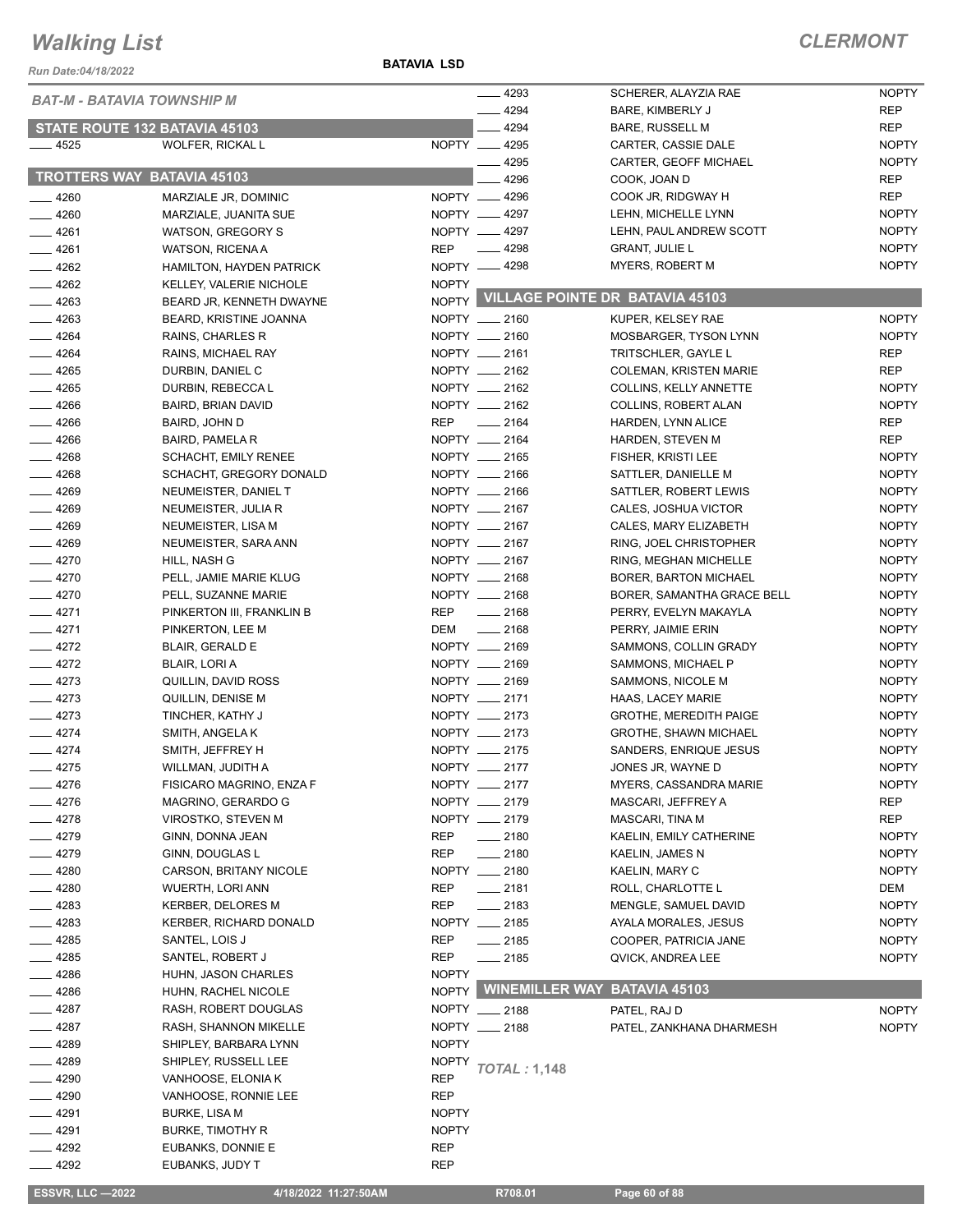*Run Date:04/18/2022*

#### **BATAVIA LSD**

|                             |                                    |                            | 4035              | HUFFMAN, GREGORY TODD               | <b>NOPTY</b> |
|-----------------------------|------------------------------------|----------------------------|-------------------|-------------------------------------|--------------|
|                             | <b>BAT-P - BATAVIA TOWNSHIP P</b>  |                            | 4045              | MASON, TAMMY LEE                    | <b>NOPTY</b> |
|                             |                                    |                            | 4050              | DENNISON, TIFFANY M                 | <b>NOPTY</b> |
|                             | <b>BAY MEADOW DR BATAVIA 45103</b> |                            | $-4055$           |                                     |              |
| $-9$                        | KOEPPE, EMILY ROBYN                | <b>NOPTY</b>               |                   | SANDERS, CRAIG C                    | <b>NOPTY</b> |
| $-9$                        | KOEPPE, KYLE GREGORY               | <b>DEM</b>                 | 4055              | SANDERS, PEGGY ALLISON              | <b>NOPTY</b> |
| $\overline{\phantom{0}}$ 9  | LEGG, CARISSA L                    | <b>NOPTY</b>               | 4065              | SWITZER, KIMBERLY ANN               | <b>NOPTY</b> |
| $-9$                        | TOLLE, JOSEPH K                    | <b>NOPTY</b>               | 4065              | SWITZER, THOMAS H                   | <b>NOPTY</b> |
| $\overline{\phantom{0}}$ 10 | SCHENKEL, ERIC WAYNE               | NOPTY -                    | 4070              | LYONS, JOSEPH C                     | <b>NOPTY</b> |
| $\frac{1}{2}$ 10            | <b>SCHENKEL, STACY M</b>           | NOPTY <sup>-</sup>         | 4070              | LYONS, LINDA L                      | <b>NOPTY</b> |
| $- 10$                      | WASSERMAN, BRIANNA NICOLE          | NOPTY -                    | 4075              | KUCZYNSKI, ELIZA ROSE               | <b>NOPTY</b> |
| $\frac{1}{11}$              | BURNHAM, MALIKA ALLISON ANNITA     | NOPTY <sup>-</sup>         | 4075              | KUCZYNSKI, JOSEPH JEROME            | <b>REP</b>   |
| $-11$                       | BURNHAM, VONDA A                   | <b>NOPTY</b>               | - 4075            | KUCZYNSKI, KARI L                   | <b>REP</b>   |
| $-11$                       | DAVIS, MALIK RAHEEM                | NOPTY <sup>-</sup>         | 4075              | KUCZYNSKI, VALERIE JOANNA           | DEM          |
| $\frac{1}{2}$               | HATFIELD, DAVID H                  | <b>NOPTY</b>               |                   |                                     |              |
| $-12$                       | MORRIS, REBECCA LYNN               | <b>NOPTY</b>               |                   | <b>DEER MEADOW DR BATAVIA 45103</b> |              |
| $\equiv$ 13                 | RUFFT, AMELIA KIRSTEN              | NOPTY $ 79$                |                   | WILSON, SHAWNA ELIZABETH            | <b>NOPTY</b> |
| $\frac{1}{2}$ 13            | VANSAW II, ERNEST E                | NOPTY $-80$                |                   | CARTER, PAULA                       | <b>NOPTY</b> |
| $\frac{1}{2}$ 13            | VANSAW, KIMBERLY ANNE              | NOPTY $-80$                |                   | CURTIS, JEFFREY A                   | <b>NOPTY</b> |
| $\frac{1}{2}$ 15            | CANCIO, TINA MARIA                 | $NOPTY \longrightarrow 80$ |                   | FERRIN, JOSHUA SCOTT                | <b>NOPTY</b> |
| $-15$                       | SOWDER, CHARLES EDWARD             | $N$ OPTY $-$               | _ 81              | <b>BROOME, SARA ROSE</b>            | <b>NOPTY</b> |
|                             |                                    | NOPTY $-81$                |                   | DONAHUE, TROY ANDREW                | <b>REP</b>   |
| $-16$                       | HEITZMAN, DAUNA                    | NOPTY $-81$                |                   | HAMLIN, MAEWOOD LORRAINE            | <b>NOPTY</b> |
| $-17$                       | KINGERY, CHRISTINA LORAIN          | NOPTY $-82$                |                   | DIFAZIO, DAVID JOHN                 | <b>REP</b>   |
| $\frac{1}{2}$ 19            | WISBY, KIMBERLY A                  | NOPTY $-82$                |                   | MAISEL, NOAH SHAWN                  | <b>REP</b>   |
| $\sim$ 20                   | <b>RUST, SHELLY RENEE</b>          |                            |                   | MALONE, BRIAN M                     | <b>NOPTY</b> |
| $\sim$ 20                   | <b>RUST, TREY MICHAEL</b>          | NOPTY $-82$                |                   | HANCOCK, SAMANTHA J                 | <b>NOPTY</b> |
| $-21$                       | SMITH JR, WILLIAM LEONARD          | NOPTY $-$ 85               | — 98              | CALLIHAN, JENNIFER A                | <b>NOPTY</b> |
| $\frac{22}{2}$              | KIRTON, SARAH M                    | <b>REP</b>                 | $-98$             | CALLIHAN, QUINTON DIEGO             | <b>NOPTY</b> |
| $\frac{1}{22}$              | KIRTON, SCOTT D                    | <b>REP</b>                 |                   |                                     | <b>NOPTY</b> |
| $\frac{1}{2}$               | REIS JR, RODNEY E                  | NOPTY $-$ 98               |                   | CALLIHAN, ROBERT EARL               |              |
| $\frac{1}{2}$ 36            | BRITTON, EMMA JEAN                 | $N$ OPTY $-$               | _ 98              | MILLER, JUSTIN M                    | <b>NOPTY</b> |
| $\frac{1}{2}$ 36            | RAFFERTY, STEPHANIE ANN            | $N$ OPTY $-$               | _ 99              | HIGGINS, DONALD L                   | <b>NOPTY</b> |
| $\frac{1}{2}$ 51            | FERRIEL, LINDA L                   | $N$ OPTY $-$               | _ 99              | HIGGINS, HANNAH L                   | <b>NOPTY</b> |
| $\frac{1}{2}$ 93            | JAMES, SHARON K                    | NOPTY - 123                |                   | ELLIS, MELVIN R                     | <b>REP</b>   |
| $\frac{1}{2}$ 93            | JAMES, WILLIAM H                   | NOPTY - 123                |                   | ELLIS, MILDRED A                    | DEM          |
| $- 139$                     | BLADWIN, BLAKE WAYNE               | NOPTY - 123                |                   | JEFFERSON, KIMBERLY A               | <b>REP</b>   |
| $- 139$                     | CAUDILL, JAMES EDWARD              | NOPTY - 123                |                   | JEFFERSON, RANDY L                  | <b>REP</b>   |
| $\frac{1}{2}$ 139           | <b>EGGLESTON, ANTHONY ROBERT</b>   | <b>NOPTY</b>               |                   |                                     |              |
| $\frac{1}{2}$ 140           | DA SILVA, KENROY MATTHEW           | <b>NOPTY</b>               |                   | DOE RUN CT BATAVIA 45103            |              |
| $- 140$                     | DASILVA, DANESHA SONDRA            | NOPTY - 177                |                   | HARDWICK, STEPHANIE SUZANE          | <b>NOPTY</b> |
| $- 171$                     | BAKER, DIANA S                     | <b>REP</b>                 | $-177$            | WEIBEL, TIRINA MARIE                | <b>NOPTY</b> |
| $- 171$                     | BAKER, WILLIAM H                   | REP                        | $- 178$           | MILLER, DAVID LEE                   | <b>REP</b>   |
| $-171$                      | RICKEY, PAUL J                     | REP                        | $- 178$           | MILLER, SARAH EMILY                 | <b>REP</b>   |
| $- 172$                     | ILES, SHARON ANN                   | NOPTY - 179                |                   | COLLINS JR, BILLY RAY               | <b>NOPTY</b> |
| $-172$                      | ILES, WILMA A                      | NOPTY - 179                |                   | ZESAGULI, YEAUKAI M                 | <b>NOPTY</b> |
| $\frac{1}{2}$ 173           | HALLGATH, ROBERT E                 | NOPTY - 180                |                   | BARTON, AMY J                       | <b>NOPTY</b> |
| $- 173$                     | <b>WILLIAMS, RICHARD M</b>         | NOPTY - 181                |                   | RANGE III, ANTHONY                  | <b>NOPTY</b> |
| $- 174$                     | HAGAN, HALEY MICHELLE              | NOPTY - 181                |                   | RANGE, THERESA M                    | <b>NOPTY</b> |
| $- 174$                     | HAGAN, JOSEPH S                    | NOPTY - 182                |                   | DRAWHORN, ROBERT LEE                | <b>NOPTY</b> |
|                             |                                    | NOPTY - 183                |                   | WOODRUFF, KATELYN ROSE              | <b>NOPTY</b> |
| $- 175$                     | TAYLOR, MICHAEL C                  | REP - 183                  |                   | WOODRUFF, MARTHA M                  | REP          |
| $\frac{1}{2}$ 175           | TAYLOR, TRACY L                    | NOPTY - 183                |                   | WOODRUFF, WILLIAM J                 | <b>NOPTY</b> |
| $- 176$                     | SALINES, JULIA J                   | NOPTY - 184                |                   | DRYER, VICKIE FAYE                  | <b>NOPTY</b> |
| $\frac{1}{260}$             | WAITS, ROBERT WILLIAM              |                            |                   | WHITFIELD, SANDRA G                 | <b>NOPTY</b> |
| $\frac{1}{260}$             | WAITS, SHAWNA K                    | NOPTY - 185                |                   |                                     | REP          |
| $\frac{1}{261}$             | BOWMAN, DAVID AARON                | NOPTY - 186                |                   | MILLER, JACQUELYN R                 |              |
| $\_\_2$ 261                 | DIMARIO, BRITTANY ANN              | NOPTY - 187                |                   | SHINE, LUCRETIA E                   | <b>NOPTY</b> |
| $- 261$                     | KING JR, OLLIE                     | NOPTY - 188                |                   | SMITH, ROBERT K                     | REP          |
|                             |                                    |                            | $\frac{1}{2}$ 189 | DANIELS, TAMMY DALE                 | <b>NOPTY</b> |
|                             | BLUE RIDGE DR BATAVIA 45103        |                            | $-190$            | LOWE, AMY M                         | <b>NOPTY</b> |
| $-4025$                     | HEWITT, CHELSEA ALEXANDRA          | NOPTY - 190                |                   | LOWE, JACOB ROBERT                  | <b>NOPTY</b> |
| $-4025$                     | HEWITT, JENNIFER SUE               | NOPTY - 190                |                   | STAMER, DAVID M                     | <b>NOPTY</b> |
| $-4030$                     | FINK, CHRISTOPHER ALLEN            | NOPTY - 191                |                   | WELLBORN, GREGORY LAMAR             | <b>NOPTY</b> |
| $-4030$                     | FINK, JESSICA DANIELLE             | NOPTY - 192                |                   | WILSON, ROBIN M                     | <b>NOPTY</b> |
|                             |                                    |                            | $- 194$           | JEFFERS, BRITTNEY NICOLE            | <b>NOPTY</b> |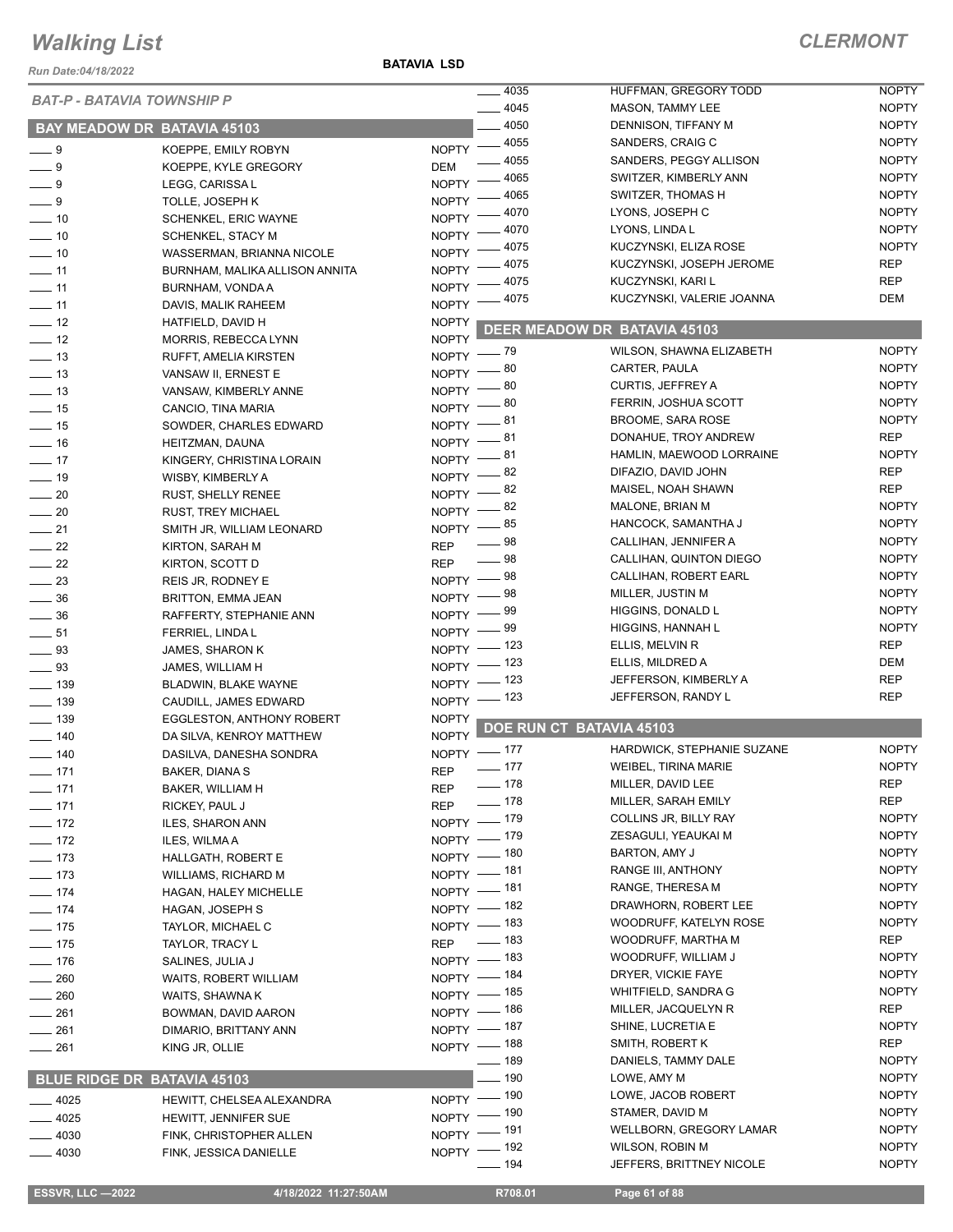*Run Date:04/18/2022*

**BATAVIA LSD**

| <b>BAT-P - BATAVIA TOWNSHIP P</b>  |                                                |              | $-2150$                      | ROBERTS, MARK EDWIN                       | <b>NOPTY</b>                 |
|------------------------------------|------------------------------------------------|--------------|------------------------------|-------------------------------------------|------------------------------|
|                                    |                                                |              | $-2150$                      | ROBERTS, NAKHIA                           | <b>NOPTY</b>                 |
| DOE RUN CT BATAVIA 45103           |                                                |              | 2150                         | ROBERTS, TAMMIE LOU                       | <b>NOPTY</b>                 |
| $- 194$                            | <b>SCRANTON, HAROLD R</b>                      |              | NOPTY __ 2167                | OLMES, SHIRLIE T                          | <b>NOPTY</b>                 |
| $\frac{1}{2}$ 195                  | <b>BAILEY, APRIL JEANETTE</b>                  |              | NOPTY __ 2177                | EARNEST, CONSTANCE JEAN                   | <b>REP</b>                   |
| $- 195$                            | <b>BAILEY, LINDA SUE</b>                       |              | NOPTY __ 2177                | EARNEST, ROBERT L                         | <b>NOPTY</b>                 |
| $-196$                             | HAMERSLEY, TAMMY LYNN                          |              | NOPTY __ 2177                | JENKINS, GREG A                           | DEM                          |
| $-197$                             | <b>TUCKER, TIFFANY DENISE</b>                  |              | NOPTY __ 2177                | <b>JENKINS, SANDRA LOUISE</b>             | DEM                          |
| $-198$                             | GOULD, KATELYN MARIE                           |              | NOPTY __ 2197                | CAIN, JUDITH LYNN                         | DEM                          |
| $- 199$                            | JORDAN, ABIGAIL M                              |              | NOPTY __ 2197                | CAIN, MICHAEL ERIC                        | <b>NOPTY</b>                 |
|                                    | <b>EAST FORK CROSSING BATAVIA 45103</b>        |              | $-2197$                      | <b>GLUECK, RACHEL FRANCES</b>             | DEM                          |
|                                    |                                                |              | 2199                         | MARSH, CYNTHIA JEAN                       | DEM                          |
| $\frac{1}{202}$                    | KIDWELL, DALTON RILEY                          |              | NOPTY __ 2199                | MARSH JR, JAMES DONALD                    | DEM                          |
| $\frac{1}{202}$                    | PEREZ, JOHN MANUEL                             |              | NOPTY __ 2212                | CLEPPER, DEBORAH J                        | <b>REP</b>                   |
| 203                                | DOSS, BRYON CHARLES                            |              | NOPTY __ 2212                | CLEPPER, DENNIS                           | <b>REP</b>                   |
| $\frac{1}{203}$                    | DOSS, TRACEY RACHELLE                          |              | NOPTY __ 2222                | GIBSON, KEVIN E                           | <b>NOPTY</b>                 |
| $- 204$                            | PARKER, ALEXANDER JACOB CHARLES                |              | NOPTY __ 2240                | COLLINS, BRIDGET A                        | <b>NOPTY</b>                 |
| $-204$                             | PARKER, TIFFANI NICOLE                         |              | NOPTY __ 2260                | TILLINGHAST, JOEL B                       | DEM                          |
| $\frac{1}{204}$                    | PUCKETT, ANGELA K                              |              | NOPTY __ 2280                | FLECKENSTEIN, JAMES J                     | <b>REP</b>                   |
| 204                                | PUCKETT, TAMMY L                               |              | NOPTY __ 2280                | SULLIVAN, SHERYL L                        | <b>REP</b>                   |
| $\sim$ 205                         | LYONS, FELISHA LADONN                          |              | NOPTY __ 2300                | DICKSON, MARIA B                          | <b>NOPTY</b>                 |
| 205                                | TRISEL, HEATHER A                              |              | NOPTY __ 2330                | <b>GERLING, JEFFREY A</b>                 | <b>REP</b>                   |
| $\frac{1}{206}$                    | HENSON, KENNETH MATTHEW                        | <b>NOPTY</b> | NOPTY ERION RD BATAVIA 45103 |                                           |                              |
| $\frac{1}{206}$                    | <b>HENSON, TRISHA ANN</b>                      |              |                              |                                           |                              |
| 206                                | <b>WILSON, RANDALL</b>                         |              | NOPTY __ 1952                | BAKER, JOEY C                             | <b>NOPTY</b>                 |
| $\frac{1}{206}$                    | ZEPF, REBECCA S                                |              | NOPTY __ 1952                | BRASHEAR, JULIE ANN                       | <b>NOPTY</b>                 |
| $\frac{1}{207}$                    | HILL, ASHLEY MARIE                             | <b>REP</b>   | $\frac{1}{2}$ 1955           | ESZ, JOHN DAVID                           | <b>NOPTY</b>                 |
| $-207$                             | HILL, CHARLES A                                | <b>REP</b>   | $\frac{1}{2}$ 1955           | ESZ, SUSAN RENEE                          | <b>NOPTY</b>                 |
| $\frac{1}{207}$<br>$\frac{1}{208}$ | HILL, SANDRA L                                 | <b>REP</b>   | $- 1960$<br>NOPTY __ 1963    | BRASHEAR, DONALD W                        | <b>NOPTY</b>                 |
| $-208$                             | NEELEY, GINA RAE                               |              | NOPTY __ 1963                | BAYER, RACHEL LYNN                        | <b>NOPTY</b>                 |
| $\frac{1}{209}$                    | NEELEY, NICHOLAS AARON                         |              | NOPTY __ 1964                | BAYER, WILLIAM A                          | <b>NOPTY</b>                 |
| $\frac{1}{209}$                    | MCCOMAS, KENNETH E<br>MCCOMAS, LAURA MAE       |              | NOPTY __ 1964                | BACCA, DAVID A                            | REP                          |
| $\frac{1}{2}$ 231                  |                                                | <b>REP</b>   |                              | BACCA, MARK                               | <b>REP</b>                   |
| $\frac{1}{231}$                    | ROGERS, HEATHER GENEVA<br>ROGERS, TYLER DANIEL | <b>REP</b>   | $- 1964$                     | BACCA, PAMELA S                           | <b>REP</b>                   |
| $\frac{1}{275}$                    | THOMASSON, TAMMIE M                            |              | $- 1964$<br>NOPTY __ 1969    | BRUNNER, MAE R                            | <b>NOPTY</b>                 |
| $-275$                             | WEEKS, JASON JAMES                             |              | NOPTY __ 1969                | ALLREAD, LISA A                           | <b>NOPTY</b><br><b>NOPTY</b> |
| $-276$                             | OWENS, MELISSA Y                               | <b>DEM</b>   | $- 1979$                     | ALLREAD, STEPHEN D<br>HILDEBRANDT, LISA R | <b>NOPTY</b>                 |
| $-276$                             | PLANCK, KATHIE S                               | <b>DEM</b>   | $- 1979$                     | HILDEBRANDT, MARK WILLIAM                 | <b>NOPTY</b>                 |
| . 310                              | OVERLEY, LAUREN ELIZABETH                      | <b>REP</b>   | $- 1979$                     |                                           | <b>NOPTY</b>                 |
| $-310$                             | SCHEIDLER SR, CLAYTON LEE                      |              | NOPTY __ 1985                | KING, AUSTIN JAMES<br>SANDERS, CATHY J    | <b>NOPTY</b>                 |
| $-312$                             | <b>MEADOWS, HAYLEY MARIE</b>                   |              | NOPTY __ 1985                | SANDERS, GARY L                           | <b>NOPTY</b>                 |
| $\frac{1}{2}$ 312                  | SCHMIDT, CAMERON WOLFGANG                      |              | NOPTY __ 1986                | ANSTAETT, SHARON L                        | REP                          |
| $- 313$                            | <b>WINDELER, TIMOTHY E</b>                     |              | NOPTY __ 1986                | ANSTAETT, WALTER B                        | <b>NOPTY</b>                 |
| $\frac{1}{2}$ 313                  | WINDELER, TONYA M                              |              | NOPTY __ 1995                | STYONS, ANTHONY J                         | <b>NOPTY</b>                 |
| $\frac{1}{2}$ 314                  | RIDENOUR, JENNIFER MARY                        |              | NOPTY __ 1995                | STYONS, MARY P                            | <b>NOPTY</b>                 |
| $\frac{1}{2}$ 314                  | WOLTHUIS, KRYSTLE R                            |              | NOPTY __ 1995                | STYONS, TYLER J                           | <b>NOPTY</b>                 |
| $\frac{1}{2}$ 316                  | MORENA, VINCENT ANTHONY                        |              | NOPTY __ 2006                | LAWSON, HALEY M                           | <b>NOPTY</b>                 |
|                                    |                                                |              | 2006                         | LAWSON, HANNAH J                          | <b>NOPTY</b>                 |
| <b>ELKLICK RD BATAVIA 45103</b>    |                                                |              | 2008                         | LAWSON, CARLA JEAN                        | <b>NOPTY</b>                 |
| $- 1904$                           | BARBER, NATHAN DENNIS                          |              | NOPTY __ 2010                | COUSINO, KIMI LYNN                        | <b>NOPTY</b>                 |
| $- 1920$                           | HALL, SANDRA G                                 | <b>REP</b>   | $-2010$                      | HUGHES, NORMA J                           | <b>NOPTY</b>                 |
| $- 1920$                           | HALL, WILLIAM G                                |              | NOPTY __ 2012                | VARNEY, JASMINE N                         | <b>NOPTY</b>                 |
| $-1936$                            | ROEWER, EVA L                                  | <b>REP</b>   | $- 2030$                     | KUNZ, LINDEN L                            | <b>REP</b>                   |
| _ 1936                             | ROEWER, JAY R                                  | <b>REP</b>   | 2030                         | LINDEMAN, ZACHARY DAVID                   | <b>NOPTY</b>                 |
| $-1942$                            | ROBBE, PATRICIA L                              |              | NOPTY __ 2040                | HARRIS, ALYSSA DESIREE                    | <b>NOPTY</b>                 |
| $-1942$                            | ROBBE, RYAN J                                  |              | NOPTY __ 2040                | HARRIS, NATHAN SCOTT                      | <b>NOPTY</b>                 |
| $- 1942$                           | ROBBE, TERRY J                                 |              | NOPTY __ 2050                | BROWN, EARL L                             | <b>NOPTY</b>                 |
| $= 2023$                           | STURGILL, CHAD M                               |              | NOPTY __ 2060                | PATRICK, RYAN N                           | <b>NOPTY</b>                 |
| $-2096$                            | HUTCHINS, AMBER L                              |              | NOPTY __ 2060                | PATRICK, STEPHANIE F                      | <b>NOPTY</b>                 |
| $-2112$                            | WEAVER, GLENN C                                | <b>REP</b>   | 2080                         | NICKUM, BENJAMIN MARK                     | <b>REP</b>                   |
| $-2112$                            | WEAVER, TYLER OWEN                             | NOPTY __     | 2080                         | NICKUM, TARA MICHELLE                     | REP                          |
| $-2112$                            | <b>WEAVER, VERONICA M</b>                      | <b>NOPTY</b> |                              |                                           |                              |
| <b>ESSVR, LLC -2022</b>            | 4/18/2022 11:27:50AM                           |              | R708.01                      | Page 62 of 88                             |                              |
|                                    |                                                |              |                              |                                           |                              |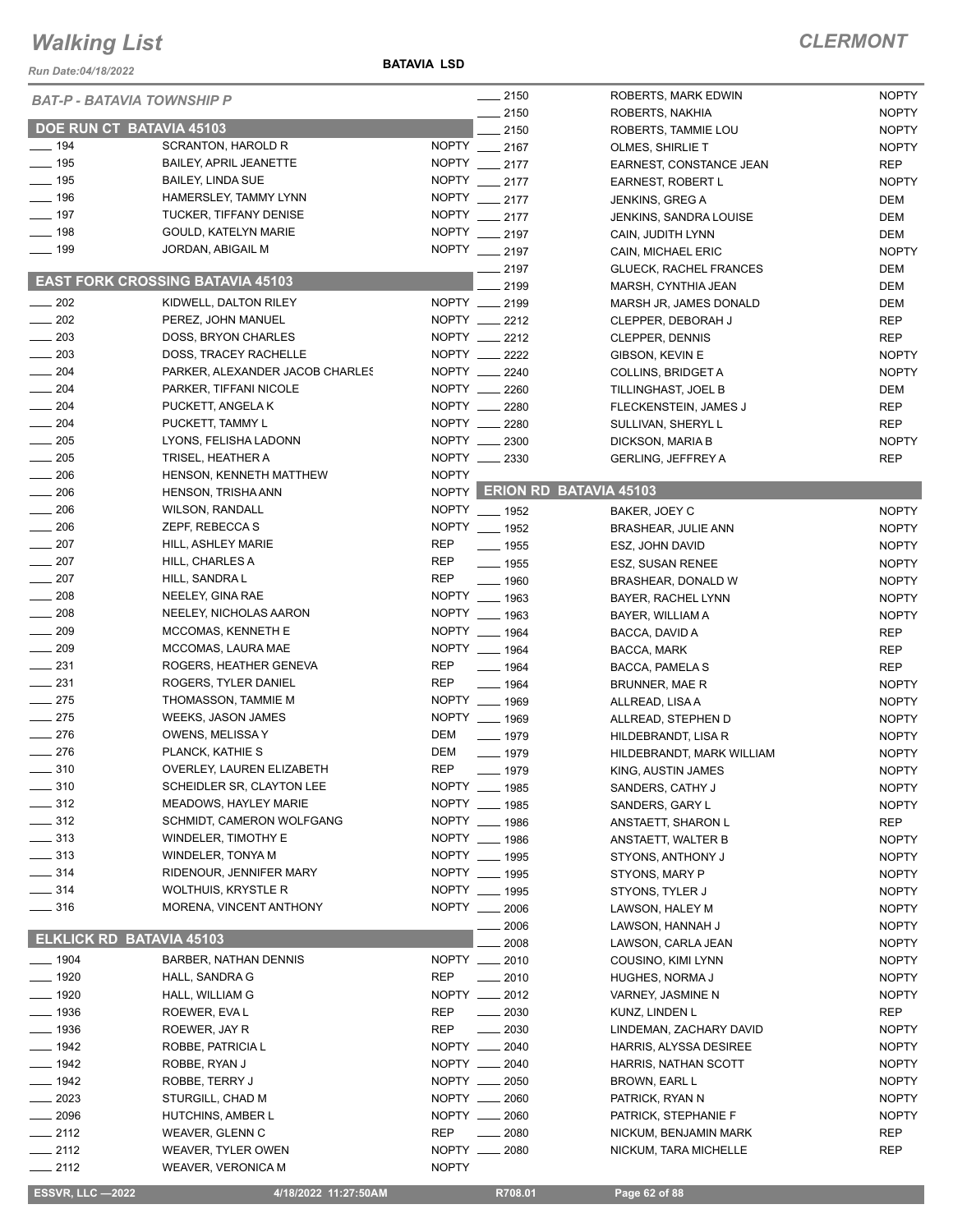*Run Date:04/18/2022*

**BATAVIA LSD**

| <b>BAT-P - BATAVIA TOWNSHIP P</b> |                              |              | $\sim$ 289             | MILLER, KATHARINE JEANNE             | DEM          |
|-----------------------------------|------------------------------|--------------|------------------------|--------------------------------------|--------------|
|                                   |                              |              | 290                    | NOBLE, MIRANDA COURTNEY DESIREE      | <b>NOPTY</b> |
| <b>ERION RD BATAVIA 45103</b>     |                              |              | 290                    | SONS, KYLE D T                       | <b>NOPTY</b> |
| $-2085$                           | <b>BISHOP, CAGE MATTHEW</b>  | NOPTY 291    |                        | ST PIERRE, SYD DAMION                | <b>NOPTY</b> |
| $\frac{1}{2085}$                  | <b>BISHOP, MICHAEL ISAAC</b> | NOPTY __ 291 |                        | WATKINS, HOWARD C                    | <b>NOPTY</b> |
| $\frac{1}{2085}$                  | <b>BISHOP, MICHAEL W</b>     | NOPTY __ 291 |                        | WATKINS, LAURA A                     | <b>NOPTY</b> |
| $\frac{1}{2085}$                  | <b>BISHOP, SARAH MARIE</b>   | NOPTY 292    |                        | <b>BLACKBURN, CARL</b>               | <b>NOPTY</b> |
| $-2090$                           | MOTE, ROBERT WAITES          | NOPTY __ 293 |                        | <b>BLAIR, PATRICIA J</b>             | <b>NOPTY</b> |
| $-2090$                           | MOTE, VICKIE BOHART          | NOPTY __ 294 |                        | WEBER, KARI K                        | <b>NOPTY</b> |
|                                   |                              |              | $- 295$                | MCPHERSON, KATHLEEN NICOLE           | <b>NOPTY</b> |
| FAWN LN BATAVIA 45103             |                              |              | 295                    | MCPHERSON, RONNIE A                  | <b>NOPTY</b> |
| $-2021$                           | NOE, LAURA L                 | DEM          | $\frac{1}{295}$        | SHOEMAKE, JENNIFER EILEEN            | <b>NOPTY</b> |
| $-2021$                           | NOE, OAKLEY R                | DEM          | $- 296$                | GAMBLE, AMANDA NICOLE                | <b>NOPTY</b> |
| $\frac{1}{2031}$                  | BREWER, CHRIS D              | <b>REP</b>   | $-296$                 | KAMPHAUS, MICHAEL JASON              | <b>NOPTY</b> |
| $-2041$                           | THOMPSON, CHARLES E          | REP          | $\frac{1}{297}$        | <b>BOWLING, CRISTEL</b>              | <b>NOPTY</b> |
| $-2041$                           | THOMPSON, JOANNE J           | <b>REP</b>   | $\frac{1}{297}$        | KEITH, MAKINNAH RACHELLE             | <b>NOPTY</b> |
| $\frac{1}{2050}$                  | SHEPHERD, MITZY A            | NOPTY __ 298 |                        | BOLER, MANDI C                       | <b>NOPTY</b> |
| $\frac{1}{2050}$                  | SHEPHERD, MONTGOMERY L       | NOPTY __ 299 |                        | AIKEN, TYERRA NAKIE                  | <b>NOPTY</b> |
| 2051                              | BOSWELL, JORDAN KENNETH      | REP          | $\frac{1}{2}$ 300      | LLOYD, CAROLYN LAFOLLETTE            | <b>NOPTY</b> |
| $-2055$                           | BARTON, STEVE L              | REP          | $\frac{1}{2}$ 336      | MARSHALL, BRANDY LYNN                | <b>NOPTY</b> |
| $\frac{1}{2057}$                  | MORGAN, GARY A               | NOPTY __ 337 |                        | MEE, GREGORY M                       | <b>NOPTY</b> |
| $\frac{1}{2057}$                  | MORGAN, JOSHUA A             | DEM          | $\frac{1}{2}$ 337      | MEE, VIRGINIA MARIE                  | <b>NOPTY</b> |
| $\frac{1}{2057}$                  | MORGAN, LISA K               | NOPTY __ 338 |                        | MYERS, JACQUELINE                    | <b>NOPTY</b> |
| $-2061$                           | BUNTON, KENNETH CHARLES      | <b>REP</b>   | $\frac{1}{2}$ 338      | MYERS, TIMOTHY CHESTER               | <b>NOPTY</b> |
| $-2061$                           | <b>BUNTON, SARA E</b>        | REP          | $\frac{1}{2}$ 339      | PLANCK, STEVEN KEITH                 | DEM          |
| $\frac{1}{2065}$                  | MUNNINGHOFF, EDWARD C        | NOPTY __ 340 |                        | FAWLEY, RYAN LEE                     | <b>NOPTY</b> |
| $\frac{1}{2065}$                  | MUNNINGHOFF, LINDA L         | NOPTY __ 340 |                        | FAWLEY, TIFFANY J                    | DEM          |
| $\frac{1}{2067}$                  | ZIPPIN, DEBORAH S            | DEM          | $\frac{1}{2}$ 341      | WATSON, REBECCA MARIA                | <b>NOPTY</b> |
| 2067                              | ZIPPIN, ROBERT L             | DEM          | $\frac{342}{2}$        | MEFFORD, ELISHA SHANE                | <b>NOPTY</b> |
| $- 2069$                          | HITT, CRYSTAL LEE            | NOPTY __ 343 |                        | FRAZIER, MICHELLE L                  | <b>NOPTY</b> |
| $- 2069$                          | HITT, JOSEPH B               | NOPTY __ 343 |                        | FUHRMAN, KIMBERLY                    | <b>NOPTY</b> |
| $-2071$                           | BLOOM, CAROL A               | NOPTY __ 343 |                        | PRITCHARD, MICHAEL ALAN              | <b>NOPTY</b> |
| $-2071$                           | BLOOM, GARY L                | NOPTY __ 344 |                        | <b>BAILEY, JANIE G</b>               | <b>NOPTY</b> |
| 2082                              | BOSKEN, JULIE ANN            | NOPTY __ 345 |                        | GALBREATH, NICOLE MARIA              | <b>NOPTY</b> |
| $\frac{1}{2082}$                  | STORM, DAVID J               | NOPTY __ 346 |                        | CREIGHTON, JENNIFER L                | <b>NOPTY</b> |
| $- 2082$                          | STORM, SHERRY ANN            | <b>NOPTY</b> |                        |                                      |              |
| $\frac{2082}{200}$                | STORM, TANNER JACOB          |              |                        | NOPTY FOREST MEADOW DR BATAVIA 45103 |              |
| $\frac{1}{2087}$                  | <b>REISINGER, MARY L</b>     | <b>REP</b>   | $\frac{1}{2}$ 100      | MELSON, WILMA LEE                    | <b>NOPTY</b> |
| 2087                              | REISINGER, RONALD L          | <b>REP</b>   | $\frac{1}{2}$ 100      | SINKKING, TAYLOR PAIGE               | <b>NOPTY</b> |
| 2090                              | FINLEY, KAYLA MARIE          | <b>NOPTY</b> | $- 101$                | HALL, MICUL E                        | <b>REP</b>   |
| 2090                              | IMHOFF, LYDIA RAE            | NOPTY __ 101 |                        | HARP, DONNA M                        | <b>REP</b>   |
| 2091                              | COWAN, THOMAS MORGAN         | NOPTY __ 101 |                        | HARP III, JOHNIE RAY                 | <b>REP</b>   |
| 2091                              | <b>GRISSOM, ALLEN GEORGE</b> | NOPTY __ 101 |                        | MULLINS, JAMES MELVIN                | REP          |
| 2091                              | <b>GRISSOM, LILLIAN B</b>    | <b>REP</b>   | $\frac{1}{2}$ 103      | GLASSER, BURNITTA LEE                | <b>NOPTY</b> |
| $= 2100$                          | HOUK, DAVID RAYMOND          |              | NOPTY __ 103 #APT 103  | DECKER, CHRISTOPHER J                | <b>NOPTY</b> |
| $-2100$                           | HOUK, JAMES MICHAEL          | NOPTY __ 105 |                        | HICKMAN, ALYSSA NOEL                 | <b>NOPTY</b> |
| __ 2100                           | JENNINGS, SHARON LEE         | NOPTY __ 105 |                        | HICKMAN, MICHAEL LEE                 | <b>NOPTY</b> |
| $-2100$                           | LEWIS, ANDREA LYNN           | <b>REP</b>   | $- 106$                | JIMENEZ WOODS, KYLIE MARGARITA       | <b>NOPTY</b> |
| $-2100$                           | LEWIS II, KENNETH L          | <b>REP</b>   | $- 106$                | SQUIRE, SARAH M                      | <b>NOPTY</b> |
| $-2100$                           | ROSE, CRISTIN LASHELLE       | NOPTY __ 109 |                        | ONEILL, VANESSA LYNN                 | <b>NOPTY</b> |
| $-2101$                           | CORDES, LOIS K               | NOPTY __ 110 |                        | BUCHANAN, JOSHUA BLAINE              | <b>NOPTY</b> |
| $-2120$                           | PENIX, LEONARD N             | NOPTY __ 110 |                        | TOLLEY, KAITLYN                      | <b>NOPTY</b> |
| $-2141$                           | <b>ISON, KATHLEEN J</b>      | REP          | $\frac{1}{2}$ 110      | TOLLEY, MARTIN EUGENE                | <b>NOPTY</b> |
| $-2141$                           | <b>ISON, SCOTT ALTON</b>     | DEM          | $-111$                 | <b>BLANTON, CAROL ANN</b>            | <b>NOPTY</b> |
| $-2141$                           | <b>ISON, ZAINN S</b>         | NOPTY __ 111 |                        |                                      | <b>NOPTY</b> |
| $-2150$                           | MILLER, MICHAEL G            | NOPTY __ 112 |                        | MENKE, WILLIAM HENRY THEODORE        |              |
|                                   |                              |              |                        | JONES, JACOB NOAH LEE                | <b>NOPTY</b> |
| FAWN MEADOW DR BATAVIA 45103      |                              |              | $\equiv$ 112<br>$-112$ | JONES, MARCIE ANN                    | <b>NOPTY</b> |
| $-286$                            |                              | NOPTY __ 113 |                        | JONES, RUSSELL D                     | <b>NOPTY</b> |
|                                   | SEIBERT, KIMBERLY SUE        |              |                        | LYTLE, GERALD R                      | REP          |
| 287                               | HERWEH, FALON R              | NOPTY __ 113 |                        | LYTLE, RYAN N                        | REP          |
| 288                               | <b>BIAS, CANDACE A</b>       | NOPTY __ 113 |                        | LYTLE, SUSAN T                       | REP          |
| 288                               | WOODARD, STEPHEN BRADLEY     | <b>REP</b>   | $\frac{1}{2}$ 114      | CANNON, RODNEY GENE                  | <b>NOPTY</b> |
| $-289$                            | MILLER, KANE JONATHAN        | DEM          | $- 114$                | KIRBY, TAMMY DIANE                   | <b>NOPTY</b> |
| <b>ESSVR, LLC -2022</b>           | 4/18/2022 11:27:50AM         |              | R708.01                | Page 63 of 88                        |              |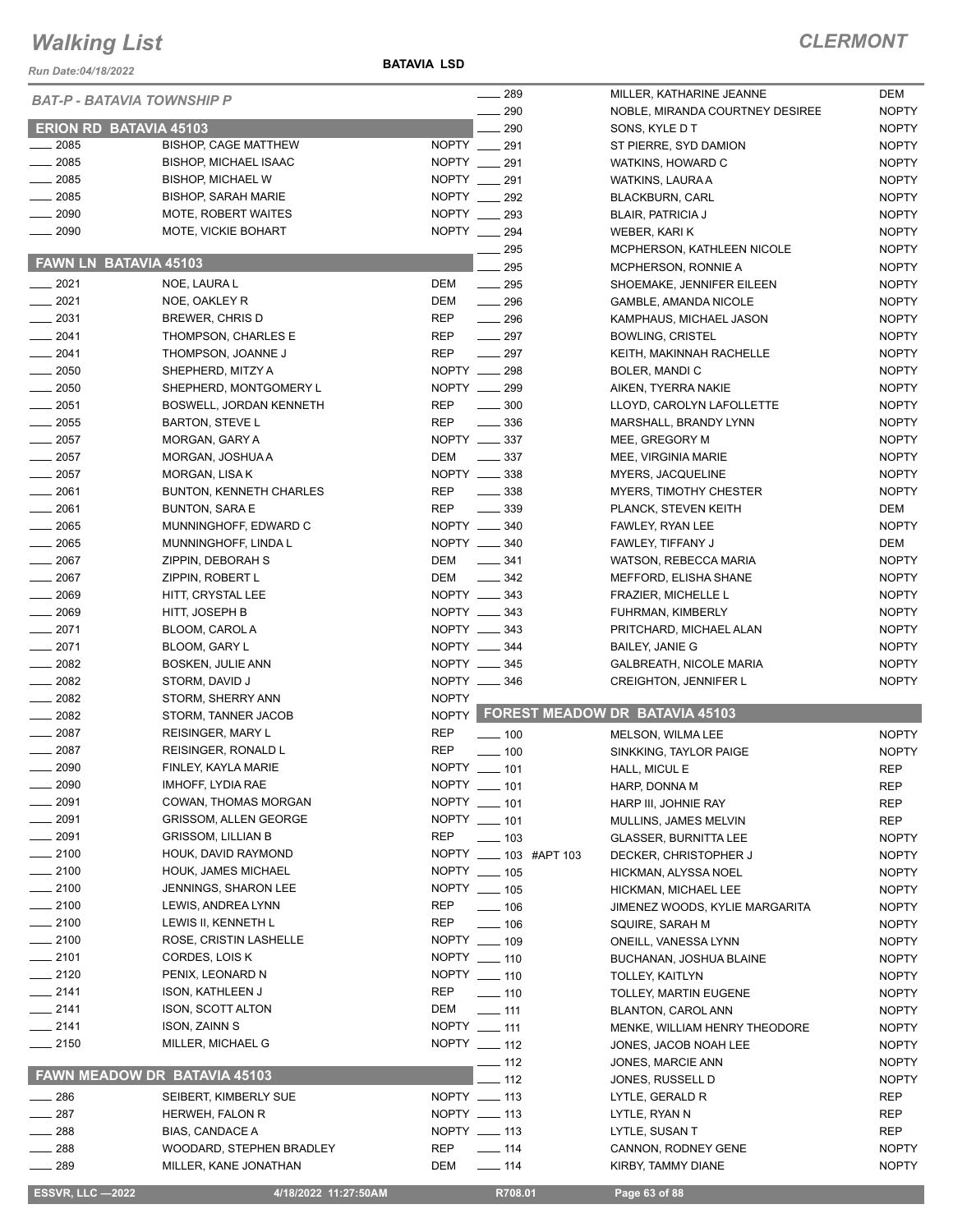#### **BATAVIA LSD**

| Run Date:04/18/2022                    |                                                          | <b>BATAVIA LSD</b>      |                            |                                                  |                          |
|----------------------------------------|----------------------------------------------------------|-------------------------|----------------------------|--------------------------------------------------|--------------------------|
| <b>BAT-P - BATAVIA TOWNSHIP P</b>      |                                                          |                         | $\frac{1}{2}$ 143          | THOMAS, NATHANIEL ALAN LEE                       | <b>NOPTY</b>             |
|                                        |                                                          |                         | $\frac{1}{2}$ 143          | WOLFER, BRANDI N                                 | <b>NOPTY</b>             |
|                                        | <b>FOREST MEADOW DR BATAVIA 45103</b>                    |                         | $-$ 144                    | ELLIOTT II, ROBERT CRAIG                         | <b>NOPTY</b>             |
| $\frac{1}{2}$ 115                      | BENTER, ALIYAH CIERA                                     | DEM                     | $- 144$                    | HURST, CAROL MARIE                               | <b>NOPTY</b>             |
| $\frac{1}{15}$                         | BENTER, DAVID A                                          | DEM                     | $- 145$                    | SCHIBLEY, JAMIE N                                | <b>NOPTY</b>             |
| $\frac{1}{2}$ 115                      | BENTER, ELIZABETH A                                      | $NOPTY =$               | $-145$                     | <b>WILSON, JOSHUA BRUCE</b>                      | <b>NOPTY</b>             |
| $\frac{1}{15}$                         | SHOEMAKE, SAVANNAH ASHLEY                                |                         | NOPTY - 146                | LANE, AMBER M                                    | <b>NOPTY</b>             |
| $- 116$                                | WICKHAM, REBECCA RENEE                                   |                         | NOPTY - 146                | LANE, ANDREW C                                   | <b>NOPTY</b>             |
| $\equiv$ 117                           | NUXOLL, NICOLE MARTINA                                   |                         | NOPTY - 146                | LANE, CELESTE HEAVENLY                           | <b>NOPTY</b>             |
| $\frac{1}{2}$ 117                      | WHITAKER, AMANDA E                                       | <b>NOPTY</b>            | <b>GREENBRIAR RD</b>       | BATAVIA 45103                                    |                          |
| $- 117$                                | WHITAKER JR, JIMMY ALLEN                                 | <b>NOPTY</b>            |                            |                                                  |                          |
| $\frac{1}{2}$ 119                      | RIDDELL, CAITLYN GABRIELLE                               |                         | NOPTY -8800                | FOX, DAVID L                                     | <b>REP</b>               |
| $- 119$                                | WALLEY, PATRICIA A                                       | $N$ OPTY $-$            | $=$ 3800                   | FOX, SALLY A                                     | <b>REP</b><br><b>REP</b> |
| $\frac{1}{2}$ 120                      | DILLINGER, ANTHONY WAYNE                                 | $N$ OPTY $-$            | 3840                       | GOLDSBERRY, CLARA LOUISE                         | <b>REP</b>               |
| $\frac{1}{2}$ 120                      | DILLINGER, ASHLIE COLE                                   | NOPTY -                 | 3840<br>3840               | GOLDSBERRY, GAYLE C                              | <b>REP</b>               |
| $-$ 122                                | MULLETT, JUDITH C                                        | $N$ OPTY $-$            | 3840                       | GOLDSBERRY, GREGORY JAMES<br>GOLDSBERRY, MATTHEW | <b>REP</b>               |
|                                        |                                                          |                         | 3840                       | GOLDSBERRY, ROBERT EDWARD                        | <b>REP</b>               |
|                                        | <b>GOLDEN MEADOW DR BATAVIA 45103</b>                    |                         | 3841                       | <b>SCHUK, WALTER W</b>                           | <b>NOPTY</b>             |
| $\frac{1}{2}$ 72                       | <b>MEMISHI, ISNIE</b>                                    | $NOPTY$ –               | 3845                       | ENGLAND, CINDY A                                 | <b>NOPTY</b>             |
| $\frac{1}{2}$ 73                       | WULKER, JACK C                                           | <b>NOPTY</b>            | 3847                       | TEKE, MICHAEL T                                  | <b>NOPTY</b>             |
| $-74$                                  | RAKEL, ANDREA R                                          | <b>NOPTY</b>            | 3851                       | VARNEY, BEVERLY J                                | <b>REP</b>               |
| $-74$                                  | RAKEL, RICHARD D                                         | NOPTY -                 | 3851                       | VARNEY JR, JACK R                                | <b>NOPTY</b>             |
| $- 74$ #LOT 74                         | HALLGATH, LINDA S                                        | NOPTY -                 | 3855                       | SMITH, GREGORY SCOTT                             | <b>NOPTY</b>             |
| $\frac{1}{2}$ 75                       | GABBARD, DAVE H                                          | <b>NOPTY</b>            | 3855                       | SMITH, KATHLEEN DIANA                            | <b>NOPTY</b>             |
| $\frac{1}{2}$ 76                       | <b>BUTCHER, RICHARD R</b>                                | <b>NOPTY</b>            | 3855                       | SMITH, TYLER CAIN                                | <b>NOPTY</b>             |
| $\frac{1}{2}$                          | COLWELL, MATT S                                          | NOPTY -                 | 3860                       | <b>COLLIER, THOMAS S</b>                         | <b>REP</b>               |
| $- 78$                                 | MILLER, KRISTIN MARIE                                    | NOPTY $-$<br>$NOPTY =$  | 3860                       | FEDAK, MIRIAM                                    | <b>REP</b>               |
| $\frac{1}{2}$ 78                       | PICKERING, COREY ALLEN                                   | $N$ OPTY $-$            | 3865                       | GOLDWIRE, ISABELLE VIOLET                        | <b>NOPTY</b>             |
| $\frac{1}{2}$ 124                      | PAULEY, DAWN M                                           |                         | 3865                       | SMITH, REBECCA A                                 | DEM                      |
| $\frac{1}{2}$ 124                      | PAULEY JR, TIMOTHY JOSEPH                                | NOPTY =<br><b>NOPTY</b> | 3865                       | SMITH, RICHARD D                                 | DEM                      |
| $\frac{1}{2}$ 125<br>$\frac{1}{2}$ 125 | BYRD, JOSHUA                                             | <b>NOPTY</b>            | 3865                       | SMITH, WENDELL D                                 | <b>REP</b>               |
| $\frac{1}{2}$ 125                      | GARRISON, DAVID ALEXANDER<br><b>GREVAS, JOSHUA CHRIS</b> | <b>NOPTY</b>            | 3866                       | WALKER, JOHN                                     | <b>NOPTY</b>             |
| $\frac{1}{2}$ 126                      | VOLL, DAVID A                                            | <b>NOPTY</b>            | 3886                       | METZ, KATHY L                                    | <b>DEM</b>               |
| $- 127$                                | OSBORNE, CHRISTINA MARIA                                 | NOPTY -                 | 3896                       | <b>GADBURY, ANITA M</b>                          | <b>REP</b>               |
| $\frac{1}{2}$ 127                      | WILLIAMS, MICHAEL EDWARD                                 | NOPTY -                 | 3896                       | GADBURY, DONALD                                  | <b>REP</b>               |
| $\equiv$ 128                           | HELVEY, REBECCA ANN                                      | <b>NOPTY</b>            | 3976                       | WOLFSON, MACKENZIE MARIA                         | <b>NOPTY</b>             |
| $\frac{1}{2}$ 129                      | BURGESS, KAELI DELANA                                    | NOPTY -                 | 3976                       | <b>WOLFSON, MARK D</b>                           | <b>NOPTY</b>             |
| $\frac{1}{2}$ 130                      | COLBY IV, WALTER JOSEPH                                  | $NOPTY$ –               | $= 3976$                   | <b>WOLFSON, PAMELA ROBIN</b>                     | <b>NOPTY</b>             |
| $\frac{1}{2}$ 131                      | <b>BLUST JR, CARL I</b>                                  | $NOPTY =$               | - 3986                     | SCOTT, JAMES L                                   | <b>REP</b>               |
| $- 131$                                | <b>BLUST, PAIGE ERIN</b>                                 | NOPTY -                 | 3986                       | SCOTT, MARGARET M                                | <b>REP</b>               |
| $\equiv$ 132                           | GREENWOOD, JESSICA L                                     | <b>DEM</b>              |                            |                                                  |                          |
| $\frac{1}{2}$ 132                      | <b>GREENWOOD, SARAH MARIE</b>                            | <b>NOPTY</b>            |                            | LAKE MEADOW DR BATAVIA 45103                     |                          |
| $\frac{1}{2}$ 133                      | CAHALL, CAROLYN M                                        |                         | NOPTY $-$ 52               | ROACH, RACHEL A                                  | <b>REP</b>               |
| $\frac{1}{2}$ 133                      | TERRY, ALEXANDER GLENN                                   |                         | NOPTY $-$ 53               | JACOBS, WILLIAM LECOREY                          | <b>NOPTY</b>             |
| $\frac{1}{2}$ 133                      | TERRY, DIANA LYNETTE                                     |                         | NOPTY -84                  | LAND, JOHN                                       | <b>NOPTY</b>             |
| $\frac{1}{2}$ 134                      | ARAUJO, JEANNIE N                                        |                         | NOPTY -65                  | HELLARD, KIMBERLEY R                             | <b>NOPTY</b>             |
| $\frac{1}{2}$ 134                      | ARAUJO, JOEL WYATT                                       |                         | NOPTY -86                  | <b>MEADE, TITUS TIBERIUS</b>                     | <b>NOPTY</b>             |
| $- 134$                                | BEAUDION, OLIVIA EVA                                     |                         | NOPTY $-$ 57               | SCOVILL, BRITNI ALLYN                            | <b>NOPTY</b>             |
| $\frac{1}{2}$ 135                      | WEEKS, KYLE JOSPEH                                       |                         | NOPTY $-$ 57               | <b>WALTERS, SKYE N</b>                           | <b>NOPTY</b>             |
| $- 136$                                | BURNS, DIANNA                                            |                         | NOPTY $-$ 58               | MCFARLAND, MADISON PAIGE                         | <b>NOPTY</b>             |
| $\frac{1}{2}$ 137                      | JUNKER, ELIZABETH ANN                                    |                         | NOPTY $-$ 59               | MURPHY, ERIC S                                   | <b>NOPTY</b>             |
| $\frac{1}{2}$ 137                      | JUNKER, JENNIFER ANN                                     |                         | NOPTY -89                  | STAMPER, SCOTT A                                 | <b>NOPTY</b>             |
| $- 141$                                | DUNCAN, MATTHEW WAYNE                                    |                         | NOPTY -89                  | WILLIAMS, JEFFREY B                              | <b>NOPTY</b>             |
| $- 141$                                | REED, CAROL S                                            | <b>REP</b>              | _ 60                       | <b>FUCHS, LAURA A</b>                            | <b>NOPTY</b>             |
| $\frac{1}{2}$ 142                      | BLAIR, AMANDA                                            |                         | NOPTY $-60$                | METTE, KYLE K                                    | <b>NOPTY</b>             |
| $\frac{1}{2}$ 142                      | TROXEL, BRITTNEY L                                       |                         | NOPTY $-61$                | BOWMAN JR, EDWIN N                               | <b>NOPTY</b>             |
| $\frac{1}{2}$ 143                      | BEVERLY, MONICA LEIGH                                    |                         | NOPTY - 169                | GILVIN, JESSICA MARIE                            | <b>NOPTY</b>             |
| $- 143$                                | FULLER, CHARLOTTE F                                      | <b>NOPTY</b>            |                            |                                                  |                          |
| $\frac{1}{2}$ 143                      | HENDERSON, RACHAEL C                                     | <b>NOPTY</b>            |                            | E MEADOW DR BATAVIA 45103                        |                          |
| $\frac{1}{2}$ 143                      | HENDERSON, STEFANIE M                                    | NOPTY -1                |                            | PEMBERTON, KAYLA D                               | <b>NOPTY</b>             |
| $\frac{1}{2}$ 143                      | LINSCOTT, KENNETH GEORGE                                 | NOPTY -1                |                            | WEBB, MICHAEL EDWARD                             | <b>NOPTY</b>             |
|                                        |                                                          |                         | $\overline{\phantom{0}}$ 1 | WOLFE, AMANDA D                                  | <b>NOPTY</b>             |
|                                        |                                                          |                         |                            |                                                  |                          |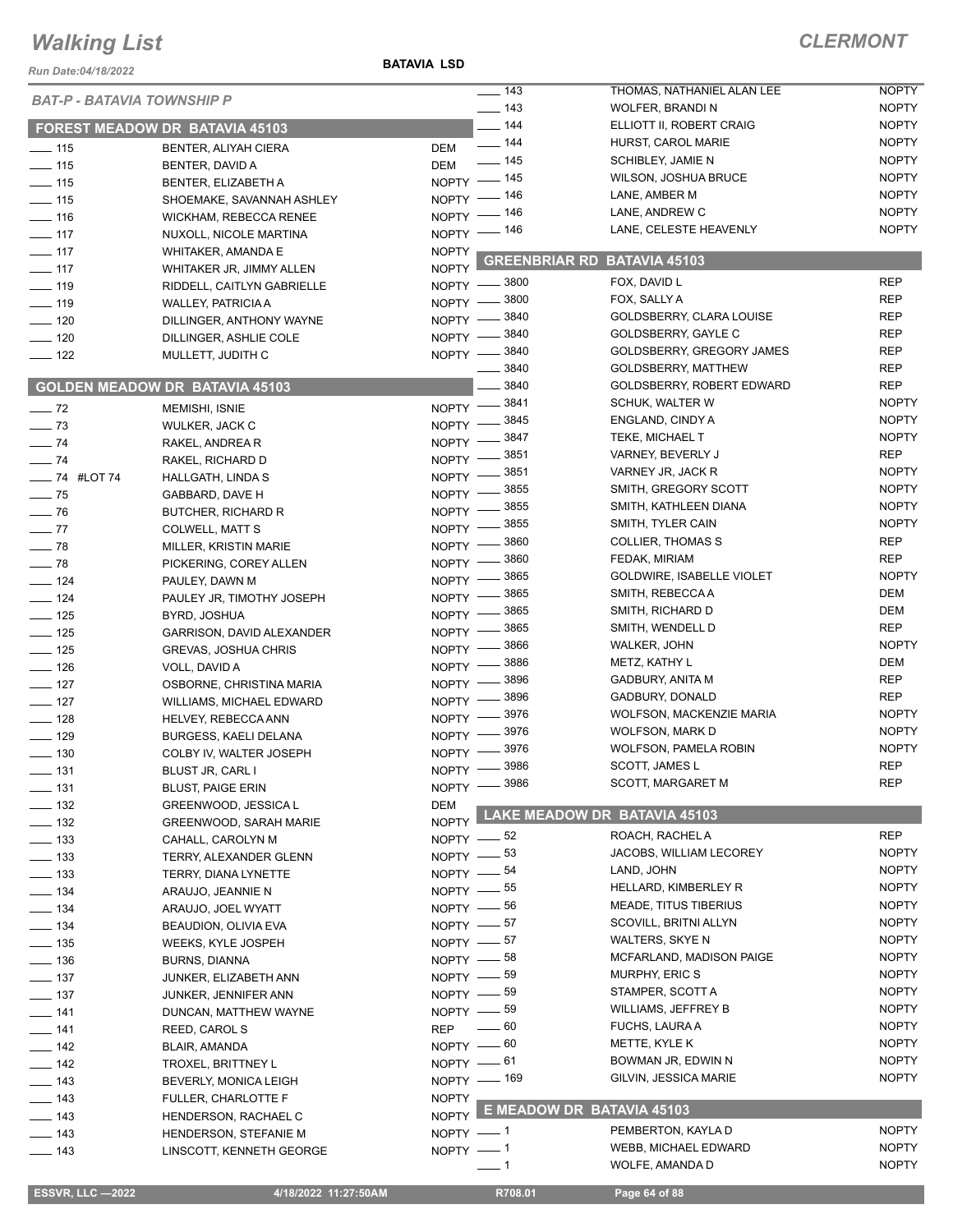*Run Date:04/18/2022*

**BATAVIA LSD**

| <b>BAT-P - BATAVIA TOWNSHIP P</b> |                                  |                              | $\frac{1}{2}$ 150 | REED, DANIELLE TAYLOR              | <b>NOPTY</b> |
|-----------------------------------|----------------------------------|------------------------------|-------------------|------------------------------------|--------------|
|                                   |                                  |                              | $- 151$           | JASPER, DONNA LEIGH                | <b>REP</b>   |
| E MEADOW DR BATAVIA 45103         |                                  |                              | $-151$            | JASPER, JEFFREY ALLEN              | <b>NOPTY</b> |
| $\frac{1}{2}$                     | <b>BAIRD, JAMES ANTHONY</b>      |                              | NOPTY __ 151      | WEDMORE, COURTNEY LEIGH            | <b>NOPTY</b> |
| $\frac{1}{2}$                     | SHIRLEY, LESLIE ANN              |                              | NOPTY __ 151      | WEDMORE, JEREMY DEE                | <b>NOPTY</b> |
| $\overline{\phantom{0}}^3$        | HEINTZ, RICHARD W                |                              | NOPTY __ 152      | ROSE, JOSHUA DAVID                 | <b>NOPTY</b> |
| $-4$                              | <b>CROMPTON, MARY ELLEN</b>      |                              | NOPTY __ 153      | FARBER, JENNIFER S                 | <b>NOPTY</b> |
| $-4$ #APT 45103                   | <b>CROMPTON, RUSSELL G</b>       |                              | NOPTY __ 153      | FARBER, ROBERT EDWARD              | <b>NOPTY</b> |
| $-6$                              | <b>GRAY, KENNETH DALE</b>        |                              | NOPTY __ 153      | JOFFIN, SHANE R                    | <b>NOPTY</b> |
| $\frac{1}{\sqrt{2}}$ 6            | WHELAN, ANGELA L                 |                              | NOPTY __ 154      | ELLIOTT, TYLER S                   | <b>NOPTY</b> |
| $\overline{\phantom{0}}$ 7        | JAKSA, JOSEPH WILLIAM            | <b>NOPTY</b>                 |                   |                                    |              |
| $\overline{\phantom{0}}$ 7        | JAKSA, TRISHA LYNN               |                              |                   | NOPTY W MEADOW DR BATAVIA 45103    |              |
| $\_\_\$ 8                         | <b>GOLDIZEN, MIKE EUGENE</b>     |                              | NOPTY __ 301      | BRADY, KELSEY M R                  | <b>NOPTY</b> |
| $-8$                              | HINKLE, JACOB REID               |                              | NOPTY __ 301      | REDER, WANDA GAIL                  | <b>NOPTY</b> |
| $-65$                             | JOHNSON, JESSICA K               |                              | NOPTY __ 302      | MILLER, ANDREA M                   | <b>NOPTY</b> |
| $\frac{1}{2}$ 86                  | DIESMAN, CLAIR IDA ANN           |                              | NOPTY __ 302      | MILLER, JOHNNY M                   | <b>NOPTY</b> |
| $\frac{1}{2}$ 86                  | DIESMAN, CODY WILLIAM            |                              | NOPTY __ 302      | SOTO, BARBARA ELENA                | <b>NOPTY</b> |
| $\frac{1}{2}$ 86                  | DIESMAN, PAUL B                  |                              | NOPTY __ 302      | SOTO, LUIS MANUEL                  | <b>NOPTY</b> |
| $\frac{1}{2}$ 87                  | POORE, DEBBRA A                  | <b>REP</b>                   | $\frac{1}{2}$ 303 | JOHNSON, HANNAH ABAGAIL            | <b>NOPTY</b> |
| $\frac{1}{2}$ 87                  | POORE, THEODORE M                | <b>REP</b>                   | $\frac{1}{2}$ 304 | DANIEL, JASON ALLAN                | <b>NOPTY</b> |
| $-87$                             | WILLIAMSON III, DANIEL WESLEY    |                              | NOPTY __ 304      | FRANCHAUSER, LUKE EDWARD           | <b>NOPTY</b> |
| $\frac{1}{2}$ 88                  | WALLZS, CHAD M                   |                              | NOPTY _____ 304   | FRANCKHAUSER, KURT J               | <b>NOPTY</b> |
| $-88$                             | WILSON, WILLIAM JOSEPH           |                              | NOPTY __ 305      | <b>GROOMS, BRITTANY NICOLE</b>     | <b>NOPTY</b> |
| $-89$                             | COOPER, LAVERNE MARTIN           |                              | NOPTY __ 305      | QUIGLEY, SAVANNAH MEGAN            | <b>NOPTY</b> |
| $\frac{1}{2}$ 89                  | COOPER, NICOLE MARIE             |                              | NOPTY __ 305      | QUIGLEY, TYLER JAMES               | <b>NOPTY</b> |
| $\frac{1}{2}$ 89                  | GABBARD, TASCHI JEAN             |                              | NOPTY __ 306      | HENIZE SR, ANTHONY MERRIEL         | <b>NOPTY</b> |
| $\frac{1}{2}$ 89                  | GUIDANGEN, KATHLEEN W            |                              | NOPTY _____ 306   | SMITH, MICHAEL RAYMOND             | <b>NOPTY</b> |
| $\_\_\_\$ 90                      | LEWIS, ELIZABETH K               |                              | NOPTY __ 306      | SMITH, YVONNE C                    | <b>NOPTY</b> |
| $\frac{1}{2}$ 90                  | LEWIS, LEE M                     |                              | NOPTY __ 307      | DAY II, DARYL DWANE                | <b>NOPTY</b> |
| $\_\_\_\$ 90                      | NICKLE, DAMIEN                   |                              | NOPTY __ 308      | DICKERSON, DAVE WAYNE              | <b>NOPTY</b> |
| $\equiv$ 91                       | MIRACLE, FAITH K                 |                              | NOPTY __ 346      | <b>BAILEY, KEVIN MICHAEL</b>       | <b>NOPTY</b> |
| $\frac{1}{2}$ 91                  | RUBENSTAHL, JOEY E               |                              | NOPTY ____ 348    | LABARGE, MORGAN JESSICA            | <b>NOPTY</b> |
| $\frac{1}{2}$ 91                  | RUBENSTAHL, TAMMY                |                              | NOPTY __ 348      | LABARGE, NEIL THOMAS               | <b>NOPTY</b> |
| $-92$                             | HALL, NOBUKO MARRIE              |                              | NOPTY __ 349      | FANDREY, JAMES DANIEL              | <b>NOPTY</b> |
| $\frac{1}{2}$ 94                  | DOLLENMEYER, MADISON LEE         |                              | NOPTY __ 349      | KENNEDY, SHERIN YEVONNE            | <b>NOPTY</b> |
| $\frac{1}{2}$ 94                  | MILLER, TAMALEE M                | <b>NOPTY</b>                 |                   |                                    |              |
| $\frac{1}{2}$ 94                  | STRUNK, AUSTIN JAMES PATRICK     |                              |                   | NOPTY MT HOLLY LN AMELIA 45102     |              |
| $\frac{1}{2}$ 95                  | <b>GREVING, KATELYN PATRICIA</b> |                              | NOPTY __ 110      | LARISON, STACEY ANN                | <b>NOPTY</b> |
| $\frac{1}{2}$ 95                  | LYDON, JOSEPH JAMES              | <b>NOPTY</b>                 | $- 120$           | STOWELL, JAMIE BETH                | <b>NOPTY</b> |
| 96                                | GATES, SAMANTHA J                | <b>NOPTY</b>                 |                   |                                    |              |
| $\equiv$ 96                       | <b>GATES, WAYNE M</b>            | <b>REP</b>                   |                   | <b>NACOMAS RIDGE BATAVIA 45103</b> |              |
| 97                                | HORSLEY, NANCY R                 | <b>REP</b>                   | 2130              | DURKEE, PAULA J                    | DEM          |
| $-97$                             | ROWE, REVA M                     | <b>NOPTY</b>                 | 2130              | DURKEE, SCOTT E                    | <b>REP</b>   |
| S MEADOW DR BATAVIA 45103         |                                  |                              |                   |                                    |              |
|                                   |                                  |                              |                   | <b>NORTH BAY CT BATAVIA 45103</b>  |              |
| $\sim$ 63                         | <b>BIRD, KAREN ELIZABETH</b>     | <b>NOPTY</b><br><b>NOPTY</b> | 38                | TOWNSEND, TANYA N                  | <b>NOPTY</b> |
| $-65$                             | CURTIS, ALEXANDER JEFFREY        |                              | 39                | ALLDREDGE, AUSTIN J                | <b>NOPTY</b> |
| $-65$                             | <b>CURTIS, BROOKLYN NICOLE</b>   | <b>NOPTY</b>                 | 40                | BYRD, BRENDA J                     | <b>NOPTY</b> |
| $-67$                             | MCKENZIE, CHRISTOPHER DAVID      | <b>NOPTY</b>                 | 40                | OVERBEE, JOSEPH WAYNE              | <b>NOPTY</b> |
| $-67$                             | MCKENZIE, GEMINI LYNN            | <b>NOPTY</b>                 | 41                | CHOWNING, MICHAEL ALLAN            | <b>NOPTY</b> |
| $-67$                             | THOMPSON, HEATHER L              | <b>NOPTY</b>                 | - 41              | LEE, ELIZABETH ANNE                | <b>NOPTY</b> |
| <b>_____ 67 #LOT 67</b>           | HORSLEY, ANTHONY WAYNE           | <b>NOPTY</b>                 | - 41              | LEE, JACKIE RAY                    | <b>NOPTY</b> |
| $= 68$                            | SMITH, CHRISTOPHER R             | <b>NOPTY</b>                 | 42                | COFFEY, BAILEY E                   | <b>NOPTY</b> |
| $-69$                             | <b>WRIGHT, DANIEL RAY</b>        | <b>NOPTY</b>                 | 43                | ROYAL, DENISE RAYE                 | <b>NOPTY</b> |
| $-69$                             | WRIGHT, JESSICA LYNN             | <b>NOPTY</b>                 | 44                | AMIOTT, BRANDI LEE                 | <b>NOPTY</b> |
| $-70$                             | <b>BINEGAR, JAMES D</b>          | <b>NOPTY</b>                 | 45                | <b>BAILEY, TARAL</b>               | <b>NOPTY</b> |
| $-70$                             | HOLCOMB, JASON MICHAEL           | <b>NOPTY</b>                 | 45                | HAMM, DENZIL JUSTIN                | <b>NOPTY</b> |
| $-70$                             | HOLCOMB, MELISSA A               | <b>NOPTY</b>                 | 45                | STURGILL, STEPHANY NAOMI           | <b>NOPTY</b> |
| $-70$                             | SAMSON, MITZI NICOLE             | <b>REP</b>                   | 46                | DIXIE, DIANNA B                    | <b>NOPTY</b> |
| 148                               | GAUTREAU, KYLIE NADINE           | <b>NOPTY</b>                 | 47                | <b>BIRTCIL, CONNIE PERRY</b>       | REP          |
| $-148$                            | HORSLEY, EDWARD A                | REP                          | 48                | CARR, MICHAEL A                    | <b>NOPTY</b> |
| $- 149$                           | WILSON, DONNA J                  | DEM                          | 48                | CARR, SAMANTHA S                   | <b>NOPTY</b> |
| $\frac{1}{2}$ 150                 | <b>BEALS, DARRIN MITCHELL</b>    | <b>NOPTY</b>                 |                   |                                    |              |
| <b>ESSVR, LLC -2022</b>           | 4/18/2022 11:27:50AM             |                              | R708.01           | Page 65 of 88                      |              |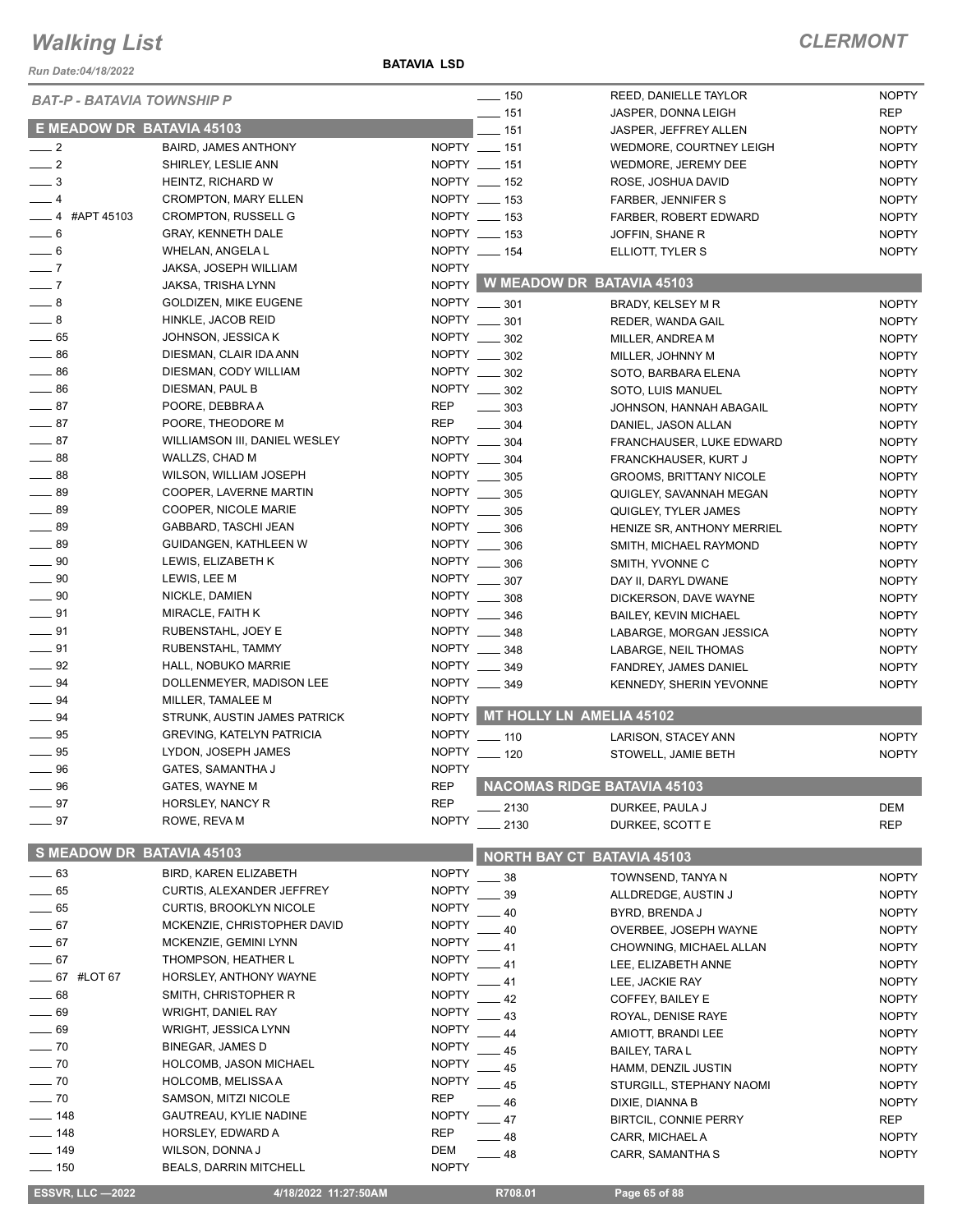*Run Date:04/18/2022*

#### **BATAVIA LSD**

| <b>BAT-P - BATAVIA TOWNSHIP P</b>  |                                                |              | PARK MEADOW DR BATAVIA 45103    |                                                               |                              |
|------------------------------------|------------------------------------------------|--------------|---------------------------------|---------------------------------------------------------------|------------------------------|
|                                    |                                                |              | $-211$                          | <b>GIBSON, ASHLEY MARIE</b>                                   | <b>NOPTY</b>                 |
| <b>NORTH BAY CT BATAVIA 45103</b>  |                                                |              | 211                             | GIBSON, ASHLEY VICTORIA                                       | <b>NOPTY</b>                 |
| $-49$                              | PARTON, JAMES T                                | <b>NOPTY</b> | $-211$                          | WHITTAKER, JENNIFER DANIELLE                                  | <b>NOPTY</b>                 |
| <b>NORTH LOOK CT BATAVIA 45103</b> |                                                |              | 212                             | MALONEY, AMANDA MICHELE                                       | <b>NOPTY</b>                 |
|                                    |                                                |              | 213                             | SAYLOR, DANIEL JOSEPH                                         | <b>NOPTY</b>                 |
| $-24$                              | <b>GENTRY, NANCY ELIZABETH</b>                 |              | NOPTY __ 214                    | HICKS, AMANDA MARIE                                           | <b>NOPTY</b>                 |
| $\frac{1}{25}$                     | <b>BRIGGS II, JEFFREY A</b>                    | <b>NOPTY</b> | 214                             | HICKS, CHARLES DAVID                                          | <b>NOPTY</b>                 |
| $\frac{1}{26}$                     | HITCH, JILLIAN R                               | <b>NOPTY</b> | $\frac{1}{215}$                 | ALDERSON, HEATHER MARIE                                       | <b>NOPTY</b>                 |
| $-27$                              | EDWARDS, ANNABETH P                            |              | NOPTY __ 215                    | JONES, BONNIE M                                               | <b>NOPTY</b>                 |
| $-27$                              | EDWARDS, LUELLA M                              |              | NOPTY __ 215                    | JONES, JOHN P                                                 | <b>NOPTY</b>                 |
| $\equiv$ 28                        | WEST, CYNTHIA D                                | <b>NOPTY</b> | 216                             | EMMERT, LAURA M                                               | <b>NOPTY</b>                 |
| $-28$                              | WEST, NICKY L                                  | <b>NOPTY</b> | 216                             | LOWE, CORRINE M                                               | DEM                          |
| $\frac{1}{29}$                     | KROLL, AMY J                                   | <b>NOPTY</b> | 216                             | LOWE, LONNIE J                                                | DEM                          |
| $\frac{1}{29}$                     | TERRY, JASHUWA LEE                             | <b>NOPTY</b> | 216                             | LOWE, MARY JOY                                                | <b>REP</b>                   |
| $\frac{1}{2}$ 30                   | CROSWAIT, DONALD J                             |              | NOPTY __ 217                    | <b>BLANTON, JENNIFER LYNNE</b>                                | <b>NOPTY</b>                 |
| $\frac{1}{2}$ 30                   | SLAVEN, TIFFANY MAY                            |              | NOPTY __ 217                    | BLANTON, SHAUN MICHAEL                                        | <b>NOPTY</b>                 |
| $\frac{1}{2}$ 31                   | RECKER, BARBARA D                              |              | NOPTY __ 217                    | MCKENZIE, JAKE DAVID                                          | <b>NOPTY</b>                 |
| $\equiv$ 31                        | RECKER, STEPHANIE N                            | <b>NOPTY</b> | $\frac{1}{217}$                 | MCKENZIE, TRISTAN LEE                                         | <b>NOPTY</b>                 |
| $\equiv$ 34                        | RICHMOND, MARCHELLE ANN                        | <b>NOPTY</b> | 218                             | CLEPPER, GINGER A                                             | <b>NOPTY</b>                 |
| $\frac{1}{2}$ 34                   | VANOVER, JAMES GARLAND                         |              | NOPTY __ 218                    | CLEPPER JR, RAYMOND                                           | <b>NOPTY</b>                 |
| $\frac{1}{2}$ 35                   | APPLEGATE, SANDRA G                            | <b>NOPTY</b> | $-218$                          | <b>OWENS, ANTHONY GERALD</b>                                  | <b>NOPTY</b>                 |
| $\frac{1}{2}$ 35                   | BYRD, AARON VINCENT THOMAS<br>HODGES, MORGAN D | <b>NOPTY</b> | $\frac{1}{219}$                 | DAMON, TAMMY R                                                | <b>NOPTY</b>                 |
| $\frac{1}{2}$ 35                   |                                                |              | NOPTY __ 219                    | SANNER, SHAWN RICHARD                                         | <b>NOPTY</b>                 |
| NORTH MEADOW CT BATAVIA 45103      |                                                |              | 220                             | <b>EBBERS, BRANDON MICHAEL</b>                                | <b>NOPTY</b>                 |
|                                    |                                                |              | 220                             | KELLER, NICHOLE MARIE                                         | <b>NOPTY</b>                 |
| $\frac{243}{2}$                    | SLONE, ROBERT                                  | <b>REP</b>   | 222                             | HIGGINS, DONTA JAMES ANTHONY                                  | <b>NOPTY</b>                 |
| $-244$                             | BYRD, ANGELA R                                 | <b>NOPTY</b> | 222                             | MOORE, MICHAEL A                                              | <b>NOPTY</b>                 |
| $\frac{1}{244}$                    | FRY, MATTHEW DAVID                             |              | NOPTY __ 223                    | HIGHLEY, ADAM D                                               | <b>NOPTY</b>                 |
| $\frac{1}{247}$                    | <b>CLIFTON, KRISTI LEE</b>                     |              | NOPTY __ 223                    | MURDOCK, STEPHANIE ANN                                        | <b>NOPTY</b>                 |
| $\frac{1}{247}$                    | MAXFIELD, MALAKAI PATCHES JAMES                |              | NOPTY __ 224                    | SPRINGER, CAROL L                                             | REP                          |
| ____ 248 #TRLR 248                 | <b>CLARK, JUSTIN LEE</b>                       |              | NOPTY __ 224                    | VINING, AMBER LOUISE                                          | <b>NOPTY</b>                 |
| ____ 248 #TRLR 248                 | LAWSON, KATELYNN NICOLE                        | NOPTY __     | 226                             | ART, RICHARD WILLIAM                                          | <b>NOPTY</b>                 |
| $-249$                             | DUQUIN, BRYAN PAUL                             | <b>NOPTY</b> | 226                             | ART, RONALD EDWARD                                            | <b>NOPTY</b>                 |
| ____ 249 #TRLR 249                 | RATLIFF, JOSHUA SHAWN                          | NOPTY ___    | 226                             | ART JR, RONALD EDWARD                                         | <b>NOPTY</b>                 |
| $\frac{1}{250}$                    | ROBERTS, ETHAN S                               |              | NOPTY __ 227                    | HERNANDEZ JR, RALPH                                           | <b>NOPTY</b>                 |
| $-250$<br>$\frac{1}{250}$          | ROBERTS, IAN MICHAEL                           | NOPTY __     | NOPTY __ 227                    | TAM, APRIL R                                                  | <b>NOPTY</b>                 |
| $-251$                             | ROBERTS, KATHRYN JOANN<br>WILSON, DANIEL P     | <b>NOPTY</b> | 229                             | GAY, KENNETH J                                                | <b>NOPTY</b>                 |
| 251                                | WILSON, JUANITA D                              | NOPTY        | 229                             | GAY, RHONDA                                                   | <b>NOPTY</b>                 |
| $-252$                             | JOHNSON, ADAM CAREY                            |              | 230<br>NOPTY __ 277             | GAY, JENNIFER LYNN                                            | <b>NOPTY</b>                 |
| $\equiv$ 252                       | JOHNSON, TORREE K                              |              | NOPTY __ 278                    | MANNING, BRITTANY                                             | <b>NOPTY</b>                 |
| $\equiv$ 253                       | MARSH, BENJAMIN T                              | <b>REP</b>   | $-278$                          | <b>BIONDO, CASEY LEE</b>                                      | <b>NOPTY</b>                 |
| $-253$                             | MARSH, DEVIN BENJAMIN                          |              | NOPTY 278                       | ENGLE, STEPHEN J N                                            | <b>NOPTY</b>                 |
| - 253                              | MARSH, MACKENZIE ELIZABETH                     |              | NOPTY __ 281                    | STROHMEYER, SYDNEY MORGAN                                     | <b>NOPTY</b>                 |
| - 253                              | MARSH, MARGARET M                              | NOPTY __     |                                 | <b>BARRY, AMY MARIE</b>                                       | <b>NOPTY</b>                 |
| 254                                | WALLACE KABLER, JESICA DIANE                   |              | 282<br>NOPTY __ 282             | HOFFERT, REBECCA ANNE                                         | <b>NOPTY</b>                 |
|                                    |                                                |              | 283                             | SIZEMORE, NEIL                                                | <b>NOPTY</b><br><b>NOPTY</b> |
|                                    | OLD SOUTH RIVERSIDE DR BATAVIA 45103           |              | 283                             | BEGLEY, KARINAH M<br>BEGLEY, SERENAH RAY                      | <b>NOPTY</b>                 |
| $-4101$                            | HEIKENFELD JR, FRANK J                         | <b>REP</b>   | 283                             |                                                               | <b>NOPTY</b>                 |
|                                    | <b>HEIKENFELD, RITA M</b>                      | REP          |                                 | <b>EVANS, CHERI GRACE</b>                                     |                              |
| $-4101$<br>____ 4104               | HUMBERT, DEBORAH LYNN                          |              | $\frac{1}{283}$<br>NOPTY __ 284 | EVANS, ERIC A<br>ROYSE, DYLAN WES                             | <b>NOPTY</b><br><b>NOPTY</b> |
| $-4104$                            | HUMBERT, EDWARD A                              | REP          | $\frac{1}{284}$                 |                                                               |                              |
| $-4114$                            | LAYNE, ELIZABETH ANN                           | REP          | $\equiv$ 285                    | ROYSE, SHANE W<br>SMELSER, DEBORAH L                          | NOPTY<br><b>NOPTY</b>        |
| $-4114$                            | LAYNE, WESLEY ZACHRIAH                         | <b>REP</b>   | 285                             | SMELSER, VENESSA RENEE                                        | <b>NOPTY</b>                 |
| $-4126$                            | CAUDILL, AMANDA BROOKE                         |              | NOPTY __ 336                    | MARSHALL, JOSHUA L                                            | <b>NOPTY</b>                 |
| $-4126$                            | GAUCI, CODI MCKENNA                            | <b>NOPTY</b> |                                 |                                                               |                              |
| $-4126$                            | <b>GAUCI, TIMOTHY JOHN</b>                     |              | NOPTY SNYDER RD BATAVIA 45103   |                                                               |                              |
| $-4132$                            | MURPHY, MICHAEL ANTHONY                        |              | NOPTY __ 2260                   |                                                               |                              |
| $-4134$                            | JOHNSON, CINDY A                               | DEM          |                                 | BENTON, BRANDON CHARLES                                       | <b>NOPTY</b>                 |
| $-4154$                            | COLLINS, JOANNE WALTERS                        | <b>REP</b>   | 2265<br>2265                    | DAVIDSON, DEBBIE LATHROP<br><b>GRIFFITH III, JAMES MORRIS</b> | <b>NOPTY</b><br><b>NOPTY</b> |
| $-4154$                            | COLLINS, MICHAEL EDWARD                        | REP          | 2266                            |                                                               |                              |
|                                    |                                                |              |                                 | BEAN, PAMELA A                                                | <b>NOPTY</b>                 |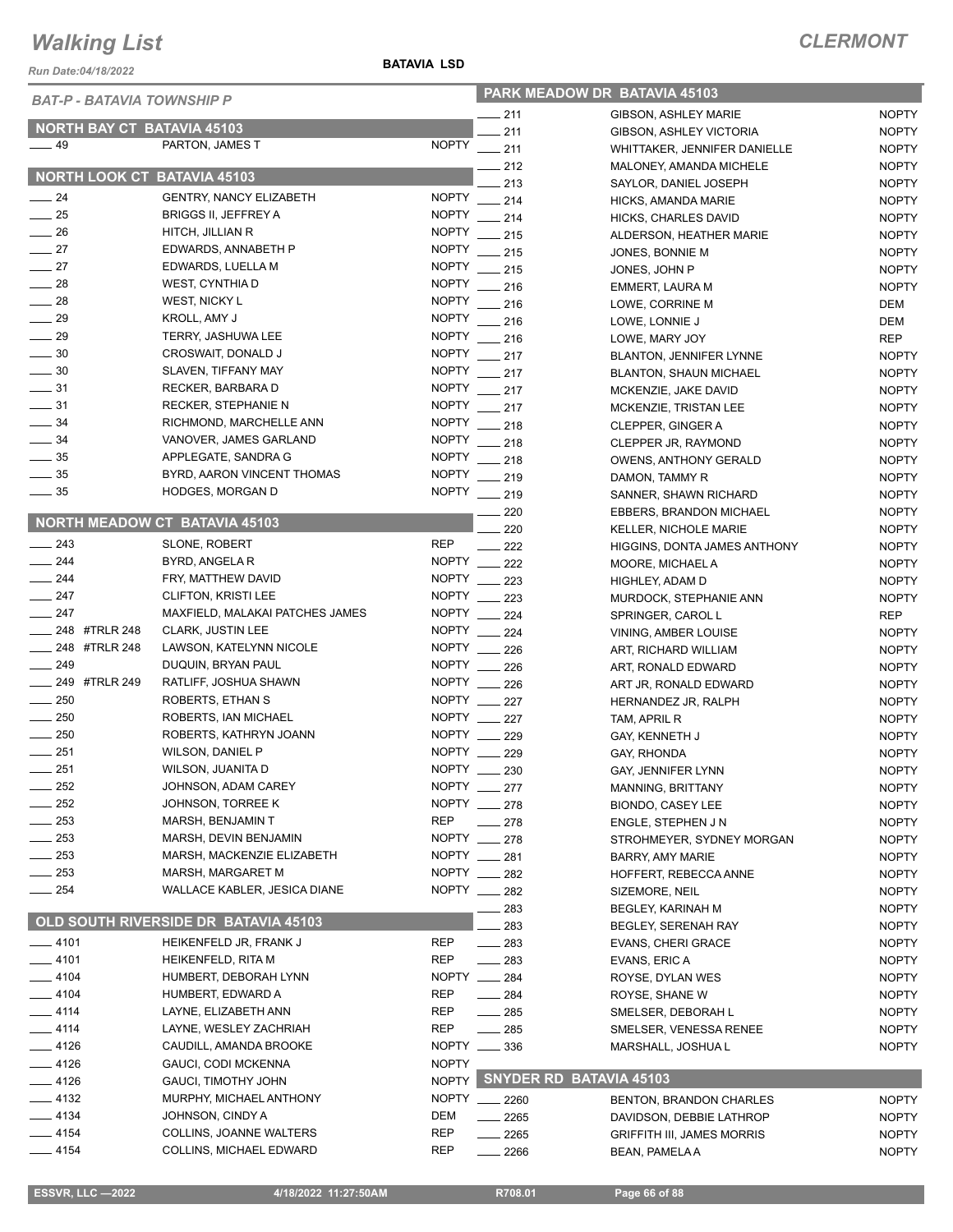*Run Date:04/18/2022*

**BATAVIA LSD**

| <b>BAT-P - BATAVIA TOWNSHIP P</b> |                               |              | $\frac{1}{256}$   |                                 | HUGHBANKS, SHANNON MARIE      | <b>NOPTY</b> |
|-----------------------------------|-------------------------------|--------------|-------------------|---------------------------------|-------------------------------|--------------|
|                                   |                               |              | $-257$            |                                 | MILLER, ABIGAIL ANN           | <b>NOPTY</b> |
| <b>SNYDER RD BATAVIA 45103</b>    |                               |              | 257               |                                 | MILLER, JENNIFER ANN          | <b>NOPTY</b> |
| $-2278$                           | HAYES, JANIS L                | <b>NOPTY</b> | 257               |                                 | MILLER, SCOTT A               | <b>NOPTY</b> |
| $\frac{2288}{2}$                  | ROCK, PATRICIA ANN            | <b>NOPTY</b> | 258               |                                 | MOORE, GLENDA SUE             | <b>NOPTY</b> |
| $-2337$                           | SUTHERLAND, DALE H            | <b>NOPTY</b> | 258               |                                 | SMITH, DESTINY MARIE          | <b>NOPTY</b> |
| $-2337$                           | SUTHERLAND, VICTORIA          | <b>NOPTY</b> | .259              |                                 | TERRELL, KRISTEN MARIE        | <b>NOPTY</b> |
|                                   |                               |              | 263               |                                 | RAINWATER, CHERYL LYNN        | <b>REP</b>   |
| STATE ROUTE 222 BATAVIA 45103     |                               |              | 263               |                                 | RAINWATER, ROBERT EDWARD      | <b>REP</b>   |
| $- 3701$                          | MANZ, JENNIFER LEE            |              | NOPTY __ 264      |                                 | <b>SCHERMBECK, MEGAN J</b>    | <b>NOPTY</b> |
| $- 3701$                          | MANZ, KEVIN MICHAEL           |              | NOPTY __ 264      |                                 | SMITH, JACQULINE J            | DEM          |
| $- 3709$                          | <b>BRUNER, AMY M</b>          |              | NOPTY __ 265      |                                 | LEMERT, ALEXIS N              | <b>NOPTY</b> |
| $\frac{1}{2}$ 3709                | <b>BRUNER, BRENNAN JACOB</b>  |              |                   | NOPTY ____ 265 #TRLR 265        | OGLETREE, BRYAN ANTHONY       | <b>NOPTY</b> |
| $\frac{1}{2}$ 3709                | BRUNER JR, WILLIAM L          |              | NOPTY __ 266      |                                 | ANSTEATT, JASON A             | <b>NOPTY</b> |
| $\frac{1}{2}$ 3735                | BRUNER, BARBARA C             | <b>REP</b>   | $\frac{1}{266}$   |                                 | BELL, LINDA S                 | <b>NOPTY</b> |
| $\frac{1}{2}$ 3735                | BRUNER SR, WILLIAM L          | <b>REP</b>   | $\frac{1}{266}$   |                                 | ROBERTS, AUSTAN JAMES         | <b>NOPTY</b> |
| $- 3742$                          | UNGETHUEM, CARL F             | <b>REP</b>   | $-267$            |                                 | HALLER, LAURA L               | <b>NOPTY</b> |
| $- 3770$                          | ALLEN, CARROL J               |              | NOPTY __ 268      |                                 | <b>GREGORY, GARY RAY</b>      | <b>NOPTY</b> |
| $-3775$                           | CAMPBELL, EMILY MARIE         |              | NOPTY __ 268      |                                 | <b>GREGORY, RYAN MICHELLE</b> | <b>NOPTY</b> |
| $- 3784$                          | GABBARD, ANDREW SCOTT         |              | NOPTY __ 269      |                                 | BINGHAM, LACIE SAVANNAH DENAE | <b>NOPTY</b> |
| $-3784$                           | GABBARD, SARA MARIE           |              | NOPTY __ 269      |                                 | EMETERIO, JOSHUA LAWRENCE     | <b>NOPTY</b> |
| $- 3784$                          | HOWELL, DALE L                | <b>REP</b>   | $\frac{1}{269}$   |                                 | THOMAS, CHRISTOPHER JAMES     | <b>NOPTY</b> |
| $- 3784$                          | HOWELL, ELIZABETH M           | <b>REP</b>   | $\sim$ 270        |                                 | COOK, ERIC F                  | <b>REP</b>   |
| $\frac{1}{2}$ 3839                | MAHER, CHARLES V              | DEM          | $-270$            |                                 | JOHNSON, BRIANA ROSE          | <b>NOPTY</b> |
| $\frac{1}{2}$ 3852                | MARUGG, RICHARD H             |              | NOPTY __ 273      |                                 |                               | <b>NOPTY</b> |
| $\frac{1}{2}$ 3852                | ROWLAND, ZACHARY CHRISTOPHER  |              | NOPTY __ 273      |                                 | BURKHOLDER, RUTH ANN          |              |
| $\frac{1}{2}$ 3875                | HORNE, THOMAS JOSEPH          |              | NOPTY __ 274      |                                 | CHAPLIN, MARY ANN             | <b>NOPTY</b> |
| $- 3875$                          |                               | <b>REP</b>   |                   |                                 | POPP, JOHN C                  | <b>NOPTY</b> |
|                                   | SZABO, SANDOR GRANT           |              | $\sim$ 274        |                                 | POPP, NORMA J                 | <b>NOPTY</b> |
| $\frac{1}{2}$ 3884                | BRUNER, BARBARA R             | <b>REP</b>   |                   | <b>SUNRISE CT BATAVIA 45103</b> |                               |              |
| $\frac{1}{2}$ 3884                | HENDERSON, KATHY ELAINE       | <b>REP</b>   |                   |                                 |                               |              |
| $\frac{1}{2}$ 3895                | OWENS, DAVID ALLEN            |              | NOPTY __ 156      |                                 | SHERMAN II, VICTOR CHARLES    | <b>NOPTY</b> |
| $\frac{1}{2}$ 3895                | OWENS, DEBRA E                |              | NOPTY __ 158      |                                 | HOPKINS, KENNETH O            | <b>NOPTY</b> |
| $\frac{1}{2}$ 3915                | SHERRILL, JOSEPH D            |              | NOPTY __ 158      |                                 | HOPKINS, STEPHANIE ANN        | <b>NOPTY</b> |
| $\frac{1}{2}$ 3915                | SHERRILL, LINDA ANNE          | <b>NOPTY</b> | $\frac{1}{2}$ 159 |                                 | POLVADO, JEFFREY ROBERT       | <b>NOPTY</b> |
| $- 3915$                          | SHERRILL, MICHAEL V           |              | NOPTY __ 159      |                                 | POLVADO, LAURA DANIELLE       | <b>NOPTY</b> |
| $\frac{1}{2}$ 3925                | HARBERT, MELISSA MARIE        |              | NOPTY __ 161      |                                 | CLEPPER, LINDSAY BROOKE       | <b>NOPTY</b> |
| $\frac{1}{2}$ 3925                | LUTZ, KIMBERLY A              |              | NOPTY __ 162      |                                 | DUNN, REBECCA LYNE            | <b>NOPTY</b> |
| $\frac{1}{2}$ 3925                | LUTZ, LINCOLN JAMES           |              | NOPTY __ 162      |                                 | SEALE, FRED                   | <b>NOPTY</b> |
| 3955                              | MALICOAT, CASEY SUE           | <b>NOPTY</b> | $- 163$           |                                 | MARTIN, MADISON JADE          | <b>NOPTY</b> |
| $\frac{1}{2}$ 3955                | MALICOAT, RYAN MATTHEW        | <b>NOPTY</b> | - 163             |                                 | REESE, JONATHAN W             | <b>NOPTY</b> |
| 3965                              | BERCHTOLD, CATHERINE LEE      |              | NOPTY __ 165      |                                 | PIERSALL, BETSY A             | DEM          |
| 3965                              | BERCHTOLD, ERIC D             | <b>NOPTY</b> | $-166$            |                                 | DOTSON, GERALDINE             | <b>NOPTY</b> |
| 3975                              | DERICO, MICHAEL R             | <b>REP</b>   | — 166             |                                 | PANGALLO, BARBARA J           | <b>NOPTY</b> |
| 3975                              | DERICO, TRACEY M              | <b>REP</b>   | $-166$            |                                 | PANGALLO, D ANGELO JOSEPH     | <b>NOPTY</b> |
| 3990                              | <b>KREINES, JACOB MARCUS</b>  | NOPTY        | $\frac{1}{2}$ 167 |                                 | GEER, LORA D                  | <b>NOPTY</b> |
| 3990                              | <b>KREINES, SALLIE R</b>      | <b>NOPTY</b> | $- 167$           |                                 | MITCHELL, AMANDA RENE         | <b>REP</b>   |
| _ 3999                            | RICHARDS, HENRY               | <b>NOPTY</b> | $\frac{1}{2}$ 167 |                                 | MITCHELL, SHANE M             | <b>NOPTY</b> |
| $-3999$                           | RICHARDS, PATRICIA A          | <b>NOPTY</b> | $- 167$           |                                 | WOOLDRIDGE, MICHELLE L        | <b>NOPTY</b> |
| _ 4029                            | SCHULTZ, JAMES W              | <b>NOPTY</b> | $- 168$           |                                 | STONEBRAKER, ANGELA R         | <b>NOPTY</b> |
| $-4029$                           | SCHULTZ, JULIE A              | <b>NOPTY</b> |                   |                                 |                               |              |
|                                   |                               |              |                   | <b>SUNSET CT BATAVIA 45103</b>  |                               |              |
| <b>SUMMIT RD BATAVIA 45103</b>    |                               |              | __ 319            |                                 | BROCK, DAWN JACQUELINE        | <b>NOPTY</b> |
| $\frac{1}{2}$ 3957                | FRAZEE, MARY ELIZABETH        |              | NOPTY ____ 321    |                                 |                               |              |
|                                   |                               |              |                   |                                 | BRADFORD, AMANDA SUE          | <b>NOPTY</b> |
|                                   | SUNNY MEADOW DR BATAVIA 45103 |              | 321               |                                 | <b>BRAVARD, TROY ROGER</b>    | <b>NOPTY</b> |
|                                   |                               |              | 321               |                                 | <b>EVISTON, BRYCE MATTHEW</b> | <b>NOPTY</b> |
| $-232$                            | HUGHES, KEVIN JAMES           |              | NOPTY __ 322      |                                 | PULLEY, ANDREW JOE            | <b>NOPTY</b> |
| 236                               | MOORE, HEATHER L              |              | NOPTY ____ 322    |                                 | PULLEY, SONYA NETTIE          | <b>NOPTY</b> |
| 237                               | SAMBORSKI, NICOLE             |              | NOPTY __ 322      |                                 | SCHROTH, AIDAN THOMAS         | <b>NOPTY</b> |
| 239                               | REEVES, JASON NATHANIEL       |              | NOPTY __ 323      |                                 | JOFFIN, NATHANIEL MYLES       | <b>NOPTY</b> |
| 240                               | HICKS, DENISE R               |              | NOPTY __ 323      |                                 | JORDAN, ELIZABETH ANNE        | <b>NOPTY</b> |
| 241                               | SCHOETTLE, DAWNETTA L         |              | NOPTY __ 323      |                                 | LEMOX, CONNIE S               | <b>NOPTY</b> |
| $-242$                            | <b>BOGGESS, JESSE PATRICK</b> |              | NOPTY __ 325      |                                 | STURGILL, MEGAN ELIZABETH     | <b>NOPTY</b> |
| 256                               | COOK, JAMES IRA               | <b>NOPTY</b> |                   |                                 |                               |              |
| <b>ESSVR, LLC -2022</b>           | 4/18/2022 11:27:50AM          |              | R708.01           |                                 | Page 67 of 88                 |              |
|                                   |                               |              |                   |                                 |                               |              |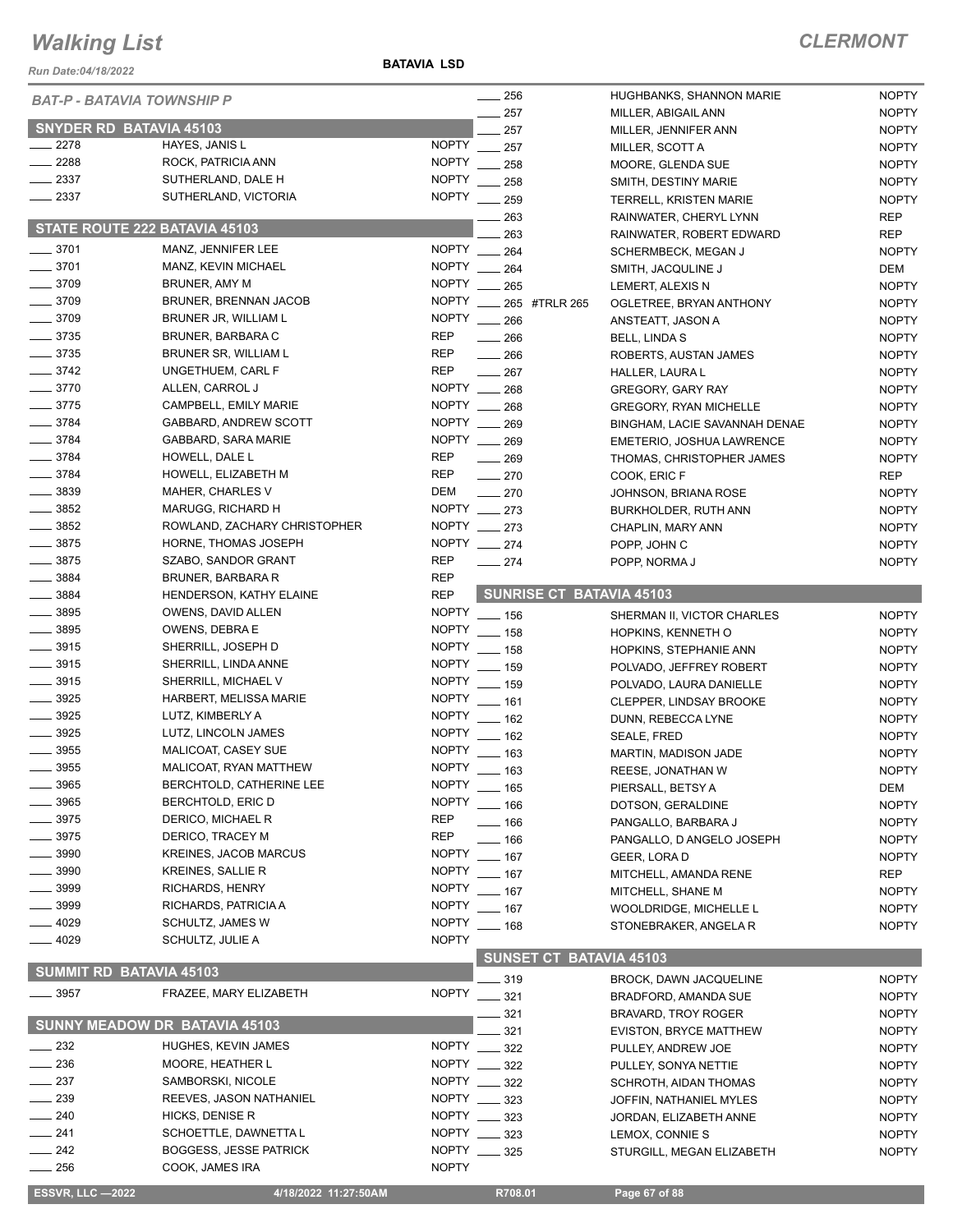*Run Date:04/18/2022*

**BATAVIA LSD**

*BAT-P - BATAVIA TOWNSHIP P*

|                   | <b>SUNSET CT BATAVIA 45103</b> |              |
|-------------------|--------------------------------|--------------|
| $\frac{1}{2}$ 325 | <b>WILSON, LISA RENEE</b>      | <b>NOPTY</b> |
| $\equiv$ 326      | ALLEN. RALYNNE                 | <b>NOPTY</b> |
| $\frac{1}{2}$ 326 | STELMACH, LINDA A              | <b>NOPTY</b> |
| $\equiv$ 328      | MIKESELL, AMBER DAWN           | <b>NOPTY</b> |
| $\equiv$ 328      | MIKESELL, ERIC A               | <b>NOPTY</b> |
| $\equiv$ 329      | CLEGG, TYLER A                 | <b>NOPTY</b> |
| $\equiv$ 331      | LANTER. DEREK LEE              | <b>NOPTY</b> |
| $-331$            | LANTER, HEATHER N              | <b>NOPTY</b> |
| $\equiv$ 332      | BECKWORTH IV. KERMIT WINTON    | <b>NOPTY</b> |
| $\equiv$ 333      | <b>HUGHBANKS, MARK EDWARD</b>  | <b>NOPTY</b> |

*TOTAL :* **809**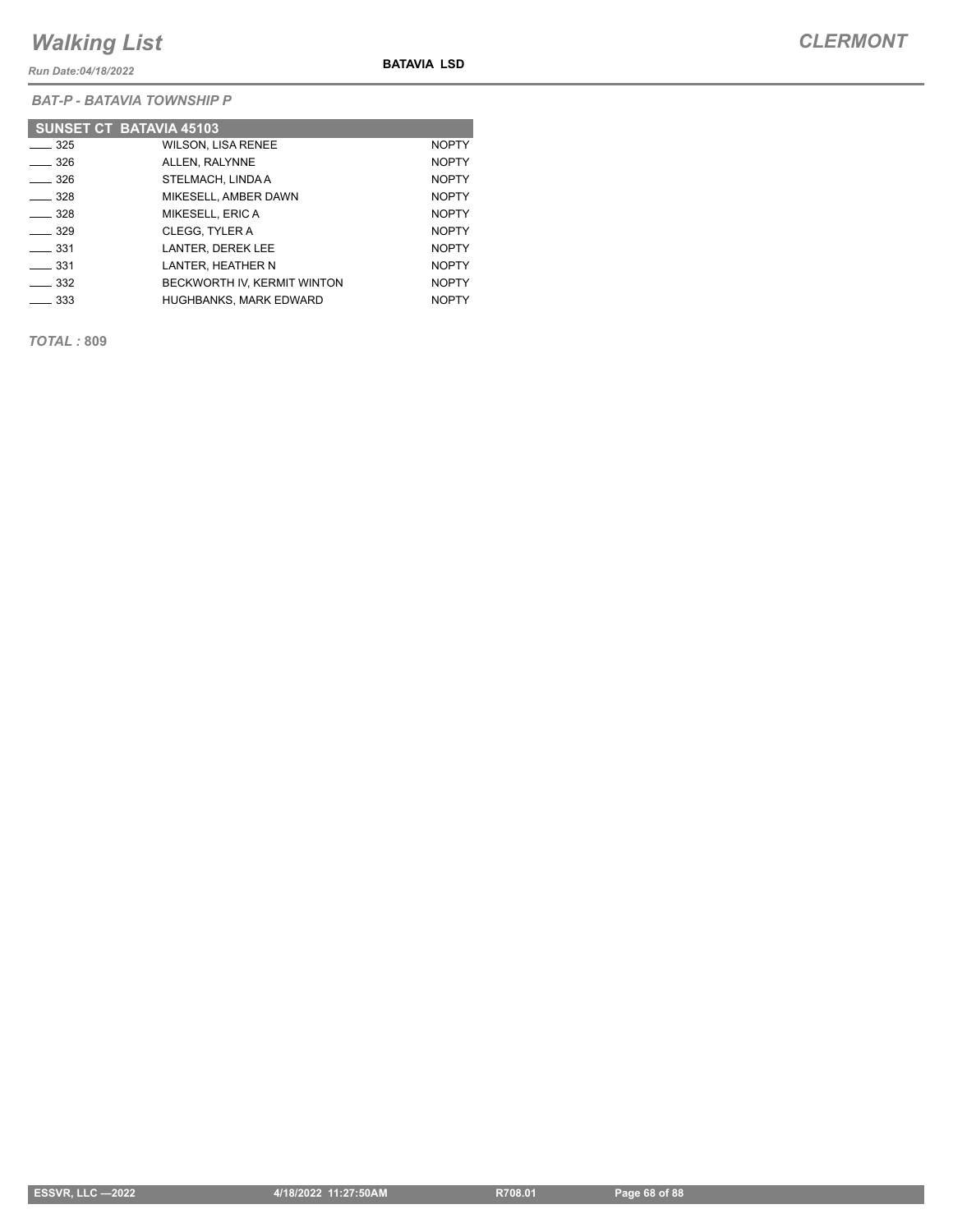*Run Date:04/18/2022*

#### **BATAVIA LSD**

| <i><b>BAV-A - BATAVIA VILLAGE A</b></i> |                                      |                                   | 2340               | LAND, PAUL B                     | <b>NOPTY</b>        |
|-----------------------------------------|--------------------------------------|-----------------------------------|--------------------|----------------------------------|---------------------|
| BATAVIA WILLIAMSBURG PIKE BATAVIA 45103 |                                      | <b>BROADWAY AVE BATAVIA 45103</b> |                    |                                  |                     |
| $-730$                                  | MOORE, ERIN ANNA                     |                                   | NOPTY - 100 #APT 3 | MORTON, DINA GAY                 | <b>NOPTY</b>        |
| $-730$ #5                               | MAXFIELD, KATRINA AMANDA             | <b>NOPTY</b>                      | .100 #APT 6        | CASE, TYLER BAY                  | <b>NOPTY</b>        |
| _ 730 #APT 7                            | COOK, SHALENA RENAI                  | <b>NOPTY</b>                      | $-100$ #APT 6      | UNDERWOOD, BRANDON SCOTT         | <b>NOPTY</b>        |
|                                         |                                      |                                   | $-115$             | JIVOIN, RICHARD DANA             | <b>REP</b>          |
| <b>BAUER AVE BATAVIA 45103</b>          |                                      |                                   | $-115$             | JIVOIN, SUSAN J                  | <b>REP</b>          |
| $\sim$ 702                              | MARTINEZ, JOBE ADAM                  |                                   | NOPTY - 133        | <b>WILSON, HEATHER MARIE</b>     | <b>NOPTY</b>        |
| $-702$                                  | MARTINEZ, SHAWNTA MARIE              | <b>NOPTY</b>                      | _ 133              | <b>WILSON, NICHOLAS WADE</b>     | <b>NOPTY</b>        |
| $-705$                                  | <b>BLANTON, LESLEY F</b>             | <b>DEM</b>                        | $- 150$ #APT 1     | SPURLOCK, LAUREN PAIGE           | <b>NOPTY</b>        |
| $\frac{1}{2}$ 705                       | <b>BLANTON, TIM</b>                  | <b>REP</b>                        | -60 #APT 3         | FRY, SAMANTHA ELIZABETH          | <b>NOPTY</b>        |
| $-711$                                  | NOLL, JAMES J                        | <b>REP</b>                        | -60 #APT 4         | CURLESS, JOHN T                  | <b>NOPTY</b>        |
| $- 711$                                 | NOLL, MARY L                         | <b>REP</b>                        | $\frac{1}{2}$ 155  | WAHL, GEORGE C                   | <b>NOPTY</b>        |
| $- 717$                                 | LARBES, CAROL A                      | <b>DEM</b>                        | $\frac{1}{2}$ 155  | WAHL, JOAN SUSAN                 | <b>NOPTY</b>        |
| $- 780$                                 | KUSSMAN, DAVID E                     | <b>NOPTY</b>                      | $-160$             | HUSER, CHRISTOPHER ALLEN         | <b>NOPTY</b>        |
| $-780$                                  | NAEGEL, KENNETH MATHEW               | <b>NOPTY</b>                      | $-160$             | HUSER, MECHELLE LEE              | <b>NOPTY</b>        |
| 780                                     | NAEGEL, KENNETH R                    | <b>REP</b>                        | $- 175$            | SCOTT, MICHAEL JOHN              | <b>REP</b>          |
| $-780$                                  | NAEGEL, KIMBERLY R                   | <b>REP</b>                        | $- 175$            | SCOTT, STEPHANIE LYNN            | <b>REP</b>          |
|                                         |                                      |                                   | $- 175$            | SCOTT, STEVEN D                  | <b>REP</b>          |
| E BAUMAN LN BATAVIA 45103               |                                      |                                   | $-180$             | <b>MEADORS, AUDREY L</b>         | <b>DEM</b>          |
| 4399                                    | ANDERSON JR, HEITH WESTON            | <b>NOPTY</b>                      | $-189$             | SARGEANT, SHERRY LYNN            | <b>REP</b>          |
| 4399                                    | BAER, BRADLEY ALAN                   | <b>NOPTY</b>                      | . 190              | SNYDER, SHELLEY MARIE            | <b>NOPTY</b>        |
| 4399                                    | <b>BARGER, JAMI ROSE</b>             | <b>NOPTY</b>                      | 210                | ELLIS, ANDREW R                  | <b>NOPTY</b>        |
| $-4399$                                 | BIZZELL JR, JASON C                  | <b>NOPTY</b>                      | 220                | CASBAR, ZOE ELAINE               | <b>NOPTY</b>        |
| $-4399$                                 | BROWN, KEVIN D                       | <b>NOPTY</b>                      | 220                | MOORE, MARY M                    | <b>NOPTY</b>        |
| $-4399$                                 | BUTLER, DARLENE KAY                  | <b>NOPTY</b>                      | 220                | <b>MOORE RUNCK, KOREN ACADIA</b> | <b>NOPTY</b>        |
| $-4399$                                 | CLINE, DONALD W                      | <b>NOPTY</b>                      | 220                | RUNCK, CHARLES SCOTT             | <b>NOPTY</b>        |
| $-4399$                                 | ESCHMANN, KASSANDRA DANIELLE         | <b>NOPTY</b>                      | 220                | SHIRLEY, TANNER R                | <b>NOPTY</b>        |
| 4399                                    | GUIDO, CHRISTINA LYNN                | <b>NOPTY</b>                      | 260                | MONK, PAMELA SUSAN               | <b>REP</b>          |
| 4399                                    | HESLER, DAKOTA JEAN MALACHI          | <b>NOPTY</b>                      | 275                | YOUNG, ALEXANDRIA PAIGE          | <b>NOPTY</b>        |
| 4399                                    | JACKSON, DARNETTA L                  | <b>NOPTY</b>                      | 275                | YOUNG, KEVIN J                   | <b>NOPTY</b>        |
| .4399                                   | LEYBOURNE, MALCOLM CRAIG             | <b>NOPTY</b>                      | 275                | YOUNG, MARCIE R                  | <b>NOPTY</b>        |
| $-4399$                                 | MCKINNEY, JAIME L                    | <b>NOPTY</b>                      | 275                | YOUNG, TYLER MORGAN              | <b>NOPTY</b>        |
| $-4399$                                 | MULLINS, BRITTANY KAY                | <b>NOPTY</b>                      | 280                | AVERY, ANDREA                    | <b>NOPTY</b>        |
| 4399                                    | STEELE, MICHAEL N                    | <b>NOPTY</b>                      | 280                | DOUGLAS, JENNIFER GRACE          | <b>NOPTY</b>        |
| 4399                                    | VANCE, TRAVIS WILLIAM                | <b>NOPTY</b>                      | 280                | DOUGLAS, MARK EDWARD             | <b>NOPTY</b>        |
| 4399                                    | WILKINSON, LOUCAREIA ADREIANNA AI    | <b>NOPTY</b>                      | 280                | MACLENNAN, JOHN R                | <b>NOPTY</b>        |
| 4399<br>#BLDG 400                       | STEIN, ALYSHA NICOLE                 | <b>NOPTY</b>                      | 280                | MCLENNAN, DEBRA J                | <b>NOPTY</b>        |
| 4399 #APT C-700                         | FRIEMOTH, CHRISTINA H                | <b>NOPTY</b>                      | 280                | MCLENNAN, REBECCA JEAN           | <b>NOPTY</b>        |
|                                         | 4399 #SPC C-200 SMITH, JORDAN DANIEL | <b>NOPTY</b>                      | 280                | MCLENNAN, RUTH ARLENNE           | <b>NOPTY</b>        |
|                                         |                                      |                                   | 285                | COURTS, PAMELA JEAN              | <b>NOPTY</b>        |
| <b>BRIDGEWATER DR BATAVIA 45103</b>     |                                      |                                   | 285                | MCMILLAN, SAMUEL DAVID C         | <b>NOPTY</b>        |
| 2304                                    | MCQUEARY, GRACYN LEIGH               | <b>NOPTY</b>                      | 299                | BLUNT, KASITY RYAN               | <b>NOPTY</b>        |
| 2304                                    | MCQUEARY, TOMMIE                     | <b>NOPTY</b>                      | 299                | <b>BLUNT, RICHARD P</b>          | <b>NOPTY</b>        |
| $-2304$                                 | SPELLER, JENNIFER LEIGH              | <b>NOPTY</b>                      | 299                | POTTS, MARTIN K                  | <b>REP</b>          |
| $= 2307$                                | SMITH, JEFFREY C                     | <b>NOPTY</b>                      | 299                | POTTS, REBA BLUNT                | <b>NOPTY</b>        |
| $=$ 2307                                | SMITH, JENNIFER L                    | <b>NOPTY</b>                      | 325                | TAYLOR, LISA                     | DEM                 |
| $-2308$                                 | SEDAM, ANDREW JAY                    | <b>NOPTY</b>                      | 325                | TAYLOR II, WILLIAM LEWIS         | DEM<br><b>NOPTY</b> |
| 2308                                    | SEDAM, STEPHANIE M                   | <b>NOPTY</b>                      | 340                | MASON, BERNADETTE ADELE          |                     |
| $-2312$                                 | <b>MEYER, KYLE ROBERT</b>            | <b>NOPTY</b>                      | 370                | OGLETREE, MICHAEL W              | <b>NOPTY</b>        |
| $= 2315$                                | STONE, JESSE A                       | NOPTY                             |                    | CHARLES ST BATAVIA 45103         |                     |
| $-2315$                                 | STONE, TERESA J                      | <b>NOPTY</b>                      |                    |                                  |                     |
| $-2323$                                 | YOUNG, MANDY DAWN                    | <b>NOPTY</b>                      | 80                 | <b>GARDNER, MICHAEL PAUL</b>     | <b>REP</b>          |
| _ 2323                                  | YOUNG, WILLIAM D                     | <b>NOPTY</b>                      | 80                 | <b>GARDNER, MICHELLE M</b>       | <b>REP</b>          |
| $-2327$                                 | PORTER, STEPHANIE HAFERTEPEN         | <b>NOPTY</b>                      | 100                | <b>BURTON, ANASTASIA HOPE</b>    | <b>NOPTY</b>        |
| 2331                                    | LAWHORN, STACIE MARIE                | <b>NOPTY</b>                      | $-100$             | <b>BURTON, ANGELINA R</b>        | <b>NOPTY</b>        |
| 2336                                    | ANDREYKO, DEBORAH SUE                | <b>NOPTY</b>                      | . 100              | <b>BURTON, JAMIE E</b>           | <b>NOPTY</b>        |
| 2336                                    | ANDREYKO, JOHN ANDREW                | <b>NOPTY</b>                      | 120                | JEFFERS, KAREN S                 | <b>NOPTY</b>        |
| . 2340                                  | <b>HAMILTON, CHRISTINA A</b>         | <b>NOPTY</b>                      | 120                | JEFFERS JR, WILLIAM T            | <b>NOPTY</b>        |
| 2340                                    | HAMILTON, ERIC D                     | <b>NOPTY</b>                      | 120                | SMITH, CLAUDIA L                 | <b>REP</b>          |
| 2340                                    | LAND, LESLIE A                       | <b>NOPTY</b>                      | 130                | CULVER, ELIZABETH A              | <b>NOPTY</b>        |
|                                         |                                      |                                   | - 130              | CULVER JR, NOBLE E               | <b>NOPTY</b>        |

**ESSVR, LLC -2022** 4/18/2022 11:27:50AM R708.01 Page 69 of 88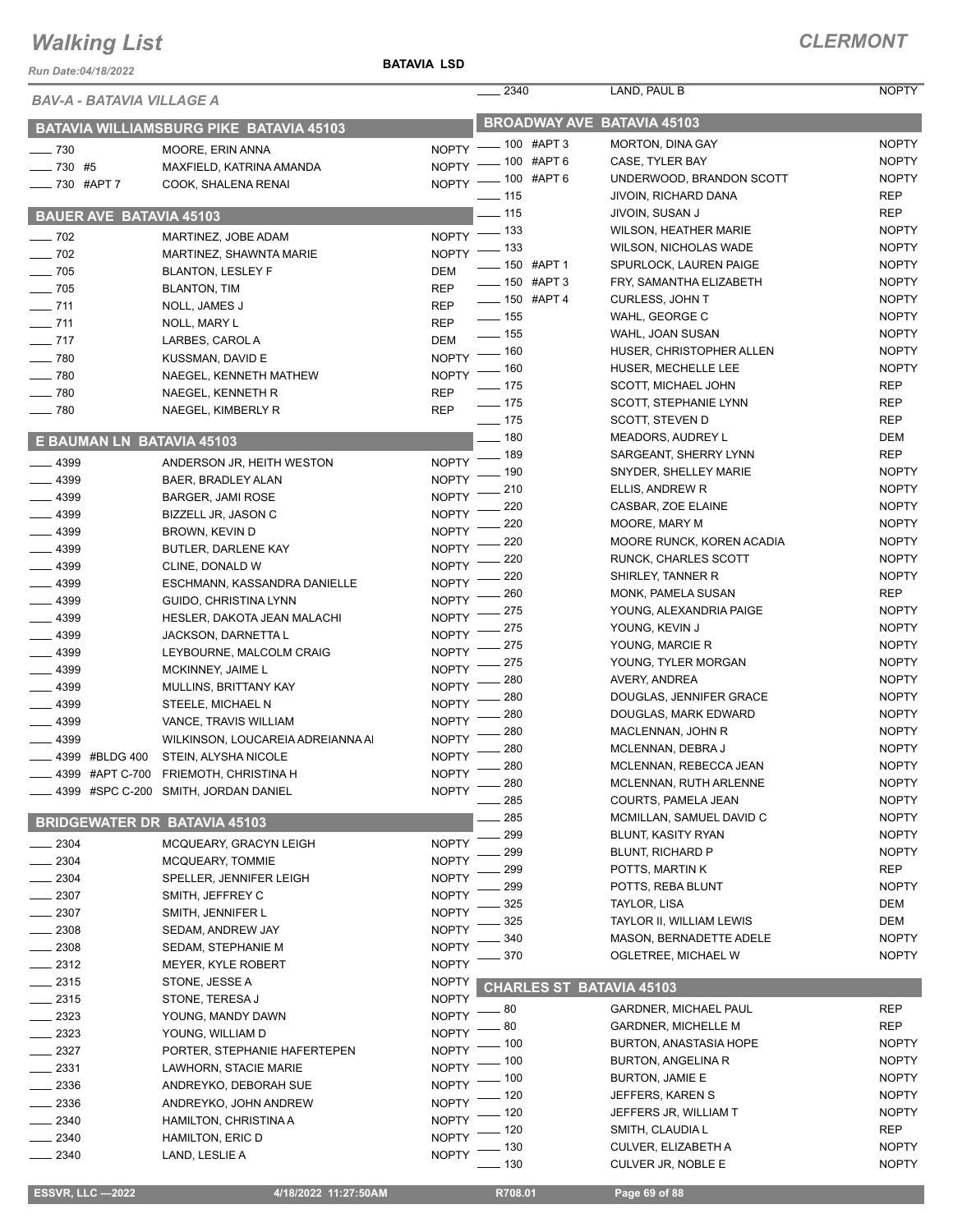*Run Date:04/18/2022*

#### **BATAVIA LSD**

| <b>BAV-A - BATAVIA VILLAGE A</b>  |                             | $\frac{1}{2}$ 500 | <b>SESTER, AARON TATE</b>        | <b>NOPTY</b>                  |              |
|-----------------------------------|-----------------------------|-------------------|----------------------------------|-------------------------------|--------------|
| <b>CHARLES ST BATAVIA 45103</b>   |                             |                   | <b>CLOUGH PIKE BATAVIA 45103</b> |                               |              |
| $\frac{1}{2}$ 133                 | HOWE, GERTRAUD              | <b>NOPTY</b>      | $- 1846$                         | WADDLE, DIANA L               | <b>DEM</b>   |
| $- 140$                           | SMITH, CATHERINE LYNN       | <b>NOPTY</b>      | $- 1846$                         | WADDLE, RONNIE G              | <b>DEM</b>   |
| $- 140$                           | SMITH, GRANT MICHAEL        | <b>NOPTY</b>      | $- 1868$                         | HART, ADRIAN S                | <b>NOPTY</b> |
| $-140$                            | SMITH JR, WAYNE L           | <b>NOPTY</b>      | $- 1868$                         | HART, AUSTIN MICHAEL          | <b>REP</b>   |
| $- 160$                           | FEE, KRISTA M               | <b>NOPTY</b>      | $- 1868$                         | HART II, JACK S               | <b>REP</b>   |
| $\frac{1}{160}$                   | FEE, MICHAEL JOHN           | <b>NOPTY</b>      | $- 1868$                         | HART, NAOMI R                 | <b>REP</b>   |
| $\frac{1}{2}$ 180                 | THORNBERRY, JUANITA L       | <b>REP</b>        | $- 1938$                         | <b>FRANKS, MICHAEL</b>        | <b>NOPTY</b> |
| $- 180$                           | WILSON, SUSAN D             | <b>REP</b>        | $- 1938$                         | THOMAS, AMANDA KYLE           | <b>DEM</b>   |
| $\frac{237}{2}$                   | MCMILLAN, CYNTHIA ANN       | <b>NOPTY</b>      |                                  |                               |              |
| $\frac{1}{2}$ 237                 | SHAW, NATHAN M              | <b>DEM</b>        | <b>COLLEGE DR BATAVIA 45103</b>  |                               |              |
| $\frac{1}{240}$                   | SOFRANKO II, DOUGLAS PAUL   | <b>NOPTY</b>      |                                  |                               |              |
| $\frac{1}{240}$                   | SOFRANKO, JOSEPH P          | <b>REP</b>        | $-611$                           | MCCORD, DEBORAH S             | <b>NOPTY</b> |
| $\frac{1}{240}$                   | SOFRANKO, KEVIN K           | <b>REP</b>        | $-611$                           | SILL, DIANE L                 | <b>NOPTY</b> |
| $\frac{243}{2}$                   | MIDDLEMAS, DONALD S         | <b>NOPTY</b>      | $-611$                           | WILLIAMSON, BARBARA S         | <b>REP</b>   |
| $\frac{1}{243}$                   | MIDDLEMAS, MARGO H          | DEM               | ___ 611 #APT 100                 | DAVIS, DENISE NAOMI           | <b>NOPTY</b> |
| $\frac{1}{250}$                   |                             | <b>REP</b>        | $\frac{1}{2}$ 611 #APT 101       | KASSAR, JEAN T                | <b>NOPTY</b> |
|                                   | MYERS, JUDY L               |                   | $\frac{1}{2}$ 611 #APT 102       | SCAGGS, VIVIAN ANN            | <b>NOPTY</b> |
| $\frac{1}{250}$                   | MYERS, MICHAEL L            | <b>REP</b>        | $\frac{1}{2}$ 611 #APT 104       | DENNEY, PATRICIA A            | <b>NOPTY</b> |
| $\frac{1}{259}$                   | <b>IVESTER, TAMMY L</b>     | <b>NOPTY</b>      | ____ 611 #APT 105                | SPROUSE, RITSUKO              | <b>NOPTY</b> |
| $-260$                            | MINDERMAN, EVE              | <b>REP</b>        | 611 #APT 106                     | <b>ISAACS, NELLIE M</b>       | DEM          |
| $\frac{1}{260}$                   | PORTER, JEANNE MARIE        | <b>DEM</b>        | ____ 611 #APT 107                | FREELAND, SANDRA LOUISE       | <b>NOPTY</b> |
| 263                               | SEIBERT, MARY A             | <b>REP</b>        | 611 #APT 107                     | PEDIGO, JUDITH P              | <b>NOPTY</b> |
| 280                               | SMITH, KIMBERLY ANNE        | <b>NOPTY</b>      | ____ 611 #APT 110                | FISHER, ALICE FAYE            | <b>REP</b>   |
| $\frac{1}{280}$                   | SMITH, RYAN BRADLEY         | <b>NOPTY</b>      | ____ 611 #APT 111                | COOK, PATRICIA ANN            | <b>REP</b>   |
| 282                               | JONES, EMMA JEANETTE        | <b>NOPTY</b>      | 611 #APT 112                     | SZANKOWSKI, JUDITH A          | <b>DEM</b>   |
| $\frac{1}{282}$                   | JONES, JERRY T              | <b>NOPTY</b>      | 611 #APT 113                     | <b>GRAYBILL, LOLA DEAN</b>    | <b>REP</b>   |
| $\frac{1}{283}$                   | <b>GRAINGER, KELLY L</b>    | <b>NOPTY</b>      | 611 #APT 114                     | HALTER, SHERRON LYNN          | <b>DEM</b>   |
|                                   |                             |                   | ____ 611 #APT 116                | VINEYARD, DOLORES J           | <b>NOPTY</b> |
| <b>CLARK ST BATAVIA 45103</b>     |                             |                   | ____ 611 #APT 117                | BRANSCUM, DOUGLAS E           | <b>NOPTY</b> |
| $- 176$                           | GOOD, BEVERLY A             | <b>REP</b>        | $\frac{1}{2}$ 611 #APT 117       | <b>BRANSCUM, LORENE</b>       | <b>REP</b>   |
| $- 176$                           | GOOD, MARK A                | <b>REP</b>        | $\frac{1}{2}$ 611 #APT 200       |                               | <b>REP</b>   |
| $\frac{1}{205}$                   | MURPHY, ALICIA M            | <b>NOPTY</b>      |                                  | SULLIVAN, BERTHA ELIZABETH    |              |
| $\frac{1}{205}$                   | MURPHY JR, ANTHONY DAN      | <b>NOPTY</b>      | $\frac{1}{2}$ 611 #APT 202       | KNUEVEN, MARGARET D           | <b>NOPTY</b> |
| $\frac{1}{205}$                   | SMITH, JOEY EDWARD          | <b>NOPTY</b>      | 611 #APT 205                     | WYNN, PATRICIA ANN            | <b>REP</b>   |
| $\frac{241}{2}$                   | RAMEY, CASSANDRA ANNE       | <b>NOPTY</b>      | _ 611 #APT 207                   | GOODMAN, MARY J               | <b>NOPTY</b> |
| $\frac{1}{241}$                   | RAMEY, MATTHEW DANIEL       |                   | ___ 611 #APT 208                 | MASSETT, ELIZABETH A          | <b>NOPTY</b> |
|                                   |                             |                   | NOPTY __ 611 #APT 209            | MILLER, SANDRA GAYLE          | <b>DEM</b>   |
| $\frac{1}{245}$                   | KOZLOSKI, LUANN             |                   | NOPTY __ 611 #APT 210            | MCINTOSH, BARBARA J           | <b>REP</b>   |
| $\frac{1}{255}$                   | DZIELAK, MATTHEW VAN        | NOPTY             | $\frac{1}{2}$ 611 #APT 211       | GADDIS, DONALD GARLAND        | <b>REP</b>   |
| $-255$                            | WILSON, RENEE LYNN          |                   | NOPTY ____ 611 #APT 212          | DURHAM, JAMES C               | <b>NOPTY</b> |
| $=265$                            | FARFSING, JOHN RICHARD      |                   | NOPTY __ 611 #APT 213            | NIEHAUS, JENNIFER LYNN        | <b>NOPTY</b> |
| $-343$ #APT 1                     | DEATON, CINDY R             | <b>NOPTY</b>      | -611 #APT 214                    | <b>WIDNER, ESTELLE M</b>      | <b>NOPTY</b> |
| _343 #APT 2                       | DELLER, DEENA DOREEN        | <b>NOPTY</b>      | ___ 611 #APT 217                 | RETTINGER, JOAN M             | <b>NOPTY</b> |
| $-343$ #APT 3                     | KADLE, JOSEPH A             | <b>NOPTY</b>      | ___ 611 #APT 218                 | VANTIL, RAYMOND R             | <b>NOPTY</b> |
| 343 #APT 6                        | <b>WEINMAN, SPENCER D</b>   | <b>NOPTY</b>      | <b>_____ 611 #APT 219</b>        | RIGDON, KAREN FAYE            | <b>NOPTY</b> |
| 343 #APT 7                        | COPHER, MICHELLE ANN        | <b>NOPTY</b>      | $\frac{1}{2}$ 611 #APT 221       | YORK, PATRICIA ANN            | <b>NOPTY</b> |
| 343 #APT 7                        | COPHER, PATRICK M           | NOPTY             | <b>____ 611 #APT 206</b>         | CUMMINGS, GLORIA JEAN         | DEM          |
| _343 #APT8                        | THOMAS, SHERRY KAY          | <b>NOPTY</b>      | $- 675$                          | LYTLE, CRAIG W                | <b>REP</b>   |
| $-343$ #APT 9                     | VEZINA, CHRIS R             | <b>NOPTY</b>      | $- 685$                          | STOETZEL, CARMEN ROSARIO      | <b>NOPTY</b> |
| $-343$ #APT 11                    | ARMITAGE, CANDICE SUE       | <b>NOPTY</b>      | $- 685$                          | STOETZEL, GILBERT ROBERT      | <b>NOPTY</b> |
| $\frac{1}{2}$ 343 #APT 11         | HAYES, SHANA MAE            | <b>NOPTY</b>      |                                  |                               |              |
| $\frac{1}{2}$ 375                 | <b>TODD, VICTORIA JEWEL</b> | <b>NOPTY</b>      | <b>DEANNA DR BATAVIA 45103</b>   |                               |              |
| $\frac{1}{2}$ 375                 | WATKINS, JOSHUA KANE        | <b>NOPTY</b>      | $-607$                           | <b>WELLS, DARIK SCOTT</b>     | <b>NOPTY</b> |
| $\frac{1}{2}$ 393                 | SIPPLE, KAYLA MARIE         | <b>NOPTY</b>      |                                  |                               |              |
|                                   |                             |                   | 607                              | <b>WELLS, KRISTIN MARIE</b>   | <b>NOPTY</b> |
| <b>CLERMONT AVE BATAVIA 45103</b> |                             |                   | 610                              | GARZA, GAYLE A                | DEM          |
| $-440$                            |                             | <b>NOPTY</b>      | 610                              | GARZA, JEREMY D               | DEM          |
|                                   | IKER, JENNIFER L            |                   | $-620$                           | GIVER, SAMUEL L               | <b>NOPTY</b> |
| 460                               | <b>GARRISON, BRENDA S</b>   | <b>NOPTY</b>      | $- 620$                          | ROWCLIFFE, ERICA              | <b>NOPTY</b> |
| 460                               | SCIBER, KYLE                | <b>NOPTY</b>      | $- 711$                          | <b>BRUCE, JUSTIN EVERETTE</b> | <b>NOPTY</b> |
| 465                               | OSBORNE, CHARLES R          | <b>REP</b>        | $- 711$                          | <b>KENNEDY, CLARA T</b>       | <b>NOPTY</b> |
| 465                               | OSBORNE, JOSHUA EVERETT     | <b>NOPTY</b>      | $- 711$                          | MOHAMMAD, ADAM JAMAL SHAKAWAN | <b>NOPTY</b> |
| $-472$                            | GODSEY JR, BRADLEY R        | <b>NOPTY</b>      |                                  |                               |              |
| <b>ESSVR, LLC -2022</b>           | 4/18/2022 11:27:50AM        |                   | R708.01                          | Page 70 of 88                 |              |
|                                   |                             |                   |                                  |                               |              |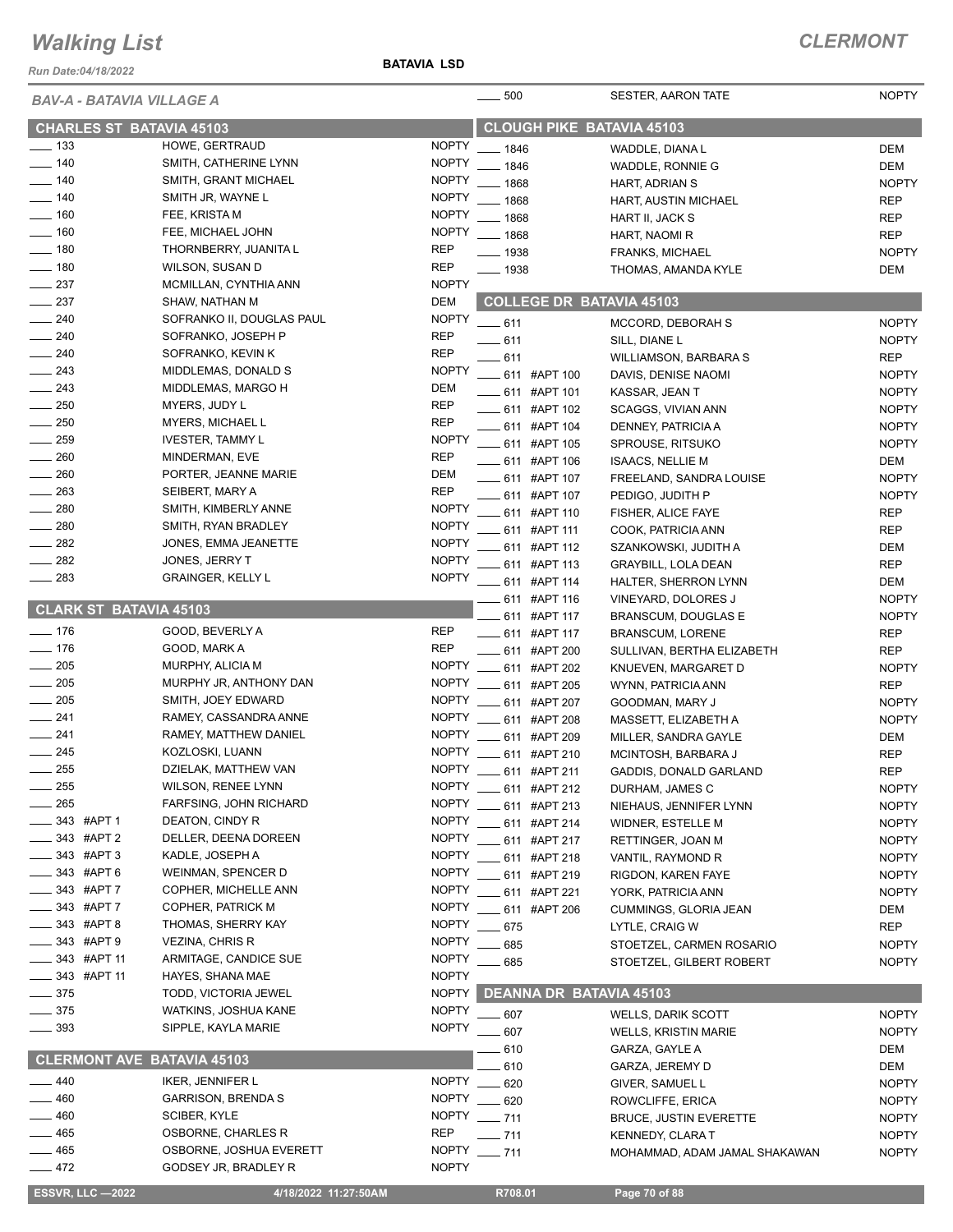*Run Date:04/18/2022*

#### **BATAVIA LSD**

| BAV-A - BATAVIA VILLAGE A       |                               |              | $- 145$                    | OWENS, KIMBERLY JO             | <b>REP</b>   |
|---------------------------------|-------------------------------|--------------|----------------------------|--------------------------------|--------------|
| <b>DEANNA DR BATAVIA 45103</b>  |                               |              |                            | EDITH AVE BATAVIA 45103        |              |
| $- 711$                         | ROSS, WILLIAM NATHANIEL       | <b>NOPTY</b> | $\frac{1}{215}$            |                                | <b>NOPTY</b> |
|                                 |                               |              |                            | ESTEP, GERALD D                |              |
| <b>DEPOT ST BATAVIA 45103</b>   |                               |              | $-215$<br>230              | ESTEP, LINDA A                 | <b>NOPTY</b> |
| $-97$                           | HARGIS, NICHOLAS RAY          | <b>NOPTY</b> |                            | <b>BASTIN, NIKA ANN</b>        | <b>NOPTY</b> |
| $\frac{1}{2}$ 97                | RAMSEY, TONYA JO              |              | 240<br>NOPTY __ 240        | DECAMP, CHRISTOPHER M          | <b>NOPTY</b> |
|                                 |                               |              |                            | MOOREHOUSE, MARVIN DARRYL      | <b>NOPTY</b> |
| <b>DIANA AVE BATAVIA 45103</b>  |                               |              | $\frac{1}{250}$            | <b>BURNSIDE, ALLYSA MARIE</b>  | <b>NOPTY</b> |
|                                 |                               |              | 255                        | HARBRON II, GERALD L           | <b>NOPTY</b> |
| $-401$                          | CANIZARO, BONNIE LOU          | DEM          | $\frac{1}{255}$            | HARBRON, JARRED S              | <b>NOPTY</b> |
| $-421$                          | HOAGLAND KHAMIS, MARY BETH    |              | NOPTY __ 255               | HARBRON, SHANNA E              | <b>NOPTY</b> |
| $-421$                          | SIMS SMITH, SIERRA MORGAN     |              | NOPTY __ 260               | VARNEY, JOHNNY                 | <b>NOPTY</b> |
| $-421$                          | WISBY, HELEN                  |              | NOPTY __ 260               | VARNEY, RONDA K                | <b>REP</b>   |
| $-421$                          | WISBY JR, LUTHER RAYMOND      | <b>NOPTY</b> |                            |                                |              |
| $\equiv$ 443                    | FOOR, NASE M                  |              | NOPTY ELY ST BATAVIA 45103 |                                |              |
| $\frac{1}{2}$ 443               | FOOR, SEAN MICHAEL            | <b>NOPTY</b> | $\frac{1}{2}$ 403          | SMITH, CHRISTOPHER D           | <b>NOPTY</b> |
| 443                             | PLUMMER, PAMELA JOYCE         | <b>NOPTY</b> | $\equiv$ 433               | THOMPSON, JAMES TRAVIS         | <b>NOPTY</b> |
| 460                             | HULL, JEFFREY SCOTT           | <b>NOPTY</b> | 500                        | ROBERTSHAW JR, MICHAEL STEVEN  | <b>NOPTY</b> |
| 460                             | HULL, RHONDA K                | <b>NOPTY</b> | 500                        | TROUT, TIFFANY A               | <b>NOPTY</b> |
| 467                             | SCHAEFFER, SHELBY CHRISTINE   | <b>NOPTY</b> | 525                        | MOSLEY, AMANDA D               | DEM          |
| 467                             | TRUSKE, ANDREW J              | <b>NOPTY</b> | 525                        | MOSLEY, BILLIE J               | <b>NOPTY</b> |
| 467                             | TRUSKE, DAVID JOEL            | <b>NOPTY</b> | $\frac{1}{2}$ 525          |                                |              |
| 467                             | ZAGAR, MICHAEL J              | NOPTY        |                            | MOSLEY, EVAN CONNOR            | <b>NOPTY</b> |
| 480                             |                               |              | $- 570$                    | WOODS, JOAN C                  | REP          |
|                                 | EMERY, AUDRA M                | <b>NOPTY</b> | $-615$                     | MCDOWELL-MILLER, RHONDA K      | <b>REP</b>   |
| $-480$                          | <b>EMERY, CHLOE NICOLE</b>    | <b>NOPTY</b> | $-615$                     | MILLER, JOSEPH A               | <b>REP</b>   |
| $\frac{1}{2}$ 480               | <b>EMERY, ERICH B</b>         | <b>NOPTY</b> | 620                        | BURTON, ROBERT E               | <b>NOPTY</b> |
| $-480$                          | <b>EMERY, JULIA GRACE</b>     | <b>NOPTY</b> | $-620$                     | BURTON, TIFFANY N              | <b>NOPTY</b> |
| $\frac{1}{2}$ 500               | MYERS, LISA ANNETTE           | <b>NOPTY</b> | $-620$                     | COOK, AMBER FAYE               | <b>NOPTY</b> |
| $\frac{1}{2}$ 503               | DETELLEM, ASHLY O             | <b>REP</b>   | 659                        | JAMES, JIM A                   | <b>REP</b>   |
| 503                             | DETELLEM, JASON R             | REP          | 660                        | FELTS, CHRISTOPHER M           | <b>NOPTY</b> |
| $\frac{1}{2}$ 503               | DETELLEM, KALEB OSBORNE       | <b>NOPTY</b> | 660                        | <b>FELTS, STEPHANIE GAIL</b>   | <b>REP</b>   |
| $-517$                          | <b>ERNST, CHARLES WILLIAM</b> | <b>NOPTY</b> | 660                        | HATFIELD, IAN C                | <b>NOPTY</b> |
| $-517$                          | ERNST, JULIE L                | <b>NOPTY</b> | 679                        | <b>IKER, BRADLEY J</b>         | <b>NOPTY</b> |
| $-517$                          | RHOTEN, KRISTIN P             | <b>NOPTY</b> | 680                        | ALBRIGHT, JANET C              | <b>REP</b>   |
| $\frac{1}{2}$ 520               | SIMS, RAMONA SUE              |              | NOPTY __ 680               | ALBRIGHT, RICHARD L            | <b>REP</b>   |
| $\frac{1}{2}$ 537               | MOOREHEAD, GAYLE A            | DEM          | $\frac{1}{2}$ 680          | BARBRO, ANDREW G               | REP          |
| 537                             | MOOREHEAD, LARRY J            | <b>DEM</b>   | $- 680$                    | BARBRO, JEFFREY C              | <b>NOPTY</b> |
| 540                             | <b>HOLMBERG, BECKY E</b>      | <b>NOPTY</b> |                            |                                |              |
| $\frac{1}{2}$ 540               | HOLMBERG, EDWARD I            |              |                            | NOPTY N FIFTH ST BATAVIA 45103 |              |
| 557                             | PETERSON, BRITTANY ANN        | <b>NOPTY</b> |                            |                                |              |
| 557                             | PETERSON, ROBERT BRUCE        | <b>NOPTY</b> | $-18$                      | CLIFF-SCOTT, CODY CHANDLER     | <b>NOPTY</b> |
|                                 |                               |              | $-18$                      | NORTHCUTT, GARY STEWART        | <b>NOPTY</b> |
| 560                             | HINTON, ETHEL JEAN            | <b>REP</b>   | $-18$                      | NORTHCUTT, TERRIA S            | <b>NOPTY</b> |
| 560                             | HINTON, JOE M                 | REP          | 35                         | <b>GREGORY, GLEN</b>           | <b>NOPTY</b> |
| $-577$                          | LEINBERGER, SHANE             | <b>NOPTY</b> | 35                         | <b>GREGORY, MICHAEL RAY</b>    | DEM          |
| $-577$                          | NACE, DESTINY DIANE           | <b>NOPTY</b> | 35                         | <b>GREGORY, MICHELE L</b>      | <b>NOPTY</b> |
| $\frac{1}{2}$ 580               | LADY, GAYLE A                 | DEM          | $-35$                      | <b>GREGORY, NATHAN RYAN</b>    | <b>NOPTY</b> |
| $\frac{1}{2}$ 580               | LADY, LEWIS H                 | DEM          | $\equiv$ 45                | BANKS, HENRY                   | <b>NOPTY</b> |
|                                 |                               |              | 45                         | ORR, LOGAN ANTHONY             | <b>NOPTY</b> |
| <b>DOUGLAS DR BATAVIA 45103</b> |                               |              | 66                         | ZARTMAN, KATHLEEN PATRICIA     | <b>NOPTY</b> |
| $\frac{1}{2}$ 115               | SMITH, ANTHONY WAYNE          | <b>NOPTY</b> | $\frac{1}{2}$ 85           | KEENAN, THOMAS PATRICK         | <b>NOPTY</b> |
| $\frac{1}{15}$                  | WALKER, KENNETH JACK          | <b>NOPTY</b> | $\frac{1}{2}$ 90           | MCMANUS, JOHN C                | REP          |
| $- 120$                         | SHEARER, DOUGLAS G            | DEM          | $\_\_$ 90                  | MCMANUS, KATHERINE ISABEL      | REP          |
| $\frac{1}{2}$ 120               | SHEARER, TINA M               | DEM          | $-90$                      | <b>MCMANUS, MOIRA B</b>        | DEM          |
| $\frac{1}{2}$ 120               | SHEARER, WILLIAM WYATT NASH   | <b>NOPTY</b> | $-110$                     | GIPSON, JASON T                | <b>NOPTY</b> |
| $\frac{1}{2}$ 125               | CARNWATH, RACHEL MORRISON     | <b>NOPTY</b> | $- 110$                    | GIPSON, KARIE H                | <b>NOPTY</b> |
| $\frac{1}{2}$ 125               | OVERLA, FELICIA L             | <b>NOPTY</b> |                            |                                |              |
| $\frac{1}{2}$ 130               | BANFILL, JACOB WAYNE          | <b>NOPTY</b> | $-120$                     | <b>WILLIS, GRETCHEN M</b>      | REP          |
|                                 |                               |              | $\frac{1}{2}$ 145          | BOSWELL, LORI ANN              | <b>NOPTY</b> |
| $\frac{1}{2}$ 135               | MITCHELL, KYLE RILEY          | <b>NOPTY</b> | $\frac{1}{165}$            | LEICHT, GEORGE P               | DEM          |
| $- 140$                         | <b>BROWN, PATRICIA A</b>      | NOPTY        | $\frac{1}{2}$ 165          | LEICHT, ROSEMARY               | DEM          |
| $- 140$                         | CASSELL, DANIEL NATHAN        | <b>NOPTY</b> | $-215$                     | CASEY, JOSHUA J                | <b>NOPTY</b> |
| $- 140$                         | CASSELL, MICHAEL LEE          | <b>NOPTY</b> | $-245$                     | GIBBS, BRIAN K                 | <b>NOPTY</b> |
| $\frac{1}{2}$ 145               | OWENS, JAMES E                | REP          |                            |                                |              |
| <b>ESSVR, LLC -2022</b>         | 4/18/2022 11:27:50AM          |              | R708.01                    | Page 71 of 88                  |              |
|                                 |                               |              |                            |                                |              |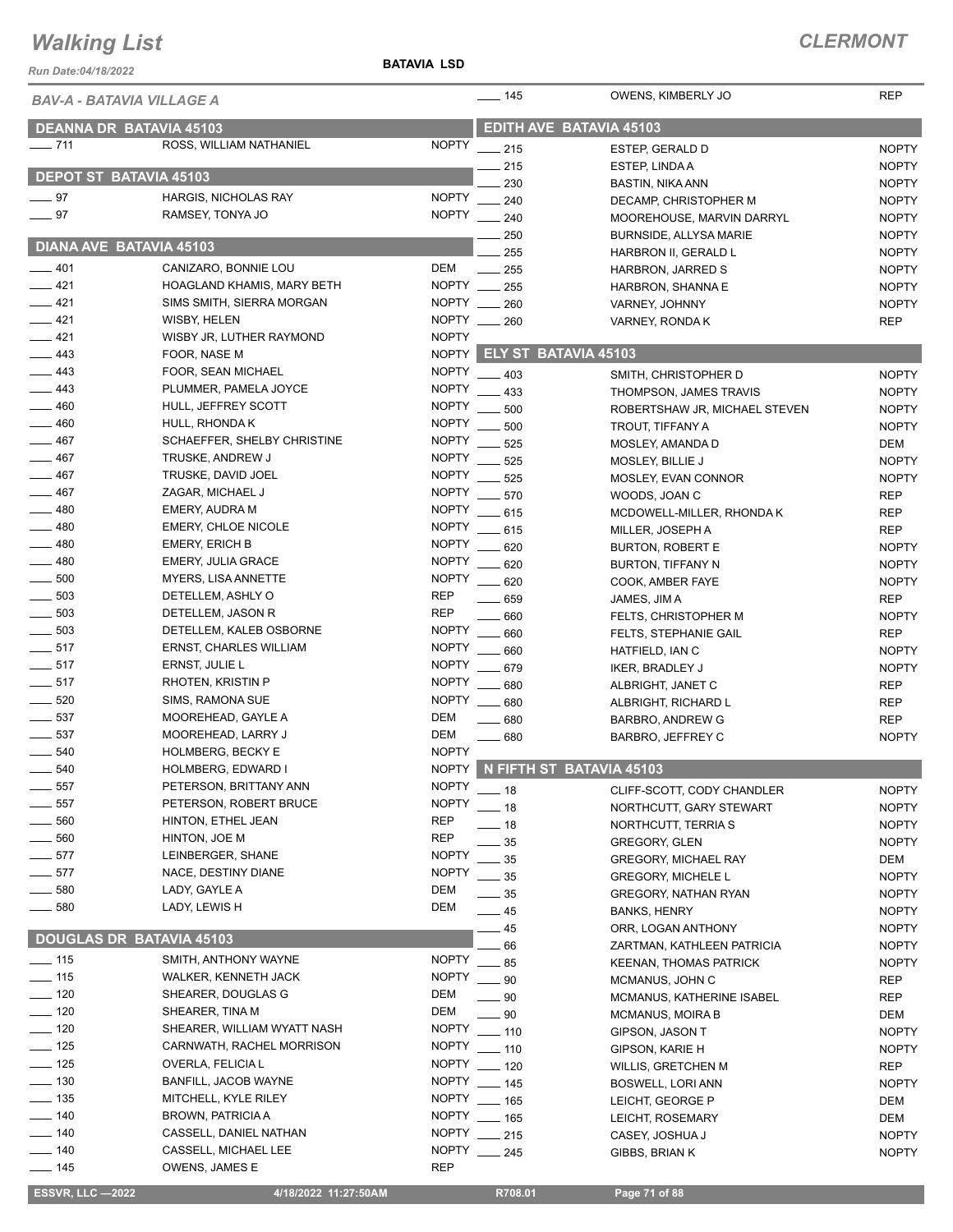#### *Run Date:04/18/2022*

**BATAVIA LSD**

| KUII DAIC.04/10/ZUZZ             |                                                 |              | $\frac{1}{2}$ 55             | <b>GANTT, MICHELLE L</b>                | <b>NOPTY</b>                 |
|----------------------------------|-------------------------------------------------|--------------|------------------------------|-----------------------------------------|------------------------------|
| <b>BAV-A - BATAVIA VILLAGE A</b> |                                                 |              | $-95$                        | PAUL PRINDLE, BRIDGET NICHOLE           | <b>NOPTY</b>                 |
| N FIFTH ST BATAVIA 45103         |                                                 |              | $\frac{1}{2}$ 112            | CRAVER, SHARON L                        | DEM                          |
| $\frac{1}{245}$                  | ROSENHOFFER, GARY A                             | <b>REP</b>   | $\overline{a}$ 143           | WEST, ADAM JASON                        | <b>NOPTY</b>                 |
| $\frac{1}{245}$                  | ROSENHOFFER, LINDSAY M                          |              | REP - 143                    | WEST, NATASHA LYNN                      | <b>NOPTY</b>                 |
| $\frac{1}{265}$                  | HANDRA, DENISE I                                |              | NOPTY - 160                  | GILLESPIE, LINDA J                      | <b>NOPTY</b>                 |
| $\frac{1}{265}$                  | HANDRA, JERRY STEPHEN                           |              | NOPTY - 170                  | FOLEY, PAMELA A                         | <b>NOPTY</b>                 |
| 265                              | HANDRA, ROBERT P                                |              | NOPTY - 180                  | CHITWOOD, BRANDON KYLE                  | <b>NOPTY</b>                 |
| 295                              | DAVIS, ARTHUR JAMES                             |              | NOPTY - 180                  | GORDON, CANDACE L                       | <b>NOPTY</b>                 |
| 295                              | DAVIS, FREDDIE H                                |              | NOPTY - 180                  | ISON, JORDAN ELIZABETH                  | DEM                          |
| $\frac{1}{2}$ 295                | DAVIS, RITA A                                   |              | NOPTY - 190                  | RAITH, SKYLER CHRISTINE                 | <b>NOPTY</b>                 |
| $\frac{1}{2}$ 295                | HEADEN, BONTRESE C                              |              | NOPTY - 190                  | ZAYED, TIFFINEY JANET                   | <b>NOPTY</b>                 |
| $\frac{1}{2}$ 295                | ROARK, MACAYLIE CHANEL                          |              | $NOPTY$ - 193                | <b>GREENE, SONIA RENEE</b>              | <b>NOPTY</b>                 |
| S FIFTH ST BATAVIA 45103         |                                                 |              | $\frac{1}{2}$ 193            | <b>GREENE, STEVEN</b>                   | <b>NOPTY</b>                 |
| $\frac{1}{2}$ 50                 |                                                 |              | NOPTY GLEN AVE BATAVIA 45103 |                                         |                              |
| $\sim$ 50                        | FRANCKHAUSER, TASHA ANN<br>MINEER, JOHN FRANCIS |              | NOPTY -239                   | CANTOR, JULIE M                         | <b>NOPTY</b>                 |
| $\sim$ 50                        | MINEER, SHANNON CAMPBELL                        |              | NOPTY -240                   | MITCHELL IV, WILLIAM B                  | <b>NOPTY</b>                 |
| $\sim$ 70                        | TEAGUE, KENT D                                  |              | NOPTY - 240                  | <b>WILLMAN, ANDREIA</b>                 | <b>NOPTY</b>                 |
| $\sim$ 70                        | <b>TEAGUE, RICHARD WD</b>                       |              | NOPTY $-254$                 | KENNEY, AMANDA R                        | <b>NOPTY</b>                 |
| $\sim$ 70                        | TEAGUE, TAMMY MARIE                             |              | NOPTY -254                   | OWENS, CHRISTOPHER R                    | <b>NOPTY</b>                 |
|                                  |                                                 |              | 297                          | MOERMOND, ERVIN D                       | <b>REP</b>                   |
| FOREST AVE BATAVIA 45103         |                                                 |              | 297                          | MOERMOND, KELLY J                       | <b>REP</b>                   |
| $\frac{1}{2}$ 153                | TAYLOR, AMY LYNN                                |              | NOPTY -865                   | <b>CROOKS, LARRY S</b>                  | <b>REP</b>                   |
| $-173$                           | HOWELL, TABITHA RENEE                           |              | NOPTY -865                   | <b>CROOKS, ROSEMARY</b>                 | <b>REP</b>                   |
| $\equiv$ 173                     | JORDAN III, ARTHUR LEE                          |              | NOPTY -875                   | HILE, ALICE E                           | <b>NOPTY</b>                 |
| $- 173$                          | LIPPS, JANICE T                                 | <b>REP</b>   | $\sim$ 375                   | <b>SCAGGS, CHARITY FAYE</b>             | <b>REP</b>                   |
| $\frac{1}{2}$ 199                | <b>BOLER, SARAH</b>                             |              | NOPTY $-375$                 | <b>SCAGGS, KEVIN M</b>                  | <b>REP</b>                   |
| $\frac{1}{2}$ 199                | PADGETT, KEVIN S                                |              | NOPTY $-375$                 | <b>SCAGGS, LESLIE T</b>                 | <b>REP</b>                   |
| $-209$                           | SIMPSON, STEWART A                              | <b>NOPTY</b> |                              |                                         |                              |
| $-217$                           | CADIGAN, MAYA ELIZABETH                         |              |                              | NOPTY W GLEN AVE BATAVIA 45103          |                              |
| $\frac{1}{217}$                  | CADIGAN, NINA KATHRYN                           |              | NOPTY - 173                  | ANDERSON, SARAH DIANE                   | <b>NOPTY</b>                 |
| $\sim$ 217                       | EASTMAN, KATHI JO                               |              | NOPTY - 199                  | PIERCE, SHIRLEY J                       | <b>NOPTY</b>                 |
| $\frac{1}{220}$                  | ROUSH, AMBER LOU                                |              | NOPTY - 200                  | <b>HOLTHAUS, GREGORY ADAM</b>           | <b>NOPTY</b>                 |
| $\sim$ 220                       | WINKLE, KENDRA LYNN                             |              | NOPTY $-219$                 | HENDRIGSMAN, BRIAN CHARLES              | <b>NOPTY</b>                 |
| $\frac{1}{2}$ 236                | CADWALLADER, EMILY A                            | <b>DEM</b>   | $\frac{1}{219}$              | KRAUK, BRITTANY MARIE                   | <b>NOPTY</b>                 |
| 236                              | LINDSEY, HOPE                                   | <b>NOPTY</b> |                              |                                         |                              |
| 236                              | WARMAN, GREGORY ALTON                           |              |                              | NOPTY GREGORY DR BATAVIA 45103          |                              |
| 262                              | BRILEY, BRIAN DAVE                              |              | NOPTY __ 475                 | BELCHER, DARRIN G                       | <b>NOPTY</b>                 |
| $-262$                           | BRILEY, KATIE CECELIA                           | NOPTY -      | $-475$                       | BELCHER, STEPHANIE LEE                  | <b>NOPTY</b>                 |
| $-277$                           | COYNE WYLIE, JUDITH KELLIE                      |              | NOPTY __ 475                 | <b>CHRISTY, BRITTANY MARIE</b>          | <b>NOPTY</b>                 |
| $-277$                           | <b>WOEBER, MATTHEW F</b>                        |              | REP __ 475                   | CHRISTY, JUSTIN L                       | <b>NOPTY</b>                 |
| $-277$                           | <b>WOEBER, SARA M</b>                           |              | NOPTY __ 478                 | PAINTER, SAMANTHA E                     | <b>NOPTY</b>                 |
| 288                              | <b>ISAACS, CHRISTINE H</b>                      | <b>REP</b>   | $-478$                       | ZAGAR, GREGORY J                        | REP                          |
| 288                              | <b>ISAACS, DENNIS H</b>                         |              | NOPTY __ 478                 | ZAGAR, LAURA ANNE                       | <b>REP</b>                   |
| $-288$                           | KINNER, HELEN M                                 | <b>REP</b>   | $-480$                       | SIMMONS, TERESA M                       | <b>NOPTY</b>                 |
|                                  |                                                 |              | —— 480                       | SIMMONS, WILLIAM R                      | <b>NOPTY</b>                 |
| FOUNDRY AVE BATAVIA 45103        |                                                 |              | 483                          | RUBENACKER, JOSEPH R                    | <b>NOPTY</b>                 |
| _ 145   #STE B                   | TOLLIVER, AMANDA MARIE                          |              | NOPTY -485                   | KOHL, MARGARET M                        | REP                          |
| $=$ 361                          | BARTON, BRYAN ALEXANDER                         |              | NOPTY - 500                  | GIBBS, CONNIE J                         | <b>NOPTY</b>                 |
| $\frac{1}{2}$ 361                | BARTON, REBECCA ANNE                            |              | NOPTY - 505                  | <b>KESSLER, JANET</b>                   | DEM                          |
| N FOURTH ST BATAVIA 45103        |                                                 |              | $=$ 520                      | HUGHES, STEPHANIE MICHELLE              | <b>NOPTY</b>                 |
|                                  |                                                 |              | 520                          | OGLETREE, JOSEPH R<br>LINDSEY, DWAYNE E | <b>NOPTY</b><br><b>NOPTY</b> |
| $\sim$ 60                        | <b>WALKER, LAWRENCE</b>                         |              | NOPTY -825                   | SHELEY, SANDRA J                        | <b>REP</b>                   |
| $-63$                            | LONG, TIFFANY LOUISE                            |              | NOPTY -840                   |                                         |                              |
| $- 148$                          | MANSOUR, OLIVIA C                               | <b>NOPTY</b> |                              | NOPTY HULICK DR BATAVIA 45103           |                              |
| $- 148$                          | MANSOUR, ZACHARY SCUDDER                        |              | NOPTY -4244                  | MILBURN, GINA RANEE                     | <b>NOPTY</b>                 |
| $- 185$                          | NOSCHANG, JAMES R                               |              | NOPTY -4250                  | REICHARD, ANTHONY RAYMOND               | DEM                          |
| $- 185$                          | NOSCHANG, RUTH A                                |              | —— 4250                      | REICHARD, SANDRA L                      | DEM                          |
| <b>S FOURTH ST BATAVIA 45103</b> |                                                 |              | 4260                         | SAYLOR, JESSICA ELAINE JEAN             | <b>NOPTY</b>                 |
|                                  |                                                 |              | NOPTY - 4260                 | SAYLOR, LAURA M                         | <b>NOPTY</b>                 |
| $\frac{1}{2}$ 55                 | COLEY, DONNA MICHELLE                           |              | —— 4264                      | NICKLOES, DELORIES K                    | <b>REP</b>                   |
|                                  |                                                 |              |                              |                                         |                              |
| <b>ESSVR, LLC -2022</b>          | 4/18/2022 11:27:50AM                            |              | R708.01                      | Page 72 of 88                           |                              |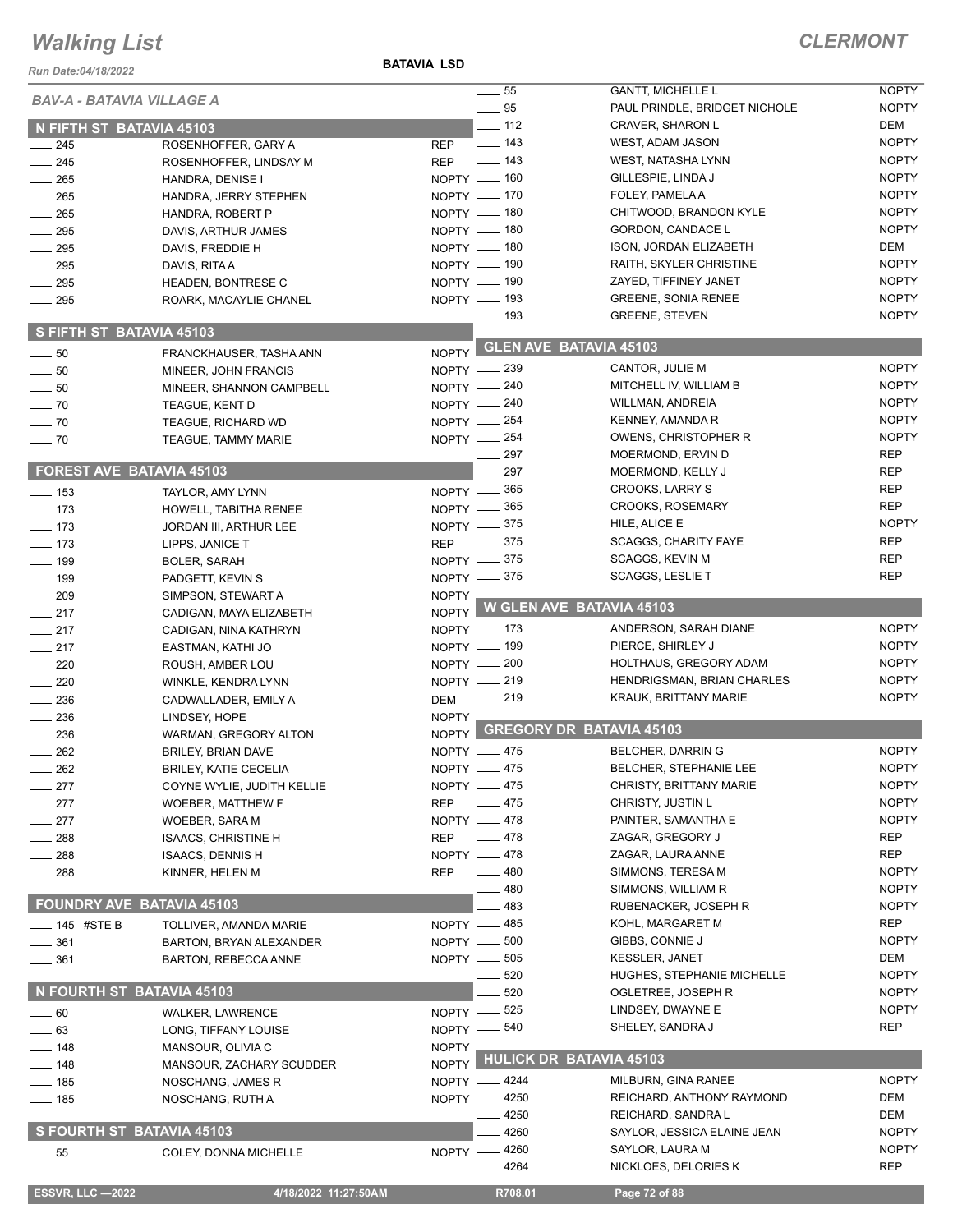#### **BATAVIA LSD**

| 455 #APT 2<br>EMS, SAMUEL THOMAS<br>BAV-A - BATAVIA VILLAGE A<br><b>NOPTY</b><br>$-455$ #APT 3<br><b>MYERS, THOMAS EDWARD</b><br>$-470$<br><b>REP</b><br>FEIERTAG, MARY K<br><b>HULICK DR BATAVIA 45103</b><br>$-470$<br><b>DEM</b><br>FEIERTAG, ROBERT J<br>$\overline{\phantom{a}}$<br><b>NOPTY</b><br>$-4266$<br>SCHUBERT, CYNTHIA GAIL<br><b>DEM</b><br>- 486<br>DHACROI, JORDAN EVERETT<br><b>NOPTY</b><br>$-4266$<br><b>SCHUBERT, DUSTIN J</b><br>- 486<br><b>DEM</b><br>DHACROI, KRISTEN ELIZABETH<br>$-4272$<br><b>DEM</b><br>ERHARDT, CHRISTIAN<br>$-500$<br><b>REP</b><br>CASTLE, CHARLENE<br>$-4272$<br>ERHARDT, NANCY C<br><b>DEM</b><br>$\sim$ 500<br><b>REP</b><br>CASTLE, LARRY W<br>KAREN DR BATAVIA 45103<br>E MAIN ST BATAVIA 45103<br><b>NOPTY</b><br>$- 1875$<br><b>BIDDLE, CARLA M</b><br>-6 154 #APT 6<br><b>REP</b><br>KAMMER, ROBERT ELZIE<br><b>REP</b><br>$- 1875$<br><b>BIDDLE, ROGER B</b><br>NOPTY - 158 #APT 1<br><b>NOPTY</b><br>SMITH, TRAVIS PAUL<br>$- 1876$<br><b>VICKERS, BRIAN M</b><br>$-158$ #APT 2<br>BARTNIK, BENJAMIN J<br><b>NOPTY</b><br>$N$ OPTY $-$<br>$- 1876$<br>VICKERS, SARA J<br><b>NOPTY</b><br>NOPTY -8 #APT 2<br>ZEIGLER, PIERCE DAVID<br>$- 1877$<br>ANDERSON, DAVID ERIC<br><b>NOPTY</b><br>$-174$ #APT 2<br>SOUTH, SUE C<br>$NOPTY =$<br>$-1877$<br>ANDERSON, DONNAL<br><b>NOPTY</b><br>_ 176<br>DIXIE, LLYOD WAYNE<br>$NOPTY =$<br>$-1878$<br>BELL, ADAM HOMER<br><b>NOPTY</b><br>NOPTY -80 #APT 1<br>KOONS, COURTNEY N<br>$-1878$<br><b>BELL, HEATHER MICHELLE</b><br>NOPTY - 180 #APT 1<br><b>NOPTY</b><br>SAUNDERS, TIMOTHY MATTHEW HAYD<br>$-1878$<br>BELL, JOSEPH W<br><b>NOPTY</b><br>NOPTY - 196 #3<br>SLUBOWSKI, MARY ANN<br>$- 1880$<br>RECHTIN, EVAN ROBERT<br>$\sim$ 208<br>ECKERLE, LINDA L<br><b>NOPTY</b><br><b>REP</b><br>$-1882$<br>SCOTT, LLOYD H<br>____ 220 #APT 9<br><b>NOPTY</b><br>COOK, KEITH L<br><b>REP</b><br>$- 1882$<br><b>SCOTT, SHEREE MILLER</b><br>NOPTY -221<br><b>NOPTY</b><br>HNAIHEN, BARBARA A<br>$- 1883$<br>SMITH JR, MICHAEL DOMINIC<br><b>NOPTY</b><br>$-221$ #APT 3<br>NEWCOME, SARA ANN<br>$-221$ #APT 4<br><b>NOPTY</b><br>SAYLOR, RONALD DEAN<br>KILGORE ST BATAVIA 45103<br>-221 #APT 6<br><b>NOPTY</b><br>DALESSANDRO, KATIE L<br><b>NOPTY</b><br>$\frac{1}{2}$ 550<br>ROGERS, PATRICIA HATTIE<br>221 #APT 7<br><b>NOPTY</b><br>FOSTER, RONALD M<br><b>REP</b><br>$-550$<br>ROGERS, RONALD EUGENE<br>221 #APT 8<br><b>NOPTY</b><br>MURPHY, BARBARA E<br><b>NOPTY</b><br>$\frac{1}{2}$ 550 #STE 1<br>POTTER JR, WALTER T<br><b>NOPTY</b><br>231<br><b>BARTLETT, VICTORIA L</b><br><b>NOPTY</b><br>___ 550 #APT 2<br>POTTER, PAULA RACHELLE<br><b>NOPTY</b><br>247<br><b>SEARS, JAMES R</b><br><b>NOPTY</b><br>$-575$<br>JONES, VANESSA D<br><b>NOPTY</b><br>250 #APT FLOOR3 FYE, EMILY M<br>$-575$<br><b>NOPTY</b><br>PHELPS, VINSON LEONARD<br><b>NOPTY</b><br>440<br>STEPHAN, TERESA L<br>611 #APT 1<br><b>NOPTY</b><br>HAMILTON JR, DONALD R<br><b>NOPTY</b><br>486<br><b>WEISBRODT, CRISTIA NICOLE</b><br><b>NOPTY</b><br>$-611$ #APT 2<br>HAMILTON, COURTNEY D<br><b>NOPTY</b><br>490<br>GILLIAM, MELISSA M<br><b>NOPTY</b><br>$-611$ #APT 4<br><b>MARTIN, ANTHONY M</b><br><b>NOPTY</b><br>. 515<br>HENSLEY, TIERNEY D<br><b>NOPTY</b><br>__ 611 #APT 4<br>MARTIN, JEANNE M<br>- 515<br><b>REP</b><br>SCHENZ, ZACHARY E<br><b>NOPTY</b><br>$-611$ #APT 5<br>ARMBRUSTER, KIARA MARISSA ANN<br><b>NOPTY</b><br>519<br>PUGH, SHANNON L<br>NOPTY <sup>-</sup><br>$-611$ #APT 5<br>ARMBRUSTER, TARA A<br><b>NOPTY</b><br>530<br>LAHMER, EVAN J<br><b>NOPTY</b><br>_611 #APT6<br>DEBRILL, ALORA JILLIAN SABRINA<br><b>NOPTY</b><br>530<br>UTLEY, SAVANNAH LYNN<br>$-611$ #APT 8<br><b>NOPTY</b><br>STOVER, SHERRY ANN<br>590<br><b>NOPTY</b><br><b>BENTLEY, MARK B</b><br><b>NOPTY</b><br>— 611 #APT 9<br>SWARTZ GRAHAM, JESSICA RENEE<br>$-590$<br>MCLAUGHLIN, CHRISTINA M<br><b>NOPTY</b><br><b>NOPTY</b><br>611 #APT 10<br><b>SEXTON, SAMANTHA LEE</b><br>591<br><b>DEM</b><br>MANNING, CONNIE L<br><b>NOPTY</b><br>611 #APT 10<br>WAGNER, JASON E<br><b>DEM</b><br>591<br>MANNING, PHILLIP ANDREW<br><b>NOPTY</b><br>$-611$ #APT 11<br>KEITH, LASHONDRA H<br><b>NOPTY</b><br>630<br>ANKENBAUER II, DAVID RAYMOND<br><b>NOPTY</b><br>650<br>MASCARA, CARLA LEE<br><b>NOPTY</b><br>630<br>ANKENBAUER, LAUREN ELIZABETH<br><b>NOPTY</b><br>$-650$<br>MASCARA, MICHAEL JUSTIN<br><b>NOPTY</b><br>630<br>SCOBY, LEAA<br><b>NOPTY</b><br>$-650$<br>UTLEY, LOGAN DAVID<br><b>NOPTY</b><br>630<br>SCOBY, ZACHARY TYLER<br>$-700$<br><b>DEM</b><br><b>WILSON, SARAH A</b><br><b>DEM</b><br>655<br>SHEA, DENNIS M<br><b>NOPTY</b><br>$- 715$<br>JOHNSON, JOYCE KATHERINE<br><b>REP</b><br>660<br>MITCHELL, ROSEMARY<br><b>NOPTY</b><br>$-$ 762 #APT A<br><b>BEACH, ANTHONY L</b><br>676<br>ADAMS, DEBRA S<br><b>REP</b><br><b>NOPTY</b><br>____ 762 #APT C<br>DAVIS, THOMAS W<br><b>REP</b><br>676<br>ADAMS, MARK FRANKLIN<br><b>NOPTY</b><br>$-766$<br><b>WORKMAN, FRANCES J</b><br>YOUNG, WANDA L<br><b>REP</b><br>_ 710<br>NOPTY -<br>$-798$<br>FOLEY, KESHAWN MARQUISE<br>$-798$<br><b>NOPTY</b><br>FOLEY, LEROI SCOTT<br>W MAIN ST BATAVIA 45103<br><b>NOPTY</b><br>$-798$<br>MAYO, JAMES B<br><b>NOPTY</b><br>COOK, MATTHEW JOHN<br>NOPTY $-65$<br>____ 798 #APT 2<br>FOLEY JR, TERRENCE LEE<br><b>NOPTY</b><br>- 65<br>COOK, TINA LYNN<br>65<br><b>NOPTY</b><br>WOOD, MADISON OLIVIA<br><b>KNAUER AVE BATAVIA 45103</b><br><b>NOPTY</b><br>85<br><b>BANKS TAYLOR, WHITNEY LEE</b><br><b>NOPTY</b><br>__ 414<br>ABRAMS, CINDY ANN<br><b>NOPTY</b><br>303<br>CUNNINGHAM, KEVIN D<br>$-425$<br><b>DEM</b><br>GIBBS, FLORENCE<br><b>NOPTY</b><br>575<br>THORNBERRY JR, ROGER DALE<br><b>NOPTY</b><br>430<br>HUTSON, RONALD K<br>VICKERY, MIRANDA PAIGE<br><b>NOPTY</b><br>575<br><b>NOPTY</b><br>.430<br>HUTSON, SHARON K<br><b>NOPTY</b><br>575 #UNIT 709<br>ARNOLD, RICHARD L<br><b>NOPTY</b><br>_455 #APT 1<br>REDMON, JUDITH A<br>$-455$ #APT 2<br><b>NOPTY</b><br><b>EMS, MATTHEW DAVID</b><br>N MARKET ST BATAVIA 45103<br><b>ESSVR, LLC -2022</b><br>4/18/2022 11:27:50AM<br>R708.01<br>Page 73 of 88 | Run Date:04/18/2022 |  |  |  |              |
|-------------------------------------------------------------------------------------------------------------------------------------------------------------------------------------------------------------------------------------------------------------------------------------------------------------------------------------------------------------------------------------------------------------------------------------------------------------------------------------------------------------------------------------------------------------------------------------------------------------------------------------------------------------------------------------------------------------------------------------------------------------------------------------------------------------------------------------------------------------------------------------------------------------------------------------------------------------------------------------------------------------------------------------------------------------------------------------------------------------------------------------------------------------------------------------------------------------------------------------------------------------------------------------------------------------------------------------------------------------------------------------------------------------------------------------------------------------------------------------------------------------------------------------------------------------------------------------------------------------------------------------------------------------------------------------------------------------------------------------------------------------------------------------------------------------------------------------------------------------------------------------------------------------------------------------------------------------------------------------------------------------------------------------------------------------------------------------------------------------------------------------------------------------------------------------------------------------------------------------------------------------------------------------------------------------------------------------------------------------------------------------------------------------------------------------------------------------------------------------------------------------------------------------------------------------------------------------------------------------------------------------------------------------------------------------------------------------------------------------------------------------------------------------------------------------------------------------------------------------------------------------------------------------------------------------------------------------------------------------------------------------------------------------------------------------------------------------------------------------------------------------------------------------------------------------------------------------------------------------------------------------------------------------------------------------------------------------------------------------------------------------------------------------------------------------------------------------------------------------------------------------------------------------------------------------------------------------------------------------------------------------------------------------------------------------------------------------------------------------------------------------------------------------------------------------------------------------------------------------------------------------------------------------------------------------------------------------------------------------------------------------------------------------------------------------------------------------------------------------------------------------------------------------------------------------------------------------------------------------------------------------------------------------------------------------------------------------------------------------------------------------------------------------------------------------------------------------------------------------------------------------------------------------------------------------------------------------------------------------------------------------------------------------------------------------------------------------------------------------------------------------------------------------------------------------------------------------------------------------------------------------------------------------------------------------------------------------------------------------------------------------------------------------------------------------------------------------------------------------------------------------------------------------------------------------------------------------------------------------------------------------------------------------------------------------------------------------------------------------------------------------------------------------------------------------------------------------------------------------------------------------------------------------------------------------------------------------------------------------------------------------------------------------------------------------------------------------------------------------------------------------------------------------------------------------------------------------------------------------------------------------------------------------------------------------------------------------------------------------------------------------------------------------------------------------------------------------------------------------------|---------------------|--|--|--|--------------|
|                                                                                                                                                                                                                                                                                                                                                                                                                                                                                                                                                                                                                                                                                                                                                                                                                                                                                                                                                                                                                                                                                                                                                                                                                                                                                                                                                                                                                                                                                                                                                                                                                                                                                                                                                                                                                                                                                                                                                                                                                                                                                                                                                                                                                                                                                                                                                                                                                                                                                                                                                                                                                                                                                                                                                                                                                                                                                                                                                                                                                                                                                                                                                                                                                                                                                                                                                                                                                                                                                                                                                                                                                                                                                                                                                                                                                                                                                                                                                                                                                                                                                                                                                                                                                                                                                                                                                                                                                                                                                                                                                                                                                                                                                                                                                                                                                                                                                                                                                                                                                                                                                                                                                                                                                                                                                                                                                                                                                                                                                                                                                                                                                                                                                                                                                                                                                                                                                                                                                                                                                                                                                                                   |                     |  |  |  | <b>NOPTY</b> |
|                                                                                                                                                                                                                                                                                                                                                                                                                                                                                                                                                                                                                                                                                                                                                                                                                                                                                                                                                                                                                                                                                                                                                                                                                                                                                                                                                                                                                                                                                                                                                                                                                                                                                                                                                                                                                                                                                                                                                                                                                                                                                                                                                                                                                                                                                                                                                                                                                                                                                                                                                                                                                                                                                                                                                                                                                                                                                                                                                                                                                                                                                                                                                                                                                                                                                                                                                                                                                                                                                                                                                                                                                                                                                                                                                                                                                                                                                                                                                                                                                                                                                                                                                                                                                                                                                                                                                                                                                                                                                                                                                                                                                                                                                                                                                                                                                                                                                                                                                                                                                                                                                                                                                                                                                                                                                                                                                                                                                                                                                                                                                                                                                                                                                                                                                                                                                                                                                                                                                                                                                                                                                                                   |                     |  |  |  |              |
|                                                                                                                                                                                                                                                                                                                                                                                                                                                                                                                                                                                                                                                                                                                                                                                                                                                                                                                                                                                                                                                                                                                                                                                                                                                                                                                                                                                                                                                                                                                                                                                                                                                                                                                                                                                                                                                                                                                                                                                                                                                                                                                                                                                                                                                                                                                                                                                                                                                                                                                                                                                                                                                                                                                                                                                                                                                                                                                                                                                                                                                                                                                                                                                                                                                                                                                                                                                                                                                                                                                                                                                                                                                                                                                                                                                                                                                                                                                                                                                                                                                                                                                                                                                                                                                                                                                                                                                                                                                                                                                                                                                                                                                                                                                                                                                                                                                                                                                                                                                                                                                                                                                                                                                                                                                                                                                                                                                                                                                                                                                                                                                                                                                                                                                                                                                                                                                                                                                                                                                                                                                                                                                   |                     |  |  |  |              |
|                                                                                                                                                                                                                                                                                                                                                                                                                                                                                                                                                                                                                                                                                                                                                                                                                                                                                                                                                                                                                                                                                                                                                                                                                                                                                                                                                                                                                                                                                                                                                                                                                                                                                                                                                                                                                                                                                                                                                                                                                                                                                                                                                                                                                                                                                                                                                                                                                                                                                                                                                                                                                                                                                                                                                                                                                                                                                                                                                                                                                                                                                                                                                                                                                                                                                                                                                                                                                                                                                                                                                                                                                                                                                                                                                                                                                                                                                                                                                                                                                                                                                                                                                                                                                                                                                                                                                                                                                                                                                                                                                                                                                                                                                                                                                                                                                                                                                                                                                                                                                                                                                                                                                                                                                                                                                                                                                                                                                                                                                                                                                                                                                                                                                                                                                                                                                                                                                                                                                                                                                                                                                                                   |                     |  |  |  |              |
|                                                                                                                                                                                                                                                                                                                                                                                                                                                                                                                                                                                                                                                                                                                                                                                                                                                                                                                                                                                                                                                                                                                                                                                                                                                                                                                                                                                                                                                                                                                                                                                                                                                                                                                                                                                                                                                                                                                                                                                                                                                                                                                                                                                                                                                                                                                                                                                                                                                                                                                                                                                                                                                                                                                                                                                                                                                                                                                                                                                                                                                                                                                                                                                                                                                                                                                                                                                                                                                                                                                                                                                                                                                                                                                                                                                                                                                                                                                                                                                                                                                                                                                                                                                                                                                                                                                                                                                                                                                                                                                                                                                                                                                                                                                                                                                                                                                                                                                                                                                                                                                                                                                                                                                                                                                                                                                                                                                                                                                                                                                                                                                                                                                                                                                                                                                                                                                                                                                                                                                                                                                                                                                   |                     |  |  |  |              |
|                                                                                                                                                                                                                                                                                                                                                                                                                                                                                                                                                                                                                                                                                                                                                                                                                                                                                                                                                                                                                                                                                                                                                                                                                                                                                                                                                                                                                                                                                                                                                                                                                                                                                                                                                                                                                                                                                                                                                                                                                                                                                                                                                                                                                                                                                                                                                                                                                                                                                                                                                                                                                                                                                                                                                                                                                                                                                                                                                                                                                                                                                                                                                                                                                                                                                                                                                                                                                                                                                                                                                                                                                                                                                                                                                                                                                                                                                                                                                                                                                                                                                                                                                                                                                                                                                                                                                                                                                                                                                                                                                                                                                                                                                                                                                                                                                                                                                                                                                                                                                                                                                                                                                                                                                                                                                                                                                                                                                                                                                                                                                                                                                                                                                                                                                                                                                                                                                                                                                                                                                                                                                                                   |                     |  |  |  |              |
|                                                                                                                                                                                                                                                                                                                                                                                                                                                                                                                                                                                                                                                                                                                                                                                                                                                                                                                                                                                                                                                                                                                                                                                                                                                                                                                                                                                                                                                                                                                                                                                                                                                                                                                                                                                                                                                                                                                                                                                                                                                                                                                                                                                                                                                                                                                                                                                                                                                                                                                                                                                                                                                                                                                                                                                                                                                                                                                                                                                                                                                                                                                                                                                                                                                                                                                                                                                                                                                                                                                                                                                                                                                                                                                                                                                                                                                                                                                                                                                                                                                                                                                                                                                                                                                                                                                                                                                                                                                                                                                                                                                                                                                                                                                                                                                                                                                                                                                                                                                                                                                                                                                                                                                                                                                                                                                                                                                                                                                                                                                                                                                                                                                                                                                                                                                                                                                                                                                                                                                                                                                                                                                   |                     |  |  |  |              |
|                                                                                                                                                                                                                                                                                                                                                                                                                                                                                                                                                                                                                                                                                                                                                                                                                                                                                                                                                                                                                                                                                                                                                                                                                                                                                                                                                                                                                                                                                                                                                                                                                                                                                                                                                                                                                                                                                                                                                                                                                                                                                                                                                                                                                                                                                                                                                                                                                                                                                                                                                                                                                                                                                                                                                                                                                                                                                                                                                                                                                                                                                                                                                                                                                                                                                                                                                                                                                                                                                                                                                                                                                                                                                                                                                                                                                                                                                                                                                                                                                                                                                                                                                                                                                                                                                                                                                                                                                                                                                                                                                                                                                                                                                                                                                                                                                                                                                                                                                                                                                                                                                                                                                                                                                                                                                                                                                                                                                                                                                                                                                                                                                                                                                                                                                                                                                                                                                                                                                                                                                                                                                                                   |                     |  |  |  |              |
|                                                                                                                                                                                                                                                                                                                                                                                                                                                                                                                                                                                                                                                                                                                                                                                                                                                                                                                                                                                                                                                                                                                                                                                                                                                                                                                                                                                                                                                                                                                                                                                                                                                                                                                                                                                                                                                                                                                                                                                                                                                                                                                                                                                                                                                                                                                                                                                                                                                                                                                                                                                                                                                                                                                                                                                                                                                                                                                                                                                                                                                                                                                                                                                                                                                                                                                                                                                                                                                                                                                                                                                                                                                                                                                                                                                                                                                                                                                                                                                                                                                                                                                                                                                                                                                                                                                                                                                                                                                                                                                                                                                                                                                                                                                                                                                                                                                                                                                                                                                                                                                                                                                                                                                                                                                                                                                                                                                                                                                                                                                                                                                                                                                                                                                                                                                                                                                                                                                                                                                                                                                                                                                   |                     |  |  |  |              |
|                                                                                                                                                                                                                                                                                                                                                                                                                                                                                                                                                                                                                                                                                                                                                                                                                                                                                                                                                                                                                                                                                                                                                                                                                                                                                                                                                                                                                                                                                                                                                                                                                                                                                                                                                                                                                                                                                                                                                                                                                                                                                                                                                                                                                                                                                                                                                                                                                                                                                                                                                                                                                                                                                                                                                                                                                                                                                                                                                                                                                                                                                                                                                                                                                                                                                                                                                                                                                                                                                                                                                                                                                                                                                                                                                                                                                                                                                                                                                                                                                                                                                                                                                                                                                                                                                                                                                                                                                                                                                                                                                                                                                                                                                                                                                                                                                                                                                                                                                                                                                                                                                                                                                                                                                                                                                                                                                                                                                                                                                                                                                                                                                                                                                                                                                                                                                                                                                                                                                                                                                                                                                                                   |                     |  |  |  |              |
|                                                                                                                                                                                                                                                                                                                                                                                                                                                                                                                                                                                                                                                                                                                                                                                                                                                                                                                                                                                                                                                                                                                                                                                                                                                                                                                                                                                                                                                                                                                                                                                                                                                                                                                                                                                                                                                                                                                                                                                                                                                                                                                                                                                                                                                                                                                                                                                                                                                                                                                                                                                                                                                                                                                                                                                                                                                                                                                                                                                                                                                                                                                                                                                                                                                                                                                                                                                                                                                                                                                                                                                                                                                                                                                                                                                                                                                                                                                                                                                                                                                                                                                                                                                                                                                                                                                                                                                                                                                                                                                                                                                                                                                                                                                                                                                                                                                                                                                                                                                                                                                                                                                                                                                                                                                                                                                                                                                                                                                                                                                                                                                                                                                                                                                                                                                                                                                                                                                                                                                                                                                                                                                   |                     |  |  |  |              |
|                                                                                                                                                                                                                                                                                                                                                                                                                                                                                                                                                                                                                                                                                                                                                                                                                                                                                                                                                                                                                                                                                                                                                                                                                                                                                                                                                                                                                                                                                                                                                                                                                                                                                                                                                                                                                                                                                                                                                                                                                                                                                                                                                                                                                                                                                                                                                                                                                                                                                                                                                                                                                                                                                                                                                                                                                                                                                                                                                                                                                                                                                                                                                                                                                                                                                                                                                                                                                                                                                                                                                                                                                                                                                                                                                                                                                                                                                                                                                                                                                                                                                                                                                                                                                                                                                                                                                                                                                                                                                                                                                                                                                                                                                                                                                                                                                                                                                                                                                                                                                                                                                                                                                                                                                                                                                                                                                                                                                                                                                                                                                                                                                                                                                                                                                                                                                                                                                                                                                                                                                                                                                                                   |                     |  |  |  |              |
|                                                                                                                                                                                                                                                                                                                                                                                                                                                                                                                                                                                                                                                                                                                                                                                                                                                                                                                                                                                                                                                                                                                                                                                                                                                                                                                                                                                                                                                                                                                                                                                                                                                                                                                                                                                                                                                                                                                                                                                                                                                                                                                                                                                                                                                                                                                                                                                                                                                                                                                                                                                                                                                                                                                                                                                                                                                                                                                                                                                                                                                                                                                                                                                                                                                                                                                                                                                                                                                                                                                                                                                                                                                                                                                                                                                                                                                                                                                                                                                                                                                                                                                                                                                                                                                                                                                                                                                                                                                                                                                                                                                                                                                                                                                                                                                                                                                                                                                                                                                                                                                                                                                                                                                                                                                                                                                                                                                                                                                                                                                                                                                                                                                                                                                                                                                                                                                                                                                                                                                                                                                                                                                   |                     |  |  |  |              |
|                                                                                                                                                                                                                                                                                                                                                                                                                                                                                                                                                                                                                                                                                                                                                                                                                                                                                                                                                                                                                                                                                                                                                                                                                                                                                                                                                                                                                                                                                                                                                                                                                                                                                                                                                                                                                                                                                                                                                                                                                                                                                                                                                                                                                                                                                                                                                                                                                                                                                                                                                                                                                                                                                                                                                                                                                                                                                                                                                                                                                                                                                                                                                                                                                                                                                                                                                                                                                                                                                                                                                                                                                                                                                                                                                                                                                                                                                                                                                                                                                                                                                                                                                                                                                                                                                                                                                                                                                                                                                                                                                                                                                                                                                                                                                                                                                                                                                                                                                                                                                                                                                                                                                                                                                                                                                                                                                                                                                                                                                                                                                                                                                                                                                                                                                                                                                                                                                                                                                                                                                                                                                                                   |                     |  |  |  |              |
|                                                                                                                                                                                                                                                                                                                                                                                                                                                                                                                                                                                                                                                                                                                                                                                                                                                                                                                                                                                                                                                                                                                                                                                                                                                                                                                                                                                                                                                                                                                                                                                                                                                                                                                                                                                                                                                                                                                                                                                                                                                                                                                                                                                                                                                                                                                                                                                                                                                                                                                                                                                                                                                                                                                                                                                                                                                                                                                                                                                                                                                                                                                                                                                                                                                                                                                                                                                                                                                                                                                                                                                                                                                                                                                                                                                                                                                                                                                                                                                                                                                                                                                                                                                                                                                                                                                                                                                                                                                                                                                                                                                                                                                                                                                                                                                                                                                                                                                                                                                                                                                                                                                                                                                                                                                                                                                                                                                                                                                                                                                                                                                                                                                                                                                                                                                                                                                                                                                                                                                                                                                                                                                   |                     |  |  |  |              |
|                                                                                                                                                                                                                                                                                                                                                                                                                                                                                                                                                                                                                                                                                                                                                                                                                                                                                                                                                                                                                                                                                                                                                                                                                                                                                                                                                                                                                                                                                                                                                                                                                                                                                                                                                                                                                                                                                                                                                                                                                                                                                                                                                                                                                                                                                                                                                                                                                                                                                                                                                                                                                                                                                                                                                                                                                                                                                                                                                                                                                                                                                                                                                                                                                                                                                                                                                                                                                                                                                                                                                                                                                                                                                                                                                                                                                                                                                                                                                                                                                                                                                                                                                                                                                                                                                                                                                                                                                                                                                                                                                                                                                                                                                                                                                                                                                                                                                                                                                                                                                                                                                                                                                                                                                                                                                                                                                                                                                                                                                                                                                                                                                                                                                                                                                                                                                                                                                                                                                                                                                                                                                                                   |                     |  |  |  |              |
|                                                                                                                                                                                                                                                                                                                                                                                                                                                                                                                                                                                                                                                                                                                                                                                                                                                                                                                                                                                                                                                                                                                                                                                                                                                                                                                                                                                                                                                                                                                                                                                                                                                                                                                                                                                                                                                                                                                                                                                                                                                                                                                                                                                                                                                                                                                                                                                                                                                                                                                                                                                                                                                                                                                                                                                                                                                                                                                                                                                                                                                                                                                                                                                                                                                                                                                                                                                                                                                                                                                                                                                                                                                                                                                                                                                                                                                                                                                                                                                                                                                                                                                                                                                                                                                                                                                                                                                                                                                                                                                                                                                                                                                                                                                                                                                                                                                                                                                                                                                                                                                                                                                                                                                                                                                                                                                                                                                                                                                                                                                                                                                                                                                                                                                                                                                                                                                                                                                                                                                                                                                                                                                   |                     |  |  |  |              |
|                                                                                                                                                                                                                                                                                                                                                                                                                                                                                                                                                                                                                                                                                                                                                                                                                                                                                                                                                                                                                                                                                                                                                                                                                                                                                                                                                                                                                                                                                                                                                                                                                                                                                                                                                                                                                                                                                                                                                                                                                                                                                                                                                                                                                                                                                                                                                                                                                                                                                                                                                                                                                                                                                                                                                                                                                                                                                                                                                                                                                                                                                                                                                                                                                                                                                                                                                                                                                                                                                                                                                                                                                                                                                                                                                                                                                                                                                                                                                                                                                                                                                                                                                                                                                                                                                                                                                                                                                                                                                                                                                                                                                                                                                                                                                                                                                                                                                                                                                                                                                                                                                                                                                                                                                                                                                                                                                                                                                                                                                                                                                                                                                                                                                                                                                                                                                                                                                                                                                                                                                                                                                                                   |                     |  |  |  |              |
|                                                                                                                                                                                                                                                                                                                                                                                                                                                                                                                                                                                                                                                                                                                                                                                                                                                                                                                                                                                                                                                                                                                                                                                                                                                                                                                                                                                                                                                                                                                                                                                                                                                                                                                                                                                                                                                                                                                                                                                                                                                                                                                                                                                                                                                                                                                                                                                                                                                                                                                                                                                                                                                                                                                                                                                                                                                                                                                                                                                                                                                                                                                                                                                                                                                                                                                                                                                                                                                                                                                                                                                                                                                                                                                                                                                                                                                                                                                                                                                                                                                                                                                                                                                                                                                                                                                                                                                                                                                                                                                                                                                                                                                                                                                                                                                                                                                                                                                                                                                                                                                                                                                                                                                                                                                                                                                                                                                                                                                                                                                                                                                                                                                                                                                                                                                                                                                                                                                                                                                                                                                                                                                   |                     |  |  |  |              |
|                                                                                                                                                                                                                                                                                                                                                                                                                                                                                                                                                                                                                                                                                                                                                                                                                                                                                                                                                                                                                                                                                                                                                                                                                                                                                                                                                                                                                                                                                                                                                                                                                                                                                                                                                                                                                                                                                                                                                                                                                                                                                                                                                                                                                                                                                                                                                                                                                                                                                                                                                                                                                                                                                                                                                                                                                                                                                                                                                                                                                                                                                                                                                                                                                                                                                                                                                                                                                                                                                                                                                                                                                                                                                                                                                                                                                                                                                                                                                                                                                                                                                                                                                                                                                                                                                                                                                                                                                                                                                                                                                                                                                                                                                                                                                                                                                                                                                                                                                                                                                                                                                                                                                                                                                                                                                                                                                                                                                                                                                                                                                                                                                                                                                                                                                                                                                                                                                                                                                                                                                                                                                                                   |                     |  |  |  |              |
|                                                                                                                                                                                                                                                                                                                                                                                                                                                                                                                                                                                                                                                                                                                                                                                                                                                                                                                                                                                                                                                                                                                                                                                                                                                                                                                                                                                                                                                                                                                                                                                                                                                                                                                                                                                                                                                                                                                                                                                                                                                                                                                                                                                                                                                                                                                                                                                                                                                                                                                                                                                                                                                                                                                                                                                                                                                                                                                                                                                                                                                                                                                                                                                                                                                                                                                                                                                                                                                                                                                                                                                                                                                                                                                                                                                                                                                                                                                                                                                                                                                                                                                                                                                                                                                                                                                                                                                                                                                                                                                                                                                                                                                                                                                                                                                                                                                                                                                                                                                                                                                                                                                                                                                                                                                                                                                                                                                                                                                                                                                                                                                                                                                                                                                                                                                                                                                                                                                                                                                                                                                                                                                   |                     |  |  |  |              |
|                                                                                                                                                                                                                                                                                                                                                                                                                                                                                                                                                                                                                                                                                                                                                                                                                                                                                                                                                                                                                                                                                                                                                                                                                                                                                                                                                                                                                                                                                                                                                                                                                                                                                                                                                                                                                                                                                                                                                                                                                                                                                                                                                                                                                                                                                                                                                                                                                                                                                                                                                                                                                                                                                                                                                                                                                                                                                                                                                                                                                                                                                                                                                                                                                                                                                                                                                                                                                                                                                                                                                                                                                                                                                                                                                                                                                                                                                                                                                                                                                                                                                                                                                                                                                                                                                                                                                                                                                                                                                                                                                                                                                                                                                                                                                                                                                                                                                                                                                                                                                                                                                                                                                                                                                                                                                                                                                                                                                                                                                                                                                                                                                                                                                                                                                                                                                                                                                                                                                                                                                                                                                                                   |                     |  |  |  |              |
|                                                                                                                                                                                                                                                                                                                                                                                                                                                                                                                                                                                                                                                                                                                                                                                                                                                                                                                                                                                                                                                                                                                                                                                                                                                                                                                                                                                                                                                                                                                                                                                                                                                                                                                                                                                                                                                                                                                                                                                                                                                                                                                                                                                                                                                                                                                                                                                                                                                                                                                                                                                                                                                                                                                                                                                                                                                                                                                                                                                                                                                                                                                                                                                                                                                                                                                                                                                                                                                                                                                                                                                                                                                                                                                                                                                                                                                                                                                                                                                                                                                                                                                                                                                                                                                                                                                                                                                                                                                                                                                                                                                                                                                                                                                                                                                                                                                                                                                                                                                                                                                                                                                                                                                                                                                                                                                                                                                                                                                                                                                                                                                                                                                                                                                                                                                                                                                                                                                                                                                                                                                                                                                   |                     |  |  |  |              |
|                                                                                                                                                                                                                                                                                                                                                                                                                                                                                                                                                                                                                                                                                                                                                                                                                                                                                                                                                                                                                                                                                                                                                                                                                                                                                                                                                                                                                                                                                                                                                                                                                                                                                                                                                                                                                                                                                                                                                                                                                                                                                                                                                                                                                                                                                                                                                                                                                                                                                                                                                                                                                                                                                                                                                                                                                                                                                                                                                                                                                                                                                                                                                                                                                                                                                                                                                                                                                                                                                                                                                                                                                                                                                                                                                                                                                                                                                                                                                                                                                                                                                                                                                                                                                                                                                                                                                                                                                                                                                                                                                                                                                                                                                                                                                                                                                                                                                                                                                                                                                                                                                                                                                                                                                                                                                                                                                                                                                                                                                                                                                                                                                                                                                                                                                                                                                                                                                                                                                                                                                                                                                                                   |                     |  |  |  |              |
|                                                                                                                                                                                                                                                                                                                                                                                                                                                                                                                                                                                                                                                                                                                                                                                                                                                                                                                                                                                                                                                                                                                                                                                                                                                                                                                                                                                                                                                                                                                                                                                                                                                                                                                                                                                                                                                                                                                                                                                                                                                                                                                                                                                                                                                                                                                                                                                                                                                                                                                                                                                                                                                                                                                                                                                                                                                                                                                                                                                                                                                                                                                                                                                                                                                                                                                                                                                                                                                                                                                                                                                                                                                                                                                                                                                                                                                                                                                                                                                                                                                                                                                                                                                                                                                                                                                                                                                                                                                                                                                                                                                                                                                                                                                                                                                                                                                                                                                                                                                                                                                                                                                                                                                                                                                                                                                                                                                                                                                                                                                                                                                                                                                                                                                                                                                                                                                                                                                                                                                                                                                                                                                   |                     |  |  |  |              |
|                                                                                                                                                                                                                                                                                                                                                                                                                                                                                                                                                                                                                                                                                                                                                                                                                                                                                                                                                                                                                                                                                                                                                                                                                                                                                                                                                                                                                                                                                                                                                                                                                                                                                                                                                                                                                                                                                                                                                                                                                                                                                                                                                                                                                                                                                                                                                                                                                                                                                                                                                                                                                                                                                                                                                                                                                                                                                                                                                                                                                                                                                                                                                                                                                                                                                                                                                                                                                                                                                                                                                                                                                                                                                                                                                                                                                                                                                                                                                                                                                                                                                                                                                                                                                                                                                                                                                                                                                                                                                                                                                                                                                                                                                                                                                                                                                                                                                                                                                                                                                                                                                                                                                                                                                                                                                                                                                                                                                                                                                                                                                                                                                                                                                                                                                                                                                                                                                                                                                                                                                                                                                                                   |                     |  |  |  |              |
|                                                                                                                                                                                                                                                                                                                                                                                                                                                                                                                                                                                                                                                                                                                                                                                                                                                                                                                                                                                                                                                                                                                                                                                                                                                                                                                                                                                                                                                                                                                                                                                                                                                                                                                                                                                                                                                                                                                                                                                                                                                                                                                                                                                                                                                                                                                                                                                                                                                                                                                                                                                                                                                                                                                                                                                                                                                                                                                                                                                                                                                                                                                                                                                                                                                                                                                                                                                                                                                                                                                                                                                                                                                                                                                                                                                                                                                                                                                                                                                                                                                                                                                                                                                                                                                                                                                                                                                                                                                                                                                                                                                                                                                                                                                                                                                                                                                                                                                                                                                                                                                                                                                                                                                                                                                                                                                                                                                                                                                                                                                                                                                                                                                                                                                                                                                                                                                                                                                                                                                                                                                                                                                   |                     |  |  |  |              |
|                                                                                                                                                                                                                                                                                                                                                                                                                                                                                                                                                                                                                                                                                                                                                                                                                                                                                                                                                                                                                                                                                                                                                                                                                                                                                                                                                                                                                                                                                                                                                                                                                                                                                                                                                                                                                                                                                                                                                                                                                                                                                                                                                                                                                                                                                                                                                                                                                                                                                                                                                                                                                                                                                                                                                                                                                                                                                                                                                                                                                                                                                                                                                                                                                                                                                                                                                                                                                                                                                                                                                                                                                                                                                                                                                                                                                                                                                                                                                                                                                                                                                                                                                                                                                                                                                                                                                                                                                                                                                                                                                                                                                                                                                                                                                                                                                                                                                                                                                                                                                                                                                                                                                                                                                                                                                                                                                                                                                                                                                                                                                                                                                                                                                                                                                                                                                                                                                                                                                                                                                                                                                                                   |                     |  |  |  |              |
|                                                                                                                                                                                                                                                                                                                                                                                                                                                                                                                                                                                                                                                                                                                                                                                                                                                                                                                                                                                                                                                                                                                                                                                                                                                                                                                                                                                                                                                                                                                                                                                                                                                                                                                                                                                                                                                                                                                                                                                                                                                                                                                                                                                                                                                                                                                                                                                                                                                                                                                                                                                                                                                                                                                                                                                                                                                                                                                                                                                                                                                                                                                                                                                                                                                                                                                                                                                                                                                                                                                                                                                                                                                                                                                                                                                                                                                                                                                                                                                                                                                                                                                                                                                                                                                                                                                                                                                                                                                                                                                                                                                                                                                                                                                                                                                                                                                                                                                                                                                                                                                                                                                                                                                                                                                                                                                                                                                                                                                                                                                                                                                                                                                                                                                                                                                                                                                                                                                                                                                                                                                                                                                   |                     |  |  |  |              |
|                                                                                                                                                                                                                                                                                                                                                                                                                                                                                                                                                                                                                                                                                                                                                                                                                                                                                                                                                                                                                                                                                                                                                                                                                                                                                                                                                                                                                                                                                                                                                                                                                                                                                                                                                                                                                                                                                                                                                                                                                                                                                                                                                                                                                                                                                                                                                                                                                                                                                                                                                                                                                                                                                                                                                                                                                                                                                                                                                                                                                                                                                                                                                                                                                                                                                                                                                                                                                                                                                                                                                                                                                                                                                                                                                                                                                                                                                                                                                                                                                                                                                                                                                                                                                                                                                                                                                                                                                                                                                                                                                                                                                                                                                                                                                                                                                                                                                                                                                                                                                                                                                                                                                                                                                                                                                                                                                                                                                                                                                                                                                                                                                                                                                                                                                                                                                                                                                                                                                                                                                                                                                                                   |                     |  |  |  |              |
|                                                                                                                                                                                                                                                                                                                                                                                                                                                                                                                                                                                                                                                                                                                                                                                                                                                                                                                                                                                                                                                                                                                                                                                                                                                                                                                                                                                                                                                                                                                                                                                                                                                                                                                                                                                                                                                                                                                                                                                                                                                                                                                                                                                                                                                                                                                                                                                                                                                                                                                                                                                                                                                                                                                                                                                                                                                                                                                                                                                                                                                                                                                                                                                                                                                                                                                                                                                                                                                                                                                                                                                                                                                                                                                                                                                                                                                                                                                                                                                                                                                                                                                                                                                                                                                                                                                                                                                                                                                                                                                                                                                                                                                                                                                                                                                                                                                                                                                                                                                                                                                                                                                                                                                                                                                                                                                                                                                                                                                                                                                                                                                                                                                                                                                                                                                                                                                                                                                                                                                                                                                                                                                   |                     |  |  |  |              |
|                                                                                                                                                                                                                                                                                                                                                                                                                                                                                                                                                                                                                                                                                                                                                                                                                                                                                                                                                                                                                                                                                                                                                                                                                                                                                                                                                                                                                                                                                                                                                                                                                                                                                                                                                                                                                                                                                                                                                                                                                                                                                                                                                                                                                                                                                                                                                                                                                                                                                                                                                                                                                                                                                                                                                                                                                                                                                                                                                                                                                                                                                                                                                                                                                                                                                                                                                                                                                                                                                                                                                                                                                                                                                                                                                                                                                                                                                                                                                                                                                                                                                                                                                                                                                                                                                                                                                                                                                                                                                                                                                                                                                                                                                                                                                                                                                                                                                                                                                                                                                                                                                                                                                                                                                                                                                                                                                                                                                                                                                                                                                                                                                                                                                                                                                                                                                                                                                                                                                                                                                                                                                                                   |                     |  |  |  |              |
|                                                                                                                                                                                                                                                                                                                                                                                                                                                                                                                                                                                                                                                                                                                                                                                                                                                                                                                                                                                                                                                                                                                                                                                                                                                                                                                                                                                                                                                                                                                                                                                                                                                                                                                                                                                                                                                                                                                                                                                                                                                                                                                                                                                                                                                                                                                                                                                                                                                                                                                                                                                                                                                                                                                                                                                                                                                                                                                                                                                                                                                                                                                                                                                                                                                                                                                                                                                                                                                                                                                                                                                                                                                                                                                                                                                                                                                                                                                                                                                                                                                                                                                                                                                                                                                                                                                                                                                                                                                                                                                                                                                                                                                                                                                                                                                                                                                                                                                                                                                                                                                                                                                                                                                                                                                                                                                                                                                                                                                                                                                                                                                                                                                                                                                                                                                                                                                                                                                                                                                                                                                                                                                   |                     |  |  |  |              |
|                                                                                                                                                                                                                                                                                                                                                                                                                                                                                                                                                                                                                                                                                                                                                                                                                                                                                                                                                                                                                                                                                                                                                                                                                                                                                                                                                                                                                                                                                                                                                                                                                                                                                                                                                                                                                                                                                                                                                                                                                                                                                                                                                                                                                                                                                                                                                                                                                                                                                                                                                                                                                                                                                                                                                                                                                                                                                                                                                                                                                                                                                                                                                                                                                                                                                                                                                                                                                                                                                                                                                                                                                                                                                                                                                                                                                                                                                                                                                                                                                                                                                                                                                                                                                                                                                                                                                                                                                                                                                                                                                                                                                                                                                                                                                                                                                                                                                                                                                                                                                                                                                                                                                                                                                                                                                                                                                                                                                                                                                                                                                                                                                                                                                                                                                                                                                                                                                                                                                                                                                                                                                                                   |                     |  |  |  |              |
|                                                                                                                                                                                                                                                                                                                                                                                                                                                                                                                                                                                                                                                                                                                                                                                                                                                                                                                                                                                                                                                                                                                                                                                                                                                                                                                                                                                                                                                                                                                                                                                                                                                                                                                                                                                                                                                                                                                                                                                                                                                                                                                                                                                                                                                                                                                                                                                                                                                                                                                                                                                                                                                                                                                                                                                                                                                                                                                                                                                                                                                                                                                                                                                                                                                                                                                                                                                                                                                                                                                                                                                                                                                                                                                                                                                                                                                                                                                                                                                                                                                                                                                                                                                                                                                                                                                                                                                                                                                                                                                                                                                                                                                                                                                                                                                                                                                                                                                                                                                                                                                                                                                                                                                                                                                                                                                                                                                                                                                                                                                                                                                                                                                                                                                                                                                                                                                                                                                                                                                                                                                                                                                   |                     |  |  |  |              |
|                                                                                                                                                                                                                                                                                                                                                                                                                                                                                                                                                                                                                                                                                                                                                                                                                                                                                                                                                                                                                                                                                                                                                                                                                                                                                                                                                                                                                                                                                                                                                                                                                                                                                                                                                                                                                                                                                                                                                                                                                                                                                                                                                                                                                                                                                                                                                                                                                                                                                                                                                                                                                                                                                                                                                                                                                                                                                                                                                                                                                                                                                                                                                                                                                                                                                                                                                                                                                                                                                                                                                                                                                                                                                                                                                                                                                                                                                                                                                                                                                                                                                                                                                                                                                                                                                                                                                                                                                                                                                                                                                                                                                                                                                                                                                                                                                                                                                                                                                                                                                                                                                                                                                                                                                                                                                                                                                                                                                                                                                                                                                                                                                                                                                                                                                                                                                                                                                                                                                                                                                                                                                                                   |                     |  |  |  |              |
|                                                                                                                                                                                                                                                                                                                                                                                                                                                                                                                                                                                                                                                                                                                                                                                                                                                                                                                                                                                                                                                                                                                                                                                                                                                                                                                                                                                                                                                                                                                                                                                                                                                                                                                                                                                                                                                                                                                                                                                                                                                                                                                                                                                                                                                                                                                                                                                                                                                                                                                                                                                                                                                                                                                                                                                                                                                                                                                                                                                                                                                                                                                                                                                                                                                                                                                                                                                                                                                                                                                                                                                                                                                                                                                                                                                                                                                                                                                                                                                                                                                                                                                                                                                                                                                                                                                                                                                                                                                                                                                                                                                                                                                                                                                                                                                                                                                                                                                                                                                                                                                                                                                                                                                                                                                                                                                                                                                                                                                                                                                                                                                                                                                                                                                                                                                                                                                                                                                                                                                                                                                                                                                   |                     |  |  |  |              |
|                                                                                                                                                                                                                                                                                                                                                                                                                                                                                                                                                                                                                                                                                                                                                                                                                                                                                                                                                                                                                                                                                                                                                                                                                                                                                                                                                                                                                                                                                                                                                                                                                                                                                                                                                                                                                                                                                                                                                                                                                                                                                                                                                                                                                                                                                                                                                                                                                                                                                                                                                                                                                                                                                                                                                                                                                                                                                                                                                                                                                                                                                                                                                                                                                                                                                                                                                                                                                                                                                                                                                                                                                                                                                                                                                                                                                                                                                                                                                                                                                                                                                                                                                                                                                                                                                                                                                                                                                                                                                                                                                                                                                                                                                                                                                                                                                                                                                                                                                                                                                                                                                                                                                                                                                                                                                                                                                                                                                                                                                                                                                                                                                                                                                                                                                                                                                                                                                                                                                                                                                                                                                                                   |                     |  |  |  |              |
|                                                                                                                                                                                                                                                                                                                                                                                                                                                                                                                                                                                                                                                                                                                                                                                                                                                                                                                                                                                                                                                                                                                                                                                                                                                                                                                                                                                                                                                                                                                                                                                                                                                                                                                                                                                                                                                                                                                                                                                                                                                                                                                                                                                                                                                                                                                                                                                                                                                                                                                                                                                                                                                                                                                                                                                                                                                                                                                                                                                                                                                                                                                                                                                                                                                                                                                                                                                                                                                                                                                                                                                                                                                                                                                                                                                                                                                                                                                                                                                                                                                                                                                                                                                                                                                                                                                                                                                                                                                                                                                                                                                                                                                                                                                                                                                                                                                                                                                                                                                                                                                                                                                                                                                                                                                                                                                                                                                                                                                                                                                                                                                                                                                                                                                                                                                                                                                                                                                                                                                                                                                                                                                   |                     |  |  |  |              |
|                                                                                                                                                                                                                                                                                                                                                                                                                                                                                                                                                                                                                                                                                                                                                                                                                                                                                                                                                                                                                                                                                                                                                                                                                                                                                                                                                                                                                                                                                                                                                                                                                                                                                                                                                                                                                                                                                                                                                                                                                                                                                                                                                                                                                                                                                                                                                                                                                                                                                                                                                                                                                                                                                                                                                                                                                                                                                                                                                                                                                                                                                                                                                                                                                                                                                                                                                                                                                                                                                                                                                                                                                                                                                                                                                                                                                                                                                                                                                                                                                                                                                                                                                                                                                                                                                                                                                                                                                                                                                                                                                                                                                                                                                                                                                                                                                                                                                                                                                                                                                                                                                                                                                                                                                                                                                                                                                                                                                                                                                                                                                                                                                                                                                                                                                                                                                                                                                                                                                                                                                                                                                                                   |                     |  |  |  |              |
|                                                                                                                                                                                                                                                                                                                                                                                                                                                                                                                                                                                                                                                                                                                                                                                                                                                                                                                                                                                                                                                                                                                                                                                                                                                                                                                                                                                                                                                                                                                                                                                                                                                                                                                                                                                                                                                                                                                                                                                                                                                                                                                                                                                                                                                                                                                                                                                                                                                                                                                                                                                                                                                                                                                                                                                                                                                                                                                                                                                                                                                                                                                                                                                                                                                                                                                                                                                                                                                                                                                                                                                                                                                                                                                                                                                                                                                                                                                                                                                                                                                                                                                                                                                                                                                                                                                                                                                                                                                                                                                                                                                                                                                                                                                                                                                                                                                                                                                                                                                                                                                                                                                                                                                                                                                                                                                                                                                                                                                                                                                                                                                                                                                                                                                                                                                                                                                                                                                                                                                                                                                                                                                   |                     |  |  |  |              |
|                                                                                                                                                                                                                                                                                                                                                                                                                                                                                                                                                                                                                                                                                                                                                                                                                                                                                                                                                                                                                                                                                                                                                                                                                                                                                                                                                                                                                                                                                                                                                                                                                                                                                                                                                                                                                                                                                                                                                                                                                                                                                                                                                                                                                                                                                                                                                                                                                                                                                                                                                                                                                                                                                                                                                                                                                                                                                                                                                                                                                                                                                                                                                                                                                                                                                                                                                                                                                                                                                                                                                                                                                                                                                                                                                                                                                                                                                                                                                                                                                                                                                                                                                                                                                                                                                                                                                                                                                                                                                                                                                                                                                                                                                                                                                                                                                                                                                                                                                                                                                                                                                                                                                                                                                                                                                                                                                                                                                                                                                                                                                                                                                                                                                                                                                                                                                                                                                                                                                                                                                                                                                                                   |                     |  |  |  |              |
|                                                                                                                                                                                                                                                                                                                                                                                                                                                                                                                                                                                                                                                                                                                                                                                                                                                                                                                                                                                                                                                                                                                                                                                                                                                                                                                                                                                                                                                                                                                                                                                                                                                                                                                                                                                                                                                                                                                                                                                                                                                                                                                                                                                                                                                                                                                                                                                                                                                                                                                                                                                                                                                                                                                                                                                                                                                                                                                                                                                                                                                                                                                                                                                                                                                                                                                                                                                                                                                                                                                                                                                                                                                                                                                                                                                                                                                                                                                                                                                                                                                                                                                                                                                                                                                                                                                                                                                                                                                                                                                                                                                                                                                                                                                                                                                                                                                                                                                                                                                                                                                                                                                                                                                                                                                                                                                                                                                                                                                                                                                                                                                                                                                                                                                                                                                                                                                                                                                                                                                                                                                                                                                   |                     |  |  |  |              |
|                                                                                                                                                                                                                                                                                                                                                                                                                                                                                                                                                                                                                                                                                                                                                                                                                                                                                                                                                                                                                                                                                                                                                                                                                                                                                                                                                                                                                                                                                                                                                                                                                                                                                                                                                                                                                                                                                                                                                                                                                                                                                                                                                                                                                                                                                                                                                                                                                                                                                                                                                                                                                                                                                                                                                                                                                                                                                                                                                                                                                                                                                                                                                                                                                                                                                                                                                                                                                                                                                                                                                                                                                                                                                                                                                                                                                                                                                                                                                                                                                                                                                                                                                                                                                                                                                                                                                                                                                                                                                                                                                                                                                                                                                                                                                                                                                                                                                                                                                                                                                                                                                                                                                                                                                                                                                                                                                                                                                                                                                                                                                                                                                                                                                                                                                                                                                                                                                                                                                                                                                                                                                                                   |                     |  |  |  |              |
|                                                                                                                                                                                                                                                                                                                                                                                                                                                                                                                                                                                                                                                                                                                                                                                                                                                                                                                                                                                                                                                                                                                                                                                                                                                                                                                                                                                                                                                                                                                                                                                                                                                                                                                                                                                                                                                                                                                                                                                                                                                                                                                                                                                                                                                                                                                                                                                                                                                                                                                                                                                                                                                                                                                                                                                                                                                                                                                                                                                                                                                                                                                                                                                                                                                                                                                                                                                                                                                                                                                                                                                                                                                                                                                                                                                                                                                                                                                                                                                                                                                                                                                                                                                                                                                                                                                                                                                                                                                                                                                                                                                                                                                                                                                                                                                                                                                                                                                                                                                                                                                                                                                                                                                                                                                                                                                                                                                                                                                                                                                                                                                                                                                                                                                                                                                                                                                                                                                                                                                                                                                                                                                   |                     |  |  |  |              |
|                                                                                                                                                                                                                                                                                                                                                                                                                                                                                                                                                                                                                                                                                                                                                                                                                                                                                                                                                                                                                                                                                                                                                                                                                                                                                                                                                                                                                                                                                                                                                                                                                                                                                                                                                                                                                                                                                                                                                                                                                                                                                                                                                                                                                                                                                                                                                                                                                                                                                                                                                                                                                                                                                                                                                                                                                                                                                                                                                                                                                                                                                                                                                                                                                                                                                                                                                                                                                                                                                                                                                                                                                                                                                                                                                                                                                                                                                                                                                                                                                                                                                                                                                                                                                                                                                                                                                                                                                                                                                                                                                                                                                                                                                                                                                                                                                                                                                                                                                                                                                                                                                                                                                                                                                                                                                                                                                                                                                                                                                                                                                                                                                                                                                                                                                                                                                                                                                                                                                                                                                                                                                                                   |                     |  |  |  |              |
|                                                                                                                                                                                                                                                                                                                                                                                                                                                                                                                                                                                                                                                                                                                                                                                                                                                                                                                                                                                                                                                                                                                                                                                                                                                                                                                                                                                                                                                                                                                                                                                                                                                                                                                                                                                                                                                                                                                                                                                                                                                                                                                                                                                                                                                                                                                                                                                                                                                                                                                                                                                                                                                                                                                                                                                                                                                                                                                                                                                                                                                                                                                                                                                                                                                                                                                                                                                                                                                                                                                                                                                                                                                                                                                                                                                                                                                                                                                                                                                                                                                                                                                                                                                                                                                                                                                                                                                                                                                                                                                                                                                                                                                                                                                                                                                                                                                                                                                                                                                                                                                                                                                                                                                                                                                                                                                                                                                                                                                                                                                                                                                                                                                                                                                                                                                                                                                                                                                                                                                                                                                                                                                   |                     |  |  |  |              |
|                                                                                                                                                                                                                                                                                                                                                                                                                                                                                                                                                                                                                                                                                                                                                                                                                                                                                                                                                                                                                                                                                                                                                                                                                                                                                                                                                                                                                                                                                                                                                                                                                                                                                                                                                                                                                                                                                                                                                                                                                                                                                                                                                                                                                                                                                                                                                                                                                                                                                                                                                                                                                                                                                                                                                                                                                                                                                                                                                                                                                                                                                                                                                                                                                                                                                                                                                                                                                                                                                                                                                                                                                                                                                                                                                                                                                                                                                                                                                                                                                                                                                                                                                                                                                                                                                                                                                                                                                                                                                                                                                                                                                                                                                                                                                                                                                                                                                                                                                                                                                                                                                                                                                                                                                                                                                                                                                                                                                                                                                                                                                                                                                                                                                                                                                                                                                                                                                                                                                                                                                                                                                                                   |                     |  |  |  |              |
|                                                                                                                                                                                                                                                                                                                                                                                                                                                                                                                                                                                                                                                                                                                                                                                                                                                                                                                                                                                                                                                                                                                                                                                                                                                                                                                                                                                                                                                                                                                                                                                                                                                                                                                                                                                                                                                                                                                                                                                                                                                                                                                                                                                                                                                                                                                                                                                                                                                                                                                                                                                                                                                                                                                                                                                                                                                                                                                                                                                                                                                                                                                                                                                                                                                                                                                                                                                                                                                                                                                                                                                                                                                                                                                                                                                                                                                                                                                                                                                                                                                                                                                                                                                                                                                                                                                                                                                                                                                                                                                                                                                                                                                                                                                                                                                                                                                                                                                                                                                                                                                                                                                                                                                                                                                                                                                                                                                                                                                                                                                                                                                                                                                                                                                                                                                                                                                                                                                                                                                                                                                                                                                   |                     |  |  |  |              |
|                                                                                                                                                                                                                                                                                                                                                                                                                                                                                                                                                                                                                                                                                                                                                                                                                                                                                                                                                                                                                                                                                                                                                                                                                                                                                                                                                                                                                                                                                                                                                                                                                                                                                                                                                                                                                                                                                                                                                                                                                                                                                                                                                                                                                                                                                                                                                                                                                                                                                                                                                                                                                                                                                                                                                                                                                                                                                                                                                                                                                                                                                                                                                                                                                                                                                                                                                                                                                                                                                                                                                                                                                                                                                                                                                                                                                                                                                                                                                                                                                                                                                                                                                                                                                                                                                                                                                                                                                                                                                                                                                                                                                                                                                                                                                                                                                                                                                                                                                                                                                                                                                                                                                                                                                                                                                                                                                                                                                                                                                                                                                                                                                                                                                                                                                                                                                                                                                                                                                                                                                                                                                                                   |                     |  |  |  |              |
|                                                                                                                                                                                                                                                                                                                                                                                                                                                                                                                                                                                                                                                                                                                                                                                                                                                                                                                                                                                                                                                                                                                                                                                                                                                                                                                                                                                                                                                                                                                                                                                                                                                                                                                                                                                                                                                                                                                                                                                                                                                                                                                                                                                                                                                                                                                                                                                                                                                                                                                                                                                                                                                                                                                                                                                                                                                                                                                                                                                                                                                                                                                                                                                                                                                                                                                                                                                                                                                                                                                                                                                                                                                                                                                                                                                                                                                                                                                                                                                                                                                                                                                                                                                                                                                                                                                                                                                                                                                                                                                                                                                                                                                                                                                                                                                                                                                                                                                                                                                                                                                                                                                                                                                                                                                                                                                                                                                                                                                                                                                                                                                                                                                                                                                                                                                                                                                                                                                                                                                                                                                                                                                   |                     |  |  |  |              |
|                                                                                                                                                                                                                                                                                                                                                                                                                                                                                                                                                                                                                                                                                                                                                                                                                                                                                                                                                                                                                                                                                                                                                                                                                                                                                                                                                                                                                                                                                                                                                                                                                                                                                                                                                                                                                                                                                                                                                                                                                                                                                                                                                                                                                                                                                                                                                                                                                                                                                                                                                                                                                                                                                                                                                                                                                                                                                                                                                                                                                                                                                                                                                                                                                                                                                                                                                                                                                                                                                                                                                                                                                                                                                                                                                                                                                                                                                                                                                                                                                                                                                                                                                                                                                                                                                                                                                                                                                                                                                                                                                                                                                                                                                                                                                                                                                                                                                                                                                                                                                                                                                                                                                                                                                                                                                                                                                                                                                                                                                                                                                                                                                                                                                                                                                                                                                                                                                                                                                                                                                                                                                                                   |                     |  |  |  |              |
|                                                                                                                                                                                                                                                                                                                                                                                                                                                                                                                                                                                                                                                                                                                                                                                                                                                                                                                                                                                                                                                                                                                                                                                                                                                                                                                                                                                                                                                                                                                                                                                                                                                                                                                                                                                                                                                                                                                                                                                                                                                                                                                                                                                                                                                                                                                                                                                                                                                                                                                                                                                                                                                                                                                                                                                                                                                                                                                                                                                                                                                                                                                                                                                                                                                                                                                                                                                                                                                                                                                                                                                                                                                                                                                                                                                                                                                                                                                                                                                                                                                                                                                                                                                                                                                                                                                                                                                                                                                                                                                                                                                                                                                                                                                                                                                                                                                                                                                                                                                                                                                                                                                                                                                                                                                                                                                                                                                                                                                                                                                                                                                                                                                                                                                                                                                                                                                                                                                                                                                                                                                                                                                   |                     |  |  |  |              |
|                                                                                                                                                                                                                                                                                                                                                                                                                                                                                                                                                                                                                                                                                                                                                                                                                                                                                                                                                                                                                                                                                                                                                                                                                                                                                                                                                                                                                                                                                                                                                                                                                                                                                                                                                                                                                                                                                                                                                                                                                                                                                                                                                                                                                                                                                                                                                                                                                                                                                                                                                                                                                                                                                                                                                                                                                                                                                                                                                                                                                                                                                                                                                                                                                                                                                                                                                                                                                                                                                                                                                                                                                                                                                                                                                                                                                                                                                                                                                                                                                                                                                                                                                                                                                                                                                                                                                                                                                                                                                                                                                                                                                                                                                                                                                                                                                                                                                                                                                                                                                                                                                                                                                                                                                                                                                                                                                                                                                                                                                                                                                                                                                                                                                                                                                                                                                                                                                                                                                                                                                                                                                                                   |                     |  |  |  |              |
|                                                                                                                                                                                                                                                                                                                                                                                                                                                                                                                                                                                                                                                                                                                                                                                                                                                                                                                                                                                                                                                                                                                                                                                                                                                                                                                                                                                                                                                                                                                                                                                                                                                                                                                                                                                                                                                                                                                                                                                                                                                                                                                                                                                                                                                                                                                                                                                                                                                                                                                                                                                                                                                                                                                                                                                                                                                                                                                                                                                                                                                                                                                                                                                                                                                                                                                                                                                                                                                                                                                                                                                                                                                                                                                                                                                                                                                                                                                                                                                                                                                                                                                                                                                                                                                                                                                                                                                                                                                                                                                                                                                                                                                                                                                                                                                                                                                                                                                                                                                                                                                                                                                                                                                                                                                                                                                                                                                                                                                                                                                                                                                                                                                                                                                                                                                                                                                                                                                                                                                                                                                                                                                   |                     |  |  |  |              |
|                                                                                                                                                                                                                                                                                                                                                                                                                                                                                                                                                                                                                                                                                                                                                                                                                                                                                                                                                                                                                                                                                                                                                                                                                                                                                                                                                                                                                                                                                                                                                                                                                                                                                                                                                                                                                                                                                                                                                                                                                                                                                                                                                                                                                                                                                                                                                                                                                                                                                                                                                                                                                                                                                                                                                                                                                                                                                                                                                                                                                                                                                                                                                                                                                                                                                                                                                                                                                                                                                                                                                                                                                                                                                                                                                                                                                                                                                                                                                                                                                                                                                                                                                                                                                                                                                                                                                                                                                                                                                                                                                                                                                                                                                                                                                                                                                                                                                                                                                                                                                                                                                                                                                                                                                                                                                                                                                                                                                                                                                                                                                                                                                                                                                                                                                                                                                                                                                                                                                                                                                                                                                                                   |                     |  |  |  |              |
|                                                                                                                                                                                                                                                                                                                                                                                                                                                                                                                                                                                                                                                                                                                                                                                                                                                                                                                                                                                                                                                                                                                                                                                                                                                                                                                                                                                                                                                                                                                                                                                                                                                                                                                                                                                                                                                                                                                                                                                                                                                                                                                                                                                                                                                                                                                                                                                                                                                                                                                                                                                                                                                                                                                                                                                                                                                                                                                                                                                                                                                                                                                                                                                                                                                                                                                                                                                                                                                                                                                                                                                                                                                                                                                                                                                                                                                                                                                                                                                                                                                                                                                                                                                                                                                                                                                                                                                                                                                                                                                                                                                                                                                                                                                                                                                                                                                                                                                                                                                                                                                                                                                                                                                                                                                                                                                                                                                                                                                                                                                                                                                                                                                                                                                                                                                                                                                                                                                                                                                                                                                                                                                   |                     |  |  |  |              |
|                                                                                                                                                                                                                                                                                                                                                                                                                                                                                                                                                                                                                                                                                                                                                                                                                                                                                                                                                                                                                                                                                                                                                                                                                                                                                                                                                                                                                                                                                                                                                                                                                                                                                                                                                                                                                                                                                                                                                                                                                                                                                                                                                                                                                                                                                                                                                                                                                                                                                                                                                                                                                                                                                                                                                                                                                                                                                                                                                                                                                                                                                                                                                                                                                                                                                                                                                                                                                                                                                                                                                                                                                                                                                                                                                                                                                                                                                                                                                                                                                                                                                                                                                                                                                                                                                                                                                                                                                                                                                                                                                                                                                                                                                                                                                                                                                                                                                                                                                                                                                                                                                                                                                                                                                                                                                                                                                                                                                                                                                                                                                                                                                                                                                                                                                                                                                                                                                                                                                                                                                                                                                                                   |                     |  |  |  |              |
|                                                                                                                                                                                                                                                                                                                                                                                                                                                                                                                                                                                                                                                                                                                                                                                                                                                                                                                                                                                                                                                                                                                                                                                                                                                                                                                                                                                                                                                                                                                                                                                                                                                                                                                                                                                                                                                                                                                                                                                                                                                                                                                                                                                                                                                                                                                                                                                                                                                                                                                                                                                                                                                                                                                                                                                                                                                                                                                                                                                                                                                                                                                                                                                                                                                                                                                                                                                                                                                                                                                                                                                                                                                                                                                                                                                                                                                                                                                                                                                                                                                                                                                                                                                                                                                                                                                                                                                                                                                                                                                                                                                                                                                                                                                                                                                                                                                                                                                                                                                                                                                                                                                                                                                                                                                                                                                                                                                                                                                                                                                                                                                                                                                                                                                                                                                                                                                                                                                                                                                                                                                                                                                   |                     |  |  |  |              |
|                                                                                                                                                                                                                                                                                                                                                                                                                                                                                                                                                                                                                                                                                                                                                                                                                                                                                                                                                                                                                                                                                                                                                                                                                                                                                                                                                                                                                                                                                                                                                                                                                                                                                                                                                                                                                                                                                                                                                                                                                                                                                                                                                                                                                                                                                                                                                                                                                                                                                                                                                                                                                                                                                                                                                                                                                                                                                                                                                                                                                                                                                                                                                                                                                                                                                                                                                                                                                                                                                                                                                                                                                                                                                                                                                                                                                                                                                                                                                                                                                                                                                                                                                                                                                                                                                                                                                                                                                                                                                                                                                                                                                                                                                                                                                                                                                                                                                                                                                                                                                                                                                                                                                                                                                                                                                                                                                                                                                                                                                                                                                                                                                                                                                                                                                                                                                                                                                                                                                                                                                                                                                                                   |                     |  |  |  |              |
|                                                                                                                                                                                                                                                                                                                                                                                                                                                                                                                                                                                                                                                                                                                                                                                                                                                                                                                                                                                                                                                                                                                                                                                                                                                                                                                                                                                                                                                                                                                                                                                                                                                                                                                                                                                                                                                                                                                                                                                                                                                                                                                                                                                                                                                                                                                                                                                                                                                                                                                                                                                                                                                                                                                                                                                                                                                                                                                                                                                                                                                                                                                                                                                                                                                                                                                                                                                                                                                                                                                                                                                                                                                                                                                                                                                                                                                                                                                                                                                                                                                                                                                                                                                                                                                                                                                                                                                                                                                                                                                                                                                                                                                                                                                                                                                                                                                                                                                                                                                                                                                                                                                                                                                                                                                                                                                                                                                                                                                                                                                                                                                                                                                                                                                                                                                                                                                                                                                                                                                                                                                                                                                   |                     |  |  |  |              |
|                                                                                                                                                                                                                                                                                                                                                                                                                                                                                                                                                                                                                                                                                                                                                                                                                                                                                                                                                                                                                                                                                                                                                                                                                                                                                                                                                                                                                                                                                                                                                                                                                                                                                                                                                                                                                                                                                                                                                                                                                                                                                                                                                                                                                                                                                                                                                                                                                                                                                                                                                                                                                                                                                                                                                                                                                                                                                                                                                                                                                                                                                                                                                                                                                                                                                                                                                                                                                                                                                                                                                                                                                                                                                                                                                                                                                                                                                                                                                                                                                                                                                                                                                                                                                                                                                                                                                                                                                                                                                                                                                                                                                                                                                                                                                                                                                                                                                                                                                                                                                                                                                                                                                                                                                                                                                                                                                                                                                                                                                                                                                                                                                                                                                                                                                                                                                                                                                                                                                                                                                                                                                                                   |                     |  |  |  |              |
|                                                                                                                                                                                                                                                                                                                                                                                                                                                                                                                                                                                                                                                                                                                                                                                                                                                                                                                                                                                                                                                                                                                                                                                                                                                                                                                                                                                                                                                                                                                                                                                                                                                                                                                                                                                                                                                                                                                                                                                                                                                                                                                                                                                                                                                                                                                                                                                                                                                                                                                                                                                                                                                                                                                                                                                                                                                                                                                                                                                                                                                                                                                                                                                                                                                                                                                                                                                                                                                                                                                                                                                                                                                                                                                                                                                                                                                                                                                                                                                                                                                                                                                                                                                                                                                                                                                                                                                                                                                                                                                                                                                                                                                                                                                                                                                                                                                                                                                                                                                                                                                                                                                                                                                                                                                                                                                                                                                                                                                                                                                                                                                                                                                                                                                                                                                                                                                                                                                                                                                                                                                                                                                   |                     |  |  |  |              |
|                                                                                                                                                                                                                                                                                                                                                                                                                                                                                                                                                                                                                                                                                                                                                                                                                                                                                                                                                                                                                                                                                                                                                                                                                                                                                                                                                                                                                                                                                                                                                                                                                                                                                                                                                                                                                                                                                                                                                                                                                                                                                                                                                                                                                                                                                                                                                                                                                                                                                                                                                                                                                                                                                                                                                                                                                                                                                                                                                                                                                                                                                                                                                                                                                                                                                                                                                                                                                                                                                                                                                                                                                                                                                                                                                                                                                                                                                                                                                                                                                                                                                                                                                                                                                                                                                                                                                                                                                                                                                                                                                                                                                                                                                                                                                                                                                                                                                                                                                                                                                                                                                                                                                                                                                                                                                                                                                                                                                                                                                                                                                                                                                                                                                                                                                                                                                                                                                                                                                                                                                                                                                                                   |                     |  |  |  |              |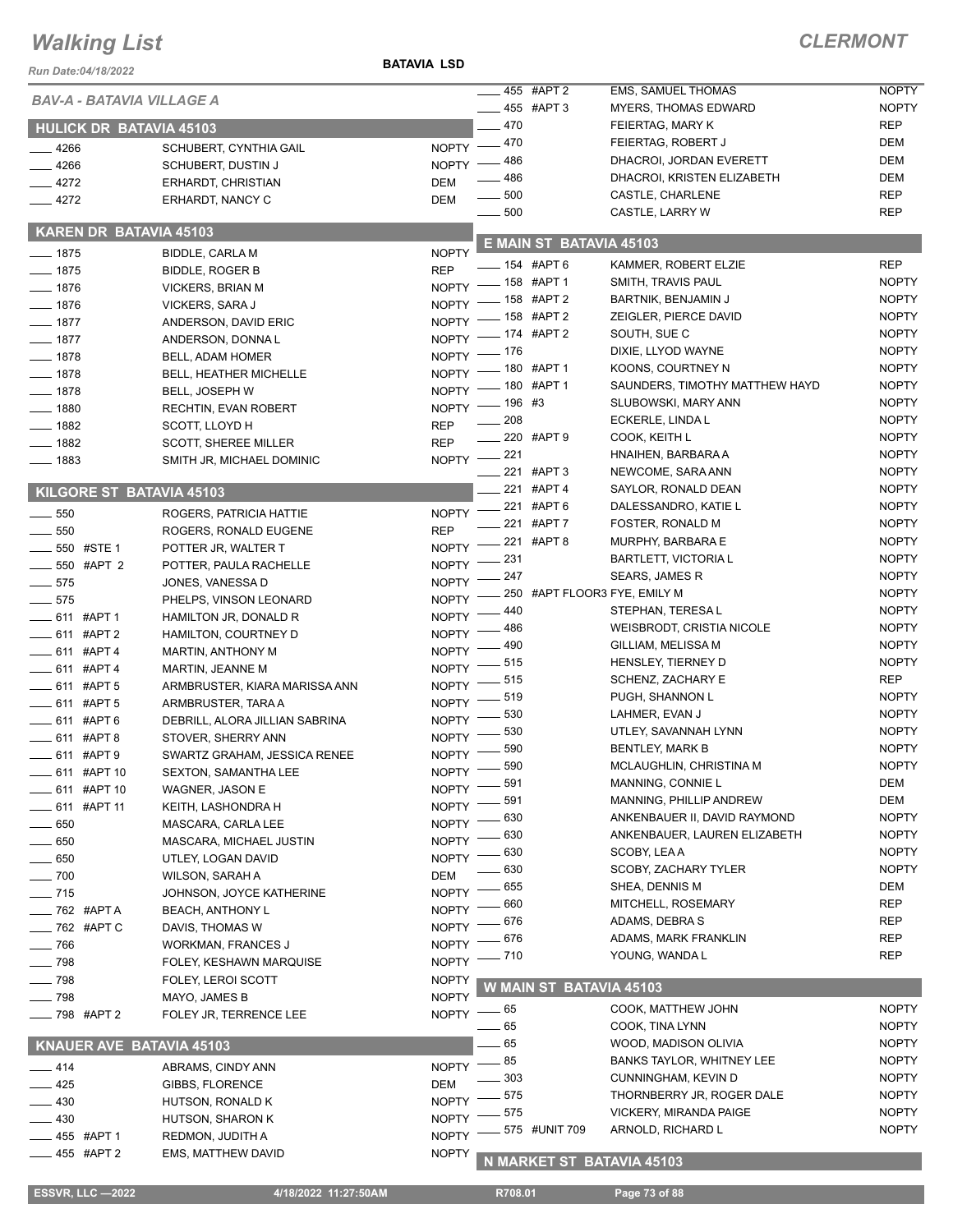#### **BATAVIA LSD**

| Run Date:04/18/2022             |                                              |                              |            |                      |                                 |
|---------------------------------|----------------------------------------------|------------------------------|------------|----------------------|---------------------------------|
| BAV-A - BATAVIA VILLAGE A       |                                              |                              | $-272$     |                      | CONNELLY RUE, A<br>SMITH, AMY L |
|                                 |                                              |                              | 272<br>272 |                      | SMITH, THOMAS P                 |
|                                 | N MARKET ST BATAVIA 45103                    |                              | 284        |                      | <b>WALLACE, GENEV</b>           |
| $-160$                          | WESTPHAL, AMY L                              | $N$ OPTY $-$                 | 339        |                      | DENNISON, CHRIS                 |
| $-161$                          | HENDRICKSON, JENNIFER LYNN                   | <b>NOPTY</b>                 | 345        |                      | MANSFIELD, JOY B                |
| $- 161$                         | <b>HENDRICKSON, WILLIAM ELROY</b>            | NOPTY -                      |            | 355 #APT B           | <b>GRANT, RICHARD</b>           |
|                                 | S MARKET ST BATAVIA 45103                    |                              | 364        |                      | <b>WOLFFRAM, MATT</b>           |
|                                 |                                              |                              | 370        |                      | PADGETT, BROOK                  |
| $-35$                           | DAY, LINDA E                                 | <b>NOPTY</b>                 | 370        |                      | PADGETT, NICHOL                 |
| $\frac{1}{2}$ 35                | MONTAG, LLOYD D                              | <b>NOPTY</b>                 | 385        |                      | <b>BARONE, DENISE</b>           |
| $\frac{1}{2}$ 52                | <b>ISON, NICHOLAS JAY</b>                    | <b>NOPTY</b>                 | 385        |                      | BARONE, DOUGLA                  |
| $- 170$                         | <b>WRIGHT, KELLY F</b>                       | <b>NOPTY</b>                 | 385        |                      | <b>BARONE, MEREDI</b>           |
|                                 | <b>MEADOW BROOK DR BATAVIA 45103</b>         |                              | $=$ 385    |                      | <b>BARONE, NATHAN</b>           |
|                                 |                                              |                              | 385        |                      | STONER, HAROLD                  |
| $\frac{1}{2}$ 105               | WALKER, BRANDON A                            | <b>NOPTY</b>                 | 388        |                      | <b>CLEVENGER PARK</b>           |
| $\equiv$ 106                    | <b>BARKER, JORDAN ASHLEY</b>                 | <b>NOPTY</b>                 | 410        |                      | PARROTT, EDMUN                  |
| $- 106$                         | <b>COURTS, MATTHEW K B</b>                   | <b>NOPTY</b>                 | 410        |                      | PARROTT, MARY L                 |
| $-$ 145                         | DALTON, DIANA R                              | DEM                          | 410        |                      | PARROTT, PHILLIP                |
| $- 145$                         | <b>WALTERS, MELODIE RUTH</b>                 | <b>NOPTY</b>                 | 415        |                      | PRYOR, DAVID MI                 |
| $\frac{1}{2}$ 145               | WALTERS, THOMAS RANDALL                      | <b>NOPTY</b>                 | 415        |                      | PRYOR, REBECCA                  |
| $\frac{1}{2}$ 150               | JOHNSON, MELISSA LOUISE                      | <b>NOPTY</b>                 | 435        |                      | POWERS, RANDIN                  |
| $\frac{1}{2}$ 175               | COLLINS, VICKI RAE                           | <b>REP</b>                   | 440        |                      | ABRAMS, JAMES N                 |
| $- 185$                         | HEDGES, CHRISTINA LYNN                       | <b>NOPTY</b>                 | 440        |                      | WITT, JOY DELAIN                |
| $- 185$                         | <b>HEDGES, CHRISTOPHER A</b>                 | <b>NOPTY</b>                 | 456        |                      | HATLEY, PEGGY C                 |
| $\frac{1}{2}$ 185               | HEDGES, JOYCE L                              | <b>NOPTY</b>                 | 456        |                      | <b>HENDRICKS, TAMM</b>          |
| $\sim$ 200                      | THOMPSON, JAMES ADDISON ELVIS                | <b>NOPTY</b>                 | 461        |                      | CREAGER, JUNE A                 |
| $\frac{1}{200}$                 | THOMPSON, JESSICA JEANETTE                   | <b>NOPTY</b>                 | 461        |                      | FALCK, AMBER HC                 |
| NORTH ST BATAVIA 45103          |                                              |                              | 461        |                      | <b>FALCK, ASHTON R</b>          |
|                                 |                                              |                              | 461        |                      | FALCK, FRANK T                  |
| $-$ 112                         | DEWEESE, NATHAN PAUL                         | <b>NOPTY</b>                 | 461        |                      | FALCK, HANNAH M                 |
| $-$ 112                         | DEWEESE, SARAH LORRAINE                      | <b>NOPTY</b>                 | 461        |                      | <b>MASON, RICHARD</b>           |
| $- 155$                         | OSBORNE, DALE A                              | <b>NOPTY</b>                 | 470        |                      | <b>BURNS, BRET RIC</b>          |
| $\frac{1}{160}$                 | SCHLECHTY, HELGA D                           | <b>NOPTY</b>                 | 470        |                      | <b>BURNS, GRANT CI</b>          |
| $- 165$                         | <b>BEARD, JEANIE L</b>                       | <b>NOPTY</b>                 | 470        |                      | <b>BURNS, MARCY L</b>           |
| $- 167$                         | PHELPS, IAN MICHAEL                          | <b>NOPTY</b>                 | 489        |                      | COMBS, REBECCA                  |
| $- 167$                         | PHELPS, MARIANNE E                           | <b>NOPTY</b>                 | 490        |                      | BACK, AMY L                     |
| $- 167$<br>$-$ 167              | RENSHAW, EMILY MARIE<br>STEPHENS, TAYLOR RAE | <b>NOPTY</b>                 | 490        |                      | BACK, SHAWN D                   |
|                                 |                                              | <b>NOPTY</b>                 | 535        |                      | KELCH, ANNA ELIZ                |
| $-176$                          | DIRR, GIANNA MARIA                           | <b>NOPTY</b>                 | 565        |                      | HEBERT, ALEXIS M                |
| _ 176                           | DIRR, JEFFREY W                              | NOPTY                        | 565        |                      | HEBERT, LAURA A                 |
| 190                             | BOND, ELIZABETH A                            | NOPTY                        | 565        |                      | <b>HEBERT, SHELBY</b>           |
| 190                             | DEATHERAGE, JACQUELIN NICOLE                 | <b>NOPTY</b>                 | 565        |                      | SOWARDS, IAN W/                 |
| ____ 191                        | NAUSE, AUSTIN JACOB                          | NOPTY                        | 585        |                      | STEIGERWALD, AD                 |
| ____ 191 #APT A                 | FARMER, MICHAEL S                            | NOPTY                        | 585        |                      | STEIGERWALD, MI                 |
| ____ 191 #APT A                 | <b>GREENER, STACEY ERIN</b>                  | NOPTY                        |            |                      |                                 |
| <sub>——</sub> 191  #АРТ А       | NOLAND, LUKE TYLER                           | <b>NOPTY</b><br><b>NOPTY</b> |            | <b>OLD BOSTON RD</b> | <b>BATAVIA 45103</b>            |
| __ 191 #APT B                   | NAUSE, CHRISTOPHER J                         |                              | 280        |                      | BOWMAN-NICHOL                   |
| _____ 191   #APT 191 A          | GREENER, JOSEPH LOUIS                        | <b>NOPTY</b>                 | 280        |                      | NICHOLS, NORMA                  |
| $\equiv$ 209                    | BELLAMAH, ALEXANDER JOSEPH                   | <b>NOPTY</b>                 | 295        |                      | <b>SCHERER, AMAND</b>           |
| __ 209 #APT 1<br>__ 209 #APT 1F | JOHNS, JEFFERY A                             | NOPTY                        | 295        |                      | <b>SCHERER, CRAIG</b>           |
|                                 | RILEY, TERESA A                              | <b>NOPTY</b>                 | 320        |                      | PAPPAS, CHRISTC                 |
| _ 209 #APT 1R                   | SMITH, JESSICA L                             | <b>NOPTY</b>                 | 320        |                      | <b>SLATTERY, DOUGL</b>          |
| ____ 217 #45103                 | LUCY, GINA RAE                               | <b>NOPTY</b>                 | 320        |                      | <b>TAYLOR, ASHLEIG</b>          |
| — 217 #APT A                    | SANDERS JR, JAMES                            | <b>NOPTY</b>                 | 340        |                      | NORTH, DANIEL B                 |
| $-217$ #APTE                    | DREWRY, BRIAN CHARLES                        | NOPTY                        | 340        |                      | NORTH, JOY A                    |
| 220                             | <b>GREENE, LISSA RENAE</b>                   | NOPTY                        | 360        |                      | HART, MICHAEL P                 |
| 220                             | KETRING, KODY A                              | <b>NOPTY</b>                 | 360        |                      | SANDERS, SHARC                  |
| 230                             | TABAR, ERIC PATRICK                          | <b>NOPTY</b>                 | 400        |                      | SMITH JR, DALE J                |
| $-230$                          | TABAR, KARINA ANN                            | <b>NOPTY</b>                 | 400        |                      | SMITH, DEBORAH                  |
| 230                             | WILLIAMS, BRIAN K                            | REP                          | 460        |                      | HEALY, SUSAN M                  |
| 260                             | BEAM, DEREK ALAN                             | <b>NOPTY</b>                 | 460        |                      | HUFFMAN, MARILY                 |
| 260                             | BEAM, SANDRA LEE                             | <b>NOPTY</b>                 |            | 475 #APT 2           | YORK, THERESA A                 |

| 272 |        | CONNELLY RUE, ALEC MICHAEL BENJA   | <b>NOPTY</b> |
|-----|--------|------------------------------------|--------------|
| 272 |        | SMITH, AMY L                       | <b>NOPTY</b> |
| 272 |        | SMITH, THOMAS PAUL                 | <b>NOPTY</b> |
| 284 |        | <b>WALLACE, GENEVIEVE</b>          | <b>NOPTY</b> |
| 339 |        | DENNISON, CHRISTOPHER ANDREW       | DEM          |
| 345 |        | MANSFIELD, JOY B                   | <b>NOPTY</b> |
| 355 | #APT B | <b>GRANT, RICHARD DUANE</b>        | <b>NOPTY</b> |
| 364 |        | <b>WOLFFRAM, MATTHEW S</b>         | <b>REP</b>   |
| 370 |        | PADGETT, BROOKE DANIELLE           | <b>NOPTY</b> |
| 370 |        | PADGETT, NICHOLAS JAMES            | <b>NOPTY</b> |
| 385 |        | <b>BARONE, DENISE S</b>            | <b>REP</b>   |
| 385 |        | <b>BARONE, DOUGLAS F</b>           | <b>DEM</b>   |
| 385 |        | BARONE, MEREDITH MYFANWY           | <b>NOPTY</b> |
| 385 |        | <b>BARONE, NATHANIEL T</b>         | DEM          |
| 385 |        | STONER, HAROLD L                   | <b>NOPTY</b> |
| 388 |        | CLEVENGER PARKER, TARA SUZANNE     | <b>NOPTY</b> |
| 410 |        | PARROTT, EDMUND T                  | REP          |
| 410 |        | PARROTT, MARY LOU                  | DEM          |
| 410 |        | PARROTT, PHILLIP MICHAEL           | <b>NOPTY</b> |
| 415 |        | PRYOR, DAVID MICHAEL               | <b>NOPTY</b> |
| 415 |        | PRYOR, REBECCA CHRISTINE           | <b>NOPTY</b> |
| 435 |        | POWERS, RANDI NICOLE               | <b>NOPTY</b> |
| 440 |        | ABRAMS, JAMES M                    | <b>NOPTY</b> |
| 440 |        | WITT, JOY DELAINE                  | REP          |
| 456 |        | HATLEY, PEGGY C                    | <b>NOPTY</b> |
| 456 |        | <b>HENDRICKS, TAMMY LYNN</b>       | <b>NOPTY</b> |
| 461 |        | CREAGER, JUNE A                    | DEM          |
| 461 |        | FALCK, AMBER HOWARD                | REP          |
| 461 |        | FALCK, ASHTON ROSE                 | <b>NOPTY</b> |
| 461 |        | <b>FALCK, FRANK T</b>              | <b>REP</b>   |
| 461 |        | FALCK, HANNAH MARIE                | <b>NOPTY</b> |
| 461 |        | <b>MASON, RICHARD H</b>            | REP          |
| 470 |        | <b>BURNS, BRET RICHARD FRANCIS</b> | <b>NOPTY</b> |
| 470 |        | <b>BURNS, GRANT CHARLES</b>        | <b>NOPTY</b> |
| 470 |        | <b>BURNS, MARCY L</b>              | REP          |
| 489 |        | COMBS, REBECCA E                   | <b>NOPTY</b> |
| 490 |        | <b>BACK, AMY L</b>                 | <b>NOPTY</b> |
| 490 |        | BACK, SHAWN D                      | <b>NOPTY</b> |
| 535 |        | KELCH, ANNA ELIZABETH              | <b>NOPTY</b> |
| 565 |        | <b>HEBERT, ALEXIS M</b>            | <b>NOPTY</b> |
| 565 |        | HEBERT, LAURA A                    | <b>NOPTY</b> |
| 565 |        | HEBERT, SHELBY TAYLOR KATHERINE    | <b>NOPTY</b> |
| 565 |        | SOWARDS, IAN WAYNE                 | <b>NOPTY</b> |
| 585 |        | STEIGERWALD, ADAM J                | <b>NOPTY</b> |
| 585 |        | STEIGERWALD, MEGAN P               | <b>NOPTY</b> |
|     |        |                                    |              |
|     |        |                                    |              |

| . 280 |        | BOWMAN-NICHOLS, LOIS        | <b>REP</b>   |
|-------|--------|-----------------------------|--------------|
| . 280 |        | NICHOLS, NORMAN E           | <b>REP</b>   |
| . 295 |        | <b>SCHERER, AMANDA S</b>    | <b>NOPTY</b> |
| . 295 |        | <b>SCHERER, CRAIG A</b>     | <b>NOPTY</b> |
| . 320 |        | PAPPAS, CHRISTOPHER MICHAEL | <b>NOPTY</b> |
| . 320 |        | SLATTERY, DOUGLAS S         | <b>NOPTY</b> |
| . 320 |        | TAYLOR, ASHLEIGH AARON      | <b>NOPTY</b> |
| .340  |        | <b>NORTH, DANIEL B</b>      | <b>REP</b>   |
| . 340 |        | NORTH, JOY A                | <b>REP</b>   |
| . 360 |        | <b>HART, MICHAEL P</b>      | <b>REP</b>   |
| . 360 |        | SANDERS, SHARON L           | <b>REP</b>   |
| . 400 |        | SMITH JR, DALE J            | <b>NOPTY</b> |
| . 400 |        | SMITH, DEBORAH A            | <b>NOPTY</b> |
| . 460 |        | <b>HEALY, SUSAN M</b>       | <b>REP</b>   |
| . 460 |        | HUFFMAN, MARILYN            | <b>REP</b>   |
| . 475 | #APT 2 | YORK. THERESA A             | <b>NOPTY</b> |
|       |        |                             |              |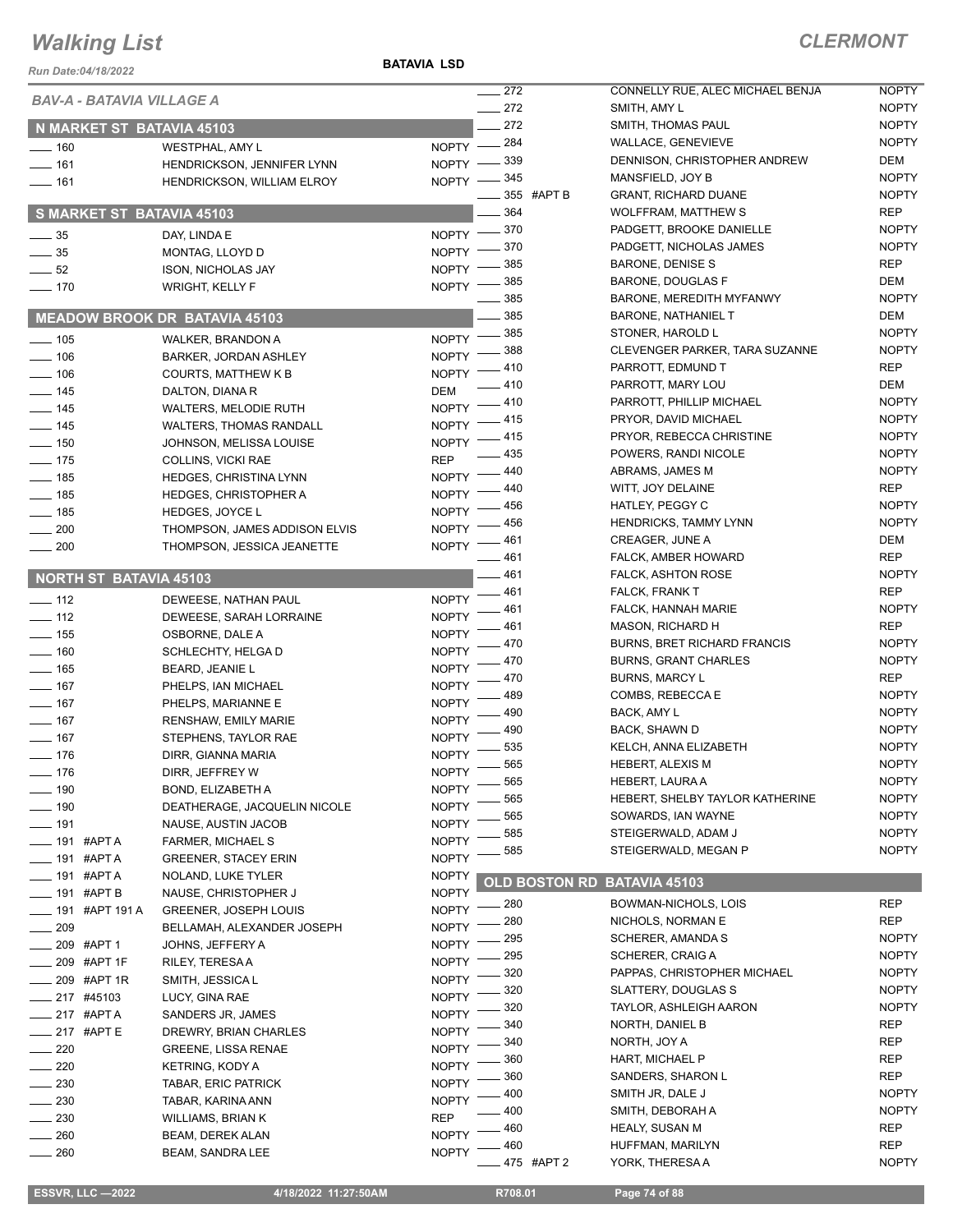*Run Date:04/18/2022*

**BATAVIA LSD**

#### *CLERMONT*

|                           | <b>BAV-A - BATAVIA VILLAGE A</b> |                                      |              | $\sim$ 705                     | COLLINS, MICHAEL                | <b>NOPTY</b> |
|---------------------------|----------------------------------|--------------------------------------|--------------|--------------------------------|---------------------------------|--------------|
|                           |                                  |                                      |              | $\frac{1}{2}$ 705              | <b>COLLINS, MICHELE</b>         | DEM          |
|                           |                                  | OLD BOSTON RD BATAVIA 45103          |              | $-705$                         | <b>CULLINS, RAYMOND ELLIOT</b>  | <b>NOPTY</b> |
| $-475$ #APT 3             |                                  | MILLER, SHEILA A                     | NOPTY __ 718 |                                | WILSON, KIMBERLY DAWN           | <b>NOPTY</b> |
|                           | _475 #APT3                       | SHUFF, KATRINA MARIE                 | NOPTY __ 730 |                                | VALLEJO, WILLIAM D              | <b>NOPTY</b> |
|                           | $-475$ #APT 4                    | DANIEL, SERGIO MARC                  | NOPTY __ 730 |                                | WORKMAN, STACY F                | <b>NOPTY</b> |
| $\frac{1}{2}$ 493         |                                  | <b>JOSPER, ERIC</b>                  |              | NOPTY ____ 730 #APT 4          | SHAW, STEPHANIE D               | <b>NOPTY</b> |
| $- 493$                   |                                  | WHITMORE, SUZANNE M                  |              | NOPTY ____ 730 #APT 7          | MILLS, RONALD WAYNE             | <b>NOPTY</b> |
| $-493$ #36                |                                  | MORTIMORE, VICTORIA L                |              | NOPTY __ 730 #APT 10           | GATRELL, KYLE ANDREW            | <b>NOPTY</b> |
|                           | _493 #APT 36                     | MORTIMORE, TERESA EMILY              |              | NOPTY __ 730 #APT 10           | <b>GATRELL, TYLER MIDDLETON</b> | <b>NOPTY</b> |
|                           | _493 #APT 37                     | SNYDER, SANDRA LEE                   |              | NOPTY ____ 730 #APT 11         | MAISONET, JOSE ROLANDO          | <b>NOPTY</b> |
|                           | _493 #APT 40                     | CLEPPER, KELLIE SHANNON              | <b>NOPTY</b> |                                |                                 |              |
| $- 495$                   |                                  | BRUTON, JESSICA N                    |              | NOPTY PERKINS LN BATAVIA 45103 |                                 |              |
| $\frac{1}{2}$ 495 #APT 34 |                                  | KIDD, DOUGLAS O                      |              | NOPTY __ 1850                  | ELKINS, JESSE                   | <b>NOPTY</b> |
| $\frac{1}{2}$ 495 #APT 35 |                                  | RIDDLE, ZAKARY ALLEN                 |              | NOPTY __ 1850                  | FISCHER, JENNIFER K             | <b>REP</b>   |
|                           | _495 #APT 35                     | VAUGHN, RANDI L                      |              | NOPTY __ 1850                  | FISCHER, MICHAEL M              | <b>REP</b>   |
|                           | 495 #APT APT 34                  | OLDFIELD, MELEAH J                   |              | NOPTY __ 1860                  | STOUDER, DEBRA S                | <b>REP</b>   |
|                           | 497 #APT 21                      | THOMPSON, STEVEN T                   |              | NOPTY __ 1860                  | STOUDER, RODNEY L               | <b>REP</b>   |
|                           | - 497 #APT 22                    | HARPER, KRYSTAL DAWN                 | <b>REP</b>   | $- 1862$                       | <b>WALKER, GLORIA</b>           | <b>DEM</b>   |
|                           | _497 #APT 22                     | SWOPE, COREY T                       | <b>NOPTY</b> |                                |                                 |              |
|                           | _497 #APT 23                     | CROWDER, JEREMY E                    | <b>NOPTY</b> |                                | N RIVERSIDE DR BATAVIA 45103    |              |
|                           | _497 #APT 25                     | ANDERSON, STEPHANIE KARON            | <b>NOPTY</b> |                                |                                 |              |
|                           | _497 #APT 25                     | MICKLES, JUSTIN SHOOK                | <b>NOPTY</b> | $-70$                          | <b>KENNEDY, MICHAEL A</b>       | <b>NOPTY</b> |
|                           | 499 #APT 26                      | MANNING, KAYLA L                     | <b>NOPTY</b> | 90                             | BILLINGSLEY, MITZI G            | <b>NOPTY</b> |
|                           | _499 #APT 26                     | PAUST, BRANDON R                     | <b>NOPTY</b> | 90                             | BILLINGSLEY, VICTOR O           | <b>NOPTY</b> |
|                           | _499 #APT 27                     | SHOEMAKER, MEGAN ASHLEIGH            | <b>NOPTY</b> | 90                             | ROWE, ZACHARY LEE               | <b>NOPTY</b> |
| ____ 499 #APT 27          |                                  | SIMPSON, TIFFANY R                   | <b>NOPTY</b> | $=$ 120                        | GOODSPEED, BRANDI LYNN          | <b>NOPTY</b> |
|                           |                                  |                                      |              | $-120$                         | GOODSPEED, MATTHEW SCOT         | <b>NOPTY</b> |
| $\frac{1}{2}$ 499 #APT 28 |                                  | DALLAS, TRACIE LIN                   | <b>NOPTY</b> | __ 131                         | THOMAS, CHARLES R               | <b>REP</b>   |
| $- 500$ #APT 2            |                                  | REEVES, REBECCA ANN                  | <b>NOPTY</b> | __ 131                         | THOMAS, NATHAN DANIEL           | <b>NOPTY</b> |
|                           | 500 #APT 3                       | <b>BLAIR, JOSHUA DAVID</b>           | <b>NOPTY</b> | $\equiv$ 133                   | THOMAS, DEBORAH L               | <b>NOPTY</b> |
|                           | _500 #APT3                       | <b>BLAIR, NATAN GIL</b>              | <b>NOPTY</b> | $\frac{1}{2}$ 133              | THOMAS, ELIZABETH MARIE         | <b>REP</b>   |
|                           | $-500$ #APT 4                    | LAWSON, ALISA RENEE                  | <b>REP</b>   | $- 150$                        | GARRISON, ELIZABETH ANN         | <b>NOPTY</b> |
| $-500$ #APT 4             |                                  | LAWSON, JAMIE M                      | <b>REP</b>   | $-150$                         | GARRISON, JASON C               | <b>NOPTY</b> |
| $\_\_600$                 |                                  | HARTMAN, ALISSA R                    | <b>NOPTY</b> | $-150$                         | <b>GRAVES, GABRIELLE MAREE</b>  | <b>NOPTY</b> |
| $\frac{1}{2}$ 600         |                                  | HARTMAN, MATTHEW R                   | <b>NOPTY</b> | $- 155$                        | SLICK, EDWARD J                 | DEM          |
| $-610$                    |                                  | SULLIVAN, BRIAN P                    | <b>REP</b>   | $- 170$                        | FERTIG, HOLLY RUTH              | <b>DEM</b>   |
| $- 610$                   |                                  | SULLIVAN, JANET LESLIE               | <b>NOPTY</b> | ___ 185 #APT C                 | <b>BLAKEMAN, MICHAEL DUSTIN</b> | <b>NOPTY</b> |
| $- 645$                   |                                  | PHANEUF, BONNIE F                    | <b>REP</b>   | $\frac{1}{2}$ 190              | LOVING, JENNIFER D              | <b>NOPTY</b> |
| $-645$                    |                                  | PHANEUF, DAVID W                     | <b>REP</b>   | $- 190$                        | LOVING, JOSEPH R                | <b>NOPTY</b> |
| — 645                     |                                  | PHANEUF, EVAN DAVID                  | <b>REP</b>   | 250                            | DAQUILA, KRISTEN RENEE          | <b>REP</b>   |
| — 645                     |                                  | PHANEUF, LINDSAY GAYLE               | <b>REP</b>   | _ 250                          | DAQUILA, VICTOR F               | <b>NOPTY</b> |
|                           |                                  |                                      |              | 300                            | KINGSOLVER, SHAWN P             | <b>NOPTY</b> |
|                           |                                  | OLD SOUTH RIVERSIDE DR BATAVIA 45103 |              | 300                            | KINGSOLVER, TRACIE L            | <b>NOPTY</b> |
| $\_\_806$                 |                                  | <b>BANZIGER, JEREMY ROBERT</b>       | <b>NOPTY</b> |                                |                                 |              |
| $\frac{1}{2}$ 806         |                                  | JOHNSON, CASEY DOLORIS               | <b>NOPTY</b> |                                | S RIVERSIDE DR BATAVIA 45103    |              |
| $-810$                    |                                  | LOVELL, JOSEPH ALEXANDER             | <b>NOPTY</b> | $-89$                          | APKING, JUDITH MARY             | <b>NOPTY</b> |
| $-814$                    |                                  | AKERS II, CALVIN D                   | <b>NOPTY</b> | .89                            | RICHARDS, MILDRED A             | <b>NOPTY</b> |
| $-814$                    |                                  | AKERS, CATHERINE M                   | <b>NOPTY</b> | $-111$                         | WALLACE, KANDIDA DAWN           | <b>NOPTY</b> |
| $-4160$                   |                                  | LARGE, DENISE E                      | <b>NOPTY</b> | $=$ 111                        | WALLACE, RYAN DAVID             | <b>NOPTY</b> |
| $-4160$                   |                                  | STOVER, QUINTON ROY                  | <b>NOPTY</b> | $-127$                         | DUNN, SUZZIE ELAINE             | <b>NOPTY</b> |
| $-4160$                   |                                  | STOVER, ROBERT A                     | <b>NOPTY</b> | $-127$                         | STEPHENS, KIMBERLY ANNE         | <b>NOPTY</b> |
| ___ 4162                  |                                  | SMITH, EMILY J                       | <b>REP</b>   | $- 160$                        |                                 |              |
|                           |                                  |                                      |              |                                | PRESTON, KATHLEEN ELIZABETH     | <b>NOPTY</b> |
|                           |                                  | OLD STATE ROUTE 32 BATAVIA 45103     |              | ____ 160   #APT 1              | RIGGINS, TIA M                  | <b>NOPTY</b> |
| $\frac{1}{2}$ 530         |                                  | MEYER, JENNIFER MARY                 | <b>DEM</b>   | $-$ 160 #APT 2                 | MILLER JR, JOHN FREDRICK        | <b>NOPTY</b> |
| $\frac{1}{2}$ 530         |                                  | MEYER, KEITH A                       | <b>DEM</b>   | $- 160$ #APT 2                 | WAGNER, LINDA DAWN              | <b>NOPTY</b> |
| $-530$                    |                                  |                                      |              | $- 160$ #APT 3                 | COLSTON JR, KENNY D             | <b>NOPTY</b> |
|                           |                                  | PATRICK, COLLIN JAMES                | <b>NOPTY</b> | $- 160$ #APT 4                 | MULLINS, KARMEN C               | <b>NOPTY</b> |
| ____ 540                  |                                  | HART, JACK S                         | <b>REP</b>   | $- 160$ #APT 4                 | POWELL, KENDALL MORGAN          | <b>NOPTY</b> |
| _ 540                     |                                  | HART, RUTH A                         | <b>REP</b>   | ____ 160 #APT 7                | MOORE II, MICHAEL BRENT         | <b>NOPTY</b> |
| $=600$                    |                                  | BALDRICK, BOC                        | <b>NOPTY</b> | $- 160$ #APT 7                 | WAGNER, DYLANN MCCANE           | <b>NOPTY</b> |
| $\equiv$ 600              |                                  | <b>BALDRICK, JORDAN D</b>            | <b>NOPTY</b> | $- 161$ #APT B                 | BANZIGER, JACOB ARRON           | <b>NOPTY</b> |
|                           |                                  |                                      | <b>NOPTY</b> |                                | ZIMMERMAN, KATRINA MICHELLE     | <b>NOPTY</b> |
| $=655$<br>$\_\_680$       |                                  | SMITH, JASON M<br>OWENS, RUTH N      | <b>NOPTY</b> | 161 #SUITE B                   |                                 |              |

 **ESSVR, LLC —2022 4/18/2022 11:27:50AM R708.01 Page 75 of 88**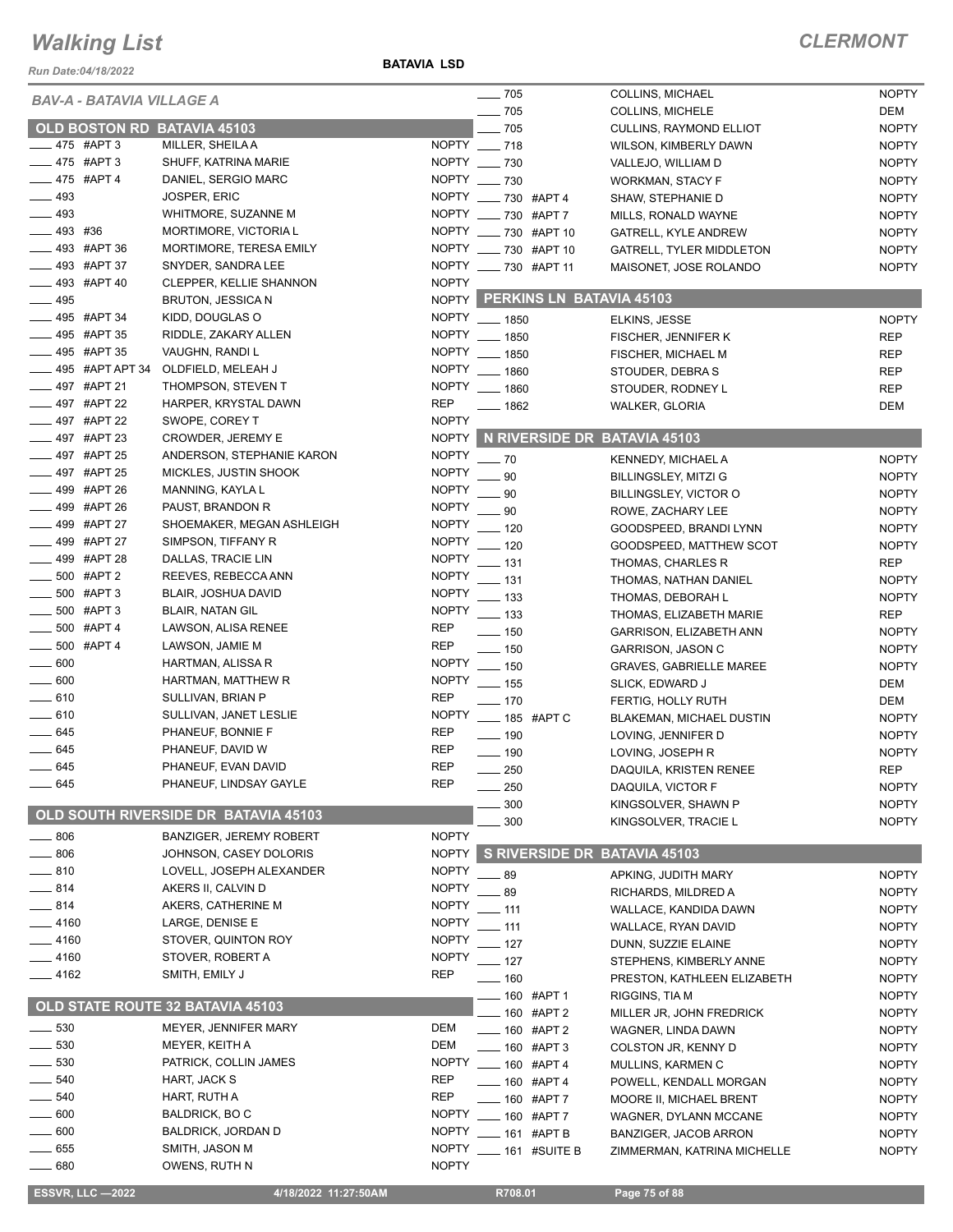#### *Run Date:04/18/2022*

**BATAVIA LSD**

| <b>REP</b><br>WILSON, SHELIA ANN<br><b>BAV-A - BATAVIA VILLAGE A</b><br>$\frac{1}{2}$ 75<br><b>NOPTY</b><br><b>GRIFFITH, DOLLY LOUISE</b><br>S RIVERSIDE DR BATAVIA 45103<br>$-75$<br><b>NOPTY</b><br>MELZER, CHRISTOPHER ANDREW<br>$- 177$<br>CARNICOM, ELLIOTT ANTHONY<br>NOPTY 26<br><b>REP</b><br>CARNEY, NETILIE BARBARA<br>$- 177$<br>NOPTY __ 155<br><b>GORDON III, JACK ROBERT</b><br><b>NOPTY</b><br>HALL, AUSTIN J<br>$\frac{1}{2}$ 177<br>NOPTY __ 155<br><b>HAZLETT, CRAIG W</b><br><b>NOPTY</b><br>HALL-STUMP, BEVERLY D<br>__ 190 #APT 1<br>NOPTY __ 155<br>SETTY, ALICE F<br><b>NOPTY</b><br>STUMP, MATTHEW A<br>$- 190$ #APT 1<br>NOPTY __ 191<br>ZEBICK, BRITTANY N<br><b>NOPTY</b><br>FELTS, EMILY S<br>$- 190$ #APT 2<br><b>NOPTY</b><br>POLLOCK, STEPHEN RALPH<br>NOPTY SHELLEY DR BATAVIA 45103<br>$- 190$ #APT 3<br>SMITH, STEVEN JAMES<br>$-190$ #APT 4<br>NOPTY __ 430<br>HOWELL, NICOLE MARIE<br>DEM<br>MARTINEZ. ANTHONY MICHAEL<br>NOPTY 430<br>$- 190$ #APT 6<br>HARON JR, PHILLIP ROGER<br><b>DEM</b><br>SHIRES, KATHRYN SARAH<br>$- 190$ #APT 8<br>NOPTY __ 445<br>ABBOTT, STACI ANN<br><b>NOPTY</b><br>WEST, KYLE R<br>$- 197$<br>NOPTY __ 445<br>RAMOS, CONNIE H<br><b>REP</b><br>WEST, SANDRA K<br>$\frac{1}{201}$<br>NOPTY __ 450<br>BOETTCHER, WAYNE E<br><b>REP</b><br>MILLER, CHASE E<br><b>GELTER, SHEILA M</b><br>DEM<br>$-450$<br>DEM<br>MILLER, PAIGE B<br>$\frac{1}{205}$<br>NOPTY __<br><b>BREWER, PATRICIA C</b><br><b>NOPTY</b><br>465<br><b>HEMING, BERNIECE MARY</b><br>$\frac{1}{205}$<br><b>NOPTY</b><br>FELIX, TRACY L<br>465<br><b>NOPTY</b><br>HEMING JR, EDWARD W<br>$\frac{1}{213}$<br>NOPTY __ 470<br><b>BAILEY, AMBER R</b><br><b>REP</b><br>WAITE, JOHN D<br>$\frac{1}{213}$<br>NOPTY __ 470<br>TAPER, ELIZABETH A<br><b>REP</b><br>WAITE, MARY J<br>$\frac{1}{221}$<br>FELIX, COLE DEVIN<br>NOPTY __ 490<br><b>REP</b><br>MELVIN, JOHN A<br>$\frac{1}{223}$<br><b>REP</b><br>COLLINS, CATHY ANN<br>490<br><b>REP</b><br>MELVIN, POLLY A<br>$\frac{1}{225}$<br>COFRANCESCO, BRENDAN JAMES<br>NOPTY __ 510<br><b>REP</b><br>ROMANO, CHRISTINA<br>$\frac{225}{2}$<br><b>REP</b><br>ZUGG, MONNIE REBECCA<br>530<br>JOHNSON, EMILY GRACE<br><b>NOPTY</b><br>$\frac{1}{2}$ 233<br><b>NOPTY</b><br>BELCHER, BRENNAN A<br><b>NOPTY</b><br>530<br>JOHNSON, RYAN D<br><b>NOPTY</b><br>$\frac{235}{2}$<br>WILLIAMS, CHRISTINA M<br>550<br><b>NOPTY</b><br>FELTS, BRIAN C<br><b>237 #APT 106</b><br><b>REP</b><br>ISON, JOHN<br>550<br><b>NOPTY</b><br>FELTS, BRONWYN DONATA<br><b>NOPTY</b><br>SAUNDERS, AMY LEA<br>550<br><b>NOPTY</b><br>MILLER, MCKENZIE BLAKE<br>NOPTY __<br>DECKER, HOLLY A<br>555<br><b>REP</b><br>NAUSE, CHARLES RUSSELL<br>$\frac{1}{2}$ 340<br><b>NOPTY</b><br>KINNER, CLAIRE MARIE<br>555<br><b>REP</b><br>NAUSE, LOIS ANN<br>$\frac{1}{2}$ 340<br>KINNER, ETHAN SAMUEL<br><b>NOPTY</b><br>620<br>MOHRFIELD, ELIZABETH A<br>DEM<br>$\frac{1}{2}$ 340<br><b>REP</b><br>KINNER, JAMIE JOANNE<br>620<br>MOHRFIELD, MARK F<br><b>REP</b><br><b>REP</b><br>$\frac{1}{2}$ 340<br>KINNER, MICHAEL S<br>$-625$<br><b>REP</b><br>PORTER, SUSAN L<br>$\frac{1}{2}$ 390<br>NOPTY __<br><b>BACH, JEFFREY T</b><br>625<br>PORTER, THOMAS G<br><b>REP</b><br>$-430$<br><b>NOPTY</b><br>TYNER, JASON R<br>640<br><b>REP</b><br>BRESSERT, MICHELLE L<br>$\frac{1}{2}$ 430<br>TYNER, KASSANDRA ELIZABETH<br><b>NOPTY</b><br>640<br><b>REP</b><br>NAUSE, PHILLIP C<br>$-460$<br><b>NOPTY</b><br>WILLIAMSON, MARK A<br>655<br><b>DEM</b><br>CLIFFORD, JULIE KATHLEEN<br>$\frac{1}{2}$ 630<br><b>REP</b><br>HENDERSON, DONALD L<br>655<br><b>DEM</b><br>CLIFFORD, KEITH A<br>$\frac{1}{2}$ 630<br><b>NOPTY</b><br>HENDERSON, MICHAEL JOSEPH<br>660<br>STEWART, BENJAMIN RAYMOND<br><b>REP</b><br>NOPTY __ 700<br>$\frac{1}{2}$ 650<br>FOSTER, CRYSTAL KAY<br><b>REP</b><br>MOORE, DAVID B<br>660<br>LARGE, TYLER STEPHEN<br>NOPTY __ 700<br><b>REP</b><br>SKIDMORE, DEBORAH ANN<br>660<br>NOPTY ___ 708<br>SHERMAN, ALYSSA M<br><b>NOPTY</b><br>COLLINGSWORTH JR, PHILLIP BRIAN<br>$-700$<br>BROWN, BARBARA J<br>NOPTY __ 708<br><b>NOPTY</b><br>COLLINGSWORTH, SHARLENAE FAITH<br>$-700$<br>BROWN, TRAVIS JO<br>NOPTY __ 708<br>WASHBURN, CHRISTOPHER DAVID<br><b>NOPTY</b><br>$- 770$<br>TAYLOR, PHILIP FRANK<br>NOPTY ___ 716<br>PHENIX, ROBERT CASE<br>DEM<br>$- 770$<br>TAYLOR, SARAH ELIZABETH<br>NOPTY __ 730<br><b>REP</b><br>MILLS, RUSTY T<br>$\frac{1}{2}$ 806<br>NOPTY ___ 730<br>CONYERS, RAYMON L<br><b>REP</b><br>MILLS, SANDRA MICHELLE<br>$\frac{1}{2}$ 806<br>WINGHAM, HUBERT MICHAEL VAUGHN<br>NOPTY __ 730<br><b>NOPTY</b><br>MILLS, TIFFANY LOUISE<br>$-810$<br><b>WATKINS, COURTNEY GABRIEL</b><br>NOPTY ___ 735<br>WIRMEL, RICHARD BRUCE<br><b>REP</b><br>—— 810<br>YANKEY, DANIEL ROBERT<br>NOPTY ___ 750<br><b>NOPTY</b><br>CRAWFORD, GARRETT MICHAEL<br>$-814$<br>FREEMAN, CARROLL J<br>NOPTY ___ 750<br><b>NOPTY</b><br><b>CRAWFORD, NHUVI KRIS</b><br>$-818$<br>MURPHY, MAYBELLE C<br>NOPTY ___ 755<br><b>NOPTY</b><br><b>BLACK, CAROLYN S</b><br>$-841$<br><b>NOPTY</b><br>POTTER, KATHRYN K<br>N SIXTH ST BATAVIA 45103<br>$-847$<br><b>NOPTY</b><br>GOODSPEED, CARLA D<br><b>NOPTY</b><br>— 847<br>GOODSPEED, SCOT<br>20<br>COLONEL, JOHN D<br><b>NOPTY</b><br>_ 849<br>HUGHES, PRESTON EUGENE<br><b>NOPTY</b><br>20<br><b>NOPTY</b><br>MALIN, MELINDA M<br><b>NOPTY</b><br>$-849$<br>HUGHES, SHELLEY ANN<br>20<br><b>NOPTY</b><br>ROSS, LAURA K<br><b>NOPTY</b><br>50 #APT 1<br>MARKING, BYRON AVERY<br>N SECOND ST BATAVIA 45103<br>50 #APT 2<br>MARKING, REBECKA ELLEN<br><b>NOPTY</b><br><b>NOPTY</b><br>$- 160$<br><b>BOCOCK, ATHENA MARIE</b><br>80<br><b>REP</b><br>LEU, ELIZABETH A<br>NOPTY __ 80<br>$- 160$<br>MULLINS, CHRISTOPHER N<br><b>REP</b><br>LEU, TIMOTHY R<br><b>NOPTY</b><br>$-111$<br>HARE, KODI DANIELLE<br>S SECOND ST BATAVIA 45103<br>111<br><b>NOPTY</b><br>HARE, WILLIAM B<br><b>ESSVR, LLC -2022</b><br>4/18/2022 11:27:50AM<br>R708.01<br>Page 76 of 88 |                   |  |           |  |
|----------------------------------------------------------------------------------------------------------------------------------------------------------------------------------------------------------------------------------------------------------------------------------------------------------------------------------------------------------------------------------------------------------------------------------------------------------------------------------------------------------------------------------------------------------------------------------------------------------------------------------------------------------------------------------------------------------------------------------------------------------------------------------------------------------------------------------------------------------------------------------------------------------------------------------------------------------------------------------------------------------------------------------------------------------------------------------------------------------------------------------------------------------------------------------------------------------------------------------------------------------------------------------------------------------------------------------------------------------------------------------------------------------------------------------------------------------------------------------------------------------------------------------------------------------------------------------------------------------------------------------------------------------------------------------------------------------------------------------------------------------------------------------------------------------------------------------------------------------------------------------------------------------------------------------------------------------------------------------------------------------------------------------------------------------------------------------------------------------------------------------------------------------------------------------------------------------------------------------------------------------------------------------------------------------------------------------------------------------------------------------------------------------------------------------------------------------------------------------------------------------------------------------------------------------------------------------------------------------------------------------------------------------------------------------------------------------------------------------------------------------------------------------------------------------------------------------------------------------------------------------------------------------------------------------------------------------------------------------------------------------------------------------------------------------------------------------------------------------------------------------------------------------------------------------------------------------------------------------------------------------------------------------------------------------------------------------------------------------------------------------------------------------------------------------------------------------------------------------------------------------------------------------------------------------------------------------------------------------------------------------------------------------------------------------------------------------------------------------------------------------------------------------------------------------------------------------------------------------------------------------------------------------------------------------------------------------------------------------------------------------------------------------------------------------------------------------------------------------------------------------------------------------------------------------------------------------------------------------------------------------------------------------------------------------------------------------------------------------------------------------------------------------------------------------------------------------------------------------------------------------------------------------------------------------------------------------------------------------------------------------------------------------------------------------------------------------------------------------------------------------------------------------------------------------------------------------------------------------------------------------------------------------------------------------------------------------------------------------------------------------------------------------------------------------------------------------------------------------------------------------------------------------------------------------------------------------------------------------------------------------------------------------------------------------------------------------------------------------------------------------------------------------------------------------------------------------------------------------------------------------------------------------------------------------------------------------------------------------------------------------------------------------------------------------------------------------------------------------------------------------------------------------------------------------------------------------------------------------------------------------------------------------------------------------------------------------------------------|-------------------|--|-----------|--|
|                                                                                                                                                                                                                                                                                                                                                                                                                                                                                                                                                                                                                                                                                                                                                                                                                                                                                                                                                                                                                                                                                                                                                                                                                                                                                                                                                                                                                                                                                                                                                                                                                                                                                                                                                                                                                                                                                                                                                                                                                                                                                                                                                                                                                                                                                                                                                                                                                                                                                                                                                                                                                                                                                                                                                                                                                                                                                                                                                                                                                                                                                                                                                                                                                                                                                                                                                                                                                                                                                                                                                                                                                                                                                                                                                                                                                                                                                                                                                                                                                                                                                                                                                                                                                                                                                                                                                                                                                                                                                                                                                                                                                                                                                                                                                                                                                                                                                                                                                                                                                                                                                                                                                                                                                                                                                                                                                                                                                                                                                                                                                                                                                                                                                                                                                                                                                                                                                                                                                                            |                   |  | $\sim$ 60 |  |
|                                                                                                                                                                                                                                                                                                                                                                                                                                                                                                                                                                                                                                                                                                                                                                                                                                                                                                                                                                                                                                                                                                                                                                                                                                                                                                                                                                                                                                                                                                                                                                                                                                                                                                                                                                                                                                                                                                                                                                                                                                                                                                                                                                                                                                                                                                                                                                                                                                                                                                                                                                                                                                                                                                                                                                                                                                                                                                                                                                                                                                                                                                                                                                                                                                                                                                                                                                                                                                                                                                                                                                                                                                                                                                                                                                                                                                                                                                                                                                                                                                                                                                                                                                                                                                                                                                                                                                                                                                                                                                                                                                                                                                                                                                                                                                                                                                                                                                                                                                                                                                                                                                                                                                                                                                                                                                                                                                                                                                                                                                                                                                                                                                                                                                                                                                                                                                                                                                                                                                            |                   |  |           |  |
|                                                                                                                                                                                                                                                                                                                                                                                                                                                                                                                                                                                                                                                                                                                                                                                                                                                                                                                                                                                                                                                                                                                                                                                                                                                                                                                                                                                                                                                                                                                                                                                                                                                                                                                                                                                                                                                                                                                                                                                                                                                                                                                                                                                                                                                                                                                                                                                                                                                                                                                                                                                                                                                                                                                                                                                                                                                                                                                                                                                                                                                                                                                                                                                                                                                                                                                                                                                                                                                                                                                                                                                                                                                                                                                                                                                                                                                                                                                                                                                                                                                                                                                                                                                                                                                                                                                                                                                                                                                                                                                                                                                                                                                                                                                                                                                                                                                                                                                                                                                                                                                                                                                                                                                                                                                                                                                                                                                                                                                                                                                                                                                                                                                                                                                                                                                                                                                                                                                                                                            |                   |  |           |  |
|                                                                                                                                                                                                                                                                                                                                                                                                                                                                                                                                                                                                                                                                                                                                                                                                                                                                                                                                                                                                                                                                                                                                                                                                                                                                                                                                                                                                                                                                                                                                                                                                                                                                                                                                                                                                                                                                                                                                                                                                                                                                                                                                                                                                                                                                                                                                                                                                                                                                                                                                                                                                                                                                                                                                                                                                                                                                                                                                                                                                                                                                                                                                                                                                                                                                                                                                                                                                                                                                                                                                                                                                                                                                                                                                                                                                                                                                                                                                                                                                                                                                                                                                                                                                                                                                                                                                                                                                                                                                                                                                                                                                                                                                                                                                                                                                                                                                                                                                                                                                                                                                                                                                                                                                                                                                                                                                                                                                                                                                                                                                                                                                                                                                                                                                                                                                                                                                                                                                                                            |                   |  |           |  |
|                                                                                                                                                                                                                                                                                                                                                                                                                                                                                                                                                                                                                                                                                                                                                                                                                                                                                                                                                                                                                                                                                                                                                                                                                                                                                                                                                                                                                                                                                                                                                                                                                                                                                                                                                                                                                                                                                                                                                                                                                                                                                                                                                                                                                                                                                                                                                                                                                                                                                                                                                                                                                                                                                                                                                                                                                                                                                                                                                                                                                                                                                                                                                                                                                                                                                                                                                                                                                                                                                                                                                                                                                                                                                                                                                                                                                                                                                                                                                                                                                                                                                                                                                                                                                                                                                                                                                                                                                                                                                                                                                                                                                                                                                                                                                                                                                                                                                                                                                                                                                                                                                                                                                                                                                                                                                                                                                                                                                                                                                                                                                                                                                                                                                                                                                                                                                                                                                                                                                                            |                   |  |           |  |
|                                                                                                                                                                                                                                                                                                                                                                                                                                                                                                                                                                                                                                                                                                                                                                                                                                                                                                                                                                                                                                                                                                                                                                                                                                                                                                                                                                                                                                                                                                                                                                                                                                                                                                                                                                                                                                                                                                                                                                                                                                                                                                                                                                                                                                                                                                                                                                                                                                                                                                                                                                                                                                                                                                                                                                                                                                                                                                                                                                                                                                                                                                                                                                                                                                                                                                                                                                                                                                                                                                                                                                                                                                                                                                                                                                                                                                                                                                                                                                                                                                                                                                                                                                                                                                                                                                                                                                                                                                                                                                                                                                                                                                                                                                                                                                                                                                                                                                                                                                                                                                                                                                                                                                                                                                                                                                                                                                                                                                                                                                                                                                                                                                                                                                                                                                                                                                                                                                                                                                            |                   |  |           |  |
|                                                                                                                                                                                                                                                                                                                                                                                                                                                                                                                                                                                                                                                                                                                                                                                                                                                                                                                                                                                                                                                                                                                                                                                                                                                                                                                                                                                                                                                                                                                                                                                                                                                                                                                                                                                                                                                                                                                                                                                                                                                                                                                                                                                                                                                                                                                                                                                                                                                                                                                                                                                                                                                                                                                                                                                                                                                                                                                                                                                                                                                                                                                                                                                                                                                                                                                                                                                                                                                                                                                                                                                                                                                                                                                                                                                                                                                                                                                                                                                                                                                                                                                                                                                                                                                                                                                                                                                                                                                                                                                                                                                                                                                                                                                                                                                                                                                                                                                                                                                                                                                                                                                                                                                                                                                                                                                                                                                                                                                                                                                                                                                                                                                                                                                                                                                                                                                                                                                                                                            |                   |  |           |  |
|                                                                                                                                                                                                                                                                                                                                                                                                                                                                                                                                                                                                                                                                                                                                                                                                                                                                                                                                                                                                                                                                                                                                                                                                                                                                                                                                                                                                                                                                                                                                                                                                                                                                                                                                                                                                                                                                                                                                                                                                                                                                                                                                                                                                                                                                                                                                                                                                                                                                                                                                                                                                                                                                                                                                                                                                                                                                                                                                                                                                                                                                                                                                                                                                                                                                                                                                                                                                                                                                                                                                                                                                                                                                                                                                                                                                                                                                                                                                                                                                                                                                                                                                                                                                                                                                                                                                                                                                                                                                                                                                                                                                                                                                                                                                                                                                                                                                                                                                                                                                                                                                                                                                                                                                                                                                                                                                                                                                                                                                                                                                                                                                                                                                                                                                                                                                                                                                                                                                                                            |                   |  |           |  |
|                                                                                                                                                                                                                                                                                                                                                                                                                                                                                                                                                                                                                                                                                                                                                                                                                                                                                                                                                                                                                                                                                                                                                                                                                                                                                                                                                                                                                                                                                                                                                                                                                                                                                                                                                                                                                                                                                                                                                                                                                                                                                                                                                                                                                                                                                                                                                                                                                                                                                                                                                                                                                                                                                                                                                                                                                                                                                                                                                                                                                                                                                                                                                                                                                                                                                                                                                                                                                                                                                                                                                                                                                                                                                                                                                                                                                                                                                                                                                                                                                                                                                                                                                                                                                                                                                                                                                                                                                                                                                                                                                                                                                                                                                                                                                                                                                                                                                                                                                                                                                                                                                                                                                                                                                                                                                                                                                                                                                                                                                                                                                                                                                                                                                                                                                                                                                                                                                                                                                                            |                   |  |           |  |
|                                                                                                                                                                                                                                                                                                                                                                                                                                                                                                                                                                                                                                                                                                                                                                                                                                                                                                                                                                                                                                                                                                                                                                                                                                                                                                                                                                                                                                                                                                                                                                                                                                                                                                                                                                                                                                                                                                                                                                                                                                                                                                                                                                                                                                                                                                                                                                                                                                                                                                                                                                                                                                                                                                                                                                                                                                                                                                                                                                                                                                                                                                                                                                                                                                                                                                                                                                                                                                                                                                                                                                                                                                                                                                                                                                                                                                                                                                                                                                                                                                                                                                                                                                                                                                                                                                                                                                                                                                                                                                                                                                                                                                                                                                                                                                                                                                                                                                                                                                                                                                                                                                                                                                                                                                                                                                                                                                                                                                                                                                                                                                                                                                                                                                                                                                                                                                                                                                                                                                            |                   |  |           |  |
|                                                                                                                                                                                                                                                                                                                                                                                                                                                                                                                                                                                                                                                                                                                                                                                                                                                                                                                                                                                                                                                                                                                                                                                                                                                                                                                                                                                                                                                                                                                                                                                                                                                                                                                                                                                                                                                                                                                                                                                                                                                                                                                                                                                                                                                                                                                                                                                                                                                                                                                                                                                                                                                                                                                                                                                                                                                                                                                                                                                                                                                                                                                                                                                                                                                                                                                                                                                                                                                                                                                                                                                                                                                                                                                                                                                                                                                                                                                                                                                                                                                                                                                                                                                                                                                                                                                                                                                                                                                                                                                                                                                                                                                                                                                                                                                                                                                                                                                                                                                                                                                                                                                                                                                                                                                                                                                                                                                                                                                                                                                                                                                                                                                                                                                                                                                                                                                                                                                                                                            |                   |  |           |  |
|                                                                                                                                                                                                                                                                                                                                                                                                                                                                                                                                                                                                                                                                                                                                                                                                                                                                                                                                                                                                                                                                                                                                                                                                                                                                                                                                                                                                                                                                                                                                                                                                                                                                                                                                                                                                                                                                                                                                                                                                                                                                                                                                                                                                                                                                                                                                                                                                                                                                                                                                                                                                                                                                                                                                                                                                                                                                                                                                                                                                                                                                                                                                                                                                                                                                                                                                                                                                                                                                                                                                                                                                                                                                                                                                                                                                                                                                                                                                                                                                                                                                                                                                                                                                                                                                                                                                                                                                                                                                                                                                                                                                                                                                                                                                                                                                                                                                                                                                                                                                                                                                                                                                                                                                                                                                                                                                                                                                                                                                                                                                                                                                                                                                                                                                                                                                                                                                                                                                                                            |                   |  |           |  |
|                                                                                                                                                                                                                                                                                                                                                                                                                                                                                                                                                                                                                                                                                                                                                                                                                                                                                                                                                                                                                                                                                                                                                                                                                                                                                                                                                                                                                                                                                                                                                                                                                                                                                                                                                                                                                                                                                                                                                                                                                                                                                                                                                                                                                                                                                                                                                                                                                                                                                                                                                                                                                                                                                                                                                                                                                                                                                                                                                                                                                                                                                                                                                                                                                                                                                                                                                                                                                                                                                                                                                                                                                                                                                                                                                                                                                                                                                                                                                                                                                                                                                                                                                                                                                                                                                                                                                                                                                                                                                                                                                                                                                                                                                                                                                                                                                                                                                                                                                                                                                                                                                                                                                                                                                                                                                                                                                                                                                                                                                                                                                                                                                                                                                                                                                                                                                                                                                                                                                                            |                   |  |           |  |
|                                                                                                                                                                                                                                                                                                                                                                                                                                                                                                                                                                                                                                                                                                                                                                                                                                                                                                                                                                                                                                                                                                                                                                                                                                                                                                                                                                                                                                                                                                                                                                                                                                                                                                                                                                                                                                                                                                                                                                                                                                                                                                                                                                                                                                                                                                                                                                                                                                                                                                                                                                                                                                                                                                                                                                                                                                                                                                                                                                                                                                                                                                                                                                                                                                                                                                                                                                                                                                                                                                                                                                                                                                                                                                                                                                                                                                                                                                                                                                                                                                                                                                                                                                                                                                                                                                                                                                                                                                                                                                                                                                                                                                                                                                                                                                                                                                                                                                                                                                                                                                                                                                                                                                                                                                                                                                                                                                                                                                                                                                                                                                                                                                                                                                                                                                                                                                                                                                                                                                            |                   |  |           |  |
|                                                                                                                                                                                                                                                                                                                                                                                                                                                                                                                                                                                                                                                                                                                                                                                                                                                                                                                                                                                                                                                                                                                                                                                                                                                                                                                                                                                                                                                                                                                                                                                                                                                                                                                                                                                                                                                                                                                                                                                                                                                                                                                                                                                                                                                                                                                                                                                                                                                                                                                                                                                                                                                                                                                                                                                                                                                                                                                                                                                                                                                                                                                                                                                                                                                                                                                                                                                                                                                                                                                                                                                                                                                                                                                                                                                                                                                                                                                                                                                                                                                                                                                                                                                                                                                                                                                                                                                                                                                                                                                                                                                                                                                                                                                                                                                                                                                                                                                                                                                                                                                                                                                                                                                                                                                                                                                                                                                                                                                                                                                                                                                                                                                                                                                                                                                                                                                                                                                                                                            |                   |  |           |  |
|                                                                                                                                                                                                                                                                                                                                                                                                                                                                                                                                                                                                                                                                                                                                                                                                                                                                                                                                                                                                                                                                                                                                                                                                                                                                                                                                                                                                                                                                                                                                                                                                                                                                                                                                                                                                                                                                                                                                                                                                                                                                                                                                                                                                                                                                                                                                                                                                                                                                                                                                                                                                                                                                                                                                                                                                                                                                                                                                                                                                                                                                                                                                                                                                                                                                                                                                                                                                                                                                                                                                                                                                                                                                                                                                                                                                                                                                                                                                                                                                                                                                                                                                                                                                                                                                                                                                                                                                                                                                                                                                                                                                                                                                                                                                                                                                                                                                                                                                                                                                                                                                                                                                                                                                                                                                                                                                                                                                                                                                                                                                                                                                                                                                                                                                                                                                                                                                                                                                                                            |                   |  |           |  |
|                                                                                                                                                                                                                                                                                                                                                                                                                                                                                                                                                                                                                                                                                                                                                                                                                                                                                                                                                                                                                                                                                                                                                                                                                                                                                                                                                                                                                                                                                                                                                                                                                                                                                                                                                                                                                                                                                                                                                                                                                                                                                                                                                                                                                                                                                                                                                                                                                                                                                                                                                                                                                                                                                                                                                                                                                                                                                                                                                                                                                                                                                                                                                                                                                                                                                                                                                                                                                                                                                                                                                                                                                                                                                                                                                                                                                                                                                                                                                                                                                                                                                                                                                                                                                                                                                                                                                                                                                                                                                                                                                                                                                                                                                                                                                                                                                                                                                                                                                                                                                                                                                                                                                                                                                                                                                                                                                                                                                                                                                                                                                                                                                                                                                                                                                                                                                                                                                                                                                                            | $\frac{203}{200}$ |  |           |  |
|                                                                                                                                                                                                                                                                                                                                                                                                                                                                                                                                                                                                                                                                                                                                                                                                                                                                                                                                                                                                                                                                                                                                                                                                                                                                                                                                                                                                                                                                                                                                                                                                                                                                                                                                                                                                                                                                                                                                                                                                                                                                                                                                                                                                                                                                                                                                                                                                                                                                                                                                                                                                                                                                                                                                                                                                                                                                                                                                                                                                                                                                                                                                                                                                                                                                                                                                                                                                                                                                                                                                                                                                                                                                                                                                                                                                                                                                                                                                                                                                                                                                                                                                                                                                                                                                                                                                                                                                                                                                                                                                                                                                                                                                                                                                                                                                                                                                                                                                                                                                                                                                                                                                                                                                                                                                                                                                                                                                                                                                                                                                                                                                                                                                                                                                                                                                                                                                                                                                                                            |                   |  |           |  |
|                                                                                                                                                                                                                                                                                                                                                                                                                                                                                                                                                                                                                                                                                                                                                                                                                                                                                                                                                                                                                                                                                                                                                                                                                                                                                                                                                                                                                                                                                                                                                                                                                                                                                                                                                                                                                                                                                                                                                                                                                                                                                                                                                                                                                                                                                                                                                                                                                                                                                                                                                                                                                                                                                                                                                                                                                                                                                                                                                                                                                                                                                                                                                                                                                                                                                                                                                                                                                                                                                                                                                                                                                                                                                                                                                                                                                                                                                                                                                                                                                                                                                                                                                                                                                                                                                                                                                                                                                                                                                                                                                                                                                                                                                                                                                                                                                                                                                                                                                                                                                                                                                                                                                                                                                                                                                                                                                                                                                                                                                                                                                                                                                                                                                                                                                                                                                                                                                                                                                                            |                   |  |           |  |
|                                                                                                                                                                                                                                                                                                                                                                                                                                                                                                                                                                                                                                                                                                                                                                                                                                                                                                                                                                                                                                                                                                                                                                                                                                                                                                                                                                                                                                                                                                                                                                                                                                                                                                                                                                                                                                                                                                                                                                                                                                                                                                                                                                                                                                                                                                                                                                                                                                                                                                                                                                                                                                                                                                                                                                                                                                                                                                                                                                                                                                                                                                                                                                                                                                                                                                                                                                                                                                                                                                                                                                                                                                                                                                                                                                                                                                                                                                                                                                                                                                                                                                                                                                                                                                                                                                                                                                                                                                                                                                                                                                                                                                                                                                                                                                                                                                                                                                                                                                                                                                                                                                                                                                                                                                                                                                                                                                                                                                                                                                                                                                                                                                                                                                                                                                                                                                                                                                                                                                            |                   |  |           |  |
|                                                                                                                                                                                                                                                                                                                                                                                                                                                                                                                                                                                                                                                                                                                                                                                                                                                                                                                                                                                                                                                                                                                                                                                                                                                                                                                                                                                                                                                                                                                                                                                                                                                                                                                                                                                                                                                                                                                                                                                                                                                                                                                                                                                                                                                                                                                                                                                                                                                                                                                                                                                                                                                                                                                                                                                                                                                                                                                                                                                                                                                                                                                                                                                                                                                                                                                                                                                                                                                                                                                                                                                                                                                                                                                                                                                                                                                                                                                                                                                                                                                                                                                                                                                                                                                                                                                                                                                                                                                                                                                                                                                                                                                                                                                                                                                                                                                                                                                                                                                                                                                                                                                                                                                                                                                                                                                                                                                                                                                                                                                                                                                                                                                                                                                                                                                                                                                                                                                                                                            |                   |  |           |  |
|                                                                                                                                                                                                                                                                                                                                                                                                                                                                                                                                                                                                                                                                                                                                                                                                                                                                                                                                                                                                                                                                                                                                                                                                                                                                                                                                                                                                                                                                                                                                                                                                                                                                                                                                                                                                                                                                                                                                                                                                                                                                                                                                                                                                                                                                                                                                                                                                                                                                                                                                                                                                                                                                                                                                                                                                                                                                                                                                                                                                                                                                                                                                                                                                                                                                                                                                                                                                                                                                                                                                                                                                                                                                                                                                                                                                                                                                                                                                                                                                                                                                                                                                                                                                                                                                                                                                                                                                                                                                                                                                                                                                                                                                                                                                                                                                                                                                                                                                                                                                                                                                                                                                                                                                                                                                                                                                                                                                                                                                                                                                                                                                                                                                                                                                                                                                                                                                                                                                                                            |                   |  |           |  |
|                                                                                                                                                                                                                                                                                                                                                                                                                                                                                                                                                                                                                                                                                                                                                                                                                                                                                                                                                                                                                                                                                                                                                                                                                                                                                                                                                                                                                                                                                                                                                                                                                                                                                                                                                                                                                                                                                                                                                                                                                                                                                                                                                                                                                                                                                                                                                                                                                                                                                                                                                                                                                                                                                                                                                                                                                                                                                                                                                                                                                                                                                                                                                                                                                                                                                                                                                                                                                                                                                                                                                                                                                                                                                                                                                                                                                                                                                                                                                                                                                                                                                                                                                                                                                                                                                                                                                                                                                                                                                                                                                                                                                                                                                                                                                                                                                                                                                                                                                                                                                                                                                                                                                                                                                                                                                                                                                                                                                                                                                                                                                                                                                                                                                                                                                                                                                                                                                                                                                                            |                   |  |           |  |
|                                                                                                                                                                                                                                                                                                                                                                                                                                                                                                                                                                                                                                                                                                                                                                                                                                                                                                                                                                                                                                                                                                                                                                                                                                                                                                                                                                                                                                                                                                                                                                                                                                                                                                                                                                                                                                                                                                                                                                                                                                                                                                                                                                                                                                                                                                                                                                                                                                                                                                                                                                                                                                                                                                                                                                                                                                                                                                                                                                                                                                                                                                                                                                                                                                                                                                                                                                                                                                                                                                                                                                                                                                                                                                                                                                                                                                                                                                                                                                                                                                                                                                                                                                                                                                                                                                                                                                                                                                                                                                                                                                                                                                                                                                                                                                                                                                                                                                                                                                                                                                                                                                                                                                                                                                                                                                                                                                                                                                                                                                                                                                                                                                                                                                                                                                                                                                                                                                                                                                            |                   |  |           |  |
|                                                                                                                                                                                                                                                                                                                                                                                                                                                                                                                                                                                                                                                                                                                                                                                                                                                                                                                                                                                                                                                                                                                                                                                                                                                                                                                                                                                                                                                                                                                                                                                                                                                                                                                                                                                                                                                                                                                                                                                                                                                                                                                                                                                                                                                                                                                                                                                                                                                                                                                                                                                                                                                                                                                                                                                                                                                                                                                                                                                                                                                                                                                                                                                                                                                                                                                                                                                                                                                                                                                                                                                                                                                                                                                                                                                                                                                                                                                                                                                                                                                                                                                                                                                                                                                                                                                                                                                                                                                                                                                                                                                                                                                                                                                                                                                                                                                                                                                                                                                                                                                                                                                                                                                                                                                                                                                                                                                                                                                                                                                                                                                                                                                                                                                                                                                                                                                                                                                                                                            |                   |  |           |  |
|                                                                                                                                                                                                                                                                                                                                                                                                                                                                                                                                                                                                                                                                                                                                                                                                                                                                                                                                                                                                                                                                                                                                                                                                                                                                                                                                                                                                                                                                                                                                                                                                                                                                                                                                                                                                                                                                                                                                                                                                                                                                                                                                                                                                                                                                                                                                                                                                                                                                                                                                                                                                                                                                                                                                                                                                                                                                                                                                                                                                                                                                                                                                                                                                                                                                                                                                                                                                                                                                                                                                                                                                                                                                                                                                                                                                                                                                                                                                                                                                                                                                                                                                                                                                                                                                                                                                                                                                                                                                                                                                                                                                                                                                                                                                                                                                                                                                                                                                                                                                                                                                                                                                                                                                                                                                                                                                                                                                                                                                                                                                                                                                                                                                                                                                                                                                                                                                                                                                                                            |                   |  |           |  |
|                                                                                                                                                                                                                                                                                                                                                                                                                                                                                                                                                                                                                                                                                                                                                                                                                                                                                                                                                                                                                                                                                                                                                                                                                                                                                                                                                                                                                                                                                                                                                                                                                                                                                                                                                                                                                                                                                                                                                                                                                                                                                                                                                                                                                                                                                                                                                                                                                                                                                                                                                                                                                                                                                                                                                                                                                                                                                                                                                                                                                                                                                                                                                                                                                                                                                                                                                                                                                                                                                                                                                                                                                                                                                                                                                                                                                                                                                                                                                                                                                                                                                                                                                                                                                                                                                                                                                                                                                                                                                                                                                                                                                                                                                                                                                                                                                                                                                                                                                                                                                                                                                                                                                                                                                                                                                                                                                                                                                                                                                                                                                                                                                                                                                                                                                                                                                                                                                                                                                                            |                   |  |           |  |
|                                                                                                                                                                                                                                                                                                                                                                                                                                                                                                                                                                                                                                                                                                                                                                                                                                                                                                                                                                                                                                                                                                                                                                                                                                                                                                                                                                                                                                                                                                                                                                                                                                                                                                                                                                                                                                                                                                                                                                                                                                                                                                                                                                                                                                                                                                                                                                                                                                                                                                                                                                                                                                                                                                                                                                                                                                                                                                                                                                                                                                                                                                                                                                                                                                                                                                                                                                                                                                                                                                                                                                                                                                                                                                                                                                                                                                                                                                                                                                                                                                                                                                                                                                                                                                                                                                                                                                                                                                                                                                                                                                                                                                                                                                                                                                                                                                                                                                                                                                                                                                                                                                                                                                                                                                                                                                                                                                                                                                                                                                                                                                                                                                                                                                                                                                                                                                                                                                                                                                            |                   |  |           |  |
|                                                                                                                                                                                                                                                                                                                                                                                                                                                                                                                                                                                                                                                                                                                                                                                                                                                                                                                                                                                                                                                                                                                                                                                                                                                                                                                                                                                                                                                                                                                                                                                                                                                                                                                                                                                                                                                                                                                                                                                                                                                                                                                                                                                                                                                                                                                                                                                                                                                                                                                                                                                                                                                                                                                                                                                                                                                                                                                                                                                                                                                                                                                                                                                                                                                                                                                                                                                                                                                                                                                                                                                                                                                                                                                                                                                                                                                                                                                                                                                                                                                                                                                                                                                                                                                                                                                                                                                                                                                                                                                                                                                                                                                                                                                                                                                                                                                                                                                                                                                                                                                                                                                                                                                                                                                                                                                                                                                                                                                                                                                                                                                                                                                                                                                                                                                                                                                                                                                                                                            |                   |  |           |  |
|                                                                                                                                                                                                                                                                                                                                                                                                                                                                                                                                                                                                                                                                                                                                                                                                                                                                                                                                                                                                                                                                                                                                                                                                                                                                                                                                                                                                                                                                                                                                                                                                                                                                                                                                                                                                                                                                                                                                                                                                                                                                                                                                                                                                                                                                                                                                                                                                                                                                                                                                                                                                                                                                                                                                                                                                                                                                                                                                                                                                                                                                                                                                                                                                                                                                                                                                                                                                                                                                                                                                                                                                                                                                                                                                                                                                                                                                                                                                                                                                                                                                                                                                                                                                                                                                                                                                                                                                                                                                                                                                                                                                                                                                                                                                                                                                                                                                                                                                                                                                                                                                                                                                                                                                                                                                                                                                                                                                                                                                                                                                                                                                                                                                                                                                                                                                                                                                                                                                                                            | $\frac{1}{280}$   |  |           |  |
|                                                                                                                                                                                                                                                                                                                                                                                                                                                                                                                                                                                                                                                                                                                                                                                                                                                                                                                                                                                                                                                                                                                                                                                                                                                                                                                                                                                                                                                                                                                                                                                                                                                                                                                                                                                                                                                                                                                                                                                                                                                                                                                                                                                                                                                                                                                                                                                                                                                                                                                                                                                                                                                                                                                                                                                                                                                                                                                                                                                                                                                                                                                                                                                                                                                                                                                                                                                                                                                                                                                                                                                                                                                                                                                                                                                                                                                                                                                                                                                                                                                                                                                                                                                                                                                                                                                                                                                                                                                                                                                                                                                                                                                                                                                                                                                                                                                                                                                                                                                                                                                                                                                                                                                                                                                                                                                                                                                                                                                                                                                                                                                                                                                                                                                                                                                                                                                                                                                                                                            | $\frac{1}{2}$ 320 |  |           |  |
|                                                                                                                                                                                                                                                                                                                                                                                                                                                                                                                                                                                                                                                                                                                                                                                                                                                                                                                                                                                                                                                                                                                                                                                                                                                                                                                                                                                                                                                                                                                                                                                                                                                                                                                                                                                                                                                                                                                                                                                                                                                                                                                                                                                                                                                                                                                                                                                                                                                                                                                                                                                                                                                                                                                                                                                                                                                                                                                                                                                                                                                                                                                                                                                                                                                                                                                                                                                                                                                                                                                                                                                                                                                                                                                                                                                                                                                                                                                                                                                                                                                                                                                                                                                                                                                                                                                                                                                                                                                                                                                                                                                                                                                                                                                                                                                                                                                                                                                                                                                                                                                                                                                                                                                                                                                                                                                                                                                                                                                                                                                                                                                                                                                                                                                                                                                                                                                                                                                                                                            |                   |  |           |  |
|                                                                                                                                                                                                                                                                                                                                                                                                                                                                                                                                                                                                                                                                                                                                                                                                                                                                                                                                                                                                                                                                                                                                                                                                                                                                                                                                                                                                                                                                                                                                                                                                                                                                                                                                                                                                                                                                                                                                                                                                                                                                                                                                                                                                                                                                                                                                                                                                                                                                                                                                                                                                                                                                                                                                                                                                                                                                                                                                                                                                                                                                                                                                                                                                                                                                                                                                                                                                                                                                                                                                                                                                                                                                                                                                                                                                                                                                                                                                                                                                                                                                                                                                                                                                                                                                                                                                                                                                                                                                                                                                                                                                                                                                                                                                                                                                                                                                                                                                                                                                                                                                                                                                                                                                                                                                                                                                                                                                                                                                                                                                                                                                                                                                                                                                                                                                                                                                                                                                                                            |                   |  |           |  |
|                                                                                                                                                                                                                                                                                                                                                                                                                                                                                                                                                                                                                                                                                                                                                                                                                                                                                                                                                                                                                                                                                                                                                                                                                                                                                                                                                                                                                                                                                                                                                                                                                                                                                                                                                                                                                                                                                                                                                                                                                                                                                                                                                                                                                                                                                                                                                                                                                                                                                                                                                                                                                                                                                                                                                                                                                                                                                                                                                                                                                                                                                                                                                                                                                                                                                                                                                                                                                                                                                                                                                                                                                                                                                                                                                                                                                                                                                                                                                                                                                                                                                                                                                                                                                                                                                                                                                                                                                                                                                                                                                                                                                                                                                                                                                                                                                                                                                                                                                                                                                                                                                                                                                                                                                                                                                                                                                                                                                                                                                                                                                                                                                                                                                                                                                                                                                                                                                                                                                                            |                   |  |           |  |
|                                                                                                                                                                                                                                                                                                                                                                                                                                                                                                                                                                                                                                                                                                                                                                                                                                                                                                                                                                                                                                                                                                                                                                                                                                                                                                                                                                                                                                                                                                                                                                                                                                                                                                                                                                                                                                                                                                                                                                                                                                                                                                                                                                                                                                                                                                                                                                                                                                                                                                                                                                                                                                                                                                                                                                                                                                                                                                                                                                                                                                                                                                                                                                                                                                                                                                                                                                                                                                                                                                                                                                                                                                                                                                                                                                                                                                                                                                                                                                                                                                                                                                                                                                                                                                                                                                                                                                                                                                                                                                                                                                                                                                                                                                                                                                                                                                                                                                                                                                                                                                                                                                                                                                                                                                                                                                                                                                                                                                                                                                                                                                                                                                                                                                                                                                                                                                                                                                                                                                            |                   |  |           |  |
|                                                                                                                                                                                                                                                                                                                                                                                                                                                                                                                                                                                                                                                                                                                                                                                                                                                                                                                                                                                                                                                                                                                                                                                                                                                                                                                                                                                                                                                                                                                                                                                                                                                                                                                                                                                                                                                                                                                                                                                                                                                                                                                                                                                                                                                                                                                                                                                                                                                                                                                                                                                                                                                                                                                                                                                                                                                                                                                                                                                                                                                                                                                                                                                                                                                                                                                                                                                                                                                                                                                                                                                                                                                                                                                                                                                                                                                                                                                                                                                                                                                                                                                                                                                                                                                                                                                                                                                                                                                                                                                                                                                                                                                                                                                                                                                                                                                                                                                                                                                                                                                                                                                                                                                                                                                                                                                                                                                                                                                                                                                                                                                                                                                                                                                                                                                                                                                                                                                                                                            |                   |  |           |  |
|                                                                                                                                                                                                                                                                                                                                                                                                                                                                                                                                                                                                                                                                                                                                                                                                                                                                                                                                                                                                                                                                                                                                                                                                                                                                                                                                                                                                                                                                                                                                                                                                                                                                                                                                                                                                                                                                                                                                                                                                                                                                                                                                                                                                                                                                                                                                                                                                                                                                                                                                                                                                                                                                                                                                                                                                                                                                                                                                                                                                                                                                                                                                                                                                                                                                                                                                                                                                                                                                                                                                                                                                                                                                                                                                                                                                                                                                                                                                                                                                                                                                                                                                                                                                                                                                                                                                                                                                                                                                                                                                                                                                                                                                                                                                                                                                                                                                                                                                                                                                                                                                                                                                                                                                                                                                                                                                                                                                                                                                                                                                                                                                                                                                                                                                                                                                                                                                                                                                                                            |                   |  |           |  |
|                                                                                                                                                                                                                                                                                                                                                                                                                                                                                                                                                                                                                                                                                                                                                                                                                                                                                                                                                                                                                                                                                                                                                                                                                                                                                                                                                                                                                                                                                                                                                                                                                                                                                                                                                                                                                                                                                                                                                                                                                                                                                                                                                                                                                                                                                                                                                                                                                                                                                                                                                                                                                                                                                                                                                                                                                                                                                                                                                                                                                                                                                                                                                                                                                                                                                                                                                                                                                                                                                                                                                                                                                                                                                                                                                                                                                                                                                                                                                                                                                                                                                                                                                                                                                                                                                                                                                                                                                                                                                                                                                                                                                                                                                                                                                                                                                                                                                                                                                                                                                                                                                                                                                                                                                                                                                                                                                                                                                                                                                                                                                                                                                                                                                                                                                                                                                                                                                                                                                                            |                   |  |           |  |
|                                                                                                                                                                                                                                                                                                                                                                                                                                                                                                                                                                                                                                                                                                                                                                                                                                                                                                                                                                                                                                                                                                                                                                                                                                                                                                                                                                                                                                                                                                                                                                                                                                                                                                                                                                                                                                                                                                                                                                                                                                                                                                                                                                                                                                                                                                                                                                                                                                                                                                                                                                                                                                                                                                                                                                                                                                                                                                                                                                                                                                                                                                                                                                                                                                                                                                                                                                                                                                                                                                                                                                                                                                                                                                                                                                                                                                                                                                                                                                                                                                                                                                                                                                                                                                                                                                                                                                                                                                                                                                                                                                                                                                                                                                                                                                                                                                                                                                                                                                                                                                                                                                                                                                                                                                                                                                                                                                                                                                                                                                                                                                                                                                                                                                                                                                                                                                                                                                                                                                            |                   |  |           |  |
|                                                                                                                                                                                                                                                                                                                                                                                                                                                                                                                                                                                                                                                                                                                                                                                                                                                                                                                                                                                                                                                                                                                                                                                                                                                                                                                                                                                                                                                                                                                                                                                                                                                                                                                                                                                                                                                                                                                                                                                                                                                                                                                                                                                                                                                                                                                                                                                                                                                                                                                                                                                                                                                                                                                                                                                                                                                                                                                                                                                                                                                                                                                                                                                                                                                                                                                                                                                                                                                                                                                                                                                                                                                                                                                                                                                                                                                                                                                                                                                                                                                                                                                                                                                                                                                                                                                                                                                                                                                                                                                                                                                                                                                                                                                                                                                                                                                                                                                                                                                                                                                                                                                                                                                                                                                                                                                                                                                                                                                                                                                                                                                                                                                                                                                                                                                                                                                                                                                                                                            |                   |  |           |  |
|                                                                                                                                                                                                                                                                                                                                                                                                                                                                                                                                                                                                                                                                                                                                                                                                                                                                                                                                                                                                                                                                                                                                                                                                                                                                                                                                                                                                                                                                                                                                                                                                                                                                                                                                                                                                                                                                                                                                                                                                                                                                                                                                                                                                                                                                                                                                                                                                                                                                                                                                                                                                                                                                                                                                                                                                                                                                                                                                                                                                                                                                                                                                                                                                                                                                                                                                                                                                                                                                                                                                                                                                                                                                                                                                                                                                                                                                                                                                                                                                                                                                                                                                                                                                                                                                                                                                                                                                                                                                                                                                                                                                                                                                                                                                                                                                                                                                                                                                                                                                                                                                                                                                                                                                                                                                                                                                                                                                                                                                                                                                                                                                                                                                                                                                                                                                                                                                                                                                                                            |                   |  |           |  |
|                                                                                                                                                                                                                                                                                                                                                                                                                                                                                                                                                                                                                                                                                                                                                                                                                                                                                                                                                                                                                                                                                                                                                                                                                                                                                                                                                                                                                                                                                                                                                                                                                                                                                                                                                                                                                                                                                                                                                                                                                                                                                                                                                                                                                                                                                                                                                                                                                                                                                                                                                                                                                                                                                                                                                                                                                                                                                                                                                                                                                                                                                                                                                                                                                                                                                                                                                                                                                                                                                                                                                                                                                                                                                                                                                                                                                                                                                                                                                                                                                                                                                                                                                                                                                                                                                                                                                                                                                                                                                                                                                                                                                                                                                                                                                                                                                                                                                                                                                                                                                                                                                                                                                                                                                                                                                                                                                                                                                                                                                                                                                                                                                                                                                                                                                                                                                                                                                                                                                                            |                   |  |           |  |
|                                                                                                                                                                                                                                                                                                                                                                                                                                                                                                                                                                                                                                                                                                                                                                                                                                                                                                                                                                                                                                                                                                                                                                                                                                                                                                                                                                                                                                                                                                                                                                                                                                                                                                                                                                                                                                                                                                                                                                                                                                                                                                                                                                                                                                                                                                                                                                                                                                                                                                                                                                                                                                                                                                                                                                                                                                                                                                                                                                                                                                                                                                                                                                                                                                                                                                                                                                                                                                                                                                                                                                                                                                                                                                                                                                                                                                                                                                                                                                                                                                                                                                                                                                                                                                                                                                                                                                                                                                                                                                                                                                                                                                                                                                                                                                                                                                                                                                                                                                                                                                                                                                                                                                                                                                                                                                                                                                                                                                                                                                                                                                                                                                                                                                                                                                                                                                                                                                                                                                            |                   |  |           |  |
|                                                                                                                                                                                                                                                                                                                                                                                                                                                                                                                                                                                                                                                                                                                                                                                                                                                                                                                                                                                                                                                                                                                                                                                                                                                                                                                                                                                                                                                                                                                                                                                                                                                                                                                                                                                                                                                                                                                                                                                                                                                                                                                                                                                                                                                                                                                                                                                                                                                                                                                                                                                                                                                                                                                                                                                                                                                                                                                                                                                                                                                                                                                                                                                                                                                                                                                                                                                                                                                                                                                                                                                                                                                                                                                                                                                                                                                                                                                                                                                                                                                                                                                                                                                                                                                                                                                                                                                                                                                                                                                                                                                                                                                                                                                                                                                                                                                                                                                                                                                                                                                                                                                                                                                                                                                                                                                                                                                                                                                                                                                                                                                                                                                                                                                                                                                                                                                                                                                                                                            |                   |  |           |  |
|                                                                                                                                                                                                                                                                                                                                                                                                                                                                                                                                                                                                                                                                                                                                                                                                                                                                                                                                                                                                                                                                                                                                                                                                                                                                                                                                                                                                                                                                                                                                                                                                                                                                                                                                                                                                                                                                                                                                                                                                                                                                                                                                                                                                                                                                                                                                                                                                                                                                                                                                                                                                                                                                                                                                                                                                                                                                                                                                                                                                                                                                                                                                                                                                                                                                                                                                                                                                                                                                                                                                                                                                                                                                                                                                                                                                                                                                                                                                                                                                                                                                                                                                                                                                                                                                                                                                                                                                                                                                                                                                                                                                                                                                                                                                                                                                                                                                                                                                                                                                                                                                                                                                                                                                                                                                                                                                                                                                                                                                                                                                                                                                                                                                                                                                                                                                                                                                                                                                                                            |                   |  |           |  |
|                                                                                                                                                                                                                                                                                                                                                                                                                                                                                                                                                                                                                                                                                                                                                                                                                                                                                                                                                                                                                                                                                                                                                                                                                                                                                                                                                                                                                                                                                                                                                                                                                                                                                                                                                                                                                                                                                                                                                                                                                                                                                                                                                                                                                                                                                                                                                                                                                                                                                                                                                                                                                                                                                                                                                                                                                                                                                                                                                                                                                                                                                                                                                                                                                                                                                                                                                                                                                                                                                                                                                                                                                                                                                                                                                                                                                                                                                                                                                                                                                                                                                                                                                                                                                                                                                                                                                                                                                                                                                                                                                                                                                                                                                                                                                                                                                                                                                                                                                                                                                                                                                                                                                                                                                                                                                                                                                                                                                                                                                                                                                                                                                                                                                                                                                                                                                                                                                                                                                                            |                   |  |           |  |
|                                                                                                                                                                                                                                                                                                                                                                                                                                                                                                                                                                                                                                                                                                                                                                                                                                                                                                                                                                                                                                                                                                                                                                                                                                                                                                                                                                                                                                                                                                                                                                                                                                                                                                                                                                                                                                                                                                                                                                                                                                                                                                                                                                                                                                                                                                                                                                                                                                                                                                                                                                                                                                                                                                                                                                                                                                                                                                                                                                                                                                                                                                                                                                                                                                                                                                                                                                                                                                                                                                                                                                                                                                                                                                                                                                                                                                                                                                                                                                                                                                                                                                                                                                                                                                                                                                                                                                                                                                                                                                                                                                                                                                                                                                                                                                                                                                                                                                                                                                                                                                                                                                                                                                                                                                                                                                                                                                                                                                                                                                                                                                                                                                                                                                                                                                                                                                                                                                                                                                            |                   |  |           |  |
|                                                                                                                                                                                                                                                                                                                                                                                                                                                                                                                                                                                                                                                                                                                                                                                                                                                                                                                                                                                                                                                                                                                                                                                                                                                                                                                                                                                                                                                                                                                                                                                                                                                                                                                                                                                                                                                                                                                                                                                                                                                                                                                                                                                                                                                                                                                                                                                                                                                                                                                                                                                                                                                                                                                                                                                                                                                                                                                                                                                                                                                                                                                                                                                                                                                                                                                                                                                                                                                                                                                                                                                                                                                                                                                                                                                                                                                                                                                                                                                                                                                                                                                                                                                                                                                                                                                                                                                                                                                                                                                                                                                                                                                                                                                                                                                                                                                                                                                                                                                                                                                                                                                                                                                                                                                                                                                                                                                                                                                                                                                                                                                                                                                                                                                                                                                                                                                                                                                                                                            |                   |  |           |  |
|                                                                                                                                                                                                                                                                                                                                                                                                                                                                                                                                                                                                                                                                                                                                                                                                                                                                                                                                                                                                                                                                                                                                                                                                                                                                                                                                                                                                                                                                                                                                                                                                                                                                                                                                                                                                                                                                                                                                                                                                                                                                                                                                                                                                                                                                                                                                                                                                                                                                                                                                                                                                                                                                                                                                                                                                                                                                                                                                                                                                                                                                                                                                                                                                                                                                                                                                                                                                                                                                                                                                                                                                                                                                                                                                                                                                                                                                                                                                                                                                                                                                                                                                                                                                                                                                                                                                                                                                                                                                                                                                                                                                                                                                                                                                                                                                                                                                                                                                                                                                                                                                                                                                                                                                                                                                                                                                                                                                                                                                                                                                                                                                                                                                                                                                                                                                                                                                                                                                                                            |                   |  |           |  |
|                                                                                                                                                                                                                                                                                                                                                                                                                                                                                                                                                                                                                                                                                                                                                                                                                                                                                                                                                                                                                                                                                                                                                                                                                                                                                                                                                                                                                                                                                                                                                                                                                                                                                                                                                                                                                                                                                                                                                                                                                                                                                                                                                                                                                                                                                                                                                                                                                                                                                                                                                                                                                                                                                                                                                                                                                                                                                                                                                                                                                                                                                                                                                                                                                                                                                                                                                                                                                                                                                                                                                                                                                                                                                                                                                                                                                                                                                                                                                                                                                                                                                                                                                                                                                                                                                                                                                                                                                                                                                                                                                                                                                                                                                                                                                                                                                                                                                                                                                                                                                                                                                                                                                                                                                                                                                                                                                                                                                                                                                                                                                                                                                                                                                                                                                                                                                                                                                                                                                                            |                   |  |           |  |
|                                                                                                                                                                                                                                                                                                                                                                                                                                                                                                                                                                                                                                                                                                                                                                                                                                                                                                                                                                                                                                                                                                                                                                                                                                                                                                                                                                                                                                                                                                                                                                                                                                                                                                                                                                                                                                                                                                                                                                                                                                                                                                                                                                                                                                                                                                                                                                                                                                                                                                                                                                                                                                                                                                                                                                                                                                                                                                                                                                                                                                                                                                                                                                                                                                                                                                                                                                                                                                                                                                                                                                                                                                                                                                                                                                                                                                                                                                                                                                                                                                                                                                                                                                                                                                                                                                                                                                                                                                                                                                                                                                                                                                                                                                                                                                                                                                                                                                                                                                                                                                                                                                                                                                                                                                                                                                                                                                                                                                                                                                                                                                                                                                                                                                                                                                                                                                                                                                                                                                            |                   |  |           |  |
|                                                                                                                                                                                                                                                                                                                                                                                                                                                                                                                                                                                                                                                                                                                                                                                                                                                                                                                                                                                                                                                                                                                                                                                                                                                                                                                                                                                                                                                                                                                                                                                                                                                                                                                                                                                                                                                                                                                                                                                                                                                                                                                                                                                                                                                                                                                                                                                                                                                                                                                                                                                                                                                                                                                                                                                                                                                                                                                                                                                                                                                                                                                                                                                                                                                                                                                                                                                                                                                                                                                                                                                                                                                                                                                                                                                                                                                                                                                                                                                                                                                                                                                                                                                                                                                                                                                                                                                                                                                                                                                                                                                                                                                                                                                                                                                                                                                                                                                                                                                                                                                                                                                                                                                                                                                                                                                                                                                                                                                                                                                                                                                                                                                                                                                                                                                                                                                                                                                                                                            |                   |  |           |  |
|                                                                                                                                                                                                                                                                                                                                                                                                                                                                                                                                                                                                                                                                                                                                                                                                                                                                                                                                                                                                                                                                                                                                                                                                                                                                                                                                                                                                                                                                                                                                                                                                                                                                                                                                                                                                                                                                                                                                                                                                                                                                                                                                                                                                                                                                                                                                                                                                                                                                                                                                                                                                                                                                                                                                                                                                                                                                                                                                                                                                                                                                                                                                                                                                                                                                                                                                                                                                                                                                                                                                                                                                                                                                                                                                                                                                                                                                                                                                                                                                                                                                                                                                                                                                                                                                                                                                                                                                                                                                                                                                                                                                                                                                                                                                                                                                                                                                                                                                                                                                                                                                                                                                                                                                                                                                                                                                                                                                                                                                                                                                                                                                                                                                                                                                                                                                                                                                                                                                                                            |                   |  |           |  |
|                                                                                                                                                                                                                                                                                                                                                                                                                                                                                                                                                                                                                                                                                                                                                                                                                                                                                                                                                                                                                                                                                                                                                                                                                                                                                                                                                                                                                                                                                                                                                                                                                                                                                                                                                                                                                                                                                                                                                                                                                                                                                                                                                                                                                                                                                                                                                                                                                                                                                                                                                                                                                                                                                                                                                                                                                                                                                                                                                                                                                                                                                                                                                                                                                                                                                                                                                                                                                                                                                                                                                                                                                                                                                                                                                                                                                                                                                                                                                                                                                                                                                                                                                                                                                                                                                                                                                                                                                                                                                                                                                                                                                                                                                                                                                                                                                                                                                                                                                                                                                                                                                                                                                                                                                                                                                                                                                                                                                                                                                                                                                                                                                                                                                                                                                                                                                                                                                                                                                                            |                   |  |           |  |
|                                                                                                                                                                                                                                                                                                                                                                                                                                                                                                                                                                                                                                                                                                                                                                                                                                                                                                                                                                                                                                                                                                                                                                                                                                                                                                                                                                                                                                                                                                                                                                                                                                                                                                                                                                                                                                                                                                                                                                                                                                                                                                                                                                                                                                                                                                                                                                                                                                                                                                                                                                                                                                                                                                                                                                                                                                                                                                                                                                                                                                                                                                                                                                                                                                                                                                                                                                                                                                                                                                                                                                                                                                                                                                                                                                                                                                                                                                                                                                                                                                                                                                                                                                                                                                                                                                                                                                                                                                                                                                                                                                                                                                                                                                                                                                                                                                                                                                                                                                                                                                                                                                                                                                                                                                                                                                                                                                                                                                                                                                                                                                                                                                                                                                                                                                                                                                                                                                                                                                            |                   |  |           |  |
|                                                                                                                                                                                                                                                                                                                                                                                                                                                                                                                                                                                                                                                                                                                                                                                                                                                                                                                                                                                                                                                                                                                                                                                                                                                                                                                                                                                                                                                                                                                                                                                                                                                                                                                                                                                                                                                                                                                                                                                                                                                                                                                                                                                                                                                                                                                                                                                                                                                                                                                                                                                                                                                                                                                                                                                                                                                                                                                                                                                                                                                                                                                                                                                                                                                                                                                                                                                                                                                                                                                                                                                                                                                                                                                                                                                                                                                                                                                                                                                                                                                                                                                                                                                                                                                                                                                                                                                                                                                                                                                                                                                                                                                                                                                                                                                                                                                                                                                                                                                                                                                                                                                                                                                                                                                                                                                                                                                                                                                                                                                                                                                                                                                                                                                                                                                                                                                                                                                                                                            |                   |  |           |  |
|                                                                                                                                                                                                                                                                                                                                                                                                                                                                                                                                                                                                                                                                                                                                                                                                                                                                                                                                                                                                                                                                                                                                                                                                                                                                                                                                                                                                                                                                                                                                                                                                                                                                                                                                                                                                                                                                                                                                                                                                                                                                                                                                                                                                                                                                                                                                                                                                                                                                                                                                                                                                                                                                                                                                                                                                                                                                                                                                                                                                                                                                                                                                                                                                                                                                                                                                                                                                                                                                                                                                                                                                                                                                                                                                                                                                                                                                                                                                                                                                                                                                                                                                                                                                                                                                                                                                                                                                                                                                                                                                                                                                                                                                                                                                                                                                                                                                                                                                                                                                                                                                                                                                                                                                                                                                                                                                                                                                                                                                                                                                                                                                                                                                                                                                                                                                                                                                                                                                                                            |                   |  |           |  |
|                                                                                                                                                                                                                                                                                                                                                                                                                                                                                                                                                                                                                                                                                                                                                                                                                                                                                                                                                                                                                                                                                                                                                                                                                                                                                                                                                                                                                                                                                                                                                                                                                                                                                                                                                                                                                                                                                                                                                                                                                                                                                                                                                                                                                                                                                                                                                                                                                                                                                                                                                                                                                                                                                                                                                                                                                                                                                                                                                                                                                                                                                                                                                                                                                                                                                                                                                                                                                                                                                                                                                                                                                                                                                                                                                                                                                                                                                                                                                                                                                                                                                                                                                                                                                                                                                                                                                                                                                                                                                                                                                                                                                                                                                                                                                                                                                                                                                                                                                                                                                                                                                                                                                                                                                                                                                                                                                                                                                                                                                                                                                                                                                                                                                                                                                                                                                                                                                                                                                                            |                   |  |           |  |
|                                                                                                                                                                                                                                                                                                                                                                                                                                                                                                                                                                                                                                                                                                                                                                                                                                                                                                                                                                                                                                                                                                                                                                                                                                                                                                                                                                                                                                                                                                                                                                                                                                                                                                                                                                                                                                                                                                                                                                                                                                                                                                                                                                                                                                                                                                                                                                                                                                                                                                                                                                                                                                                                                                                                                                                                                                                                                                                                                                                                                                                                                                                                                                                                                                                                                                                                                                                                                                                                                                                                                                                                                                                                                                                                                                                                                                                                                                                                                                                                                                                                                                                                                                                                                                                                                                                                                                                                                                                                                                                                                                                                                                                                                                                                                                                                                                                                                                                                                                                                                                                                                                                                                                                                                                                                                                                                                                                                                                                                                                                                                                                                                                                                                                                                                                                                                                                                                                                                                                            |                   |  |           |  |
|                                                                                                                                                                                                                                                                                                                                                                                                                                                                                                                                                                                                                                                                                                                                                                                                                                                                                                                                                                                                                                                                                                                                                                                                                                                                                                                                                                                                                                                                                                                                                                                                                                                                                                                                                                                                                                                                                                                                                                                                                                                                                                                                                                                                                                                                                                                                                                                                                                                                                                                                                                                                                                                                                                                                                                                                                                                                                                                                                                                                                                                                                                                                                                                                                                                                                                                                                                                                                                                                                                                                                                                                                                                                                                                                                                                                                                                                                                                                                                                                                                                                                                                                                                                                                                                                                                                                                                                                                                                                                                                                                                                                                                                                                                                                                                                                                                                                                                                                                                                                                                                                                                                                                                                                                                                                                                                                                                                                                                                                                                                                                                                                                                                                                                                                                                                                                                                                                                                                                                            |                   |  |           |  |
|                                                                                                                                                                                                                                                                                                                                                                                                                                                                                                                                                                                                                                                                                                                                                                                                                                                                                                                                                                                                                                                                                                                                                                                                                                                                                                                                                                                                                                                                                                                                                                                                                                                                                                                                                                                                                                                                                                                                                                                                                                                                                                                                                                                                                                                                                                                                                                                                                                                                                                                                                                                                                                                                                                                                                                                                                                                                                                                                                                                                                                                                                                                                                                                                                                                                                                                                                                                                                                                                                                                                                                                                                                                                                                                                                                                                                                                                                                                                                                                                                                                                                                                                                                                                                                                                                                                                                                                                                                                                                                                                                                                                                                                                                                                                                                                                                                                                                                                                                                                                                                                                                                                                                                                                                                                                                                                                                                                                                                                                                                                                                                                                                                                                                                                                                                                                                                                                                                                                                                            |                   |  |           |  |
|                                                                                                                                                                                                                                                                                                                                                                                                                                                                                                                                                                                                                                                                                                                                                                                                                                                                                                                                                                                                                                                                                                                                                                                                                                                                                                                                                                                                                                                                                                                                                                                                                                                                                                                                                                                                                                                                                                                                                                                                                                                                                                                                                                                                                                                                                                                                                                                                                                                                                                                                                                                                                                                                                                                                                                                                                                                                                                                                                                                                                                                                                                                                                                                                                                                                                                                                                                                                                                                                                                                                                                                                                                                                                                                                                                                                                                                                                                                                                                                                                                                                                                                                                                                                                                                                                                                                                                                                                                                                                                                                                                                                                                                                                                                                                                                                                                                                                                                                                                                                                                                                                                                                                                                                                                                                                                                                                                                                                                                                                                                                                                                                                                                                                                                                                                                                                                                                                                                                                                            |                   |  |           |  |
|                                                                                                                                                                                                                                                                                                                                                                                                                                                                                                                                                                                                                                                                                                                                                                                                                                                                                                                                                                                                                                                                                                                                                                                                                                                                                                                                                                                                                                                                                                                                                                                                                                                                                                                                                                                                                                                                                                                                                                                                                                                                                                                                                                                                                                                                                                                                                                                                                                                                                                                                                                                                                                                                                                                                                                                                                                                                                                                                                                                                                                                                                                                                                                                                                                                                                                                                                                                                                                                                                                                                                                                                                                                                                                                                                                                                                                                                                                                                                                                                                                                                                                                                                                                                                                                                                                                                                                                                                                                                                                                                                                                                                                                                                                                                                                                                                                                                                                                                                                                                                                                                                                                                                                                                                                                                                                                                                                                                                                                                                                                                                                                                                                                                                                                                                                                                                                                                                                                                                                            |                   |  |           |  |
|                                                                                                                                                                                                                                                                                                                                                                                                                                                                                                                                                                                                                                                                                                                                                                                                                                                                                                                                                                                                                                                                                                                                                                                                                                                                                                                                                                                                                                                                                                                                                                                                                                                                                                                                                                                                                                                                                                                                                                                                                                                                                                                                                                                                                                                                                                                                                                                                                                                                                                                                                                                                                                                                                                                                                                                                                                                                                                                                                                                                                                                                                                                                                                                                                                                                                                                                                                                                                                                                                                                                                                                                                                                                                                                                                                                                                                                                                                                                                                                                                                                                                                                                                                                                                                                                                                                                                                                                                                                                                                                                                                                                                                                                                                                                                                                                                                                                                                                                                                                                                                                                                                                                                                                                                                                                                                                                                                                                                                                                                                                                                                                                                                                                                                                                                                                                                                                                                                                                                                            |                   |  |           |  |
|                                                                                                                                                                                                                                                                                                                                                                                                                                                                                                                                                                                                                                                                                                                                                                                                                                                                                                                                                                                                                                                                                                                                                                                                                                                                                                                                                                                                                                                                                                                                                                                                                                                                                                                                                                                                                                                                                                                                                                                                                                                                                                                                                                                                                                                                                                                                                                                                                                                                                                                                                                                                                                                                                                                                                                                                                                                                                                                                                                                                                                                                                                                                                                                                                                                                                                                                                                                                                                                                                                                                                                                                                                                                                                                                                                                                                                                                                                                                                                                                                                                                                                                                                                                                                                                                                                                                                                                                                                                                                                                                                                                                                                                                                                                                                                                                                                                                                                                                                                                                                                                                                                                                                                                                                                                                                                                                                                                                                                                                                                                                                                                                                                                                                                                                                                                                                                                                                                                                                                            |                   |  |           |  |
|                                                                                                                                                                                                                                                                                                                                                                                                                                                                                                                                                                                                                                                                                                                                                                                                                                                                                                                                                                                                                                                                                                                                                                                                                                                                                                                                                                                                                                                                                                                                                                                                                                                                                                                                                                                                                                                                                                                                                                                                                                                                                                                                                                                                                                                                                                                                                                                                                                                                                                                                                                                                                                                                                                                                                                                                                                                                                                                                                                                                                                                                                                                                                                                                                                                                                                                                                                                                                                                                                                                                                                                                                                                                                                                                                                                                                                                                                                                                                                                                                                                                                                                                                                                                                                                                                                                                                                                                                                                                                                                                                                                                                                                                                                                                                                                                                                                                                                                                                                                                                                                                                                                                                                                                                                                                                                                                                                                                                                                                                                                                                                                                                                                                                                                                                                                                                                                                                                                                                                            |                   |  |           |  |
|                                                                                                                                                                                                                                                                                                                                                                                                                                                                                                                                                                                                                                                                                                                                                                                                                                                                                                                                                                                                                                                                                                                                                                                                                                                                                                                                                                                                                                                                                                                                                                                                                                                                                                                                                                                                                                                                                                                                                                                                                                                                                                                                                                                                                                                                                                                                                                                                                                                                                                                                                                                                                                                                                                                                                                                                                                                                                                                                                                                                                                                                                                                                                                                                                                                                                                                                                                                                                                                                                                                                                                                                                                                                                                                                                                                                                                                                                                                                                                                                                                                                                                                                                                                                                                                                                                                                                                                                                                                                                                                                                                                                                                                                                                                                                                                                                                                                                                                                                                                                                                                                                                                                                                                                                                                                                                                                                                                                                                                                                                                                                                                                                                                                                                                                                                                                                                                                                                                                                                            |                   |  |           |  |
|                                                                                                                                                                                                                                                                                                                                                                                                                                                                                                                                                                                                                                                                                                                                                                                                                                                                                                                                                                                                                                                                                                                                                                                                                                                                                                                                                                                                                                                                                                                                                                                                                                                                                                                                                                                                                                                                                                                                                                                                                                                                                                                                                                                                                                                                                                                                                                                                                                                                                                                                                                                                                                                                                                                                                                                                                                                                                                                                                                                                                                                                                                                                                                                                                                                                                                                                                                                                                                                                                                                                                                                                                                                                                                                                                                                                                                                                                                                                                                                                                                                                                                                                                                                                                                                                                                                                                                                                                                                                                                                                                                                                                                                                                                                                                                                                                                                                                                                                                                                                                                                                                                                                                                                                                                                                                                                                                                                                                                                                                                                                                                                                                                                                                                                                                                                                                                                                                                                                                                            |                   |  |           |  |
|                                                                                                                                                                                                                                                                                                                                                                                                                                                                                                                                                                                                                                                                                                                                                                                                                                                                                                                                                                                                                                                                                                                                                                                                                                                                                                                                                                                                                                                                                                                                                                                                                                                                                                                                                                                                                                                                                                                                                                                                                                                                                                                                                                                                                                                                                                                                                                                                                                                                                                                                                                                                                                                                                                                                                                                                                                                                                                                                                                                                                                                                                                                                                                                                                                                                                                                                                                                                                                                                                                                                                                                                                                                                                                                                                                                                                                                                                                                                                                                                                                                                                                                                                                                                                                                                                                                                                                                                                                                                                                                                                                                                                                                                                                                                                                                                                                                                                                                                                                                                                                                                                                                                                                                                                                                                                                                                                                                                                                                                                                                                                                                                                                                                                                                                                                                                                                                                                                                                                                            |                   |  |           |  |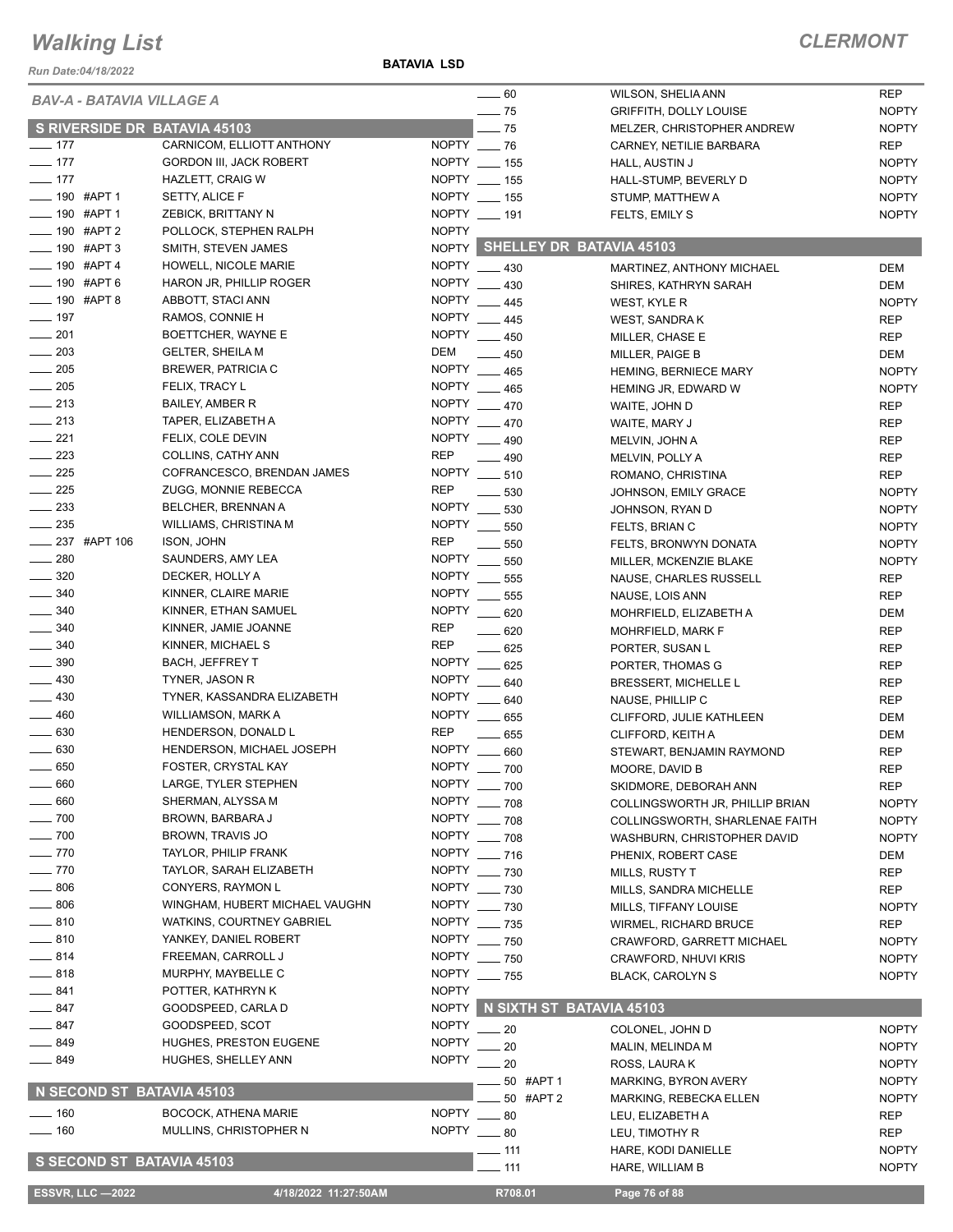*Run Date:04/18/2022*

**BATAVIA LSD**

|                                     | <b>BAV-A - BATAVIA VILLAGE A</b>  |              | 325                               | MOORE, REBECCA LAYNE               | <b>NOPTY</b> |
|-------------------------------------|-----------------------------------|--------------|-----------------------------------|------------------------------------|--------------|
|                                     |                                   |              | 325<br>$\overline{\phantom{a}}$   | PARSLEY, AMANDA NICOLE             | <b>NOPTY</b> |
|                                     | N SIXTH ST BATAVIA 45103          |              | $\frac{1}{2}$ 325                 | VANCE, AUSTIN DEAN                 | <b>NOPTY</b> |
| $- 127$                             | DINGO, JOHN P                     | <b>REP</b>   | $- 340$                           | MCCONNELL, CRYSTAL DAWN            | <b>NOPTY</b> |
| $\frac{1}{2}$ 130                   | HIXON, RAMONA                     | <b>DEM</b>   | $-340$ #APTA                      | <b>KEELER, SUE</b>                 | <b>NOPTY</b> |
| $- 141$                             | RADCLIFF, TAMMY S                 | <b>NOPTY</b> | — 340 #APT A                      | PHILHOWER, MALLORIE JUNE           | <b>NOPTY</b> |
| $- 141$                             | ZIGGAS, ANTHONY W                 | <b>REP</b>   | 345                               | PULLIAM, ELIZABETH A               | <b>NOPTY</b> |
| $\frac{1}{2}$ 155                   | COOPER, AUBREY MARIE              | <b>NOPTY</b> | 345                               | PULLIAM, JEFFREY KENNETH           | <b>NOPTY</b> |
| $\frac{1}{155}$                     |                                   | <b>NOPTY</b> | 361                               | ELLIOTT, JENNIFER H                | <b>REP</b>   |
| $- 179$                             | COOPER, LILLIAN RUTH              | <b>NOPTY</b> | 370                               | REARDON, DEBBIE J                  | <b>NOPTY</b> |
|                                     | AUTRY, MICHAEL T                  | <b>NOPTY</b> | 385                               | HOLTZCLAW, KRISTINA MARIE          | <b>NOPTY</b> |
| $- 179$                             | TOWNEND, ABBY G                   |              | 395                               | MORGAN, KATELYN ADRIANE            | <b>NOPTY</b> |
| $-267$                              | <b>BLEVINS, MARY C</b>            | <b>NOPTY</b> | 395                               | MORGAN, TERRI ANN                  | <b>NOPTY</b> |
| $-270$                              | CAMPBELL, TYLER MATTHEW           | <b>NOPTY</b> | 455                               | HARDEN, EMILY MARIE                | DEM          |
| $-270$                              | LARKIN, MARY JO                   | <b>NOPTY</b> |                                   |                                    |              |
|                                     | <b>SPRING ST BATAVIA 45103</b>    |              |                                   | STATE ROUTE 222 BATAVIA 45103      |              |
| $-171$                              | <b>BURKE, KEVIN DANIEL</b>        | <b>NOPTY</b> | $-4470$                           | ALLEN, CHRISTOPHER DANIEL          | <b>NOPTY</b> |
| $- 171$ #8                          | MAY, STACI L                      | <b>NOPTY</b> |                                   |                                    |              |
| $- 171$ #APT 6                      | ALFORD, MARK A                    | <b>REP</b>   |                                   | STREAMSIDE DR BATAVIA 45103        |              |
| $- 171$ #APT 6                      | <b>WELLERDING, CHRISTIAN ERIC</b> | <b>NOPTY</b> | _ 2199                            | PENNINGTON, DAWN N                 | <b>NOPTY</b> |
| ____ 171 #APT 7                     | <b>BROOKS, SONYA RENEE</b>        | NOPTY -      | 2199                              | PENNINGTON, PETER A                | <b>NOPTY</b> |
| -171 #APT 7                         | MYERS. CHRISTOPHER RUSSELL        | NOPTY -      | 2199                              | PENNINGTON, PETER NICHOLAS         | <b>NOPTY</b> |
| -171 #APT 7                         | MYERS, DAVID M                    | $NOPTY =$    | 2203                              | POWERS, ERIC STEVEN                | <b>NOPTY</b> |
|                                     |                                   | $N$ OPTY $-$ | 2203                              | SHINKLE, DEVAN M                   | <b>NOPTY</b> |
| $- 171$ #APT 8                      | MONTGOMERY, EDNAMAE               |              | 2215                              | WEIDLE, ANDRIA SUE                 | <b>NOPTY</b> |
| ___ 171 #APT 10                     | PARTIN, KERRI B                   | $N$ OPTY $-$ | 2218                              | FISHER, EDITH A                    | <b>NOPTY</b> |
| -171 #APT 11                        | HUGHES, DEE W                     | $N$ OPTY $-$ | 2223                              | HUBER, BRANDON JAMES               | <b>NOPTY</b> |
| <b>_____ 171 #APT 13</b>            | KEITH, ANTHONY SCOTT              | $N$ OPTY $-$ | $-2227$                           | MANLEY, SAVANNAH                   | <b>NOPTY</b> |
| -171 #APT 14                        | <b>GAINES, HEATHER RENEE</b>      | $N$ OPTY $-$ | 2229                              | SLAGLE, DANIELLE LEE               | <b>NOPTY</b> |
| -6 171 #APT 14                      | THOMAS II, BILLY J                | <b>REP</b>   |                                   |                                    | <b>NOPTY</b> |
| ___ 171 #APT 14                     | THOMAS, FELICIA A                 |              | NOPTY -2229                       | SLAGLE, MICHAEL LEE                |              |
| <b>_____ 171 #APT 15</b>            | <b>BUSCH IV, WALTER A</b>         | $N$ OPTY $-$ | 2230                              | <b>GALLAGHER, MICHAEL TRENT</b>    | <b>REP</b>   |
|                                     |                                   |              |                                   |                                    |              |
| __ 171 #APT 15                      | WELCH, NATASHA ANN                | <b>NOPTY</b> |                                   |                                    |              |
| ____ 171 #APT 16                    | LLOYD, CHARLENE F                 | <b>NOPTY</b> | N THIRD ST BATAVIA 45103          |                                    |              |
| ____ 171 #APT 16                    | MYERS, TAMARA ANN                 |              | NOPTY - 50 #UNIT 1                | COURTER, ZACHARY T                 | <b>NOPTY</b> |
|                                     | CORNES, JAMES E                   |              | NOPTY -80                         | WADDLE, TIFFANY R                  | DEM          |
| -171 #APT 17                        | PRUITT, JOHN HOSEA                |              | NOPTY - 123                       | DORSEY, ALICIA LIN                 | <b>NOPTY</b> |
| ____ 171 #APT 18                    | ORTIZ, TIFFANY MARIE              |              |                                   | DORSEY, RANDALL TODD               | <b>REP</b>   |
| ___ 171 #APT 17<br>____ 171 #APT 18 | ORTIZ NIEVES, JONATHAN            |              | NOPTY - 123                       | TAULBEE, JOSEPH B                  | <b>DEM</b>   |
|                                     |                                   |              | NOPTY - 162                       | TAULBEE, KELLY MICHELLE            | <b>DEM</b>   |
| $- 199$<br>199                      | HAYES, SHIRLEY A                  | $NOPTY =$    | NOPTY - 162                       |                                    |              |
|                                     | LARTER, JACOB A                   |              | S THIRD ST BATAVIA 45103          |                                    |              |
| $- 199$                             | LARTER, LAURA CLAIRE              | NOPTY        |                                   | KEFFER, MARY MADELINE BARBOUR      | DEM          |
| $\frac{1}{205}$                     | FLETCHER, BRIAN MICHAEL           |              | NOPTY - 165                       | PAWELKOP, AMBER NICOLE             | DEM          |
| $-205$                              | FLETCHER, KRISTIN N               |              | NOPTY - 165                       |                                    |              |
| $\frac{1}{226}$                     | MONTOYA ESQUIVEL, JUAN MANUEL     |              | NOPTY - 165                       | PAWELKOP, DANIEL RYAN              | <b>NOPTY</b> |
| $226$ #APT 1                        | WEHRUM, EMMA L                    |              | NOPTY - 190                       | YORK, AMBER M                      | <b>NOPTY</b> |
| $235$ #RM 2                         | SIPPLE, ERNEST C                  | <b>NOPTY</b> |                                   |                                    |              |
| $\frac{1}{245}$                     | <b>SCALES, CHRISTIE DAWN</b>      |              |                                   | NOPTY VALLEYBROOK CT BATAVIA 45103 |              |
| $\frac{1}{245}$                     | SCALES, STEVEN A                  |              | NOPTY - 2404                      | KOEPPE JR, JOHN PAUL               | <b>NOPTY</b> |
| $\frac{1}{250}$                     | <b>BRASFIELD, LEE E</b>           |              | NOPTY - 2409                      | <b>CUPP, JOSHUA LEE</b>            | <b>NOPTY</b> |
| $-250$                              | <b>BRASFIELD, NOAH LEE</b>        |              | NOPTY - 2409                      | <b>CUPP, LINDSEY M</b>             | <b>NOPTY</b> |
| $\frac{1}{250}$                     | <b>BRASFIELD, PATRICIA A</b>      | REP          | $-2428$                           | HALL, JESSICA CARRIE               | <b>NOPTY</b> |
| ____ 257 #APT 2                     | <b>VEST, MARTHA ELLEN</b>         |              | NOPTY - 2429                      | <b>GRAHAM IV, CHARLES ALBERT</b>   | <b>NOPTY</b> |
| __ 257 #APT 3                       | PIERCEFIELD, STEPHANIE LEE        |              | NOPTY - 2432                      | DELUCA, JONI K                     | <b>NOPTY</b> |
| <b>_____ 267 #APT B</b>             | FOLEY, NATASHA MONIQUE            |              | NOPTY -2433                       | <b>WALKER, ARMAND</b>              | <b>NOPTY</b> |
| $-275$                              | SAIDLEMAN, HELMI A                | DEM          |                                   |                                    |              |
| $-275$                              | SAIDLEMAN, KATHERINE              | <b>NOPTY</b> | <b>VICTORIA AVE BATAVIA 45103</b> |                                    |              |
| $-285$                              | SCHULTZ, COURTNEY BRYNN           | <b>REP</b>   | $\frac{1}{220}$                   | HEWITT, FREDAA                     | <b>NOPTY</b> |
| $\frac{1}{285}$                     | SCHULTZ, JUSTIN WILLIAM           | <b>REP</b>   | $\frac{1}{240}$                   | REEVES, AARON M                    | <b>NOPTY</b> |
| $\frac{1}{2}$ 295                   | BATEMAN, BENJAMIN GRANT           |              | NOPTY __ 240                      | THEBOUT, TRACEY L                  | <b>NOPTY</b> |
| $\frac{1}{2}$ 295                   | BATEMAN, JENNY R                  |              | NOPTY __ 250                      | RAY, JULIA FAITH                   | <b>NOPTY</b> |
| $\frac{1}{2}$ 310                   | STATON, STEPHEN M                 | REP          | $\frac{1}{250}$                   | RAY, RONALD BRANDON ALLEN          | DEM          |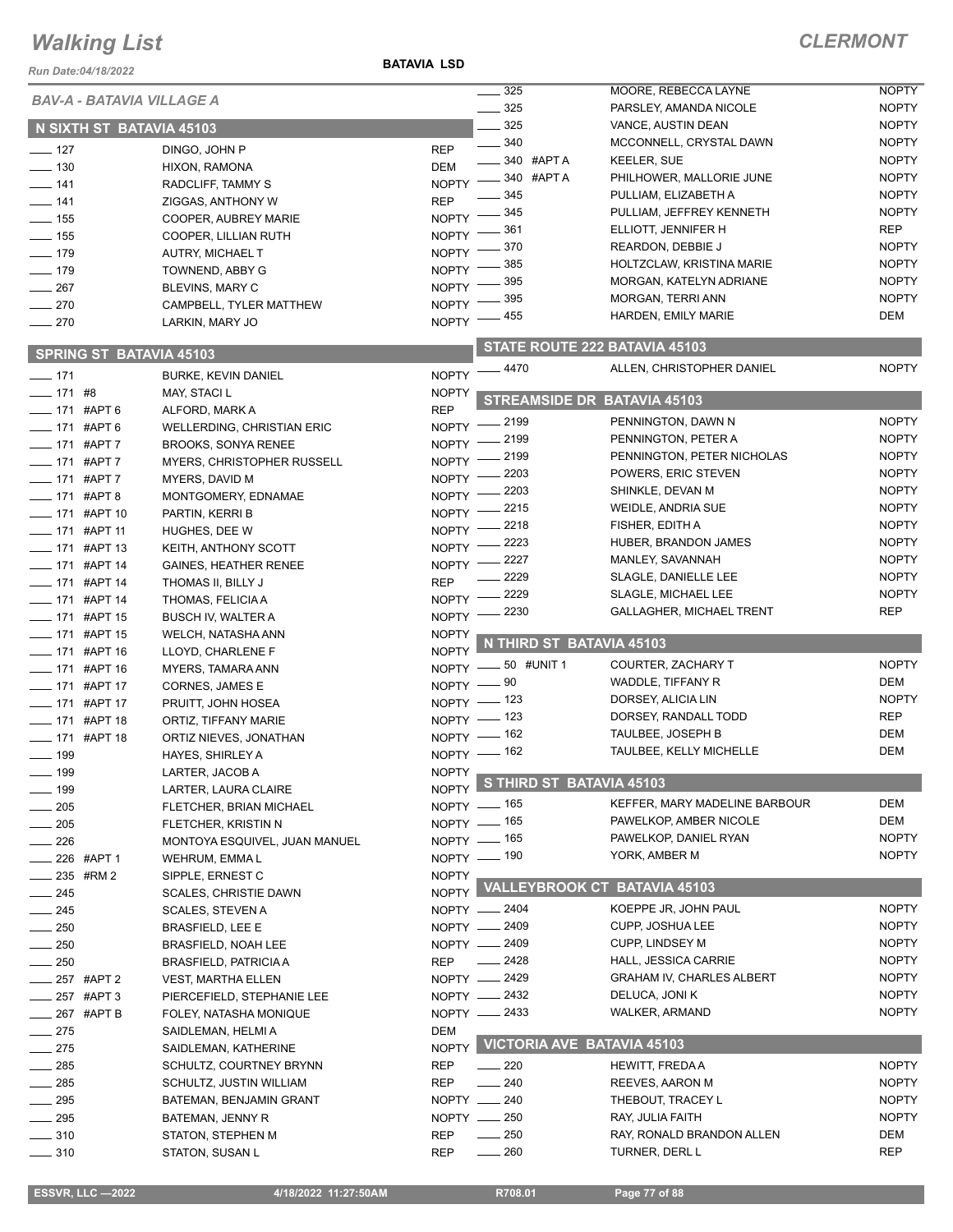*Run Date:04/18/2022*

**BATAVIA LSD**

| <b>BAV-A - BATAVIA VILLAGE A</b><br>298<br><b>NOPTY</b><br>ZEIGLER, NATHAN W<br><b>VICTORIA AVE BATAVIA 45103</b><br>$- 311$<br><b>NOPTY</b><br>SIPPLE, ABIGAIL ROSE<br>$-260$<br>TURNER, KATHLEEN J<br>REP<br>$\frac{1}{2}$ 311<br><b>NOPTY</b><br>SIPPLE, EILEEN C<br>$-265$<br>NOPTY __ 314<br>JETTER, DEREK PHILIP<br>DEM<br>MALOTT, HEIDI A<br>265<br>NOPTY __ 314<br>MAHAFFEY, DANNETTE A<br>SMITH, MICHAEL BLANCHARD<br><b>NOPTY</b><br>$\frac{1}{265}$<br>NOPTY __ 345<br>MAHAFFEY, JAY B<br><b>NOPTY</b><br>LARKIN, CARSON<br>$\frac{1}{267}$<br>NOPTY __ 345<br>LYKINS, MAKALA MICHELLE<br><b>NOPTY</b><br>TRAMMELL BAYTOS, MAMIE E<br>$-270$<br><b>REP</b><br>CULBERTSON, JO ANN<br>$\frac{1}{2}$ 350<br><b>NOPTY</b><br>TOOLE, DONNA A<br>$\frac{1}{280}$<br>NOPTY __ 400<br>KUYATH, NEIL A<br><b>DEM</b><br>HARLEY, GERALD G<br>287<br>NOPTY __ 400<br><b>BAILEY, SUZETTE RENEE</b><br><b>REP</b><br>HARLEY, SAUNDRA L<br>$\frac{1}{290}$<br>NOPTY __ 430<br>NOLAND, BERNICE<br><b>NOPTY</b><br>HARDING, BARBARA S<br>$-430$<br><b>NOPTY</b><br>HARDING, TYE COOPER<br><b>WINDRIDGE CT BATAVIA 45103</b><br>430<br><b>NOPTY</b><br>HARDING, WILL CHARLES<br>NOPTY __ 465<br>$-2414$<br><b>REP</b><br>ROLPH, AMANDA LYNN<br>THEBOUT JR, JOHN Q<br>$-2422$<br>NOPTY __ 465<br><b>REP</b><br>ISON, DAVID EDWARD<br>THEBOUT, MARILYN G<br>$\frac{1}{2422}$<br>NOPTY __ 470<br><b>NOPTY</b><br><b>ISON, EDITH R</b><br><b>GRIFFITH, PAMELA A</b><br>$\equiv$ 2423<br>NOPTY __ 470 #APT 2<br><b>NOPTY</b><br><b>GENTRY, STEVEN H</b><br>PLUMB JR, PAUL ALLEN<br>$\frac{2427}{5}$<br>NOPTY _____ 470 #APT 2<br><b>NOPTY</b><br>HOWARD, AMANDA JO<br>STERNEBERG, BRIAN CURTIS<br>NOPTY __ 470 #APT 3<br>$-2427$<br><b>NOPTY</b><br>HOWARD, CHRISTOPHER GLENN<br>JAMES, DOUGLAS A<br>NOPTY __ 470 #APT 4<br>$\frac{1}{2430}$<br>MCHUGH, DENNIS ROY<br><b>NOPTY</b><br>HARTY, KARI ANNE<br>$-2431$<br>NOPTY __ 470 #APT 5<br><b>NOPTY</b><br>PRENATT, BEVERLY JOAN<br>BATES, SETH NYLAND<br>NOPTY __ 470 #APT 5<br>$-2431$<br><b>NOPTY</b><br>PRENATT, ROBERT J<br>BERNING, BILLY LYNN<br>490<br><b>NOPTY</b><br>HANEY, PHYLLIS SIZEMORE<br><b>WOOD ST BATAVIA 45103</b><br>495<br><b>REP</b><br>COLE, DIANA M<br>NOPTY - 495<br><b>REP</b><br>COLE, JERRY W<br>$\frac{1}{2}$ 110<br>JOHNSON, CHRISTINA LYNN<br>NOPTY __ 510<br><b>REP</b><br>$\frac{1}{2}$ 110<br>COFFEY, GARY BRUCE<br>JOHNSON, KENNETH JOSEPH<br>$\sim$ 510<br><b>REP</b><br><b>REP</b><br>COFFEY, PENNY L<br>$\frac{1}{2}$ 145<br><b>ISAACS, KELLY L</b><br>$\frac{1}{2}$ 540<br><b>NOPTY</b><br>BOCKELMAN, SHANA B<br>$\frac{1}{160}$<br>DEM<br>BERMAN, JAMES H<br>$\frac{1}{2}$ 540<br><b>NOPTY</b><br><b>DEM</b><br>TOBIEN, KARL G<br>$- 160$<br>WATSON, EMMA LOUISE<br>NOPTY -60<br><b>NOPTY</b><br>LINDSLEY, NICOLE THERESA<br>$\frac{1}{160}$<br><b>WATSON, KELLY L</b><br>NOPTY -60<br><b>NOPTY</b><br>NEAL, JONATHAN ADAM<br>$\frac{1}{2}$ 163<br>ROWLAND, MICHAEL PAUL<br>$- 565$ #APT 1<br><b>REP</b><br><b>DEM</b><br>LYTLE, BONNIE J<br>$- 180$<br>PFEIFFER, GREGORY J<br>$\frac{1}{2}$ 590<br><b>NOPTY</b><br>$- 180$<br>DEM<br><b>BEALER, ARIEL</b><br>PFEIFFER, KATHLEEN A<br>NOPTY -690<br><b>NOPTY</b><br>CRENSHAW, JESSICA MAE<br>$\frac{1}{2}$ 183<br>SHINKLE, MAUREEN H<br>NOPTY -890<br><b>NOPTY</b><br><b>CRENSHAW, THOMAS J</b><br>$\frac{1}{2}$ 183<br>SHINKLE, STEPHEN A<br>$\frac{1}{2}$ 590<br><b>NOPTY</b><br>WENDEL, TONI T<br>$\frac{1}{2}$ 195<br>DEM<br>HAYNES, CAMPBELL R<br>$\frac{1}{2}$ 595<br><b>NOPTY</b><br><b>BICE, KELLY MAE</b><br>$\frac{1}{2}$ 195<br><b>REP</b><br>HAYNES, WILLARD STEPHEN<br>$-610$<br><b>NOPTY</b><br>GOODMAN, CAROLYN R<br>$- 195$<br><b>DEM</b><br>SNYDER, TERRELL B<br>$-610$<br><b>DEM</b><br><b>REP</b><br>GOODMAN, DANIEL J<br>$- 200$<br>MARTINO, JO ANN<br>EWING, BRITTANY MICHELLE<br><b>NOPTY</b><br>NOPTY -650<br>200<br>MARTINO, KARRISA MARIA<br>$\frac{1}{2}$ 650<br><b>NOPTY</b><br>EWING, CORY TYLER<br>220<br>DEM<br>SMIDDY, AMY LYNN<br><b>REP</b><br>$\frac{1}{2}$ 650<br>EWING, MARK E<br>220<br>DEM<br>SMIDDY, DAVID DOUGLAS<br>NOPTY __ 650<br>REP<br><b>EWING, MICHELLE</b><br>220<br>SMIDDY, HANNAH M<br>NOPTY __ 670<br>SHIVELEY, DENNIS L<br>REP<br>$\sim$ 220<br>SMIDDY, LUKAS ALEXANDER<br><b>REP</b><br>NOPTY -670<br>SHIVELEY, TAMMI J<br>230<br>HAGLAGE, BARBARA J<br>NOPTY __ 690<br><b>NOPTY</b><br>$-230$<br>TABOR, SARAH LYNN<br>HAGLAGE, DANIEL M<br>$\frac{1}{2}$ 720<br><b>NOPTY</b><br>$-240$<br>DEM<br>PALMER, KIMBERLY N<br>LEONE, JOHN G<br>$\frac{1}{2}$ 720<br><b>NOPTY</b><br>WILCOX, HEAVEN NICOLE<br>$\frac{240}{2}$<br>LEONE, KATHLEEN B<br>DEM<br>NOPTY - 745<br>REP<br>$\sim$ 245<br>BACHMAN, MARTIN EMIL<br>BONILLA, JACQUELINE SANTIAGO<br><b>NOPTY</b><br>NOPTY __ 770<br><b>HIMES, CHARLES E</b><br>$\frac{1}{245}$<br>FINN, DOMINIC DAVID<br><b>NOPTY</b><br>RICHARDS, JEFFERY ALLEN<br>NOPTY __ 785<br>$-245$<br>FINN, JESSICA LEIGH<br><b>NOPTY</b><br>$-245$<br>MOLINA, SAMUEL NAVARRO<br><b>WOODSIDE DR BATAVIA 45103</b><br><b>NOPTY</b><br>$-250$<br>WEIDNER, LINDA B<br>250<br>DEM<br>$\frac{1}{250}$<br><b>NOPTY</b><br><b>HORTON, JOSEPH W</b><br>WEIDNER, NORBERT J<br>$-250$<br>NOPTY __ 250<br>WEIDNER, TESS M<br>HORTON, NICOLE KATHLEEN<br><b>NOPTY</b><br>NOPTY __ 300<br>267<br><b>NOPTY</b><br>SEIBERT, ELENA SHUBLADZE<br>SARCHET, DENISE MARIE<br>267<br>$\frac{1}{2}$ 300<br>SEIBERT, JEFFREY WAYNE<br><b>REP</b><br>SARCHET, RYAN J<br><b>NOPTY</b><br>276<br>THORESON, DOUGLAS S<br><b>REP</b><br>$\frac{1}{2}$ 320<br><b>NOPTY</b><br>HOLBROOK, AARON BENNETT<br>276<br>NOPTY __ 320<br><b>REP</b><br>THORESON, YVONNE REA<br>HOLBROOK, CANDY LEEANN<br>$-295$<br>NOPTY __ 320<br>SMITH, BRENT STEPHEN<br>HOLBROOK, SEAN DENNY<br>REP<br>$\frac{1}{2}$ 295<br>$\frac{1}{2}$ 340<br>SMITH, CHARLES S<br>REP<br>HOLLETT, CHAD MITCHELL<br><b>NOPTY</b><br>$\sim$ 295<br><b>REP</b><br>$\frac{1}{2}$ 340<br>HOLLETT, RONALD WILLIAM<br><b>NOPTY</b><br>SMITH, REBECCA J<br><b>ESSVR, LLC -2022</b><br>4/18/2022 11:27:50AM<br>R708.01<br>Page 78 of 88 |  | $\frac{1}{298}$ | ZEIGLER, MARTHA J | <b>NOPTY</b> |
|-------------------------------------------------------------------------------------------------------------------------------------------------------------------------------------------------------------------------------------------------------------------------------------------------------------------------------------------------------------------------------------------------------------------------------------------------------------------------------------------------------------------------------------------------------------------------------------------------------------------------------------------------------------------------------------------------------------------------------------------------------------------------------------------------------------------------------------------------------------------------------------------------------------------------------------------------------------------------------------------------------------------------------------------------------------------------------------------------------------------------------------------------------------------------------------------------------------------------------------------------------------------------------------------------------------------------------------------------------------------------------------------------------------------------------------------------------------------------------------------------------------------------------------------------------------------------------------------------------------------------------------------------------------------------------------------------------------------------------------------------------------------------------------------------------------------------------------------------------------------------------------------------------------------------------------------------------------------------------------------------------------------------------------------------------------------------------------------------------------------------------------------------------------------------------------------------------------------------------------------------------------------------------------------------------------------------------------------------------------------------------------------------------------------------------------------------------------------------------------------------------------------------------------------------------------------------------------------------------------------------------------------------------------------------------------------------------------------------------------------------------------------------------------------------------------------------------------------------------------------------------------------------------------------------------------------------------------------------------------------------------------------------------------------------------------------------------------------------------------------------------------------------------------------------------------------------------------------------------------------------------------------------------------------------------------------------------------------------------------------------------------------------------------------------------------------------------------------------------------------------------------------------------------------------------------------------------------------------------------------------------------------------------------------------------------------------------------------------------------------------------------------------------------------------------------------------------------------------------------------------------------------------------------------------------------------------------------------------------------------------------------------------------------------------------------------------------------------------------------------------------------------------------------------------------------------------------------------------------------------------------------------------------------------------------------------------------------------------------------------------------------------------------------------------------------------------------------------------------------------------------------------------------------------------------------------------------------------------------------------------------------------------------------------------------------------------------------------------------------------------------------------------------------------------------------------------------------------------------------------------------------------------------------------------------------------------------------------------------------------------------------------------------------------------------------------------------------------------------------------------------------------------------------------------------------------------------------------------------------------------------------------------------------------------------------------------------------------------------------------------------------------------------------------------------------------------------------------------------------------------------------------------------------------------------------------------------------------------------------------------------------------------------------------------------------------------------------------------------------------------------------------------------------------------------------------------------------------------------------------------------------------------------------------------------------------------------------------------------------------------------------------------------------------------------------------------|--|-----------------|-------------------|--------------|
|                                                                                                                                                                                                                                                                                                                                                                                                                                                                                                                                                                                                                                                                                                                                                                                                                                                                                                                                                                                                                                                                                                                                                                                                                                                                                                                                                                                                                                                                                                                                                                                                                                                                                                                                                                                                                                                                                                                                                                                                                                                                                                                                                                                                                                                                                                                                                                                                                                                                                                                                                                                                                                                                                                                                                                                                                                                                                                                                                                                                                                                                                                                                                                                                                                                                                                                                                                                                                                                                                                                                                                                                                                                                                                                                                                                                                                                                                                                                                                                                                                                                                                                                                                                                                                                                                                                                                                                                                                                                                                                                                                                                                                                                                                                                                                                                                                                                                                                                                                                                                                                                                                                                                                                                                                                                                                                                                                                                                                                                                                                                                                                                                                                                                                                                                                                                                                                                                                                                                                                                                                                                         |  |                 |                   |              |
|                                                                                                                                                                                                                                                                                                                                                                                                                                                                                                                                                                                                                                                                                                                                                                                                                                                                                                                                                                                                                                                                                                                                                                                                                                                                                                                                                                                                                                                                                                                                                                                                                                                                                                                                                                                                                                                                                                                                                                                                                                                                                                                                                                                                                                                                                                                                                                                                                                                                                                                                                                                                                                                                                                                                                                                                                                                                                                                                                                                                                                                                                                                                                                                                                                                                                                                                                                                                                                                                                                                                                                                                                                                                                                                                                                                                                                                                                                                                                                                                                                                                                                                                                                                                                                                                                                                                                                                                                                                                                                                                                                                                                                                                                                                                                                                                                                                                                                                                                                                                                                                                                                                                                                                                                                                                                                                                                                                                                                                                                                                                                                                                                                                                                                                                                                                                                                                                                                                                                                                                                                                                         |  |                 |                   |              |
|                                                                                                                                                                                                                                                                                                                                                                                                                                                                                                                                                                                                                                                                                                                                                                                                                                                                                                                                                                                                                                                                                                                                                                                                                                                                                                                                                                                                                                                                                                                                                                                                                                                                                                                                                                                                                                                                                                                                                                                                                                                                                                                                                                                                                                                                                                                                                                                                                                                                                                                                                                                                                                                                                                                                                                                                                                                                                                                                                                                                                                                                                                                                                                                                                                                                                                                                                                                                                                                                                                                                                                                                                                                                                                                                                                                                                                                                                                                                                                                                                                                                                                                                                                                                                                                                                                                                                                                                                                                                                                                                                                                                                                                                                                                                                                                                                                                                                                                                                                                                                                                                                                                                                                                                                                                                                                                                                                                                                                                                                                                                                                                                                                                                                                                                                                                                                                                                                                                                                                                                                                                                         |  |                 |                   |              |
|                                                                                                                                                                                                                                                                                                                                                                                                                                                                                                                                                                                                                                                                                                                                                                                                                                                                                                                                                                                                                                                                                                                                                                                                                                                                                                                                                                                                                                                                                                                                                                                                                                                                                                                                                                                                                                                                                                                                                                                                                                                                                                                                                                                                                                                                                                                                                                                                                                                                                                                                                                                                                                                                                                                                                                                                                                                                                                                                                                                                                                                                                                                                                                                                                                                                                                                                                                                                                                                                                                                                                                                                                                                                                                                                                                                                                                                                                                                                                                                                                                                                                                                                                                                                                                                                                                                                                                                                                                                                                                                                                                                                                                                                                                                                                                                                                                                                                                                                                                                                                                                                                                                                                                                                                                                                                                                                                                                                                                                                                                                                                                                                                                                                                                                                                                                                                                                                                                                                                                                                                                                                         |  |                 |                   |              |
|                                                                                                                                                                                                                                                                                                                                                                                                                                                                                                                                                                                                                                                                                                                                                                                                                                                                                                                                                                                                                                                                                                                                                                                                                                                                                                                                                                                                                                                                                                                                                                                                                                                                                                                                                                                                                                                                                                                                                                                                                                                                                                                                                                                                                                                                                                                                                                                                                                                                                                                                                                                                                                                                                                                                                                                                                                                                                                                                                                                                                                                                                                                                                                                                                                                                                                                                                                                                                                                                                                                                                                                                                                                                                                                                                                                                                                                                                                                                                                                                                                                                                                                                                                                                                                                                                                                                                                                                                                                                                                                                                                                                                                                                                                                                                                                                                                                                                                                                                                                                                                                                                                                                                                                                                                                                                                                                                                                                                                                                                                                                                                                                                                                                                                                                                                                                                                                                                                                                                                                                                                                                         |  |                 |                   |              |
|                                                                                                                                                                                                                                                                                                                                                                                                                                                                                                                                                                                                                                                                                                                                                                                                                                                                                                                                                                                                                                                                                                                                                                                                                                                                                                                                                                                                                                                                                                                                                                                                                                                                                                                                                                                                                                                                                                                                                                                                                                                                                                                                                                                                                                                                                                                                                                                                                                                                                                                                                                                                                                                                                                                                                                                                                                                                                                                                                                                                                                                                                                                                                                                                                                                                                                                                                                                                                                                                                                                                                                                                                                                                                                                                                                                                                                                                                                                                                                                                                                                                                                                                                                                                                                                                                                                                                                                                                                                                                                                                                                                                                                                                                                                                                                                                                                                                                                                                                                                                                                                                                                                                                                                                                                                                                                                                                                                                                                                                                                                                                                                                                                                                                                                                                                                                                                                                                                                                                                                                                                                                         |  |                 |                   |              |
|                                                                                                                                                                                                                                                                                                                                                                                                                                                                                                                                                                                                                                                                                                                                                                                                                                                                                                                                                                                                                                                                                                                                                                                                                                                                                                                                                                                                                                                                                                                                                                                                                                                                                                                                                                                                                                                                                                                                                                                                                                                                                                                                                                                                                                                                                                                                                                                                                                                                                                                                                                                                                                                                                                                                                                                                                                                                                                                                                                                                                                                                                                                                                                                                                                                                                                                                                                                                                                                                                                                                                                                                                                                                                                                                                                                                                                                                                                                                                                                                                                                                                                                                                                                                                                                                                                                                                                                                                                                                                                                                                                                                                                                                                                                                                                                                                                                                                                                                                                                                                                                                                                                                                                                                                                                                                                                                                                                                                                                                                                                                                                                                                                                                                                                                                                                                                                                                                                                                                                                                                                                                         |  |                 |                   |              |
|                                                                                                                                                                                                                                                                                                                                                                                                                                                                                                                                                                                                                                                                                                                                                                                                                                                                                                                                                                                                                                                                                                                                                                                                                                                                                                                                                                                                                                                                                                                                                                                                                                                                                                                                                                                                                                                                                                                                                                                                                                                                                                                                                                                                                                                                                                                                                                                                                                                                                                                                                                                                                                                                                                                                                                                                                                                                                                                                                                                                                                                                                                                                                                                                                                                                                                                                                                                                                                                                                                                                                                                                                                                                                                                                                                                                                                                                                                                                                                                                                                                                                                                                                                                                                                                                                                                                                                                                                                                                                                                                                                                                                                                                                                                                                                                                                                                                                                                                                                                                                                                                                                                                                                                                                                                                                                                                                                                                                                                                                                                                                                                                                                                                                                                                                                                                                                                                                                                                                                                                                                                                         |  |                 |                   |              |
|                                                                                                                                                                                                                                                                                                                                                                                                                                                                                                                                                                                                                                                                                                                                                                                                                                                                                                                                                                                                                                                                                                                                                                                                                                                                                                                                                                                                                                                                                                                                                                                                                                                                                                                                                                                                                                                                                                                                                                                                                                                                                                                                                                                                                                                                                                                                                                                                                                                                                                                                                                                                                                                                                                                                                                                                                                                                                                                                                                                                                                                                                                                                                                                                                                                                                                                                                                                                                                                                                                                                                                                                                                                                                                                                                                                                                                                                                                                                                                                                                                                                                                                                                                                                                                                                                                                                                                                                                                                                                                                                                                                                                                                                                                                                                                                                                                                                                                                                                                                                                                                                                                                                                                                                                                                                                                                                                                                                                                                                                                                                                                                                                                                                                                                                                                                                                                                                                                                                                                                                                                                                         |  |                 |                   |              |
|                                                                                                                                                                                                                                                                                                                                                                                                                                                                                                                                                                                                                                                                                                                                                                                                                                                                                                                                                                                                                                                                                                                                                                                                                                                                                                                                                                                                                                                                                                                                                                                                                                                                                                                                                                                                                                                                                                                                                                                                                                                                                                                                                                                                                                                                                                                                                                                                                                                                                                                                                                                                                                                                                                                                                                                                                                                                                                                                                                                                                                                                                                                                                                                                                                                                                                                                                                                                                                                                                                                                                                                                                                                                                                                                                                                                                                                                                                                                                                                                                                                                                                                                                                                                                                                                                                                                                                                                                                                                                                                                                                                                                                                                                                                                                                                                                                                                                                                                                                                                                                                                                                                                                                                                                                                                                                                                                                                                                                                                                                                                                                                                                                                                                                                                                                                                                                                                                                                                                                                                                                                                         |  |                 |                   |              |
|                                                                                                                                                                                                                                                                                                                                                                                                                                                                                                                                                                                                                                                                                                                                                                                                                                                                                                                                                                                                                                                                                                                                                                                                                                                                                                                                                                                                                                                                                                                                                                                                                                                                                                                                                                                                                                                                                                                                                                                                                                                                                                                                                                                                                                                                                                                                                                                                                                                                                                                                                                                                                                                                                                                                                                                                                                                                                                                                                                                                                                                                                                                                                                                                                                                                                                                                                                                                                                                                                                                                                                                                                                                                                                                                                                                                                                                                                                                                                                                                                                                                                                                                                                                                                                                                                                                                                                                                                                                                                                                                                                                                                                                                                                                                                                                                                                                                                                                                                                                                                                                                                                                                                                                                                                                                                                                                                                                                                                                                                                                                                                                                                                                                                                                                                                                                                                                                                                                                                                                                                                                                         |  |                 |                   |              |
|                                                                                                                                                                                                                                                                                                                                                                                                                                                                                                                                                                                                                                                                                                                                                                                                                                                                                                                                                                                                                                                                                                                                                                                                                                                                                                                                                                                                                                                                                                                                                                                                                                                                                                                                                                                                                                                                                                                                                                                                                                                                                                                                                                                                                                                                                                                                                                                                                                                                                                                                                                                                                                                                                                                                                                                                                                                                                                                                                                                                                                                                                                                                                                                                                                                                                                                                                                                                                                                                                                                                                                                                                                                                                                                                                                                                                                                                                                                                                                                                                                                                                                                                                                                                                                                                                                                                                                                                                                                                                                                                                                                                                                                                                                                                                                                                                                                                                                                                                                                                                                                                                                                                                                                                                                                                                                                                                                                                                                                                                                                                                                                                                                                                                                                                                                                                                                                                                                                                                                                                                                                                         |  |                 |                   |              |
|                                                                                                                                                                                                                                                                                                                                                                                                                                                                                                                                                                                                                                                                                                                                                                                                                                                                                                                                                                                                                                                                                                                                                                                                                                                                                                                                                                                                                                                                                                                                                                                                                                                                                                                                                                                                                                                                                                                                                                                                                                                                                                                                                                                                                                                                                                                                                                                                                                                                                                                                                                                                                                                                                                                                                                                                                                                                                                                                                                                                                                                                                                                                                                                                                                                                                                                                                                                                                                                                                                                                                                                                                                                                                                                                                                                                                                                                                                                                                                                                                                                                                                                                                                                                                                                                                                                                                                                                                                                                                                                                                                                                                                                                                                                                                                                                                                                                                                                                                                                                                                                                                                                                                                                                                                                                                                                                                                                                                                                                                                                                                                                                                                                                                                                                                                                                                                                                                                                                                                                                                                                                         |  |                 |                   |              |
|                                                                                                                                                                                                                                                                                                                                                                                                                                                                                                                                                                                                                                                                                                                                                                                                                                                                                                                                                                                                                                                                                                                                                                                                                                                                                                                                                                                                                                                                                                                                                                                                                                                                                                                                                                                                                                                                                                                                                                                                                                                                                                                                                                                                                                                                                                                                                                                                                                                                                                                                                                                                                                                                                                                                                                                                                                                                                                                                                                                                                                                                                                                                                                                                                                                                                                                                                                                                                                                                                                                                                                                                                                                                                                                                                                                                                                                                                                                                                                                                                                                                                                                                                                                                                                                                                                                                                                                                                                                                                                                                                                                                                                                                                                                                                                                                                                                                                                                                                                                                                                                                                                                                                                                                                                                                                                                                                                                                                                                                                                                                                                                                                                                                                                                                                                                                                                                                                                                                                                                                                                                                         |  |                 |                   |              |
|                                                                                                                                                                                                                                                                                                                                                                                                                                                                                                                                                                                                                                                                                                                                                                                                                                                                                                                                                                                                                                                                                                                                                                                                                                                                                                                                                                                                                                                                                                                                                                                                                                                                                                                                                                                                                                                                                                                                                                                                                                                                                                                                                                                                                                                                                                                                                                                                                                                                                                                                                                                                                                                                                                                                                                                                                                                                                                                                                                                                                                                                                                                                                                                                                                                                                                                                                                                                                                                                                                                                                                                                                                                                                                                                                                                                                                                                                                                                                                                                                                                                                                                                                                                                                                                                                                                                                                                                                                                                                                                                                                                                                                                                                                                                                                                                                                                                                                                                                                                                                                                                                                                                                                                                                                                                                                                                                                                                                                                                                                                                                                                                                                                                                                                                                                                                                                                                                                                                                                                                                                                                         |  |                 |                   |              |
|                                                                                                                                                                                                                                                                                                                                                                                                                                                                                                                                                                                                                                                                                                                                                                                                                                                                                                                                                                                                                                                                                                                                                                                                                                                                                                                                                                                                                                                                                                                                                                                                                                                                                                                                                                                                                                                                                                                                                                                                                                                                                                                                                                                                                                                                                                                                                                                                                                                                                                                                                                                                                                                                                                                                                                                                                                                                                                                                                                                                                                                                                                                                                                                                                                                                                                                                                                                                                                                                                                                                                                                                                                                                                                                                                                                                                                                                                                                                                                                                                                                                                                                                                                                                                                                                                                                                                                                                                                                                                                                                                                                                                                                                                                                                                                                                                                                                                                                                                                                                                                                                                                                                                                                                                                                                                                                                                                                                                                                                                                                                                                                                                                                                                                                                                                                                                                                                                                                                                                                                                                                                         |  |                 |                   |              |
|                                                                                                                                                                                                                                                                                                                                                                                                                                                                                                                                                                                                                                                                                                                                                                                                                                                                                                                                                                                                                                                                                                                                                                                                                                                                                                                                                                                                                                                                                                                                                                                                                                                                                                                                                                                                                                                                                                                                                                                                                                                                                                                                                                                                                                                                                                                                                                                                                                                                                                                                                                                                                                                                                                                                                                                                                                                                                                                                                                                                                                                                                                                                                                                                                                                                                                                                                                                                                                                                                                                                                                                                                                                                                                                                                                                                                                                                                                                                                                                                                                                                                                                                                                                                                                                                                                                                                                                                                                                                                                                                                                                                                                                                                                                                                                                                                                                                                                                                                                                                                                                                                                                                                                                                                                                                                                                                                                                                                                                                                                                                                                                                                                                                                                                                                                                                                                                                                                                                                                                                                                                                         |  |                 |                   |              |
|                                                                                                                                                                                                                                                                                                                                                                                                                                                                                                                                                                                                                                                                                                                                                                                                                                                                                                                                                                                                                                                                                                                                                                                                                                                                                                                                                                                                                                                                                                                                                                                                                                                                                                                                                                                                                                                                                                                                                                                                                                                                                                                                                                                                                                                                                                                                                                                                                                                                                                                                                                                                                                                                                                                                                                                                                                                                                                                                                                                                                                                                                                                                                                                                                                                                                                                                                                                                                                                                                                                                                                                                                                                                                                                                                                                                                                                                                                                                                                                                                                                                                                                                                                                                                                                                                                                                                                                                                                                                                                                                                                                                                                                                                                                                                                                                                                                                                                                                                                                                                                                                                                                                                                                                                                                                                                                                                                                                                                                                                                                                                                                                                                                                                                                                                                                                                                                                                                                                                                                                                                                                         |  |                 |                   |              |
|                                                                                                                                                                                                                                                                                                                                                                                                                                                                                                                                                                                                                                                                                                                                                                                                                                                                                                                                                                                                                                                                                                                                                                                                                                                                                                                                                                                                                                                                                                                                                                                                                                                                                                                                                                                                                                                                                                                                                                                                                                                                                                                                                                                                                                                                                                                                                                                                                                                                                                                                                                                                                                                                                                                                                                                                                                                                                                                                                                                                                                                                                                                                                                                                                                                                                                                                                                                                                                                                                                                                                                                                                                                                                                                                                                                                                                                                                                                                                                                                                                                                                                                                                                                                                                                                                                                                                                                                                                                                                                                                                                                                                                                                                                                                                                                                                                                                                                                                                                                                                                                                                                                                                                                                                                                                                                                                                                                                                                                                                                                                                                                                                                                                                                                                                                                                                                                                                                                                                                                                                                                                         |  |                 |                   |              |
|                                                                                                                                                                                                                                                                                                                                                                                                                                                                                                                                                                                                                                                                                                                                                                                                                                                                                                                                                                                                                                                                                                                                                                                                                                                                                                                                                                                                                                                                                                                                                                                                                                                                                                                                                                                                                                                                                                                                                                                                                                                                                                                                                                                                                                                                                                                                                                                                                                                                                                                                                                                                                                                                                                                                                                                                                                                                                                                                                                                                                                                                                                                                                                                                                                                                                                                                                                                                                                                                                                                                                                                                                                                                                                                                                                                                                                                                                                                                                                                                                                                                                                                                                                                                                                                                                                                                                                                                                                                                                                                                                                                                                                                                                                                                                                                                                                                                                                                                                                                                                                                                                                                                                                                                                                                                                                                                                                                                                                                                                                                                                                                                                                                                                                                                                                                                                                                                                                                                                                                                                                                                         |  |                 |                   |              |
|                                                                                                                                                                                                                                                                                                                                                                                                                                                                                                                                                                                                                                                                                                                                                                                                                                                                                                                                                                                                                                                                                                                                                                                                                                                                                                                                                                                                                                                                                                                                                                                                                                                                                                                                                                                                                                                                                                                                                                                                                                                                                                                                                                                                                                                                                                                                                                                                                                                                                                                                                                                                                                                                                                                                                                                                                                                                                                                                                                                                                                                                                                                                                                                                                                                                                                                                                                                                                                                                                                                                                                                                                                                                                                                                                                                                                                                                                                                                                                                                                                                                                                                                                                                                                                                                                                                                                                                                                                                                                                                                                                                                                                                                                                                                                                                                                                                                                                                                                                                                                                                                                                                                                                                                                                                                                                                                                                                                                                                                                                                                                                                                                                                                                                                                                                                                                                                                                                                                                                                                                                                                         |  |                 |                   |              |
|                                                                                                                                                                                                                                                                                                                                                                                                                                                                                                                                                                                                                                                                                                                                                                                                                                                                                                                                                                                                                                                                                                                                                                                                                                                                                                                                                                                                                                                                                                                                                                                                                                                                                                                                                                                                                                                                                                                                                                                                                                                                                                                                                                                                                                                                                                                                                                                                                                                                                                                                                                                                                                                                                                                                                                                                                                                                                                                                                                                                                                                                                                                                                                                                                                                                                                                                                                                                                                                                                                                                                                                                                                                                                                                                                                                                                                                                                                                                                                                                                                                                                                                                                                                                                                                                                                                                                                                                                                                                                                                                                                                                                                                                                                                                                                                                                                                                                                                                                                                                                                                                                                                                                                                                                                                                                                                                                                                                                                                                                                                                                                                                                                                                                                                                                                                                                                                                                                                                                                                                                                                                         |  |                 |                   |              |
|                                                                                                                                                                                                                                                                                                                                                                                                                                                                                                                                                                                                                                                                                                                                                                                                                                                                                                                                                                                                                                                                                                                                                                                                                                                                                                                                                                                                                                                                                                                                                                                                                                                                                                                                                                                                                                                                                                                                                                                                                                                                                                                                                                                                                                                                                                                                                                                                                                                                                                                                                                                                                                                                                                                                                                                                                                                                                                                                                                                                                                                                                                                                                                                                                                                                                                                                                                                                                                                                                                                                                                                                                                                                                                                                                                                                                                                                                                                                                                                                                                                                                                                                                                                                                                                                                                                                                                                                                                                                                                                                                                                                                                                                                                                                                                                                                                                                                                                                                                                                                                                                                                                                                                                                                                                                                                                                                                                                                                                                                                                                                                                                                                                                                                                                                                                                                                                                                                                                                                                                                                                                         |  |                 |                   |              |
|                                                                                                                                                                                                                                                                                                                                                                                                                                                                                                                                                                                                                                                                                                                                                                                                                                                                                                                                                                                                                                                                                                                                                                                                                                                                                                                                                                                                                                                                                                                                                                                                                                                                                                                                                                                                                                                                                                                                                                                                                                                                                                                                                                                                                                                                                                                                                                                                                                                                                                                                                                                                                                                                                                                                                                                                                                                                                                                                                                                                                                                                                                                                                                                                                                                                                                                                                                                                                                                                                                                                                                                                                                                                                                                                                                                                                                                                                                                                                                                                                                                                                                                                                                                                                                                                                                                                                                                                                                                                                                                                                                                                                                                                                                                                                                                                                                                                                                                                                                                                                                                                                                                                                                                                                                                                                                                                                                                                                                                                                                                                                                                                                                                                                                                                                                                                                                                                                                                                                                                                                                                                         |  |                 |                   |              |
|                                                                                                                                                                                                                                                                                                                                                                                                                                                                                                                                                                                                                                                                                                                                                                                                                                                                                                                                                                                                                                                                                                                                                                                                                                                                                                                                                                                                                                                                                                                                                                                                                                                                                                                                                                                                                                                                                                                                                                                                                                                                                                                                                                                                                                                                                                                                                                                                                                                                                                                                                                                                                                                                                                                                                                                                                                                                                                                                                                                                                                                                                                                                                                                                                                                                                                                                                                                                                                                                                                                                                                                                                                                                                                                                                                                                                                                                                                                                                                                                                                                                                                                                                                                                                                                                                                                                                                                                                                                                                                                                                                                                                                                                                                                                                                                                                                                                                                                                                                                                                                                                                                                                                                                                                                                                                                                                                                                                                                                                                                                                                                                                                                                                                                                                                                                                                                                                                                                                                                                                                                                                         |  |                 |                   |              |
|                                                                                                                                                                                                                                                                                                                                                                                                                                                                                                                                                                                                                                                                                                                                                                                                                                                                                                                                                                                                                                                                                                                                                                                                                                                                                                                                                                                                                                                                                                                                                                                                                                                                                                                                                                                                                                                                                                                                                                                                                                                                                                                                                                                                                                                                                                                                                                                                                                                                                                                                                                                                                                                                                                                                                                                                                                                                                                                                                                                                                                                                                                                                                                                                                                                                                                                                                                                                                                                                                                                                                                                                                                                                                                                                                                                                                                                                                                                                                                                                                                                                                                                                                                                                                                                                                                                                                                                                                                                                                                                                                                                                                                                                                                                                                                                                                                                                                                                                                                                                                                                                                                                                                                                                                                                                                                                                                                                                                                                                                                                                                                                                                                                                                                                                                                                                                                                                                                                                                                                                                                                                         |  |                 |                   |              |
|                                                                                                                                                                                                                                                                                                                                                                                                                                                                                                                                                                                                                                                                                                                                                                                                                                                                                                                                                                                                                                                                                                                                                                                                                                                                                                                                                                                                                                                                                                                                                                                                                                                                                                                                                                                                                                                                                                                                                                                                                                                                                                                                                                                                                                                                                                                                                                                                                                                                                                                                                                                                                                                                                                                                                                                                                                                                                                                                                                                                                                                                                                                                                                                                                                                                                                                                                                                                                                                                                                                                                                                                                                                                                                                                                                                                                                                                                                                                                                                                                                                                                                                                                                                                                                                                                                                                                                                                                                                                                                                                                                                                                                                                                                                                                                                                                                                                                                                                                                                                                                                                                                                                                                                                                                                                                                                                                                                                                                                                                                                                                                                                                                                                                                                                                                                                                                                                                                                                                                                                                                                                         |  |                 |                   |              |
|                                                                                                                                                                                                                                                                                                                                                                                                                                                                                                                                                                                                                                                                                                                                                                                                                                                                                                                                                                                                                                                                                                                                                                                                                                                                                                                                                                                                                                                                                                                                                                                                                                                                                                                                                                                                                                                                                                                                                                                                                                                                                                                                                                                                                                                                                                                                                                                                                                                                                                                                                                                                                                                                                                                                                                                                                                                                                                                                                                                                                                                                                                                                                                                                                                                                                                                                                                                                                                                                                                                                                                                                                                                                                                                                                                                                                                                                                                                                                                                                                                                                                                                                                                                                                                                                                                                                                                                                                                                                                                                                                                                                                                                                                                                                                                                                                                                                                                                                                                                                                                                                                                                                                                                                                                                                                                                                                                                                                                                                                                                                                                                                                                                                                                                                                                                                                                                                                                                                                                                                                                                                         |  |                 |                   |              |
|                                                                                                                                                                                                                                                                                                                                                                                                                                                                                                                                                                                                                                                                                                                                                                                                                                                                                                                                                                                                                                                                                                                                                                                                                                                                                                                                                                                                                                                                                                                                                                                                                                                                                                                                                                                                                                                                                                                                                                                                                                                                                                                                                                                                                                                                                                                                                                                                                                                                                                                                                                                                                                                                                                                                                                                                                                                                                                                                                                                                                                                                                                                                                                                                                                                                                                                                                                                                                                                                                                                                                                                                                                                                                                                                                                                                                                                                                                                                                                                                                                                                                                                                                                                                                                                                                                                                                                                                                                                                                                                                                                                                                                                                                                                                                                                                                                                                                                                                                                                                                                                                                                                                                                                                                                                                                                                                                                                                                                                                                                                                                                                                                                                                                                                                                                                                                                                                                                                                                                                                                                                                         |  |                 |                   |              |
|                                                                                                                                                                                                                                                                                                                                                                                                                                                                                                                                                                                                                                                                                                                                                                                                                                                                                                                                                                                                                                                                                                                                                                                                                                                                                                                                                                                                                                                                                                                                                                                                                                                                                                                                                                                                                                                                                                                                                                                                                                                                                                                                                                                                                                                                                                                                                                                                                                                                                                                                                                                                                                                                                                                                                                                                                                                                                                                                                                                                                                                                                                                                                                                                                                                                                                                                                                                                                                                                                                                                                                                                                                                                                                                                                                                                                                                                                                                                                                                                                                                                                                                                                                                                                                                                                                                                                                                                                                                                                                                                                                                                                                                                                                                                                                                                                                                                                                                                                                                                                                                                                                                                                                                                                                                                                                                                                                                                                                                                                                                                                                                                                                                                                                                                                                                                                                                                                                                                                                                                                                                                         |  |                 |                   |              |
|                                                                                                                                                                                                                                                                                                                                                                                                                                                                                                                                                                                                                                                                                                                                                                                                                                                                                                                                                                                                                                                                                                                                                                                                                                                                                                                                                                                                                                                                                                                                                                                                                                                                                                                                                                                                                                                                                                                                                                                                                                                                                                                                                                                                                                                                                                                                                                                                                                                                                                                                                                                                                                                                                                                                                                                                                                                                                                                                                                                                                                                                                                                                                                                                                                                                                                                                                                                                                                                                                                                                                                                                                                                                                                                                                                                                                                                                                                                                                                                                                                                                                                                                                                                                                                                                                                                                                                                                                                                                                                                                                                                                                                                                                                                                                                                                                                                                                                                                                                                                                                                                                                                                                                                                                                                                                                                                                                                                                                                                                                                                                                                                                                                                                                                                                                                                                                                                                                                                                                                                                                                                         |  |                 |                   |              |
|                                                                                                                                                                                                                                                                                                                                                                                                                                                                                                                                                                                                                                                                                                                                                                                                                                                                                                                                                                                                                                                                                                                                                                                                                                                                                                                                                                                                                                                                                                                                                                                                                                                                                                                                                                                                                                                                                                                                                                                                                                                                                                                                                                                                                                                                                                                                                                                                                                                                                                                                                                                                                                                                                                                                                                                                                                                                                                                                                                                                                                                                                                                                                                                                                                                                                                                                                                                                                                                                                                                                                                                                                                                                                                                                                                                                                                                                                                                                                                                                                                                                                                                                                                                                                                                                                                                                                                                                                                                                                                                                                                                                                                                                                                                                                                                                                                                                                                                                                                                                                                                                                                                                                                                                                                                                                                                                                                                                                                                                                                                                                                                                                                                                                                                                                                                                                                                                                                                                                                                                                                                                         |  |                 |                   |              |
|                                                                                                                                                                                                                                                                                                                                                                                                                                                                                                                                                                                                                                                                                                                                                                                                                                                                                                                                                                                                                                                                                                                                                                                                                                                                                                                                                                                                                                                                                                                                                                                                                                                                                                                                                                                                                                                                                                                                                                                                                                                                                                                                                                                                                                                                                                                                                                                                                                                                                                                                                                                                                                                                                                                                                                                                                                                                                                                                                                                                                                                                                                                                                                                                                                                                                                                                                                                                                                                                                                                                                                                                                                                                                                                                                                                                                                                                                                                                                                                                                                                                                                                                                                                                                                                                                                                                                                                                                                                                                                                                                                                                                                                                                                                                                                                                                                                                                                                                                                                                                                                                                                                                                                                                                                                                                                                                                                                                                                                                                                                                                                                                                                                                                                                                                                                                                                                                                                                                                                                                                                                                         |  |                 |                   |              |
|                                                                                                                                                                                                                                                                                                                                                                                                                                                                                                                                                                                                                                                                                                                                                                                                                                                                                                                                                                                                                                                                                                                                                                                                                                                                                                                                                                                                                                                                                                                                                                                                                                                                                                                                                                                                                                                                                                                                                                                                                                                                                                                                                                                                                                                                                                                                                                                                                                                                                                                                                                                                                                                                                                                                                                                                                                                                                                                                                                                                                                                                                                                                                                                                                                                                                                                                                                                                                                                                                                                                                                                                                                                                                                                                                                                                                                                                                                                                                                                                                                                                                                                                                                                                                                                                                                                                                                                                                                                                                                                                                                                                                                                                                                                                                                                                                                                                                                                                                                                                                                                                                                                                                                                                                                                                                                                                                                                                                                                                                                                                                                                                                                                                                                                                                                                                                                                                                                                                                                                                                                                                         |  |                 |                   |              |
|                                                                                                                                                                                                                                                                                                                                                                                                                                                                                                                                                                                                                                                                                                                                                                                                                                                                                                                                                                                                                                                                                                                                                                                                                                                                                                                                                                                                                                                                                                                                                                                                                                                                                                                                                                                                                                                                                                                                                                                                                                                                                                                                                                                                                                                                                                                                                                                                                                                                                                                                                                                                                                                                                                                                                                                                                                                                                                                                                                                                                                                                                                                                                                                                                                                                                                                                                                                                                                                                                                                                                                                                                                                                                                                                                                                                                                                                                                                                                                                                                                                                                                                                                                                                                                                                                                                                                                                                                                                                                                                                                                                                                                                                                                                                                                                                                                                                                                                                                                                                                                                                                                                                                                                                                                                                                                                                                                                                                                                                                                                                                                                                                                                                                                                                                                                                                                                                                                                                                                                                                                                                         |  |                 |                   |              |
|                                                                                                                                                                                                                                                                                                                                                                                                                                                                                                                                                                                                                                                                                                                                                                                                                                                                                                                                                                                                                                                                                                                                                                                                                                                                                                                                                                                                                                                                                                                                                                                                                                                                                                                                                                                                                                                                                                                                                                                                                                                                                                                                                                                                                                                                                                                                                                                                                                                                                                                                                                                                                                                                                                                                                                                                                                                                                                                                                                                                                                                                                                                                                                                                                                                                                                                                                                                                                                                                                                                                                                                                                                                                                                                                                                                                                                                                                                                                                                                                                                                                                                                                                                                                                                                                                                                                                                                                                                                                                                                                                                                                                                                                                                                                                                                                                                                                                                                                                                                                                                                                                                                                                                                                                                                                                                                                                                                                                                                                                                                                                                                                                                                                                                                                                                                                                                                                                                                                                                                                                                                                         |  |                 |                   |              |
|                                                                                                                                                                                                                                                                                                                                                                                                                                                                                                                                                                                                                                                                                                                                                                                                                                                                                                                                                                                                                                                                                                                                                                                                                                                                                                                                                                                                                                                                                                                                                                                                                                                                                                                                                                                                                                                                                                                                                                                                                                                                                                                                                                                                                                                                                                                                                                                                                                                                                                                                                                                                                                                                                                                                                                                                                                                                                                                                                                                                                                                                                                                                                                                                                                                                                                                                                                                                                                                                                                                                                                                                                                                                                                                                                                                                                                                                                                                                                                                                                                                                                                                                                                                                                                                                                                                                                                                                                                                                                                                                                                                                                                                                                                                                                                                                                                                                                                                                                                                                                                                                                                                                                                                                                                                                                                                                                                                                                                                                                                                                                                                                                                                                                                                                                                                                                                                                                                                                                                                                                                                                         |  |                 |                   |              |
|                                                                                                                                                                                                                                                                                                                                                                                                                                                                                                                                                                                                                                                                                                                                                                                                                                                                                                                                                                                                                                                                                                                                                                                                                                                                                                                                                                                                                                                                                                                                                                                                                                                                                                                                                                                                                                                                                                                                                                                                                                                                                                                                                                                                                                                                                                                                                                                                                                                                                                                                                                                                                                                                                                                                                                                                                                                                                                                                                                                                                                                                                                                                                                                                                                                                                                                                                                                                                                                                                                                                                                                                                                                                                                                                                                                                                                                                                                                                                                                                                                                                                                                                                                                                                                                                                                                                                                                                                                                                                                                                                                                                                                                                                                                                                                                                                                                                                                                                                                                                                                                                                                                                                                                                                                                                                                                                                                                                                                                                                                                                                                                                                                                                                                                                                                                                                                                                                                                                                                                                                                                                         |  |                 |                   |              |
|                                                                                                                                                                                                                                                                                                                                                                                                                                                                                                                                                                                                                                                                                                                                                                                                                                                                                                                                                                                                                                                                                                                                                                                                                                                                                                                                                                                                                                                                                                                                                                                                                                                                                                                                                                                                                                                                                                                                                                                                                                                                                                                                                                                                                                                                                                                                                                                                                                                                                                                                                                                                                                                                                                                                                                                                                                                                                                                                                                                                                                                                                                                                                                                                                                                                                                                                                                                                                                                                                                                                                                                                                                                                                                                                                                                                                                                                                                                                                                                                                                                                                                                                                                                                                                                                                                                                                                                                                                                                                                                                                                                                                                                                                                                                                                                                                                                                                                                                                                                                                                                                                                                                                                                                                                                                                                                                                                                                                                                                                                                                                                                                                                                                                                                                                                                                                                                                                                                                                                                                                                                                         |  |                 |                   |              |
|                                                                                                                                                                                                                                                                                                                                                                                                                                                                                                                                                                                                                                                                                                                                                                                                                                                                                                                                                                                                                                                                                                                                                                                                                                                                                                                                                                                                                                                                                                                                                                                                                                                                                                                                                                                                                                                                                                                                                                                                                                                                                                                                                                                                                                                                                                                                                                                                                                                                                                                                                                                                                                                                                                                                                                                                                                                                                                                                                                                                                                                                                                                                                                                                                                                                                                                                                                                                                                                                                                                                                                                                                                                                                                                                                                                                                                                                                                                                                                                                                                                                                                                                                                                                                                                                                                                                                                                                                                                                                                                                                                                                                                                                                                                                                                                                                                                                                                                                                                                                                                                                                                                                                                                                                                                                                                                                                                                                                                                                                                                                                                                                                                                                                                                                                                                                                                                                                                                                                                                                                                                                         |  |                 |                   |              |
|                                                                                                                                                                                                                                                                                                                                                                                                                                                                                                                                                                                                                                                                                                                                                                                                                                                                                                                                                                                                                                                                                                                                                                                                                                                                                                                                                                                                                                                                                                                                                                                                                                                                                                                                                                                                                                                                                                                                                                                                                                                                                                                                                                                                                                                                                                                                                                                                                                                                                                                                                                                                                                                                                                                                                                                                                                                                                                                                                                                                                                                                                                                                                                                                                                                                                                                                                                                                                                                                                                                                                                                                                                                                                                                                                                                                                                                                                                                                                                                                                                                                                                                                                                                                                                                                                                                                                                                                                                                                                                                                                                                                                                                                                                                                                                                                                                                                                                                                                                                                                                                                                                                                                                                                                                                                                                                                                                                                                                                                                                                                                                                                                                                                                                                                                                                                                                                                                                                                                                                                                                                                         |  |                 |                   |              |
|                                                                                                                                                                                                                                                                                                                                                                                                                                                                                                                                                                                                                                                                                                                                                                                                                                                                                                                                                                                                                                                                                                                                                                                                                                                                                                                                                                                                                                                                                                                                                                                                                                                                                                                                                                                                                                                                                                                                                                                                                                                                                                                                                                                                                                                                                                                                                                                                                                                                                                                                                                                                                                                                                                                                                                                                                                                                                                                                                                                                                                                                                                                                                                                                                                                                                                                                                                                                                                                                                                                                                                                                                                                                                                                                                                                                                                                                                                                                                                                                                                                                                                                                                                                                                                                                                                                                                                                                                                                                                                                                                                                                                                                                                                                                                                                                                                                                                                                                                                                                                                                                                                                                                                                                                                                                                                                                                                                                                                                                                                                                                                                                                                                                                                                                                                                                                                                                                                                                                                                                                                                                         |  |                 |                   |              |
|                                                                                                                                                                                                                                                                                                                                                                                                                                                                                                                                                                                                                                                                                                                                                                                                                                                                                                                                                                                                                                                                                                                                                                                                                                                                                                                                                                                                                                                                                                                                                                                                                                                                                                                                                                                                                                                                                                                                                                                                                                                                                                                                                                                                                                                                                                                                                                                                                                                                                                                                                                                                                                                                                                                                                                                                                                                                                                                                                                                                                                                                                                                                                                                                                                                                                                                                                                                                                                                                                                                                                                                                                                                                                                                                                                                                                                                                                                                                                                                                                                                                                                                                                                                                                                                                                                                                                                                                                                                                                                                                                                                                                                                                                                                                                                                                                                                                                                                                                                                                                                                                                                                                                                                                                                                                                                                                                                                                                                                                                                                                                                                                                                                                                                                                                                                                                                                                                                                                                                                                                                                                         |  |                 |                   |              |
|                                                                                                                                                                                                                                                                                                                                                                                                                                                                                                                                                                                                                                                                                                                                                                                                                                                                                                                                                                                                                                                                                                                                                                                                                                                                                                                                                                                                                                                                                                                                                                                                                                                                                                                                                                                                                                                                                                                                                                                                                                                                                                                                                                                                                                                                                                                                                                                                                                                                                                                                                                                                                                                                                                                                                                                                                                                                                                                                                                                                                                                                                                                                                                                                                                                                                                                                                                                                                                                                                                                                                                                                                                                                                                                                                                                                                                                                                                                                                                                                                                                                                                                                                                                                                                                                                                                                                                                                                                                                                                                                                                                                                                                                                                                                                                                                                                                                                                                                                                                                                                                                                                                                                                                                                                                                                                                                                                                                                                                                                                                                                                                                                                                                                                                                                                                                                                                                                                                                                                                                                                                                         |  |                 |                   |              |
|                                                                                                                                                                                                                                                                                                                                                                                                                                                                                                                                                                                                                                                                                                                                                                                                                                                                                                                                                                                                                                                                                                                                                                                                                                                                                                                                                                                                                                                                                                                                                                                                                                                                                                                                                                                                                                                                                                                                                                                                                                                                                                                                                                                                                                                                                                                                                                                                                                                                                                                                                                                                                                                                                                                                                                                                                                                                                                                                                                                                                                                                                                                                                                                                                                                                                                                                                                                                                                                                                                                                                                                                                                                                                                                                                                                                                                                                                                                                                                                                                                                                                                                                                                                                                                                                                                                                                                                                                                                                                                                                                                                                                                                                                                                                                                                                                                                                                                                                                                                                                                                                                                                                                                                                                                                                                                                                                                                                                                                                                                                                                                                                                                                                                                                                                                                                                                                                                                                                                                                                                                                                         |  |                 |                   |              |
|                                                                                                                                                                                                                                                                                                                                                                                                                                                                                                                                                                                                                                                                                                                                                                                                                                                                                                                                                                                                                                                                                                                                                                                                                                                                                                                                                                                                                                                                                                                                                                                                                                                                                                                                                                                                                                                                                                                                                                                                                                                                                                                                                                                                                                                                                                                                                                                                                                                                                                                                                                                                                                                                                                                                                                                                                                                                                                                                                                                                                                                                                                                                                                                                                                                                                                                                                                                                                                                                                                                                                                                                                                                                                                                                                                                                                                                                                                                                                                                                                                                                                                                                                                                                                                                                                                                                                                                                                                                                                                                                                                                                                                                                                                                                                                                                                                                                                                                                                                                                                                                                                                                                                                                                                                                                                                                                                                                                                                                                                                                                                                                                                                                                                                                                                                                                                                                                                                                                                                                                                                                                         |  |                 |                   |              |
|                                                                                                                                                                                                                                                                                                                                                                                                                                                                                                                                                                                                                                                                                                                                                                                                                                                                                                                                                                                                                                                                                                                                                                                                                                                                                                                                                                                                                                                                                                                                                                                                                                                                                                                                                                                                                                                                                                                                                                                                                                                                                                                                                                                                                                                                                                                                                                                                                                                                                                                                                                                                                                                                                                                                                                                                                                                                                                                                                                                                                                                                                                                                                                                                                                                                                                                                                                                                                                                                                                                                                                                                                                                                                                                                                                                                                                                                                                                                                                                                                                                                                                                                                                                                                                                                                                                                                                                                                                                                                                                                                                                                                                                                                                                                                                                                                                                                                                                                                                                                                                                                                                                                                                                                                                                                                                                                                                                                                                                                                                                                                                                                                                                                                                                                                                                                                                                                                                                                                                                                                                                                         |  |                 |                   |              |
|                                                                                                                                                                                                                                                                                                                                                                                                                                                                                                                                                                                                                                                                                                                                                                                                                                                                                                                                                                                                                                                                                                                                                                                                                                                                                                                                                                                                                                                                                                                                                                                                                                                                                                                                                                                                                                                                                                                                                                                                                                                                                                                                                                                                                                                                                                                                                                                                                                                                                                                                                                                                                                                                                                                                                                                                                                                                                                                                                                                                                                                                                                                                                                                                                                                                                                                                                                                                                                                                                                                                                                                                                                                                                                                                                                                                                                                                                                                                                                                                                                                                                                                                                                                                                                                                                                                                                                                                                                                                                                                                                                                                                                                                                                                                                                                                                                                                                                                                                                                                                                                                                                                                                                                                                                                                                                                                                                                                                                                                                                                                                                                                                                                                                                                                                                                                                                                                                                                                                                                                                                                                         |  |                 |                   |              |
|                                                                                                                                                                                                                                                                                                                                                                                                                                                                                                                                                                                                                                                                                                                                                                                                                                                                                                                                                                                                                                                                                                                                                                                                                                                                                                                                                                                                                                                                                                                                                                                                                                                                                                                                                                                                                                                                                                                                                                                                                                                                                                                                                                                                                                                                                                                                                                                                                                                                                                                                                                                                                                                                                                                                                                                                                                                                                                                                                                                                                                                                                                                                                                                                                                                                                                                                                                                                                                                                                                                                                                                                                                                                                                                                                                                                                                                                                                                                                                                                                                                                                                                                                                                                                                                                                                                                                                                                                                                                                                                                                                                                                                                                                                                                                                                                                                                                                                                                                                                                                                                                                                                                                                                                                                                                                                                                                                                                                                                                                                                                                                                                                                                                                                                                                                                                                                                                                                                                                                                                                                                                         |  |                 |                   |              |
|                                                                                                                                                                                                                                                                                                                                                                                                                                                                                                                                                                                                                                                                                                                                                                                                                                                                                                                                                                                                                                                                                                                                                                                                                                                                                                                                                                                                                                                                                                                                                                                                                                                                                                                                                                                                                                                                                                                                                                                                                                                                                                                                                                                                                                                                                                                                                                                                                                                                                                                                                                                                                                                                                                                                                                                                                                                                                                                                                                                                                                                                                                                                                                                                                                                                                                                                                                                                                                                                                                                                                                                                                                                                                                                                                                                                                                                                                                                                                                                                                                                                                                                                                                                                                                                                                                                                                                                                                                                                                                                                                                                                                                                                                                                                                                                                                                                                                                                                                                                                                                                                                                                                                                                                                                                                                                                                                                                                                                                                                                                                                                                                                                                                                                                                                                                                                                                                                                                                                                                                                                                                         |  |                 |                   |              |
|                                                                                                                                                                                                                                                                                                                                                                                                                                                                                                                                                                                                                                                                                                                                                                                                                                                                                                                                                                                                                                                                                                                                                                                                                                                                                                                                                                                                                                                                                                                                                                                                                                                                                                                                                                                                                                                                                                                                                                                                                                                                                                                                                                                                                                                                                                                                                                                                                                                                                                                                                                                                                                                                                                                                                                                                                                                                                                                                                                                                                                                                                                                                                                                                                                                                                                                                                                                                                                                                                                                                                                                                                                                                                                                                                                                                                                                                                                                                                                                                                                                                                                                                                                                                                                                                                                                                                                                                                                                                                                                                                                                                                                                                                                                                                                                                                                                                                                                                                                                                                                                                                                                                                                                                                                                                                                                                                                                                                                                                                                                                                                                                                                                                                                                                                                                                                                                                                                                                                                                                                                                                         |  |                 |                   |              |
|                                                                                                                                                                                                                                                                                                                                                                                                                                                                                                                                                                                                                                                                                                                                                                                                                                                                                                                                                                                                                                                                                                                                                                                                                                                                                                                                                                                                                                                                                                                                                                                                                                                                                                                                                                                                                                                                                                                                                                                                                                                                                                                                                                                                                                                                                                                                                                                                                                                                                                                                                                                                                                                                                                                                                                                                                                                                                                                                                                                                                                                                                                                                                                                                                                                                                                                                                                                                                                                                                                                                                                                                                                                                                                                                                                                                                                                                                                                                                                                                                                                                                                                                                                                                                                                                                                                                                                                                                                                                                                                                                                                                                                                                                                                                                                                                                                                                                                                                                                                                                                                                                                                                                                                                                                                                                                                                                                                                                                                                                                                                                                                                                                                                                                                                                                                                                                                                                                                                                                                                                                                                         |  |                 |                   |              |
|                                                                                                                                                                                                                                                                                                                                                                                                                                                                                                                                                                                                                                                                                                                                                                                                                                                                                                                                                                                                                                                                                                                                                                                                                                                                                                                                                                                                                                                                                                                                                                                                                                                                                                                                                                                                                                                                                                                                                                                                                                                                                                                                                                                                                                                                                                                                                                                                                                                                                                                                                                                                                                                                                                                                                                                                                                                                                                                                                                                                                                                                                                                                                                                                                                                                                                                                                                                                                                                                                                                                                                                                                                                                                                                                                                                                                                                                                                                                                                                                                                                                                                                                                                                                                                                                                                                                                                                                                                                                                                                                                                                                                                                                                                                                                                                                                                                                                                                                                                                                                                                                                                                                                                                                                                                                                                                                                                                                                                                                                                                                                                                                                                                                                                                                                                                                                                                                                                                                                                                                                                                                         |  |                 |                   |              |
|                                                                                                                                                                                                                                                                                                                                                                                                                                                                                                                                                                                                                                                                                                                                                                                                                                                                                                                                                                                                                                                                                                                                                                                                                                                                                                                                                                                                                                                                                                                                                                                                                                                                                                                                                                                                                                                                                                                                                                                                                                                                                                                                                                                                                                                                                                                                                                                                                                                                                                                                                                                                                                                                                                                                                                                                                                                                                                                                                                                                                                                                                                                                                                                                                                                                                                                                                                                                                                                                                                                                                                                                                                                                                                                                                                                                                                                                                                                                                                                                                                                                                                                                                                                                                                                                                                                                                                                                                                                                                                                                                                                                                                                                                                                                                                                                                                                                                                                                                                                                                                                                                                                                                                                                                                                                                                                                                                                                                                                                                                                                                                                                                                                                                                                                                                                                                                                                                                                                                                                                                                                                         |  |                 |                   |              |
|                                                                                                                                                                                                                                                                                                                                                                                                                                                                                                                                                                                                                                                                                                                                                                                                                                                                                                                                                                                                                                                                                                                                                                                                                                                                                                                                                                                                                                                                                                                                                                                                                                                                                                                                                                                                                                                                                                                                                                                                                                                                                                                                                                                                                                                                                                                                                                                                                                                                                                                                                                                                                                                                                                                                                                                                                                                                                                                                                                                                                                                                                                                                                                                                                                                                                                                                                                                                                                                                                                                                                                                                                                                                                                                                                                                                                                                                                                                                                                                                                                                                                                                                                                                                                                                                                                                                                                                                                                                                                                                                                                                                                                                                                                                                                                                                                                                                                                                                                                                                                                                                                                                                                                                                                                                                                                                                                                                                                                                                                                                                                                                                                                                                                                                                                                                                                                                                                                                                                                                                                                                                         |  |                 |                   |              |
|                                                                                                                                                                                                                                                                                                                                                                                                                                                                                                                                                                                                                                                                                                                                                                                                                                                                                                                                                                                                                                                                                                                                                                                                                                                                                                                                                                                                                                                                                                                                                                                                                                                                                                                                                                                                                                                                                                                                                                                                                                                                                                                                                                                                                                                                                                                                                                                                                                                                                                                                                                                                                                                                                                                                                                                                                                                                                                                                                                                                                                                                                                                                                                                                                                                                                                                                                                                                                                                                                                                                                                                                                                                                                                                                                                                                                                                                                                                                                                                                                                                                                                                                                                                                                                                                                                                                                                                                                                                                                                                                                                                                                                                                                                                                                                                                                                                                                                                                                                                                                                                                                                                                                                                                                                                                                                                                                                                                                                                                                                                                                                                                                                                                                                                                                                                                                                                                                                                                                                                                                                                                         |  |                 |                   |              |
|                                                                                                                                                                                                                                                                                                                                                                                                                                                                                                                                                                                                                                                                                                                                                                                                                                                                                                                                                                                                                                                                                                                                                                                                                                                                                                                                                                                                                                                                                                                                                                                                                                                                                                                                                                                                                                                                                                                                                                                                                                                                                                                                                                                                                                                                                                                                                                                                                                                                                                                                                                                                                                                                                                                                                                                                                                                                                                                                                                                                                                                                                                                                                                                                                                                                                                                                                                                                                                                                                                                                                                                                                                                                                                                                                                                                                                                                                                                                                                                                                                                                                                                                                                                                                                                                                                                                                                                                                                                                                                                                                                                                                                                                                                                                                                                                                                                                                                                                                                                                                                                                                                                                                                                                                                                                                                                                                                                                                                                                                                                                                                                                                                                                                                                                                                                                                                                                                                                                                                                                                                                                         |  |                 |                   |              |
|                                                                                                                                                                                                                                                                                                                                                                                                                                                                                                                                                                                                                                                                                                                                                                                                                                                                                                                                                                                                                                                                                                                                                                                                                                                                                                                                                                                                                                                                                                                                                                                                                                                                                                                                                                                                                                                                                                                                                                                                                                                                                                                                                                                                                                                                                                                                                                                                                                                                                                                                                                                                                                                                                                                                                                                                                                                                                                                                                                                                                                                                                                                                                                                                                                                                                                                                                                                                                                                                                                                                                                                                                                                                                                                                                                                                                                                                                                                                                                                                                                                                                                                                                                                                                                                                                                                                                                                                                                                                                                                                                                                                                                                                                                                                                                                                                                                                                                                                                                                                                                                                                                                                                                                                                                                                                                                                                                                                                                                                                                                                                                                                                                                                                                                                                                                                                                                                                                                                                                                                                                                                         |  |                 |                   |              |
|                                                                                                                                                                                                                                                                                                                                                                                                                                                                                                                                                                                                                                                                                                                                                                                                                                                                                                                                                                                                                                                                                                                                                                                                                                                                                                                                                                                                                                                                                                                                                                                                                                                                                                                                                                                                                                                                                                                                                                                                                                                                                                                                                                                                                                                                                                                                                                                                                                                                                                                                                                                                                                                                                                                                                                                                                                                                                                                                                                                                                                                                                                                                                                                                                                                                                                                                                                                                                                                                                                                                                                                                                                                                                                                                                                                                                                                                                                                                                                                                                                                                                                                                                                                                                                                                                                                                                                                                                                                                                                                                                                                                                                                                                                                                                                                                                                                                                                                                                                                                                                                                                                                                                                                                                                                                                                                                                                                                                                                                                                                                                                                                                                                                                                                                                                                                                                                                                                                                                                                                                                                                         |  |                 |                   |              |
|                                                                                                                                                                                                                                                                                                                                                                                                                                                                                                                                                                                                                                                                                                                                                                                                                                                                                                                                                                                                                                                                                                                                                                                                                                                                                                                                                                                                                                                                                                                                                                                                                                                                                                                                                                                                                                                                                                                                                                                                                                                                                                                                                                                                                                                                                                                                                                                                                                                                                                                                                                                                                                                                                                                                                                                                                                                                                                                                                                                                                                                                                                                                                                                                                                                                                                                                                                                                                                                                                                                                                                                                                                                                                                                                                                                                                                                                                                                                                                                                                                                                                                                                                                                                                                                                                                                                                                                                                                                                                                                                                                                                                                                                                                                                                                                                                                                                                                                                                                                                                                                                                                                                                                                                                                                                                                                                                                                                                                                                                                                                                                                                                                                                                                                                                                                                                                                                                                                                                                                                                                                                         |  |                 |                   |              |
|                                                                                                                                                                                                                                                                                                                                                                                                                                                                                                                                                                                                                                                                                                                                                                                                                                                                                                                                                                                                                                                                                                                                                                                                                                                                                                                                                                                                                                                                                                                                                                                                                                                                                                                                                                                                                                                                                                                                                                                                                                                                                                                                                                                                                                                                                                                                                                                                                                                                                                                                                                                                                                                                                                                                                                                                                                                                                                                                                                                                                                                                                                                                                                                                                                                                                                                                                                                                                                                                                                                                                                                                                                                                                                                                                                                                                                                                                                                                                                                                                                                                                                                                                                                                                                                                                                                                                                                                                                                                                                                                                                                                                                                                                                                                                                                                                                                                                                                                                                                                                                                                                                                                                                                                                                                                                                                                                                                                                                                                                                                                                                                                                                                                                                                                                                                                                                                                                                                                                                                                                                                                         |  |                 |                   |              |
|                                                                                                                                                                                                                                                                                                                                                                                                                                                                                                                                                                                                                                                                                                                                                                                                                                                                                                                                                                                                                                                                                                                                                                                                                                                                                                                                                                                                                                                                                                                                                                                                                                                                                                                                                                                                                                                                                                                                                                                                                                                                                                                                                                                                                                                                                                                                                                                                                                                                                                                                                                                                                                                                                                                                                                                                                                                                                                                                                                                                                                                                                                                                                                                                                                                                                                                                                                                                                                                                                                                                                                                                                                                                                                                                                                                                                                                                                                                                                                                                                                                                                                                                                                                                                                                                                                                                                                                                                                                                                                                                                                                                                                                                                                                                                                                                                                                                                                                                                                                                                                                                                                                                                                                                                                                                                                                                                                                                                                                                                                                                                                                                                                                                                                                                                                                                                                                                                                                                                                                                                                                                         |  |                 |                   |              |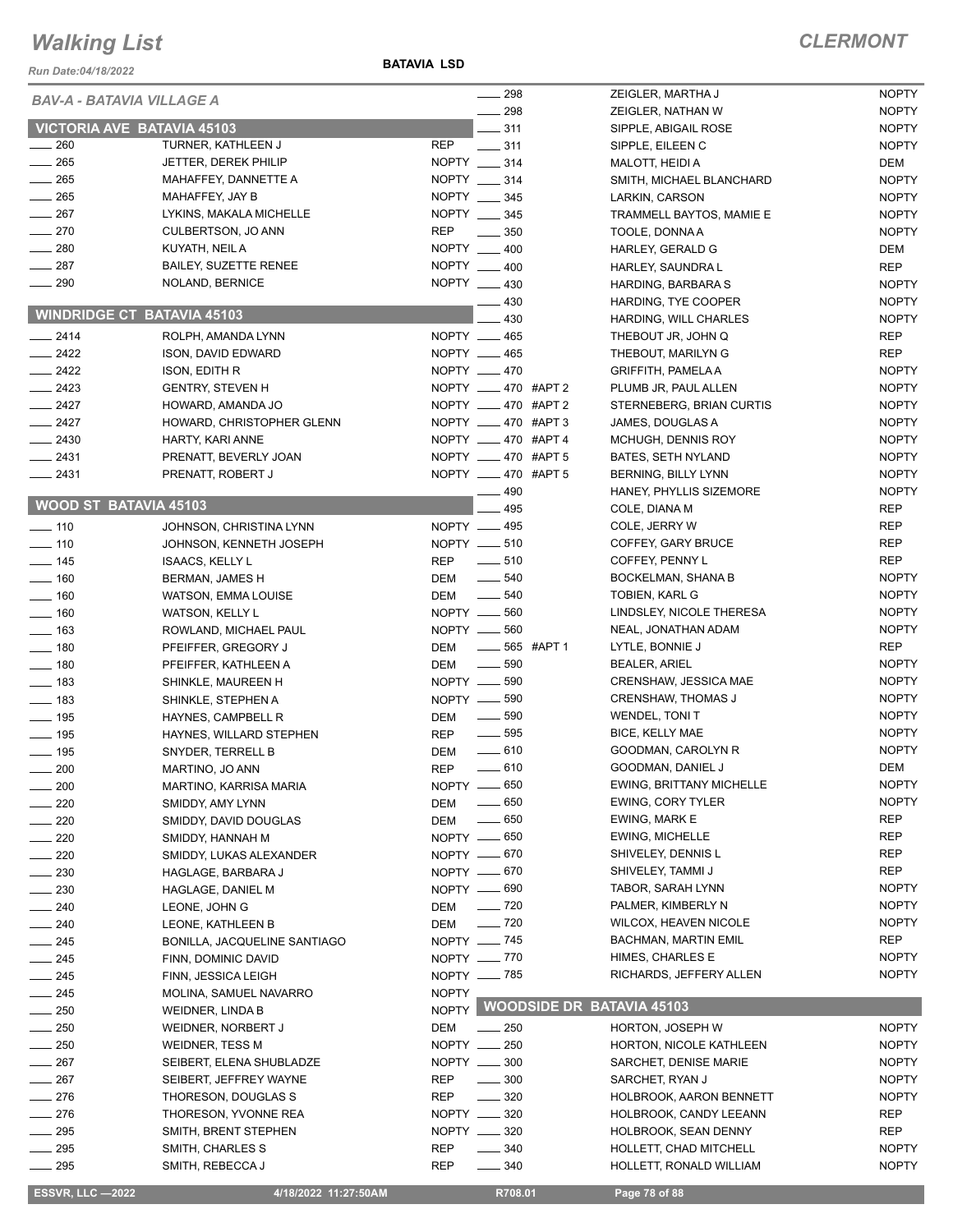*Run Date:04/18/2022*

**BAV-A - BATAVIA VILLA** 

| <b>BAV-A - BATAVIA VILLAGE A</b> |                           |              |  |  |  |
|----------------------------------|---------------------------|--------------|--|--|--|
|                                  | WOODSIDE DR BATAVIA 45103 |              |  |  |  |
| $\equiv$ 350                     | <b>MERANDA, JOHN L</b>    | <b>NOPTY</b> |  |  |  |
| $\sim$ 350                       | MERANDA, MARGENE          | <b>RFP</b>   |  |  |  |
| $\equiv$ 355                     | HITT. BARBARA KAY         | <b>RFP</b>   |  |  |  |
| <b>OEE</b>                       | LIITT TIMOTLIV C          | <b>DED</b>   |  |  |  |

**BATAVIA LSD**

| ںں ____                      | TILLI, DANDANA NAT           | ᄓᄂ           |
|------------------------------|------------------------------|--------------|
| $\frac{1}{2}$ 355            | HITT. TIMOTHY C              | <b>REP</b>   |
| $\sim$ 359                   | AICHELE, NANCY               | <b>NOPTY</b> |
| $\overline{\phantom{0}}$ 359 | FRITZ, RICHARD A             | <b>NOPTY</b> |
| $\frac{1}{2}$ 360            | HATFIELD, JOHN W             | <b>NOPTY</b> |
| $\equiv$ 360                 | HATFIELD, MINDY GAY          | <b>NOPTY</b> |
| $\equiv$ 375                 | <b>OWENS, KELLEY THERESA</b> | <b>NOPTY</b> |
| $\frac{1}{2}$ 375            | SILVER, ELIZABETH ANN        | <b>NOPTY</b> |
| $-380$                       | TOWNSEND, NATHANIEL LEE      | <b>REP</b>   |
| $\frac{1}{2}$ 380            | TOWNSEND, TINA L             | <b>REP</b>   |
| $\sim$ 390                   | FRITSCH, LANA C              | <b>NOPTY</b> |
| $\frac{1}{2}$ 395            | MADIGAN, BRANDI MARIE        | <b>NOPTY</b> |
| $\frac{1}{2}$ 395            | ROYER, JOSEPH E              | <b>NOPTY</b> |
| $\overline{\phantom{0}}$ 398 | WELLS, DENNIS G              | <b>REP</b>   |
| $\frac{1}{2}$ 399            | HALLER, THOMAS PENDERS       | <b>NOPTY</b> |
| $-401$                       | EDWARDS, ALIVIA BROOK        | <b>NOPTY</b> |
| $-401$                       | EDWARDS, JUSTIN RYAN         | <b>NOPTY</b> |
| $-401$                       | ROBBINS, BRANDON TYLER       | <b>NOPTY</b> |
| $-402$                       | <b>BRICKER, BRITTANY L</b>   | <b>REP</b>   |
| $\frac{1}{2}$ 402            | <b>BRICKER, MICHAEL C</b>    | <b>REP</b>   |
| $-404$                       | SLATTERY, BETTY L            | <b>REP</b>   |
| $-404$                       | SLATTERY, EDWARD             | <b>REP</b>   |
| $\sim$ 500                   | CRIBBET, GREGORY H           | <b>NOPTY</b> |
| $-500$                       | <b>CRIBBET, MARY E</b>       | <b>REP</b>   |

*TOTAL :* **1,139**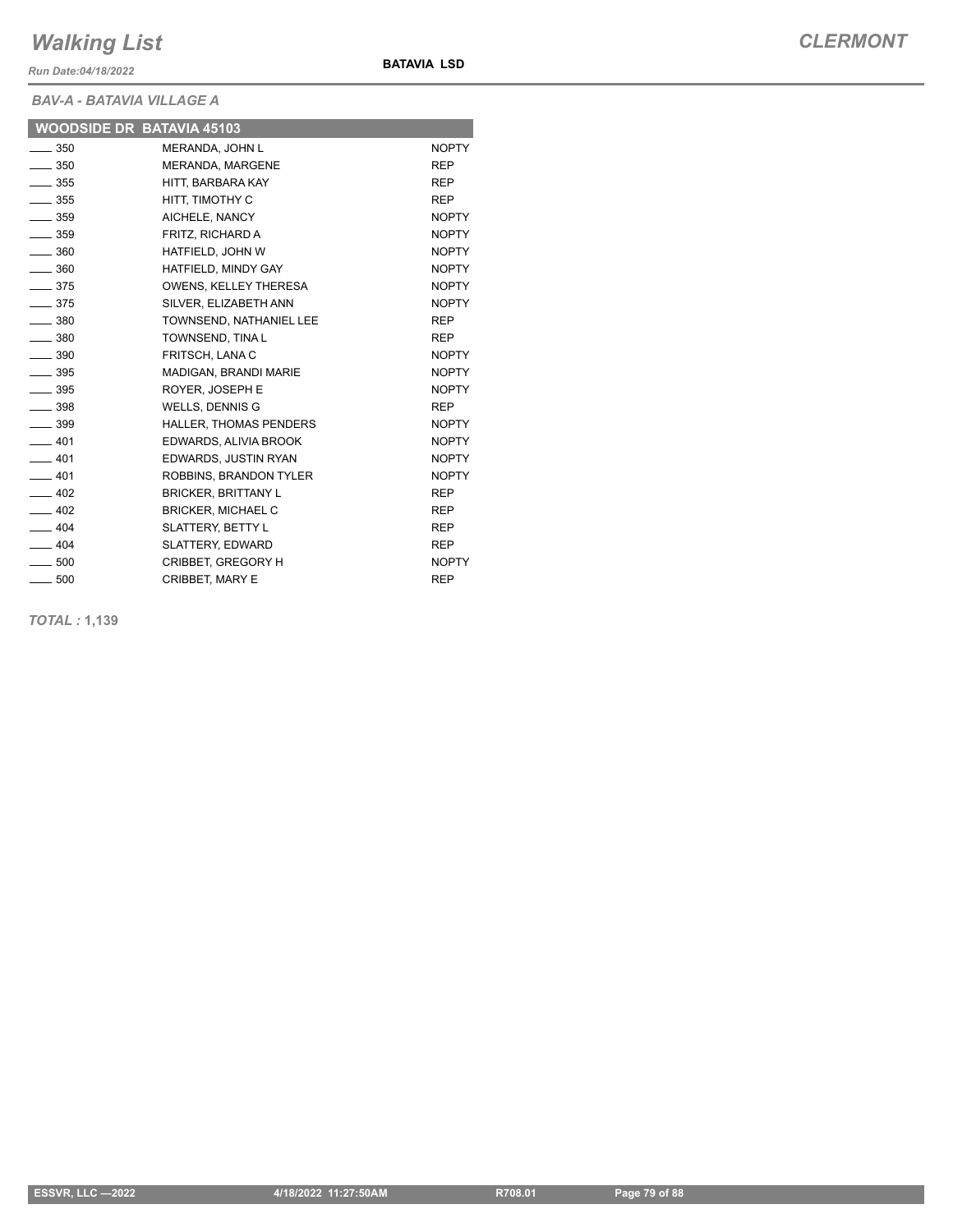*Run Date:04/18/2022*

**BATAVIA LSD**

| <b>UN-E - UNION TOWNSHIP E</b> |                                              |              | $-4159$                        | RODGERS, WILLIAM A                      | <b>REP</b>          |
|--------------------------------|----------------------------------------------|--------------|--------------------------------|-----------------------------------------|---------------------|
|                                |                                              |              | $-4159$                        | RODGERS, WILMA A                        | <b>REP</b>          |
|                                | <b>BOBWHITE DR BATAVIA 45103</b>             |              | $-4160$                        | EASTERDAY, PAMELA M                     | <b>REP</b>          |
| $-4233$                        | PATEL, ARCHANA A                             | $N$ OPTY $-$ | $-4161$                        | OPPENHEIM, GREGG T                      | <b>NOPTY</b>        |
| $-4233$                        | PATEL, ISHWARBHAI J                          | <b>NOPTY</b> | 4161                           | OPPENHEIM, PATTY                        | <b>NOPTY</b>        |
| $-4233$                        | PATEL, SAHIL B                               | <b>NOPTY</b> | 4162                           | HORSLEY, SANDRA A                       | DEM                 |
| $-4233$                        | PATEL, SHREY A                               | <b>NOPTY</b> | - 4163                         | WALLACE JR, JAMES IRVINE                | <b>REP</b>          |
| $-4235$                        | BECKER, DEBORAH K                            | <b>REP</b>   | _ 4163                         | <b>WALLACE, SONYA RENEE</b>             | <b>REP</b>          |
| $-4235$                        | BECKER, RICHARD HOWARD                       | <b>REP</b>   | $-4165$                        | THOMPSON, BILLY R                       | <b>NOPTY</b>        |
| $-4236$                        | FLORKO, BRIAN KEITH                          | <b>REP</b>   | $-4166$                        | HILAND, JOSEPH T                        | <b>REP</b>          |
| $-4236$                        | FLORKO, KRISTEN ELIZABETH                    | <b>REP</b>   | $-4167$                        | <b>ONDERCIN, ROBERT M</b>               | <b>NOPTY</b>        |
| $\frac{4237}{ }$               | JOHNSON, JENNIFER                            | <b>REP</b>   | $- 4167$                       | ONDERCIN, SANDRA J                      | <b>NOPTY</b>        |
| $-4237$                        | JOHNSON, KEVIN R                             | <b>REP</b>   | $-4169$                        | SWANSON, BEVERLY A                      | <b>NOPTY</b>        |
| $-4237$                        | LINDSLEY, BENJAMIN PATRICK                   | <b>NOPTY</b> | _ 4169                         | SWANSON, PAUL R                         | <b>REP</b>          |
| $-4239$                        | RIVAS, JOEL S                                | <b>NOPTY</b> |                                | <b>HAMILTON LN BATAVIA 45103</b>        |                     |
| $- 4239$                       | RIVAS, MARY C                                | <b>DEM</b>   |                                |                                         |                     |
| $-4240$                        | LETIZIA, LOUIS L                             | DEM          | $-4325$                        | KIMMEL, HEATHER LYNNE                   | <b>NOPTY</b>        |
| $-4240$                        | LETIZIA, MARGARET M                          | <b>DEM</b>   | $-4326$                        | BETTINGER, REGINAL                      | <b>NOPTY</b>        |
| $-4241$                        | DELBUSSO, BEVERLY ANN                        | <b>DEM</b>   | $-4326$                        | WITT, LENA                              | <b>REP</b>          |
| $-4241$                        | DELBUSSO, MICHAEL D                          | <b>DEM</b>   |                                | <b>HEITMAN LN BATAVIA 45103</b>         |                     |
| $-4243$                        | RUSS, NANCY J                                | <b>NOPTY</b> |                                |                                         |                     |
| $-4243$                        | RUSS, ROBERT J                               | NOPTY - 1308 |                                | RYALL, CHRISTOPHER S                    | <b>NOPTY</b>        |
| $-4243$                        | RUSS, VICTORIA A                             | NOPTY - 1308 |                                | RYALL, JACQUELINE LAWHON                | <b>NOPTY</b>        |
| $-4244$                        | RILEY, DANNA L                               | <b>NOPTY</b> |                                |                                         |                     |
| $-4244$                        | RILEY, JOSEPH V                              | <b>NOPTY</b> |                                | <b>HIDDEN CREEK CT BATAVIA 45103</b>    |                     |
| $-4245$                        | CIPOLLONE, DOMENIC THOMAS                    | NOPTY -4232  |                                | VANDERVELDE, CATHY S                    | <b>NOPTY</b>        |
| $-4245$                        | CIPOLLONE, DOMENICO                          | NOPTY -4232  |                                | VANKESTEREN, DENNIS A                   | <b>NOPTY</b>        |
|                                |                                              |              | $-4234$                        | AMBURGEY, BENJAMIN DAVID                | <b>NOPTY</b>        |
|                                | <b>CINCINNATI BATAVIA PIKE BATAVIA 45103</b> |              | 4234                           | AMBURGEY, SHARISSA JEAN                 | <b>NOPTY</b>        |
| $- 1303$                       | SPURLOCK JR, HOWARD                          | <b>REP</b>   | $-4235$                        | <b>BODLEY, ERIC A</b>                   | <b>NOPTY</b>        |
| $- 1326$                       | ACKLEY, JILL C                               | <b>REP</b>   | $-4235$                        | BODLEY, MELINDA NICOLE                  | <b>NOPTY</b>        |
|                                |                                              |              | $-4236$                        | DUNKLE, BRIAN L                         | <b>REP</b>          |
|                                |                                              |              |                                |                                         |                     |
|                                | <b>COVETREE LN BATAVIA 45103</b>             |              | $-4236$                        | DUNKLE, TAMERA M                        | <b>REP</b>          |
| $-4137$                        | <b>MATTHEWS, MARY S</b>                      | <b>REP</b>   | $-4237$                        | BAILEY, DEBBY R                         | <b>REP</b>          |
| $-4137$                        | <b>MATTHEWS, RICHARD P</b>                   | <b>REP</b>   | $-4238$                        | LIPINSKI, DAVID ALLAN                   | <b>REP</b>          |
| $-4139$                        | HACK, LEONARD J                              | <b>REP</b>   | $-4238$                        | LIPINSKI, JENNA C                       | <b>NOPTY</b>        |
| $-4140$                        | <b>BURFORD, EMILY LEE</b>                    | <b>NOPTY</b> | 4238                           | LIPINSKI, JOAN REBEL                    | <b>REP</b>          |
| $-4140$                        | <b>BURFORD, KIMBERLY A</b>                   | <b>NOPTY</b> | 4238                           | LIPINSKI, MATTHEW JOSEPH                | <b>NOPTY</b>        |
| $-4140$                        | BURFORD, MARK ALLAN                          | <b>NOPTY</b> | 4239                           | LIECHTE, STEPHANIE A                    | <b>NOPTY</b>        |
| $-4141$                        | WASSON, JAMES F                              | <b>REP</b>   | $-4240$                        | EARLEY, D GREGERY                       | <b>REP</b>          |
| ____ 4141                      | WASSON, SANDRA L                             | REP          | $-4241$                        | <b>BRADSHAW, COLETTE ROSINE</b>         | <b>NOPTY</b>        |
| $-4142$                        | FELS, ELLEN L                                | <b>REP</b>   | $-4241$                        | CRAWFORD, JEFFREY MICHAEL               | <b>NOPTY</b>        |
| $-4143$                        | HORSTMAN, DEANNA CLAIRE                      | <b>NOPTY</b> | 4242                           | DAVIS, SHIRLEY MAE                      | REP                 |
| $- 4144$                       | LEONARD, LEANNE H                            | <b>NOPTY</b> | 4242                           | STRAUB, JUNE E                          | <b>REP</b>          |
| $-4145$                        | WALLACE, JAMES I                             | <b>NOPTY</b> | 4244                           | DOANE, NICHOLE LYNN                     | <b>NOPTY</b>        |
| $-4145$                        | WALLACE, SHARON A                            | <b>NOPTY</b> | 4244                           | MOY, KUOK YEN                           | <b>NOPTY</b>        |
| $-4146$                        | ALLEN, BARBARA TAYLOR                        | <b>NOPTY</b> | 4246                           | SKINNER, GWENDOLYN BETH                 | <b>NOPTY</b>        |
| $-4147$                        | MOUNCE, ELLA F                               | <b>DEM</b>   | - 4246                         | SKINNER, JORDAN HAILEY                  | <b>NOPTY</b>        |
| $-4147$                        | MOUNCE, ROBERT L                             | DEM          | $-4246$                        | SKINNER, MICHAEL G                      | <b>REP</b>          |
| $-4148$                        | DAVIS, BARBARA A                             | DEM          | $-4247$                        | MCCOY, DAVID J                          | REP                 |
| $-4149$                        | BENNINGER, GENE C                            | <b>REP</b>   | $-4247$                        | MCCOY, MICHELLE L                       | <b>REP</b>          |
| $-4149$                        | BENNINGER, VALERIE M                         | <b>REP</b>   | $-4248$                        | <b>WHALEN, CHRISTINA L</b>              | REP                 |
| $-4150$                        | MUETHING, JAMES E                            | NOPTY -      | _ 4248                         | <b>WHALEN, MICHAEL A</b>                | <b>REP</b>          |
| $-4150$                        | MUETHING, JUDITH A                           | <b>NOPTY</b> | 4249                           | BERGER, ETHAN MALCOM                    | <b>NOPTY</b>        |
| $-4151$                        | LONDNER, JANE L                              | NOPTY -      | 4249                           | BERGER, JAN MEREDITH                    | <b>NOPTY</b>        |
| $-4152$                        | SHANKS, NORMA ORICK                          | <b>REP</b>   | 4249                           | BERGER, LUCAS JAMES                     | <b>NOPTY</b>        |
| $-4153$                        | RODRIGO, BEVERLY ANN                         | <b>REP</b>   | 4250                           | HUMMEL, MICHAEL ANDREW                  | <b>NOPTY</b>        |
| $-4154$                        | LOUDIN, REGAN CHRISTINE                      | <b>NOPTY</b> | 4250                           | HUMMEL, ROXANNE LEA                     | <b>NOPTY</b>        |
| $-4154$                        | WEIGEL JR, CHARLES J                         | <b>NOPTY</b> | <b>MINX DR BATAVIA 45103</b>   |                                         |                     |
| $\frac{1}{2}$ 4155             | MACKE, LAVERNE THIEME                        | <b>NOPTY</b> |                                |                                         |                     |
| $-4156$                        | BUHR, JUDITH F                               | <b>REP</b>   | —— 1313                        | FITCH, JANE A                           | DEM                 |
| —— 4158                        | CROSWELL, CONNIE S                           | <b>REP</b>   | $\frac{1}{2}$ 1313<br>$- 1314$ | FLORY, EVAN K<br>KYDE, SHAYLA MACKENZIE | DEM<br><b>NOPTY</b> |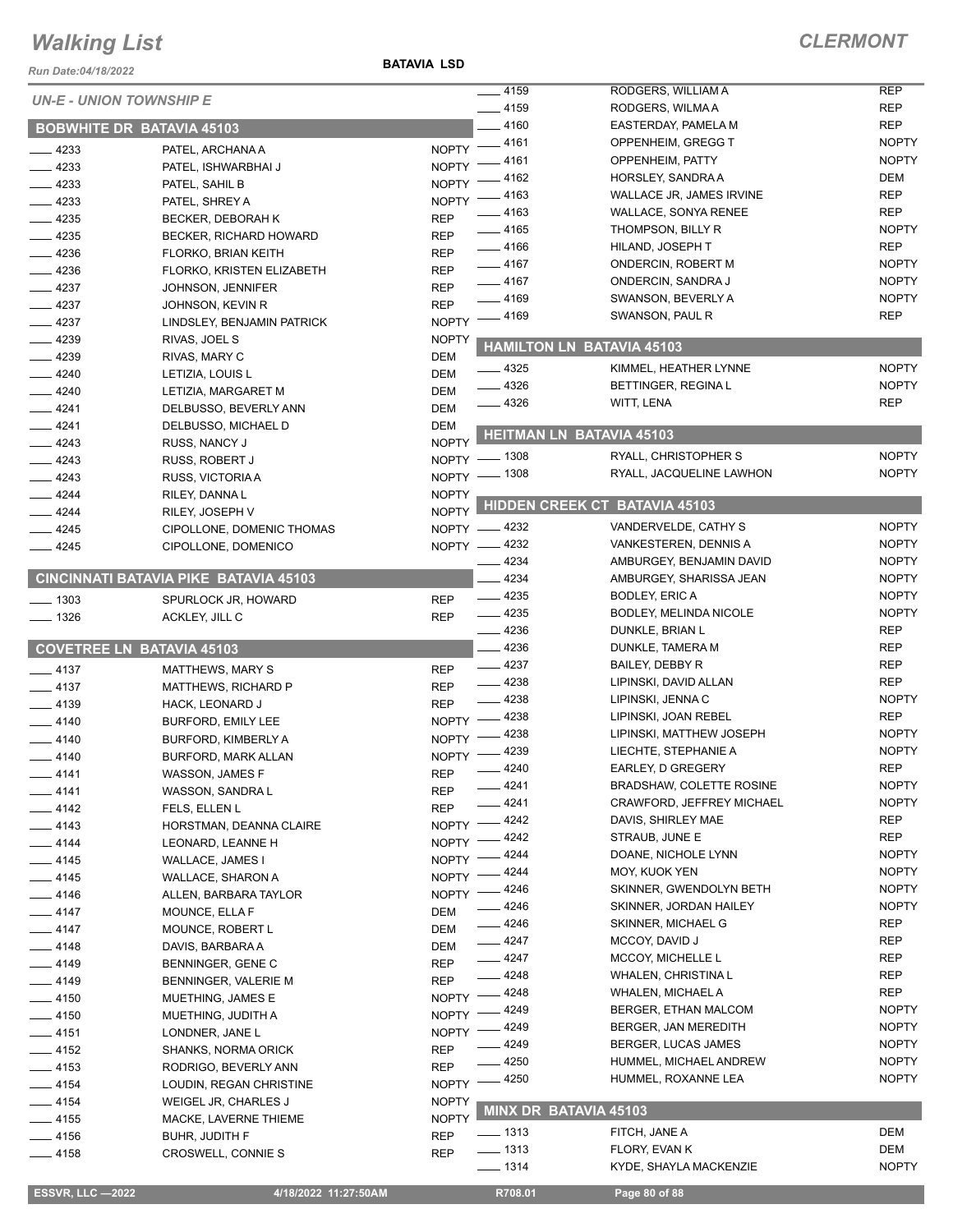*Run Date:04/18/2022*

**BATAVIA LSD**

|                              | <b>UN-E - UNION TOWNSHIP E</b>                 | $- 1164$                             | HINKLE, PATRICK ALLEN                     | <b>REP</b>                   |
|------------------------------|------------------------------------------------|--------------------------------------|-------------------------------------------|------------------------------|
|                              |                                                | $- 1164$<br>$- 1165$                 | HINKLE, TONIA MARIE                       | <b>REP</b><br><b>NOPTY</b>   |
| MINX DR BATAVIA 45103        |                                                |                                      | NELSON JR, JEFF M                         | <b>NOPTY</b>                 |
| $- 1316$                     | JABROSKI, EILEEN MARIA                         | NOPTY - 1165                         | NELSON, JEFFREY M                         | <b>NOPTY</b>                 |
| $\frac{1}{2}$ 1316           | JABROSKI, JOHN JOSEPH                          | NOPTY - 1165<br>$- 1166$             | NELSON, SHELLY<br>HUEGEL, ASHLEY MICHELLE | <b>NOPTY</b>                 |
| $- 1317$                     | DALY, MARY E                                   | <b>REP</b><br>$- 1166$               |                                           | <b>NOPTY</b>                 |
| $- 1317$                     | DALY, WILLIAM E                                | <b>REP</b>                           | HUEGEL JR, JAMES E<br>HOWARD, LISA MARIE  | DEM                          |
| $- 1320$                     | HUCKER, GARY J                                 | NOPTY - 1168                         | HOWARD, ROBERT LELAND                     | DEM                          |
| $\frac{1}{2}$ 1320           | HUCKER, KYLE                                   | NOPTY - 1168                         |                                           |                              |
| $- 1321$                     | SEYMOUR, AMANDA FAITH                          | NOPTY - 1170                         | SHEENAN, AIMEE G                          | <b>NOPTY</b>                 |
| $- 1321$                     | SEYMOUR, TERRI LEE                             | NOPTY - 1170                         | SHEENAN, DUSTIN J                         | <b>NOPTY</b>                 |
| $- 1321$                     | SEYMOUR, TERRY LYNN                            | NOPTY - 1172                         | <b>HERBST, CIERRA NICOLE</b>              | <b>NOPTY</b>                 |
|                              |                                                | $\frac{1}{2}$ 1172<br>$- 1177$       | HOSKINS, SHAUN R                          | <b>NOPTY</b><br><b>NOPTY</b> |
|                              | OLD DEPOT DR BATAVIA 45103                     |                                      | CONLEY, JUSTIN SCOTT                      | <b>NOPTY</b>                 |
| $-4286$                      | SIMS, MACKENZIE FAE                            | NOPTY - 1177                         | CONLEY, LEAH ASHLEY                       | <b>REP</b>                   |
| $-4298$                      | DUNAHY, COLE DUANE                             | NOPTY - 1194                         | ANDERSON, CASEY ANN                       |                              |
| $-4298$                      | ST JOHN, MORGAN LEIGH                          | NOPTY - 1194                         | ANDERSON, JASON G                         | <b>REP</b>                   |
| $-4304$                      | LEWIS, TAMMY A                                 | NOPTY - 1195                         | HALL, LYNN M                              | <b>NOPTY</b>                 |
|                              |                                                | $- 1196$                             | <b>TESTERMAN, ADAM SCOTT</b>              | <b>NOPTY</b>                 |
|                              | <b>OLD STATE ROUTE 74 BATAVIA 45103</b>        | $- 1196$                             | <b>TESTERMAN, KELLY JO</b>                | <b>NOPTY</b>                 |
| $- 1309$                     | SPURLOCK, ANDREW                               | $- 1197$<br><b>REP</b>               | ANDRADE, ISRAEL                           | <b>REP</b>                   |
| $- 1309$                     | SPURLOCK, TAGGART DOUGLAS                      | $NOPTY$ -1197                        | ANDRADE, LISA ANNE                        | <b>REP</b>                   |
| $\frac{1}{2}$ 1323           | ADAMS, CATHERINE L                             | NOPTY - 1197                         | JONES, HANNAH MORGAN                      | <b>NOPTY</b>                 |
| $- 1323$                     | ADAMS, DOUGLAS JACOB                           | NOPTY - 1197                         | <b>REED, JACK DANIEL</b>                  | <b>NOPTY</b>                 |
| $- 1323$                     | EWING, LYNDA K                                 | NOPTY - 1197                         | REED, LAURA CHRISTINA                     | <b>NOPTY</b>                 |
| $\frac{1}{2}$ 1323           | <b>EWING, STEPHEN E</b>                        | NOPTY - 1198                         | <b>CREWS, JENNIFER LYNN</b>               | <b>NOPTY</b>                 |
| $- 1326$                     | <b>GLOVER, LARKETA ANN</b>                     | _ 1199<br>NOPTY <sup>-</sup>         | WARD, CAROL L                             | <b>NOPTY</b>                 |
| $\frac{1}{2}$ 1332           | EVANS, LORI A                                  | NOPTY - 1199                         | WARD, JERRY LEE                           | DEM                          |
| $\frac{1}{2}$ 1332           | EVANS, MELISSA DAWN                            | NOPTY - 1200                         | GOEPFERT, DIRK I                          | <b>NOPTY</b>                 |
| $\frac{1}{2}$ 1333           | <b>WEASE, STEVEN ALLEN</b>                     | NOPTY - 1200                         | GOEPFERT, SOPHIA L                        | DEM                          |
| $\frac{1}{2}$ 1333           | YOUNG, STEVEN R                                | $- 1202$<br>DEM                      | ABATE, ALINA MARIE                        | <b>NOPTY</b>                 |
| $- 1337$                     | BIKUN, ELIZABETH MAE                           | $\frac{1202}{2}$<br><b>NOPTY</b>     | MACARANIAG, JERMAINE FELIX                | <b>NOPTY</b>                 |
| $\frac{1}{2}$ 1337           | KOKINDA, BRENDAN A                             | $-1203$<br><b>NOPTY</b>              | SOUTH, CHRISTY LYNN                       | <b>NOPTY</b>                 |
| $\frac{1}{2}$ 1337           | RYAN, TIMOTHY J                                | $-1203$<br><b>NOPTY</b>              | SOUTH II, NICHOLAS LEE                    | <b>NOPTY</b>                 |
| $- 1340$                     | HELFEN, AILEEN R                               | $- 1204$<br><b>REP</b>               | FAULHABER, ALYSON ROSE                    | <b>NOPTY</b>                 |
| $- 1340$                     | <b>HELFEN, FRANK M</b>                         | $- 1204$<br><b>REP</b>               | FAULHABER, JOHN MICHAEL                   | <b>NOPTY</b>                 |
| $- 1384$                     | CONN, JO ANNA                                  | $- 1206$<br><b>REP</b>               | FIGUEROA CAMPOS, BRENDA VERONIC           | <b>NOPTY</b>                 |
| $- 1384$                     | CONN, KENNETH R                                | $- 1207$<br><b>NOPTY</b>             | CONNER, ANDREA S                          | <b>REP</b>                   |
|                              |                                                | $- 1207$                             | CONNER, GARY DALE                         | <b>NOPTY</b>                 |
|                              | <b>OLIVE BRANCH STONELICK RD BATAVIA 45103</b> | $- 1208$                             | TABOR, KATHERINE ELIZABETH                | <b>NOPTY</b>                 |
| $-4709$                      | STEWART, EDDIE V                               | $-1208$<br><b>REP</b>                | TABOR, SAMUEL CHRISTIAN                   | <b>NOPTY</b>                 |
| $-4709$                      | STEWART, STEPHANIE M                           | 1209<br><b>REP</b>                   | ALEXANDER, CRAIG FRANKLIN                 | <b>NOPTY</b>                 |
| $- 4709$                     | STEWART, THOMAS EDWIN                          | 1209<br><b>NOPTY</b>                 | ALEXANDER, SARAH ELIZABETH                | <b>NOPTY</b>                 |
| $-4711$                      | CARTER, CHARISSE                               | 1210<br><b>NOPTY</b>                 | PUCKETT, CARLA D                          | <b>NOPTY</b>                 |
| $-4717$                      | HILL, VIRGIL D                                 | 1211<br><b>NOPTY</b>                 | CAMDEN, JASON K                           | <b>NOPTY</b>                 |
| $-4717$                      | ZEIGLER, AUSTIN CRAIGE                         | 1211<br><b>NOPTY</b>                 | CAMDEN, MOLLY A                           | DEM                          |
| $-4721$                      | WILBURN JR, GARY L                             | 1214<br><b>NOPTY</b>                 | HILL III, HARRY ALBERT                    | <b>NOPTY</b>                 |
| $-4725$                      | MORROW, DANIEL L                               | $-1214$<br>DEM                       | ORNELLA HILL, JESSICA ASHLEY              | <b>NOPTY</b>                 |
| $-4725$                      | MORROW, KATHRYN A                              | $- 1216$<br>DEM                      | BODNARIK, ANTHONY PAUL                    | <b>NOPTY</b>                 |
|                              |                                                | — 1218                               | <b>SNOOK, BRENT A</b>                     | <b>REP</b>                   |
|                              | PARKSIDE DR BATAVIA 45103                      | $- 1220$                             | SCHWAB, MAXWELL A                         | <b>NOPTY</b>                 |
| $- 1157$                     | COPPOLETTI, DELYNN B                           | $-1220$<br>REP                       | <b>TSCHEINER, SUMMER ALEXIS</b>           | <b>NOPTY</b>                 |
|                              |                                                | $- 1220$                             | WILLIAMS, SUSAN D                         | <b>NOPTY</b>                 |
| $\frac{1}{1157}$<br>$- 1158$ | COPPOLETTI, SAM M<br>HARRISON, JAMES E         | <b>REP</b><br>$=$ 1222<br><b>REP</b> | NIEHAUS, DAVID JAMES                      | <b>NOPTY</b>                 |
|                              |                                                | $- 1222$<br><b>REP</b>               | NIEHAUS, SARAH C                          | <b>NOPTY</b>                 |
| $- 1158$                     | HARRISON, MARY LOU                             | $-1224$                              | HATHORN, ROBIN LYNN                       | <b>NOPTY</b>                 |
| $- 1159$                     | KRONER, DANIEL M                               | <b>NOPTY</b><br>1224                 | MOLLOY, JOHN JAMES                        | <b>NOPTY</b>                 |
| $\frac{1}{2}$ 1159           | KRONER, WENDY J                                | <b>NOPTY</b><br>1226                 | <b>BRAUSCH, BRENDA JOYCE</b>              | <b>REP</b>                   |
| $- 1160$                     | SHELTON, LESLIE MEGAN                          | <b>NOPTY</b><br>1226                 | <b>BRAUSCH, PAUL GERARD</b>               | <b>REP</b>                   |
| $- 1160$                     | SHELTON, SHAWN MICHAEL                         | <b>NOPTY</b><br>1232                 | BOONE, ALLISON B                          | <b>NOPTY</b>                 |
| $- 1161$                     | HELMERS, RACHEL ALLISON                        | <b>NOPTY</b><br>1232                 | BOONE, ASHLEY MELISSA                     | <b>NOPTY</b>                 |
| $- 1162$                     | <b>GATES, MARK RICHARD</b>                     | <b>NOPTY</b><br>1232                 | BOONE, MARILYN ELIZABETH                  | <b>NOPTY</b>                 |
| $- 1163$                     | MACDOWELL, JONATHAN D                          | <b>NOPTY</b><br>1232                 | BOONE, OWEN RUSSELL                       | <b>NOPTY</b>                 |
|                              |                                                |                                      |                                           |                              |

 **ESSVR, LLC —2022 4/18/2022 11:27:50AM R708.01 Page 81 of 88**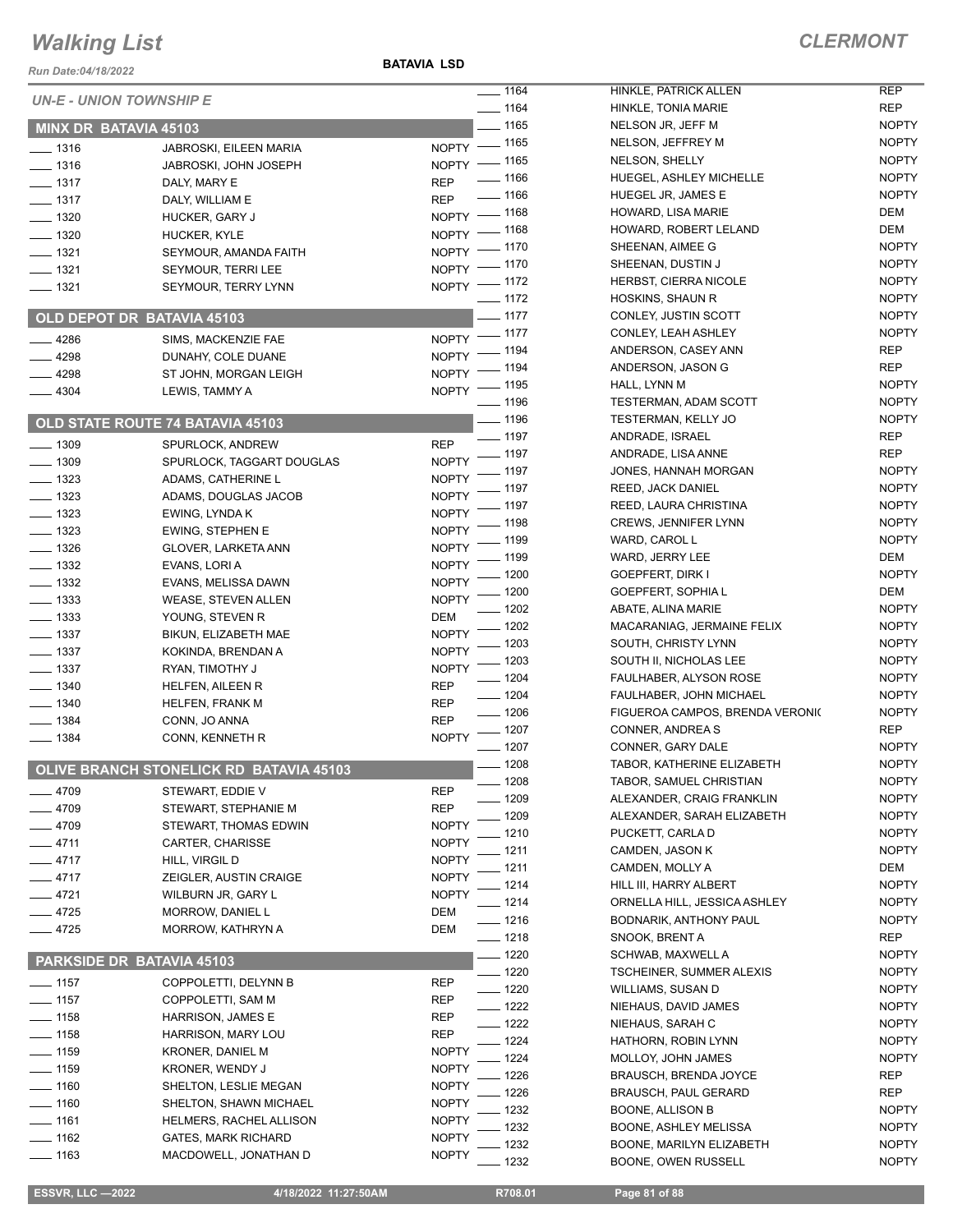*Run Date:04/18/2022*

**BATAVIA LSD**

|                    | <b>UN-E - UNION TOWNSHIP E</b> |               | $- 1218$ | FYE, SCOTT M                          | <b>NOPTY</b> |
|--------------------|--------------------------------|---------------|----------|---------------------------------------|--------------|
|                    |                                |               | $- 1219$ | SCHOOSE, ANGELA CANTOR                | <b>NOPTY</b> |
|                    | PARKSIDE DR BATAVIA 45103      |               | $-1219$  | SCHOOSE, JACK M                       | <b>NOPTY</b> |
| $\frac{1}{2}$ 1232 | BOONE, RUSSELL CLIFTON         | NOPTY __ 1219 |          | SCHOOSE, MICHAEL J                    | <b>NOPTY</b> |
| $- 1233$           | TREINEN, JENNA ELIZABETH       | NOPTY __ 1219 |          | SCHOOSE, WILLIAM ARNOLD               | <b>NOPTY</b> |
| $- 1233$           | <b>TREINEN, SHARON MARIE</b>   | NOPTY __ 1220 |          | KOTSONIS, JAMES N                     | DEM          |
| $-1233$            | TREINEN, TODD LOUIS            | <b>NOPTY</b>  |          |                                       |              |
| $-1234$            | JANER, SARA NICOLE             |               |          | NOPTY PHEASANT HOLLOW BATAVIA 45103   |              |
| $\frac{1}{2}$ 1234 | SARVER, JEFF D                 | DEM           | $-4234$  | HUBER. HEIDI MICHELLE                 | <b>REP</b>   |
| $- 1234$           | SARVER, RHONDA L               | DEM           | $-4234$  | HUBER, LAUREN ELIZABETH               | <b>NOPTY</b> |
| $\frac{1}{2}$ 1235 | BAILEY, JEAN M                 | NOPTY 4234    |          | HUBER, MICHAEL JOSEPH                 | <b>NOPTY</b> |
| $\frac{1}{2}$ 1235 | BAILEY, KENNETH M              | NOPTY 4236    |          | MCCAFFREY, BARBARA A                  | <b>REP</b>   |
| $- 1235$           | FUEHNER, MICHAEL SHANE         | NOPTY __ 4236 |          | MCCAFFREY, CHARLES L                  | <b>REP</b>   |
| $\frac{1}{2}$ 1236 | <b>BACHMAN, DEIRDRE ELLEN</b>  | NOPTY 4239    |          | BELGER WALLACE, JAMARIN RASHAAD       | <b>NOPTY</b> |
| $\frac{1}{2}$ 1236 | HAGGMARK, NICHOLAS CHRISTIAN   | NOPTY __ 4239 |          | WALLACE, MICHELLE LYNN                | DEM          |
| $- 1236$           | HERBERT, ANNE ELIZABETH        | NOPTY 4240    |          | ELIG, JAMES B                         | <b>NOPTY</b> |
| $- 1236$           | HERBERT, DONOVAN MICHAEL       | NOPTY 4240    |          |                                       | <b>NOPTY</b> |
| $\frac{1}{2}$ 1237 | BATTLEY, REUBEN ONEAL          | NOPTY __ 4241 |          | ELIG, JENNIFER MELISSA                |              |
|                    |                                |               |          | BURRIS, CODY J                        | <b>NOPTY</b> |
| $- 1237$           | HECKERT, BENJAMIN JAMES        | NOPTY __ 4241 |          | <b>BURRIS, LAURA ASHLEY</b>           | <b>NOPTY</b> |
| $- 1237$           | <b>HECKERT, BREENA FAITH</b>   | NOPTY __ 4241 |          | FRENCH, JON A                         | <b>NOPTY</b> |
| $-1237$            | HECKERT, DELANEY R             | NOPTY 4241    |          | FRENCH, KIMBERLY A                    | <b>REP</b>   |
| $- 1238$           | LINVILLE, JASON ROBERT         | <b>NOPTY</b>  |          |                                       |              |
| $- 1238$           | LINVILLE, SHANNON              | <b>NOPTY</b>  |          | RONDO LN BATAVIA 45103                |              |
| $- 1239$           | HINTON, CAROLE S               | <b>REP</b>    | $- 1313$ | JONES, JENNIFER LYNN                  | <b>NOPTY</b> |
| $- 1240$           | <b>FOSTER, KRISTEN RENEE</b>   | NOPTY __ 1314 |          | CHANEY, BROOKLYN ANGEL                | <b>NOPTY</b> |
| $- 1240$           | <b>FOSTER, TYRRELL T</b>       | NOPTY __ 1314 |          | CHANEY, SAMUEL ALAN                   | <b>NOPTY</b> |
| $- 1241$           | CACCAMO, JOSEPH VINCENT        | NOPTY __ 1318 |          | ADKINS, CLESTA NICOLE                 | <b>NOPTY</b> |
| $- 1241$           | CACCAMO, STEPHANIE MAE         | NOPTY __ 1318 |          | BUNNER, MICHAEL WAYNE                 | <b>NOPTY</b> |
| $- 1241$           | GOTT, DENYIA D                 | NOPTY __ 1319 |          | <b>WEBB, BRANDON E</b>                | <b>NOPTY</b> |
| $- 1241$           | PYRETT, JACOB ANDREW           | NOPTY __ 1319 |          | WEBB, LAUREN HUCKABY                  | <b>NOPTY</b> |
| $- 1242$           | PARKS, BRANDON                 | <b>NOPTY</b>  |          |                                       |              |
| $- 1243$           | PENCE, APRIL LYNN              |               |          | NOPTY SHAYLER CROSSING BATAVIA 45103  |              |
|                    |                                |               | 4174     | ROEPER, FRED D                        | <b>REP</b>   |
|                    | PARKWATCH CT BATAVIA 45103     |               | $-4174$  | ROEPER, RITA A                        | <b>REP</b>   |
| $- 1204$           | MCQUEARY, DARLENE GAY          | NOPTY __ 4175 |          | NOVOTNY, BETH ANN                     | <b>REP</b>   |
| $- 1204$           | MCQUEARY, MELVIN J             | NOPTY __ 4175 |          | NOVOTNY, KEVIN MICHAEL                | <b>REP</b>   |
| $- 1205$           | BRUNS, GARY J                  | <b>NOPTY</b>  |          |                                       |              |
| $- 1205$           | <b>BRUNS, JERRIANN</b>         | <b>NOPTY</b>  |          | SHAYLER LN BATAVIA 45103              |              |
| $- 1206$           | HUGHES JR, LAWRENCE DAVID      | <b>NOPTY</b>  | 4271     | <b>BRUNO, LUIS</b>                    | <b>NOPTY</b> |
| $- 1206$           | PITEL, DEBORAH ANN             | <b>NOPTY</b>  | 4271     | <b>BRUNO, LUIS MIGUEL</b>             | <b>NOPTY</b> |
| $-1207$            | DELPH, BRITTANY ANN            | <b>NOPTY</b>  |          |                                       |              |
| 1207               | DELPH, JOSHUA L R              | <b>NOPTY</b>  | $-4271$  | NANAVATI, JEANNETTE CHRISTINE         | <b>NOPTY</b> |
| $-1208$            | <b>BIBB, THOMAS P</b>          | <b>NOPTY</b>  |          | <b>SHAYLER WOODS DR BATAVIA 45103</b> |              |
| $-1208$            | JOHNS, CHRISTINA MARIE         | <b>NOPTY</b>  |          |                                       |              |
| $- 1209$           | COLEMAN, DANIEL W              | <b>REP</b>    | $-1142$  | HAYNIE, AMBER NICOLE                  | <b>NOPTY</b> |
|                    |                                |               | $-1144$  | CORWIN, CHRISTINE M                   | <b>NOPTY</b> |
| $- 1209$           | <b>COLEMAN, JANICE M</b>       | <b>NOPTY</b>  | 1146     | SONICK, LINDA J                       | <b>REP</b>   |
| $- 1210$           | PLETTNER, DANIEL SHAY          | <b>NOPTY</b>  | 1146     | SONICK, THOMAS J                      | REP          |
| $- 1210$           | PLETTNER, EILEEN K             | <b>NOPTY</b>  | . 1149   | MCCORD, TAMORA K                      | <b>NOPTY</b> |
| $- 1211$           | FREEMAN, EDITA                 | <b>NOPTY</b>  | $-1150$  | CLARK, KYLELYN GAYLE                  | <b>REP</b>   |
| $- 1211$           | FREEMAN, ROBERT D              | <b>NOPTY</b>  | $-1150$  | LEAHY, BARRETT THOMAS                 | <b>NOPTY</b> |
| $- 1212$           | CIULLA III, JOHN               | <b>NOPTY</b>  | $-1151$  | AUCKER, PATRICIA A                    | <b>NOPTY</b> |
| $- 1212$           | CIULLA, JOSHUA ANTHONY         | <b>NOPTY</b>  | - 1152   | <b>BOSTIC, MOLLY A</b>                | REP          |
| $- 1212$           | CIULLA, JULIE MARIE            | <b>NOPTY</b>  | . 1153   | HAACK, MARDI L                        | <b>NOPTY</b> |
| $- 1214$           | FENWICK, DAVID ALAN            | <b>NOPTY</b>  | - 1154   | SWANN, BOBBY GLENN                    | <b>REP</b>   |
| $- 1214$           | SMITH, CHERYL R                | <b>NOPTY</b>  | - 1154   | SWANN, JUANITA F                      | <b>REP</b>   |
| $- 1214$           | SMITH SR, KENNETH J            | <b>NOPTY</b>  | . 1155   | MILES, STEPHEN JAMES                  | <b>NOPTY</b> |
| $- 1215$           | SHARP, KATHLEEN M              | <b>NOPTY</b>  | $-1155$  | UMBACH, SHEILA R                      | <b>NOPTY</b> |
| $- 1215$           | SHARP, STEVEN J                | <b>NOPTY</b>  | $-1155$  |                                       |              |
| $- 1215$           | SHARP, TANNER ANTHONY          | <b>NOPTY</b>  |          | UMBACH, STEVEN R                      | <b>NOPTY</b> |
| $- 1216$           | HALL, STEPHANIE BROOKE         | <b>NOPTY</b>  | $-1157$  | POPHAM, EVA C                         | REP          |
| $- 1217$           | BERNHARDT, KENNETH M           | <b>NOPTY</b>  | _ 1157   | POPHAM, GERALD J                      | <b>REP</b>   |
| $-1217$            | BERNHARDT, LORI A              | <b>NOPTY</b>  | 1158     | TIEFERMANN, LOIS JEAN                 | <b>NOPTY</b> |
|                    |                                |               | $-1159$  | SMITH, MARJORIE M                     | <b>NOPTY</b> |
| 1218               | FYE, JANE M                    | <b>NOPTY</b>  |          |                                       |              |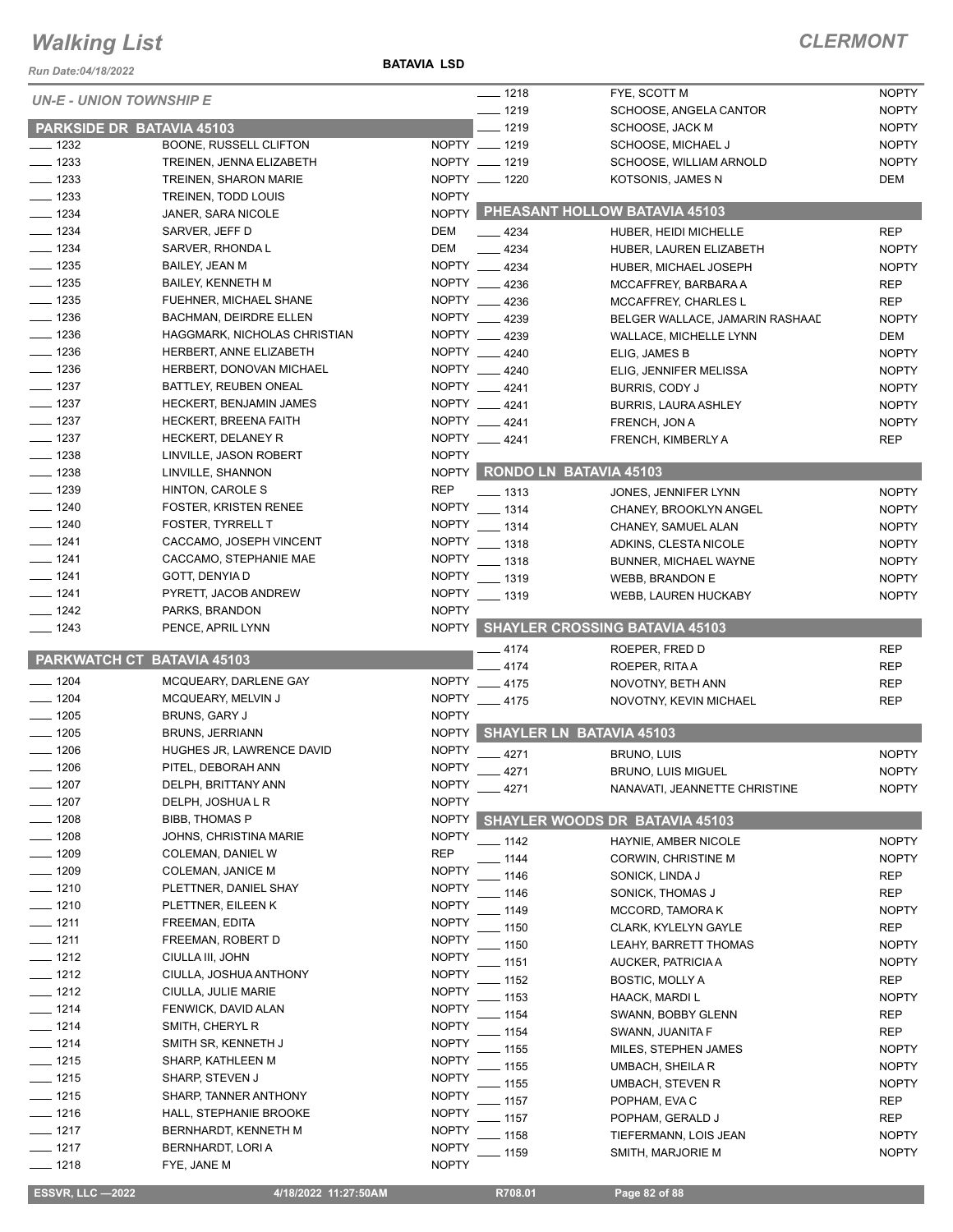*Run Date:04/18/2022*

**BATAVIA LSD**

#### *CLERMONT*

|                                |                                |               | $- 1204$           | MEYER, JAMES L                    | <b>REP</b>   |
|--------------------------------|--------------------------------|---------------|--------------------|-----------------------------------|--------------|
| <b>UN-E - UNION TOWNSHIP E</b> |                                |               | $- 1206$           | BLOMER, PAULA D                   | <b>REP</b>   |
|                                | SHAYLER WOODS DR BATAVIA 45103 |               | $- 1206$           | BOESHERZ, KAREN A                 | <b>NOPTY</b> |
| $- 1160$                       | MUNCY, BETTY P                 | <b>REP</b>    | $- 1206$           | KRUSE, KAITLYN RENEE              | <b>NOPTY</b> |
| $- 1160$                       | PERRY, HAROLD F                | <b>REP</b>    | $\frac{1}{2}$ 1206 | SERGENT, ALICE L                  | <b>REP</b>   |
| $- 1160$                       |                                | <b>REP</b>    | $- 1208$           | STEIN, CHARLES J                  | <b>REP</b>   |
|                                | PERRY, LURA M                  |               | $- 1210$           | ADAMSON, BARBARA A                | <b>NOPTY</b> |
| $- 1161$                       | WILDT, RITA J                  | <b>REP</b>    |                    |                                   |              |
| $\frac{1}{2}$ 1162             | <b>KREBS, BART D</b>           | <b>REP</b>    |                    | SPARROWWOOD BLVD BATAVIA 45103    |              |
| $- 1162$                       | <b>KREBS, CONNIE DIANE</b>     | <b>REP</b>    |                    |                                   |              |
| $\frac{1}{2}$ 1163             | <b>HERFURT, ALICE M</b>        | <b>REP</b>    | $-1111$            | MANESS-YATES, TAMARA S            | <b>NOPTY</b> |
| $- 1163$                       | HERFURT, ROBERT BRIAN          | NOPTY __ 1111 |                    | YATES, JOHN DAVID                 | <b>NOPTY</b> |
| $- 1164$                       | HARTLEY, JANET L               | NOPTY __ 1113 |                    | <b>BROWN, CANDICE CHRISTOPHER</b> | <b>NOPTY</b> |
| $- 1165$                       | MINNICK, W R MICHAEL           | NOPTY __ 1113 |                    | <b>BROWN, CASS W</b>              | <b>NOPTY</b> |
| $- 1165$                       | RICHTER, PAMELA KAY            | NOPTY __ 1115 |                    | CASE, DEIDRA DENISE               | <b>REP</b>   |
| $\frac{1}{166}$                | PIERSON, DIANNE H              | NOPTY __ 1115 |                    | CASE, WARD DENIS                  | <b>REP</b>   |
| $\frac{1}{2}$ 1167             | BAKER, RYAN SCOTT              | REP           | $\frac{1}{115}$    | SCHAEFER, AMANDA MICHELLE         | <b>NOPTY</b> |
| $- 1167$                       | <b>BAKER, SCOTT ALLEN</b>      | <b>REP</b>    | $- 1115$           | SCHAEFER, DUSTIN R                | <b>NOPTY</b> |
| $- 1168$                       | BAKER, EDITH N                 | DEM           | $- 1119$           | NOELL, DONALD ALAN                | <b>REP</b>   |
| $- 1169$                       | DROTT, MARY LESTER             | NOPTY __ 1119 |                    | NOELL, LINDA SUSAN                | <b>REP</b>   |
| $- 1170$                       | MCCANN, GEORGE A               | NOPTY __ 1123 |                    | MELTON, DREW WILLIAM              | <b>NOPTY</b> |
| $\frac{1}{2}$ 1170             | MCCANN, JOAN M                 | DEM           | $\frac{1}{2}$ 1123 | MELTON, MARGARET ANN              | <b>NOPTY</b> |
| $- 1172$                       | KNUEVEN, JACOB ROBERT          | NOPTY __ 1123 |                    | THOMPSON, PATRICIA SUE            | <b>NOPTY</b> |
| $\frac{1}{2}$ 1172             | KNUEVEN, JORDAN ALEXANDRA      | NOPTY __ 1125 |                    | HURLEY, ANDREW MICHAEL            | <b>NOPTY</b> |
| $- 1173$                       | RAY, JOSEPH C                  | NOPTY __ 1125 |                    | HURLEY, SARA NICOLE               | <b>NOPTY</b> |
| $- 1173$                       | RAY, MARY A                    | <b>REP</b>    | $\frac{1}{2}$ 1125 | STEIDLE, ALEXANDER ROCK           | <b>REP</b>   |
| $- 1174$                       | BARKER, JUDITH LYNN            | <b>REP</b>    | $- 1127$           | DIEHL, SYLVIA A                   | <b>REP</b>   |
| $- 1174$                       | HUTCHINSON, JEFF ALLEN         | NOPTY __ 1127 |                    | DIEHL, THOMAS PAUL                | <b>REP</b>   |
| $- 1175$                       | CANTWELL, GERALD               | REP           | $\frac{1}{2}$ 1131 | BREDERNITZ, KAYLA MARITA          | <b>NOPTY</b> |
| $- 1175$                       | CANTWELL, JUDITH MAE           | REP           | $\frac{1}{2}$ 1131 | GIBSON, MARK A                    | <b>REP</b>   |
| $\frac{1}{2}$ 1176             | SANDLIN, BENJAMIN ANDREW       | <b>REP</b>    | $\frac{1}{2}$ 1131 | GIBSON, SHERRY L                  | <b>NOPTY</b> |
| $- 1176$                       |                                | REP           | $- 1135$           |                                   | <b>REP</b>   |
|                                | SANDLIN, MICHELLE M            | NOPTY __ 1135 |                    | <b>BARCLAY, DEBRAK</b>            |              |
| $- 1177$                       | RAPER, JOYCE A                 |               |                    | <b>BARCLAY, PATRICK R</b>         | <b>REP</b>   |
| $- 1178$                       | DANIEL, JEWELL M               | NOPTY __ 1135 |                    | GIBBS, REBECCA NICOLE             | <b>NOPTY</b> |
| $- 1179$                       | BINZER, MARGARET SUZANNE       | DEM           | _____ 1137         | HENDERSON JOHNS, CHRISTOPHER A    | <b>NOPTY</b> |
| $\frac{1}{2}$ 1180             | EARLY, NORMA J                 | NOPTY __ 1137 |                    | HENDERSON JOHNS, NICOLE ANNE      | DEM          |
| $- 1180$                       | EARLY, WILSON DELMER           | NOPTY __ 1137 |                    | <b>JUNG, JOSEPH</b>               | <b>NOPTY</b> |
| $- 1181$                       | LIEGEL, MARK R                 | NOPTY __ 1139 |                    | PORTER, BRENT M                   | <b>NOPTY</b> |
| $- 1182$                       | HART, KENNETH E                | <b>REP</b>    | $\frac{1}{2}$ 1139 | WHITAKER, STEPHANIE ANNETTE       | <b>NOPTY</b> |
| $- 1183$                       | <b>BAKER, MARILYN M</b>        | <b>REP</b>    | $- 1141$           | <b>GESSENDORF, GREGORY LEE</b>    | <b>NOPTY</b> |
| $- 1184$                       | <b>BEATTY, MARILYN B</b>       | <b>REP</b>    | $- 1141$           | <b>GESSENDORF, RYLIE P</b>        | <b>NOPTY</b> |
| $- 1184$                       | BEATTY, ROBYN D                | REP           | $- 1141$           | QUEHL GESSENDORF, JENNIFER LYN    | <b>NOPTY</b> |
| $\frac{1}{2}$ 1185             | <b>AUSTIN, PATRICIA T</b>      | NOPTY __ 1143 |                    | CASKEY, MARGARET CHANDLER         | <b>NOPTY</b> |
| $- 1186$                       | PIERCE, HENRY F                | NOPTY __ 1143 |                    | LATHAM, KURTIS R                  | <b>NOPTY</b> |
| $- 1187$                       | AMANN, GWENDLYN GAIL           | NOPTY __ 1145 |                    | LUKAS, CYNTHIA ANN                | <b>NOPTY</b> |
| $- 1187$                       | AMANN, JEROME C                | NOPTY __ 1145 |                    | LUKAS, JOSEPH JOHN                | <b>NOPTY</b> |
| $- 1188$                       | WALLACE, JULIE ANN             | REP           | $- 1147$           | MCGEE, BILLIE J                   | <b>NOPTY</b> |
| $\frac{1}{2}$ 1188             | WALLACE, MICHAEL J             | REP           | $- 1147$           | MCGEE, JIMMIE R                   | <b>NOPTY</b> |
| $- 1189$                       | CASTLE, BARBARA J              | NOPTY __ 1151 |                    | LANG, ALLAN JOHN                  | REP          |
| $\frac{1}{2}$ 1191             | BOCKMAN, LYNNE SUZANNE         | DEM           | $\frac{1}{2}$ 1151 | LANG, MARY B                      | REP          |
| —— 1191                        | BOCKMAN, ROGER                 | DEM           | $\frac{1}{2}$ 1153 | JONES, MICHAEL J                  | REP          |
| $\frac{1}{2}$ 1193             | OVERBECK, ANN C                | DEM           | $\frac{1}{2}$ 1159 | KOSZO III, ALEXANDER              | <b>NOPTY</b> |
| $- 1194$                       | WING, ROBERTA LEE              | REP           | $- 1159$           | KOSZO, LAURA S                    | <b>NOPTY</b> |
| $- 1196$                       | CARPENTER, JANET M             | NOPTY __ 1159 |                    | MULLINS, DONOVAN MICHAEL          | <b>NOPTY</b> |
| $- 1196$                       | KLEINWAECHTER, GARY P          | NOPTY __ 1163 |                    | DAULTON, KENNETH C                | <b>NOPTY</b> |
| $\frac{1}{2}$ 1197             | KURTZ, JULIA ANN               | REP           | $- 1165$           | BELLAMAH, ANDREW DOUGLAS          | DEM          |
| $\frac{1}{2}$ 1198             |                                | NOPTY __ 1165 |                    |                                   |              |
|                                | TOBIAS, DIANE R                | NOPTY __ 1165 |                    | BELLAMAH, DOUGLAS DOLORE          | DEM          |
| $- 1198$                       | TOBIAS, THOMAS A               |               |                    | BELLAMAH, NANCY FRANCES           | DEM          |
| <u>_</u> __ 1199               | WADDELL, KENNARD M             | REP           | $\frac{1}{169}$    | EVANS, MATTHEW R                  | <b>NOPTY</b> |
| $- 1199$                       | WADDELL, WANDA J               | REP           | $- 1171$           | SLAUGHTER, ANN M                  | REP          |
| $- 1200$                       | SEVICK, CHRISTINE A            | NOPTY __ 1171 |                    | SLAUGHTER, BRYAN K                | REP          |
| $- 1200$                       | SEVICK JR, STEPHEN A           | REP           | $- 1173$           | EDWARDS, JERRY D                  | REP          |
| $- 1202$                       | CHANEY, SUSAN H                | <b>NOPTY</b>  |                    |                                   |              |
| - 1204                         | MEYER, ALICIA D                | <b>REP</b>    |                    | <b>STODDARD LN BATAVIA 45103</b>  |              |

**ESSVR, LLC -2022 4/18/2022 11:27:50AM** R708.01 **Page 83 of 88**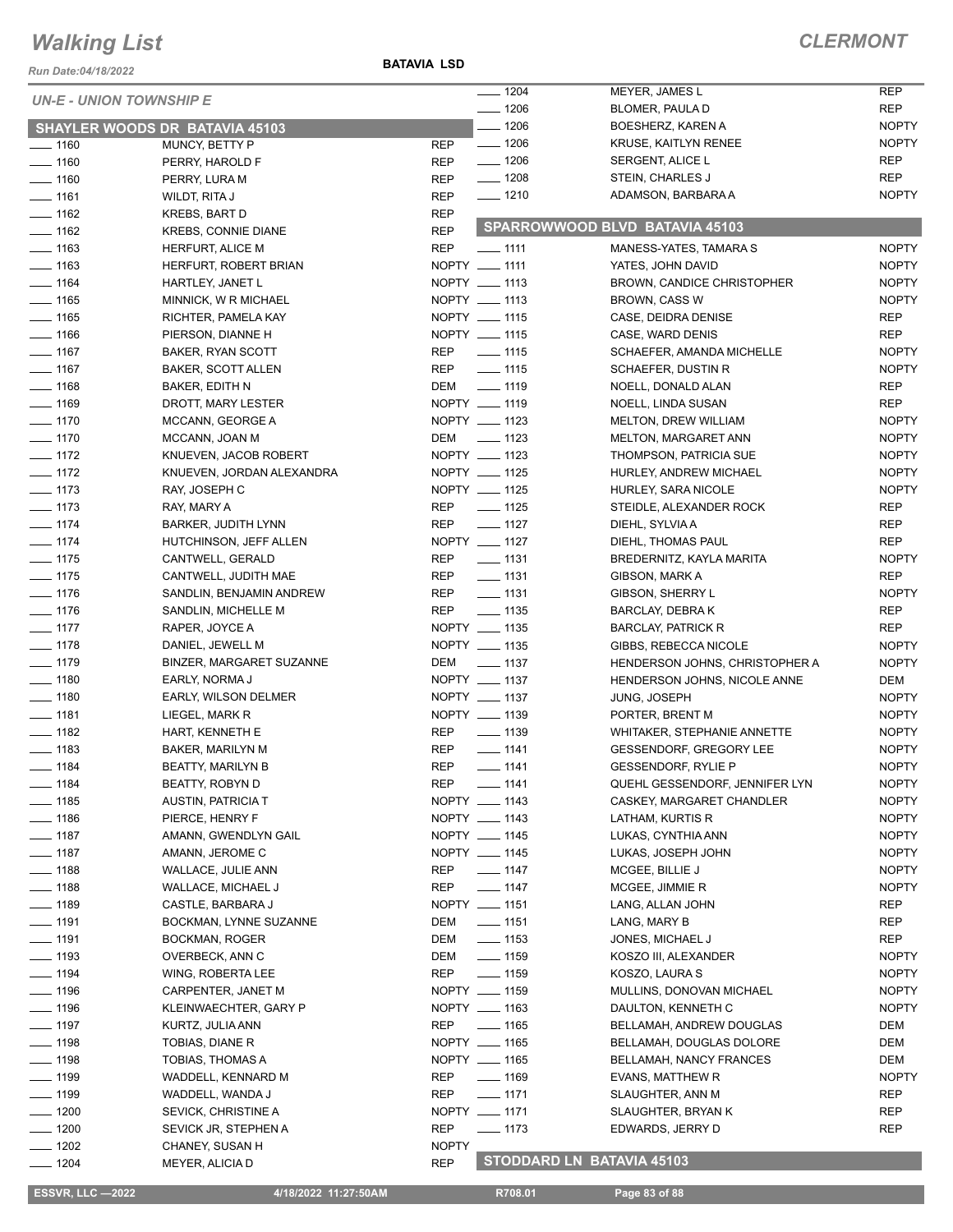*Run Date:04/18/2022*

**BATAVIA LSD**

|                                  |                                    | $- 1195$                                     | BAUGHMAN, NATHAN C         | <b>NOPTY</b> |
|----------------------------------|------------------------------------|----------------------------------------------|----------------------------|--------------|
| <b>UN-E - UNION TOWNSHIP E</b>   |                                    | $\frac{1}{2}$ 1195                           | MILLER, ELIZABETH A        | <b>NOPTY</b> |
| <b>STODDARD LN BATAVIA 45103</b> |                                    | $- 1196$                                     | ADAMS, KAREN S             | <b>REP</b>   |
| $-4282$                          | <b>CUMMINGS, RENEE M</b>           | NOPTY - 1197                                 | JONES, ROBERT W            | <b>REP</b>   |
| $-4282$                          | <b>HESLER, JAMES WILLIAM</b>       | NOPTY - 1198                                 | JOHNSTONE, MARGO EMILY     | <b>NOPTY</b> |
| $-4283$ #APT B                   | HENDERSON, DARLENE A               | NOPTY - 1198                                 | JOHNSTONE, RICARDO LEE     | <b>NOPTY</b> |
| $-4284$                          | CADWALLADER, FLOYD B               | NOPTY - 1199                                 | KASH, CAMERON GARRETT      | <b>NOPTY</b> |
| $-4284$                          | PHELPS, JANE ANN                   | NOPTY - 1199                                 | KASH, CHRISTOPHER DAVID    | <b>REP</b>   |
| $-4284$                          | PHELPS, RUSSELL S                  | REP - 1199                                   | KASH, GINGER MICHELLE      | <b>REP</b>   |
| $-4288$                          | FRY, ANDREW R                      | NOPTY - 1200                                 | COMBS, KELLI RENEE         | <b>NOPTY</b> |
| $-4290$                          | <b>ESSWEIN, PATRICIA E</b>         | $- 1200$<br><b>REP</b>                       | COMBS, TIMOTHY J           | <b>NOPTY</b> |
| $-4290$                          | <b>GRIMES JR, CHARLES R</b>        | NOPTY - 1201                                 | COOPER, JOHN EDWARD        | <b>NOPTY</b> |
| $-4295$                          | JOHNSTON JR, JAY VAN               | $\frac{1}{2}$ 1201<br><b>REP</b>             | COOPER, SHIRLEY A          | <b>REP</b>   |
| $-4295$                          | POPP, ALLISON MICHELE              | NOPTY - 1202                                 | RIES, CHARLENE W           | <b>REP</b>   |
| $-4301$                          | DAY, DWIGHT F                      | $\frac{1}{2}$ 1202<br><b>REP</b>             | <b>RIES, ERIC JUSTIN</b>   | <b>NOPTY</b> |
| $-4301$                          | DAY, VALORIE D                     | $- 1202$<br><b>REP</b>                       | RIES, JERRY F              | <b>REP</b>   |
| $-4301$                          | DOSS, CHRISTOPHER A                | NOPTY - 1203                                 | FERRELL, LARRY W           | REP          |
| $-4301$                          | DOSS, KIMBERLY R                   | NOPTY - 1203                                 | FERRELL, SHERRILL A        | <b>REP</b>   |
| $-4308$                          | BENJAMIN, LAKEN ELIZABETH C A      | $- 1204$<br><b>DEM</b>                       | <b>GREENE, PHILIP JOHN</b> | <b>NOPTY</b> |
| $-4308$                          | BENJAMIN, LESLEY D                 | $\frac{1}{2}$ 1204<br>DEM                    | HALL, SHAYNA KATHLEEN      | <b>NOPTY</b> |
| $-4308$                          | BENJAMIN YORK, JOHN PETER          | $\frac{1}{2}$ 1205<br><b>DEM</b>             | ROBINSON, CURTIS M         | <b>NOPTY</b> |
| $-4308$                          | YORK, PETER F                      | $\frac{1}{2}$ 1205<br>DEM                    | ROBINSON, IRENE K          | <b>NOPTY</b> |
| $-4309$                          | CARPENTER, AUSTIN P                | NOPTY - 1206                                 | MEYER IV, BILL FRANK       | <b>NOPTY</b> |
| $-4309$                          | DAY, BRANDY                        | NOPTY - 1207                                 | ROBBINS, LILLIAN ROSE      | <b>NOPTY</b> |
| $\frac{4312}{2}$                 | FUGATE, ELIZA                      | NOPTY - 1208                                 | LAMMRISH, ELISA A          | <b>REP</b>   |
| $-4312$                          | <b>FUGATE JR, ROBERT</b>           | REP - 1208                                   | LAMMRISH, STEVEN R         | <b>REP</b>   |
|                                  |                                    | $- 1209$                                     | <b>JURMAN, FRANCES</b>     | <b>NOPTY</b> |
|                                  | TAYLOR WALK DR BATAVIA 45103       | $- 1209$                                     | JURMAN, THOMAS H           | <b>REP</b>   |
| $- 1250$                         | DINGO, CASSIA R                    | $\frac{1}{2}$ 1210<br><b>REP</b>             | HOLLIDAY, KYLE J           | <b>NOPTY</b> |
| $- 1250$                         | DINGO, CLOE ANNE                   | NOPTY - 1210                                 | <b>OWENS, STEPHANIE P</b>  | <b>NOPTY</b> |
| $- 1250$                         | DINGO, JOHN M                      | REP - 1211                                   | GEPFORD, DANIEL            | <b>NOPTY</b> |
| $- 1272$                         | KAPITULA, SERGEY A                 | NOPTY - 1212                                 | AMES, DAVID G              | <b>REP</b>   |
| $- 1272$                         | KAPITULA, SVETLANA V               | NOPTY - 1212                                 | AMES, JACKSON DAVID        | <b>NOPTY</b> |
| $- 1284$                         | MCCAULEY, JOSEPH THOMAS            | NOPTY - 1212                                 | AMES, LYNN A               | <b>REP</b>   |
|                                  |                                    | $- 1213$                                     | KLASZKY JR, MICHAEL        | <b>NOPTY</b> |
| <b>WAXWING CT BATAVIA 45103</b>  |                                    | $- 1214$                                     | <b>ADAMSON, ERIK T</b>     | <b>NOPTY</b> |
| $-4160$                          | FECK, HEATHER D                    | NOPTY - 1214                                 | ADAMSON, ERIN T            | <b>NOPTY</b> |
| $-4160$                          | FECK, WALLACE E                    | NOPTY - 1215                                 | CARTER, BROOKE NICOLE      | <b>NOPTY</b> |
| $-4162$                          | PEACE, DYLAN CRAIG MATTHEW         | NOPTY - 1215                                 | CARTER, JOSHUA B           | <b>NOPTY</b> |
| $-4162$                          | PEACE, TEDDY L                     | NOPTY - 1215                                 | JONES, ZACHARY C           | <b>REP</b>   |
| $-4162$                          | PEACE, VALERIE M                   | NOPTY - 1216                                 | CROSS, BRUCE ALLEN         | <b>NOPTY</b> |
| $-4163$                          | <b>WEST, GRETCHEN CARYL</b>        | NOPTY - 1216                                 | CROSS, VICKY JEAN          | <b>NOPTY</b> |
| $-4163$                          | WEST, KENNETH JASON                | NOPTY - 1217                                 | KOCHHAR, MANDEEP KAUR      | <b>NOPTY</b> |
| $-4164$                          | HUDSON, JUDITH A                   | NOPTY - 1217                                 | KOCHHAR, ROBBY             | <b>NOPTY</b> |
|                                  |                                    | —— 1218                                      | <b>KRAEMER, MICHAEL F</b>  | <b>NOPTY</b> |
|                                  | <b>WINGWOOD TRL BATAVIA 45103</b>  | $-1218$                                      | KRAEMER, PAMELA K          | <b>NOPTY</b> |
| $\frac{1}{2}$ 1191               | MIRICK, TRACEY L                   | NOPTY - 1219                                 | FORTE ITO, ANA PAULA PAIVA | DEM          |
| $\frac{1}{2}$ 1191               | <b>MIRICK, TROY T</b>              | NOPTY - 1219                                 | ITO, EDSON E               | DEM          |
|                                  |                                    | $- 1220$                                     | FISHER, LAWRENCE D         | <b>NOPTY</b> |
|                                  | <b>WOODCHASE TRL BATAVIA 45103</b> | $- 1220$                                     | NGUYEN, JENNIFER           | <b>NOPTY</b> |
| $- 1186$                         | JONES, DEBBIE S                    | $\frac{1}{2}$ 1221<br><b>NOPTY</b>           | JONES, AISHAH FARID        | DEM          |
| $- 1186$                         | JONES, THOMAS K                    | _ 1221<br><b>NOPTY</b>                       | JONES, DE WAYNE OLIVER     | <b>REP</b>   |
| $- 1188$                         | MAYNARD, LISA K                    | _ 1221<br><b>NOPTY</b>                       | NAVA, ALBERTO MAURICIO     | <b>NOPTY</b> |
| $- 1188$                         |                                    | - 1221<br><b>NOPTY</b>                       | PINA, MARIA DE JESUS       | <b>NOPTY</b> |
| $- 1188$                         | MAYNARD, RUSSELL OTTO              | _ 1223<br><b>NOPTY</b>                       | HAMMOND, DIANE MARIE       | <b>REP</b>   |
| $\frac{1}{2}$ 1190               | MC CARTY, LILLIE D                 | $- 1223$<br><b>REP</b>                       | HAMMOND, GARY WAYNE        | REP          |
|                                  | LEMASTERS, GARRY L                 | —— 1225                                      | BURKHART, RHONDA LYNN      | <b>NOPTY</b> |
| $- 1190$                         | LEMASTERS, SHARON M                | <b>REP</b><br>___ 1225                       | DENTON, RONALD E           | DEM          |
| $- 1191$                         | HINES, KEISHA CANTRELL             | <b>NOPTY</b><br>_ 1225                       | DENTON, WINIFRED           | DEM          |
| $- 1191$                         | HINES, MURREL BRANDON              | <b>NOPTY</b><br>$-1225$                      | OWEN, ROBERT C             | <b>NOPTY</b> |
| $- 1194$                         | CARTER, JAMES L                    | <b>REP</b><br>$-1226$                        | FURR, CHLOE SUE            | <b>NOPTY</b> |
| $\frac{1}{2}$ 1194               | CARTER, WINNIE A                   | <b>NOPTY</b><br>_ 1226<br>NOPTY <sup>-</sup> | LOW, ANITA S               | <b>REP</b>   |
| $- 1195$                         | BAUGHMAN, MEGAN B                  | 1226                                         | LOW, GAIL E                | <b>REP</b>   |

 **ESSVR, LLC —2022 4/18/2022 11:27:50AM R708.01 Page 84 of 88**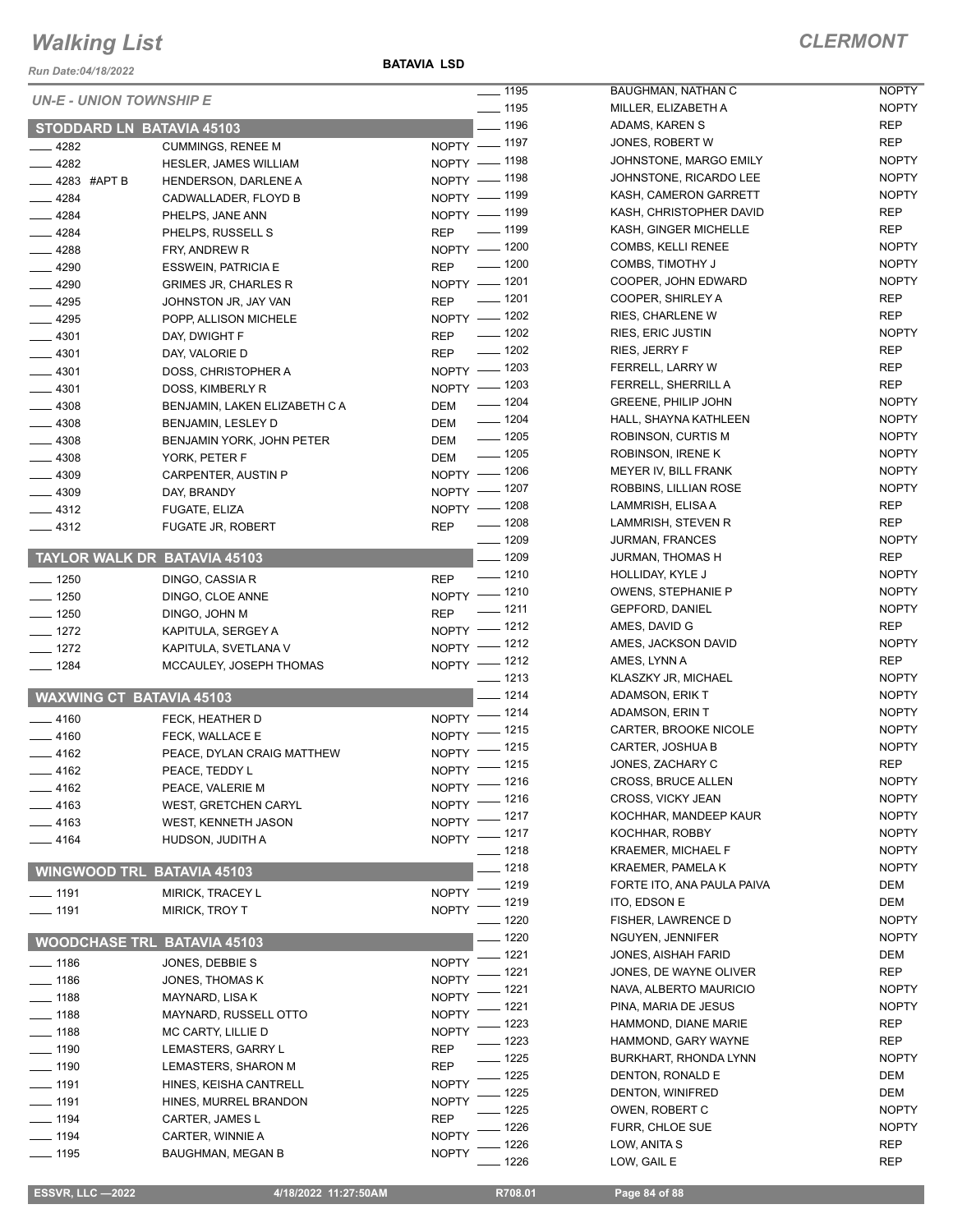*Run Date:04/18/2022*

**BATAVIA LSD**

| UN-E - UNION TOWNSHIP E            |                                              |            | — 4076                         |
|------------------------------------|----------------------------------------------|------------|--------------------------------|
|                                    |                                              |            | — 4076                         |
| <b>WOODCHASE TRL BATAVIA 45103</b> |                                              |            | $-4077$                        |
| __ 1227                            | KUBIK, BEVERLY YVONNE                        |            | NOPTY __ 4078                  |
| __ 1227                            | KUBIK, VICTOR                                |            | NOPTY __ 4078                  |
| __ 1229                            | CIPOLLONE, ANTONIO                           |            | NOPTY __ 4079                  |
| $=$ 1229<br>$-1231$                | CIPOLLONE, JAN A                             |            | NOPTY __ 4079<br>NOPTY __ 4079 |
| $-1231$                            | HAYNES, ASHLEY NICOLE                        |            | NOPTY __ 4079                  |
| $-1231$                            | HAYNES, NICOLETTE LYDA<br>HAYNES, RONALD LEE |            | NOPTY __ 4080                  |
| $-1231$                            | QUINONES, MICHAEL                            |            | NOPTY __ 4080                  |
| $-1231$                            | YOUNG, AMANDA NICOLE                         |            | NOPTY __ 4082                  |
| __ 1232                            | KANVIDE, REVA MANGESH                        | DEM        | $-4082$                        |
| _ 1232                             | KANVINDE, MANGESH HARENDRA                   | DEM        | $-4083$                        |
| __ 1233                            | JONES, SALLY JO                              | REP        | $-4083$                        |
| __ 1235                            | MADDEN, GEORGE SAMUEL                        |            | NOPTY __ 4084                  |
| __ 1235                            | MADDEN, GEORGE SHANNON                       | REP        | $-4085$                        |
| __ 1235                            | MADDEN, JO ANN                               | <b>REP</b> | $- 4085$                       |
| $-1237$                            | CUNNINGHAM, VICTORIA L                       |            | NOPTY __ 4086                  |
| $=$ 1237                           | HAMAD, CYNTHIA A                             |            | NOPTY __ 4086                  |
| $-1237$                            | HAMAD, LINDSEY MARIE                         |            | NOPTY __ 4087                  |
| $=$ 1237                           | HAMAD, MARK A                                |            | NOPTY __ 4087                  |
| $-1239$                            | <b>HAMILTON, GERALD M</b>                    | <b>REP</b> | $-4088$                        |
| __ 1239                            | HAMILTON, MARY SUSANN                        |            | NOPTY __ 4090                  |
| $- 1240$                           | HARDER, BRITNEY R                            |            | NOPTY __ 4090                  |
| $-1240$                            | HARDER, THOMAS L                             |            | NOPTY __ 4091                  |
| __ 1241                            | SARVAK, CRYSTAL R                            |            | NOPTY __ 4093                  |
| __ 1241                            | SARVAK, TIMOTHY LEE                          |            | NOPTY __ 4094                  |
|                                    |                                              |            | _ 4094                         |
| <b>WOODSLY DR BATAVIA 45103</b>    |                                              |            | —— 4095                        |
| $=$ 4057                           | GOBLE, ELMAR C                               | REP        | $-4097$                        |
| — 4057                             | GOBLE, VIRGINIA L                            | REP        | $-4097$                        |
| $=$ 4058                           | SMITH, STEPHANIE LYNN                        |            | NOPTY - 4097                   |
| __ 4058                            | SMITH, STEVEN J                              |            | NOPTY __ 4097                  |
| _ 4059                             | OROURKE, CHERYL ANN                          | DEM        | _____ 4097                     |
| $=4060$                            | JANES, GRACE O B                             |            | NOPTY - 4099                   |
| __ 4061                            | <b>GRUENDL, ALICE</b>                        |            | NOPTY -4099                    |
| $-4061$                            | <b>GRUENDL, ALLISON</b>                      |            | NOPTY -4101                    |
| __ 4062                            | SHELDON JR, PATRICK CHARLES                  | <b>REP</b> | $-4101$                        |
| 4062                               | TORRES FIGUEROA, WANDSCHEISKA                | <b>REP</b> | _ 4103                         |
| _ 4063                             | NOBLE II, STEVEN ANDREW                      |            | NOPTY -4103                    |
| _ 4064                             | HADLEY JR, HARRY JOSEPH                      |            | REP __ 4105                    |
| __ 4064                            | HADLEY, NORMA ARLENE                         | REP        | $-4105$                        |
| $=$ 4065                           | DEAN, AARON KEITH                            |            | NOPTY __ 4107                  |
| $=$ 4065                           | DEAN, MICHELLE L                             |            | NOPTY __ 4107                  |
| — 4066                             | HEYDERHOFF, SHAWN J                          |            | NOPTY -4107                    |
| ____ 4066                          | HEYDERHOFF, STACY MARIE                      |            | NOPTY <u>__</u> 4109           |
| $-4067$                            | YOUNG, KRYSTLE MARIE                         |            | NOPTY -4111<br>NOPTY __ 4111   |
| __ 4067                            | YOUNG, MATTHEW BOYD                          |            |                                |
| $-4068$                            | <b>HEIDEL, ANDREW T</b>                      | REP        | $\frac{1}{2}$ 4111             |
| $=4068$                            | HEIDEL, LAURA JEAN FIDDLER                   | DEM        | $-4113$<br>$-4114$             |
| ____ 4069                          | DAVIS, DANA L                                | <b>DEM</b> | $-4115$                        |
| __ 4069                            | SCHUMACHER, DENISE D                         | DEM        | NOPTY __ 4115                  |
| — 4070                             | DANG, NGA THI MY                             |            | NOPTY -4116                    |
| _ 4070<br>$-4070$                  | NGUYEN, LOC DANG<br>NGUYEN, MY LIEN THI      |            | NOPTY -4117                    |
| $-4071$                            | NG, YEE MAN                                  |            | NOPTY __ 4118                  |
| $-4071$                            | SO, MING FAI                                 |            | NOPTY -4118                    |
| $-4074$                            | BEAGLES, MARCILLA JANE                       |            | NOPTY __ 4119                  |
| — 4074                             | EVANS, BEVERLY SUE                           | REP        | _____ 4120                     |
| $-4074$                            | EVANS, TIMOTHY C                             |            | REP $-4121$                    |
| — 4075                             | <b>BARR, ERIN RENEE</b>                      |            | NOPTY -4122                    |
| .4075                              | <b>BLINN, BROCK MICHAEL</b>                  |            | NOPTY -4123                    |
|                                    |                                              |            |                                |

| 4076 | HIGHFIELD, CHRISTOPHER DAVID   | <b>NOPTY</b> |
|------|--------------------------------|--------------|
| 4076 | HIGHFIELD, COLLEEN LYNN        | <b>NOPTY</b> |
| 4077 | <b>GRANNEMAN, KIMBERLY A</b>   | <b>NOPTY</b> |
| 4078 | PARRILLO, ALFRED M             | REP          |
| 4078 | PARRILLO, DARLENE E            | REP          |
| 4079 | <b>BURT, DARRIN</b>            | <b>DEM</b>   |
| 4079 | BURT, DOMINIC JOURDEN          | <b>NOPTY</b> |
| 4079 | <b>BURT, JADA</b>              | DEM          |
| 4079 | <b>BURT, LAVERNE GILLINS</b>   | DEM          |
| 4080 | ALEXANDER, MATTHEW THOMAS      | REP          |
| 4080 | ALEXANDER, PAULA RENEE         | REP          |
| 4082 | MAILLET, CHERYL L              | <b>NOPTY</b> |
| 4082 | MAILLET, JASON R               | <b>NOPTY</b> |
| 4083 | <b>SLAUGHTER, JACK FRED</b>    | <b>NOPTY</b> |
| 4083 | SLAUGHTER, JANET LYNN          | <b>NOPTY</b> |
| 4084 | BROUGHTON, RAEJEANA A          | <b>NOPTY</b> |
| 4085 | HYRNE, ANNA KATHLEEN           | <b>NOPTY</b> |
| 4085 | <b>HYRNE, ERIC LEE</b>         | <b>NOPTY</b> |
| 4086 | <b>MILLS, ELLEN FRANCES</b>    | <b>NOPTY</b> |
| 4086 | MILLS, WILLIAM D               | <b>NOPTY</b> |
| 4087 | MCHALE, ELIZABETH ANN          | <b>NOPTY</b> |
| 4087 | MCHALE, MATTHEW EDWARD         | <b>NOPTY</b> |
| 4088 | DIENE, NGONE NDEYE             | <b>NOPTY</b> |
| 4090 | SPONSELLER, BETH ALLANA        | <b>NOPTY</b> |
| 4090 | SPONSELLER JR, DONALD ERIC     | <b>NOPTY</b> |
| 4091 | FORMAN, JUDY S                 | <b>NOPTY</b> |
| 4093 | TUCHFARBER, BARBARA J          | <b>NOPTY</b> |
| 4094 | TRIBBLE SR, MICHAEL W          | <b>NOPTY</b> |
| 4094 | <b>WYKOFF, MERRIANN</b>        | <b>NOPTY</b> |
| 4095 | HAYES, JOY ANN                 | <b>NOPTY</b> |
| 4097 | MILLS, CHRISTY R               | <b>NOPTY</b> |
| 4097 | MILLS, DEMI R                  | <b>NOPTY</b> |
| 4097 | MILLS JR, HOMER                | <b>NOPTY</b> |
| 4097 | THORNBURG, JOHN K              | <b>NOPTY</b> |
| 4097 | THORNBURG, KIMBERLY K          | <b>NOPTY</b> |
| 4099 | WETZEL, JACQUELYN A            | REP          |
| 4099 | <b>WETZEL, JAMES M</b>         | REP          |
| 4101 | <b>MAXEY, KIMBERLY S</b>       | <b>NOPTY</b> |
| 4101 | MAXEY, WALTER L                | <b>NOPTY</b> |
| 4103 | SCHAEFER, JOHN L               | REP          |
| 4103 | SCHAEFER, MARY JO              | REP          |
| 4105 | <b>KENNEY, PEGGY LYNN</b>      | <b>NOPTY</b> |
| 4105 | LEONARD, CHARLES SPENCER       | <b>NOPTY</b> |
| 4107 | <b>GALLAGHER, RENATE LUISE</b> | <b>NOPTY</b> |
| 4107 | <b>GRAINGER, EDWARD J</b>      | <b>NOPTY</b> |
| 4107 | <b>GRAINGER, MARY A</b>        | <b>NOPTY</b> |
| 4109 | <b>GEIS, CAROLYN R</b>         | DEM          |
| 4111 | <b>GERS, BRUCE E</b>           | <b>NOPTY</b> |
| 4111 | ORNELLA, CELESTE MARIE         | <b>NOPTY</b> |
| 4111 | ORNELLA, PETER E               | <b>NOPTY</b> |
| 4113 | MIDDLETON, JOYCE MARIE         | <b>DEM</b>   |
| 4114 | <b>HUGHES, LENA W</b>          | <b>NOPTY</b> |
| 4115 | BOLEN JR, ROBERT H             | <b>NOPTY</b> |
| 4115 | EDLUND, MARJORIE C             | <b>NOPTY</b> |
| 4116 | GIBSON, PAMELA M               | <b>NOPTY</b> |
| 4117 | FRAIZ, KATHLEEN M              | DEM          |
| 4118 | SPANJA, CONSTANCE G            | <b>DEM</b>   |
| 4118 | SPANJA, THOMAS F               | DEM          |
| 4119 | WISSMANN, CHRISTEL             | <b>REP</b>   |
| 4120 | HEISELMAN, JEANNINE A          | <b>REP</b>   |
| 4121 | CAPPEL, JAMES W                | <b>NOPTY</b> |
| 4122 | OHREN, ANNE E                  | DEM          |
| 4123 | JOHNSON, ROSE E                | REP          |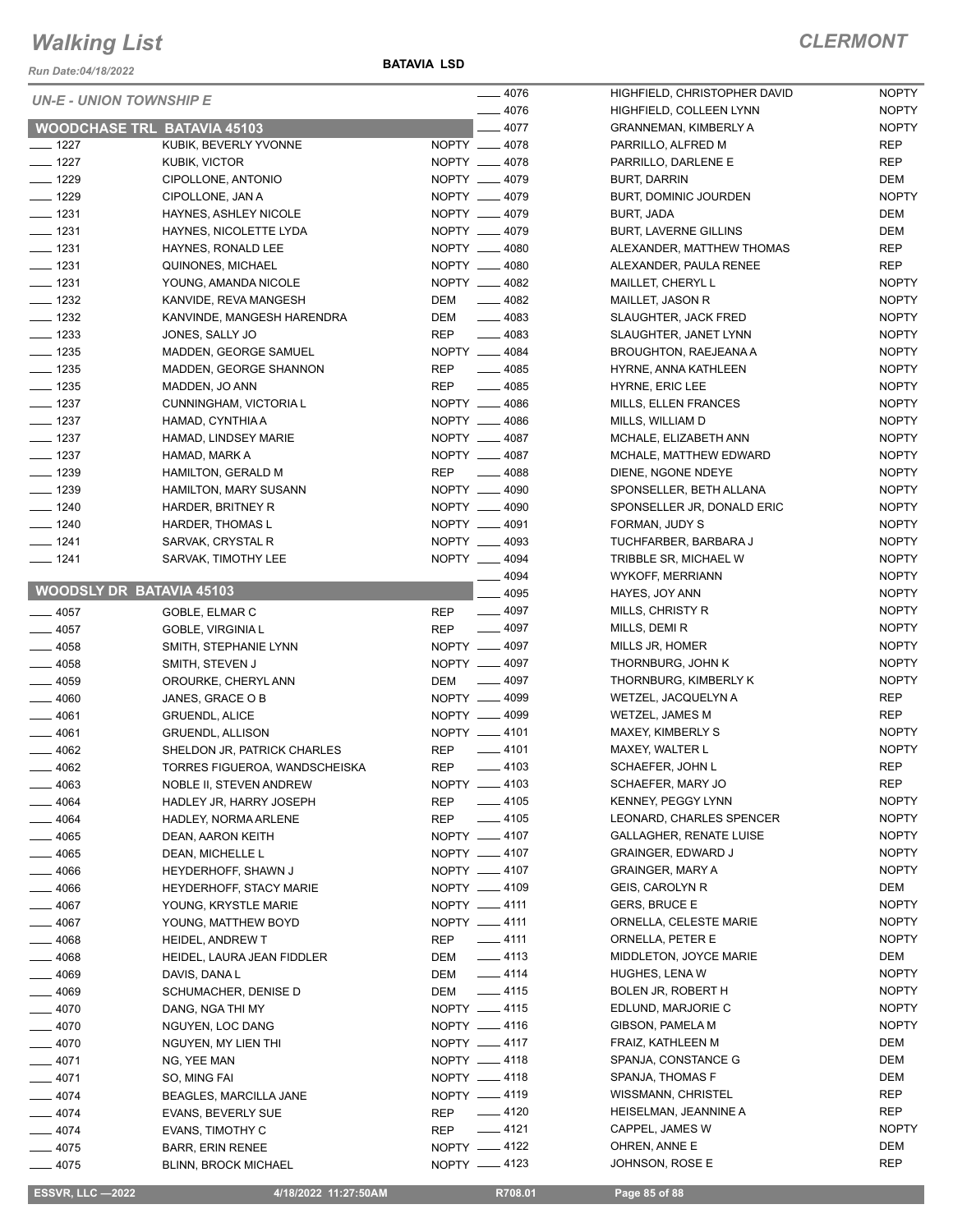*Run Date:04/18/2022*

#### *UN-E - UNION TOWNSHIP E*

| <b>WOODSLY DR BATAVIA 45103</b> |                               |              |
|---------------------------------|-------------------------------|--------------|
| __ 4124                         | WAITS, GERALDINE A            | <b>NOPTY</b> |
| $-4125$                         | <b>GEPHARDT, DEBORAH A</b>    | DEM          |
| $-4125$                         | LONDNER, LINDA DOROTHY        | <b>NOPTY</b> |
| $-4126$                         | <b>ERICKSON, MARY KIM</b>     | <b>NOPTY</b> |
| $-4127$                         | EYER, PAULENE                 | <b>REP</b>   |
| ____ 4128                       | SCOTT, DEE DEE                | DEM          |
| $-4129$                         | MAYBRIAR, BETTY J             | <b>REP</b>   |
| $-4129$                         | <b>MAYBRIAR, BRUCE R</b>      | <b>REP</b>   |
| $-4130$                         | <b>KENNEDY, LAURENCE D</b>    | <b>REP</b>   |
| $-4130$                         | <b>KENNEDY, PATSY ANN</b>     | <b>REP</b>   |
| $-4131$                         | <b>MAUCH. CHARLES E</b>       | <b>REP</b>   |
| __ 4131                         | MAUCH, NANCY J                | DEM          |
| $-4132$                         | PONDER, BETTY S               | <b>NOPTY</b> |
| $-4132$                         | PONDER, MARVIN H L            | <b>NOPTY</b> |
| $-4133$                         | CASTRO, BARBARA A             | <b>NOPTY</b> |
| $\frac{1}{2}$ 4133              | CASTRO JR, JOHN C             | <b>NOPTY</b> |
| __ 4134                         | GLOSS, MARILYN V              | <b>NOPTY</b> |
| $-4134$                         | <b>GLOSS, RONALD D</b>        | <b>NOPTY</b> |
| $-4135$                         | COOLEY, HUBERT C              | <b>REP</b>   |
| $-4137$                         | PACE, ALISA GLEE              | <b>NOPTY</b> |
| $-4138$                         | HANEY, CAROL J                | <b>REP</b>   |
| $-4138$                         | HANEY, JAMES DAVID            | <b>REP</b>   |
| <b>4139 #UNIT 36C</b>           | <b>GOLDSCHMIDT, MARY KAY</b>  | <b>NOPTY</b> |
| $-4140$                         | JOHNSON, BRIAN EDWARD         | <b>NOPTY</b> |
| $-4140$                         | <b>WALDEN II, JAMES</b>       | <b>NOPTY</b> |
| $- 4140$                        | WALDEN, NORMA J               | <b>NOPTY</b> |
| $-4140$                         | WHITAKER, BEVERLY A           | <b>NOPTY</b> |
| $-4140$                         | <b>WHITAKER, JAMES ARCHER</b> | <b>NOPTY</b> |
| $-4141$                         | YEAGER, EDWARD J              | <b>REP</b>   |
| $-4142$                         | LITMER, GAYLE MARIE           | <b>NOPTY</b> |
| $-4143$                         | LITCHHOLT, MARY P             | REP          |
| $-4144$                         | BELLILE, GARY W               | <b>REP</b>   |
| $-4146$                         | KOCH, HARVEY W                | <b>REP</b>   |
| $-4147$                         | <b>GURR, ELIZABETH K</b>      | <b>NOPTY</b> |
| $- 4159$                        | HARTLAUB, COLETTE C           | DEM          |
| $-4159$                         | HARTLAUB, JOHN J              | <b>DEM</b>   |
| $-4161$                         | ROBERTS, ANN KASCH            | DEM          |
| $- 4161$                        | ROBERTS, MICHAEL S            | <b>DEM</b>   |
| $-4163$                         | GOODMAN, BARBARA S            | <b>NOPTY</b> |
| $-4163$                         | GOODMAN, RALPH P              | <b>NOPTY</b> |
| $-4165$                         | BARKALOW, DANIEL SMOCK        | <b>NOPTY</b> |
| $-4165$                         | <b>BARKALOW, JANICE MARIE</b> | <b>NOPTY</b> |
| $-4165$                         | BARKALOW, NORMA SHEPHERD      | <b>NOPTY</b> |
| $-4165$                         | BARKALOW, RACHEL MARIE        | <b>NOPTY</b> |
| $-4167$                         | STOVER, DOLORES FAY           | <b>DEM</b>   |
| $-4169$                         | SCHUMMER, ELIZABETH ANN       | <b>NOPTY</b> |

Lacktriangle MARDLOW, DAVID RICHARD MOPTY

**BATAVIA LSD**

*TOTAL :* **735**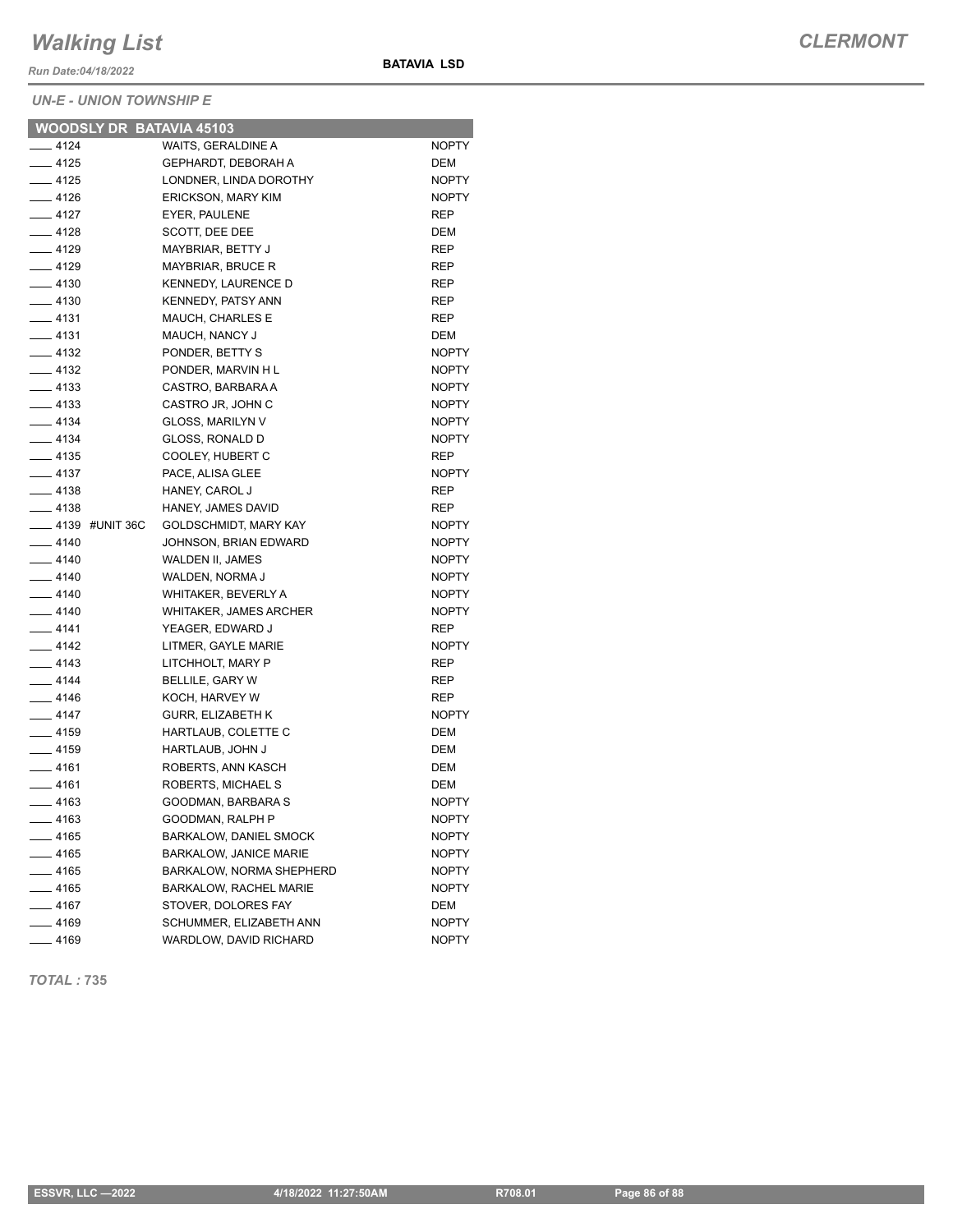*Run Date:04/18/2022*

*UN-U1U - UNION TOWNSHIP U1U*

| UN-U1U - UNION TOWNSHIP U1U |                                               |                              | <b>WINGWOOD TRL BATAVIA 45103</b> |                               |              |
|-----------------------------|-----------------------------------------------|------------------------------|-----------------------------------|-------------------------------|--------------|
| PARKSIDE DR BATAVIA 45103   |                                               |                              | $-1173$                           | CARDOZO, BRIELLE KAYLEE       | <b>NOPTY</b> |
| $\frac{1}{2}$ 1180          | <b>BUCZAK, BENJAMIN S</b>                     |                              | NOPTY __ 1173                     | CARDOZO NETO, SILVERIO CORREA | <b>NOPTY</b> |
| $- 1180$                    | <b>BUCZAK, KELLY ELIZABETH</b>                |                              | NOPTY __ 1174                     | ROSS, AMANDA C                | <b>NOPTY</b> |
| $- 1182$                    | BYBEE, ELISIA P                               |                              | NOPTY __ 1174                     | ROSS, CHRISTOPHER ROBIN       | <b>NOPTY</b> |
| $- 1182$                    | BYBEE, JONATHAN W                             |                              | NOPTY __ 1177                     | BLOOM, KERRY M                | <b>NOPTY</b> |
| $- 1184$                    | BRILL, DANIELLE MADINE                        |                              | NOPTY __ 1177                     | BLOOM, MICHAEL A              | <b>NOPTY</b> |
| $- 1184$                    | PITTSLEY, DAREN R                             |                              | NOPTY __ 1178                     | MCELROY, SCOTT P              | <b>NOPTY</b> |
| $- 1186$                    | HART III, WILLIAM S                           |                              | NOPTY __ 1178                     | MCELROY, SUSAN L              | <b>NOPTY</b> |
| $- 1186$                    | STROPE, KEVIN M                               |                              | NOPTY __ 1179                     | LYTTLE V, CARL BRITTON        | <b>NOPTY</b> |
| $- 1188$                    | WALDRON, TRACIE LYNN                          |                              | NOPTY __ 1179                     | LYTTLE, KELLY E               | <b>NOPTY</b> |
| $\frac{1}{2}$ 1190          | ELDRIDGE, THOMAS C                            |                              | NOPTY __ 1181                     | ACKERMANN, RYAN MATTHEW       | <b>NOPTY</b> |
| $\frac{1}{2}$ 1190          | JONES, COLLEEN ANN                            |                              | NOPTY __ 1181                     | ACKERMANN, STEPHEN C          | <b>NOPTY</b> |
| $- 1190$                    | JONES, KYLE B                                 |                              | NOPTY __ 1181                     | MAUPIN, COURTNEY LEE          | <b>NOPTY</b> |
|                             |                                               |                              | $\frac{1}{2}$ 1182                | KIRBY, CAROL S                | DEM          |
|                             | SPARROWWOOD BLVD BATAVIA 45103                |                              | $- 1183$                          | CHALIFOUX, JESSICA NICOLE     | <b>NOPTY</b> |
| $- 1112$                    | BOONE, GREGORY S                              |                              | NOPTY - 1183                      | CHALIFOUX, JOSEPH P           | <b>NOPTY</b> |
| $- 1112$                    | BOONE, VICKIE S                               |                              | NOPTY - 1183                      | <b>CRUTS, JULIE ANN</b>       | <b>NOPTY</b> |
| $\frac{1}{1114}$            | CROUCH, ALAN J                                |                              | NOPTY - 1184                      | DICKERSON, GORDON E           | <b>REP</b>   |
| $- 1116$                    | ROGERS, LORI LYNN                             |                              | NOPTY - 1185                      | DAVIS, DIANE SUE              | <b>NOPTY</b> |
| $- 1116$                    | ROGERS, PAUL S                                |                              | NOPTY - 1185                      | DAVIS, LINCOLN R              | <b>NOPTY</b> |
| $- 1116$                    | ROGERS, SETH                                  |                              | NOPTY - 1187                      | TEPE, DEBORAH J               | <b>NOPTY</b> |
| $- 1118$                    | VAUGHAN, CATHERINE T                          | <b>NOPTY</b>                 |                                   |                               |              |
| $- 1120$                    | HERRLINGER, AMY DENISE                        | <b>REP</b>                   | <b>WOODKNOLL DR BATAVIA 45103</b> |                               |              |
| $\frac{1}{2}$ 1120          | HERRLINGER, ROBERT ANTHONY                    | REP                          | $\frac{1}{2}$ 4157                | DROTAR, EDWIN                 | <b>NOPTY</b> |
| $- 1124$                    | COLEMAN, ERIC CHRISTOPHER                     |                              | NOPTY __ 4157                     | DROTAR, YSEL JANE AMATA       | <b>NOPTY</b> |
| $- 1124$                    | <b>COLEMAN, STEPHANIE PAIGE</b>               |                              | NOPTY __ 4158                     | EADS, ANGELA MARIE            | <b>NOPTY</b> |
| $- 1126$                    | CROWELL, CHRISTOPHER BENJAMIN                 |                              | NOPTY __ 4158                     | EADS, DEREK M                 | <b>NOPTY</b> |
| $- 1126$                    | NEWSOME, VERONICA E                           |                              | NOPTY __ 4158                     | EADS, HUNTER MITCHELL         | <b>NOPTY</b> |
| $- 1128$                    | FOOR, ALEXANDRA JANETTE                       |                              | NOPTY __ 4158                     | EADS, LOGAN MICHAEL           | <b>NOPTY</b> |
| $- 1128$                    | FOOR, MATTHEW RICHARD                         | <b>NOPTY</b>                 |                                   |                               |              |
| $\frac{1}{2}$ 1130          | DAUBENMIRE, ELAINE L                          | NOPTY                        | TOTAL: 84                         |                               |              |
| $\frac{1}{2}$ 1130          | DAUBENMIRE, TIMOTHY W                         | <b>NOPTY</b>                 |                                   |                               |              |
| $- 1130$                    | PULLEN, SEAN W                                | <b>NOPTY</b>                 |                                   |                               |              |
| $- 1132$                    | HERTEL, NICOLE RAE                            | <b>NOPTY</b>                 |                                   |                               |              |
| $- 1134$                    | BECKWITH, AMANDA LYNN                         | <b>NOPTY</b>                 |                                   |                               |              |
| $- 1134$                    | BECKWITH, WILLIAM VERNON                      | <b>NOPTY</b>                 |                                   |                               |              |
| $\frac{1}{2}$ 1140          | HARVEY, ALICE FAYE                            | <b>NOPTY</b>                 |                                   |                               |              |
| $\frac{1}{2}$ 1142          | <b>GEPHART, MICHELLE RENEE</b>                | <b>DEM</b>                   |                                   |                               |              |
| $- 1142$                    | <b>JENKINS, TYLER ANDREW</b>                  | <b>NOPTY</b>                 |                                   |                               |              |
| $- 1144$                    | REGAN, BARBARA L                              | <b>NOPTY</b>                 |                                   |                               |              |
| $- 1144$                    | REGAN, RICHARD J                              | <b>NOPTY</b>                 |                                   |                               |              |
| $- 1146$                    | PATRICK, TROY D                               | <b>REP</b>                   |                                   |                               |              |
| $- 1148$                    | APPLETON, ANN G                               | REP                          |                                   |                               |              |
| $\frac{1}{2}$ 1150          | LUCE, BRIANNA L                               | <b>NOPTY</b>                 |                                   |                               |              |
| $- 1150$                    | LUCE, ROBERT GERALD                           | <b>NOPTY</b>                 |                                   |                               |              |
| $- 1152$                    | SEWARD, JUSTIN L                              | <b>NOPTY</b>                 |                                   |                               |              |
| $\frac{1}{2}$ 1152          | SEWARD, RONALD L                              | <b>NOPTY</b>                 |                                   |                               |              |
| $- 1152$                    | SEWARD, SHERRIA                               | <b>NOPTY</b>                 |                                   |                               |              |
| $- 1154$                    | OLIVA, AMY THERESE                            | <b>NOPTY</b>                 |                                   |                               |              |
| $- 1154$                    | OLIVA, CONNOR PAUL                            | <b>NOPTY</b>                 |                                   |                               |              |
| $- 1154$                    | OLIVA, MARK C                                 | <b>NOPTY</b>                 |                                   |                               |              |
| $\frac{1}{2}$ 1158          | FITZSIMMONS, PAMELA LYNN                      | <b>NOPTY</b>                 |                                   |                               |              |
| $- 1160$                    | BISHOP, BRADLEY JACKSON                       | <b>NOPTY</b>                 |                                   |                               |              |
| $- 1160$                    | <b>BISHOP, GERALD R</b>                       | <b>NOPTY</b>                 |                                   |                               |              |
| $- 1160$                    | <b>BISHOP, STEPHANIE L</b>                    | <b>NOPTY</b>                 |                                   |                               |              |
| $- 1162$<br>$- 1164$        | KLINGELHAFER, LYNLEY BERNICE                  | <b>NOPTY</b>                 |                                   |                               |              |
| $- 1164$                    | <b>SCHMITT, HELEN R</b><br>SCHMITT, KENNETH J | <b>NOPTY</b><br><b>NOPTY</b> |                                   |                               |              |
| $- 1174$                    | DAVIS, BEVERLY A                              | <b>NOPTY</b>                 |                                   |                               |              |
| _ 1174                      | LEDER, MICHELLE ANN                           | <b>NOPTY</b>                 |                                   |                               |              |
|                             |                                               |                              |                                   |                               |              |